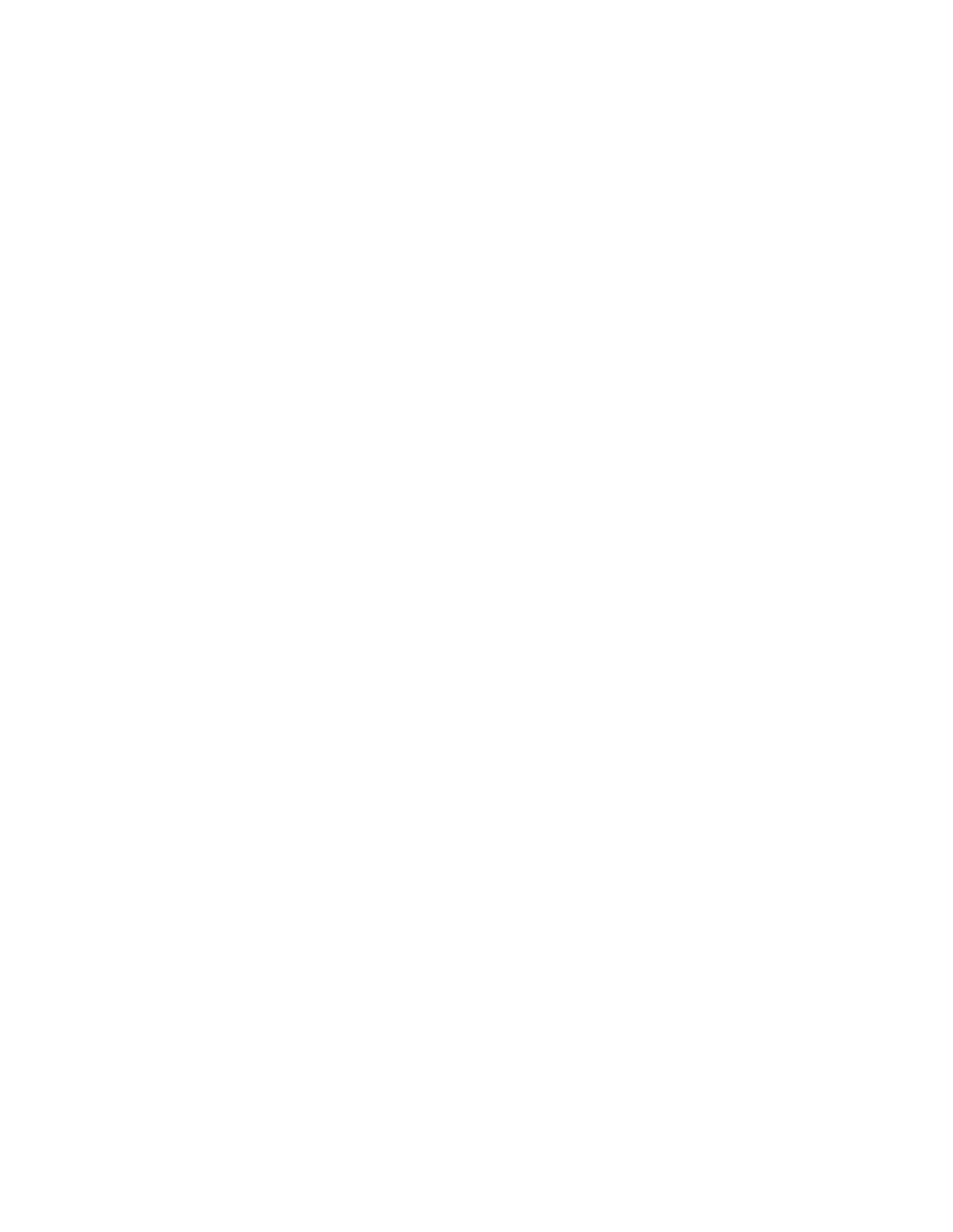# **UNITED STATES SECURITIES AND EXCHANGE COMMISSION**

Washington, D.C. 20549

## **Form 10-K**

(Mark One)

#### **ANNUAL REPORT PURSUANT TO SECTION 13 OR 15(d)**  $\overline{x}$ **OF THE SECURITIES EXCHANGE ACT OF 1934 For the fiscal year ended December 31, 2019**

**TRANSITION REPORT PURSUANT TO SECTION 13 OR 15(d)**  $\Box$ **OF THE SECURITIES EXCHANGE ACT OF 1934**

**Commission file number: 001-37599** 

**or**



## **LivaNova PLC**

*(Exact name of registrant as specified in its charter)*

**England and Wales** *98-1268150***<br>***e or other jurisdiction of (I.R.S. Employer***)** *(State or other jurisdiction of* 

*incorporation or organization) ........ Identification No.)*

**20 Eastbourne Terrace, London, United Kingdom**, **W2 6LG**

*(Address of principal executive offices) ....................... (Zip Code) Registrant's telephone number, including area code:* **(44) (0) 203 325-0660** 

| Title of each class                           | Trading Symbol(s) | Name of each exchange on which registered |
|-----------------------------------------------|-------------------|-------------------------------------------|
| Ordinary Shares $-$ £1.00 par value per share | LIVN              | NASDAO Global Market                      |

**Securities registered pursuant to Section 12(g) of the Act: None** 

Indicate by check mark if the registrant is a well-known seasoned issuer, as defined in Rule 405 of the Securities Act. Yes  $\boxtimes$  No  $\Box$ Indicate by check mark if the registrant is not required to file reports pursuant to Section 13 or Section 15(d) of the Act. Yes  $\Box$  No  $\Box$ 

Indicate by check mark whether the registrant (1) has filed all reports required to be filed by Section 13 or 15(d) of the Securities Exchange Act of 1934 during the preceding 12 months (or for such shorter period that the registrant was required to file such reports), and (2) has been subject to such filing requirements for the past 90 days. Yes  $\boxtimes$  No  $\Box$ 

Indicate by check mark whether the registrant has submitted electronically every Interactive Data File required to be submitted pursuant to Rule 405 of Regulation S-T (§232.405 of this chapter) during the preceding 12 months (or for such shorter period that the registrant was required to submit such files). Yes  $\mathbb{Z}$  No  $\Box$ 

Indicate by check mark whether the registrant is a large accelerated filer, an accelerated filer, a non-accelerated filer, a smaller reporting company, or an emerging growth company. See the definitions of "large accelerated filer," "sceelerated filer," "smaller reporting company," and "emerging growth company" in Rule 12b-2 of the Exchange Act.

| Large accelerated filer | $\overline{x}$ | Accelerated filer         |  |
|-------------------------|----------------|---------------------------|--|
| Non-accelerated filer   |                | Smaller reporting company |  |
| Emerging growth company |                |                           |  |

If an emerging growth company, indicate by check mark if the registrant has elected not to use the extended transition period for complying with any new or revised financial accounting standards provided pursuant to Section 13(a) of the Exchange Act.  $\Box$ 

Indicate by check mark whether the registrant is a shell company (as defined in Rule 12b-2 of the Act). Yes  $\Box$  No  $\boxtimes$ 

The aggregate market value of the voting and non-voting common equity held by non-affiliates of the registrant as of June 30, 2019, the last business day of the most recently completed second fiscal quarter, based upon the last sales price reported for such dates on the NASDAQ Global Market was approximately \$3.5 billion. For purposes of this disclosure, ordinary shares held by persons who hold more than 5% of the outstanding ordinary shares and shares held by executive officers and directors of the registrant have been excluded as such persons may be deemed to be affiliates.

As of February 27, 2020, 48,445,251 ordinary shares were outstanding.

#### **DOCUMENTS INCORPORATED BY REFERENCE**

Portions of the definitive proxy statement of LivaNova PLC for the 2020 Annual General Meeting of Shareholders, which will be filed within 120 days of December 31, 2019, are incorporated by reference into Part III of this Annual Report on Form 10-K.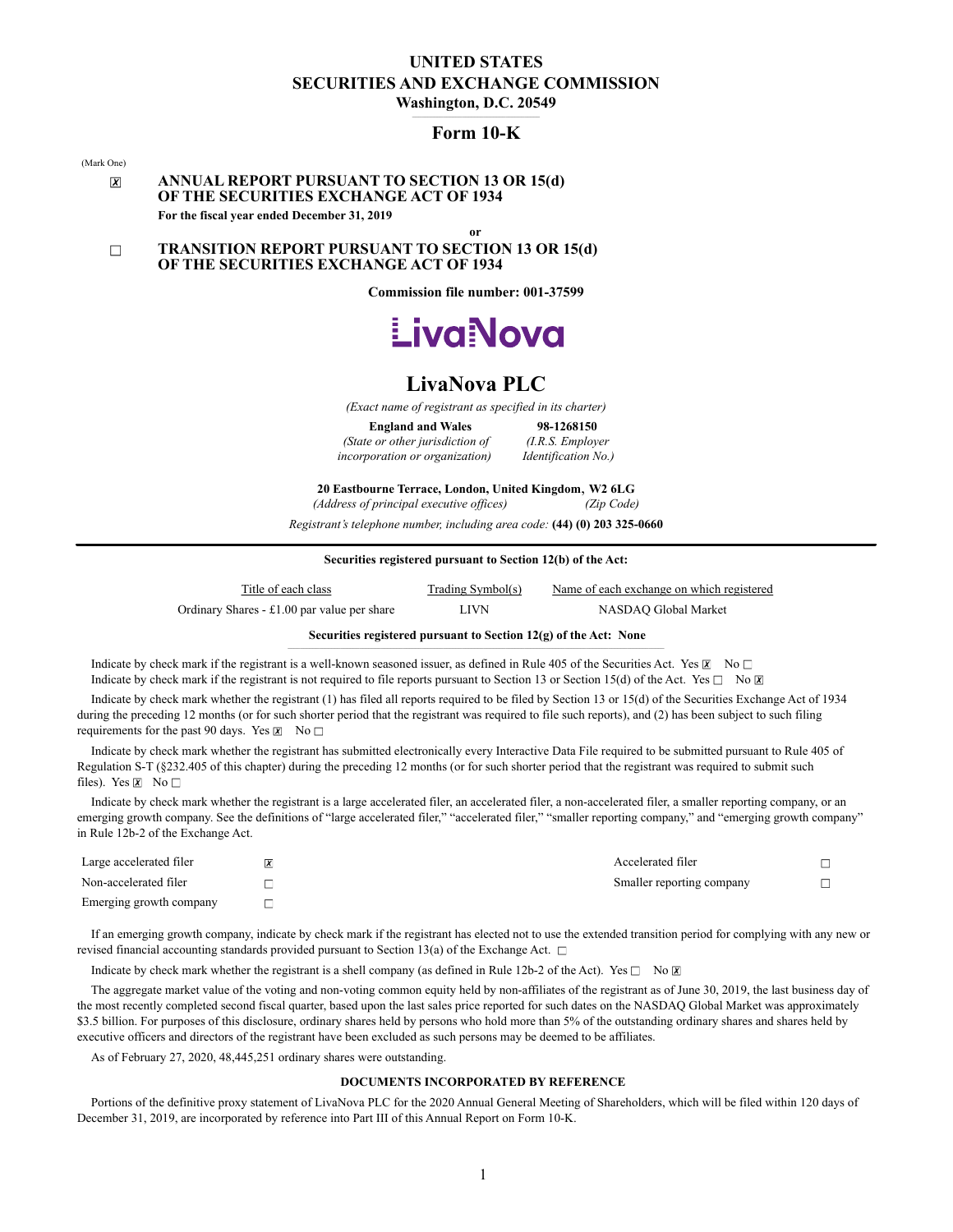# **LIVANOVA PLC TABLE OF CONTENTS**

|             | <b>PART I</b>                                                                                                          | PAGE NO.       |
|-------------|------------------------------------------------------------------------------------------------------------------------|----------------|
| Item 1.     | <b>Business</b>                                                                                                        | $\overline{4}$ |
| Item 1A.    | <b>Risk Factors</b>                                                                                                    | 14             |
| Item 1B.    | <b>Unresolved Staff Comments</b>                                                                                       | 24             |
| Item 2.     | Properties                                                                                                             | 24             |
| Item 3.     | <b>Legal Proceedings</b>                                                                                               | 24             |
| Item 4.     | Mine Safety Disclosures                                                                                                | 24             |
|             | <b>PART II</b>                                                                                                         |                |
| Item 5.     | Market for Registrant's Common Equity, Related Stockholder Matters and Issuer Purchases of<br><b>Equity Securities</b> | 25             |
| Item $6.$   | <b>Selected Financial Data</b>                                                                                         | 27             |
| Item 7.     | Management's Discussion and Analysis of Financial Condition and Results of Operations                                  | 29             |
| Item 7A.    | Quantitative and Qualitative Disclosures About Market Risk                                                             | 48             |
| Item 8.     | Financial Statements and Supplementary Data                                                                            | 48             |
| Item 9.     | Changes in and Disagreements with Accountants on Accounting and Financial Disclosure                                   | 48             |
| Item 9A.    | <b>Controls and Procedures</b>                                                                                         | 48             |
| Item 9B.    | Other Information                                                                                                      | 49             |
|             | <b>PART III</b>                                                                                                        |                |
| Item 10.    | Directors, Executive Officers and Corporate Governance                                                                 | 50             |
| Item 11.    | <b>Executive Compensation</b>                                                                                          | 50             |
| Item 12.    | Security Ownership of Certain Beneficial Owners and Management and Related Stockholder<br><b>Matters</b>               | 50             |
| Item 13.    | Certain Relationships and Related Transactions, and Director Independence                                              | 50             |
| Item 14.    | Principal Accounting Fees and Services                                                                                 | 50             |
|             | <b>PART IV</b>                                                                                                         |                |
| Item 15.    | Exhibits, Financial Statement Schedules                                                                                | 51             |
| Item $16$ . | Form 10-K Summary                                                                                                      | 57             |

In this Annual Report on Form 10-K, "LivaNova," "the Company," "we," "us" and "our" refer to LivaNova PLC and its consolidated subsidiaries.

This report may contain references to our proprietary intellectual property, including among others:

- Trademarks for our VNS therapy systems: the VNS Therapy<sup>®</sup> System, the VITARIA<sup>®</sup> System and our proprietary pulse generator products: Model 102 (Pulse<sup>®</sup>), Model 102R (Pulse Duo<sup>®</sup>), Model 103 (Demipulse<sup>®</sup>), Model 104 (Demipulse Duo<sup>®</sup>), Model 105 (AspireHC<sup>®</sup>), Model 106 (AspireSR<sup>®</sup>) and Model 1000 (SenTiva<sup>TM</sup>).
- Trademarks for our Cardiopulmonary product systems:  $SS^{\mathcal{B}}$  heart-lung machine,  $SS^{\mathcal{B}}$  heart-lung machine, Inspire<sup>TM</sup>, Heartlink™, XTRA<sup>®</sup> Autotransfusion System, 3T Heater-Cooler<sup>®</sup>, Connect™ and Revolution<sup>®</sup>.
- Trademarks for our line of surgical tissue and mechanical valve replacements and repair products: Mitroflow®, Crown PRT<sup>®</sup>, Solo Smart<sup>™, Perceval®, Miami Instruments™, Top Hat<sup>®</sup>, Reduced Series Aortic Valves™,</sup> Carbomedics<sup>®</sup> Carbo-Seal<sup>®</sup>, Carbo-Seal Valsalva<sup>®</sup>, Carbomedics<sup>®</sup> Standard<sup>™</sup>, Orbis™ and Optiform<sup>®</sup>, Memo 3D<sup>®</sup>, Memo 3D<sup>®</sup> ReChord™, MEMO 4D<sup>®</sup>, MEMO 4D<sup>®</sup> ReChord™, AnnuloFlo®, AnnuloFlex<sup>®</sup>, Bicarbon Slimline™, Bicarbon Filtline™ and Bicarbon Overline®.
- Trademarks for our advanced circulatory support systems: TandemLife®, TandemHeart®, TandemLung®, ProtekDuo®, and LifeSPARC™.
- Trademarks for our obstructive sleep apnea system: ImThera<sup>®</sup> and Aura6000<sup>®</sup>.

These trademarks and trade names are the property of LivaNova or the property of our consolidated subsidiaries and are protected under applicable intellectual property laws. Solely for convenience, our trademarks and tradenames referred to in this Annual Report on Form 10-K may appear without the  $^{\circledR}$  or  $^{TM}$  symbols, but such references are not intended to indicate in any way that we will not assert, to the fullest extent under applicable law, our rights to these trademarks and tradenames.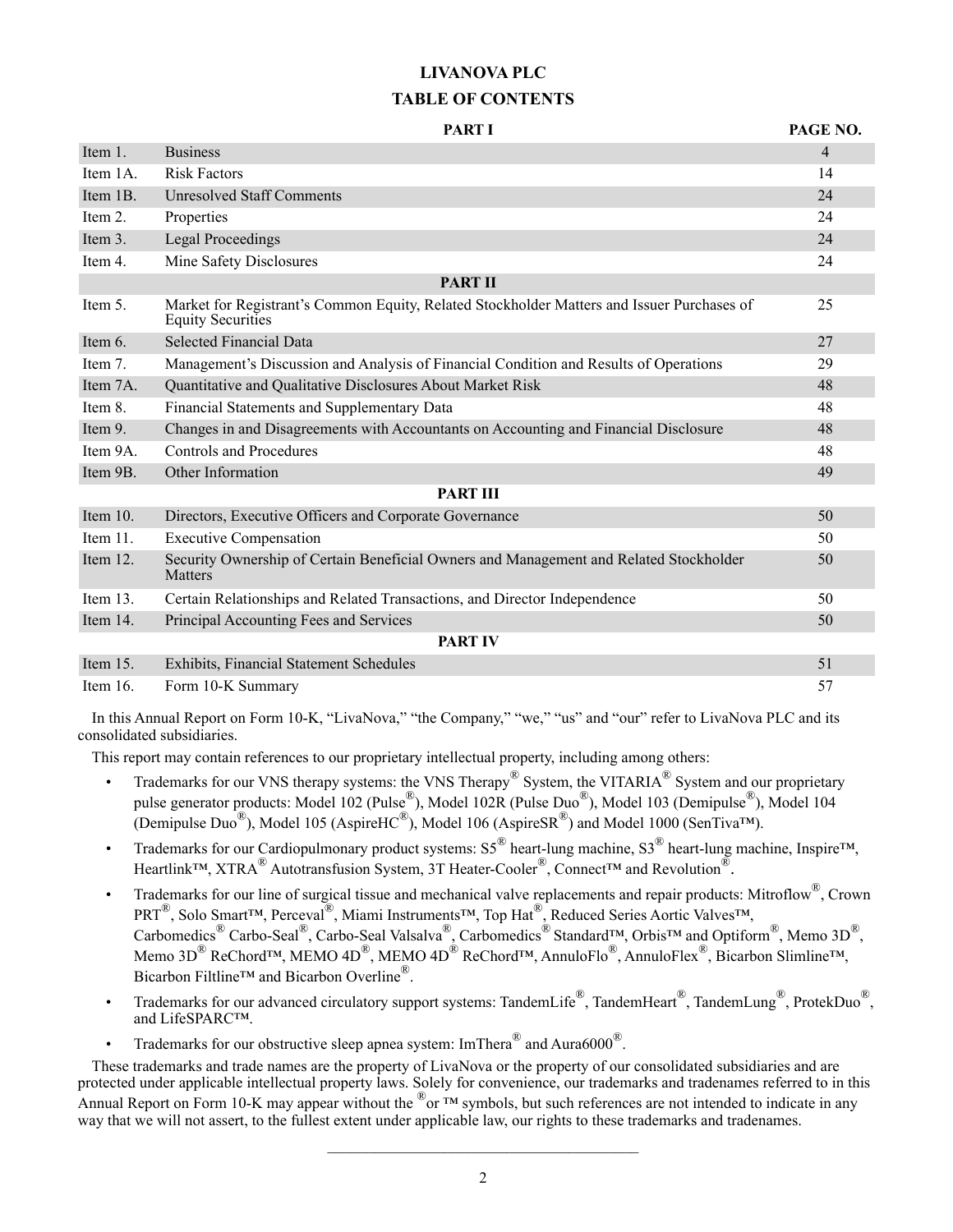#### **CAUTIONARY STATEMENT ABOUT FORWARD-LOOKING STATEMENTS**

Certain statements in this Annual Report on Form 10-K, other than purely historical information, are "forward-looking statements" within the meaning of the Private Securities Litigation Reform Act of 1995, Section 27A of the Securities Act of 1933, as amended (the "Securities Act") and Section 21E of the Securities Exchange Act of 1934, as amended (the "Exchange Act"). These statements include, but are not limited, to LivaNova's plans, objectives, strategies, financial performance and outlook, trends, prospects or future events and involve known and unknown risks that are difficult to predict. As a result, our actual financial results, performance, achievements or prospects may differ materially from those expressed or implied by these forward-looking statements. In some cases, you can identify forward-looking statements by the use of words such as "may," "could," "seek," "guidance," "predict," "potential," "likely," "believe," "will," "should," "expect," "anticipate," "estimate," "plan," "intend," "forecast," "foresee" or variations of these terms and similar expressions, or the negative of these terms or similar expressions. Such forward-looking statements are necessarily based on estimates and assumptions that, while considered reasonable by LivaNova and its management based on their knowledge and understanding of the business and industry, are inherently uncertain. These statements are not guarantees of future performance, and stockholders should not place undue reliance on forward-looking statements. There are a number of risks, uncertainties and other important factors, many of which are beyond our control, that could cause our actual results to differ materially from the forward-looking statements contained in this Annual Report on Form 10-K. Such risks, uncertainties and other important factors include, among others: the risks, uncertainties and factors set forth in the "Risk Factors" section of this Annual Report on Form 10-K, previous or future Quarterly Reports on Form 10-Q and Annual or Transitional Reports on Form 10-K as well as other documents that we have filed or will file with the SEC.

The afore-referenced risks and uncertainties are not necessarily all the important factors that could cause our actual financial results, performance, achievements or prospects to differ materially from those expressed in or implied by any of our forwardlooking statements. Other unknown or unpredictable factors also could harm our results. All forward-looking statements attributable to us or persons acting on our behalf are expressly qualified in their entirety by the cautionary statements set forth above. Forward-looking statements speak only as of the date they are made, and we do not undertake or assume any obligation to update publicly any of these forward-looking statements to reflect actual results, new information or future events, changes in assumptions or changes in other factors affecting forward-looking statements, except to the extent required by applicable laws. If we update one or more forward-looking statements, no inference should be drawn that we will make additional updates with respect to those or other forward-looking statements.

The following discussion and analysis should be read in conjunction with and are qualified in their entirety by reference to the discussions included in "Item 1A. Risk Factors," "Item 7. Management's Discussion and Analysis of Financial Condition and Results of Operations" and elsewhere in this Annual Report on Form 10-K.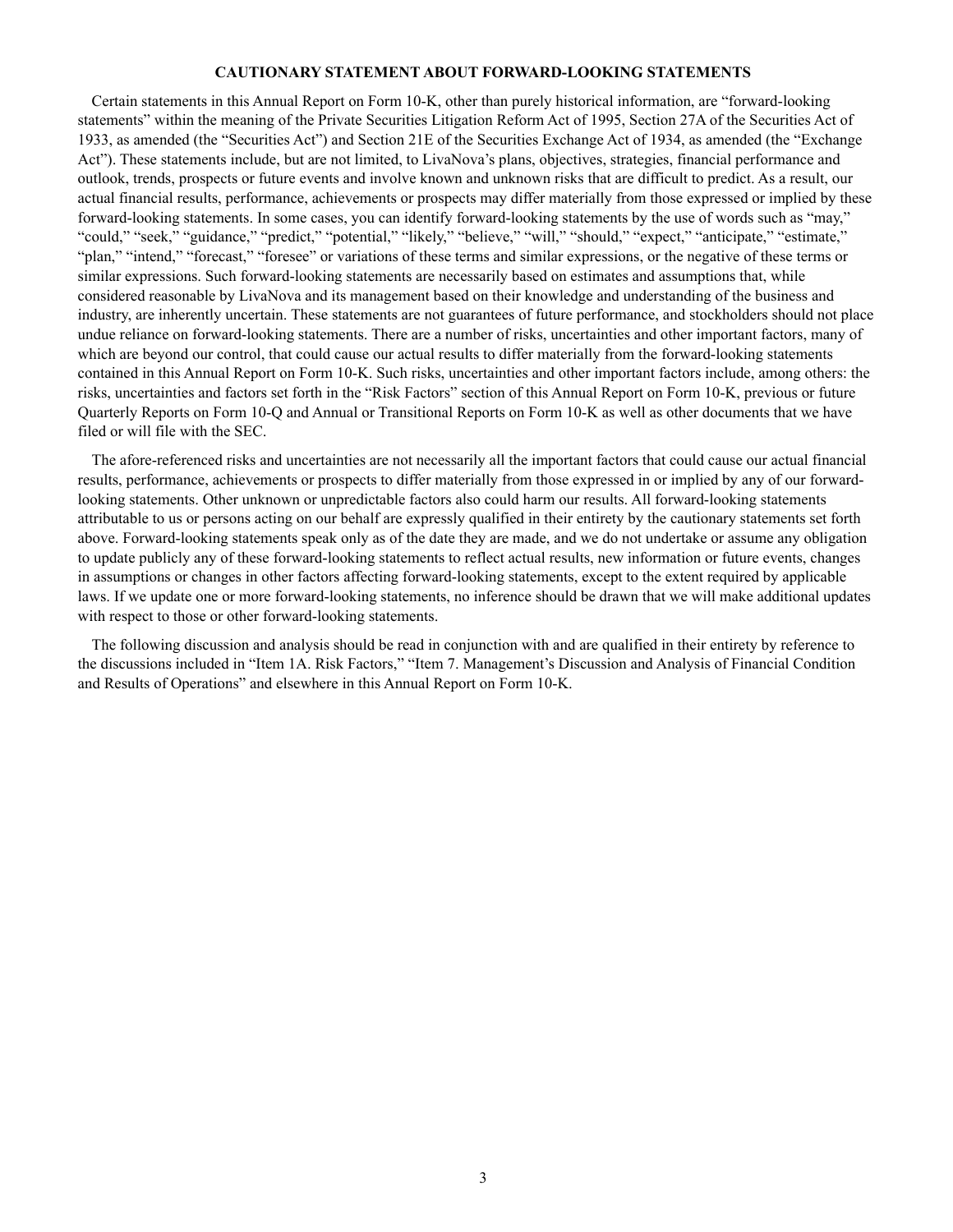## **Item 1.** *Business*

## **Description of the Business and Background**

LivaNova PLC, headquartered in London, (collectively with its subsidiaries, the "Company," "LivaNova," "we" or "our"), is a global medical device company focused on the development and delivery of important therapeutic solutions for the benefit of patients, healthcare professionals and healthcare systems throughout the world. Working closely with a global team of medical professionals in the fields of cardiovascular disease and neuromodulation, we design, develop, manufacture and sell innovative therapeutic solutions that are consistent with our mission to improve our patients' quality of life, increase the skills and capabilities of healthcare professionals and minimize healthcare costs.

We were organized under the laws of England and Wales on February 20, 2015 for the purpose of facilitating the business combination of Cyberonics, Inc., a Delaware corporation, and Sorin S.p.A., a joint stock company organized under the laws of Italy. The business combination became effective in October 2015. LivaNova's ordinary shares are listed for trading on the NASDAQ Global Market under the symbol "LIVN."

## **Business Franchises**

LivaNova is comprised of two principal business franchises, which are also our reportable segments: Cardiovascular and Neuromodulation, corresponding to our primary therapeutic areas. Other corporate activities include corporate shared service expenses for finance, legal, human resources, information technology and New Ventures. New Ventures is focused on new growth platforms and identification of other opportunities for expansion.

For further information regarding our business segments, historical financial information and our methodology for the presentation of financial results, please refer to "Item 15. Exhibits, Financial Statement Schedules" of this Annual Report on Form 10-K.

## Cardiovascular

Our Cardiovascular business franchise is engaged in the development, production and sale of cardiopulmonary products, heart valves and advanced circulatory support products. Cardiopulmonary products include oxygenators, heart-lung machines, autotransfusion systems, perfusion tubing systems, cannulae and other related accessories. Heart valves include mechanical heart valves, tissue heart valves, related repair products and minimally invasive surgical instruments. Advanced circulatory support includes temporary life support product kits that can include a combination of pumps, oxygenators and cannulae.

## *Cardiopulmonary Products*

During conventional coronary artery bypass graft procedures and heart valve surgery, the patient's heart is temporarily stopped, or arrested. The patient is placed on an extracorporeal circulatory support system that temporarily functions as the patient's heart and lungs and provides blood flow to the body. Our products include systems to enable cardiopulmonary bypass, including heart-lung machines, oxygenators, perfusion tubing sets, cannulae and accessories, as well as related equipment and disposables for autotransfusion and autologous blood washing for neonatal, pediatric and adult patients. Our primary cardiopulmonary products include:

- *Heart-lung machines*. The heart-lung machine product group includes heart-lung machines, heater coolers, related cardiac surgery equipment and maintenance services.
- *Oxygenators and perfusion tubing systems*. The oxygenators product group, which includes oxygenators and other disposable devices for extracorporeal circulation, includes the Inspire systems. The Inspire range of products, comprised of 12 models, provides perfusionists with a customizable approach for the benefit of patients.
- *Autotransfusion systems*. One of the key elements for a complete blood management strategy is autologous blood transfusion, which involves the collection, processing and reinfusion of the patient's own blood lost at the surgical site during the perioperative period.
- *Cannulae*. Our cannulae product family, part of the oxygenator product group, is used to connect the extracorporeal circulation to the heart of the patient during cardiac surgery.
- *Connect*. Connect is our perfusion charting system. Focused on real time and retrospective calculations and trending tools, Connect assists perfusionists with data management during and after cardiopulmonary bypass.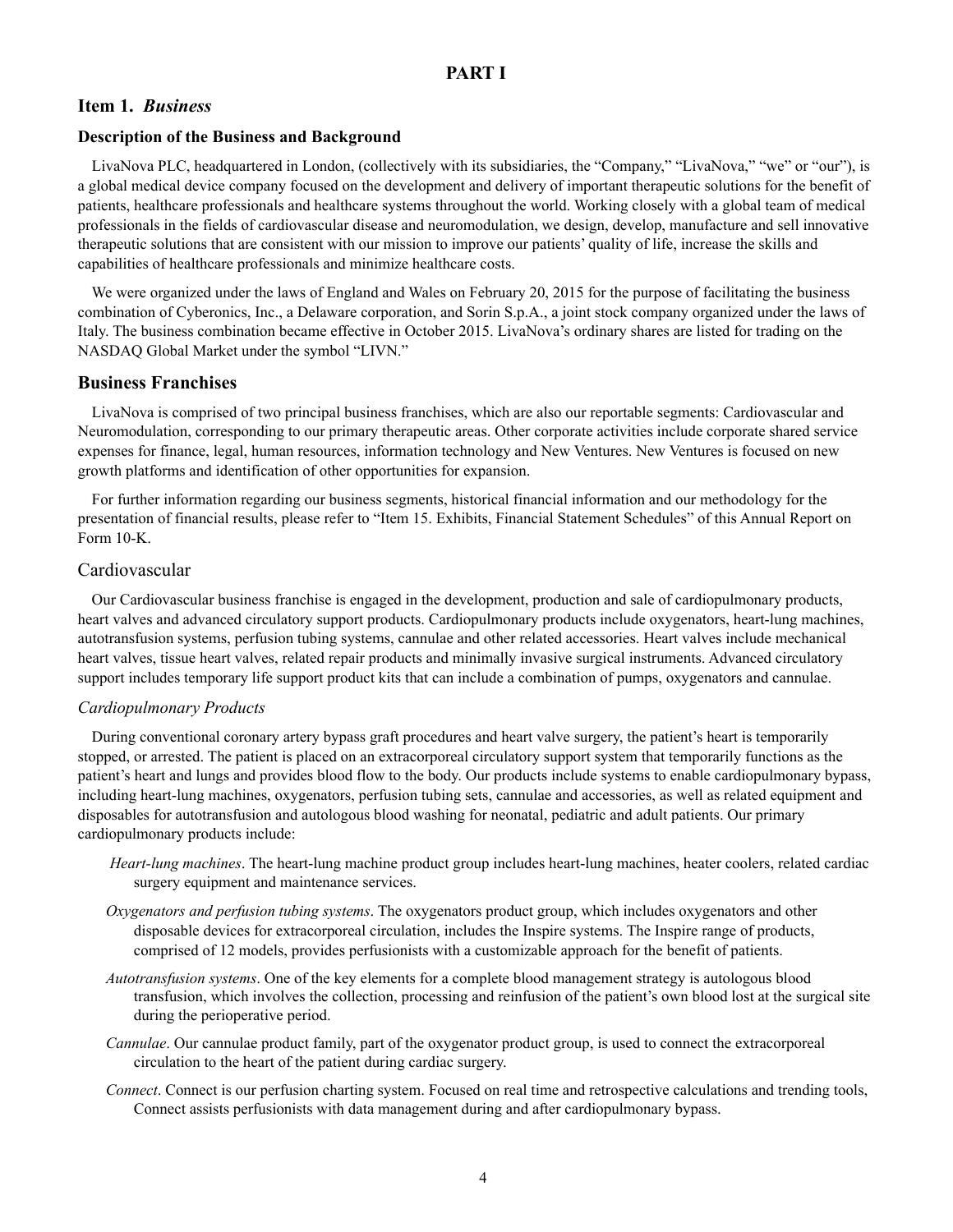## *Heart Valves and Repair Products*

We offer a comprehensive line of products to treat a variety of heart valve disorders, including a complete line of surgical tissue and mechanical valve replacements and repair products for damaged or diseased heart valves. Our heart valves and repair product offerings include:

- *Self-anchoring tissue heart valves*. Perceval is our sutureless bioprosthetic device designed to replace a diseased native valve or a malfunctioning prosthetic aortic valve using either traditional or minimally invasive heart surgery techniques. Perceval incorporates a unique technology that allows 100% sutureless positioning and anchoring at the implantation site. This, in turn, offers the potential to reduce the time the patient spends in cardiopulmonary bypass.
- *Other tissue heart valves*. Other tissue valves include the Mitroflow aortic pericardial tissue valve with phospholipid reduction treatment ("PRT"), which is designed to mitigate valve calcification, and the Crown PRT and Solo Smart aortic pericardial tissue valves. Our Solo Smart aortic pericardial tissue valve is an innovative, completely biological aortic heart valve with no synthetic material and a removable stent. Solo Smart provides the ease of implantation of a stented valve with the hemodynamic performance of a stentless valve.
- *Mechanical heart valves*. Our wide range of mechanical valve offerings includes the Carbomedics Standard, Top Hat and Reduced Series Aortic Valves, as well as the Carbomedics Carbo-Seal and Carbo-Seal Valsalva aortic prostheses. We also offer the Carbomedics Standard, Orbis and Optiform mechanical mitral valves and Bicarbon Slimline, Bicarbon Fitline and Bicarbon Overline aortic and mitral valves.
- *Heart valve repair products*. Mitral valve repair is a well-established solution for patients suffering from a leaky mitral valve, or mitral valve regurgitation ("MR"). We offer a wide range of mitral valve repair products, including the Memo 3D and Memo 3D ReChord, AnnuloFlo and AnnuloFlex.
- *Minimally invasive surgical instruments.* Through the acquisition of the minimally invasive cardiac surgery business from Miami Instruments in June 2019, we offer minimally invasive cardiac surgery instruments that support the implantation of our heart valve products during surgery.

## *Advanced Circulatory Support Products*

In 2018, we acquired the TandemLife business, which simplifies temporary extracorporeal cardiopulmonary life support solutions for critically ill patients. Built around a common compact console and pump, LifeSPARC provides temporary support for emergent rescue patients in a variety of settings. Designed for ease of use, the system offers power and versatility for multidisciplinary programs to support more patients. The system is accompanied by four specialized and ready-to-deploy kits, each designed to support diverse cannulation strategies.

## Neuromodulation

Our Neuromodulation business franchise designs, develops and markets neuromodulation-based medical devices for the treatment of epilepsy, depression and obstructive sleep apnea. We are also developing and conducting clinical testing of the VITARIA System for treating heart failure through vagus nerve stimulation ("VNS").

Our seminal Neuromodulation product, the LivaNova Vagus Nerve Stimulation Therapy ("VNS Therapy") System, is an implantable device authorized for the treatment of drug-resistant epilepsy and difficult-to-treat depression ("DTD"). The VNS Therapy System consists of an implantable pulse generator and connective lead that stimulate the vagus nerve; surgical equipment to assist with the implant procedure; equipment and instruction manuals enabling a treating physician to set parameters for a patient's pulse generator; and for epilepsy, magnets to manually suspend or induce nerve stimulation. The pulse generator and lead are surgically implanted in a subcutaneous pocket in the upper left chest area, generally during an outpatient procedure; the lead, which does not need to be removed to replace a generator with a depleted battery, is connected to the pulse generator and tunneled under the skin to the vagus nerve in the lower left side of the patient's neck.

## *Epilepsy*

Globally, there are several broad types of treatment available to patients with epilepsy: multiple seizure medications; various forms of the ketogenic diet; VNS; resective brain surgery; trigeminal nerve stimulation; responsive intracranial neurostimulation; and deep brain stimulation. Seizure medications typically serve as a first-line treatment and are prescribed for virtually all patients diagnosed with epilepsy. After two seizure medications fail to deliver seizure control, the epilepsy is characterized as drug-resistant, at which point, adjunctive non-drug options are considered, including VNS therapy, brain surgery and a ketogenic diet.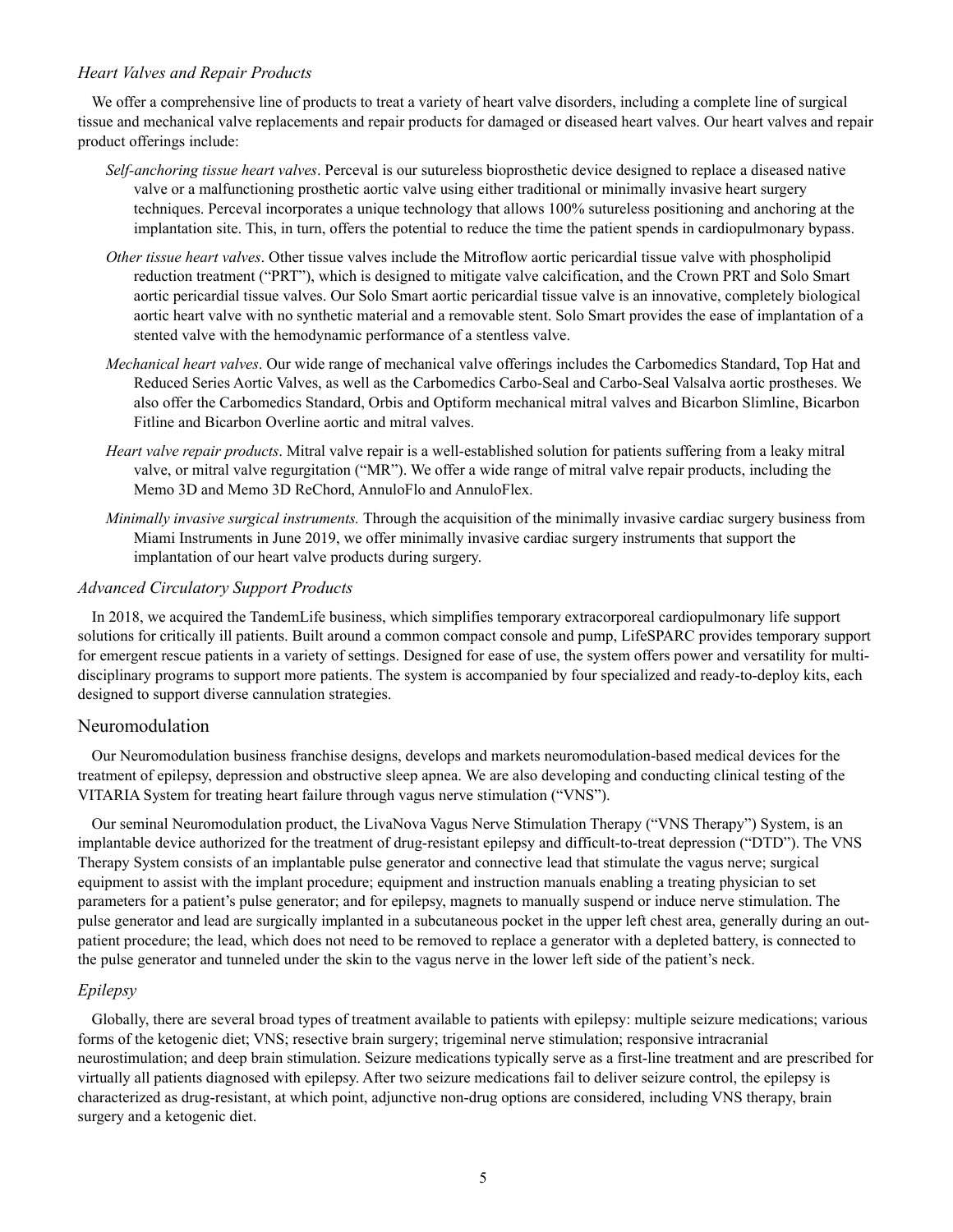Our VNS Therapy System was the first medical device treatment approved by the U.S. Food and Drug Administration ("FDA") in 1997 for refractory, drug-resistant epilepsy in adults and adolescents over 12 years of age and is indicated for use as an adjunctive therapy in reducing the frequency of seizures. In June 2017, the FDA approved our VNS Therapy device for use in patients who are at least four years of age and have partial onset seizures that are refractory to antiepileptic medications. At the same time, our VNS Therapy device received FDA approval for expanded magnetic resonance imaging ("MRI"), affirming VNS Therapy as the only epilepsy device FDA-approved for MRI scans. CE Mark approval followed shortly thereafter, in August 2017. Currently, SenTiva, AspireHC and AspireSR models of VNS Therapy technology provide for this expanded MRI access. Other worldwide regulatory bodies have also approved the VNS Therapy System for the treatment of epilepsy, many without age restrictions or seizure-type limitations.

We sell a number of VNS Therapy System product models for the treatment of epilepsy, including our Model 102 (Pulse), Model 102R (Pulse Duo), Model 103 (Demipulse), Model 104 (Demipulse Duo), Model 105 (AspireHC), Model 106 (AspireSR) and Model 1000 (SenTiva) pulse generators. Our AspireSR and SenTiva generators provide the benefits of VNS Therapy, with an additional feature: automatic stimulation in response to detection of changes in heart rate potentially indicative of a seizure. The SenTiva generator is the smallest and lightest device capable of delivering responsive therapy for epilepsy.

#### *Depression*

In March 2017, the American Journal of Psychiatry published the results of the longest and largest naturalistic study on effective treatments for patients experiencing chronic and severe depression. The findings showed that the addition of the VNS Therapy System in conjunction with traditional treatment methods is effective in reducing symptoms in patients with DTD.

In January 2018, we announced the launch and enrollment of the first patient in our Global RESTORE-LIFE study, which evaluates the use of our VNS Therapy System in patients who have DTD and failed to achieve an adequate response to standard psychiatric management. We expect to enroll up to 500 patients at approximately 80 sites outside of the U.S. We are currently enrolling patients in Germany, Belgium, and the United Kingdom (the "UK").

In July 2005, the FDA approved the VNS Therapy System for the adjunctive treatment of chronic or recurrent depression for patients 18 years or older who are experiencing a major depressive episode and have not had an adequate response to four or more antidepressant treatments. In May 2007, the United States ("U.S.") Centers for Medicare and Medicaid Services ("CMS") issued a national determination of non-coverage within the U.S. with respect to reimbursement of the VNS Therapy System for patients with DTD, significantly limiting access to this therapeutic option for most patients. However, in May 2018, CMS published a tracking sheet to reconsider its National Coverage Determination ("NCD") of our VNS Therapy System for DTD in response to a letter that we submitted to CMS requesting a formal reconsideration of the NCD. We requested this review after a significant body of new evidence emerged about DTD and the role of VNS Therapy in its treatment.

In February 2019, CMS finalized its National Coverage Determination ("NCD") for the VNS Therapy System for DTD. This final decision initiates coverage for Medicare beneficiaries through Coverage with Evidence Development ("CED") when offered in a CMS-approved, double-blind, randomized, placebo-controlled trial with a follow-up duration of at least one year, as well as coverage of VNS Therapy device replacement. The CED also includes the possibility to extend the study to a prospective longitudinal study.

In September 2019, CMS accepted the protocol for our RECOVER clinical study and the first patient was enrolled. RECOVER will include up to 500 unipolar and up to 500 bipolar patients at a maximum of 100 sites in the United States.

#### *Obstructive Sleep Apnea*

In January 2018, we acquired ImThera Medical, Inc. ("ImThera"), a privately held emerging-growth company developing an implantable neurostimulation device system for the treatment of obstructive sleep apnea. The Neuromodulation product line now includes ImThera's implantable device, which stimulates multiple tongue muscles via the hypoglossal nerve to open the airway while a patient is sleeping. ImThera has a commercial presence in the European market, and an FDA pivotal study is ongoing in the U.S.

#### **Corporate Activities and New Ventures**

Corporate activities include shared services for finance, legal, human resources and information technology and New Ventures. The New Ventures group evaluates growth opportunities and new potential areas of investment to expand our product portfolio to meet emerging patient needs.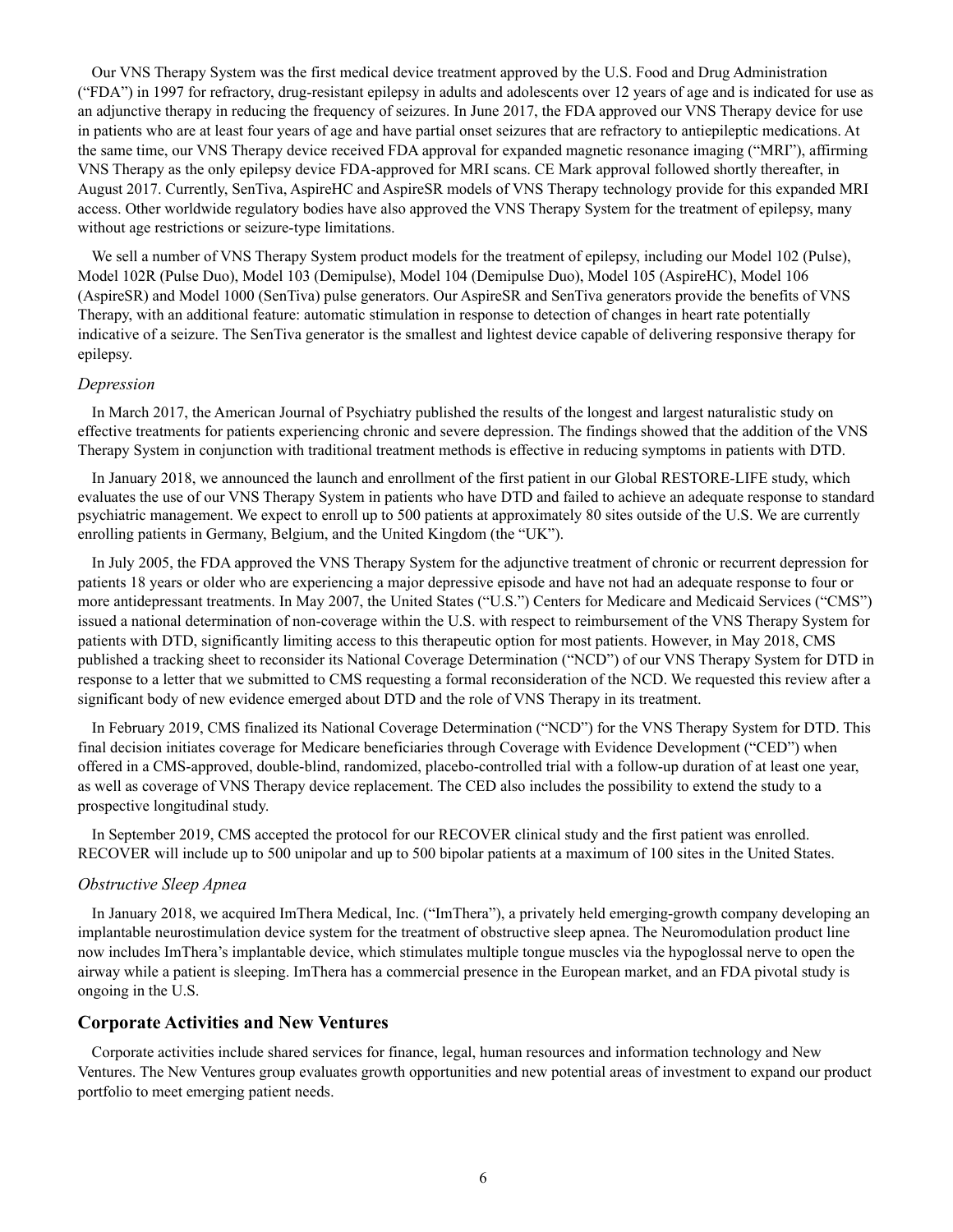## **Discontinued Operations**

We completed the sale of our Cardiac Rhythm Management ("CRM") business franchise to MicroPort Cardiac Rhythm B.V. and MicroPort Scientific Corporation (the "CRM Sale") on April 30, 2018. We previously concluded that the sale of CRM represented a strategic shift in our business that has a major effect on future operations and financial results. Accordingly, the results of operations of the CRM business franchise are reflected as discontinued operations for all periods presented in this Annual Report on Form 10-K. For further information, refer to "Note 5. Discontinued Operations" in our consolidated financial statements and accompanying notes, beginning on page F-1 of this Annual Report on Form 10-K.

## **Research and Development ("R&D")**

The markets in which we participate are subject to rapid technological advances. Product improvement and innovation are necessary to maintain market leadership. We direct our R&D efforts toward maintaining or achieving technological leadership in each of the markets we serve to help ensure that patients using our devices and therapies receive the most advanced and effective treatment possible. We remain committed to developing technological enhancements and new uses for existing products and less invasive and new technologies for new and emerging markets to address unmet patient needs. We initiate and participate in many clinical trials each year as the demand for clinical and economic evidence remains high. We also expect our development activities to help reduce patient care costs and the length of hospital stays in the future.

Approximately 16% of our employees work in R&D improving existing products and therapies, expanding their uses and applications and developing new products. We continue to focus on optimizing innovation and assessing the ability of our R&D programs to deliver economic value to the customer. More specifically, our current R&D expenses consist of product design and development efforts, clinical study programs and regulatory activities, which are essential to our strategic portfolio initiatives, including DTD and heart failure.

## **Acquisitions and Investments**

Our strategy of providing a broad range of therapies requires a wide variety of technologies, products and capabilities. The rapid pace of technological development in the medical industry and the specialized expertise required in different areas of medicine make it difficult for one company alone to develop a broad portfolio of technological solutions. In addition to internally generated growth through R&D efforts, we have historically relied, and expect to continue to rely, on acquisitions, investments and alliances to provide access to new technologies in both new and existing markets.

We expect to further our strategic objectives and strengthen our existing businesses by making future acquisitions or investments in areas where we believe we can acquire or stimulate the development of new technologies and products. Mergers and acquisitions of medical technology companies are inherently risky, and no assurance can be given that any of our previous or future acquisitions will be successful or will not materially adversely affect our consolidated operations, financial condition and/or cash flows.

#### Caisson Interventional, LLC ("Caisson")

In May 2017, we acquired the remaining 51% equity interest in Caisson, a clinical-stage medical device company focused on the design, development and clinical evaluation of a novel transcatheter mitral valve replacement ("TMVR") implant device. The device is designed for treating mitral valve regurgitation ("MR") through replacement of the native mitral valve using a fully transvenous delivery system. As announced in November 2019, we ended our Caisson TMVR program effective December 31, 2019.

#### ImThera

In January 2018, we acquired the remaining 86% outstanding interest in ImThera; we previously held 14% of ImThera's outstanding equity. ImThera is focused on neurostimulation for the treatment of obstructive sleep apnea. ImThera manufactures an implantable device that stimulates multiple tongue muscles via the hypoglossal nerve, which opens the airway while a patient is sleeping. The financial results of ImThera are included within Neuromodulation.

#### TandemLife

In April 2018, we acquired CardiacAssist, Inc., doing business as TandemLife. TandemLife is focused on the delivery of leading-edge temporary life support systems, including cardiopulmonary and respiratory support solutions. The financial results of TandemLife are included within Cardiovascular.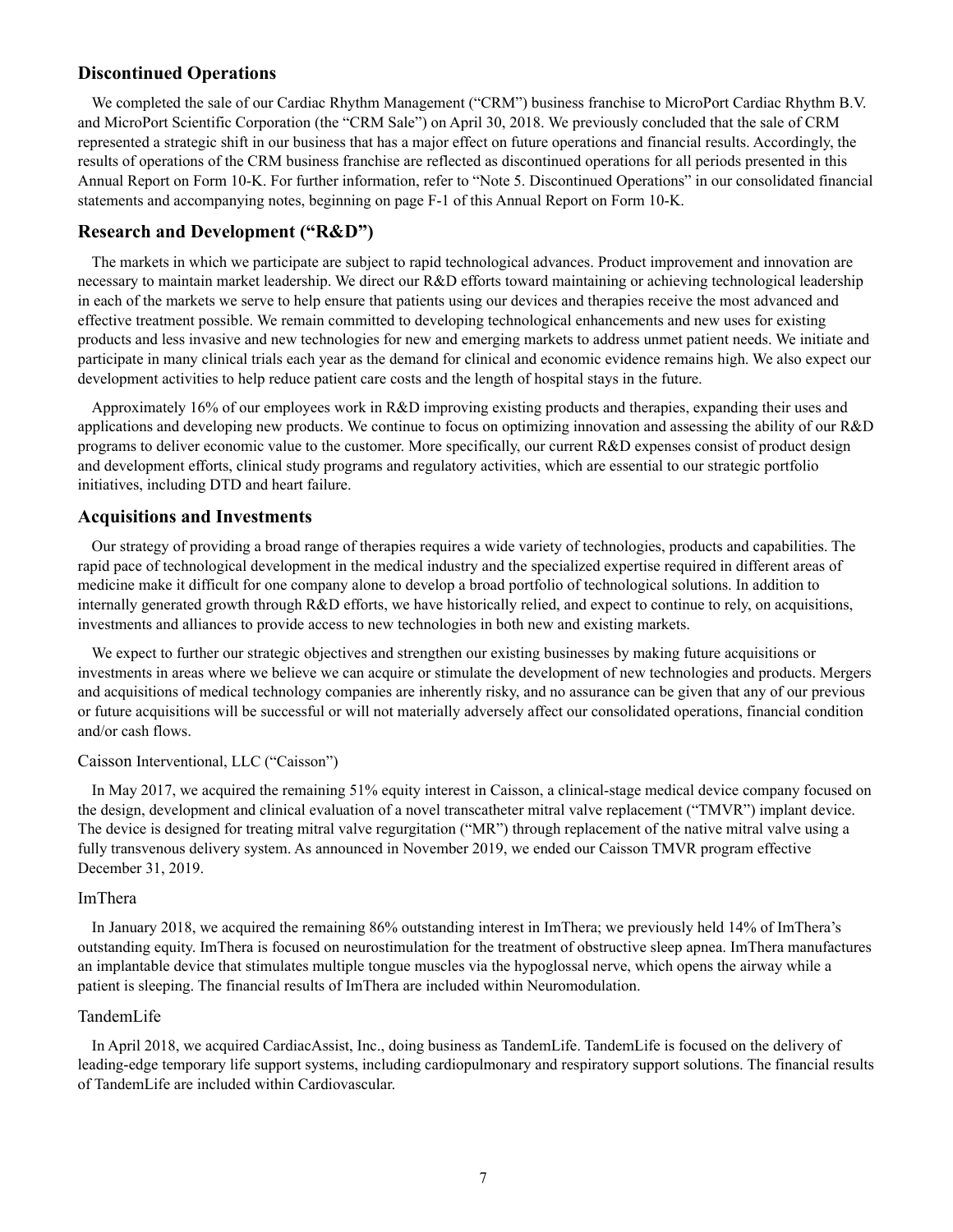#### Miami Instruments

On June 12, 2019, we acquired Miami Instruments, LLC's minimally invasive cardiac surgery instruments business and the related operations are integrated into Cardiovascular as part of our Heart Valves portfolio.

## **Patents and Licenses**

We rely on a combination of patents, trademarks, copyrights, trade secrets, and non-disclosure and non-competition agreements to protect our intellectual property. We generally file patent applications in the U.S. and countries where patent protection for our technology is appropriate and available. As of December 31, 2019, we held more than 1,000 issued patents worldwide, with approximately 300 pending patent applications that cover various aspects of our technology. Patents typically have a 20-year term from the application filing date. In addition, we hold exclusive and non-exclusive licenses to a variety of third-party technologies covered by patents and pending patent applications. There can be no assurance that pending patent applications will result in the issuance of patents, that patents issued to or licensed by us will not be challenged or circumvented by competitors, or that these patents will be found to be valid or sufficiently broad to protect our technology or to provide us with a competitive advantage. We have also obtained certain trademarks and trade names for our products and maintain certain details about our processes, products and strategies as trade secrets. In the aggregate, we consider these intellectual property assets to be of material importance to our business segments and operations. We regularly review third-party patents and patent applications in an effort to protect our intellectual property and avoid disputes over proprietary rights.

We rely on non-disclosure and non-competition agreements with employees, consultants and other parties to protect, in part, trade secrets and other proprietary technology. There can be no assurance that these agreements will not be breached, that we will have adequate remedies for any breach, that others will not independently develop equivalent proprietary information or that third parties will not otherwise gain access to our trade secrets and proprietary knowledge.

For additional information, please refer to "Item 1A. Risk Factors" of this Annual Report on Form 10-K, under the section entitled "*We are substantially dependent on patent and other proprietary rights and failing to protect such rights or to be successful in litigation related to our rights or the rights of others may result in our payment of significant monetary damages and/or royalty payments, negatively impact our ability to sell current or future products, or prohibit us from enforcing our patent and other proprietary rights against others.*"

#### **Markets and Distribution Methods**

The three largest markets for our medical devices are the U.S., Europe and Japan, though emerging markets are an area of increasing focus and opportunity for us. We sell most of our medical devices through direct sales representatives in the U.S. and a combination of direct sales representatives and independent distributors in markets outside the U.S.

Our marketing and sales strategy is focused on rapid, cost-effective delivery of high-quality products to a diverse group of customers worldwide, including perfusionists, neurologists, neurosurgeons and other physicians, hospitals and other medical institutions and healthcare providers. To achieve this objective, we maintain a highly knowledgeable and dedicated sales staff that is able to foster strong relationships with our broad range of customers. We maintain excellent working relationships with professionals in the medical industry, which provide us with a detailed understanding of therapeutic and diagnostic developments, trends and emerging opportunities, and which therefore enable us to respond quickly to the changing needs of providers and patients. We actively participate in medical meetings and conduct comprehensive training and educational activities to enhance our presence in the medical communities we serve, and we believe that these activities also contribute to advancing healthcare professionals' expertise.

Due to the emphasis on cost-effectiveness in healthcare delivery, the current trend among hospitals and other medical device customers is to consolidate into larger purchasing groups to enhance purchasing power. As a result, customer transactions have become increasingly complex. Enhanced purchasing power may also lead to pressure on pricing and an increase in the use of preferred vendors. Our customer base continues to evolve to reflect such economic changes across the geographic markets we serve.

#### **Competition and Industry**

We compete in the medical device market in more than 5,000 hospitals and in more than 100 countries. Technological advances and scientific discoveries cause rapid change in this market. Our competitors across our product portfolio range from large manufacturers with multiple business lines to small manufacturers offering a limited selection of specialized products. In addition, we face competition from providers of alternative medical therapies, such as pharmaceutical companies and providers of cannabis derived products, among others.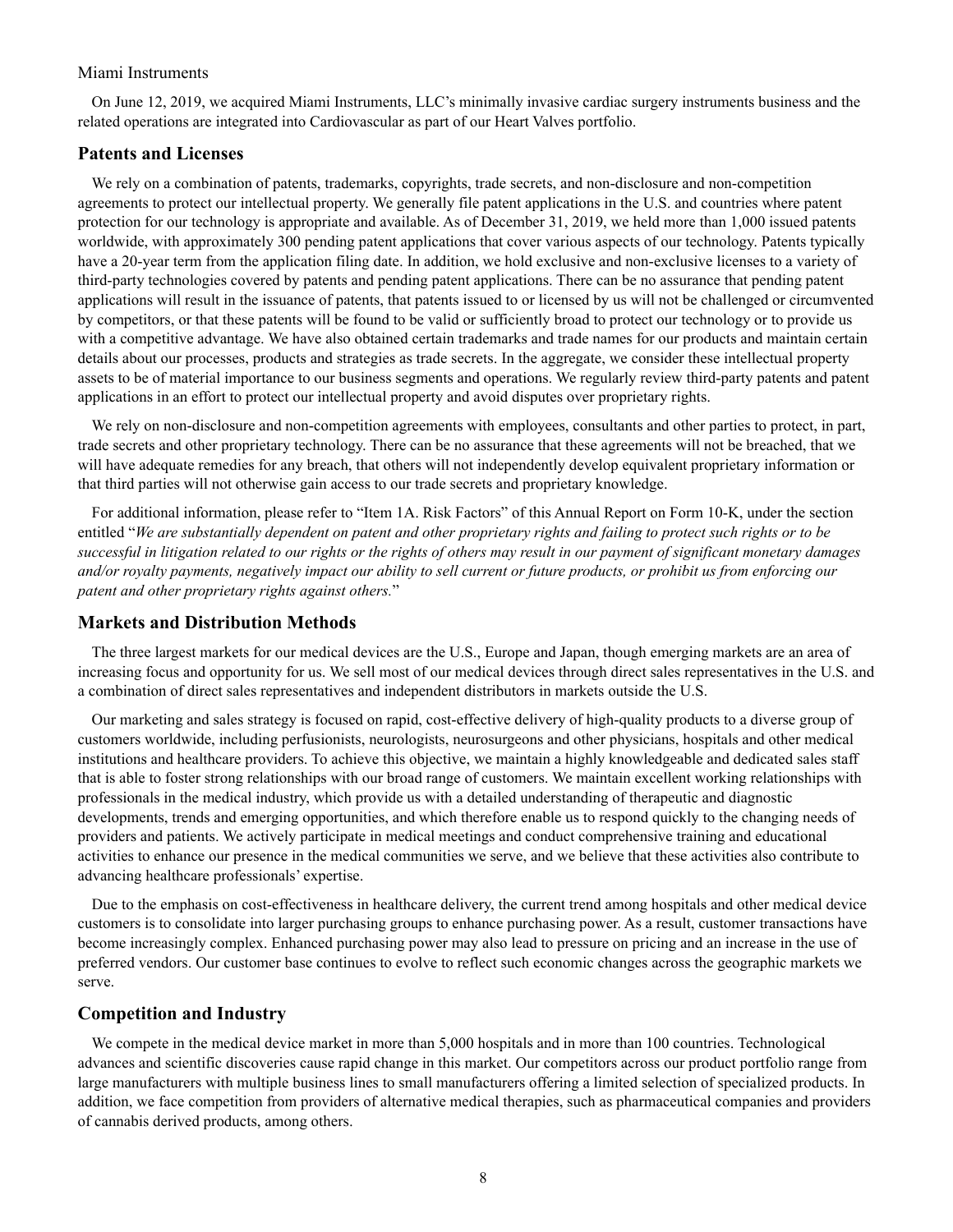Product problems, physician advisories, safety alerts and publications about our products can cause major shifts in industry market share, reflecting the importance of product quality, product efficacy and quality systems in the medical device industry. In addition, because of developments in managed care, economically motivated customers, consolidation among healthcare providers, increased competition and declining reimbursement rates, we may be increasingly required to compete on the basis of price. In order to continue to compete effectively, we must continue to create or acquire advanced technology, incorporate this technology into proprietary products, obtain regulatory approvals in a timely manner, maintain high-quality manufacturing processes and successfully market these products.

Our primary medical device competitors in the Cardiovascular and Neuromodulation product groups are Terumo Medical Corporation, Maquet Medical Systems, Medtronic plc, Haemonetics Corporation, Edwards Lifesciences Corp., NeuroPace, Inc., Abiomed, Inc. and Abbott Laboratories, Inc. (formerly St. Jude Medical, Inc.), although not all competitors are present in all product lines.

## **Production, Quality Systems and Raw Materials**

We manufacture a majority of our products at 11 manufacturing facilities located in Italy, Germany, the U.S., Canada, Brazil and Australia. We purchase raw materials and many of the components used in our manufacturing facilities from numerous suppliers in various countries. For quality assurance, sole source availability or cost effectiveness purposes, we may procure certain components and raw materials from a sole supplier. We work closely with our suppliers to ensure continuity of supply while maintaining high quality and reliability. We use quality systems in the design, production, warehousing and distribution of our products to ensure our products are safe and effective. In addition, we utilize environmental management systems and safety programs to protect the environment and our employees. For additional information related to our manufacturing facilities, refer to "Item 2. Properties" in this Annual Report on Form 10-K.

## **Government Regulation and Other Considerations**

Our medical devices are subject to regulation by numerous government agencies, including the FDA and counterpart agencies outside the U.S. To varying degrees, each of these agencies requires us to comply with laws and regulations governing the research, development, testing, manufacturing, labeling, pre-market clearance or approval, marketing, distribution, advertising, promotion, record keeping, reporting, tracking, and importing and exporting of our products. Our business is also affected by patient privacy and security laws, cost containment initiatives, and environmental health and safety laws and regulations worldwide.

The laws applicable to us are subject to changing and evolving interpretations. If a governmental authority were to conclude that we are not in compliance with applicable laws and regulations, we and our officers and employees could be subject to severe civil and criminal penalties, including substantial fines and damages, and exclusion from participation as a supplier of products to beneficiaries covered by government programs, among other potential enforcement actions.

#### Product Approval and Monitoring

Many countries where we sell our products subject such medical devices and technologies to their own approval and other regulatory requirements regarding performance, safety and quality. The following provides a brief overview of the oversight and requirements to which we are subject for the commercial distribution of our products in the U.S., Europe and Japan, the largest markets for our medical devices.

Each medical device we seek to distribute commercially in the U.S. must receive 510(k) clearance or pre-market approval ("PMA") from the FDA, unless specifically exempted by the agency. The former, known as pre-market notification or the 510(k) process, requires us to demonstrate that our new medical device is substantially equivalent to a legally marketed medical device. The latter, the more costly and rigorous PMA process, requires us to demonstrate independently that a medical device is safe and effective for its intended use. One or more clinical studies may be required to support a 510(k) application and are almost always required to support a PMA application.

The European Union ("EU"), established a single regulatory approval process, according to which a "*Conformité Européenne*" (French for "European Conformity") or CE Mark certifies conformity with all of the legal requirements of the regulatory process. To obtain a CE Mark, defined products must meet minimum standards of performance, safety and quality (i.e., the essential requirements), and then, according to their classification, comply with one or more of a selection of conformity assessment routes. To demonstrate compliance with the essential requirements, we must undergo a conformity assessment procedure, which varies according to the type of medical device and its classification. As a general rule, demonstration of conformity of medical devices and their manufacturers with the essential requirements must be based on, among other things, the evaluation of clinical data supporting the safety and performance of the products during normal conditions of use. The competent authorities of the EU countries separately regulate the clinical research for medical devices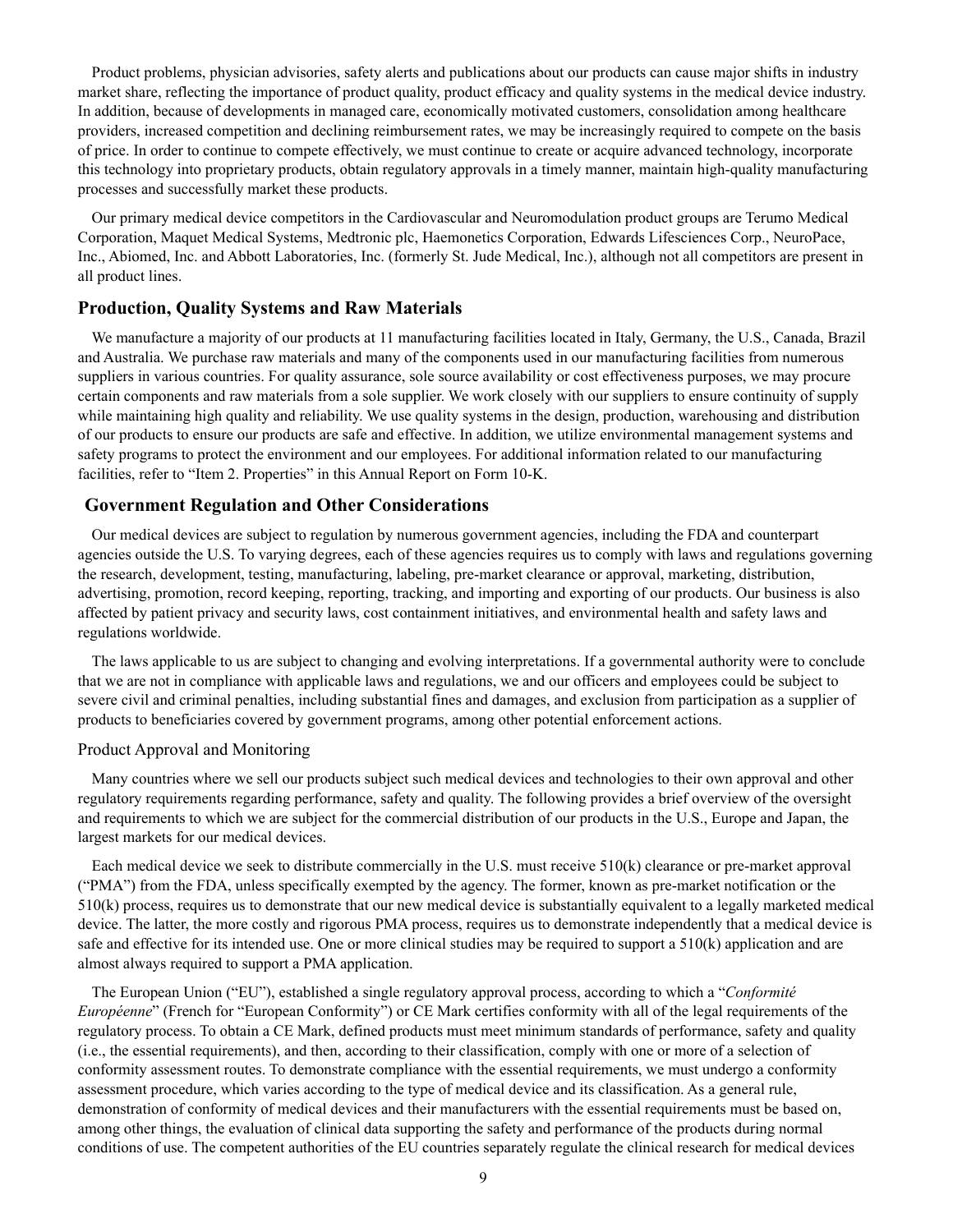and the market surveillance of products placed on the market, and manufacturers with CE marked devices are subject to regular inspections to monitor compliance with the applicable directives and essential requirements. The EU published its Medical Device Regulation ("Reg MDR") in 2017 that will impose significant additional premarket and post-market requirements for our medical devices. Reg MDR has a three-year implementation period, at the end of which, national competent authorities and manufacturers must implement and ensure compliance with the regulation. Among other things, Reg MDR imposes additional reporting requirements on manufacturers of high-risk medical devices and provides additional clinical evidence requirements. We have initiated activities and anticipate compliance with Reg MDR within the applicable timeframe.

To be sold in Japan, our medical devices must undergo thorough safety examinations and demonstrate medical efficacy before they are granted approval. The Japanese government, through the Ministry of Health, Labour and Welfare, regulates medical devices under the Pharmaceutical Affairs Law ("PAL"). Penalties for a company's noncompliance with the PAL can be severe, including revocation or suspension of a company's business license and criminal sanctions. Japanese regulatory bodies also assess the quality management systems of the manufacturer and product conformity to the requirements of the PAL. We are subject to compliance investigations by these agencies.

Many countries in which we sell our products (outside of the U.S., the EU and Japan) have their own regulatory requirements for medical devices. Most of these countries require that product approvals be recertified on a regular basis, generally every four to five years. The recertification process requires that we evaluate any device changes and any new regulations or standards relevant to the device and, where needed, conduct appropriate testing to document continued compliance. Where recertification applications are required, they must be approved in order to continue selling our products in those countries.

The global regulatory environment is increasingly stringent and unpredictable. Several countries that did not have regulatory requirements for medical devices have established such requirements in recent years, and other countries have expanded, or plan to expand, their existing regulations. While some regulatory bodies have pursued harmonization of global regulations, requirements continue to differ significantly among countries. We expect this global regulatory environment will continue to evolve, which could impact the cost, the time needed to approve, and ultimately, our ability to maintain existing approvals or obtain future approvals for our products.

#### Product and Promotional Restrictions

Both before and after we release a product for commercial distribution, we have ongoing responsibilities under various laws and regulations governing medical devices. Regulations of the FDA and other regulatory agencies in and outside the U.S. impose extensive compliance and monitoring obligations on our business. These agencies review our design and manufacturing practices, labeling, record keeping, and required reports of adverse experiences and other information to identify potential problems with marketed medical devices. We are also subject to periodic inspections for compliance with applicable quality system regulations, which govern the methods used in, and the facilities and controls used for, the design, manufacture, packaging and servicing of finished medical devices intended for human use. In addition, the FDA and other U.S. regulatory bodies monitor the manner in which we promote and advertise our products. Although physicians are permitted to use their medical judgment to prescribe medical devices for indications other than those cleared or approved by the FDA, we are prohibited from promoting products for such "off-label" uses and can only market our products for cleared or approved uses.

Any adverse regulatory action, depending on its magnitude, may limit our ability to market and sell our products effectively, limit our ability to obtain future premarket approvals or result in a substantial modification to our business practices and operations. For additional information, see "Item 1A. Risk Factors" of this Annual Report on Form 10-K, under the section entitled "*Our products are subject to costly and complex laws and governmental regulations, and failure to obtain product approvals or clearance may materially adversely affect our financial condition and business operations.*"

#### Governmental Trade Regulations

The sale and shipment of our products and services across international borders, as well as the purchase of components and products from international sources, subject us to extensive governmental trade regulations. A variety of laws and regulations apply to the sale, shipment and provision of goods, services and technology across international borders. Many countries control the export and re-export of goods, technology and services for public health, national security, regional stability, antiterrorism and other reasons. Some governments may also impose economic sanctions against certain countries, persons or entities. In certain circumstances, governmental authorities may require that we obtain an approval before we export or reexport goods, technology or services to certain destinations, to certain end-users and for certain end-uses. Because we are subject to extensive regulations in the countries in which we operate, we are subject to the risk that laws and regulations could change in a way that would expose us to additional costs, penalties or liabilities.

We also sell and provide goods, technology and services to agents, representatives and distributors who may export such items to customers and end-users, and if these third parties violate applicable export control or economic sanctions laws or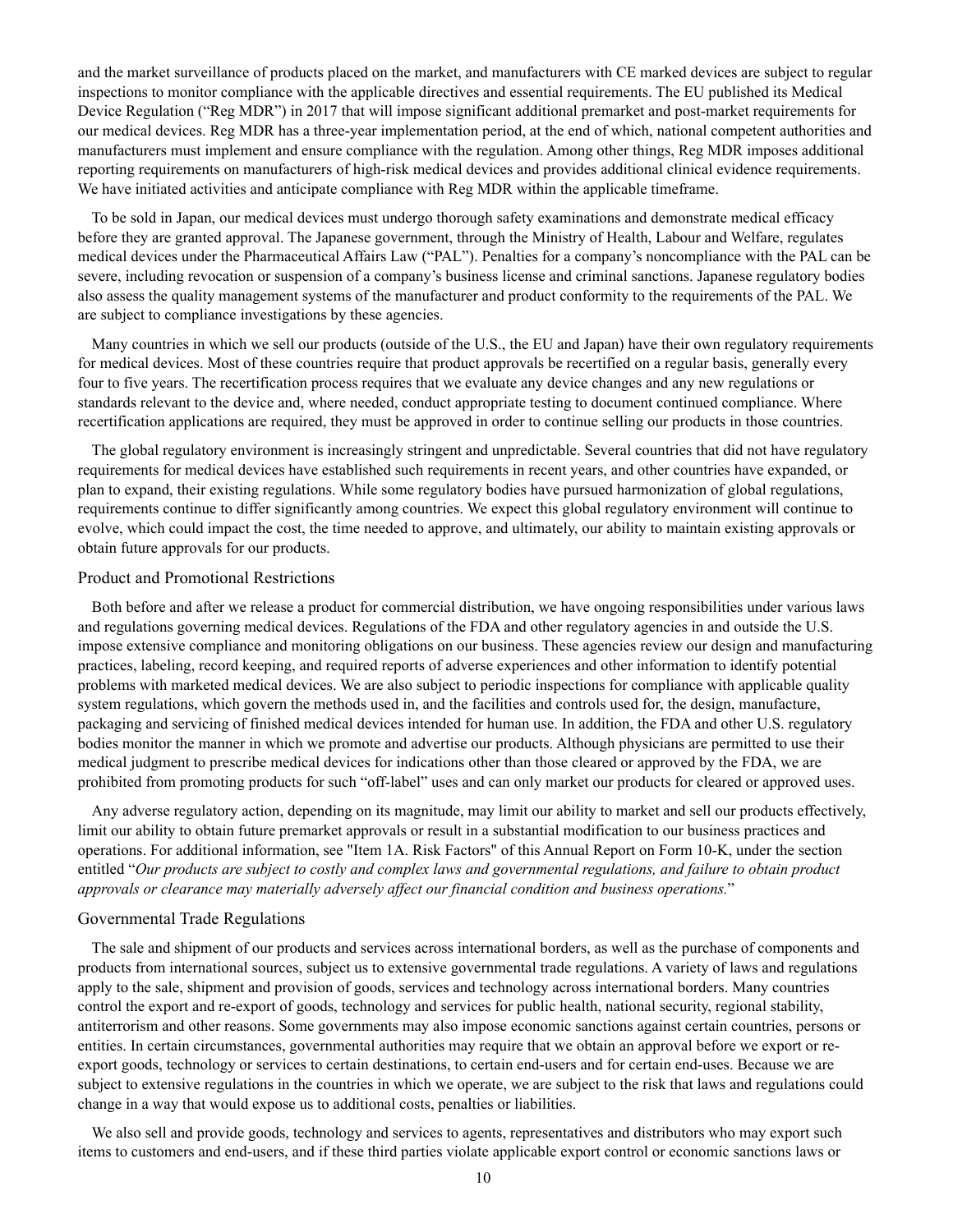regulations when engaging in transactions involving our products, we may be subject to varying degrees of liability depending on the extent of our participation in the transaction. The activities of these third parties may cause disruption or delays in the distribution and sale of our products or result in restrictions being placed on our international distribution and sales of products, which may materially impact our business activities.

#### Patient Privacy and Security Laws

We are subject to various laws worldwide that protect the security and confidentiality of certain patient health information, including patient medical records, and that restrict the use and disclosure of patient health information. Privacy standards in Europe and Asia are becoming increasingly strict; enforcement actions and financial penalties related to privacy issues in the EU are growing; and new laws and restrictions are being passed in other countries including the U.S. The management of cross-border transfers of information among and outside of EU member countries is becoming more complex, which may complicate our clinical research activities, as well as product offerings that involve transmission or use of clinical data. We will continue our efforts to comply with those requirements and to adapt our business processes to those standards.

In the U.S., the Health Insurance Portability and Accountability Act of 1996 ("HIPAA"), as amended by the Health Information Technology and Clinical Health Act ("HITECH") and their respective implementing regulations impose specified requirements relating to the privacy, security and transmission of individually identifiable health information. Among other things, HITECH makes HIPAA's privacy and security standards directly applicable to "business associates," defined as independent contractors or agents of covered entities that create, receive, maintain or transmit protected health information in connection with providing a service for or on behalf of a covered entity. We may be deemed to operate as a business associate to covered entities in certain instances. In those cases, the patient data that we receive may include protected health information, as defined under HIPAA. Enforcement actions can be costly and interrupt regular operations of our business. In addition, state laws govern the privacy and security of health information in certain circumstances, many of which differ from each other in significant ways, thus complicating compliance and data protection efforts. For example, the California Consumer Privacy Act ("CCPA"), a bill to enhance privacy rights and consumer protection for residents of California went into effect January 1, 2020. For additional information, see "Item 1A. Risk Factors" of this Annual Report on Form 10-K, under the section entitled "*Cyber-attacks or other disruptions to our information technology systems could lead to reduced revenue, increased costs, liability claims, fines, harm to our competitive position and loss of reputation."*

In the EU, Regulation 2016/679 on the protection of natural persons with regard to the processing of personal data and on the free movement of such data ("General Data Protection Regulation" or "GDPR") came into effect in May 2018. The GDPR replaces Directive 95/46/EC ("Data Protection Directive"). While many of the principles of the GDPR reflect those of the Data Protection Directive, for example in relation to the requirements relating to the privacy, security and transmission of individually identifiable health information, there are a number of changes. In particular: (1) proactive compliance measures are introduced, such as the requirement to carry out a Privacy Impact Assessment and to appoint a Data Protection Officer where health data is processed on a "large scale." Although "large scale" is not defined, it is likely that clinical trials involving substantial numbers of patients (or healthy volunteers if applicable) would mean that such requirements apply to us; and (2) the administrative fines that can be levied are significantly increased, the maximum being the higher of  $\epsilon$ 20 million (approximately \$22.4 million), or 4% of our total worldwide revenue in the previous financial year.

#### Cost Containment Initiatives

Government and private sector initiatives to limit the growth of healthcare costs, including price regulation, competitive pricing, bidding and tender mechanics, coverage and payment policies, comparative effectiveness of therapies, technology assessments and managed-care arrangements are continuing in many countries where we do business. These changes are causing the marketplace to put increased emphasis on the delivery of more cost-effective medical devices and therapies. Government programs, private healthcare insurance and managed-care plans have attempted to control costs by limiting the extent of coverage or amount of reimbursement available for particular procedures or treatments, tying reimbursement to outcomes, shifting to population health management, and other mechanisms designed to constrain utilization and contain costs. Hospitals, which purchase implants, are also seeking to reduce costs through a variety of mechanisms, including, for example, creating centralized purchasing functions that set pricing and, in some cases, limit the number of vendors that can participate in the purchasing program. Hospitals are also aligning their interests with those of physicians through employment and other arrangements, such as gainsharing, whereby a hospital agrees with physicians to share certain realized cost savings resulting from the physicians' collective change in practice patterns, such as standardization of devices where medically appropriate, and participation in affordable care organizations. Such alignment has created increasing levels of price sensitivity among customers for our products.

Some third-party payers must also approve coverage and set reimbursement levels for new or innovative devices or therapies before they will reimburse healthcare providers who use the medical devices or therapies. Even though a new medical device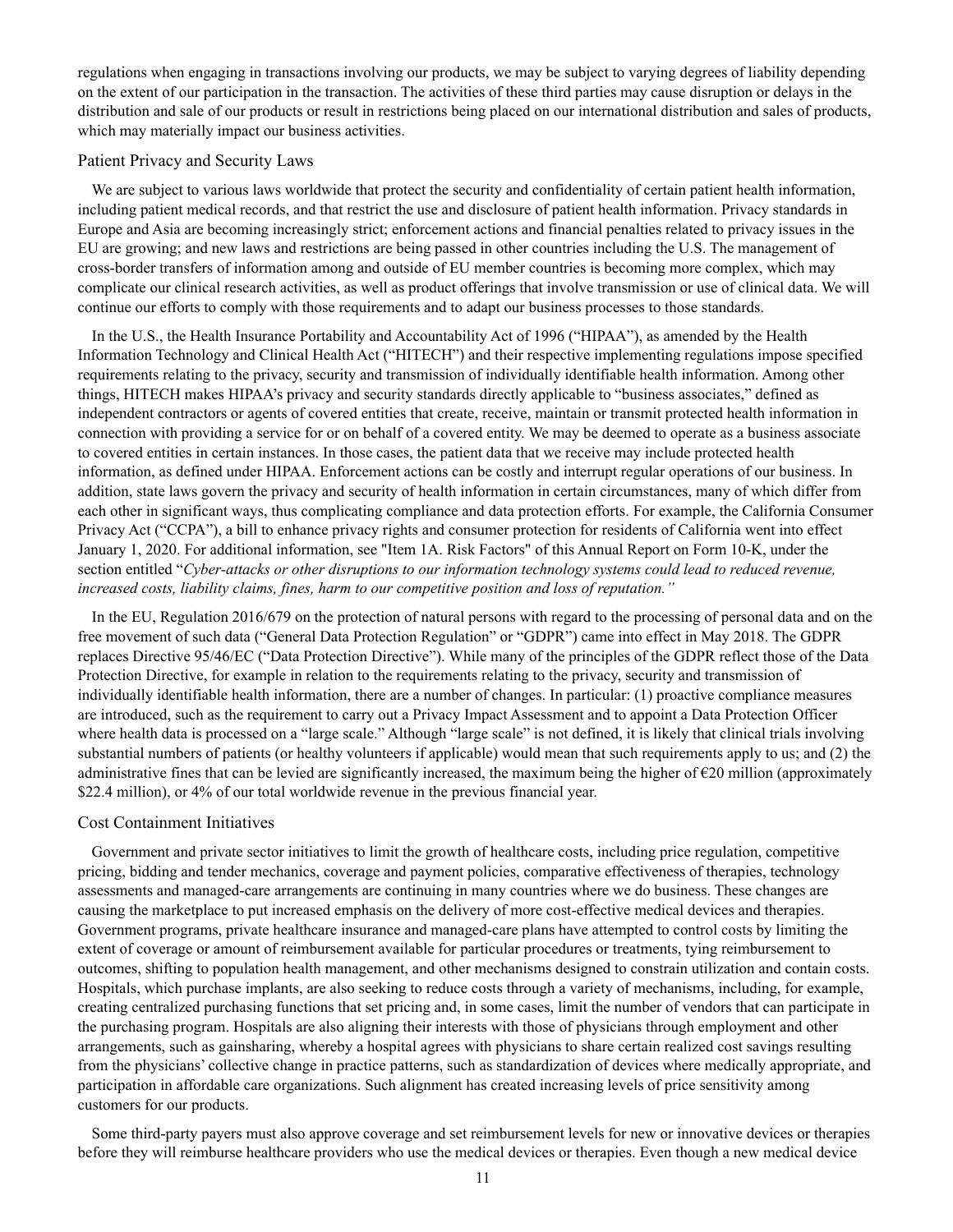may be cleared for commercial distribution, we may find limited demand for the device until coverage and sufficient reimbursement levels have been obtained from governmental and private third-party payers. In addition, some private thirdparty payers require that certain procedures or the use of certain products be authorized in advance as a condition of coverage.

As a result of our manufacturing efficiencies, cost controls and other cost-savings initiatives, we believe we are wellpositioned to respond to changes resulting from this worldwide trend toward cost containment; however, uncertainty remains as to the nature of any future legislation or other reforms, making it difficult for us to predict the potential impact of costcontainment trends on future operating results.

#### Applicability of Anti-Corruption Laws and Regulations

Our worldwide business is subject to the U.S. Foreign Corrupt Practices Act of 1977 (the "FCPA"), the UK Bribery Act of 2010 (the "UK Bribery Act") and other anti-corruption laws and regulations applicable in the jurisdictions where we operate. The FCPA can be used to prosecute companies in the U.S. for arrangements with physicians or other parties outside the U.S. if the physician or party is a government official of another country and prohibited payments are made to obtain or retain business. The UK Bribery Act prohibits both domestic and international bribery, as well as bribery across both public and private sectors. There are similar laws and regulations applicable to us outside the U.S. and the UK, all of which are subject to evolving interpretations. For additional information, please refer to "Item 1A. Risk Factors" of this Annual Report on Form 10- K, under the section entitled "*The failure to comply with anti-bribery laws could materially adversely affect our business and result in civil and/or criminal sanctions.*"

#### Environmental Regulation and Management

We are subject to various environmental laws, directives and regulations both in the U.S. and abroad. Our operations involve the use of substances regulated under environmental laws, primarily in manufacturing and sterilization processes. We believe that sound environmental, health and safety performance contribute to our competitive strength while benefiting our customers, stockholders and employees. We are focused on continuous improvement in these areas by reducing pollution, depletion of natural resources and our overall environmental footprint. Specifically, we are working to optimize energy and resource usage, ultimately reducing greenhouse gas emissions and waste. We have implemented trigeneration in our plant in Mirandola, Italy which is designed to reduce CO2, reduce energy consumption, generate energy savings, and reduce costs, and we have moved from using oil to methane, reducing considerably the air pollution from our plant in Saluggia, Italy. We replaced fluorescent light in our plants in Arvada, Colorado and Mirandola with LED to reduce overall energy consumption, and we are continually working to improve the efficiency of our machinery, e.g., by replacing HVAC units with more efficient equivalents. Finally, our Saluggia plant was awarded ISO 14001 certification in 2018, becoming our second ISO-certified plant alongside Munich, Germany.

## **Health Care Fraud and Abuse Laws**

We are also subject to U.S. federal and state government healthcare regulation and enforcement and government regulations and enforcement in other countries in which we conduct our business. The federal healthcare Anti-Kickback Statute prohibits persons from, among other things, knowingly and willfully offering or paying remuneration, directly or indirectly, to a person to induce the purchase, order, lease, or recommendation of a good or service for which payment may be made in whole or part under a federal healthcare program such as Medicare or Medicaid, unless the arrangement fits within one of several statutory exemptions or regulatory "safe harbors." Violations of the federal Anti-Kickback Statute may result in civil monetary penalties up to \$100,000 for each violation, plus up to three times the remuneration involved. Violations can also result in criminal penalties, including criminal fines of up to \$100,000 and imprisonment for up to 10 years. Finally, violations can result in exclusion from participation in government healthcare programs, including Medicare and Medicaid.

In addition to the Anti-Kickback Statute, many states have their own anti-kickback laws. Often, these laws closely follow the language of the federal law, although they do not always have the same exceptions or safe harbors. In some states, these antikickback laws apply with respect to all payers, including commercial health insurance companies.

Additionally, violations of the U.S. False Claims Act (the "False Claims Act") can result in significant monetary penalties and treble damages. The U.S. federal government is using the False Claims Act, and the accompanying threat of significant financial liability, in its investigation and prosecution of device and biotechnology companies throughout the U.S., for example, in connection with the promotion of products for unapproved uses and other sales and marketing practices. The U.S. government has obtained multi-million and multi-billion-dollar settlements under the False Claims Act, in addition to individual criminal convictions under applicable criminal statutes. Given the significant size of actual and potential settlements, we anticipate that the U.S. government will continue to devote substantial resources to investigating healthcare providers' and manufacturers' compliance with applicable fraud and abuse laws.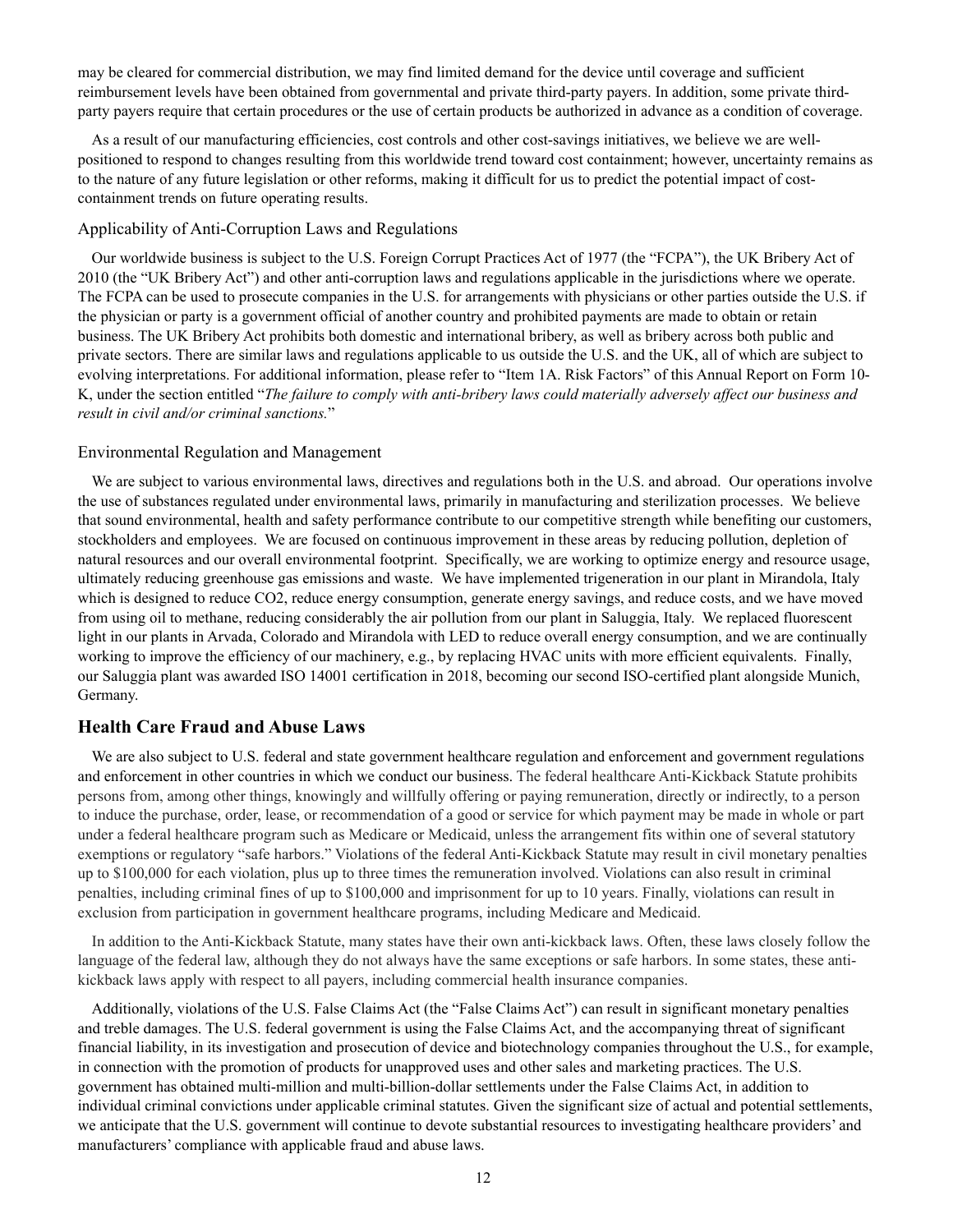HIPAA includes federal criminal statutes that prohibit, among other actions, knowingly and willfully executing, or attempting to execute, a scheme to defraud any healthcare benefit program, including private third-party payors; knowingly and willfully embezzling or stealing from a healthcare benefit program; willfully obstructing a criminal investigation of a healthcare offense; and knowingly and willfully falsifying, concealing or covering up a material fact or making any materially false, fictitious or fraudulent statement in connection with the delivery of or payment for healthcare benefits, items or services. Similar to the federal Anti-Kickback Statute, a person or entity does not need to have actual knowledge of the statute or specific intent to violate it in order to have committed a violation.

There has also been a recent trend of increased federal and state regulation of payments made to physicians and other healthcare providers. We are subject, for example, to the Physician Payments Sunshine Act, which requires us to annually report annually certain payments and other transfers of value we make to U.S. licensed physicians or U.S. teaching hospitals. Any failure to comply with such laws and regulations hold the potential for criminal and civil financial penalties.

The shifting commercial compliance environment and the need to build and maintain robust systems to comply with different compliance and/or reporting requirements in multiple jurisdictions increase the possibility that a healthcare company may violate one or more of the requirements. If our operations are found to be in violation of any of such laws or any other governmental regulations that apply to us, we may be subject to penalties, including, without limitation, civil and criminal penalties, damages, fines, the curtailment or restructuring of our operations, and exclusion from participation in federal and state healthcare programs, any of which could adversely affect our ability to operate our business and our financial results.

#### Environmental Health and Safety Laws

We are also subject to various environmental health and safety laws and regulations worldwide. Like other medical device companies, our manufacturing and other operations involve the use, storage and transportation of substances regulated under environmental health and safety laws, including those related to the transportation of hazardous materials. To the best of our knowledge at this time, we do not expect that compliance with environmental protection laws will have a material impact on our consolidated results of operations, financial position or cash flows.

## **Working Capital Practices**

Our goal is to carry sufficient levels of inventory to ensure adequate supply of raw materials from suppliers and meet the product delivery needs of our customers. To meet the operational demands of our customers, we also provide payment terms to customers in the normal course of business and rights to return product under warranty.

## **Disclosure Pursuant to Section 13(r) of the Exchange Act of 1934**

Section 13(r) of the Exchange Act requires issuers to disclose in their annual reports certain types of dealings with Iran, including transactions or dealing with government-owned entities, even when those activities are lawful and do not involve U.S. persons. Two of our non-U.S. subsidiaries currently sell medical devices, including cardiac surgery and cardiopulmonary products, to privately held distributors in Iran.

We have limited visibility into the identity of these distributors' customers in Iran. It is possible that their customers include entities, such as government-owned hospitals or sub-distributors, that are owned or controlled directly or indirectly by the Iranian government. To the best of our knowledge at this time, we do not have any contracts or commercial arrangements with the Iranian government.

Our gross revenues and net profits attributable to the above-mentioned Iranian activities were \$1.6 million and \$0.5 million for the three months ended December 31, 2019, respectively, and \$10.3 million and \$3.6 million for the twelve months ended December 31, 2019, respectively.

We believe our activities are consistent with applicable law, including U.S., EU, and other applicable sanctions laws, though such laws are complex and continue to evolve rapidly. We intend to continue our business in Iran.

## **Employees**

As of December 31, 2019, we employed approximately 4,000 employees worldwide. Our employees are vital to our success, and we are engaged in an ongoing effort to identify, hire, manage and maintain the talent necessary to meet our business objectives. We believe that we have been successful in attracting and retaining qualified personnel in a highly competitive labor market due, in large part, to our competitive compensation and benefits and our rewarding work environment, fostering employee professional training and development and providing employees with opportunities to contribute to our continued growth and success.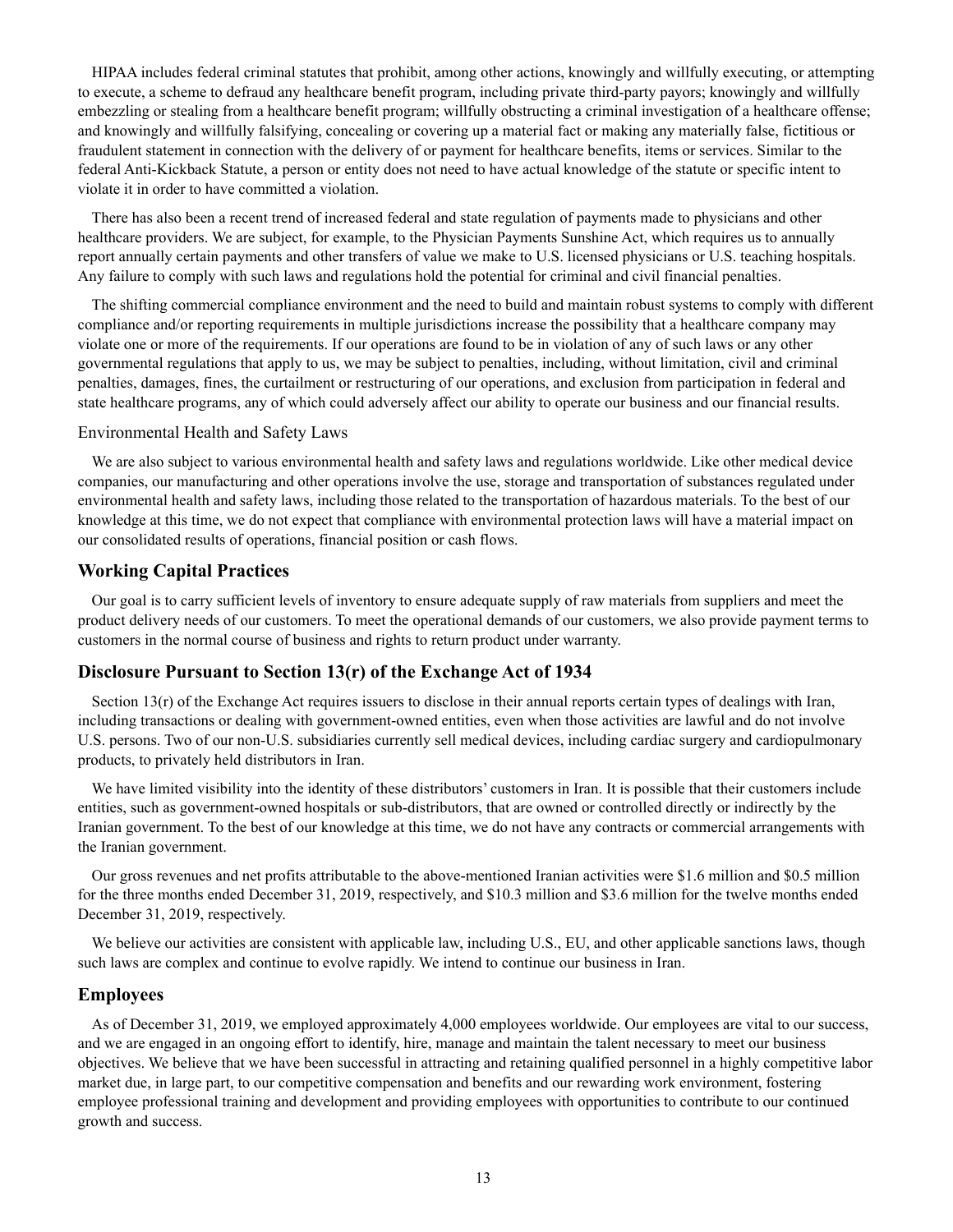## **Seasonality**

For both of our segments, the number of medical procedures incorporating our products is generally lower during the summer months, particularly in European countries, due to summer vacation schedules.

## **Available Information**

Our executive headquarters are located at 20 Eastbourne Terrace, London, UK W2 6LG. Our website address is *www.livanova.com.* We make available free of charge on or through our website our Proxy Statements on Schedule 14A, Annual Reports on Form 10-K, Quarterly Reports on Form 10-Q, Current Reports on Form 8-K, amendments to those reports filed or furnished pursuant to Section 13(a) or 15(d) of the Exchange Act, and reports relating to beneficial ownership of our securities filed or furnished pursuant to Section 16 of the Exchange Act, as soon as reasonably practicable after electronically filing such material with the SEC. Our website also contains the charters for each standing committee of our Board of Directors.

We may from time to time provide important disclosures to investors by posting them in the Investor Relations section of our website, as allowed by SEC rules. Information on our website is not incorporated into this Annual Report on Form 10-K.

The SEC also maintains a website at www.sec.gov that contains reports, proxy statements and other information about SEC registrants, including LivaNova.

## **Item 1A.** *Risk Factors*

Our business and assets are subject to varying degrees of risk and uncertainty. An investor should carefully consider the risks described below, as well as other information contained in this Annual Report on Form 10-K and in our other filings with the SEC. Based on the information currently known to us, we believe the following information identifies the most significant risks affecting us, but the risks and uncertainties included below are not the only ones related to our businesses. Additional risks and uncertainties not presently known to us or that we currently believe to be immaterial may also adversely affect our business.

## **Risks Relating to the Company**

#### *The global medical device industry is highly competitive and we may be unable to compete effectively.*

We are in highly competitive markets characterized by increasingly complex products that are expensive to develop and manufacture with significant price competition. In the product lines in which we compete, we face a mixture of competitors ranging from large manufacturers with multiple business lines to small manufacturers that offer a limited selection of specialized products. Development by other companies of new or improved products, processes, or technologies, as discussed above, may make our products or proposed products less competitive. In addition, we face competition from providers of alternative medical therapies such as pharmaceutical companies. Competitive factors include:

- product quality, reliability and performance;
- product technology;
- breadth of product lines and product services;
- ability to identify new market trends;
- customer support;
- price;
- capacity to recruit engineers, scientists and other qualified employees; and
- reimbursement approval from governmental payors and private healthcare insurance providers.

Shifts in industry market share can occur as a result of product issues, physician advisories, safety alerts, and publications about our products. The importance of product quality, product efficacy, and quality systems in the medical device industry cannot be overstated. In the current environment of managed care, consolidation among healthcare providers, increased competition, and declining reimbursement rates, we are increasingly required to compete on the basis of price. In order to continue to compete effectively, we must continue to create, invest in, or acquire advanced technology, incorporate this technology into our proprietary products, obtain regulatory approvals in a timely manner, and manufacture and successfully market our products. Additionally, we may experience design, manufacturing, marketing or other difficulties that could delay or prevent our development, introduction or marketing of new products or new versions of our existing products. As a result of such difficulties and delays, our development expenses may increase and, as a consequence, our results of operations could suffer.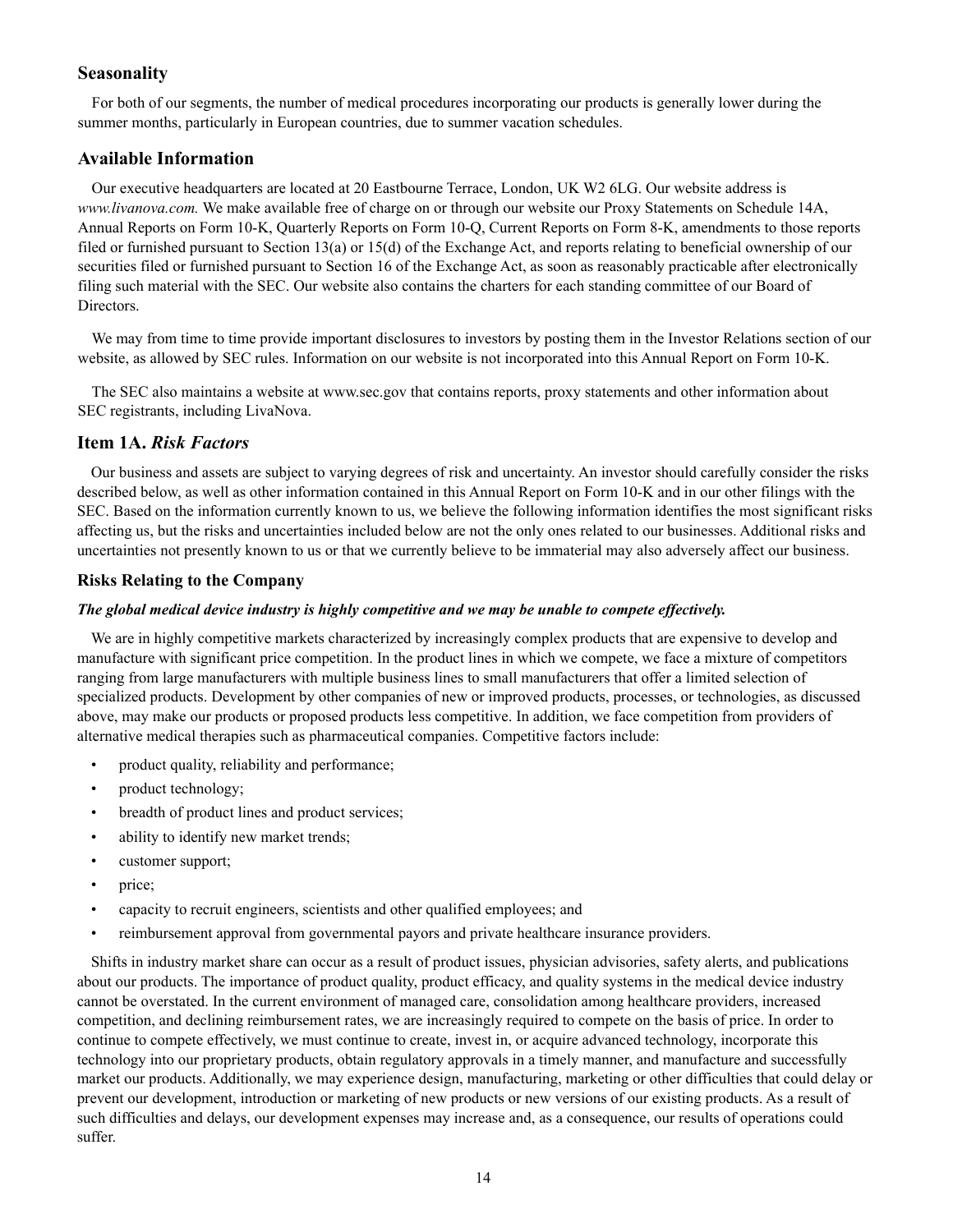## *Risks related to the reduction or interruption in supply and an inability to develop alternative sources for supply may adversely affect our manufacturing operations and related product sales.*

We maintain manufacturing operations in six countries located throughout the world and purchase many of the components and raw materials used in manufacturing these products from numerous suppliers in various countries. Any problem affecting a supplier (whether due to external or internal causes) could have a negative impact on us.

In a few limited cases, specific components and raw materials are purchased from primary or main suppliers (or in some cases, a single supplier) for reasons related to quality assurance, cost-effectiveness ratio and availability. While we work closely with our suppliers to ensure supply continuity, we cannot guarantee that our efforts will always be successful. Moreover, due to strict standards and regulations governing the manufacture and marketing of our products, we may not be able to locate new supply sources quickly in response to a supply reduction or interruption, with negative effects on our ability to manufacture our products effectively and in a timely fashion.

#### *Our products are subject to costly and complex laws and governmental regulations, and failure to obtain product approvals or clearance may materially adversely affect our financial condition and business operations.*

Our medical devices and technologies, as well as our business activities, are subject to a complex set of regulations and rigorous enforcement, including by the FDA, U.S. Department of Justice, Health and Human Services - Office of the Inspector General, and numerous other federal, state, and non-U.S. governmental authorities. To varying degrees, each of these agencies requires us to comply with laws and regulations governing the development, testing, manufacturing, labeling, marketing and distribution of our products. As a part of the regulatory process of obtaining marketing clearance or approval for new products and new indications for existing products, we conduct and participate in numerous clinical trials with a variety of study designs, patient populations, and trial endpoints. Unfavorable or inconsistent clinical data from existing or future clinical trials or the market's or FDA's perception of this clinical data, may adversely impact our ability to obtain product approvals, our position in, and share of, the markets in which we participate, and our business, financial condition, results of operations and cash flows. Success in pre-clinical testing and early clinical studies does not always ensure that later clinical studies will be successful, and we cannot be sure that later studies will replicate the results of prior studies. Clinical studies must also be conducted in compliance with Good Clinical Practice requirements administered by the FDA and other non-U.S. regulatory authorities, and global regulatory bodies may undertake enforcement action against us based on a failure to adhere to these requirements. Any delay or termination of our clinical studies will delay the filing of product submissions and, ultimately, our ability to commercialize new products or product modifications. It is also possible that patients enrolled in clinical studies will experience adverse side effects that are not currently part of the product's profile, which could inhibit further marketing and development of such products.

We cannot guarantee that we will be able to obtain or maintain marketing clearance for our new products or enhancements or modifications to existing products, and the failure to maintain approvals or obtain approval or clearance could have a material adverse effect on our business, results of operations, financial condition and cash flows. Even if we are able to obtain approval or clearance, it may take a significant amount of time; require the expenditure of substantial resources; involve stringent clinical and pre-clinical testing, as well as increased post-market surveillance; and involve modifications, repairs or replacements of our products, or limit the proposed uses of our products.

## *Modifications to our marketed products may require new clearances or approvals and may require us to cease marketing or recall the modified products until required clearances or approvals are obtained.*

An element of our strategy is to continue to upgrade our products, add new features and expand clearance or approval of our current products to new indications. We have made modifications to our products in the past and may make additional modifications in the future that we believe do not or will not require additional clearances or approvals. No assurance can be given that regulators will agree with any of our decisions not to seek clearance or approval.

If regulators require us to cease marketing and to recall a modified device until we obtain a new clearance or approval, our business, financial condition, operating results and future growth prospects could be materially adversely affected. Any recall requirement that we seek additional clearances or approvals could result in significant delays, fines, increased costs associated with modification of a product, loss of revenue, reputational damage and potential operating restrictions imposed by regulators.

## *Failure to comply with product-related government regulations may materially adversely affect our financial condition and business operations.*

Both before and after a product is commercially released, we have ongoing responsibilities under FDA and other applicable non-U.S. government agency regulations. For instance, many of our facilities and procedures and those of our suppliers are also subject to periodic inspections by the FDA to determine compliance with applicable regulations. The results of these inspections can include inspectional observations on FDA's Form-483, warning letters, or other forms of enforcement. If the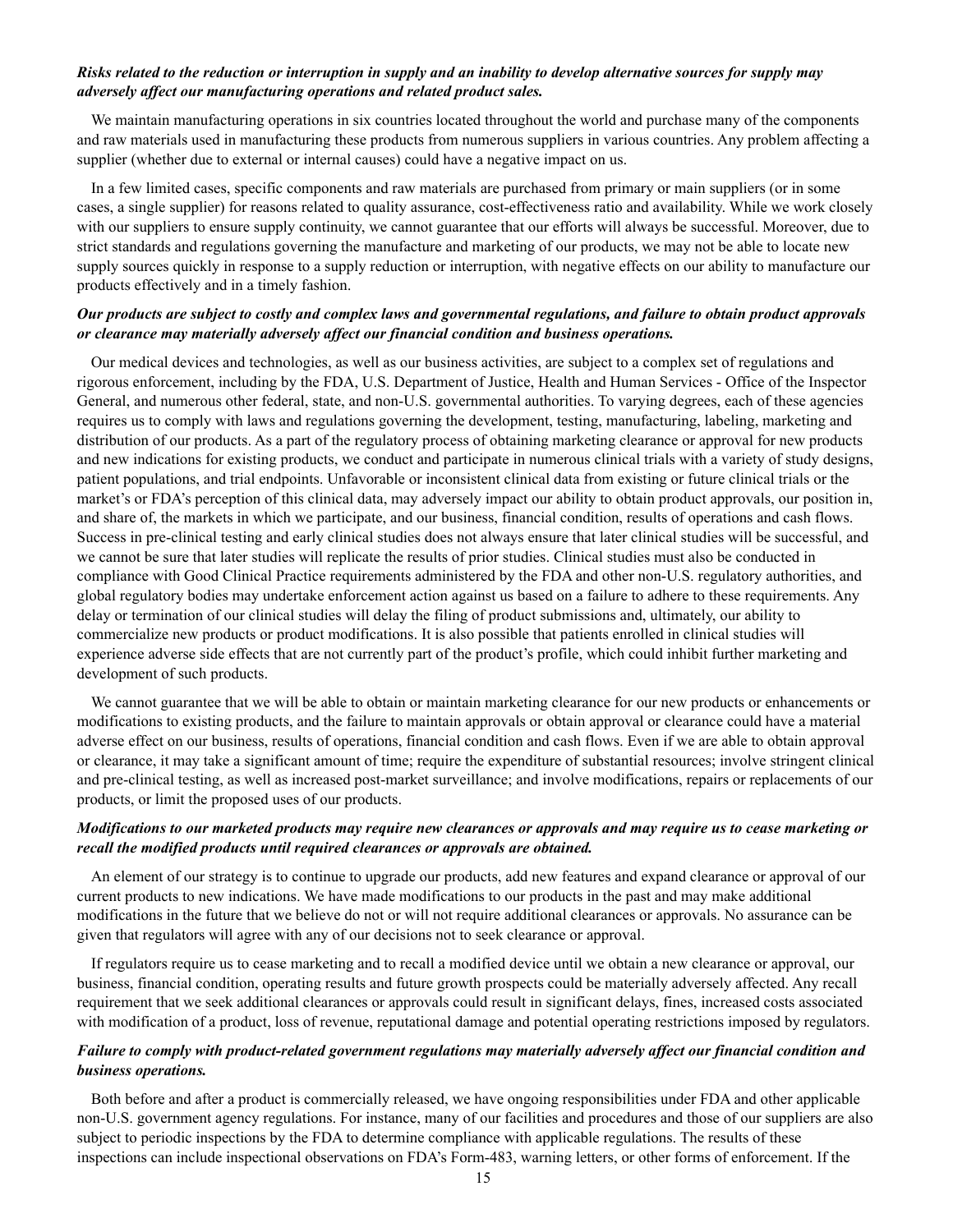FDA were to conclude that we are not in compliance with applicable laws or regulations, or that any of our medical products are ineffective or pose an unreasonable health risk, the FDA could ban such medical products, detain or seize adulterated or misbranded medical products, order a recall, repair, replacement, or refund of such products, refuse to grant pending PMA applications or require certificates of non-U.S. governments for exports, and/or require us to notify health professionals and others that the devices present unreasonable risks of substantial harm to the public health. The FDA and other non-U.S. government agencies may also assess civil or criminal penalties against us, our officers or employees and impose operating restrictions on a company-wide basis. The FDA may also recommend prosecution to the U.S. Department of Justice. Any adverse regulatory action, depending on its magnitude, may restrict us from effectively marketing and selling our products and limit our ability to obtain future pre-market clearances or PMAs, and could result in a substantial modification to our business practices and operations. These potential consequences, as well as any adverse outcome from government investigations, could have a material adverse effect on our business, results of operations, financial condition, and cash flows.

In addition, in the U.S., device manufacturers are prohibited from promoting their products other than for the uses and indications set forth in the approved product labeling, and any failure to comply could subject us to significant civil or criminal exposure, administrative obligations and costs, and/or other potential penalties from, and/or agreements with, the federal government.

Governmental regulations outside the U.S. have, and may continue to, become increasingly stringent and common. In the EU, for example, Reg MDR, when it enters into full force in 2020, will include significant additional premarket and postmarket requirements. Penalties for regulatory non-compliance could be severe, including fines and revocation or suspension of a company's business license, mandatory price reductions and criminal sanctions. Future laws and regulations may also have a material adverse effect on us.

## *If our marketed medical devices are defective or otherwise pose safety risks, the FDA and similar non-U.S. governmental authorities could require their recall or initiate an enforcement action, or we may initiate a recall of our products voluntarily.*

The FDA and similar non-U.S. governmental authorities may require the recall of commercialized products in the event of material deficiencies or defects in design or manufacture or in the event that a product poses an unacceptable risk to health. Manufacturers, on their own initiative, may recall a product with a material deficiency. We have initiated voluntary product recalls in the past. A future recall announcement could harm our reputation with customers and negatively affect our revenue.

A government-mandated recall or voluntary recall by us or one of our sales agencies could occur as a result of an unacceptable risk to health, component failures, manufacturing errors, design or labeling defects or other deficiencies or issues. Recalls of any of our products would divert managerial and financial resources and have an adverse effect on our financial condition and operating results. Any recall could impair our ability to produce our products in a cost-effective and timely manner. We also may be required to bear other costs or take other actions that may have a negative impact on our future revenue and our ability to generate profits. In the future, we may initiate voluntary withdrawal, removal or repair actions that we determine do not require notification as a recall. If the regulating authority disagrees with our determinations, it could require us to report those actions as recalls. In addition, if we conduct a recall but fail to report it, we could be subject to enforcement action.

In addition, depending on the corrective action we take to redress a device's deficiencies or defects, the regulators may require, or we may decide, that we need to obtain new approvals or clearances for the device before we market or distribute the corrected device. Seeking such approvals or clearances may delay our ability to replace the recalled devices in a timely manner. Any corrective action, whether voluntary or involuntary, or litigation, will require the dedication of our time and capital, distract management from operating the business, and may harm our reputation and financial results. Moreover, if we do not adequately address problems associated with our devices, we may face additional regulatory enforcement action, including FDA warning letters, product seizure, injunctions, administrative penalties, or civil or criminal fines.

## *As a manufacturer of medical devices, we will continue to be exposed to product liability claims that could adversely affect our consolidated financial condition and tarnish our reputation.*

Our business exposes us to potential product liability risks that are inherent in the design, manufacture and marketing of medical devices. In addition, many of the medical devices we manufacture and sell are designed to be implanted in the human body for long periods of time. Component failures, manufacturing defects, design flaws or inadequate disclosure of productrelated risks or product-related information with respect to these or other products we manufacture or sell could result in an unsafe condition or injury to, or death of, a patient. The occurrence of such an event could result in product liability claims or a recall of, or safety alert relating to, one or more of our products. We have elected to self-insure with respect to a significant portion of our product liability risks and also hold global insurance policies to cover a portion of future potential losses. Product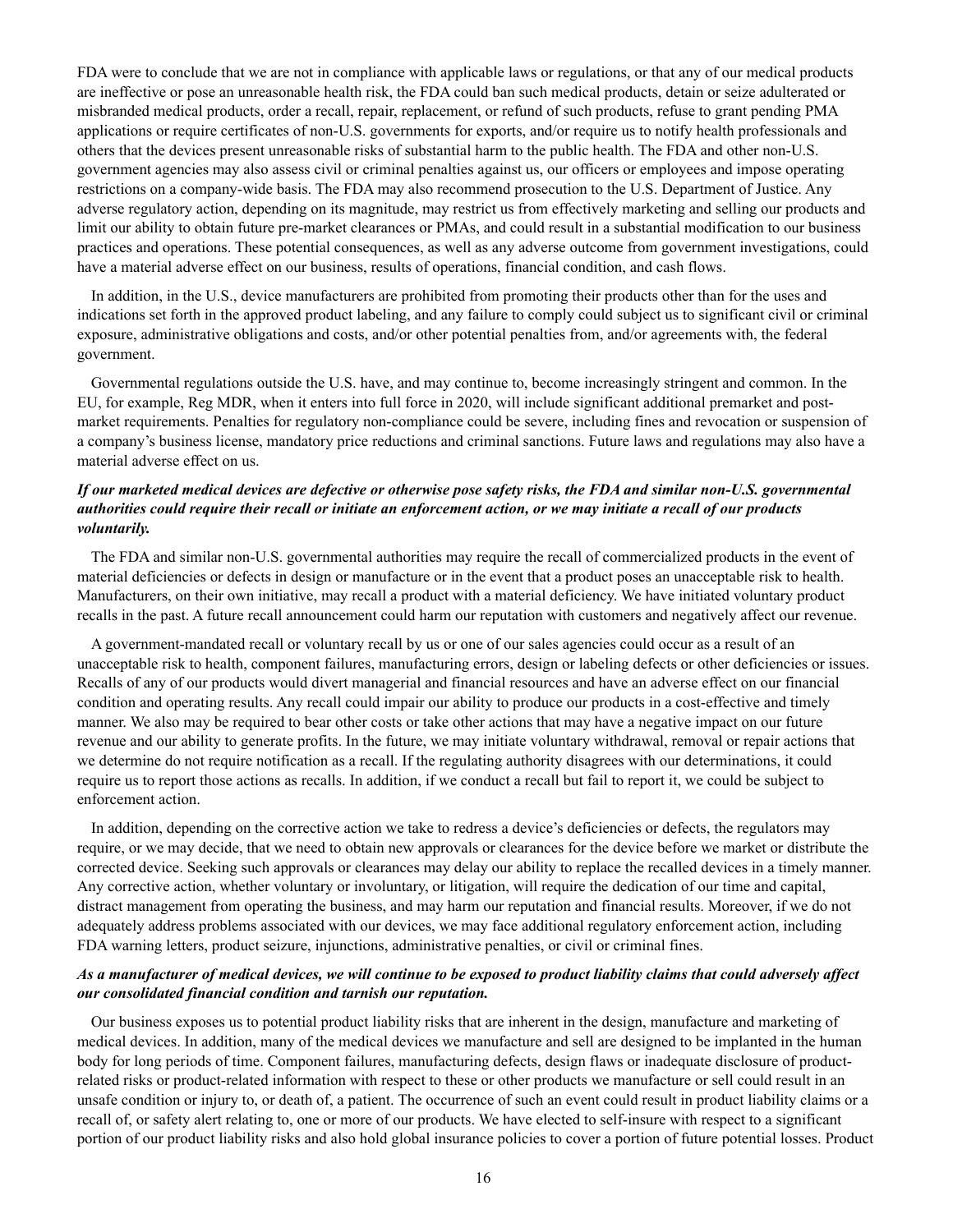liability claims or product recalls in the future, regardless of their ultimate outcome, could have a material adverse effect on our business and reputation and on our ability to attract and retain customers for our products, and losses from product liability claims in the future could exceed our product liability insurance coverage and lead to a material adverse effect on our financial condition. In addition, future unanticipated large liability claims may raise substantial doubt about our ability to continue as a going concern.

## *We are currently involved in litigation that could adversely affect our business and financial results, divert management's attention from our business, and subject us to significant liabilities.*

As described under "Note 14. Commitments and Contingencies" in our consolidated financial statements included in this Annual Report on Form 10-K, we are involved in various litigation matters that may adversely affect our financial condition and may require us to devote significant resources to our defense of these claims.

Such litigation includes a federal multi-district litigation in the U.S. District Court for the Middle District of Pennsylvania and cases in various state courts and jurisdictions outside the U.S. relating to our 3T Heater-Cooler product. As of March 2, 2020, we are aware of approximately 95 filed and unfiled claims worldwide, with the majority of the claims filed in various federal or state courts throughout the U.S. The number includes cases that have settled but have not yet been dismissed. The complaints generally seek damages and other relief based on theories of strict liability, negligence, breach of express and implied warranties, failure to warn, design and manufacturing defect, fraudulent and negligent misrepresentation/concealment, unjust enrichment and violations of various state consumer protection statutes. In the fourth quarter of the year ended December 31, 2018, we recognized a \$294.1 million litigation provision and in the fourth quarter of the year ended December 31, 2019 we recognized an additional \$33.2 million litigation provision related to these claims. Although we are defending these matters vigorously, we cannot predict the outcome or effect of any claim or other litigation matter.

#### *Global healthcare policy changes and tightening of reimbursement for products may have a material adverse effect on us.*

In response to increases in healthcare costs, there have been and continue to be proposals by governments, regulators and third-party payors to control these costs. These proposals have resulted in efforts to enact healthcare system reforms that may lead to pricing restrictions, limits on the amounts of reimbursement available for our products and could limit the acceptance and use of our products. The adoption of some or all of these proposals could have a material adverse effect on our financial position and results of operations.

Our ability to commercialize our products is dependent, in large part, on whether third-party payors, including private healthcare insurers, managed care plans, governmental programs and others agree to cover the costs and services associated with our products and related procedures in the U.S. and internationally.

Our products are purchased principally by healthcare providers that typically bill various third-party payors, such as governmental programs (e.g., Medicare and Medicaid in the U.S.) and private insurance plans for the healthcare services provided to their patients. The availability of adequate reimbursement affects the decision as to which procedures are performed, which products are purchased and what prices customers are willing to pay. After we develop a promising new product, we may find limited demand for the product if reimbursement approval is not obtained from private and governmental third-party payors. In addition, periodic changes to reimbursement methodologies could have an adverse impact on our business.

## *Our failure to comply with rules relating to reimbursement of healthcare goods and services, healthcare fraud and abuse, false claims and other applicable laws or regulations may subject us to penalties and adversely impact our reputation and business operations.*

Our devices and therapies are subject to regulation by various governmental agencies worldwide responsible for coverage, reimbursement and regulation of healthcare goods and services, including laws and regulations related to kickbacks, false claims, self-referrals and health care fraud. Any failure to comply with these laws and regulations could subject us or our officers and employees to criminal and civil financial penalties.

The risk of being found in violation of these laws is increased by the fact that many of them have not been fully interpreted by the regulatory authorities or the courts, and their provisions are open to a variety of interpretations. Because of the breadth of these laws and the narrowness of the statutory exceptions and safe harbors available under such laws, it is possible that some of our business activities, including our relationships with surgeons and other healthcare providers, some of whom recommend, purchase and/or prescribe our devices, group purchasing organizations and our independent sales agents and distributors, could be subject to challenge under one or more of such laws.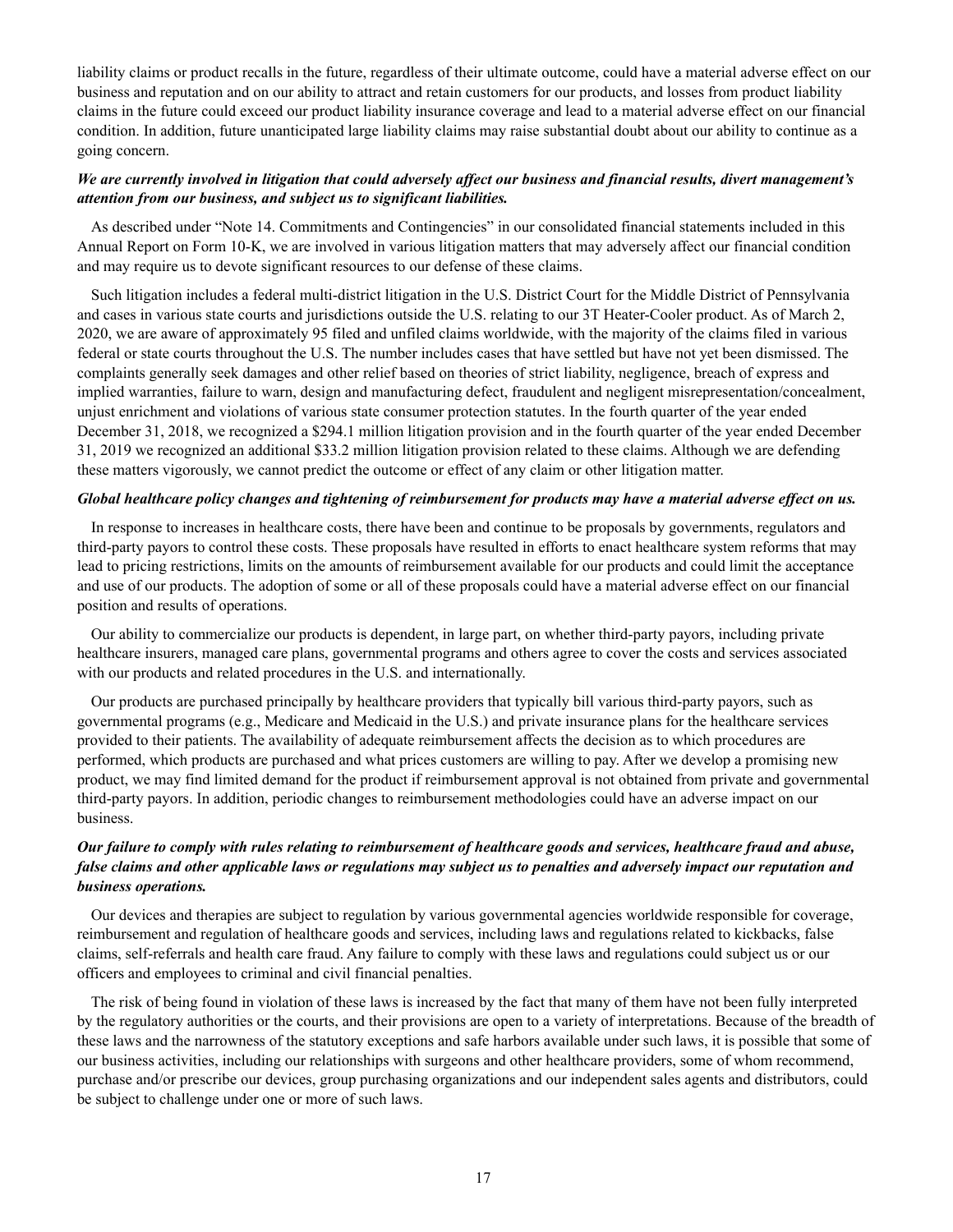## *Patient confidentiality and federal and state privacy and security laws and regulations may adversely impact our financial position and reputation.*

HIPAA establishes federal rules protecting the privacy and security of personal health information in the U.S. In addition to HIPAA, virtually every U.S. state has enacted laws to safeguard privacy, and these laws vary significantly from state to state and change frequently. The privacy and security rules address the use and disclosure of individual healthcare information and the rights of patients to understand and control how such information is used and disclosed. The operation of our business involves the collection and use of substantial amounts of "protected health information." If we fail to comply with the applicable regulations, we could suffer civil penalties up to or exceeding \$50,000 per violation, with a maximum of \$1.5 million for multiple violations of an identical requirement during a calendar year and criminal penalties with fines up to \$250,000 and potential imprisonment.

Similarly, the EU's GDPR protects the privacy and security of "personally identifiable information" and personal health information relating to individuals within the EU and, like HIPAA, GDPR addresses the use and disclosure of individual healthcare information and the rights of patients to understand and control how such information is used and disclosed. It subjects us to a rigorous proactive compliance scheme, and if we fail to comply with the GDPR, we could be sued for compensation by individuals who have suffered material or non-material damage and could suffer administrative fines up to the higher of €20.0 million (approximately \$22.4 million), or 4% of the total worldwide annual revenue of the group in the previous financial year. We may also be subject to criminal sanctions.

#### *Cyber-attacks or other disruptions to our information technology systems could lead to reduced revenue, increased costs, liability claims, fines, harm to our competitive position and loss of reputation.*

We are increasingly dependent on our own sophisticated information technology systems and those of third parties to operate our business, and certain products of ours include integrated software and information technology. We rely on information technology systems to collect and process customer orders, manage product manufacturing and shipping and support regulatory compliance, and we routinely process, store and transmit large amounts of data, including sensitive personal information, protected health information and confidential business information. Many of our products incorporate software and information technology that allow patients and physicians to be connected and collect data regarding a patient and the therapy he or she is receiving, or that otherwise allow the products or services to operate as intended. The secure processing, maintenance and transmission of this information is critical to our operations but the size and complexity of our products and the information technology systems on which we rely make them vulnerable to cyber-attacks, breakdown, interruptions, destruction, loss or compromise of data, obsolescence or incompatibility among systems or other significant disruptions. Unauthorized persons routinely attempt to access our products or systems in order to disrupt, disable or degrade such products or services, to obtain proprietary or confidential information, or to remotely disrupt or access the systems of large health care providers by exploiting our products or systems. Any such breach could compromise our networks and the information stored there could be accessed, publicly disclosed, lost or stolen. The negative publicity resulting from such disruptions could significantly impact our reputation and stock price.

In addition, we continue to grow, in part, through new business acquisitions. As a result of acquisitions, we may face risks due to implementation, modification, or remediation of controls, procedures and policies relating to data privacy and cybersecurity at the acquired company. We continue to consolidate and over time integrate the number of systems we operate, and to upgrade and expand our information system capabilities for stable and secure business operations. There can be no assurance that our process of consolidating, protecting, upgrading and expanding our systems and capabilities, continuing to build security into the design of our products, and developing new systems to keep pace with continuing changes in information processing technology will be successful or that additional systems issues will not arise in the future. Any significant breakdown, intrusion, interruption, corruption or destruction of these systems, as well as any data breaches, could have a material adverse effect on our business.

If we are unable to maintain secure, reliable information technology systems and prevent disruptions, outages, or data breaches, we may suffer legal and regulatory consequences in addition to business consequences. Our worldwide operations mean that we are subject to laws and regulations, including data protection and cyber-security laws and regulations, in many jurisdictions. For example, if we are in breach of the GDPR's or CCPA's requirement that we ensure a level of security, both in terms of technology and other organizational measures, appropriate to the risk that the confidentiality, integrity or availability of personally identifiable data is compromised, we could be subject to fines and enforcement actions. Despite programs to comply with such laws and regulations, there is no guarantee that we will avoid enforcement actions by governmental bodies. Enforcement actions may be costly and interrupt regular operations of our business. In addition, there is a trend of civil lawsuits and class actions relating to breaches of consumer data or other cyber-attacks pursuant to laws such as CCPA. While we have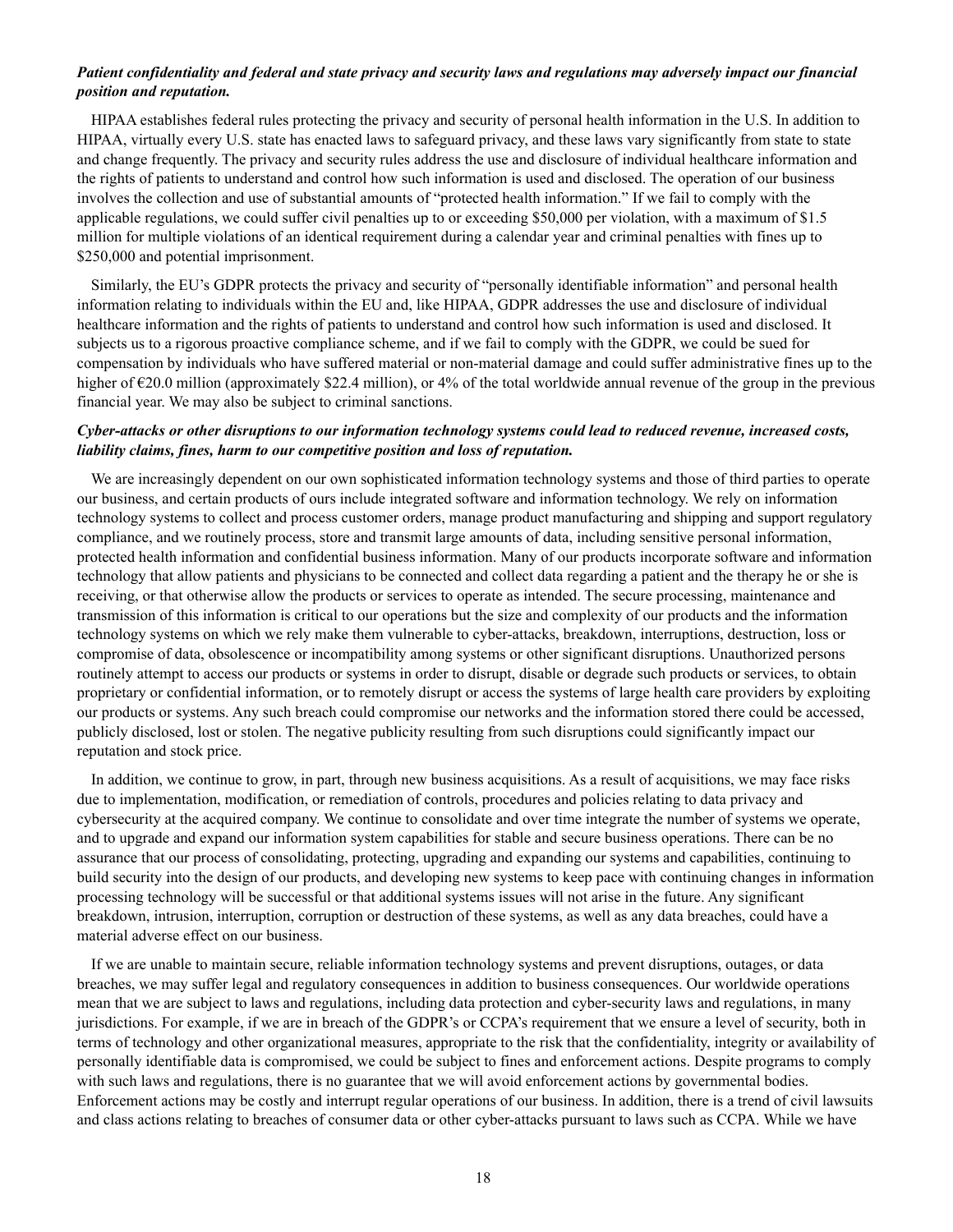not been named in any such lawsuits, if a breach or loss of data occurs, we could become a target of civil litigation or government enforcement actions.

## *Quality problems with our processes, goods, and services could harm our reputation for producing high-quality products and erode our competitive advantage, sales, and market share.*

Quality is extremely important to us and our customers due to the serious and costly consequences of product failure. Our quality certifications are critical to the marketing success of our goods and services. If we fail to meet these standards, our reputation could be damaged, we could lose customers, and our revenue and results of operations could decline. Aside from specific customer standards, our success depends generally on our ability to manufacture precision-engineered components, sub-assemblies, and finished products to exact tolerances and from multiple materials. If our components fail to meet these standards or fail to adapt to evolving standards, our reputation as a manufacturer of high-quality components will be harmed, our competitive advantage could be damaged, and we could lose customers and market share.

## *Our R&D efforts rely on investments and investment collaborations, and we cannot guarantee that any previous or future investments or investment collaborations will be successful.*

Our strategy to provide a broad range of therapies to restore patients to fuller, healthier lives requires a wide variety of technologies, products and capabilities. The rapid pace of technological development in the medical industry and the specialized expertise required in different areas of medicine make it difficult for one company alone to develop a broad portfolio of technological solutions. As a result, we also rely on investments and investment collaborations to provide us access to new technologies both in areas served by our existing or legacy businesses as well as in new areas.

We expect to make future investments where we believe that we can stimulate the development of, or acquire new technologies and products to further our strategic objectives and strengthen our existing businesses. Investments and investment collaborations in and with medical technology companies are inherently risky, and we cannot guarantee that any of our previous or future investments or investment collaborations will be successful or will not materially adversely affect our consolidated earnings, financial condition or cash flows.

## *We are substantially dependent on patent and other proprietary rights and failing to protect such rights or to be successful in litigation related to our rights or the rights of others may result in our payment of significant monetary damages and/or royalty payments, negatively impact our ability to sell current or future products, or prohibit us from enforcing our patent and other proprietary rights against others.*

We rely on a combination of patents, trade secrets, and non-disclosure and non-competition agreements to protect our proprietary intellectual property, and we will continue to do so. Physician customers have historically moved quickly to new products and new technologies, and intellectual property rights, particularly patents and trade secrets, play a significant role in product development and differentiation. We operate in an industry characterized by extensive patent litigation, and intellectual property litigation is inherently complex and unpredictable. Patent litigation can result in significant damage awards and injunctions that could prevent our manufacture and sale of affected products or require us to pay significant royalties in order to continue to manufacture or sell affected products. While we intend to defend against any threats to our intellectual property, these patents, trade secrets, or other agreements may not adequately protect our intellectual property.

Further, pending patent applications may not result in patents being issued to us. Patents issued to or licensed by us in the past or in the future may be challenged or circumvented by competitors and such patents may be found invalid, unenforceable or insufficiently broad to protect our technology and may limit our competitive advantage. Third parties could obtain patents that may require us to negotiate licenses to conduct our business, and the required licenses may not be available on reasonable terms or at all. We also rely on non-disclosure and non-competition agreements with certain employees, consultants and other parties to protect, in part, trade secrets and other proprietary rights. We cannot be certain that these agreements will not be breached, that we will have adequate remedies for any breach, that others will not independently develop substantially equivalent proprietary information, or that third parties will not otherwise gain access to our trade secrets or proprietary knowledge.

The laws and intellectual property systems of certain countries in which we market some of our products do not protect our intellectual property rights to the same extent as in the U.S., which may impact our market position in those countries. If we are unable to protect our intellectual property in those countries, it could have a material adverse effect on our business, financial condition, cash flows and reputation.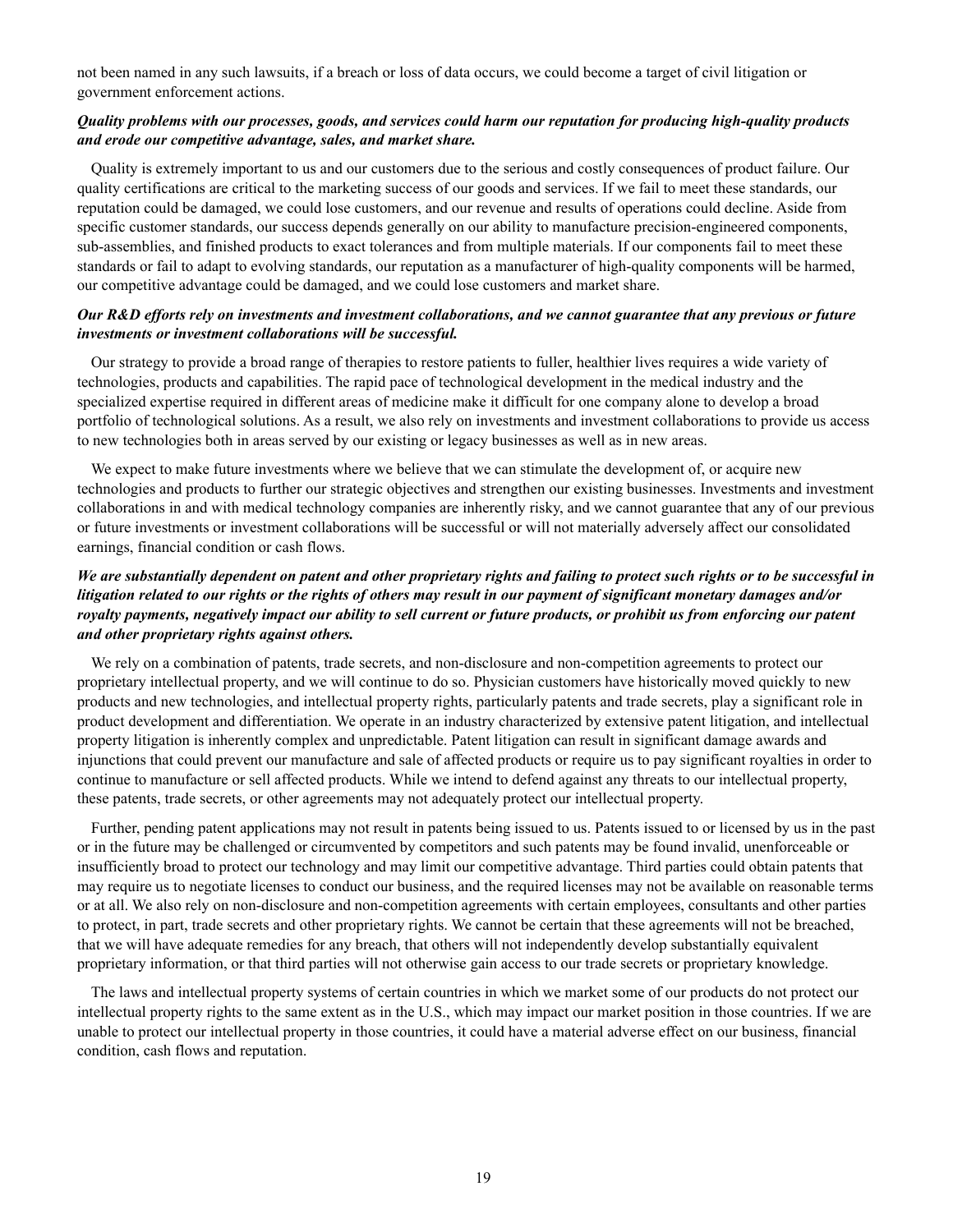## *We may experience volatility in the trading price of our shares due to fluctuations in our quarterly operating results or other factors.*

We experienced volatility in the trading price of our shares during 2019, including following the pre-release of our earnings for the first quarter thereof. In the future, our operating results may vary significantly from quarter to quarter due to many factors, including factors beyond our control, which may cause further volatility in the trading price of our shares. A number of other factors may also cause future volatility in our stock price, including the items discussed in this Item 1A. *Risk Factors*.

## *We are subject to environmental laws and regulations and the risk of environmental liabilities, violations and litigation in multiple jurisdictions.*

Our operations involve the use of substances regulated under environmental laws, primarily those used in manufacturing and sterilization processes in the various jurisdictions where we operate. Certain environmental laws assess liability on current, prior and/or related owners or operators of real property for the costs or investigation, removal or remediation of hazardous substance at their properties or at properties on which they have disposed of hazardous substances. In addition, a governmental authority may seek to hold us liable for successor liability violations committed by any companies in which we invest or that we acquire. In addition to cleanup actions brought by governmental authorities, private parties could bring personal injury or other claims due to the presence of, or exposure to, hazardous substances. The ultimate cost of site cleanup and timing or future cash outflows is difficult to predict, given the uncertainties regarding the extent of the required cleanup and the interpretation of applicable laws and regulations. The costs of complying with current or future environmental protection and health and safety laws and regulations, or liabilities arising from past or future releases of, or exposures to, hazardous substances, may exceed our estimates, or have a material adverse effect on our business, results of operations, financial condition and cash flows.

#### *We are subject to the risks of conducting business internationally.*

We develop, manufacture, distribute and sell our products globally and we intend to continue to pursue growth opportunities worldwide. Our international operations are subject to risks that are inherent in conducting business overseas and under non-U.S. laws, regulations and customs. These risks include possible nationalization, negative consequences associated with Brexit, expropriation, importation limitations, pricing restrictions and violations of laws. Our profitability and operations are, and will continue to be, subject to a number of risks and potential costs, including:

- local product preferences and product requirements;
- longer-term receivables than are typical in the EU or the U.S.;
- difficulty enforcing agreements;
- creditworthiness of customers;
- trade protection measures and import and export licensing requirements;
- different labor regulations and workforce instability;
- higher danger of terrorist activity, war or civil unrest;
- selling our products through distributors and agents;
- political and economic instability; and
- the risks further described above in the section entitled "*The failure to comply with anti-bribery laws could materially adversely affect our business and result in civil and/or criminal sanctions.*"

We transact business in numerous countries around the world and expect that a significant portion of our business will continue to take place in international markets. Consolidated financial statements are prepared in our functional currency, while the financial statements of each of our subsidiaries are prepared in the functional currency of that entity. Accordingly, fluctuations in the exchange rate of the functional currencies of our foreign currency entities against our functional currency will impact our results of operations and financial condition. Although we may elect to hedge certain foreign currency exposure, we cannot be certain that the hedging activity will eliminate our currency risk.

In addition, in many of the countries where we operate, employees are covered by various laws and/or collective bargaining agreements that endow them, through their local or national representatives, with the right to be consulted in relation to specific issues, including the downsizing or closing of departments and staff reductions. The laws and/or collective bargaining agreements that are applicable to these agreements could have an impact on our flexibility, as they apply to programs to redefine and/or strategically reposition our activities. Our ability to implement staff downsizing programs or even temporary interruptions of employment relationships is predicated on the approval of government entities and the consent of labor unions. A negative response from a works council or union-organized work stoppages by employees could have a negative impact on our business.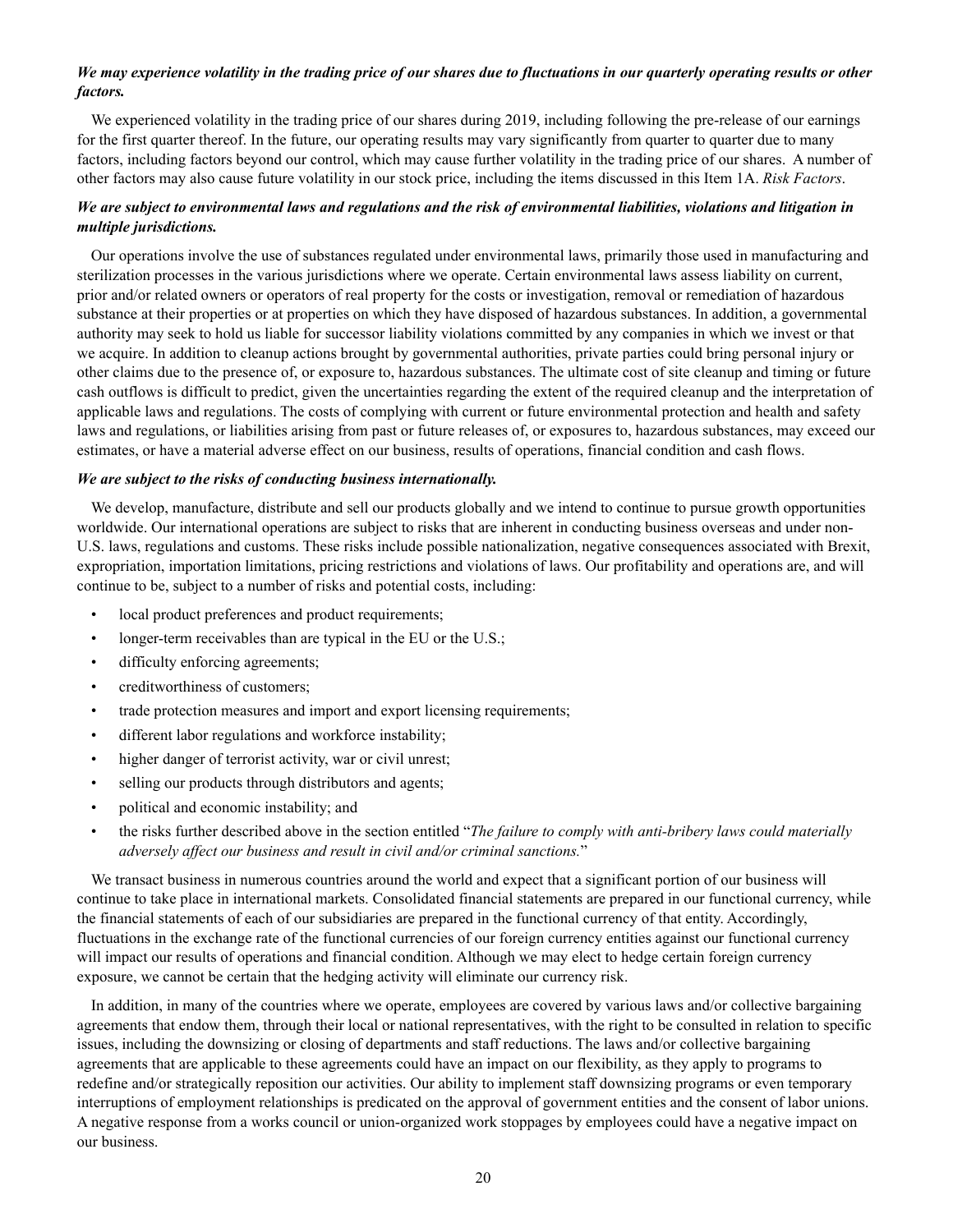## *We have significant global sales and operations and face risks related to health epidemics that could impact our sales and operating results.*

Our business could be adversely affected by the effects of a widespread outbreak of contagious disease, including the recent outbreak of respiratory illness caused by a novel coronavirus first identified in China. Any outbreak of contagious diseases, and other adverse public health developments, could have a material adverse effect on our business operations. These could include disruptions or restrictions on our ability to travel or to distribute our products, as well as temporary closures of our facilities or the facilities of our suppliers or customers, the deferral of procedures in impacted countries or the temporary suspension of operations by us or our suppliers or customers. At the end of February 2020, for example, we temporarily closed a small administrative office in Milan, Italy and we continue to monitor the rapidly evolving situation. While we have not closed our two manufacturing plants in Italy as they are not in the impacted regions, there can be no assurance that they will not need to shut down. Any disruption of our operations, or those of our suppliers or customers, could impact our sales and operating results. In addition, a significant outbreak of contagious diseases in the human population could result in a widespread health crisis that could adversely affect the economies and financial markets of many countries, resulting in an economic downturn that could affect demand for our products and likely impact our operating results.

## *The failure to comply with anti-bribery laws could materially adversely affect our business and result in civil and/or criminal sanctions.*

Our operations are subject to anti-corruption laws, including the UK Bribery Act, FCPA and other anti-corruption laws that apply in countries where we do business. The UK Bribery Act, FCPA and these other laws generally prohibit us and our employees and intermediaries from bribing, being bribed or making other prohibited payments to government officials or other persons to obtain or retain business or gain some other business advantage. Because of the predominance of governmentadministered healthcare systems in many parts of the world outside the U.S., many of our customer relationships are potentially subject to such laws.

We are, therefore, exposed to the risk that our employees, independent contractors, principal investigators, consultants, vendors, independent sales agents and distributors may engage in fraudulent or other illegal activity in violation of these laws and our Code of Conduct. It is not always possible to identify and deter misconduct by our employees and other third parties, and the precautions we take to detect and prevent this activity may not be effective in controlling unknown or unmanaged risks or losses or in protecting us from governmental investigations or other actions or lawsuits stemming from a failure to be in compliance with such laws or regulations.

Global enforcement of anti-corruption laws has increased substantially in recent years, with more frequent voluntary selfdisclosures by companies, aggressive investigations and enforcement proceedings by governmental agencies, and assessment of significant fines and penalties against companies and individuals. In addition, we cannot predict the nature, scope or effect of future regulatory requirements to which our international operations might be subject or the manner in which existing laws might be administered or interpreted. Any alleged or actual violations of these regulations may subject us to government scrutiny, severe criminal or civil sanctions and other liabilities, including exclusion from government contracting or government healthcare programs, and could negatively affect our business, reputation, operating results and financial condition.

#### *Our debt instruments require us to comply with affirmative covenants and specified financial covenants and ratios.*

Certain restrictions and covenants in our debt instruments could affect our ability to operate and may limit our ability to react to market conditions or to take advantage of potential business opportunities as they arise. For example, such restrictions could adversely affect our ability to finance our operations, make strategic acquisitions, investments or alliances, restructure our organization or finance capital needs. Additionally, our ability to comply with these covenants and restrictions may be affected by events beyond our control, such as prevailing economic, financial, regulatory and industry conditions. If any of these restrictions or covenants is breached, we could be in default under one or more of our debt instruments, which, if not cured or waived, could result in acceleration of the indebtedness under such agreements and cross defaults under our other debt instruments. Any such actions could result in the enforcement of our lenders' security interests and/or force us into bankruptcy or liquidation, which could have a material adverse effect on our financial condition and results of operations.

## *Our inability to integrate recently acquired businesses or to successfully complete and integrate future acquisitions could limit our future growth or otherwise be disruptive to our ongoing business.*

From time to time, we acquire businesses and expect to pursue acquisitions in support of our strategic goals. There can be no assurance that acquisition opportunities will be available on acceptable terms or at all, or that we will be able to obtain necessary financing or regulatory approvals to complete potential acquisitions. The success of any acquisition, investment or alliance may be affected by a number of factors, including our ability to properly assess and value the potential business opportunity or to successfully integrate any businesses we may acquire into our existing business. The integration of the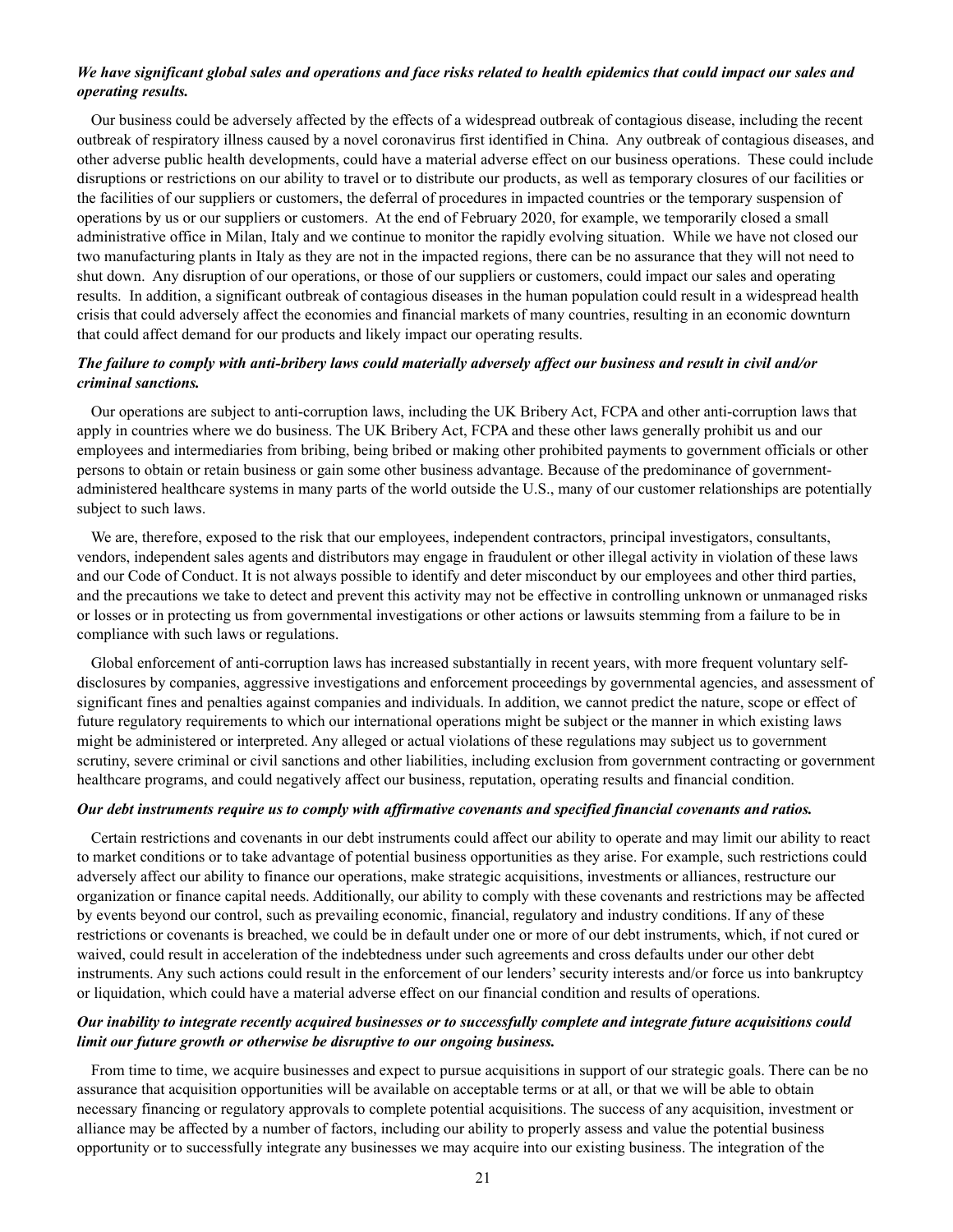operations of acquired businesses requires significant efforts, including the coordination of information technologies, human resources, R&D, sales and marketing, operations, manufacturing, legal, compliance and finance. These efforts result in additional expenses and involve significant amounts of management's time that cannot then be dedicated to other projects. Failure to manage and coordinate the growth of the combined company successfully could also have an adverse impact on our business. In addition, we cannot be certain that our investments, alliances and acquired businesses will become profitable or remain so. If our investments, alliances or acquisitions are not successful, we may record unexpected impairment charges.

#### *We may incur impairments of intangible assets and goodwill, primarily acquired in acquisitions, including the merger between Sorin and Cyberonics, that adversely affect our financial results.*

As of December 31, 2019, the carrying value of our net intangible assets and goodwill totaled \$1.5 billion, which represents 63.2% of our total assets. As of December 31, 2018, the carrying value of our net intangible assets and goodwill totaled \$1.7 billion, which represented 67.7% of our total assets. During the year ended December 31, 2019, we determined that the In Process Research and Development ("IPR&D") asset relating to ImThera was impaired and as a result, recorded an impairment of \$50.3 million, and we also fully impaired the goodwill and the IPR&D asset associated with the discontinuation of the Caisson business by recording a \$42.4 million impairment to goodwill and a \$89.0 million impairment to the IPR&D asset.

We review, when circumstances warrant, the carrying amounts of our intangible assets to determine whether those carrying amounts continue to be recoverable in accordance with U.S. generally accepted accounting principles. Significant negative industry or economic trends, disruptions to our businesses, significant unexpected or planned changes in the use of assets, divestitures and market capitalization declines, among other events, may result in impairments to goodwill and other intangible assets. Current impairments have significantly affected our financial results and future impairments could significantly affect reported financial results.

#### *Consolidation in the healthcare industry could have an adverse effect on our revenue and results of operations.*

Many healthcare industry companies, including medical device companies, are consolidating to create new companies with greater market power. As the healthcare industry consolidates, competition to provide goods and services to industry participants will become more intense. These industry participants may try to use their market power to negotiate price concessions for medical devices that incorporate components we produce. Increasing pricing pressures as a result of industry consolidation could have an adverse effect on our revenue, results of operations, financial position and cash flows.

## *The success and continuing development of our products depend on maintaining strong relationships with physicians and healthcare professionals.*

If we fail to maintain our working relationships with physicians and other healthcare professionals, our products may not be developed and marketed in line with the needs and expectations of the professionals who use and support our products. Physicians assist us as researchers, marketing consultants, product consultants, inventors and public speakers, and we rely on these professionals to provide us with considerable knowledge and experience. If we are unable to maintain these strong relationships, the development and marketing of our products could suffer, which could have a material adverse effect on our consolidated financial condition and results of operations.

## *Inadequate funding for U.S. federal government agencies and government shutdowns could negatively affect our business, results of operations and financial condition.*

The ability of the FDA to review and approve new products can be affected by a variety of factors, including government budget and funding levels, ability to hire and retain key personnel, government shutdowns and statutory, regulatory and policy changes. Disruptions at the FDA and in other U.S. federal agencies may increase the time necessary for new medical devices to be reviewed and/or approved which would adversely affect our business.

In addition, a portion of our revenue is dependent on U.S. federal government healthcare program reimbursement. Any disruption in U.S. federal government operations, including government shutdowns, could have a material adverse effect on our business, results of operations and financial condition.

## **Risks from Tax, Residency and Jurisdiction of Incorporation**

## *Changes in tax laws or exposure to additional income tax liabilities could have a material impact on our financial condition and results of operations.*

We are subject to income taxes as well as non-income based taxes, in the U.S., the UK, the EU and various other jurisdictions. No assurances can be given as to what our worldwide effective corporate tax rate will be because of, among other things, uncertainty regarding the tax regulations and laws, enactment and enforceability thereof and policies of the jurisdictions where we operate. Our actual effective tax rate may vary from our expectations or from historical trends and that variance may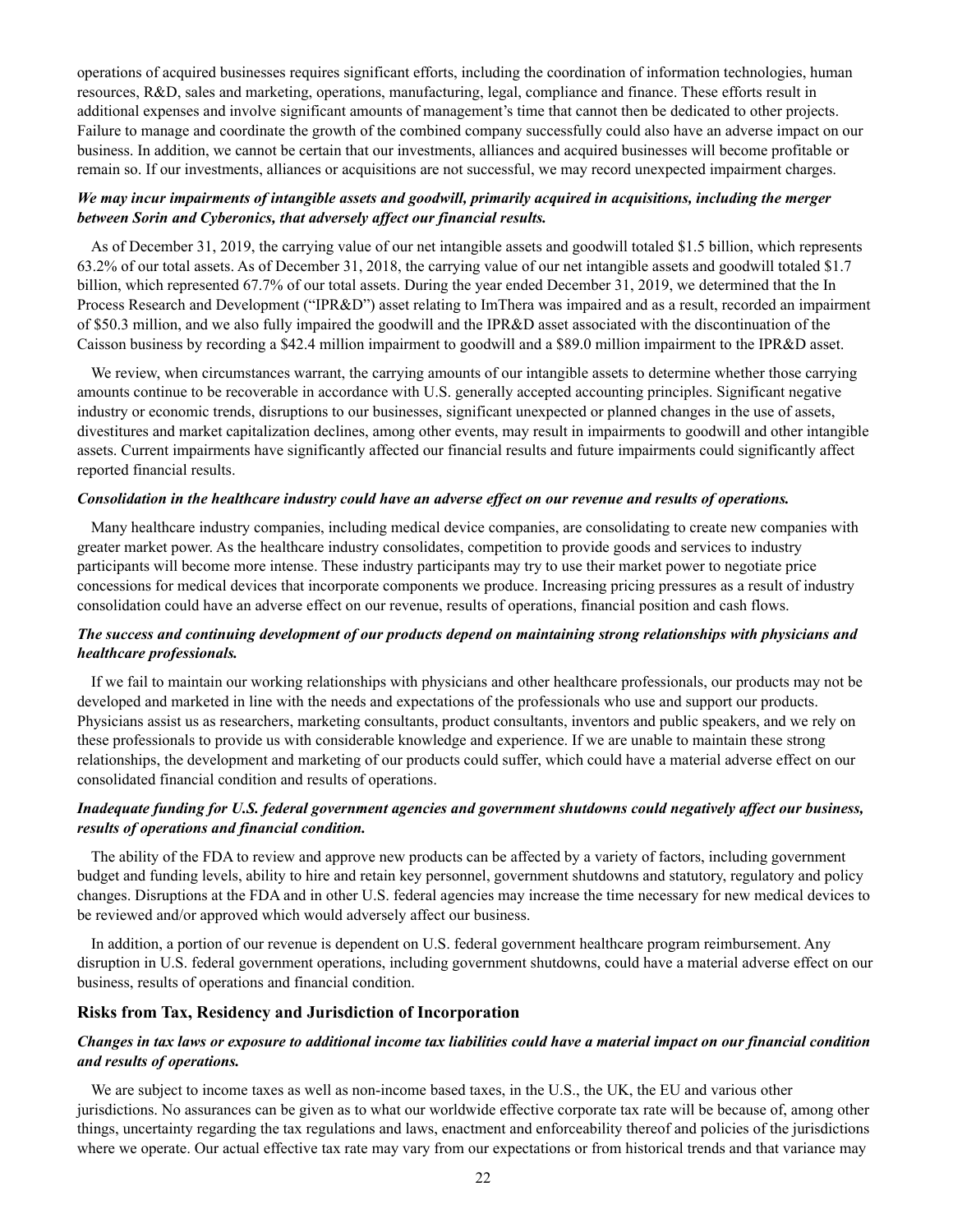be material. Our effective tax rates could be affected by changes in the mix of earnings in countries with differing statutory tax rates, changes in the valuation of deferred tax assets and liabilities or changes in tax laws or their interpretation. We are also subject to ongoing tax audits in various non-U.S. jurisdictions. Tax authorities may disagree with certain positions we have taken and assess additional taxes. We believe that our accruals reflect the probable outcome of known contingencies. However, there can be no assurance that we will accurately predict the outcomes of ongoing audits, and the actual outcomes of these audits could have a material impact on our consolidated statements of income (loss) or financial condition.

#### *The IRS may not agree with the conclusion that we should be treated as a foreign corporation for U.S. federal tax purposes, and we may be required to pay substantial U.S. federal income taxes.*

Based on our management and organizational structure, we believe that we should be regarded as a resident exclusively in the UK for tax purposes and that we are appropriately treated as a foreign corporation for U.S. federal tax purposes. Although we are incorporated in the UK, the U.S. Internal Revenue Service (the "IRS") may assert that we should be treated as a U.S. corporation (and, therefore, a U.S. tax resident) for U.S. federal tax purposes. If we were to be treated as a U.S. corporation for U.S. federal income tax purposes, we could be subject to substantially greater U.S. tax liability than currently contemplated as a non-U.S. corporation.

## *The IRS may limit Cyberonics' and its U.S. affiliates' ability to utilize their U.S. tax attributes and impose an excise tax on gains recognized by certain individuals as a result of the merger of Cyberonics and Sorin.*

The merger of Cyberonics and Sorin is considered an inversion for tax purposes. The U.S. Internal Revenue Code ("IRC") and regulations under the IRC impose a minimum level of tax on any "inversion gain" of a U.S. corporation (and any U.S. person related to the U.S. corporation) depending on the resulting percentage ownership by U.S. persons of the merged company. The effect of this provision in the IRC is to deny the use of certain U.S. tax attributes (including net operating losses and certain tax credits) to offset U.S. tax liability, if any, attributable to such inversion gain. In addition, an excise tax may be imposed on certain individuals. In our case, we believe that the former stockholders of Cyberonics own less than the IRC's stated percentage of the Company. However, the final regulations relating to calculating the ownership percentage are new and subject to interpretation, and thus it cannot be assured that the IRS will agree with our position.

## *The UK's withdrawal from the EU, commonly referred to as "Brexit," could lead to increased market volatility and make it more difficult for us to do business in Europe or have other adverse effects on our business.*

On January 31, 2020, the UK departed from the EU and has entered a transition period that is scheduled to end on December 31, 2020, unless extended. Brexit could adversely affect UK, European and worldwide economic and market conditions and could contribute to instability in global financial and foreign exchange markets, including volatility in the value of the British Pound and Euro. For the three months and full year ended December 31, 2019, net sales generated from our European operations constituted approximately 20% and 21%, respectively, of total net sales. Although the long-term effects of Brexit will depend on any agreements the UK makes to retain access to the EU markets during the transition period, Brexit has created additional uncertainties that may ultimately result in new regulatory costs and challenges for medical device companies and increased restrictions on imports and exports throughout Europe. In addition, we and several of our wholly owned subsidiaries that are domiciled either in the UK, various EU Member States, or in the U.S., are parties to intercompany transactions and agreements under which we receive various tax reliefs and exemptions in accordance with applicable international tax laws, treaties and regulations that could be materially changed by Brexit. Any of the foregoing could adversely affect our ability to conduct and expand our operations in Europe and may have an adverse effect on our business, financial condition and results of operations.

#### *As an English public limited company, certain capital structure decisions will require shareholder approval, which may limit our flexibility to manage our capital structure.*

We are a public limited company incorporated under the laws of England and Wales. Under English law, our board of directors may only allot shares with the prior authorization of shareholders. Our articles of association currently authorize the allotment of additional shares for a period of five years up to an aggregate of approximately 9.8 million shares. English law also generally provides shareholders with preemptive rights when new shares are issued for cash; which rights may be excluded by shareholders. Our articles currently exclude preemptive rights in relation to the allotment of shares for cash. In addition, English law also generally prohibits a public company from repurchasing its own shares without the prior approval of shareholders. The approval of the allotment of additional shares, the exemption of statutory preemptive rights and the restriction on repurchase of shares must all be renewed by shareholders at least every five years. We cannot provide any assurance that these authorizations will always be approved, which could limit our ability to issue equity and thereby adversely affect the holders of our securities.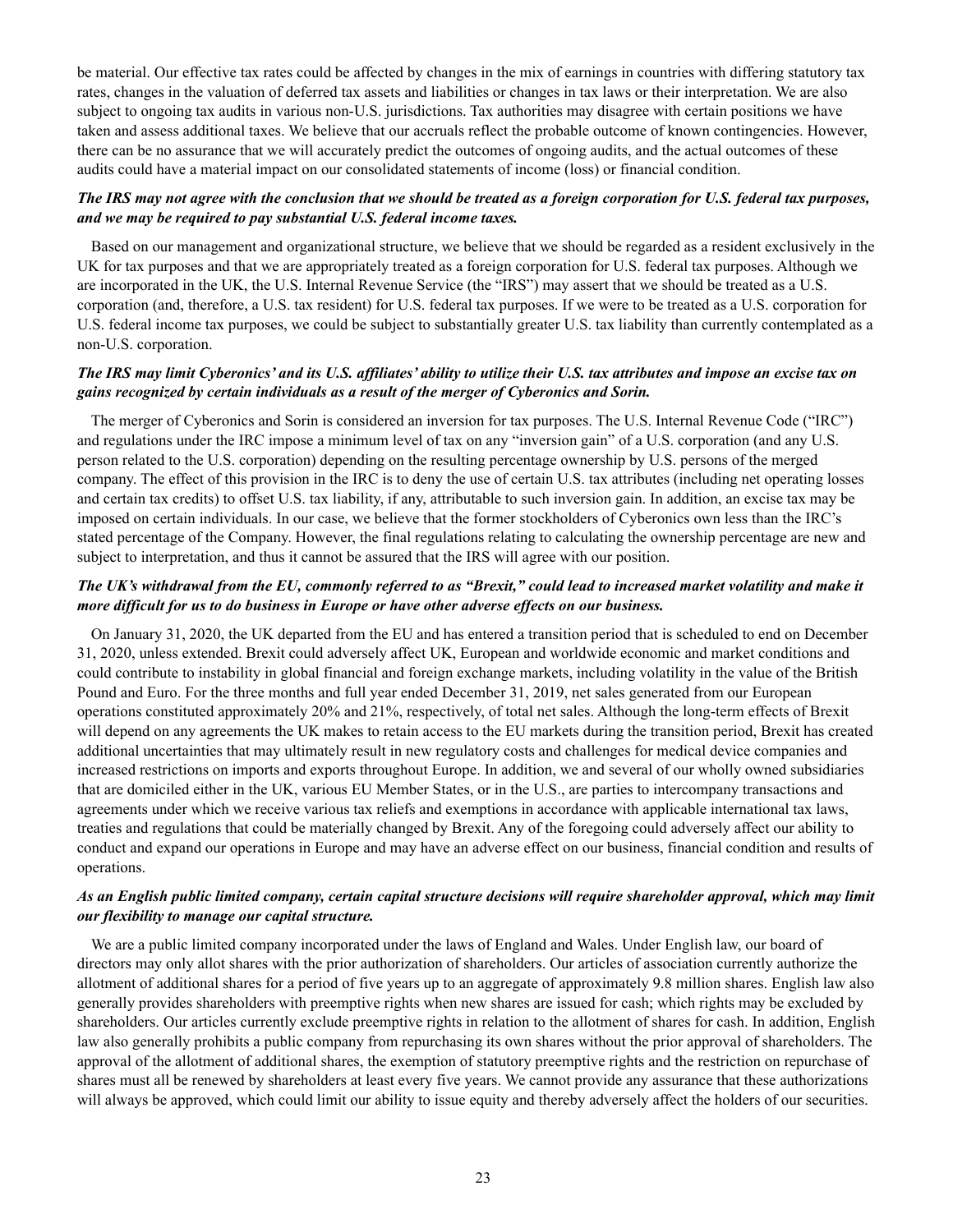## *Transfers of our shares, other than ones effected by means of the transfer of book-entry interests in the Depository Trust Company ("DTC"), may be subject to UK stamp duty or UK stamp duty reserve tax ("SDRT").*

Transfers of our shares effected by means of the transfer of book-entry interests in DTC are not subject to UK stamp duty or SDRT. However, if a shareholder holds our shares directly rather than through DTC, any transfer of shares could be subject to UK stamp duty on SDRT at a rate of 0.5% of the consideration paid for the transfer and certain issues or transfers of shares to depositories or into clearance services are charged at a rate of 1.5% of the consideration paid for the transfer. The transferee generally pays the UK stamp duty or SDRT. The potential for UK stamp duty or SDRT could adversely affect the trading price of our shares.

The facilities of DTC are a widely used mechanism that allow for rapid electronic transfers of securities between the participants in the DTC system, which include many large banks and brokerage firms. Our shares are at present, subject to certain conditions, generally eligible for deposit and clearing within the DTC system. However, DTC generally has discretion to cease to act as a depository and clearing agency for our shares. If DTC determines at any time that our shares are not eligible for continued deposit and clearance within its facilities, then we believe that our shares would not be eligible for continued listing on a U.S. securities exchange and trading in our shares would be disrupted. While we would pursue alternative arrangements to preserve the listing and maintain trading, any such disruption could have a material adverse effect on the trading price of our shares.

## **Item 1B.** *Unresolved Staff Comments*

None.

## **Item 2.** *Properties*

Our principal executive office is located in the UK and is leased by us. Our business franchises, corresponding to our main therapeutic areas, Neuromodulation and Cardiovascular, have headquarters located in U.S. and Italy, respectively. The locations in the U.S. and Italy are owned by us. Manufacturing and research facilities are located in Brazil, Canada, Germany, Italy, Australia and the U.S. Manufacturing and research facilities are approximately 1.3 million square feet. Approximately 34% of our manufacturing and research facilities by square feet are located within the U.S. Approximately 66% of our manufacturing and research facilities by square feet are owned by us and the balance is leased.

We also maintain 23 primary administrative offices in 18 countries. Most of these locations are leased. We are using substantially all of our currently available productive space to develop, manufacture and market our products. Our facilities are in good operating condition, suitable for their respective uses and adequate for current needs.

## **Item 3.** *Legal Proceedings*

Discussion of our material pending legal and regulatory proceedings and settlements is incorporated herein by reference to "Note 14. Commitments and Contingencies" in our consolidated financial statements and accompanying notes, beginning on page F-1 of this Annual Report on Form 10-K and should be considered an integral part of "Item 3 of Part I" of this Annual Report on Form 10-K.

## **Item 4.** *Mine Safety Disclosures*

Not applicable.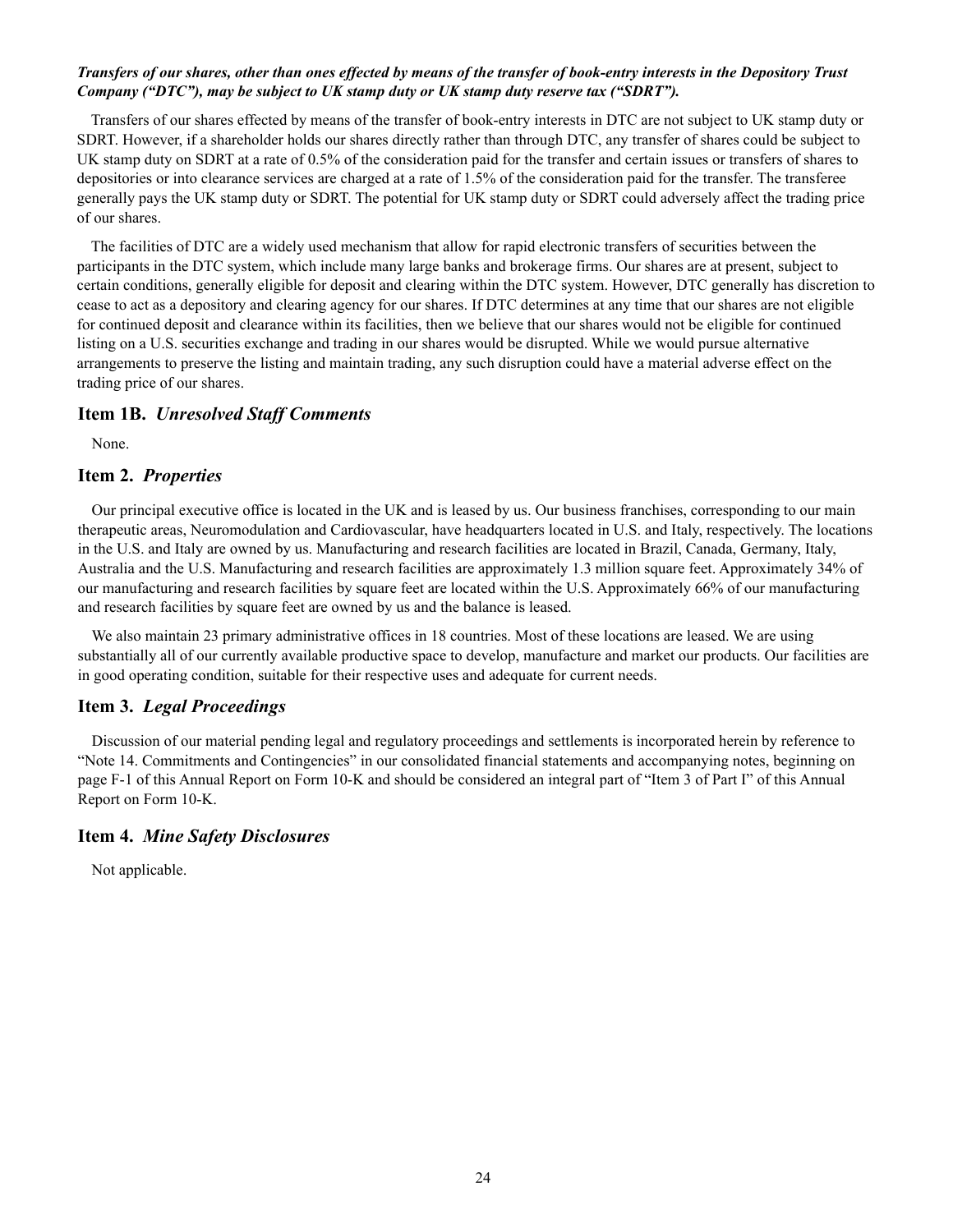## **PART II**

## **Item 5.** *Market for Registrant's Common Equity, Related Stockholder Matters and Issuer Purchases of Equity Securities*

Our ordinary shares are quoted on the NASDAQ Global Market under the symbol "LIVN."

As of February 27, 2020, according to data provided by our transfer agent, there were 23 stockholders of record. However, we believe that the actual number of beneficial holders of our shares may be substantially greater than the stated number of holders of record because a substantial portion of the shares are held in street name.

#### Recent Sales of Unregistered Securities

During the past fiscal year, we did not issue any securities that were not registered under the Securities Act.

#### Dividend Policy

As a company organized under the laws of England and Wales, we must have "distributable reserves" to make share repurchases or pay dividends to shareholders. Distributable reserves may be created through the earnings of the UK parent company and, amongst other methods, through a reduction in share capital approved by the English Companies Court. Distributable reserves are not linked to a U.S. GAAP reported amount. In addition to having sufficient distributable reserves, English law requires a public company's net worth to be at least equal to the amount of its capital. Accordingly, a public company can only make a distribution: (a) if, at the time that the distribution is made, the amount of its net assets (that is, the total excess of assets over liabilities) is not less than the total of its called-up share capital and undistributable reserves; and (b) if, and to the extent that, the distribution itself, at the time that it is made, does not reduce the amount of the net assets to less than that total.

We currently have no intention to declare and pay dividends.

#### Issuer Purchases of Securities

On August 1, 2016, the Board of Directors of LivaNova approved the authorization of a share repurchase plan (the "Share Repurchase Program") pursuant to an authority granted by shareholders at the 2016 annual general meeting held on June 15, 2016. The authority granted by the shareholders has a five-year expiration. The Share Repurchase Program was structured to enable us to buy back up to \$150.0 million of our shares on NASDAQ between September 1, 2016 through December 31, 2016. On November 15, 2016, the Board of Directors approved an amendment (the "Amended Share Repurchase Program") to the Share Repurchase Program authorizing the Company to repurchase up to \$150.0 million of our shares between September 1, 2016 and December 31, 2018. No shares were repurchased under the Share Repurchase Program or the Amended Share Repurchase Program after December 31, 2018.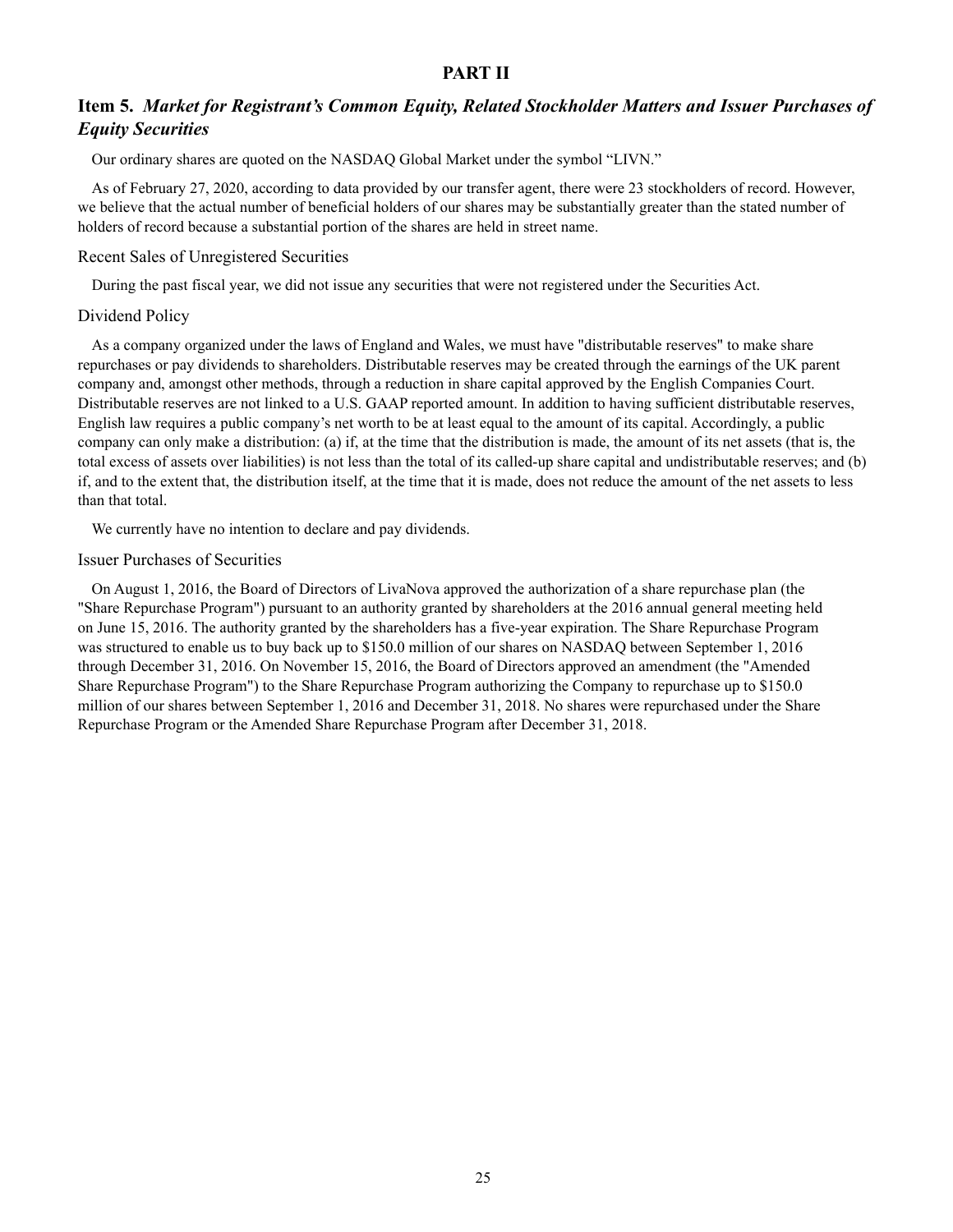## Stock Performance Graph

The following graph illustrates our 51-month cumulative total return compared with the S&P 500 Index and the S&P Health Care Equipment Index over the same period.



\*\$100 invested on 10/19/15 in stock or 9/30/15 in index, including reinvestment of dividends. Fiscal year ending December 31.

The information under the caption "Stock Performance Graph" above is not deemed to be "filed" as part of the Annual Report on Form 10-K and is not subject to the liability provisions of Section 18 of the Exchange Act. Such information will not be deemed incorporated by reference into any filing we make under the Securities Act unless we explicitly incorporate it into such filing at such time.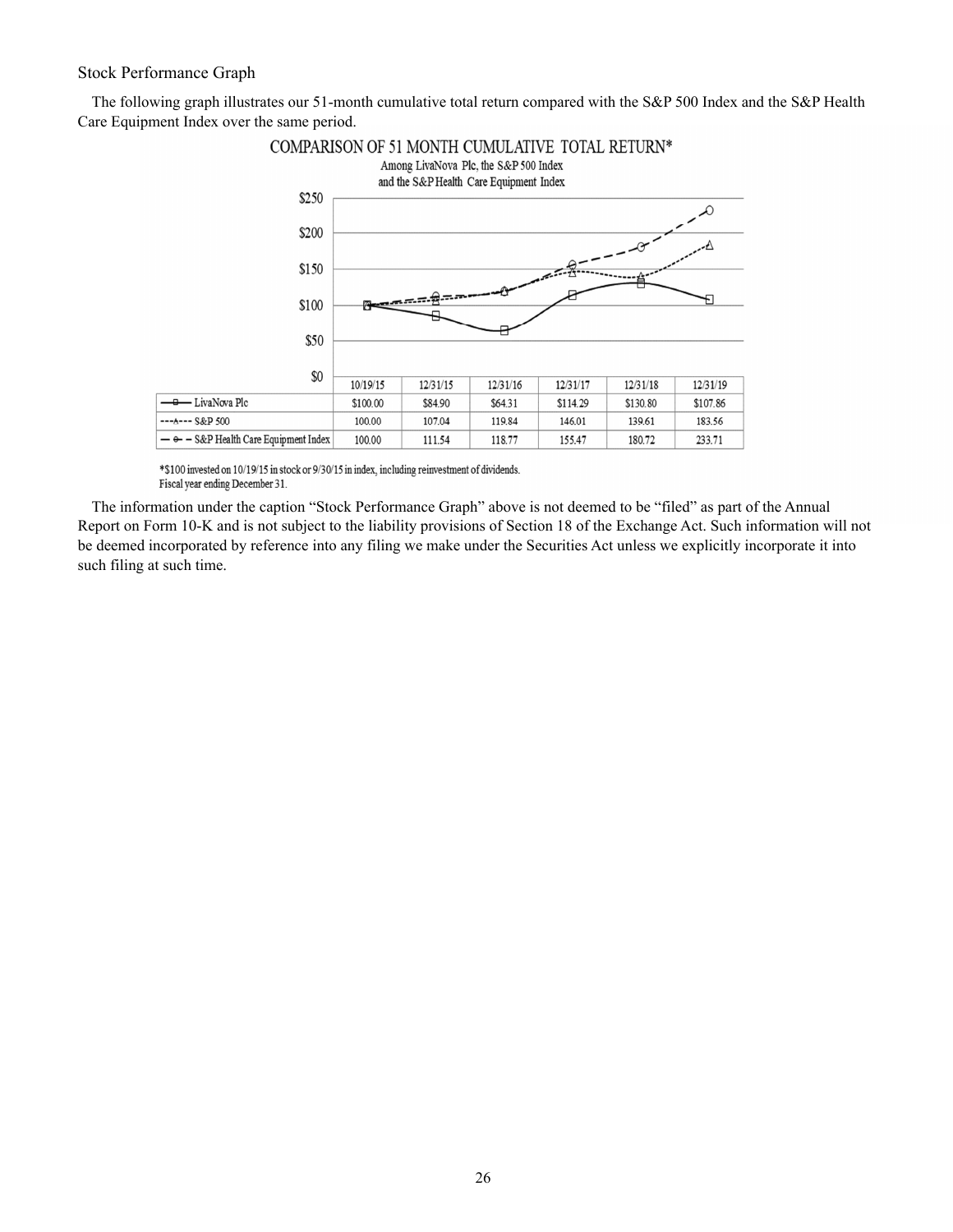## **Item 6.** *Selected Financial Data*

The following table summarizes certain selected financial data and is qualified by reference to, and should be read in conjunction with, the consolidated financial statements and related notes under the section entitled "Item 15. Exhibits, Financial Statement Schedules" included in this Annual Report on Form 10-K. The selected financial data and the related notes for the years ended December 31, 2019, December 31, 2018, December 31, 2017 and December 31, 2016 are derived from audited consolidated financial statements that are included in this Annual Report on Form 10-K. The selected financial data and the related notes for the transitional period April 25, 2015 to December 31, 2015, and for the fiscal year ended April 24, 2015 are derived from audited consolidated financial statements that are included in the Annual Report on Form 10-KT for the transitional period ended December 31, 2015.

| <b>Consolidated Statements of</b><br><b>Operations Data</b><br>(In thousands, except per share data) | <b>Year Ended</b><br><b>Year Ended</b><br><b>December</b><br><b>December</b><br>31, 2019<br>31, 2018 |                | <b>Year Ended</b><br><b>December</b><br>31, 2017 | <b>Year Ended</b><br><b>December</b><br>31, 2016 | <b>Transitional</b><br><b>Period April</b><br>25, 2015 to<br>December 31,<br>2015 | <b>Fiscal Year</b><br>Ended<br>April 24,<br>2015 |
|------------------------------------------------------------------------------------------------------|------------------------------------------------------------------------------------------------------|----------------|--------------------------------------------------|--------------------------------------------------|-----------------------------------------------------------------------------------|--------------------------------------------------|
| Net sales                                                                                            | $$1,084,170$ $$1,106,961$                                                                            |                | \$1,012,277                                      | $\mathbf{\hat{S}}$<br>964,858                    | $\mathbf{\hat{S}}$<br>363,237                                                     | $\mathcal{S}$<br>291,558                         |
| Costs and expenses:                                                                                  |                                                                                                      |                |                                                  |                                                  |                                                                                   |                                                  |
| Cost of sales - exclusive of amortization                                                            | 323,635                                                                                              | 361,812        | 353,192                                          | 367,845                                          | 113,404                                                                           | 27,311                                           |
| Product remediation                                                                                  | 15,777                                                                                               | 10,680         | 7,254                                            | 37,534                                           |                                                                                   |                                                  |
| Selling, general and administrative                                                                  | 506,542                                                                                              | 464,967        | 380,100                                          | 355,164                                          | 147,025                                                                           | 123,619                                          |
| Research and development                                                                             | 149,889                                                                                              | 146,024        | 109,516                                          | 82,078                                           | 41,916                                                                            | 42,245                                           |
| Merger and integration expenses                                                                      | 23,457                                                                                               | 24,420         | 15,528                                           | 20,377                                           | 55,776                                                                            | 8,692                                            |
| Restructuring expenses                                                                               | 12,254                                                                                               | 15,915         | 17,056                                           | 37,377                                           | 10,494                                                                            |                                                  |
| Impairment of goodwill                                                                               | 42,417                                                                                               |                |                                                  |                                                  |                                                                                   |                                                  |
| Impairment of intangible assets                                                                      | 139,295                                                                                              |                |                                                  |                                                  |                                                                                   |                                                  |
| Amortization of intangibles                                                                          | 40,375                                                                                               | 37,194         | 33,144                                           | 31,035                                           | 7,030                                                                             | 1,039                                            |
| Litigation provision, net                                                                            | (601)                                                                                                | 294,021        |                                                  |                                                  |                                                                                   |                                                  |
| Operating (loss) income from<br>continuing operations                                                | (168, 870)                                                                                           | (248,072)      | 96,487                                           | 33,448                                           | (12, 408)                                                                         | 88,652                                           |
| Interest (expense) income, net                                                                       | (14, 288)                                                                                            | (8,978)        | (6, 479)                                         | (8,918)                                          | (1, 117)                                                                          | 163                                              |
| Gain on acquisitions                                                                                 |                                                                                                      | 11,484         | 39,428                                           |                                                  |                                                                                   |                                                  |
| Impairment of investments                                                                            |                                                                                                      |                | (8, 565)                                         |                                                  | (5,062)                                                                           |                                                  |
| Foreign exchange and other (losses) gains                                                            | (2, 536)                                                                                             | (1,881)        | 267                                              | 1,136                                            | (7, 411)                                                                          | 479                                              |
| (Loss) income from continuing operations<br>before tax                                               | (185, 694)                                                                                           | (247, 447)     | 121,138                                          | 25,666                                           | (25,998)                                                                          | 89,294                                           |
| Income tax (benefit) expense                                                                         | (30, 153)                                                                                            | (69, 629)      | 49,954                                           | 5,113                                            | (13, 501)                                                                         | 31,446                                           |
| Losses from equity method investments                                                                |                                                                                                      | (644)          | (16, 719)                                        | (18, 679)                                        | (2,223)                                                                           |                                                  |
| Net (loss) income from continuing<br>operations                                                      | (155, 541)                                                                                           | (178, 462)     | 54,465                                           | 1,874                                            | (14, 720)                                                                         | 57,848                                           |
| Discontinued Operations:                                                                             |                                                                                                      |                |                                                  |                                                  |                                                                                   |                                                  |
| Income (loss) from discontinued<br>operations, net of tax                                            | 365                                                                                                  | (10, 937)      | (1,271)                                          | (64, 663)                                        | (14, 893)                                                                         |                                                  |
| Impairment of discontinued operations,<br>net of tax                                                 |                                                                                                      |                | (78, 283)                                        |                                                  |                                                                                   |                                                  |
| Net income (loss) from discontinued<br>operations, net of tax                                        | 365                                                                                                  | (10, 937)      | (79, 554)                                        | (64, 663)                                        | (14, 893)                                                                         |                                                  |
| Net (loss) income                                                                                    | $(155, 176)$ \$<br>\$                                                                                | $(189,399)$ \$ | $(25,089)$ \$                                    | $(62,789)$ \$                                    | $(29,613)$ \$                                                                     | 57,848                                           |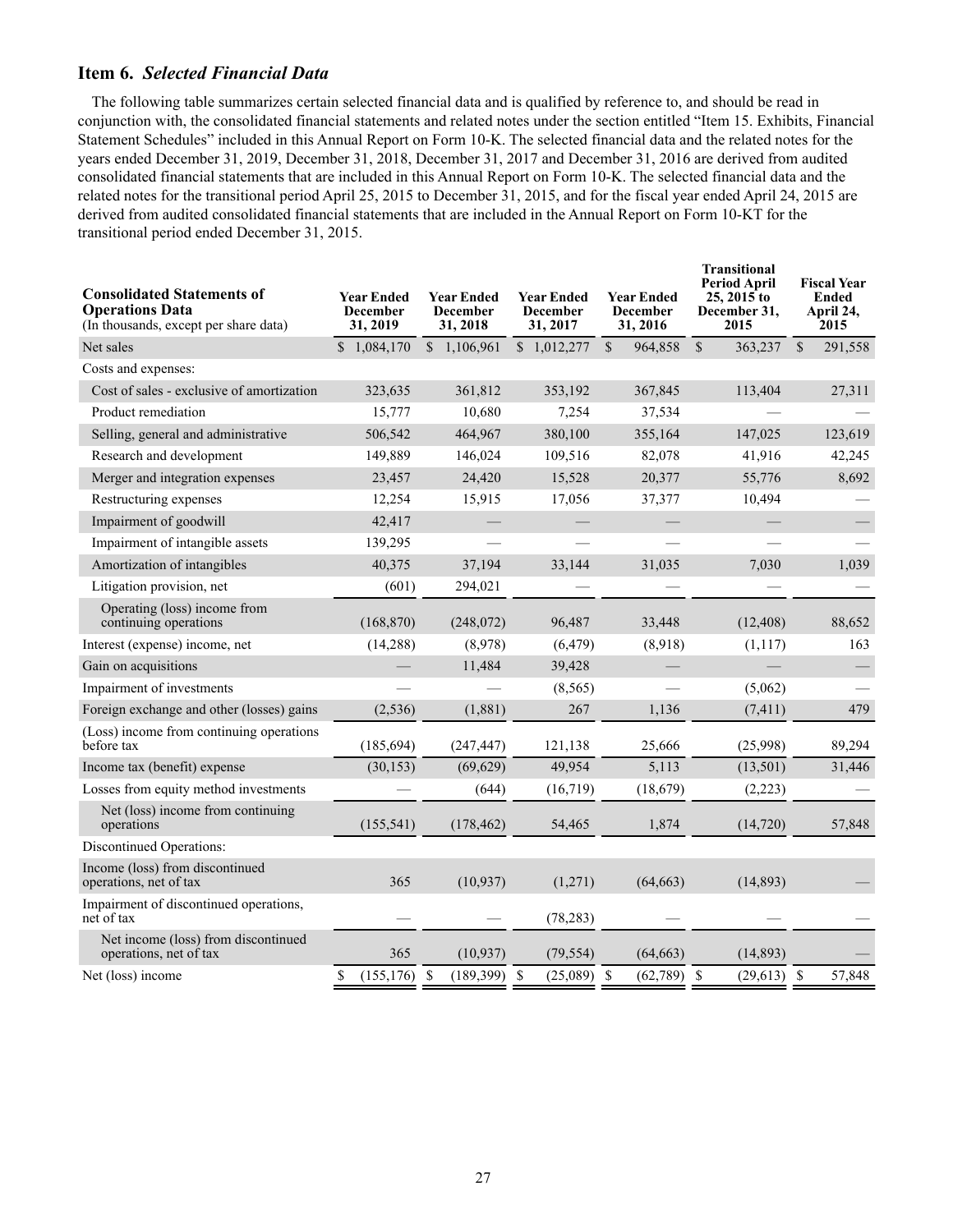| <b>Consolidated Statements of</b><br><b>Operations Data</b><br>(In thousands, except per share data) | Year Ended<br><b>December</b><br>31, 2019 | <b>Year Ended</b><br><b>December</b><br>31, 2018 | <b>Year Ended</b><br><b>December</b><br>31, 2017 | <b>Year Ended</b><br><b>December</b><br>31, 2016 | <b>Transitional</b><br><b>Period April</b><br>25, 2015 to<br>December 31,<br>2015 | <b>Fiscal Year</b><br><b>Ended</b><br>April 24,<br>2015 |  |
|------------------------------------------------------------------------------------------------------|-------------------------------------------|--------------------------------------------------|--------------------------------------------------|--------------------------------------------------|-----------------------------------------------------------------------------------|---------------------------------------------------------|--|
| Basic (loss) income per share:                                                                       |                                           |                                                  |                                                  |                                                  |                                                                                   |                                                         |  |
| Continuing operations                                                                                | \$<br>$(3.22)$ \$                         | $(3.68)$ \$                                      | 1.13                                             | 0.04<br>$\mathcal{S}$                            | <sup>\$</sup><br>$(0.45)$ \$                                                      | 2.19                                                    |  |
| Discontinued operations                                                                              | 0.01                                      | (0.23)                                           | (1.65)                                           | (1.33)                                           | (0.45)                                                                            |                                                         |  |
|                                                                                                      | \$<br>$(3.21)$ \$                         | $(3.91)$ \$                                      | $(0.52)$ \$                                      | $(1.29)$ \$                                      | $(0.90)$ \$                                                                       | 2.19                                                    |  |
|                                                                                                      |                                           |                                                  |                                                  |                                                  |                                                                                   |                                                         |  |
| Diluted (loss) income per share:                                                                     |                                           |                                                  |                                                  |                                                  |                                                                                   |                                                         |  |
| Continuing operations                                                                                | \$<br>$(3.22)$ \$                         | (3.68)                                           | \$<br>1.12                                       | S<br>0.04                                        | <sup>\$</sup><br>$(0.45)$ \$                                                      | 2.17                                                    |  |
| Discontinued operations                                                                              | 0.01                                      | (0.23)                                           | (1.64)                                           | (1.32)                                           | (0.45)                                                                            |                                                         |  |
|                                                                                                      | \$<br>$(3.21)$ \$                         | (3.91)                                           | (0.52)<br>S                                      | $(1.28)$ \$<br>- S                               | $(0.90)$ \$                                                                       | 2.17                                                    |  |
|                                                                                                      |                                           |                                                  |                                                  |                                                  |                                                                                   |                                                         |  |
| Shares used in computing basic (loss)<br>income per share                                            | 48,349                                    | 48,497                                           | 48,157                                           | 48,860                                           | 32,741                                                                            | 26,391                                                  |  |
| Shares used in computing diluted (loss)<br>income per share                                          | 48,349                                    | 48,497                                           | 48,501                                           | 49,014                                           | 32,741                                                                            | 26,626                                                  |  |
| <b>Consolidated Balance Sheet Data</b>                                                               | <b>December</b>                           | <b>December</b>                                  | <b>December</b>                                  | December                                         | December 31,                                                                      | April 24,                                               |  |

| Consondated Balance Sheet Data<br>(In thousands)    | vecember<br>31, 2019 | vecember<br>31, 2018 |   | December<br>31, 2017 | December<br>31, 2016 |  | December 31.<br>2015 |  | April 24,<br>2015 |  |
|-----------------------------------------------------|----------------------|----------------------|---|----------------------|----------------------|--|----------------------|--|-------------------|--|
| Cash, cash equivalent and short-term<br>investments | \$<br>61,137         | 47,204               | S | 93,615               | 39,789               |  | 119,610              |  | 151,207           |  |
| Working capital                                     | 36,890               | 36,551               |   | 463,842              | 462,800              |  | 314.293              |  | 209,272           |  |
| Total assets <sup>(1)</sup>                         | 2,411,797            | 2,549,701            |   | 2,503,891            | 2,342,631            |  | 2,558,739            |  | 315,944           |  |
| Long-term debt, net of current portion              | 260,330              | 139.538              |   | 61.958               | 75.215               |  | 91.791               |  |                   |  |
| Accumulated (deficit) earnings                      | (406, 755)           | (251,579)            |   | (39,664)             | (14, 575)            |  | 48,214               |  | 77,827            |  |
| Stockholders' equity                                | 1,383,717            | 1,503,738            |   | 1,815,314            | 1,706,909            |  | 1,811,462            |  | 276,574           |  |

(1) The selected financial data for fiscal year 2019 reflects the adoption of ASU 2016-02. Leases (Topic 842). For additional information refer to "Note 2. Basis of Presentation, Use of Accounting Estimates and Significant Accounting Policies." The selected financial data for the periods prior to 2019 do not reflect the adoption of ASU 2016-02.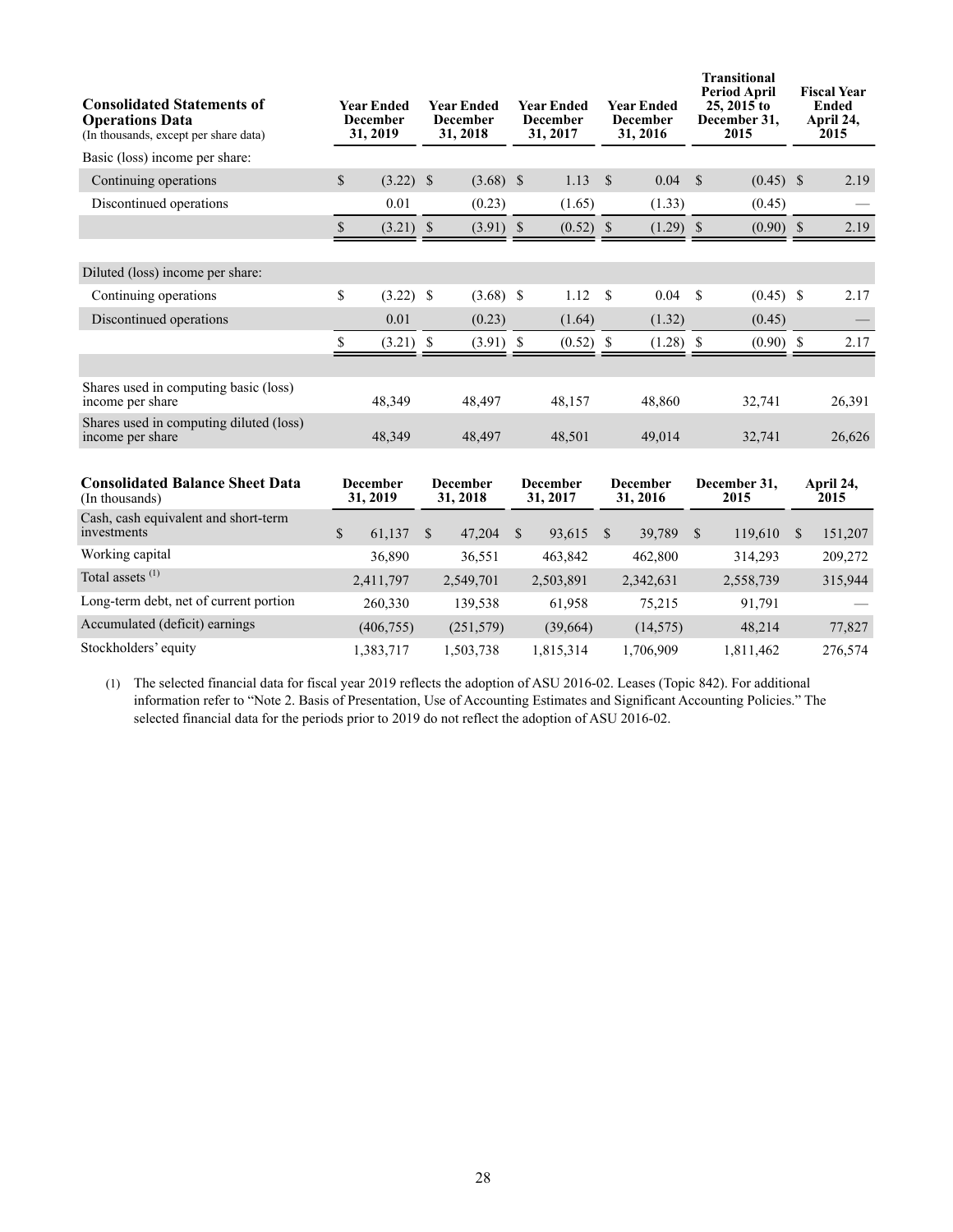## **Item 7.** *Management's Discussion and Analysis of Financial Condition and Results of Operations*

You should read the following discussion and analysis together with the sections entitled "Business" and "Risk Factors" in Part I of this Annual Report on Form 10-K, the matters set forth in "Cautionary Statement About Forward-Looking Statements" and our consolidated financial statements and the related notes included elsewhere in this Annual Report on Form 10-K as of and for the years ended December 31, 2019, December 31, 2018 ("2018") and December 31, 2017 ("2017").

We have elected to omit certain discussions on the earliest of the three years covered in this Annual Report on Form 10-K. Refer to Item 7. Management's Discussion and Analysis of Financial Condition and Results of Operations located in our Form 10-K for the year ended December 31, 2018, filed on March 18, 2019, for reference to discussion of the fiscal year ended December 31, 2017, the earliest of the three fiscal years presented.

#### **Description of the Business**

We are a public limited company organized under the laws of England and Wales, headquartered in London, England. We are a global medical device company focused on the development and delivery of important therapeutic solutions for the benefit of patients, healthcare professionals and healthcare systems throughout the world. Working closely with medical professionals in the fields of Cardiovascular and Neuromodulation, we design, develop, manufacture and sell innovative therapeutic solutions that are consistent with our mission to improve our patients' quality of life, increase the skills and capabilities of healthcare professionals and minimize healthcare costs.

#### **Background**

We were organized under the laws of England and Wales on February 20, 2015 for the purpose of facilitating the business combination of Cyberonics, Inc., a Delaware corporation, and Sorin S.p.A., a joint stock company organized under the laws of Italy. The business combination became effective in October 2015. LivaNova's ordinary shares are listed for trading on the NASDAQ Global Market under the symbol "LIVN."

#### **Business Franchises**

LivaNova is comprised of two principal business franchises, which are also our reportable segments: Cardiovascular and Neuromodulation, corresponding to our primary therapeutic areas. Other corporate activities include corporate shared service expenses for finance, legal, human resources, information technology and New Ventures.

## **Cardiovascular**

Our Cardiovascular business franchise is engaged in the development, production and sale of cardiopulmonary products, heart valves and advanced circulatory support products. Cardiopulmonary products include oxygenators, heart-lung machines, autotransfusion systems, perfusion tubing systems, cannulae and other related accessories. Heart valves include mechanical heart valves, tissue heart valves, related repair products and minimally invasive surgical instruments. Advanced circulatory support includes temporary life support product kits that can include a combination of pumps, oxygenators and cannulae.

## *Cardiopulmonary*

In July 2019, we launched Bi-Flow, our innovative arterial femoral cannula. Bi-Flow received CE Mark in early 2019 and is the only bidirectional arterial cannula designed to prevent leg ischemia during cardiac surgery procedures requiring femoral artery cannulation.

#### *Product Remediation*

#### *FDA Warning Letter*

On December 29, 2015, the FDA issued a Warning Letter alleging certain violations of FDA regulations applicable to medical device manufacturers at our Munich, Germany and Arvada, Colorado facilities and issued inspectional observations on FDA's Form-483 applicable to our Munich, Germany facility.

The Warning Letter further stated that our 3T Heater-Cooler devices (the "3T devices") and other devices we manufactured at our Munich facility were subject to refusal of admission into the U.S. until resolution of the issues set forth by the FDA in the Warning Letter. The FDA informed us that the import alert was limited to the 3T devices, but that the agency reserved the right to expand the scope of the import alert if future circumstances warranted such action. The Warning Letter did not request that existing users cease using the 3T device, and manufacturing and shipment of all our products other than the 3T device were unaffected by the import limitation. To help clarify these issues for current customers, we issued an informational Customer Letter in January 2016 and that same month agreed with the FDA on a process for shipping 3T devices to existing U.S. users pursuant to a certificate of medical necessity program.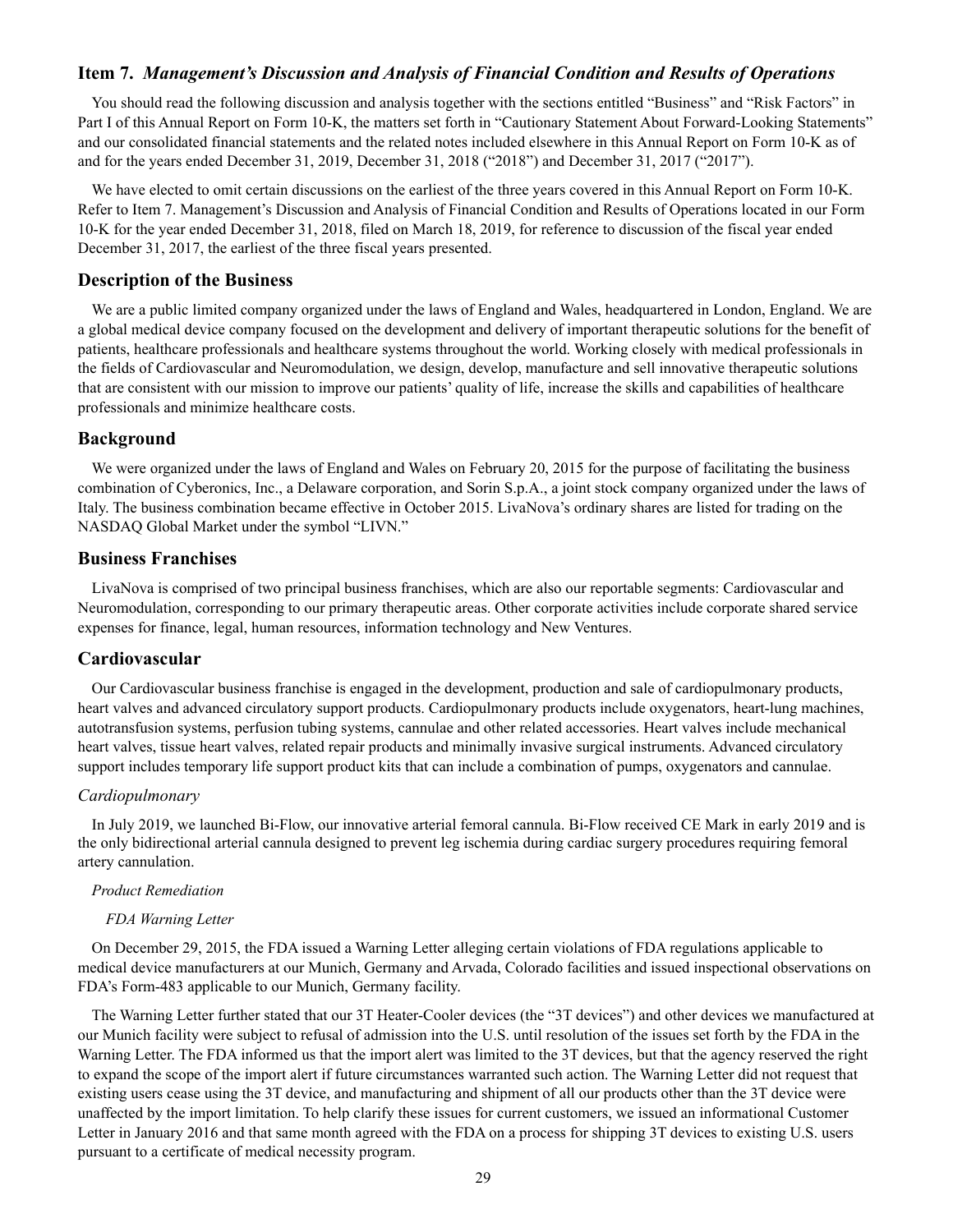Finally, the Warning Letter stated that premarket approval applications for Class III devices to which certain Quality System regulation deviations identified in the Warning Letter were reasonably related would not be approved until the violations had been corrected; however, this restriction applied only to the Munich and Arvada facilities, which do not manufacture or design devices subject to Class III premarket approval.

On February 25, 2020, LivaNova received clearance for K191402, a 510(k) for the 3T devices that addressed issues contained in the 2015 Warning Letter along with design changes that further mitigate the potential risk of aerosolization. Concurrent with this clearance, (1) 3T devices manufactured in accordance with K191402 will not be subjected to the import alert and (2) LivaNova initiated a correction to distribute the updated Operating Instructions cleared under K191402.

We continue to work diligently to remediate the FDA's inspectional observations for the Munich facility, as well as the additional issues identified in the Warning Letter. We take these matters seriously and intend to respond timely and fully to the FDA's requests. For further information refer to "Note 14. Commitments and Contingencies" in our consolidated financial statements and accompanying notes, beginning on page F-1 of this Annual Report on Form 10-K.

### *Centers for Disease Control and Prevention ("CDC") and FDA Safety Communications, Company Field Safety Notice Update and Product Remediation Plan*

On October 13, 2016, the CDC and the FDA separately released safety notifications regarding the 3T devices. The CDC's Morbidity and Mortality Weekly Report ("MMWR") and Health Advisory Notice ("HAN") reported that tests conducted by the CDC and its affiliates indicate that there appears to be genetic similarity between both patient and 3T device strains of the nontuberculous mycobacterium bacteria *M. chimaera* isolated in hospitals in Iowa and Pennsylvania. Citing the geographic separation between the two hospitals referenced in the investigation, the report asserts that 3T devices manufactured prior to August 18, 2014 could have been contaminated during the manufacturing process. The CDC's HAN and FDA's Safety Communication, issued contemporaneously with the MMWR report, each assess certain risks associated with 3T devices and provide guidance for providers and patients. The CDC notification states that the decision to use the 3T device during a surgical operation is to be taken by the surgeon based on a risk approach and on patient need. Both the CDC's and FDA's communications confirm that 3T devices are critical medical devices and enable doctors to perform life-saving cardiac surgery procedures.

Also on October 13, 2016, concurrent with the CDC's HAN and FDA's Safety Communication, we issued a Field Safety Notice Update for U.S. users of 3T devices to proactively and voluntarily contact facilities to aid in implementation of the CDC and FDA recommendations. In the fourth quarter of 2016, we initiated a program to provide existing 3T device users with a new loaner 3T device at no charge pending regulatory approval and implementation of additional risk mitigation strategies worldwide, including a vacuum canister and internal sealing upgrade program and a deep disinfection service. This loaner program began in the U.S. and is being made available progressively on a global basis, prioritizing and allocating devices to 3T device users based on pre-established criteria. We anticipate that this program will continue until we are able to address customer needs through a broader solution that includes implementation of the risk mitigation strategies described above. We are currently implementing the vacuum and sealing upgrade program in as many countries as possible until all devices are upgraded. On April 12, 2018, the FDA agreed to allow us to move forward with the deep cleaning service in the U.S. adding to the growing list of countries around the world in which we offer this service. On October 11, 2018, after review of information provided by us, the FDA concluded that we could commence the vacuum and sealing upgrade program in the U.S., and on February 25, 2020, LivaNova received clearance for K191402, a 510(k) for the 3T devices that addressed issues contained in the 2015 Warning Letter along with design changes that further mitigate the potential risk of aerosolization. Furthermore, we continue to offer a no-charge deep disinfection service (deep cleaning service) for 3T device users as we receive the required regulatory approvals.

On December 31, 2016, we recognized a liability for our product remediation plan related to our 3T device. We concluded that it was probable that a liability had been incurred upon management's approval of the plan and the commitments made by management to various regulatory authorities globally in November and December 2016, and furthermore, the cost associated with the plan was reasonably estimable. At December 31, 2019, the product remediation liability was \$3.3 million. For further information, refer to "Note 7. Product Remediation Liability" in our consolidated financial statements and accompanying notes, beginning on page F-1 of this Annual Report on Form 10-K.

#### *Heart Valves*

In January 2018, we announced that we had started enrollment in our BELIEVE study. This study focuses on the overall incidence of reduced leaflet motion identified by CT imaging in patients receiving our aortic heart valve. We are planning to enroll a minimum of 75 patients at 11 sites in the U.S. and Canada.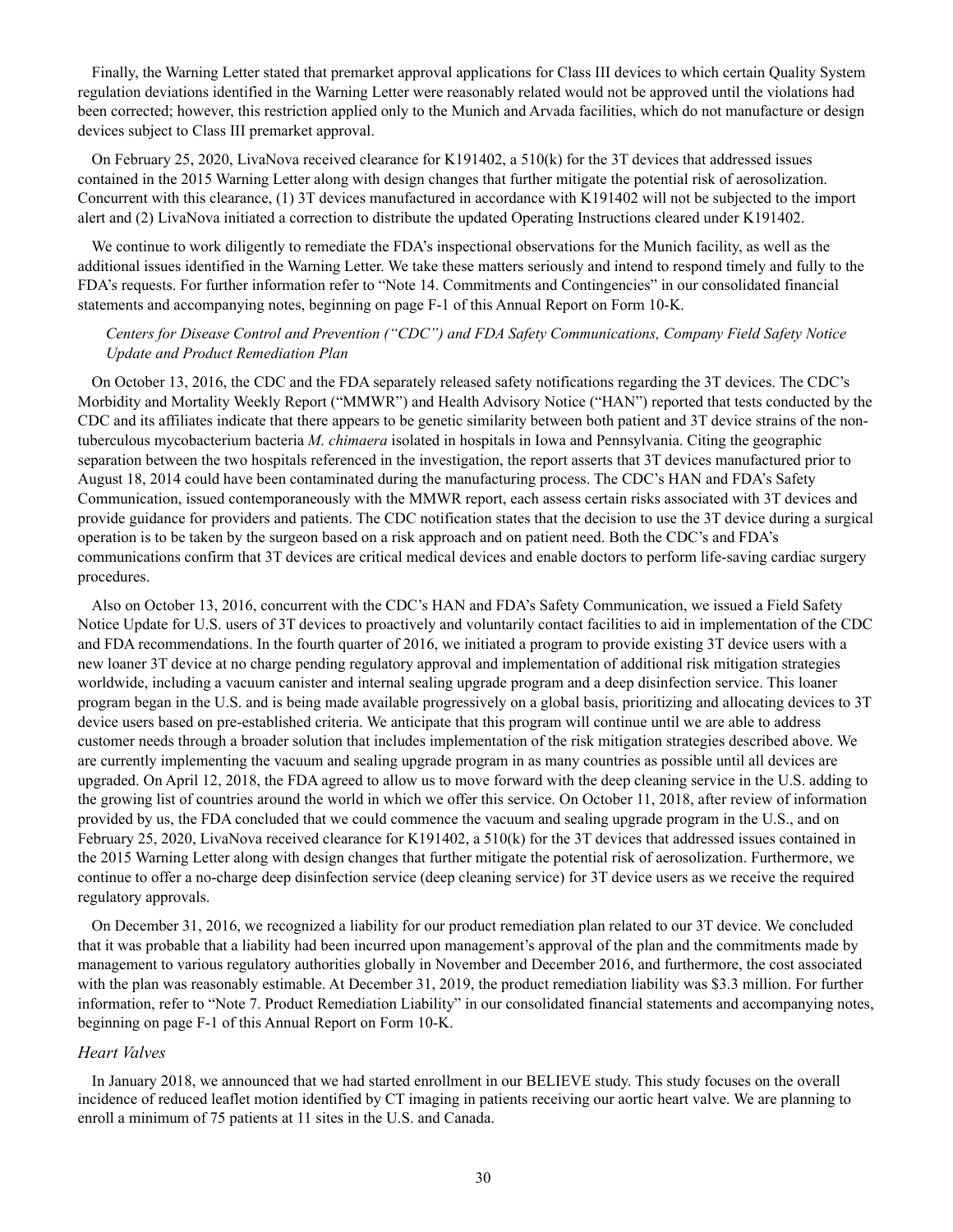In March 2018, we announced that we had started enrollment in PERFECT, a Perceval valve clinical study in China. The study is being conducted to demonstrate the safety and effectiveness of Perceval in the Chinese population. We plan to enroll up to 160 patients at 8 investigational sites.

In June 2018, we announced that Japan's Ministry of Health, Labour and Welfare approved our Perceval sutureless aortic heart valve to treat aortic valve disease, which will enable us to provide patients and clinicians in Japan with a new option for aortic heart valve replacement. In February 2019, Japan's Ministry of Health, Labour and Welfare granted national reimbursement for the Perceval sutureless aortic heart valve to treat aortic valve disease.

In June 2018, we announced FDA 510(k) clearance of the MEMO 4D semi-rigid mitral annuloplasty ring and confirmed the first implantation of the device. In October 2018, we received CE mark approval for Memo 4D. This next-generation of the MEMO device family offers several innovations, such as broader range of ring sizes, a new ring design and true semi-rigid stability and flexibility that allows us to reach a larger patient population with MR for treatment with the potential to improve patient outcomes.

In June 2019, we acquired Miami Instruments, LLC's minimally invasive cardiac surgery instruments business for cash consideration of up to \$17.0 million. The related operations are integrated into our Cardiovascular business franchise as part of our Heart Valves portfolio.

#### *Advanced Circulatory Support*

In April 2018, we acquired TandemLife, which is focused on the delivery of leading-edge temporary life support products, including cardiopulmonary and respiratory support solutions. For further information, refer to "Note 4. Business Combinations" in our consolidated financial statements and accompanying notes, beginning on page F-1 of this Annual Report on Form 10-K.

In July 2019, the FDA approved our LifeSPARC system, a new generation of the Advanced Circulatory Support pump and controller. In the fourth quarter of 2019, we began a limited commercial release in the U.S. and expect a full commercial launch in the second half of 2020.

#### **Neuromodulation**

Our Neuromodulation business franchise designs, develops and markets Neuromodulation therapy for the treatment of drugresistant epilepsy, DTD and obstructive sleep apnea. We are also developing and conducting clinical testing of the VITARIA System for treating heart failure through vagus nerve stimulation.

## *Epilepsy*

Our product development efforts are directed toward improving the VNS Therapy System and developing new products that provide additional features and functionality. We are conducting ongoing product development activities to enhance the VNS Therapy System pulse generator, lead and programming software, and we support studies for our product development efforts and to build clinical evidence for the VNS Therapy System.

In October 2017, we obtained FDA approval and in April 2018, we received CE mark approval for our SenTiva VNS Therapy System, which consists of the SenTiva implantable generator and the next-generation VNS Therapy Programming System. SenTiva is the smallest and lightest responsive therapy for epilepsy. The new VNS Therapy Programming System features a wireless wand and new user interface on a small tablet. Together, these components offer patients with drug-resistant epilepsy a physician-directed, customizable therapy with smart technology that reduces the number of seizures, lessens the duration of seizures and enables a faster recovery.

In March 2018, we announced the launch and enrollment of the first patient in a clinical study to examine the use of our VNS Therapy System using Microburst technology. This feasibility study will determine the initial safety and effectiveness of delivering VNS Therapy using high frequency bursts of stimulation in patients who have drug-resistant epilepsy. The study consists of two cohorts, enrolling up to 40 patients at approximately 15 sites in the U.S. and Europe.

In August 2018, we announced a new cost analysis that found our VNS Therapy System results in lower resource utilization and lower cost for drug-resistant epilepsy patients when compared to continued treatment with anti-epileptic drugs. The analysis showed initial costs for the VNS Therapy device, including placement and programming, were estimated to be offset 1.7 years post-implant and equated to an estimated net cost savings of \$77,480 per patient over five years. The net cost savings are due primarily to a reduction in seizure-related hospitalizations, resulting in a 21.5% decrease in costs compared to treatment with anti-epileptic drugs alone.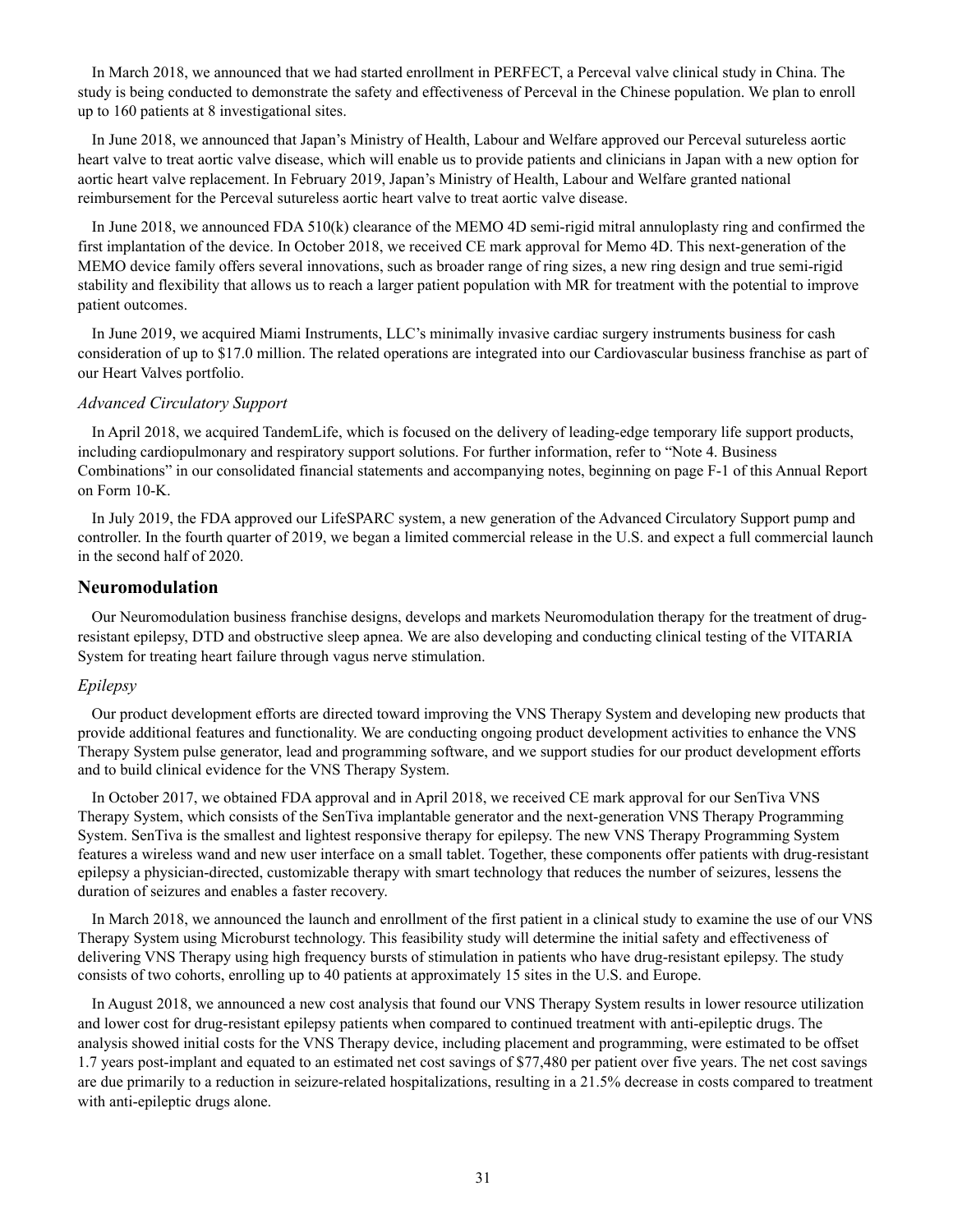#### *Depression*

In March 2017, the American Journal of Psychiatry published the results of the longest and largest naturalistic study on effective treatments for patients experiencing chronic and severe depression. The findings showed that the use of a VNS Therapy System in conjunction with traditional treatment methods is effective in reducing symptoms in patients with DTD.

In January 2018, we announced the launch and enrollment of the first patient in our Global RESTORE-LIFE study, which evaluates the use of our VNS Therapy System in patients who have DTD and failed to achieve an adequate response to standard psychiatric management. We expect to enroll up to 500 patients at approximately 80 sites outside of the U.S. We are currently enrolling patients in Germany and will expand to other countries during the remainder of the year.

In July 2005, the FDA approved the VNS Therapy System for the adjunctive treatment of chronic or recurrent depression for patients 18 years or older who are experiencing a major depressive episode and have not had an adequate response to four or more antidepressant treatments. In May 2007, CMS issued a national determination of non-coverage within the U.S. with respect to reimbursement of the VNS Therapy System for patients with DTD, significantly limiting access to this therapeutic option for most patients. In May 2018, CMS published a tracking sheet to reconsider its National Coverage Determination ("NCD") of our VNS Therapy System for DTD in response to a letter that we submitted to CMS requesting a formal reconsideration of the NCD. We requested this review after a significant body of new evidence emerged about DTD and the role of VNS Therapy in its treatment.

In February 2019, CMS finalized its NCD for the VNS Therapy System for DTD. This final decision initiates coverage for Medicare beneficiaries through Coverage with Evidence Development ("CED") when offered in a CMS-approved, doubleblind, randomized, placebo-controlled trial with a follow-up duration of at least one year, as well as coverage for VNS Therapy device replacement. The CED also includes the possibility to extend the study to a prospective longitudinal study.

In September 2019, CMS accepted the protocol for our RECOVER clinical study, evaluating VNS Therapy for DTD. RECOVER is a double-blind randomized, placebo-controlled study with a follow-up duration of at least one year. The CED framework also includes the possibility to extend the study to a prospective registry. RECOVER will include up to 500 unipolar and up to 500 bipolar patients at a maximum of 100 sites in the United States. On September 27, 2019, the first patient was enrolled in the RECOVER study. Separate from the study, CMS is also covering device replacement for patients with a VNS Therapy device for DTD.

#### *Obstructive Sleep Apnea*

We have invested in ImThera, a privately held, emerging-growth company developing an implantable neurostimulation device system for the treatment of obstructive sleep apnea, since 2011. On January 16, 2018, we acquired the remaining 86% outstanding equity interests in ImThera for up to approximately \$225 million. Up-front costs were approximately \$78 million with the balance paid on a schedule driven by regulatory and sales milestones. ImThera manufactures an implantable device that stimulates multiple tongue muscles via the hypoglossal nerve, which opens the airway while a patient is sleeping. ImThera has a commercial presence in the European market, and an FDA pivotal study is ongoing in the U.S.

#### *Heart Failure*

We are focused on the development and clinical testing of the VITARIA System for treating heart failure through vagus nerve stimulation.

The VITARIA System provides a specific method of VNS called autonomic regulation therapy ("ART"), and it includes the same elements as the VNS Therapy System. We conducted a pilot study, ANTHEM-HF, outside the U.S., which concluded in 2014. The study results support the safety and efficacy of ART delivered by the VITARIA System. During 2014, we also initiated a second pilot study, ANTHEM-HFPEF, to study ART in patients experiencing symptomatic heart failure with preserved ejection fraction. This pilot study is currently underway outside the U.S. The VITARIA System is not approved in the U.S.

In September 2018, we announced the first successful implantation of the VITARIA System in a patient enrolled in the ANTHEM-HFrEF pivotal study. ANTHEM-HFrEF is an international, multi-center, randomized trial to evaluate the VITARIA System for the treatment of advanced heart failure.

#### **Discontinued Operations**

We completed the sale of our CRM business franchise to MicroPort Cardiac Rhythm B.V. and MicroPort Scientific Corporation (the "CRM Sale") on April 30, 2018 for total cash proceeds of \$195.9 million, less cash transferred of \$9.2 million, subject to a closing working capital adjustment. In conjunction with the CRM Sale, we entered into transition services agreements to provide certain support services generally for up to twelve months from the closing date of the sale. We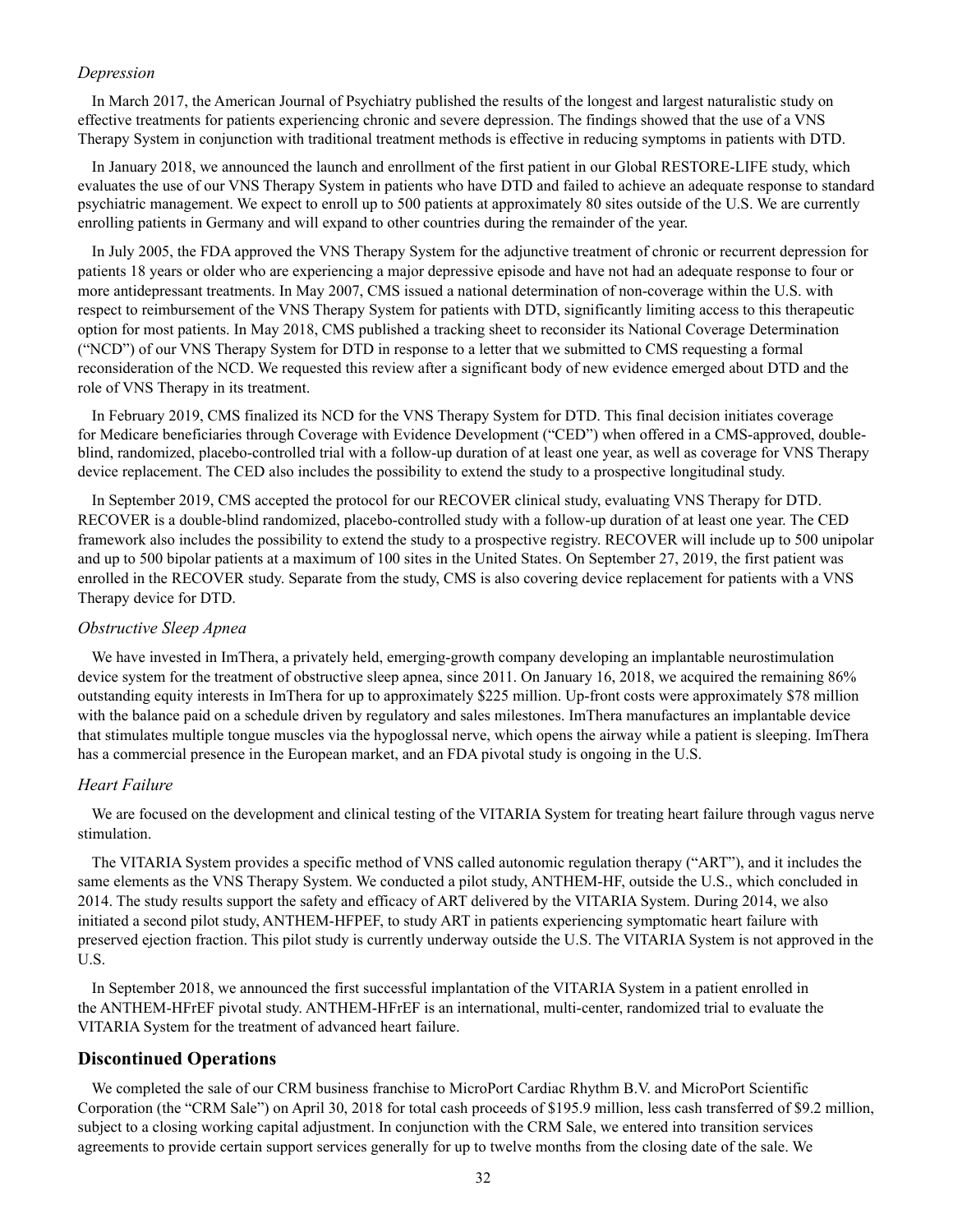previously concluded that the sale of CRM represented a strategic shift in our business that has a major effect on future operations and financial results. Accordingly, the results of operations of the CRM business franchise are reflected as discontinued operations for all periods presented in this Annual Report on Form 10-K. For further information, refer to "Note 5. Discontinued Operations" in our consolidated financial statements and accompanying notes, beginning on page F-1 of this Annual Report on Form 10-K.

## **Corporate Activities and New Ventures Update**

Corporate activities include shared services for finance, legal, human resources and information technology, corporate business development and New Ventures.

## *Mitral Valve Regurgitation*

MR occurs when the heart's mitral valve does not close tightly, which allows blood to flow backwards in the heart. This reduces the amount of blood that flows to the rest of the body, making the patient feel tired or out of breath. Treatment depends on the nature and the severity of MR. In certain cases, heart surgery may be needed to repair or replace the valve. Left untreated, severe MR can cause heart failure or heart rhythm problems (arrhythmias).

In May 2017, we acquired the remaining 51% outstanding equity interests in Caisson, a clinical-stage medical device company focused on the design, development and clinical evaluation of a novel TMVR implant device with a fully transvenous delivery system for the treatment of MR for a purchase price of up to \$72.0 million. As a result of our acquisition of Caisson, we began consolidating the results of Caisson as of May 2, 2017.

As we announced in November 2019, we ended our Caisson TMVR program effective December 31, 2019, and as a result, we fully impaired the IPR&D asset and goodwill of \$89.0 million and \$42.4 million, respectively. Patients who participated in clinical trials related to TMVR will continue to be followed within the parameters of the trial.

We are also invested in two mitral valve startups, Cardiosolutions, Inc. ("Cardiosolutions") and Highlife S.A.S. ("Highlife"). Cardiosolutions, a startup headquartered in the U.S. in which we have held an interest since 2012, is developing an innovative spacer technology for treating MR. Highlife, headquartered in France, is focused on developing devices for treating MR through percutaneous replacement of the native mitral valve. We recognized an impairment of our equity method investment in, and notes receivable from, Highlife during the year ended December 31, 2017, due to certain factors including a revision in our investment strategy indicating that the carrying value of our aggregate investment might not be recoverable and that the decrease in value of our aggregate investment was other than temporary. We, therefore, estimated the fair value of our investment and notes receivable using the market approach and recorded an aggregate impairment of \$13.0 million. For further information regarding Highlife, refer to "Note 9. Investments" in our consolidated financial statements and accompanying notes, beginning on page F-1 of this Annual Report on Form 10-K.

## *Central Sleep Apnea*

We are invested in Respicardia Inc. ("Respicardia"), a U.S.-based developer of implantable therapies designed to improve Respiratory Rhythm Management and cardiovascular health. Respicardia's remede System is an implantable device system designed to restore a more natural breathing pattern during sleep in patients with central sleep apnea by transvenously stimulating the phrenic nerve. The remede System received CE Mark certification in 2010 and in October 2017, Respicardia received U.S. FDA market approval. In December 2017, certain factors, including an additional round of external financing with a new investor, indicated that the carrying value of our investment might not be recoverable and the decrease in value of our investment was other than temporary. Our estimate of the fair value of our investment using the income approach was below our carrying value and as a result, we recorded an impairment of \$5.5 million. This impairment was recorded in impairment of investments in our consolidated statement of income (loss) for our fiscal year 2017.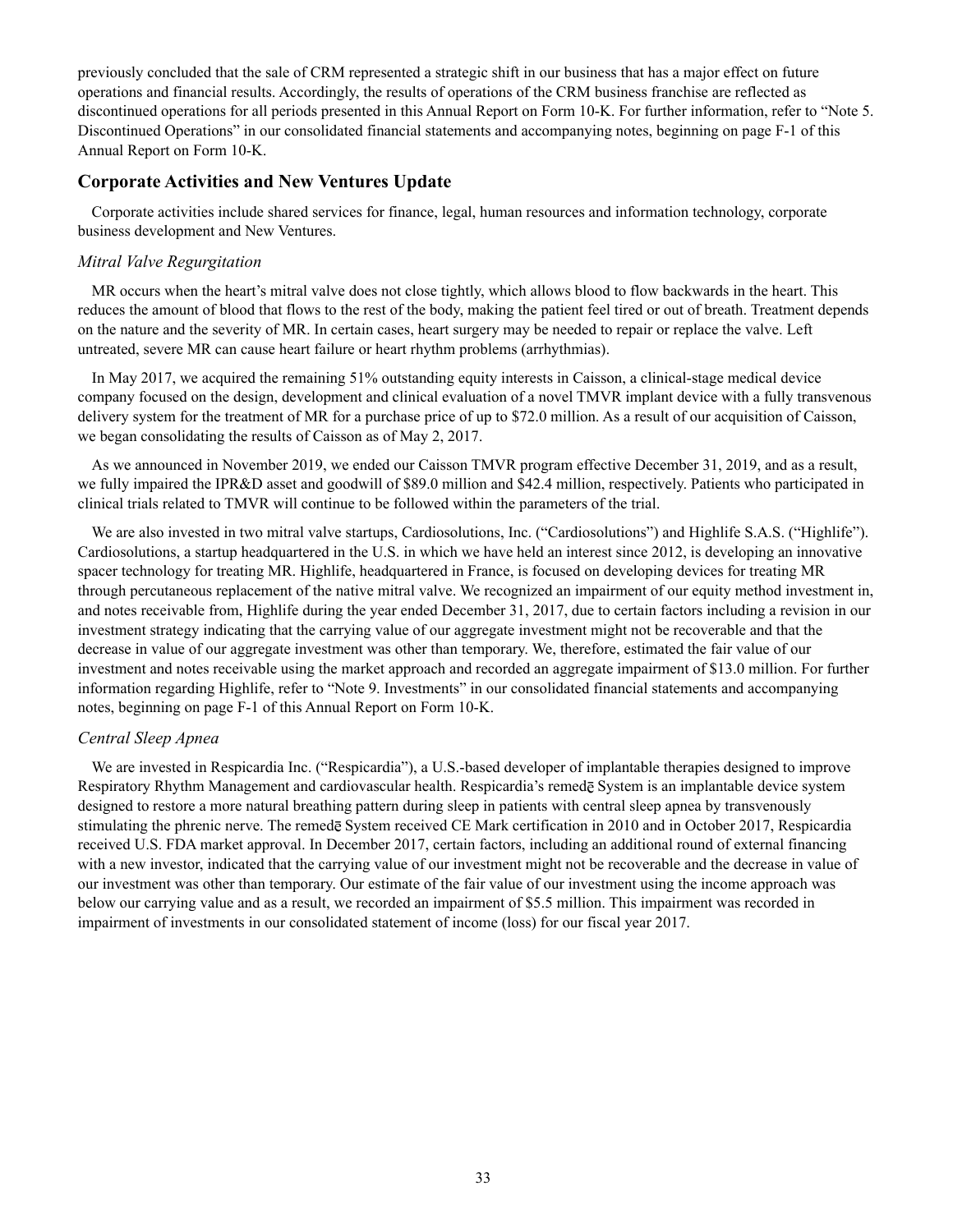# **Results of Operations**

The following table summarizes our consolidated results for the years ended December 31, 2019, 2018 and 2017 (in thousands):

|                                                            | Year Ended December 31, |                 |               |                |               |           |  |  |
|------------------------------------------------------------|-------------------------|-----------------|---------------|----------------|---------------|-----------|--|--|
|                                                            |                         | 2019            |               | 2018           |               | 2017      |  |  |
| Net sales                                                  | $\mathbb{S}$            | 1,084,170       | $\mathcal{S}$ | 1,106,961      | $\mathcal{S}$ | 1,012,277 |  |  |
| Costs and expenses:                                        |                         |                 |               |                |               |           |  |  |
| Cost of sales - exclusive of amortization                  |                         | 323,635         |               | 361,812        |               | 353,192   |  |  |
| Product remediation                                        |                         | 15,777          |               | 10,680         |               | 7,254     |  |  |
| Selling, general and administrative                        |                         | 506,542         |               | 464,967        |               | 380,100   |  |  |
| Research and development                                   |                         | 149,889         |               | 146,024        |               | 109,516   |  |  |
| Merger and integration expenses                            |                         | 23,457          |               | 24,420         |               | 15,528    |  |  |
| Restructuring expenses                                     |                         | 12,254          |               | 15,915         |               | 17,056    |  |  |
| Impairment of goodwill                                     |                         | 42,417          |               |                |               |           |  |  |
| Impairment of intangible assets                            |                         | 139,295         |               |                |               |           |  |  |
| Amortization of intangibles                                |                         | 40,375          |               | 37,194         |               | 33,144    |  |  |
| Litigation provision, net                                  |                         | (601)           |               | 294,021        |               |           |  |  |
| Operating (loss) income from continuing operations         |                         | (168, 870)      |               | (248, 072)     |               | 96,487    |  |  |
| Interest income                                            |                         | 803             |               | 847            |               | 1,318     |  |  |
| Interest expense                                           |                         | (15,091)        |               | (9,825)        |               | (7, 797)  |  |  |
| Gain on acquisitions                                       |                         |                 |               | 11,484         |               | 39,428    |  |  |
| Impairment of investments                                  |                         |                 |               |                |               | (8, 565)  |  |  |
| Foreign exchange and other (losses) gains                  |                         | (2, 536)        |               | (1,881)        |               | 267       |  |  |
| (Loss) income from continuing operations before tax        |                         | (185, 694)      |               | (247, 447)     |               | 121,138   |  |  |
| Income tax (benefit) expense                               |                         | (30, 153)       |               | (69, 629)      |               | 49,954    |  |  |
| Losses from equity method investments                      |                         |                 |               | (644)          |               | (16, 719) |  |  |
| Net (loss) income from continuing operations               |                         | (155, 541)      |               | (178, 462)     |               | 54,465    |  |  |
| <b>Discontinued Operations:</b>                            |                         |                 |               |                |               |           |  |  |
| Income (loss) from discontinued operations, net of tax     |                         | 365             |               | (10, 937)      |               | (1,271)   |  |  |
| Impairment of discontinued operations, net of tax          |                         |                 |               |                |               | (78, 283) |  |  |
| Net income (loss) from discontinued operations, net of tax |                         | 365             |               | (10, 937)      |               | (79, 554) |  |  |
| Net loss                                                   | \$                      | $(155, 176)$ \$ |               | $(189,399)$ \$ |               | (25,089)  |  |  |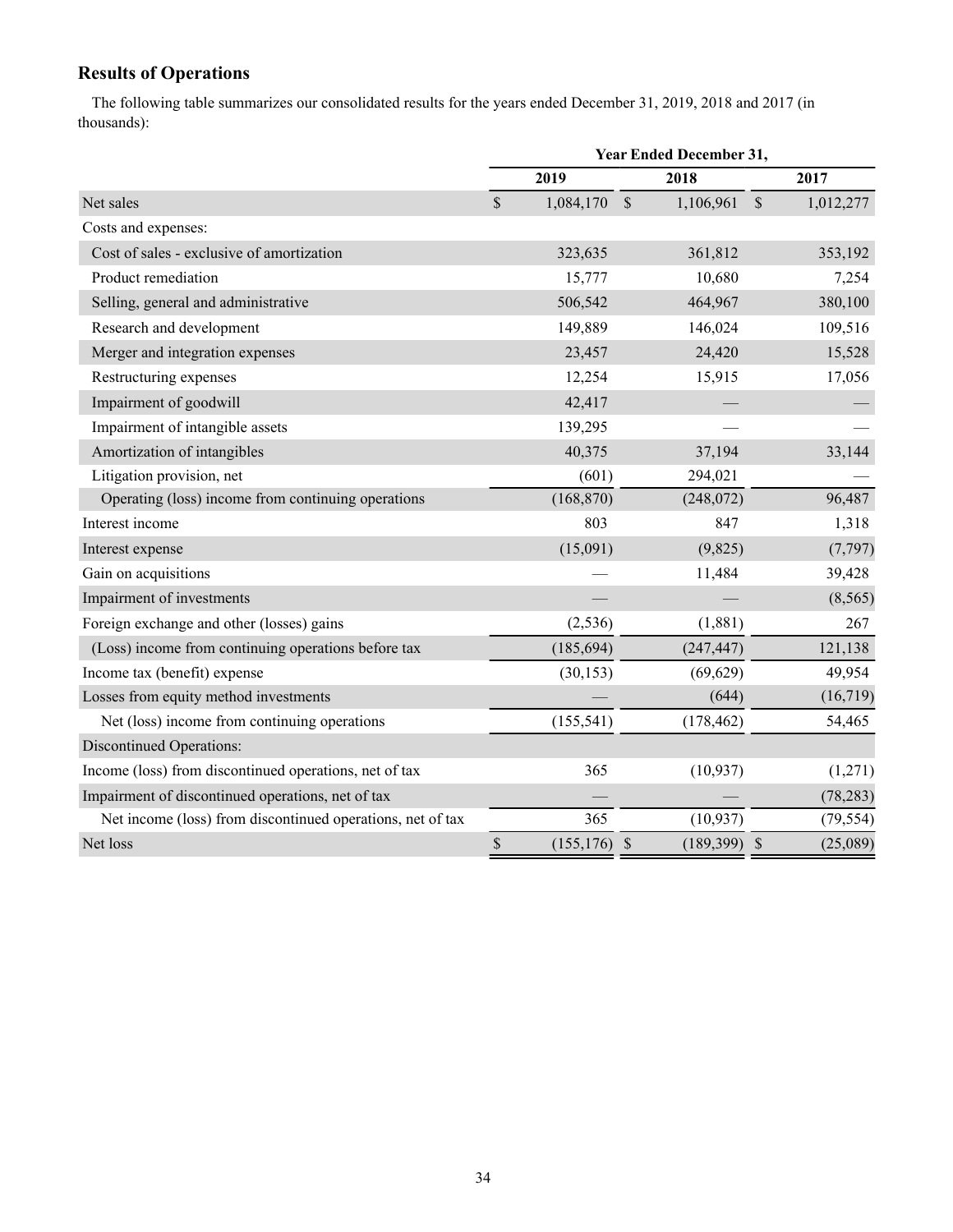Net Sales by segments and geographic area:

The tables below present net sales by operating segment and geographic region (in thousands, except for percentages):

|                                               |             |                   |              | Year Ended December 31, |               |           | % Change     | % Change     |  |  |
|-----------------------------------------------|-------------|-------------------|--------------|-------------------------|---------------|-----------|--------------|--------------|--|--|
|                                               |             | $\overline{2019}$ |              | 2018                    |               | 2017      | 2019 vs 2018 | 2018 vs 2017 |  |  |
| Cardiopulmonary                               |             |                   |              |                         |               |           |              |              |  |  |
| <b>United States</b>                          | $\sqrt{\ }$ | 161,471           | $\sqrt{\ }$  | 161,134                 | $\mathbb{S}$  | 152,828   | $0.2 \%$     | 5.4 %        |  |  |
| Europe                                        |             | 135,632           |              | 141,720                 |               | 133,585   | $(4.3)\%$    | $6.1 \%$     |  |  |
| Rest of World                                 |             | 207,613           |              | 233,554                 |               | 210,911   | $(11.1)\%$   | 10.7 %       |  |  |
|                                               |             | 504,716           |              | 536,408                 |               | 497,324   | $(5.9)\%$    | 7.9 %        |  |  |
| <b>Heart Valves</b>                           |             |                   |              |                         |               |           |              |              |  |  |
| <b>United States</b>                          |             | 18,900            |              | 24,709                  |               | 24,977    | $(23.5)\%$   | (1.1)%       |  |  |
| Europe                                        |             | 40,548            |              | 44,258                  |               | 42,120    | $(8.4)\%$    | 5.1 %        |  |  |
| Rest of World                                 |             | 60,559            |              | 56,989                  |               | 71,096    | $6.3\%$      | $(19.8)\%$   |  |  |
|                                               |             | 120,007           |              | 125,956                 |               | 138,193   | (4.7)%       | $(8.9)\%$    |  |  |
| <b>Advanced Circulatory</b><br><b>Support</b> |             |                   |              |                         |               |           |              |              |  |  |
| <b>United States</b>                          |             | 30,781            |              | 18,588                  |               |           | 65.6 %       |              |  |  |
| Europe                                        |             | 741               |              | 580                     |               |           | 27.8 %       |              |  |  |
| Rest of World                                 |             | 401               |              | 293                     |               |           | 36.9%        |              |  |  |
|                                               |             | 31,923            |              | 19,461                  |               |           | 64.0 %       |              |  |  |
| Cardiovascular                                |             |                   |              |                         |               |           |              |              |  |  |
| <b>United States</b>                          |             | 211,152           |              | 204,431                 |               | 177,805   | $3.3\%$      | 15.0 %       |  |  |
| Europe                                        |             | 176,921           |              | 186,558                 |               | 175,705   | (5.2)%       | $6.2 \%$     |  |  |
| Rest of World                                 |             | 268,573           |              | 290,836                 |               | 282,007   | (7.7)%       | 3.1%         |  |  |
|                                               |             | 656,646           |              | 681,825                 |               | 635,517   | $(3.7)\%$    | 7.3 %        |  |  |
| Neuromodulation                               |             |                   |              |                         |               |           |              |              |  |  |
| <b>United States</b>                          |             | 335,332           |              | 348,980                 |               | 316,916   | $(3.9)\%$    | 10.1%        |  |  |
| Europe                                        |             | 46,262            |              | 42,443                  |               | 34,765    | $9.0 \%$     | 22.1 %       |  |  |
| Rest of World                                 |             | 42,953            |              | 31,567                  |               | 23,295    | 36.1 %       | 35.5 %       |  |  |
|                                               |             | 424,547           |              | 422,990                 |               | 374,976   | $0.4\%$      | 12.8 %       |  |  |
|                                               |             |                   |              |                         |               |           |              |              |  |  |
| Other                                         |             | 2,977             |              | 2,146                   |               | 1,784     | 38.7 %       | 20.3 %       |  |  |
| <b>Totals</b>                                 |             |                   |              |                         |               |           |              |              |  |  |
| <b>United States</b>                          |             | 546,484           |              | 553,411                 |               | 494,721   | $(1.3)\%$    | 11.9 %       |  |  |
| Europe $(1)$                                  |             | 223,183           |              | 229,001                 |               | 210,470   | $(2.5)\%$    | 8.8 %        |  |  |
| Rest of World                                 |             | 314,503           |              | 324,549                 |               | 307,086   | $(3.1)\%$    | 5.7 %        |  |  |
| Total                                         | $\mathbb S$ | 1,084,170         | $\mathbb{S}$ | 1,106,961               | $\mathcal{S}$ | 1,012,277 | $(2.1)\%$    | 9.4 %        |  |  |

(1) Includes those countries in Europe where we have a direct sales presence. Countries where sales are made through distributors are included in 'Rest of World'.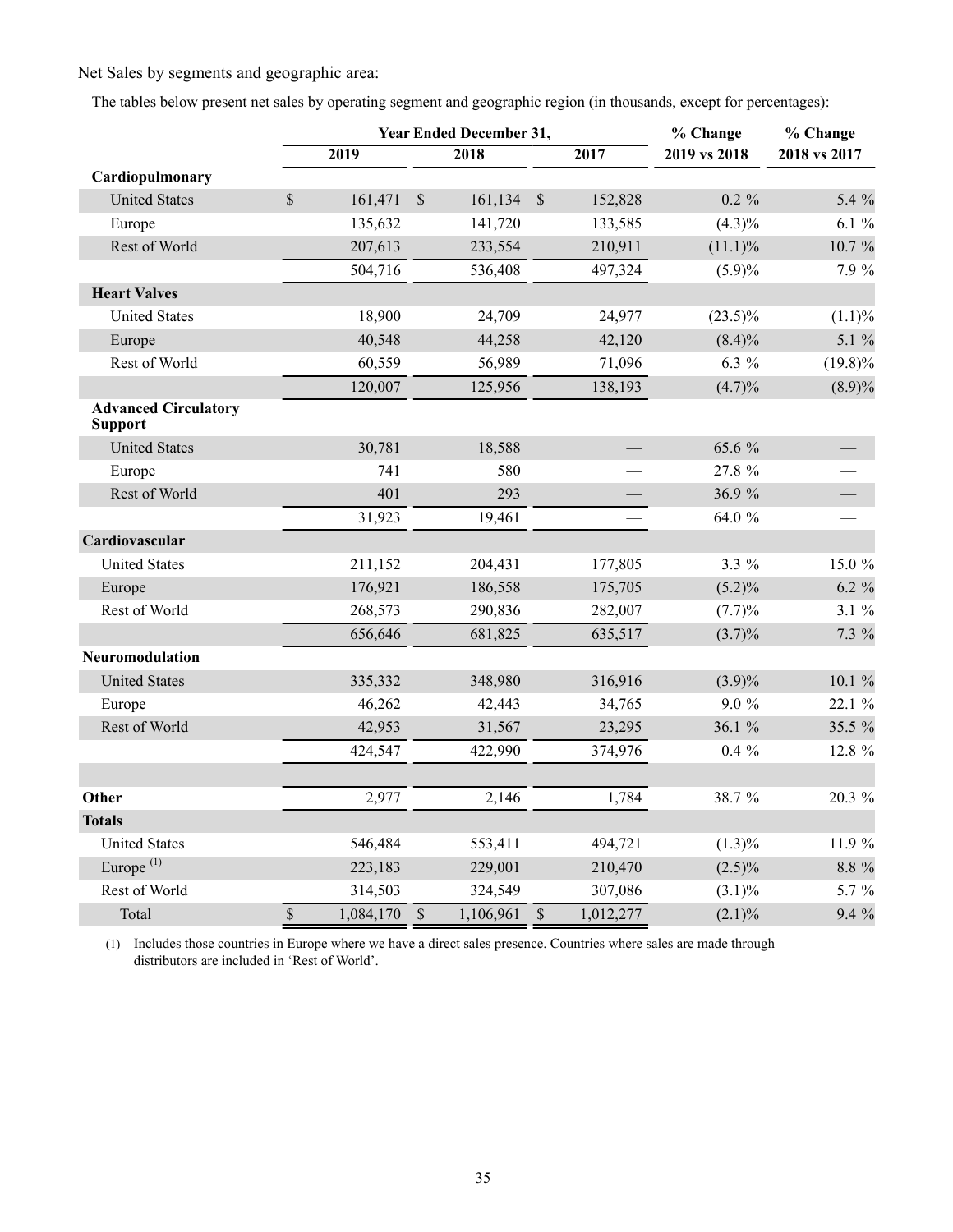The table below presents segment (loss) income from continuing operations (in thousands):

|                                                                                                     |   |                |              | <b>Year Ended December 31,</b> | $%$ Change | % Change<br>2018 vs 2017 |             |             |
|-----------------------------------------------------------------------------------------------------|---|----------------|--------------|--------------------------------|------------|--------------------------|-------------|-------------|
|                                                                                                     |   | 2019           | 2018         |                                |            |                          |             | 2017        |
| Cardiovascular                                                                                      | S | 28,460         | <sup>S</sup> | $(258, 493)$ \$                |            | 81,412                   | $(111.0)\%$ | $(417.5)\%$ |
| Neuromodulation                                                                                     |   | 83.483         |              | 184.674                        |            | 183,228                  | $(54.8)\%$  | $0.8 \%$    |
| Other                                                                                               |   | (204, 727)     |              | (96, 724)                      |            | (102, 425)               | $111.7\%$   | 5.6 %       |
| Total reportable segment (loss)<br>income from continuing<br>operations <sup><math>(1)</math></sup> |   | $(92, 784)$ \$ |              | (170, 543)                     |            | 162,215                  | $(45.6)\%$  | $(205.1)\%$ |

(1) For a reconciliation of segment (loss) income from continuing operations to our consolidated (loss) income from continuing operations before tax, refer to "Note 20. Geographic and Segment Information" in our consolidated financial statements and accompanying notes, beginning on page F-1 of this Annual Report on Form 10-K.

#### *Cardiovascular*

Cardiovascular net sales for the year ended December 31, 2019 compared to the year ended December 31, 2018 decreased 3.7%. The decline in net sales for the year ended December 31, 2019 was due to declines in Cardiopulmonary and Heart Valves sales of 5.9% and 4.7%, respectively, partially offset by a \$12.5 million increase in Advanced Circulatory Support sales due to strong growth in the first half of 2019 and the inclusion of the operating results of TandemLife starting from the acquisition date in April 2018. Cardiopulmonary sales of \$504.7 million were negatively impacted as a result of exiting a Canadian distribution agreement on January 1, 2019 that accounted for \$32.9 million in sales during the year ended December 31, 2018. Growth in sales of oxygenators, autotransfusion systems and heart-lung machines were mostly offset by the impacts of foreign currency. Growth in oxygenator sales was impacted by an unexpected component supplier issue that occurred during the fourth quarter of 2019. Heart Valves sales declined as Rest of World growth was more than offset by softness in the U.S. and the impacts of foreign currency.

Cardiovascular segment operating income increased for the year ended December 31, 2019 as compared to the year ended December 31, 2018, primarily due to the recording of a \$294.1 million litigation provision liability related to our 3T device during 2018.

Cardiovascular segment net sales increased \$46.3 million, or 7.3% for the year ended December 31, 2018, as compared to the year ended December 31, 2017, primarily due to growth of \$39.1 million in cardiopulmonary product revenue and \$19.5 million from the acquisition of TandemLife on April 4, 2018, partially offset by a \$12.2 million decline in heart valve net sales. Cardiopulmonary product sales increased year-over-year primarily due to strong heart-lung machine sales as customers continued in 2018 to upgrade from our legacy S3 device to our current S5 device and as well as strong sales of the Inspire oxygenator. With respect to heart valves, the expected termination of a manufacturing contract resulted in a decrease in heart valve net sales of \$8.4 million for the year ended December 31, 2018 as compared to 2017. Additionally, increased sales of our Perceval sutureless aortic heart valves were more than offset by a non-recurring sales return reserve of \$3.4 million recorded during 2018 and continuing global declines in traditional tissue heart valve and mechanical heart valve sales.

Cardiovascular segment operating income decreased for the year ended December 31, 2018 as compared to 2017, primarily due to the \$294.1 million litigation provision related to our 3T device that was recorded during 2018. Additionally, positive impacts to operating income associated with the increases in net sales were more than offset by increased sales and marketing expenses related to our efforts to expand market share in international markets, increased R&D investments in support of the next generation heart-lung machine and increased legal costs associated with our 3T litigation. The inclusion of the operating results of TandemLife also resulted in a \$10.8 million decrease in operating income for the year ended December 31, 2018 as compared to 2017.

#### *Neuromodulation*

Neuromodulation net sales for the year ended December 31, 2019 compared to the year ended December 31, 2018 increased 0.4%. The increase in net sales for the year ended December 31, 2019 was due to adoption of the Sentiva VNS Therapy System and strong growth in Europe and Rest of World, offset by a decline in U.S. sales principally due to competitive dynamics and sales force turnover during the first half of 2019.

Neuromodulation segment operating income decreased for the year ended December 31, 2019 compared to the year ended December 31, 2018 primarily due to a \$50.3 million impairment of an IPR&D asset associated with obstructive sleep apnea, increased selling costs in the U.S. and increased R&D expenses associated with DTD, heart failure and obstructive sleep apnea.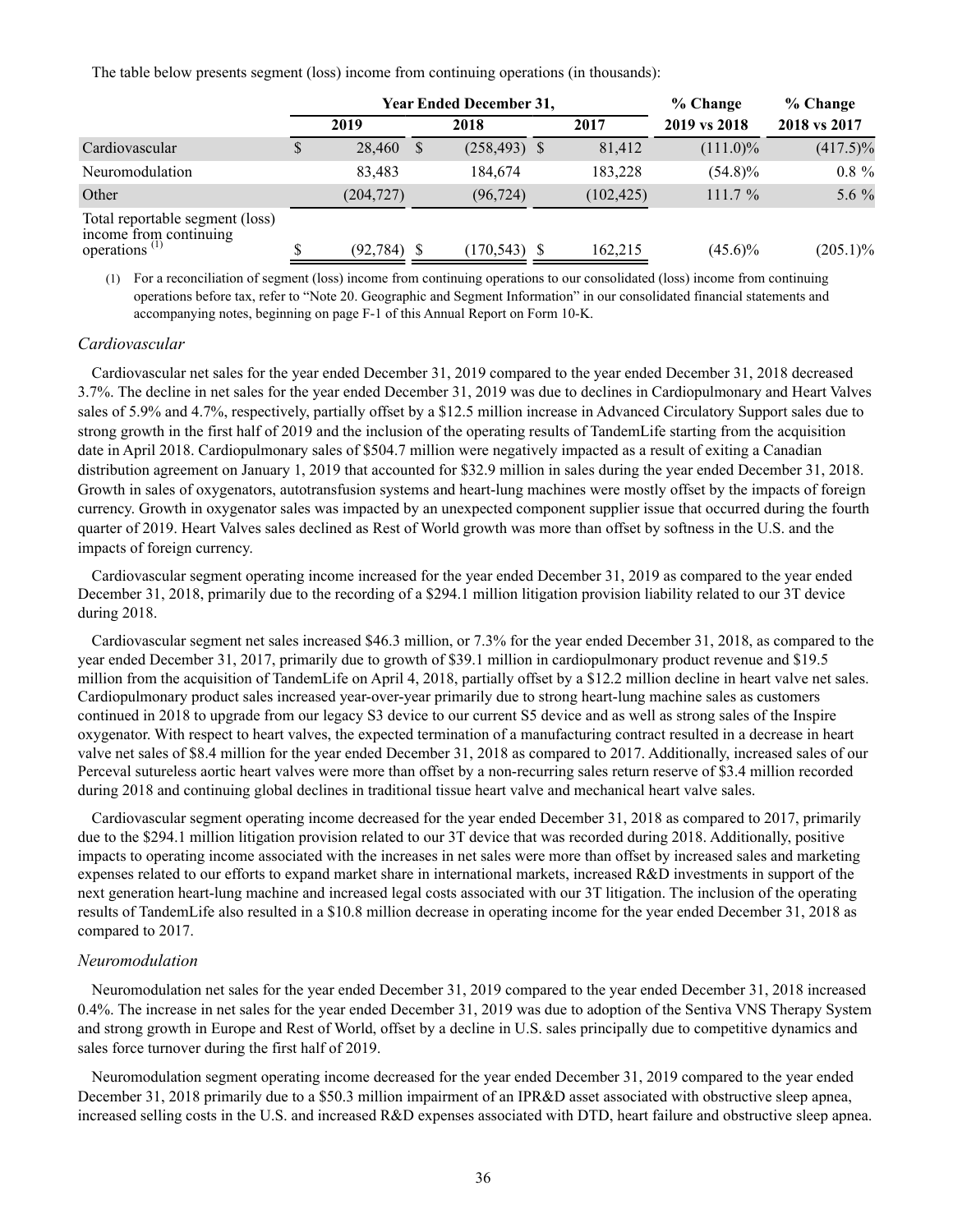Neuromodulation segment net sales increased \$48.0 million or 12.8% for the year ended December 31, 2018 compared to 2017 primarily due to strong adoption of the SenTiva VNS Therapy System in the U.S. Net sales in 2018 also benefited from increased sales in Europe following the approval and launch of the SenTiva VNS Therapy System in April 2018, and strong growth in the Rest of World region despite the short-term impact of business model changes.

Neuromodulation segment operating income slightly increased for the year ended December 31, 2018 compared to 2017 primarily due to increased sales, partially offset by increased marketing expenses related to efforts to market direct to consumer, increased R&D expenses for new projects surrounding our SenTiva VNS Therapy System, DTD and heart failure and the inclusion of the operating results of ImThera in 2018 which represented a loss of \$8.8 million.

## Costs and Expenses

The table below illustrates our costs and expenses as a percentage of net sales:

|                                           | <b>Year Ended December 31,</b> |          |       |  |  |  |  |
|-------------------------------------------|--------------------------------|----------|-------|--|--|--|--|
|                                           | 2019                           | 2018     | 2017  |  |  |  |  |
| Cost of sales - exclusive of amortization | 29.9 %                         | 32.7%    | 34.9% |  |  |  |  |
| Product remediation                       | $1.5 \%$                       | $1.0\%$  | 0.7%  |  |  |  |  |
| Selling, general and administrative       | 46.7 $%$                       | $42.0\%$ | 37.5% |  |  |  |  |
| Research and development                  | 13.8 $%$                       | 13.2%    | 10.8% |  |  |  |  |
| Merger and integration expenses           | $2.2 \%$                       | $2.2\%$  | 1.5%  |  |  |  |  |
| Restructuring expenses                    | $1.1\%$                        | $1.4\%$  | 1.7%  |  |  |  |  |
| Impairment of goodwill                    | $3.9\%$                        | $-$ %    | $-$ % |  |  |  |  |
| Impairment of intangible assets           | 12.8 %                         | $-$ %    | $-$ % |  |  |  |  |
| Amortization of intangibles               | $3.7 \%$                       | $3.4\%$  | 3.3%  |  |  |  |  |
| Litigation provision, net                 | (0.1)%                         | 26.6%    | $-$ % |  |  |  |  |

## Cost of Sales

Cost of sales consisted primarily of direct labor, allocated manufacturing overhead, the acquisition cost of raw materials and components.

Cost of sales as a percentage of net sales was 29.9% for the year ended December 31, 2019, a decrease of 2.8% as compared to 2018. This decrease was primarily due to the amortization of inventory step-up value associated with the acquisition of TandemLife of \$8.0 million for the twelve months ended December 31, 2018, reduced expense associated with the change in the fair value of sales-based contingent consideration arrangements, favorable product mix and the impacts of foreign currency.

Cost of sales as a percentage of net sales was 32.7% for the year ended December 31, 2018, a decrease of 2.2% as compared to 2017. This decrease was primarily due to favorable product mix, pricing discipline and our focus on cost efficiencies.

#### Product Remediation

Product remediation as a percentage of net sales was 1.5%, 1.0% and 0.7% for the years ended December 31, 2019, 2018 and 2017, respectively. Product remediation expenses include internal labor costs, costs to remediate certain inspectional observations made by the FDA at our Munich facility and costs associated with the incorporation of the modification of the 3T device design into the next generation heater cooler device.

## Selling, General and Administrative ("SG&A") Expenses

SG&A expenses are comprised of sales, marketing, general and administrative activities. SG&A expenses exclude integration costs incurred following the merger between Cyberonics and Sorin and restructuring costs under the restructuring plans.

SG&A expenses as a percentage of net sales increased for the year ended December 31, 2019 as compared to 2018 primarily due to increased litigation expenses related to our 3T devices, the full impact of expanding Advanced Circulatory Support commercial capabilities, increased investment in Neuromodulation, strengthening our commercial organization in international markets, costs associated with material weakness remediation, expenses associated with the expiration of a contract with one of our distributors and overall lower sales.

SG&A expenses as a percentage of net sales increased for the year ended December 31, 2018 as compared to 2017 primarily due to key growth driver investments in the U.S., including efforts to market directly to consumers within our Neuromodulation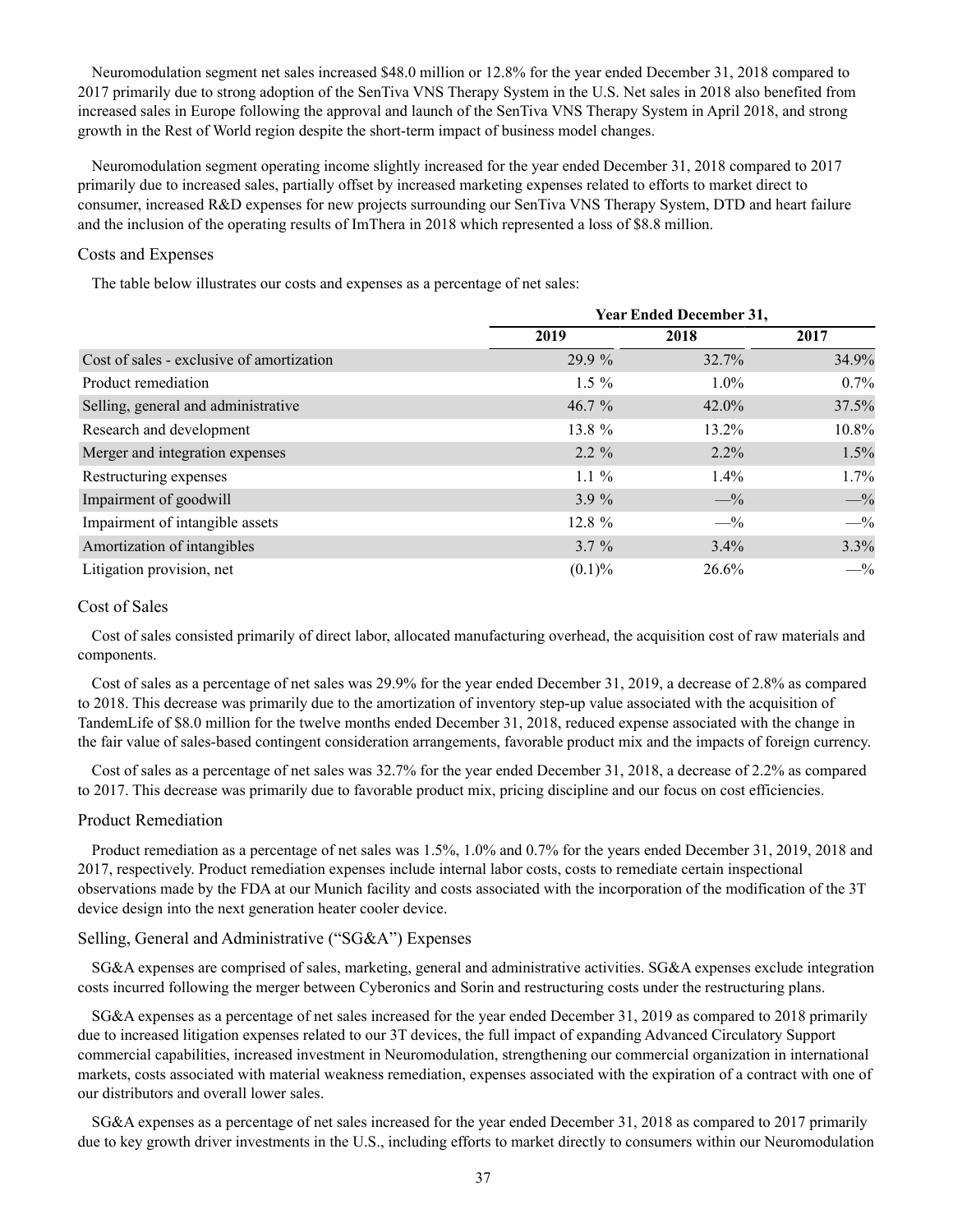business, acquisition costs and additional SG&A costs from the acquisitions of TandemLife and ImThera. Increased sales and marketing expenses internationally for general market expansion, increased litigation expenses primarily related to our 3T devices and the overall strengthening of our organizational capabilities to support growth also contributed to the increase in SG&A expenses as a percentage of net sales.

#### Research and Development Expenses

R&D expenses consist of product design and development efforts, clinical study programs and regulatory activities, which are essential to our strategic portfolio initiatives, including DTD, obstructive sleep apnea and heart failure.

R&D expenses as a percentage of net sales increased for the year ended December 31, 2019 as compared to 2018 primarily due to additional R&D expenses associated with obstructive sleep apnea, heart failure and DTD, offset by reductions in fair value of milestone-based contingent consideration arrangements.

R&D expenses as a percentage of net sales increased for the year ended December 31, 2018 as compared to 2017 primarily due to additional R&D expenses for our development of next generation products, including heart-lung machines, the SenTiva VNS Therapy System and TandemLife and clinical trials and investments in DTD, TMVR, obstructive sleep apnea and heart failure.

## Merger and Integration ("M&I") Expenses

M&I expenses consist primarily of costs associated with computer systems integration efforts, organizational structure integration, synergy and tax planning.

M&I expenses as a percentage of net sales for the year ended December 31, 2019 was consistent with the year ended December 31, 2018.

M&I expenses as a percentage of net sales increased 0.7% to 2.2% for the year ended December 31, 2018 as compared to 2017, primarily due to efforts to improve and standardize product pricing and procurement strategies.

#### Restructuring Expenses

Our restructuring plans leverage economies of scale, eliminate duplicate corporate expenses and streamline distributions, logistics and office functions in order to reduce overall costs. Restructuring expenses are detailed in "Note 6. Restructuring" in our consolidated financial statements and accompanying notes, beginning on page F-1 of this Annual Report on Form 10-K. Our 2015 and 2016 Reorganization Plans (the "Prior Plans") were initiated in October 2015 and March 2016, respectively, in conjunction with the completion of the merger of Sorin and Cyberonics. The Prior Plans included the Costa Rica manufacturing operation exit plan, initiated in December 2016 and completed during 2017, and the Suzhou, China exit plan, initiated in March 2017 and completed during 2018.

In December 2018, we initiated a reorganization plan (the "2018 Plan") in order to reduce manufacturing and operational costs associated with our Cardiovascular facilities in Saluggia and Mirandola, Italy and Arvada, Colorado. The 2018 Plan resulted in a net reduction of approximately 75 personnel and was completed at the end of 2019.

In November 2019, we initiated a reorganization plan (the "2019 Plan") to streamline our organizational structure in order to address new regulatory requirements, create efficiencies, improve profitability and ensure business continuity. As a result, we incurred restructuring expenses of \$4.4 million during the year ended December 31, 2019, primarily associated with severance costs for approximately 35 impacted employees.

Also in November 2019, we announced that we would be ending our Caisson TMVR program effective December 31, 2019 after determining that it was no longer viable to continue to invest in the program. As a result, we recognized restructuring expenses of \$3.5 million during the year ended December 31, 2019, primarily associated with severance costs for approximately 50 impacted employees.

#### Impairment of Goodwill and Intangibles

During the second quarter of 2019, we determined that there would be a delay in the estimated commercialization date of the Company's obstructive sleep apnea product currently under development. This delay constituted a triggering event that required evaluation of the IPR&D asset arising from the ImThera acquisition for impairment. Based on the assessment performed, we determined that the IPR&D asset was impaired and as a result, recorded an impairment of \$50.3 million, which is included in our Neuromodulation segment. The estimated fair value of IPR&D was determined using the income approach. Future delays in commercialization or changes in management estimates could result in further impairment.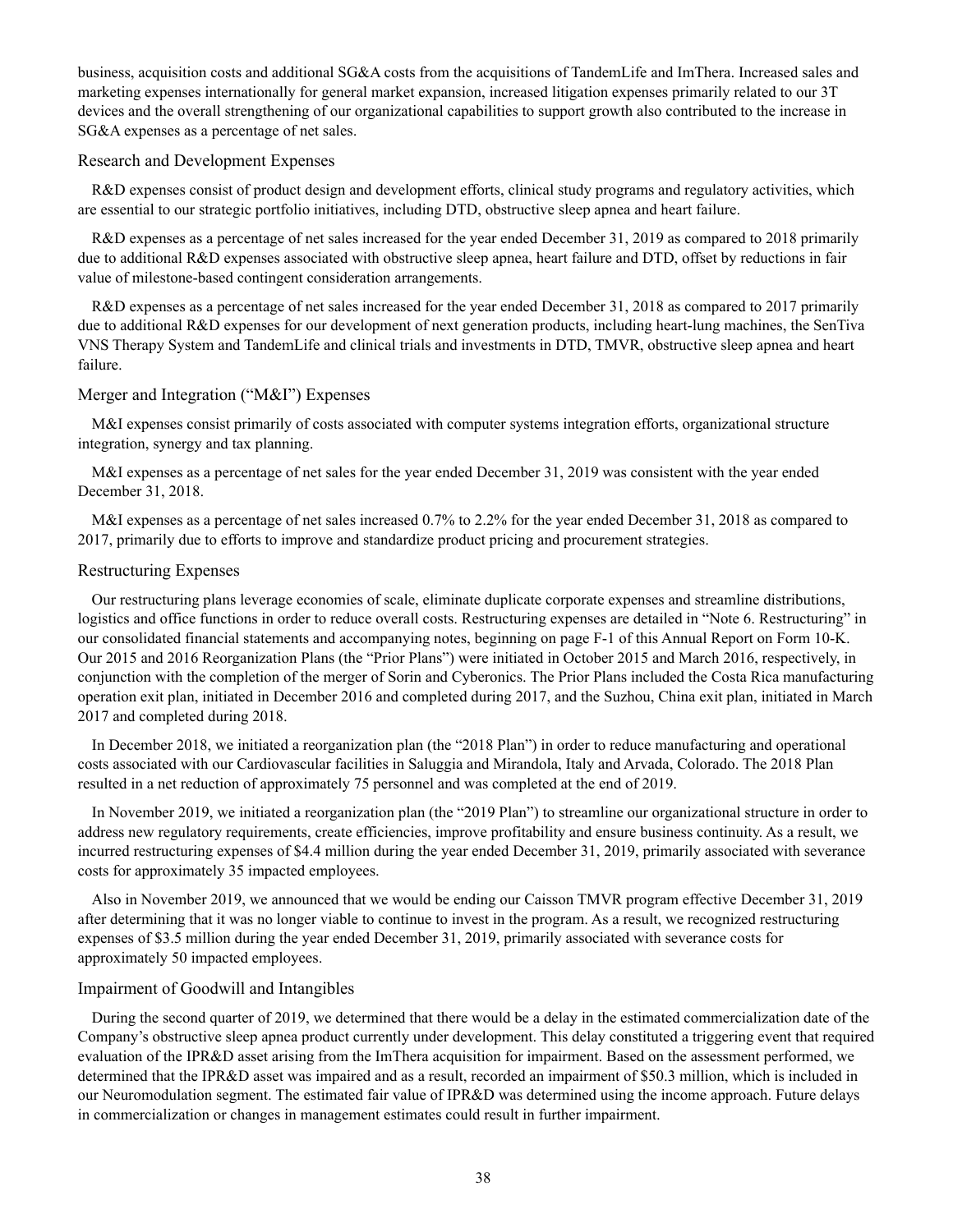Our announcement that we would be ending our Caisson TMVR program effective December 31, 2019, triggered an evaluation of finite and indefinite lived assets for impairment. As a result, we fully impaired the goodwill and IPR&D asset of \$42.4 million and \$89.0 million, respectively.

## Amortization of Intangibles

Amortization of intangible assets for the years ended December 31, 2019, 2018 and 2017, consisted primarily of the amortization of finite-lived intangible assets, primarily intellectual property and customer relationships.

 Amortization of intangibles increased for the year ended December 31, 2019 to \$40.4 million as compared to \$37.2 million for the year ended December 31, 2018 primarily due to amortization of developed technology associated with the acquisition of TandemLife. The developed technology of \$107.5 million was initially recorded to IPR&D assets upon acquisition in April 2018 but was reclassified to developed technology during the third quarter of 2019 upon receiving FDA approval of the LifeSPARC system.

Amortization for the year ended December 31, 2018 increased by \$4.1 million as compared to 2017 due primarily to the amortization of intangible assets recognized as part of the acquisition of TandemLife in April 2018.

#### Litigation Provision, Net

During 2018, we recognized a \$294.1 million litigation provision involving our 3T device. During 2019, we entered into agreements with our insurance carriers to recover \$33.8 million under our product liability insurance policies. The insurance recovery was received and recognized in 2019. We recorded an additional liability of \$33.2 million due to additional information obtained in the fourth quarter of 2019, including but not limited to: the nature and quality of filed and unfiled claims; certain settlement discussions with plaintiffs' counsel; and the current stage of litigation in our remaining filed and unfiled claims. For further information, refer to "Note 14. Commitments and Contingencies" in our consolidated financial statements and accompanying notes, beginning on page F-1 of this Annual Report on Form 10-K.

#### Interest Expense

We incurred interest expense of \$15.1 million for the year ended December 31, 2019, as compared to \$9.8 million and \$7.8 million for 2018 and 2017, respectively. The increase for the year ended December 31, 2019 as compared to 2018 was primarily due to increased debt borrowings in 2019 mostly associated with 3T litigation settlements. The increase for the year ended December 31, 2018 as compared to 2017 was also primarily due to increased debt borrowings in 2018.

#### Gain on Acquisitions

On January 16, 2018, we acquired the remaining outstanding interest of ImThera. On the acquisition date, we remeasured our existing investment in ImThera at fair value and recognized a pre-tax non-cash gain of \$11.5 million.

## Income Taxes

LivaNova PLC is domiciled and resident in the UK. Our subsidiaries conduct operations and earn income in numerous countries and are subject to the laws of taxing jurisdictions within those countries, and the income tax rates imposed in the tax jurisdictions in which our subsidiaries conduct operations vary. As a result of the changes in the overall level of our income, the earnings mix in various jurisdictions and the changes in tax laws, our consolidated effective income tax rate may vary substantially from one reporting period to another.

Our effective income tax rate from continuing operations for the year ended December 31, 2019 was 16.2% compared with 28.1% for 2018. Our effective income tax rate fluctuates based on, among other factors, changes in pretax income in countries with varying statutory tax rates, changes in valuation allowances, changes in tax credits and incentives and changes in unrecognized tax benefits associated with uncertain tax positions.

Our effective income tax rate from continuing operations for the year ended December 31, 2018 was 28.1% compared with 41.2% for 2017. Our effective income tax rate fluctuates based on, among other factors, changes in pretax income in countries with varying statutory tax rates, changes in valuation allowances, changes in tax credits and incentives and changes in unrecognized tax benefits associated with uncertain tax positions.

Compared with the year ended December 31, 2018, the decrease in the effective tax rate for 2019 was primarily attributable to the impact of a full valuation allowance for the U.S. losses, release of uncertain tax positions, change in our UK group filing exemption and other discrete items.

Compared with the year ended December 31, 2017, the decrease in the effective tax rate for 2018 was primarily attributable to the impact of the reduction to the U.S. federal statutory tax rate as a result of the Tax Act enacted on December 22, 2017, the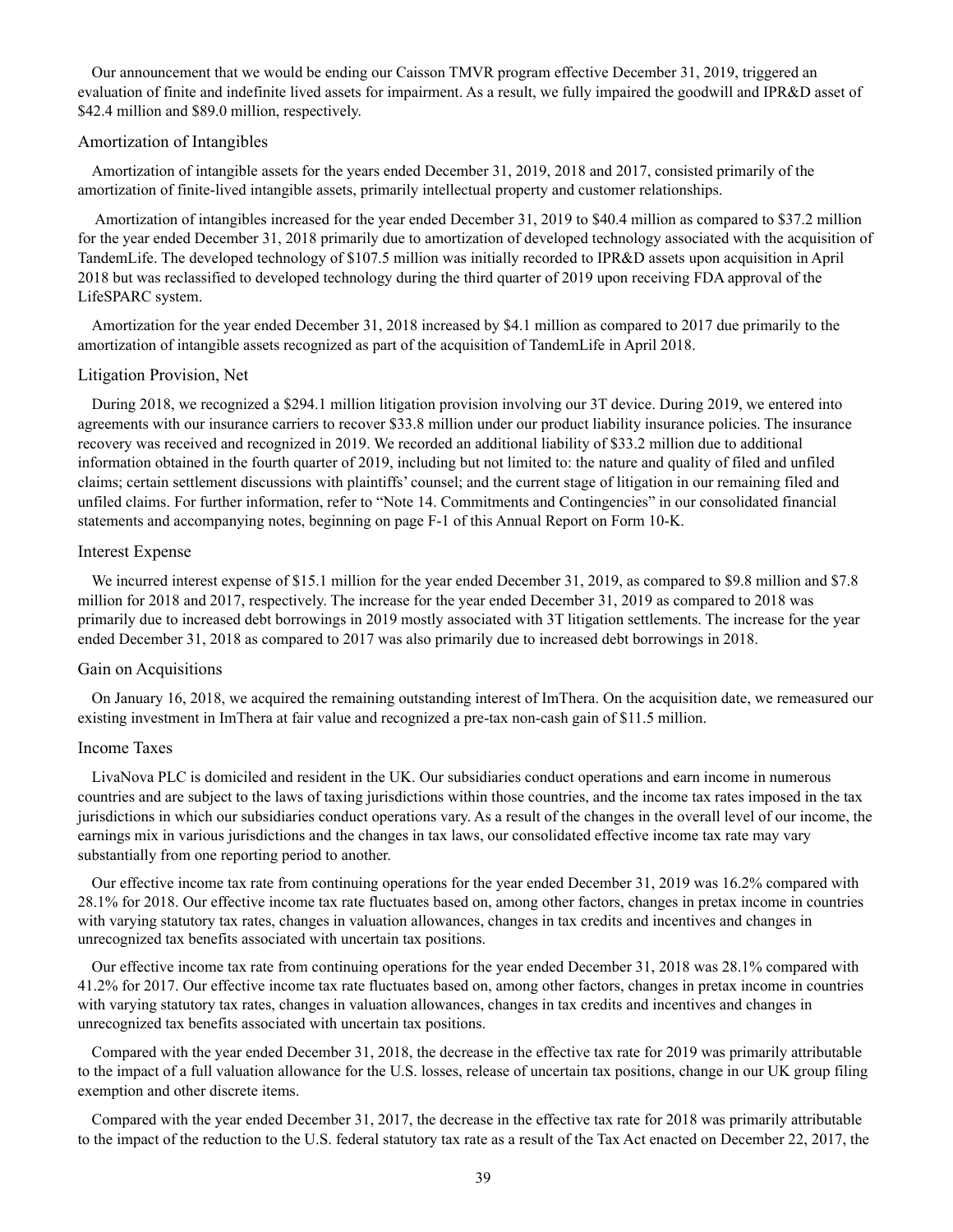repeal of the U.S. domestic production activity deduction, certain tax law changes in the UK that occurred during the three months ended December 31, 2017, the 2018 acquisitions of ImThera Medical Inc. and CardiacAssist, Inc., the sale of CRM, audit settlements in Italy and Germany and the impact of other discrete tax items.

## *U.S. Tax Reform*

The Tax Act, which is also commonly referred to as "U.S. tax reform," significantly changed U.S. corporate income tax laws by, among other things, reducing the U.S. corporate income tax rate to 21%, which commenced in 2018.

During the fourth quarter of 2018, we finalized our accounting under Staff Accounting Bulletin No. 118 for the remeasurement of the deferred tax assets and liabilities and impairment of foreign tax credits related to the Tax Act. Our accounting for the remeasurement is complete with a final non-cash net charge of \$21.0 million.

The Tax Act also established various other new U.S. corporate income tax laws that came into effect in 2018 along with proposed regulations issued in 2018 and final regulations issued in 2019. The extent to which these and other provisions of the Tax Act, or future legislation or additional final regulations clarifying the Tax Act, could impact our consolidated effective income tax rate in future periods depends on many factors including, but not limited to, the amount of profit generated by our subsidiaries operating in the U.S., the impact of the Company's current or contemplated tax planning strategies, the impact of new or amended tax laws or regulations by the U.S. and by countries outside the U.S., and other factors beyond our control.

#### *Brexit*

On January 31, 2020, the UK departed from the EU (in a move commonly referred to as "Brexit"), and the UK will now enter a transition period that is scheduled to end on December 31, 2020, unless requested to be extended before July 1, 2020. During the transition period, the UK will cease to be an EU member but the trading relationship will remain the same under the EU's rules. Although the long-term effects of Brexit will depend on any agreements the UK makes to retain access to the EU markets, Brexit has created additional uncertainties that may ultimately result in new regulatory costs and challenges for medical device companies and increased restrictions on imports and exports throughout Europe. This could adversely affect our ability to conduct and expand our operations in Europe and may have an adverse effect on our business, financial condition and results of operations.

Passage of the withdrawal bill does not change the application of existing tax laws and does not establish a clear framework for what the ultimate outcome of the transition period will be. Various tax reliefs and exemptions that apply to transactions between EU Member States under existing tax laws may cease to apply to transactions between the UK and EU Member States when the transition period is over. It is unclear at this stage if or when any new tax treaties between the UK and the EU or individual EU Member States will replace those reliefs and exemptions. It is also unclear at this stage what financial, trade and legal implications will ensue from Brexit and how Brexit may ultimately affect us, our customers, suppliers, vendors, or our industry.

We and several of our wholly owned subsidiaries that are domiciled either in the UK, various EU Member States, or in the U.S., are party to intercompany transactions and agreements under which we receive various tax reliefs and exemptions in accordance with applicable international tax laws, treaties and regulations. If certain treaties applicable to our transactions and agreements change materially, Brexit may have a material adverse impact on our future financial results and results of operations. We continue to monitor and assess the potential impact of this event and explore possible tax-planning strategies that may mitigate or eliminate potential adverse impacts.

We will not account for the impact of Brexit in our income tax provisions until there are material changes in tax laws or treaties between the UK and other countries.

#### *European Union State Aid Challenge*

On October 26, 2017, the European Commission ("EC") announced that an investigation would be opened with respect to the UK's controlled foreign company ("CFC") rules for the period January 1, 2013 through December 31, 2018. Under the CFC rules, financing profits of entities controlled by UK parent companies are taxed when the funding originates in the UK, or Significant People Functions relating to the financing are located in the UK. The provisions under investigation provide group finance exemptions related to the profits of entities involved in financing of the non-UK group activities. On April 2, 2019, the EC concluded that "when financing income from a foreign group company, channeled through an offshore subsidiary, is financed with UK connected capital and there are no UK activities involved in generating the finance profits, the group finance exemption is justified and does not constitute State aid under EU rules." However, in relation to Significant People Functions, "when financing income from a foreign group company, channeled through an offshore subsidiary, derives from UK activities, the group finance exemption is not justified and constitutes State aid under EU rules." Her Majesty's Revenue and Customs ("HMRC") has stated that they do not consider the timing and form of the UK's exit from the EU will have a practical impact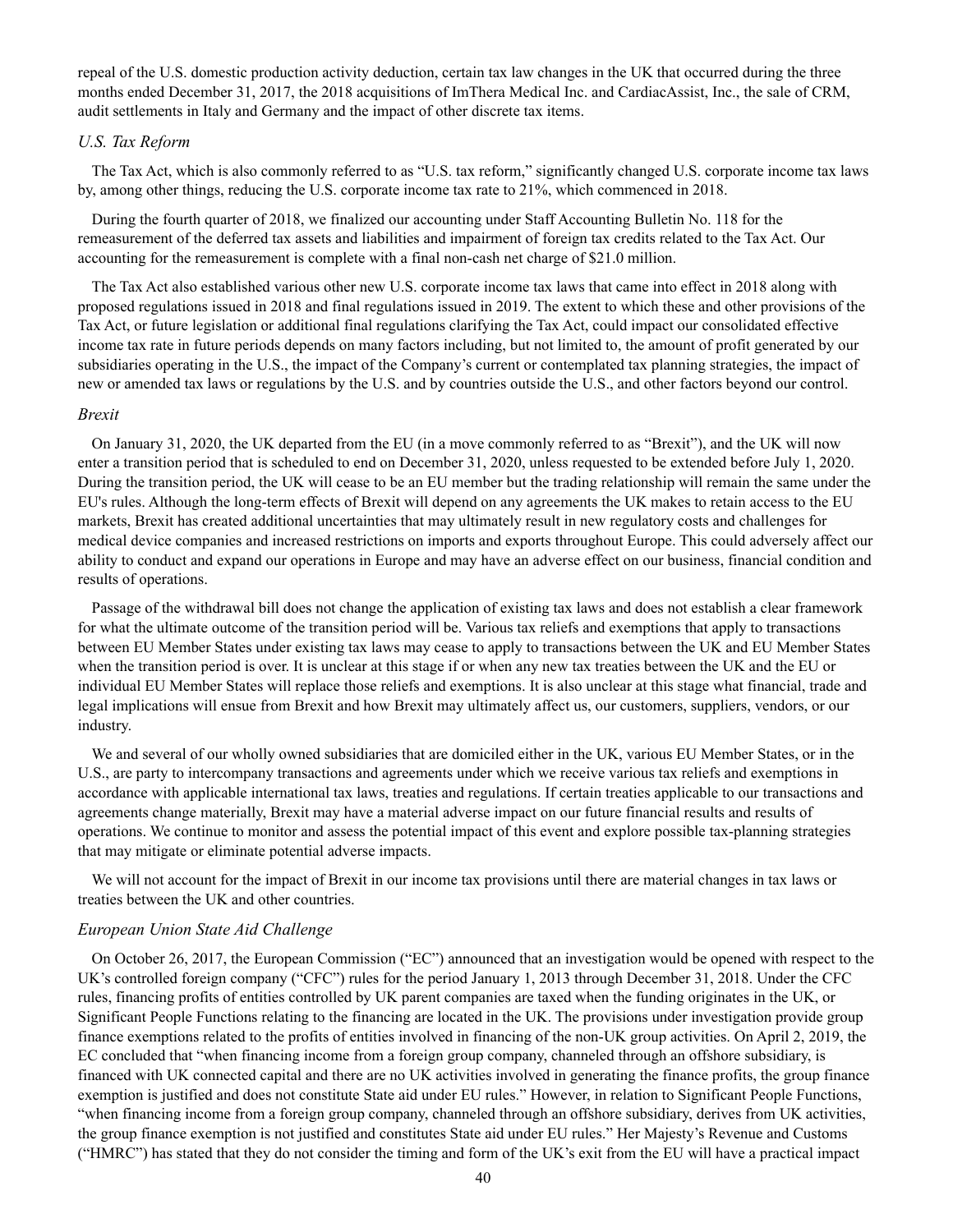on the requirement to recover the alleged aid. On June 14, 2019, the UK filed an appeal to the Commission's decision. On July 5, 2019, HMRC began the first step in the recovery process to identify beneficiaries and sent letters asking for information. Based upon our assessment of the technical arguments as to whether the exemption is State aid, together with no UK activities involved in our financing, no uncertain tax position reserve has been recognized related to this matter. Furthermore, in December 2019, we amended our 2017 tax return filing to avail ourselves of different rules to determine UK taxation, which are not subject to the EU decision. We filed our 2018 tax return similarly, and therefore, we do not believe that the EU state aid decision will result in a material liability.

## Losses from Equity Method Investments

Due to an additional investment by a third party during the year ended December 31, 2018, our equity interest in Highlife decreased to 7.8% from 24.6%. We determined that we no longer had significant influence over Highlife and, as a result, we began to measure Highlife at cost minus impairment, if any, plus or minus changes resulting from observable price changes in orderly transactions for the identical or similar investment of the same issuer. Losses from equity method investments were \$0.6 million for the year ended December 31, 2018, which was attributable to Highlife.

## Results of Discontinued Operations

The table below illustrates the results of discontinued operations (in thousands):

|                                                            | <b>Year Ended December 31,</b> |       |  |               |  |           |  |
|------------------------------------------------------------|--------------------------------|-------|--|---------------|--|-----------|--|
|                                                            |                                | 2019  |  | 2018          |  | 2017      |  |
| Income (loss) from discontinued operations, net of tax     |                                | 365 S |  | $(10.937)$ \$ |  | (1,271)   |  |
| Impairment of discontinued operations, net of tax          |                                |       |  |               |  | (78, 283) |  |
| Net income (loss) from discontinued operations, net of tax |                                | 365   |  | (10,937)      |  | (79,554)  |  |

In November 2017, we concluded that the sale of CRM represented a strategic shift in our business that would have a major effect on future operations and financial results. Accordingly, the operating results of CRM are classified as discontinued operations in our consolidated statements of income (loss) for all the periods presented in this Annual Report on Form 10-K. Additionally, we tested the long-lived assets of CRM for impairment and recognized an impairment to tangible and intangible assets of \$78.3 million, net of a \$15.3 million tax benefit during the year ended December 31, 2017.

We completed the CRM Sale on April 30, 2018, for total cash proceeds of \$195.9 million, less cash transferred of \$9.2 million, subject to a closing working capital adjustment. In conjunction with the sale, we entered into transition services agreements to provide certain support services generally for up to twelve months from the closing date of the sale. The services include, among others, accounting, information technology, human resources, quality assurance, regulatory affairs, supply chain, clinical affairs and customer support. For the year ended December 31, 2019 and December 31, 2018, we recognized income of \$0.9 million and \$2.8 million, respectively, for providing these services. Income recognized related to the transition services agreements is recorded as a reduction to the related expenses in the associated expense line items in our consolidated statement of income (loss).

## **Significant Accounting Policies and Critical Accounting Estimates**

We have adopted various accounting policies to prepare the consolidated financial statements in accordance with accounting principles generally accepted in the U.S. ("U.S. GAAP"). Our most significant accounting policies are disclosed in "Note 2. Basis of Presentation, Use of Accounting Estimates and Significant Accounting Policies" in our consolidated financial statements and accompanying notes, beginning on page F-1 of this Annual Report on Form 10-K. New accounting pronouncements are disclosed in "Note 23. New Accounting Pronouncements" in our consolidated financial statements and accompanying notes, beginning on page F-1 of this Annual Report on Form 10-K.

To prepare our consolidated financial statements in conformity with U.S. GAAP, management makes estimates and assumptions that may affect the reported amounts of our assets and liabilities, the disclosure of contingent liabilities as of the date of our consolidated financial statements and the reported amounts of our revenue and expenses during the reporting period. Our actual results may differ from these estimates. We consider estimates to be critical if we are required to make assumptions about material matters that are uncertain at the time of estimation, or if materially different estimates could have been made or it is reasonably likely that the accounting estimate will change from period to period. The following are areas requiring management's judgment that we consider critical: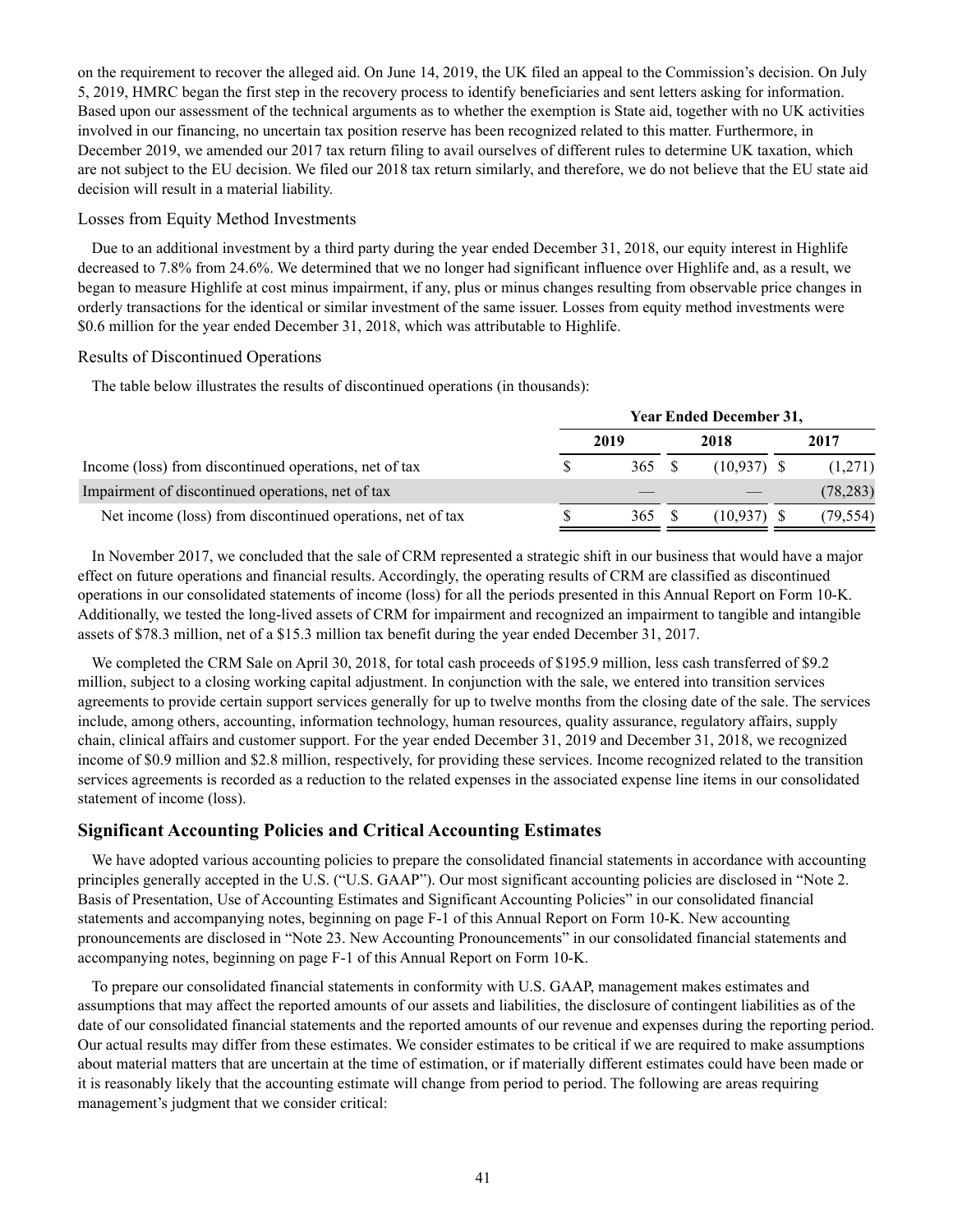#### Leases

On January 1, 2019, we adopted ASC Update ("ASU") No 2016-02, *Leases*, including subsequent related accounting updates (collectively referred to as "Topic 842"), which supersedes the previous accounting model for leases. We adopted the standard using the modified retrospective approach with an effective date as of January 1, 2019. Prior year financial statements were not recast under the new standard. In addition, we elected the package of practical expedients permitted under the transition guidance within the new standard, which among other things, allowed us to carry forward our historical assessment of whether contracts are or contain leases and lease classification. We also elected the practical expedient to account for lease and nonlease components together as a single combined lease component, which is applicable to all asset classes. We did not, however, elect the practical expedient related to using hindsight in determining the lease term as this was not relevant following our election of the modified retrospective approach.

In addition, we elect certain practical expedients on an ongoing basis, including the practical expedient for short-term leases pursuant to which a lessee is permitted to make an accounting policy election by class of underlying asset not to recognize a lease liability and operating lease asset for leases with a term of 12 months or less and that do not include an option to purchase the underlying asset that the lessee is reasonably certain to exercise. We have applied this accounting policy to all asset classes in our portfolio and will recognize the lease payments for such short-term leases within profit and loss on a straight-line basis over the lease term.

Furthermore, from a lessor perspective, certain of our agreements that allow the customer to use, rather than purchase, our medical devices will meet the criteria of being a lease in accordance with the new standard. While the amount of revenue and expenses recognized over the contract term will not be impacted, the timing of revenue and expense recognition will be impacted depending upon lease classification. We enacted appropriate changes to our business processes, systems and internal controls to support identification, recognition and disclosure of leases under the new standard.

We determine if an arrangement is or contains a lease at inception. Operating lease assets and operating lease liabilities are recognized based on the present value of the future minimum lease payments over the lease term at the latter of our lease standard effective date for adoption or the lease commencement date. Variable lease payments, such as common area rent maintenance charges and rent escalations not known upon lease commencement, are not included in determination of the minimum lease payments and will be expensed in the period in which the obligation for those payments is incurred. As most of our leases do not provide an implicit rate, we use our incremental borrowing rate based on the information available at commencement in determining the present value of future payments. The incremental borrowing rate represents an estimate of the interest rate we would incur at lease commencement to borrow an amount equal to the lease payments on a collateralized basis over the term of a lease within a particular currency environment. We used the incremental borrowing rate available nearest to our adoption date for leases that commenced prior to that date. The operating lease asset also includes any lease payments made in advance and excludes lease incentives. Our lease terms may include options to extend or terminate the lease when it is reasonably certain that we will exercise that option. Lease expense for minimum lease payments is recognized on a straight-line basis over the lease term.

 For additional information refer to "Note 13. Leases" in our consolidated financial statements and accompanying notes, beginning on page F-1 of this Annual Report on Form 10-K.

#### Business Combinations and Goodwill

We allocate the amounts we pay for an acquisition to the assets we acquire and liabilities we assume based on their fair values at the date of acquisition, including property, plant and equipment, inventories, accounts receivable, long-term debt, and identifiable intangible assets which either arise from a contractual or legal right or are separable from goodwill. We base the fair value of identifiable intangible assets acquired in a business combination, including IPR&D, on valuations that use information and assumptions provided by management, which consider management's best estimates of inputs and assumptions that a market participant would use. We allocate any excess purchase price over the fair value of the net tangible and identifiable intangible assets acquired to goodwill. Transaction costs associated with these acquisitions are expensed as incurred and are reported in selling, general and administrative on the consolidated statements of income (loss). We recognize adjustments to the provisional amounts identified during the measurement period with a corresponding adjustment to goodwill in the reporting period in which the adjustment amounts are determined. The effect on earnings of changes in depreciation, amortization or other income effects, if any, as a result of the change to the provisional amounts are recorded in the same period's consolidated financial statements, calculated as if the accounting had been completed at the acquisition date.

#### Intangible Assets, Other than Goodwill

Intangible assets shown on the consolidated balance sheets consist of finite-lived and indefinite-lived assets expected to generate future economic benefits and are recorded at their respective fair values as of their acquisition date. Finite-lived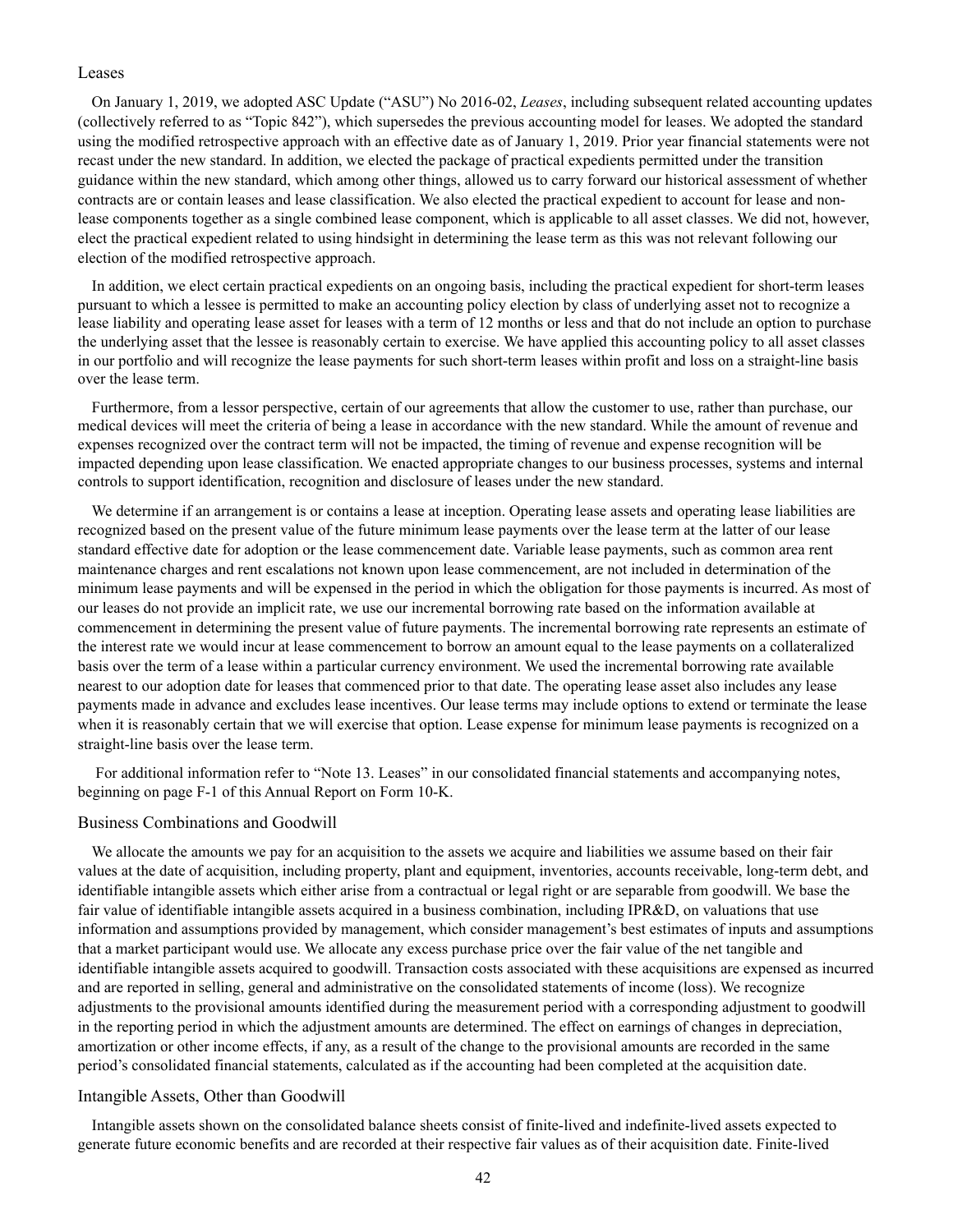intangible assets consist primarily of developed technology and technical capabilities, including patents, related know-how and licensed patent rights, trade names and customer relationships. Customer relationships consist of relationships with hospitals and surgeons in the countries where we operate. Indefinite-lived intangible assets other than goodwill are composed of IPR&D assets acquired in acquisitions. We estimate the useful lives of our intangible assets, which requires significant management judgment. We amortize our finite-lived intangible assets over their useful lives using the straight-line method.

Amortization expense is disclosed separately on our consolidated statements of income (loss). We evaluate our intangible assets each reporting period to determine whether events and circumstances indicate either a different useful life or impairment. If we change our estimate of the useful life of an asset, we amortize the carrying amount over the revised remaining useful life.

#### Impairment of Long-Lived Assets and Goodwill

We review, when circumstances warrant, the carrying amounts of our property and equipment and our intangible assets to determine whether such carrying amounts continue to be recoverable. Such changes in circumstance may include, among other items, an expectation of a sale or disposal of a long-lived asset or asset group, adverse changes in market or competitive conditions, an adverse change in legal factors or business climate in the markets in which we operate and operating or cash flow losses. For purposes of impairment testing, long-lived assets are grouped at the lowest level for which cash flows are largely independent of other assets and liabilities, generally at or below the reporting unit level. If the carrying amount of the asset or asset group is greater than the expected undiscounted cash flows to be generated by such asset or asset group, an impairment adjustment is recognized. Such adjustment is measured by the amount that the carrying value of such asset or asset group exceeds its fair value. We generally measure fair value by considering sale prices for similar assets, discounted estimated future cash flows using an appropriate discount rate and/or estimated replacement cost. Assets to be disposed of are carried at the lower of their financial statement carrying amount or fair value less costs to sell.

We evaluate the goodwill and indefinite-lived intangible assets for impairment at least annually on October 1st and whenever other facts and circumstances indicate that the carrying amounts of goodwill and other indefinite-lived intangible assets may not be recoverable. In the case of goodwill, if it is more-likely-than-not that a reporting unit's fair value is less than its carrying value, we then compare the fair value of the reporting unit to its respective carrying amount. A reporting unit is an operating segment or one level below an operating segment (referred to as a "component"). Our operating segments are deemed to be our reporting units. If the carrying value of a reporting unit were to exceed its fair value, we would then compare the implied fair value of the reporting unit's goodwill to its carrying amount, and any excess of the carrying amount over the fair value would be charged to operations as an impairment loss. Estimating the fair value requires various assumptions, including revenue and gross margin growth rates and discount rates. With respect to indefinite-lived intangible assets, if it is more-likely-than-not that the fair value of an indefinite-lived intangible asset is less than its carrying value, we then estimate its fair value and any excess of the carrying value over the fair value of the indefinite-lived intangible asset is also charged to operations as an impairment loss. Estimating the fair value of indefinite-lived intangible assets requires various assumptions, including revenue growth rates, timing and probability of commercialization, and discount rates.

#### Revenue

For the years presented in our consolidated statements of income (loss) prior to December 31, 2018, we recognized revenue under the Financial Accounting Standards Board (the "FASB") Accounting Standards Codification Topi*c* 605, *Revenue Recognition.* We recognized revenue when persuasive evidence of a sales arrangement existed, title to the goods and risk of loss transferred to the customer or to an independent distributor, the selling price was fixed or determinable and collectability was reasonably assured. We estimated expected sales returns based on historical data and recorded a reduction of sales with a return reserve. We recorded state and local sales taxes net; that is, we excluded sales tax from revenue. Service-related revenue was recognized on the basis of progress of the services, when services were rendered, when collectability was reasonably assured and when the amount was fixed and determinable.

In May 2014, the FASB issued ASC Update ("ASU") No. 2014-09, *Revenue from Contracts with Customers* (Topic 606)*.* Update No. 2014-09 requires an entity to recognize the amount of revenue to which it expects to be entitled for the transfer of promised goods or services to customers and replaces most existing revenue recognition guidance. We adopted the new revenue guidance on January 1, 2018. We elected the cumulative effect transition method; however, we recognized no cumulative effect to the opening balance of retained earnings because the impact on the timing of when revenue is recognized was insignificant.

We generate our revenue through contracts with customers. Our customers are primarily hospitals, healthcare institutions, distributors and other organizations. Revenue is measured based on consideration specified in a contract with a customer, and excludes amounts collected on behalf of third parties, such as sales tax. We measure the consideration based upon the estimated amount to be received. The amount of consideration we ultimately receive varies depending upon the return terms, sales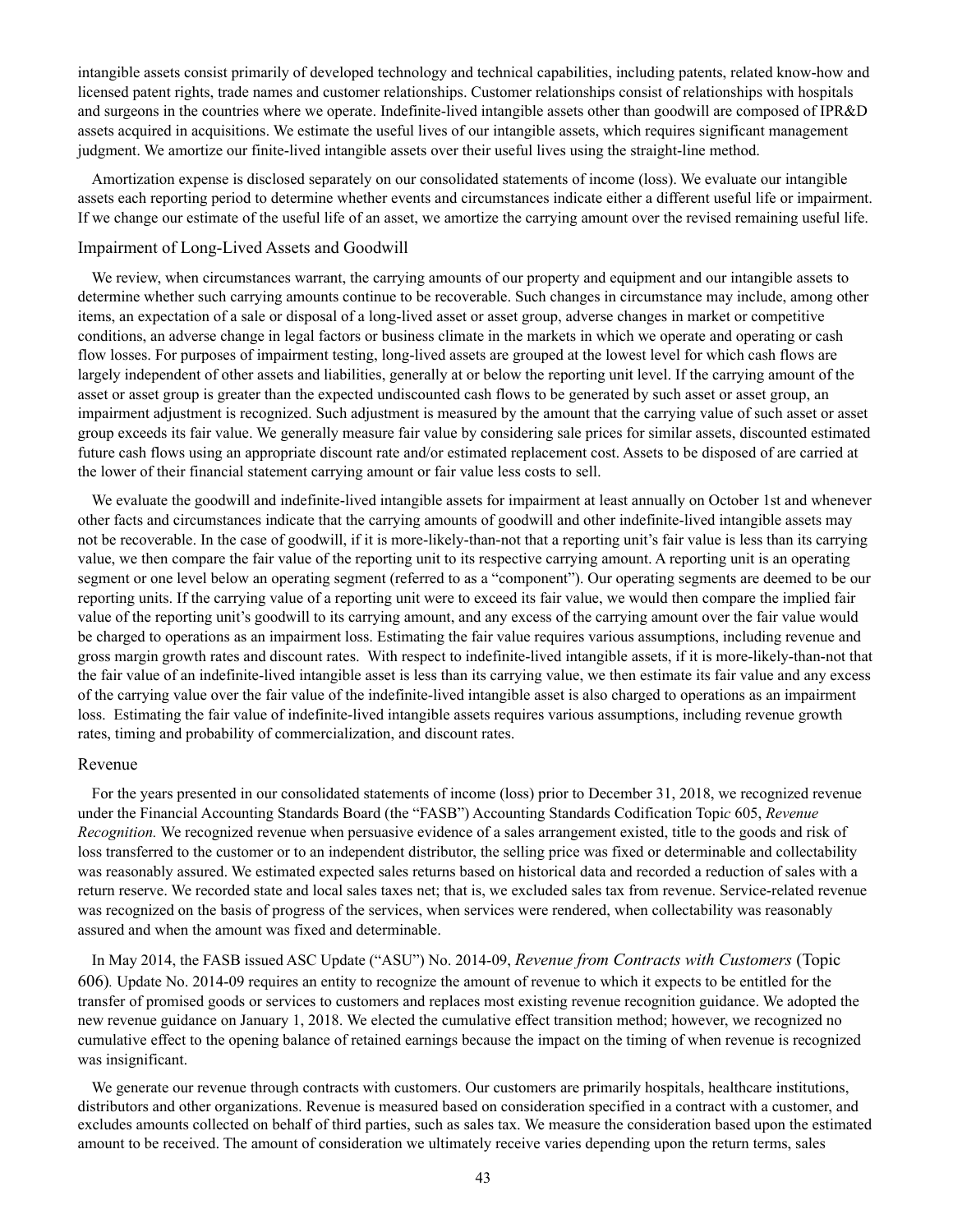rebates, discounts, and other incentives that we may offer, which are accounted for as variable consideration when estimating the amount of revenue to recognize. The estimate of variable consideration requires significant judgment.

We recognize revenue when a performance obligation is satisfied by transferring the control of a product, or providing service, to a customer. Some of our contracts include the purchase of multiple products and/or services. In such cases, we allocate the transaction price based upon the relative estimated stand-alone price of each product and/or service sold. Typically, our contracts do not have a significant financing component. We have historically experienced a low rate of product returns and the total dollar value of product returns has not been significant to our consolidated financial statements.

We incur incremental commission fees paid to the sales force associated with the sale of products. We elected the practical expedient within ASC 606-10-50-22 and recognize the incremental costs of obtaining a contract as an expense when incurred if the amortization period of the asset the entity would otherwise recognize is one year or less. As a result, no commissions are capitalized as contract costs at December 31, 2019.

## Income Taxes

We are a UK corporation, and we operate through our various subsidiaries in a number of countries throughout the world. Our provision for income taxes is based on the tax laws and rates applicable in the jurisdictions in which we operate and earn income. We use significant judgment and estimates in accounting for our income taxes. We recognize deferred tax assets and liabilities for the anticipated future tax effects of temporary differences between the financial statements basis and the tax basis of our assets and liabilities, which are measured using enacted tax rates expected to apply to taxable income in the years in which those temporary differences are expected to be recovered or settled.

We file federal and local tax returns in many jurisdictions throughout the world and are subject to income tax examinations for our fiscal year 2001 and subsequent years, with certain exceptions. While we believe that our tax return positions are fully supported, tax authorities may disagree with certain positions we have taken and assess additional taxes and as a result, we may establish reserves for uncertain tax positions, which require a significant degree of management judgment. We regularly assess the likely outcomes of our tax positions in order to determine the appropriateness of our reserves; however, the actual outcome of an audit can be significantly different than our expectations, which could have a material impact on our tax provision. The total amount of unrecognized tax benefit, as of December 31, 2019, if recognized, would reduce our income tax expense by approximately \$12.9 million. Our tax positions are evaluated for recognition using a more-likely-than-not threshold. Uncertain tax positions requiring recognition are measured as the largest amount of tax benefit that has a greater than 50% likelihood of being realized upon effective settlement with a taxing authority that has full knowledge of all relevant information. Some of the reasons a reserve for an uncertain tax position may be reversed are: completion of a tax audit; a change in applicable tax law including a tax case or legislative guidance; or an expiration of the statute of limitations. We recognize interest and penalties associated with unrecognized tax benefits and record interest in interest expense, and penalties in selling, general and administrative expense, in our consolidated statements of income (loss).

We periodically assess the recoverability of our deferred tax assets by considering whether it is more-likely-than-not that some or all of the actual benefit of those assets will be realized. To the extent that realization does not meet the "more-likelythan-not" criterion, we establish a valuation allowance. We periodically review the adequacy and necessity of the valuation allowance by considering significant positive and negative evidence relative to our ability to recover deferred tax assets and to determine the timing and amount of valuation allowance that should be released. This evidence includes: profitability in the most recent quarters; internal forecasts for the current and next two future years; size of deferred tax asset relative to estimated profitability; the potential effects on future profitability from increasing competition, healthcare reforms and overall economic conditions; limitations and potential limitations on the use of our net operating losses due to ownership changes, pursuant to IRC Section 382; and the implementation of prudent and feasible tax planning strategies, if any.

The Tax Act also established various other new U.S. corporate income tax laws that came into effect in 2018 along with proposed regulations issued in 2018 and final regulations issued in 2019. The extent to which these and other provisions of the Tax Act, or future legislation or additional final regulations clarifying the Tax Act, could impact our consolidated effective income tax rate in future periods depends on many factors including, but not limited to, the amount of profit generated by our subsidiaries operating in the U.S., the impact of the Company's current or contemplated tax planning strategies, the impact of new or amended tax laws or regulations by the U.S. and by countries outside the U.S., and other factors beyond our control. During the fourth quarter of 2018, we finalized our accounting under SAB 118 for the remeasurement of the deferred tax assets and liabilities and impairment of foreign tax credits related to the Tax Act. Our accounting for the remeasurement is complete with a final non-cash net charge of \$21.0 million.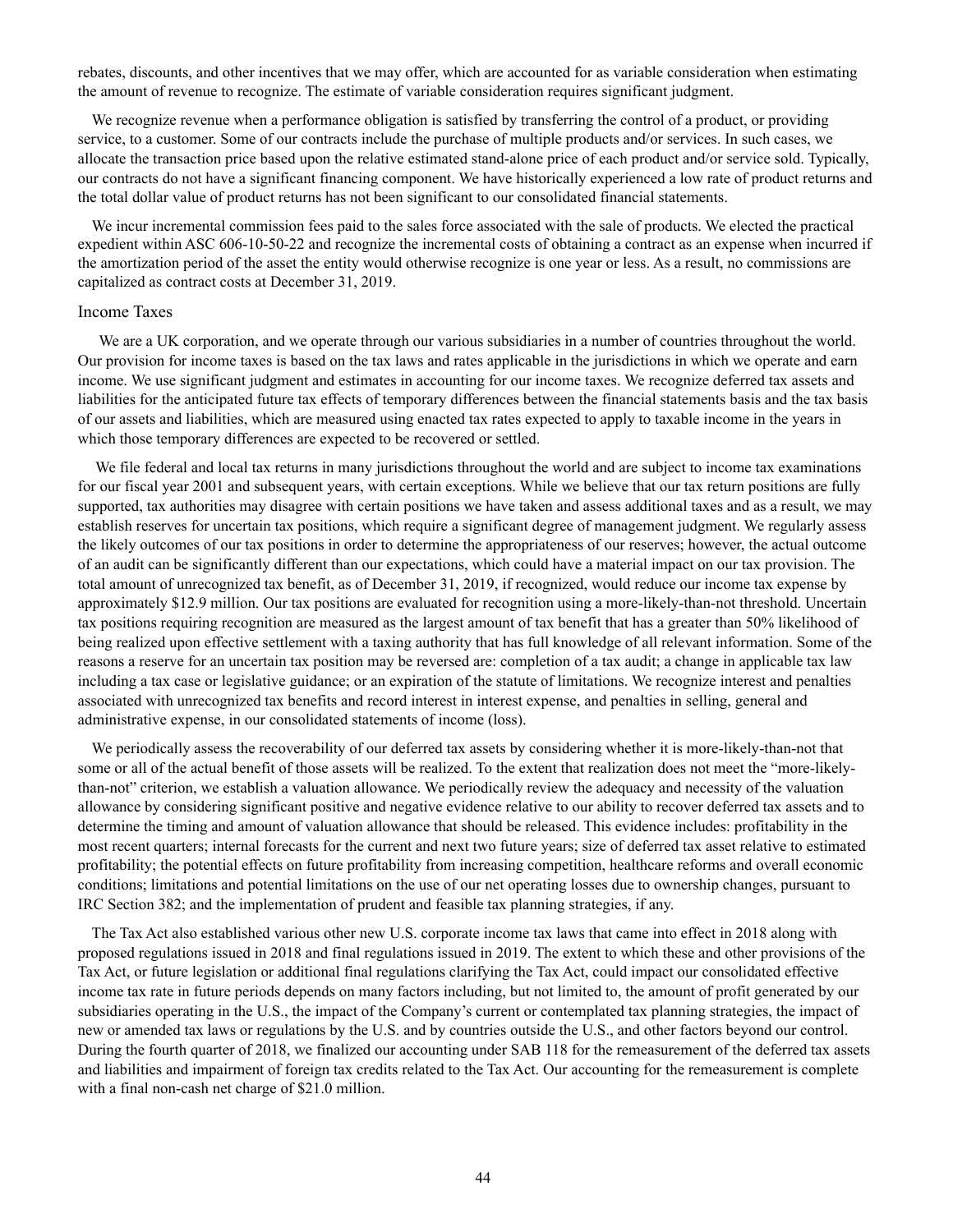## **New Accounting Pronouncements**

For a discussion of new accounting standards and disclosure requirements, please refer to "Note 23. New Accounting Pronouncements" in our consolidated financial statements and accompanying notes, beginning on page F-1 of this Annual Report on Form 10-K.

## **Liquidity and Capital Resources**

Based on our current business plan, we believe that our existing cash and cash equivalents, future cash generated from operations and borrowings under our existing credit facilities will be sufficient to fund our expected operating needs, working capital requirements, R&D opportunities, capital expenditures, obligations associated with the litigation involving our 3T device and debt service requirements over the 12-month period beginning from the issuance date of these financial statements. We regularly review our capital needs and consider various investing and financing alternatives to support our requirements. Refer to "Note 11. Financing Arrangements" in the consolidated financial statements in this Annual Report on Form 10-K for additional information regarding our debt. Our liquidity could be adversely affected by the factors affecting future operating results, including those referred to in "Item 1A. Risk Factors" above.

## Cash Flows

Net cash and cash equivalents provided by (used in) operating, investing and financing activities and the net increase (decrease) in the balance of cash and cash equivalents were as follows (in thousands):

|                                                              | <b>Year Ended December 31,</b> |                |  |                |              |           |  |  |  |
|--------------------------------------------------------------|--------------------------------|----------------|--|----------------|--------------|-----------|--|--|--|
|                                                              |                                | 2019           |  | 2018           |              | 2017      |  |  |  |
| Operating activities                                         | \$                             | $(91, 142)$ \$ |  | 120,489        | <sup>S</sup> | 91,339    |  |  |  |
| Investing activities                                         |                                | (41,290)       |  | (120, 556)     |              | (52, 855) |  |  |  |
| Financing activities                                         |                                | 146,581        |  | (42, 348)      |              | 11,294    |  |  |  |
| Effect of exchange rate changes on cash and cash equivalents |                                | (216)          |  | (3,996)        |              | 4,048     |  |  |  |
| Net increase (decrease)                                      |                                | 13,933         |  | $(46, 411)$ \$ |              | 53,826    |  |  |  |

#### *Operating Activities*

Cash used in operating activities for the year ended December 31, 2019 increased \$211.6 million as compared to 2018, primarily due to \$156.9 million in 3T litigation settlement payments made during 2019 and the change in operating assets and liabilities.

Cash provided by operating activities for the year ended December 31, 2018 increased \$29.2 million as compared to 2017, primarily due to improved working capital management offset by a decrease in net income adjusted for non-cash items.

#### *Investing Activities*

Cash used in investing activities during the year ended December 31, 2019 decreased \$79.3 million as compared to 2018. The decrease primarily resulted from a decrease in cash paid for acquisitions of \$268.9 million, partially offset by cash received from the sale of CRM in 2018 of \$186.7 million.

Cash used in investing activities during the year ended December 31, 2018 increased \$67.7 million as compared to 2017. The increase primarily resulted from an increase in cash paid for acquisitions of \$265.5 million, partially offset by cash received from the sale of CRM of \$186.7 million and an increase in proceeds from asset sales of \$8.3 million.

#### *Financing Activities*

Cash provided by financing activities during the year ended December 31, 2019 increased \$188.9 million as compared to 2018, primarily due to an increase in net borrowings of \$139.0 million and cash used in 2018 of \$50.0 million to repurchase shares under a publicly announced repurchase plan.

Cash used in financing activities during the year ended December 31, 2018 increased \$53.6 million as compared to 2017, primarily due to \$50.0 million in cash used to repurchase shares in 2018 under a publicly announced repurchase plan and a \$13.0 million payment for deferred consideration related to an acquisition, partially offset by an increase in net borrowings of \$17.3 million.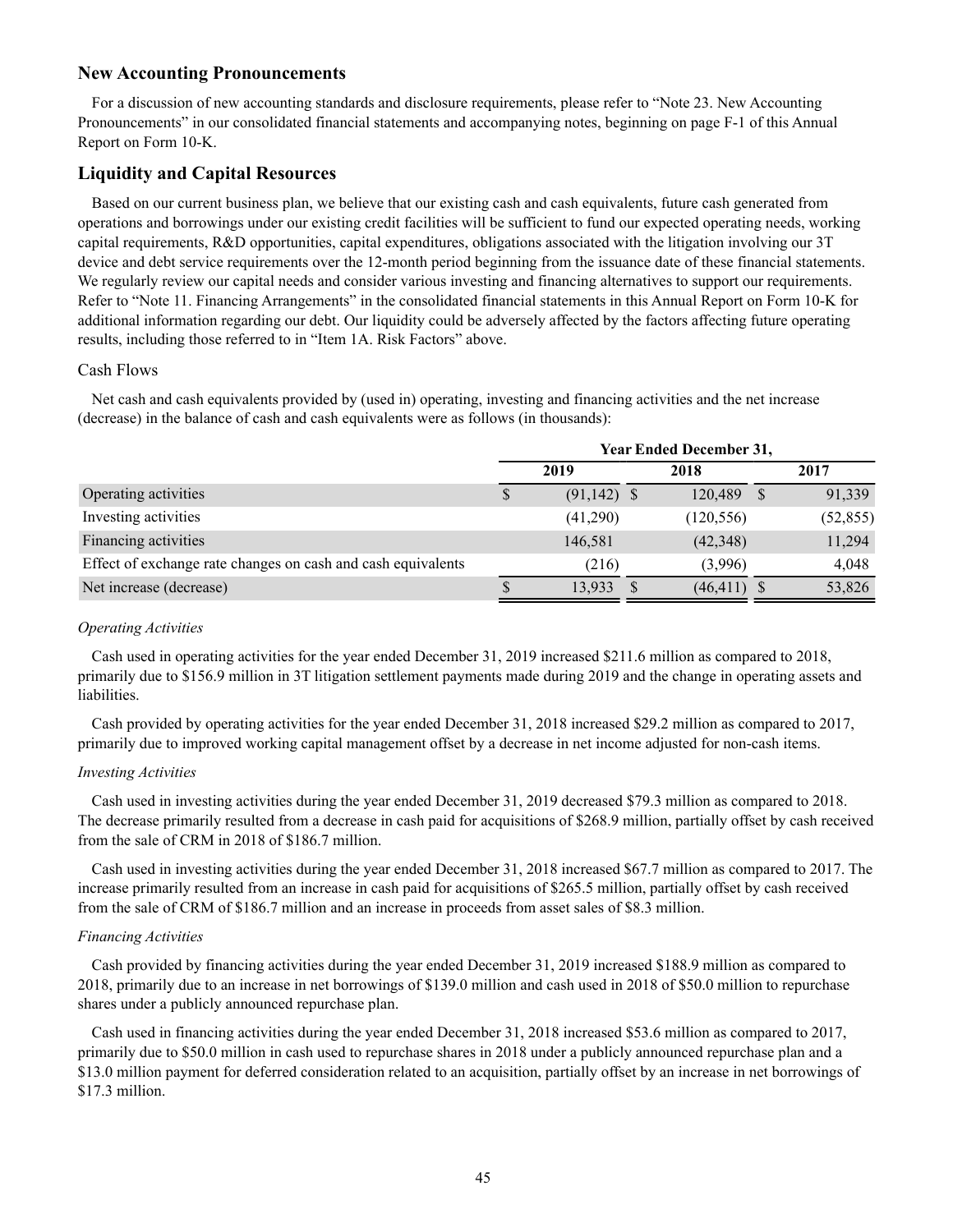## Debt and Capital

Our capital structure consists of debt and equity. As of December 31, 2019, our total debt of \$337.7 million was 24.4% of total equity of \$1.4 billion. As of December 31, 2018, our total debt of \$168.3 million was 11.2% of total equity of \$1.5 billion.

During the year ended December 31, 2019, we borrowed \$197.2 million in long-term debt, incurred \$3.8 million in debt issuance costs, and repaid \$24.2 million in long-term debt. Additionally, we reduced our short-term unsecured revolving credit agreements and other agreements with various banks by \$1.2 million.

During the year ended December 31, 2018, we reduced our outstanding revolving credit facilities by \$50.7 million, repaid \$23.8 million of long-term debt obligations and borrowed \$103.6 million in additional long-term debt.

#### Off-Balance Sheet Arrangements

As of December 31, 2019, we did not have any off-balance sheet arrangements.

## Contractual Obligations

We have various contractual commitments that we expect to fund from existing cash, future operating cash flows and borrowings under our credit facilities. The following table summarizes our significant contractual obligations as of December 31, 2019 and the periods in which such obligations are due (in thousands):

|                                         |     | <b>Less Than</b><br><b>One Year</b> |     | One to<br><b>Three Years</b> |   | Three to<br><b>Five Years</b> |   | <b>Thereafter</b> |    | <b>Total</b><br>Contractual<br><b>Obligations</b> |
|-----------------------------------------|-----|-------------------------------------|-----|------------------------------|---|-------------------------------|---|-------------------|----|---------------------------------------------------|
| Principal payments on debt obligations  | S   | 77,710                              | \$. | 203,300                      | S | 33,610                        | S | 24,261            | S  | 338,881                                           |
| Interest payments on long-term debt     |     | 8,623                               |     | 9,991                        |   | 2,943                         |   | 798               |    | 22,355                                            |
| 3T litigation settlements               |     | 90,000                              |     |                              |   |                               |   |                   |    | 90,000                                            |
| Operating leases                        |     | 12,399                              |     | 19,626                       |   | 13,499                        |   | 16,907            |    | 62,431                                            |
| Inventory supply contract obligations   |     | 21,538                              |     | 1,343                        |   |                               |   |                   |    | 22,881                                            |
| Derivative instruments                  |     | 3,619                               |     | 61                           |   |                               |   |                   |    | 3,680                                             |
| Contingent consideration <sup>(1)</sup> |     | 22,953                              |     | 893                          |   | 113,503                       |   |                   |    | 137,349                                           |
| Other commitments                       |     | 489                                 |     | 50                           |   | 50                            |   | 113               |    | 702                                               |
| Total contractual obligations $(2)$     | \$. | 237,331                             | \$  | 235,264                      |   | 163,605                       |   | 42,079            | \$ | 678,279                                           |

(1) Includes the fair value of our current and non-current positions of contingent consideration. While it is not certain if and/or when payments will be made, the maturity dates and amounts included in this table reflect our best estimates.

(2) Contractual obligations above do not include \$4.3 million of unrecognized tax benefits, inclusive of interest and penalties, included on our consolidated balance sheet as of December 31, 2019, because we are unable to specify with certainty the future periods in which we may be obligated to settle such amounts.

## Guarantees and Other Commitments

We have other commitments that we are contractually obligated to fulfill with cash under certain circumstances. Obligations under these guarantees are not normally called, as we typically comply with underlying performance requirements. As of December 31, 2019, no liability has been recorded in the consolidated financial statements associated with these obligations.

The following table summarizes our guarantees as of December 31, 2019 (in thousands):

|                                              | <b>Less Than</b><br><b>One Year</b> |       | One to<br><b>Three Years</b> |        | Three to<br><b>Five Years</b> |       | <b>Thereafter</b> |        | Total<br>Guarantees |        |
|----------------------------------------------|-------------------------------------|-------|------------------------------|--------|-------------------------------|-------|-------------------|--------|---------------------|--------|
| Guarantees on government bids <sup>(1)</sup> | \$                                  | 6.479 | S                            | 10,148 |                               | 1,141 |                   | 1,275  |                     | 19,043 |
| Guarantees - commercial <sup>(2)</sup>       |                                     | 814   |                              | 1,361  |                               |       |                   | 1,028  |                     | 3,203  |
| Guarantees to tax authorities $(3)$          |                                     | 976   |                              | 4,015  |                               |       |                   | 12,710 |                     | 17,701 |
| Guarantees to third-parties                  |                                     |       |                              | 14     |                               |       |                   | 483    |                     | 500    |
| Total guarantees                             |                                     | 8.271 |                              | 15.538 |                               | 1,142 |                   | 15.496 |                     | 40.447 |

(1) Government bid guarantees include such items as unconditional bank guarantees, irrevocable letters of credit and bid bonds.

(2) Commercial guarantees include our lease and tenancy guarantees.

(3) Guarantees to tax authorities consist of guarantees issued to the Italian Revenue Agency.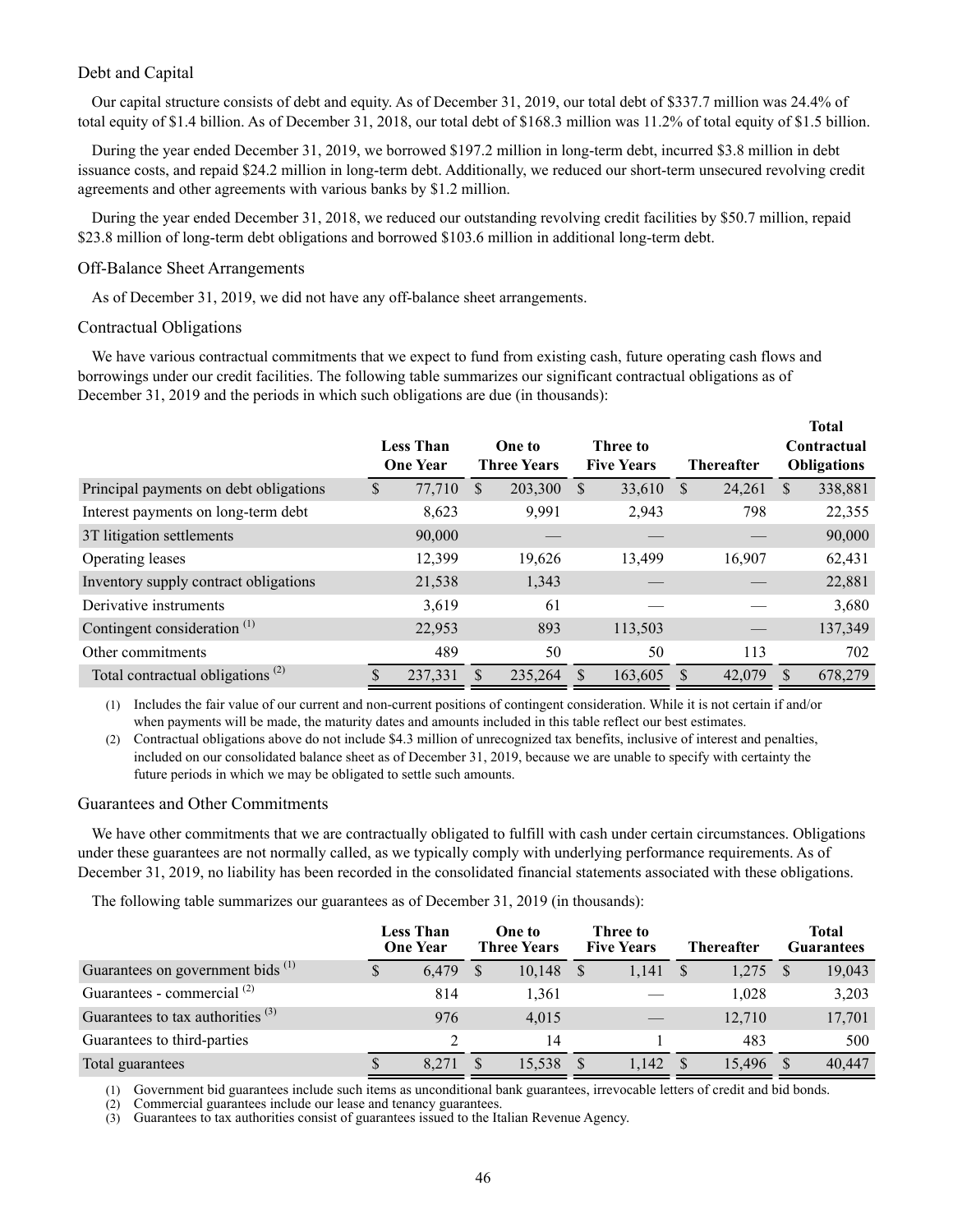## **Market Risk**

We are exposed to certain market risks as part of our ongoing business operations, including risks from foreign currency exchange rates, interest rate risks and concentration of procurement suppliers, that could adversely affect our consolidated financial position, results of operations or cash flows.

We manage these risks through regular operating and financing activities and, at certain times, derivative financial instruments.

## Foreign Currency Exchange Rate Risk

Due to the global nature of our operations, we are exposed to foreign currency exchange rate fluctuations. We maintain a foreign currency exchange rate risk management strategy that utilizes derivatives to reduce our exposure to unanticipated fluctuations in forecast revenue and costs and fair values of debt, inter-company debt and accounts receivable caused by changes in foreign currency exchange rates.

We mitigate our credit risk relating to counter-parties of our derivatives through a variety of techniques, including transacting with multiple, high-quality financial institutions, thereby limiting our exposure to individual counter-parties and by entering into International Swaps and Derivatives Association, Inc. ("ISDA") Master Agreements, which include provisions for a legally enforceable master netting agreement, with almost all of our derivative counter-parties. The terms of the ISDA agreements may also include credit support requirements, cross default provisions, termination events, and set-off provisions. Legally enforceable master netting agreements reduce credit risk by providing protection in bankruptcy in certain circumstances and generally permitting the closeout and netting of transactions with the same counter-party upon the occurrence of certain events.

## Interest Rate Risk

We are subject to interest rate risk on our investments and debt. We manage a portion of our interest rate risk with contracts that swap floating-rate interest payments for fixed rate interest payments. If interest rates were to increase or decrease by 0.5%, the effects on our consolidated statement of income (loss) would not be material.

## Concentration of Credit Risk

Our trade accounts receivable represent potential concentrations of credit risk. This risk is limited due to the large number of customers and their dispersion across a number of geographic areas, as well as our efforts to control our exposure to credit risk by monitoring our receivables and the use of credit approvals and credit limits. In addition, we have historically had strong collections and minimal write-offs. While we believe that our reserves for credit losses are adequate, essentially all of our trade receivables are concentrated in the hospital and healthcare sectors worldwide, and accordingly, we are exposed to their respective business, economic and country-specific variables. Although we do not currently foresee a concentrated credit risk associated with these receivables, repayment is dependent on the financial stability of these industry sectors and the respective countries' national economies and healthcare systems.

## **Factors Affecting Future Operating Results and Share Price**

The material factors affecting our future operating results and share prices are disclosed in "Item 1A. Risk Factors" of this Annual Report on Form 10-K.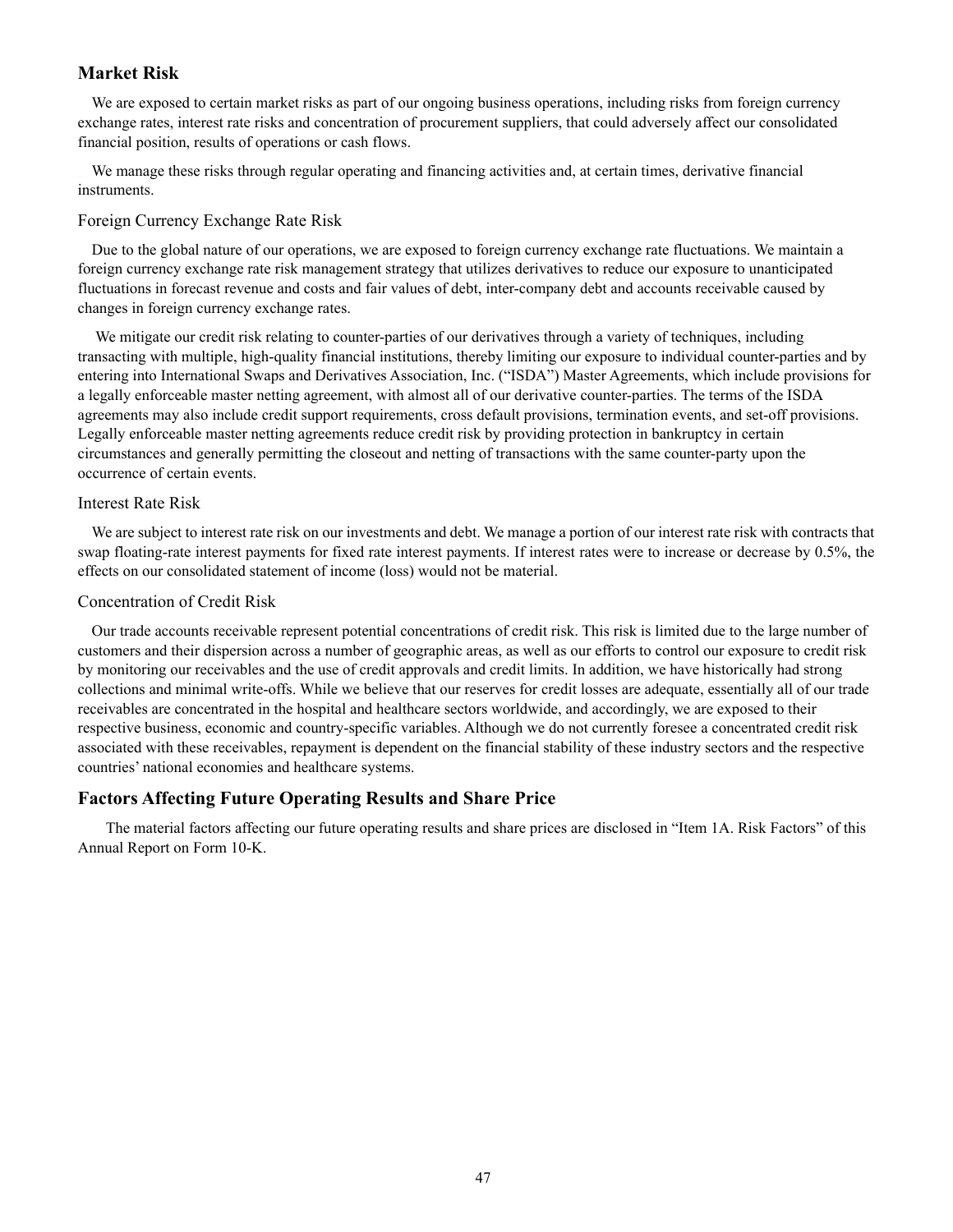## **Item 7A.** *Quantitative and Qualitative Disclosures About Market Risk*

The information required under 7A. has been incorporated by reference to the information contained in "Item 7. Management's Discussion and Analysis of Financial Condition and Results of Operations" of this Annual Report on Form 10-K under the section entitled "*Market Risk."*

## **Item 8.** *Financial Statements and Supplementary Data*

Our audited consolidated financial statements and notes thereto included in "Item 15. Exhibits, Financial Statement Schedules" of this Annual Report on Form 10-K, beginning on page F-1 of this Annual Report on Form 10-K, are incorporated herein by reference.

## **Item 9.** *Changes in and Disagreements with Accountants on Accounting and Financial Disclosure*

None.

## **Item 9A.** *Controls and Procedures*

Disclosure Controls and Procedures

## *(a) Evaluation of Disclosure Controls and Procedures*

We maintain a system of disclosure controls and procedures, as defined in Rule 13a-15(e) under the Exchange Act, that are designed to ensure that information required to be disclosed in our reports filed or submitted under the Exchange Act is recorded, processed, summarized and reported within the time periods specified in the SEC's rules and forms. Disclosure controls and procedures include, without limitation, controls and procedures designed to ensure that information is accumulated and communicated to management, including our Chief Executive Officer ("CEO") and Chief Financial Officer ("CFO"), as appropriate, to allow timely decisions regarding required disclosure. Our management, under the supervision and with the participation of our CEO and CFO, evaluated the effectiveness of the design and operation of our disclosure controls and procedures as of the end of the period covered by this Annual Report on Form 10-K. Based on that evaluation, our CEO and CFO concluded that our disclosure controls and procedures were effective as of December 31, 2019.

## *(b) Management's Report on Internal Control Over Financial Reporting*

Our management is responsible for establishing and maintaining adequate internal control over financial reporting as defined in Rule 13a-15(f) under the Exchange Act. Because of its inherent limitations, internal control over financial reporting may not prevent or detect misstatements. Also, projections of any evaluation of effectiveness to future periods are subject to the risk that controls may become inadequate because of changes in conditions, or that the degree of compliance with the policies or procedures may deteriorate.

Management assessed the effectiveness of our internal control over financial reporting as of December 31, 2019 using the criteria set forth in the *Internal Control - Integrated Framework (2013)* issued by the Committee of Sponsoring Organizations of the Treadway Commission. Based on this assessment, we concluded that the Company's internal control over financial reporting was effective as of December 31, 2019.

The effectiveness of our internal control over financial reporting as of December 31, 2019 has been audited by PricewaterhouseCoopers LLP, an independent registered public accounting firm. Their report is included after "Item 16. Form 10-K Summary" in this Annual Report on Form 10-K.

## *(c) Changes in Internal Control Over Financial Reporting*

During the fourth quarter of 2019, there were no changes to our internal control over financial reporting (as defined in Rules 13a-15(f) under the Exchange Act) that have materially affected, or that are reasonably likely to materially affect, our internal control over financial reporting.

#### *(d) Remediation of the Material Weaknesses*

As of December 31, 2019, we determined that we remediated the previously disclosed material weaknesses related to:

1. A deficiency in the design and maintenance of our controls related to access to our primary financial system by certain members of our Information Technology (IT) group and end-users. Specifically, we did not design and maintain user access controls that adequately restrict end-user and privileged access to, and ensure segregation of duties within, our primary financial system and data, and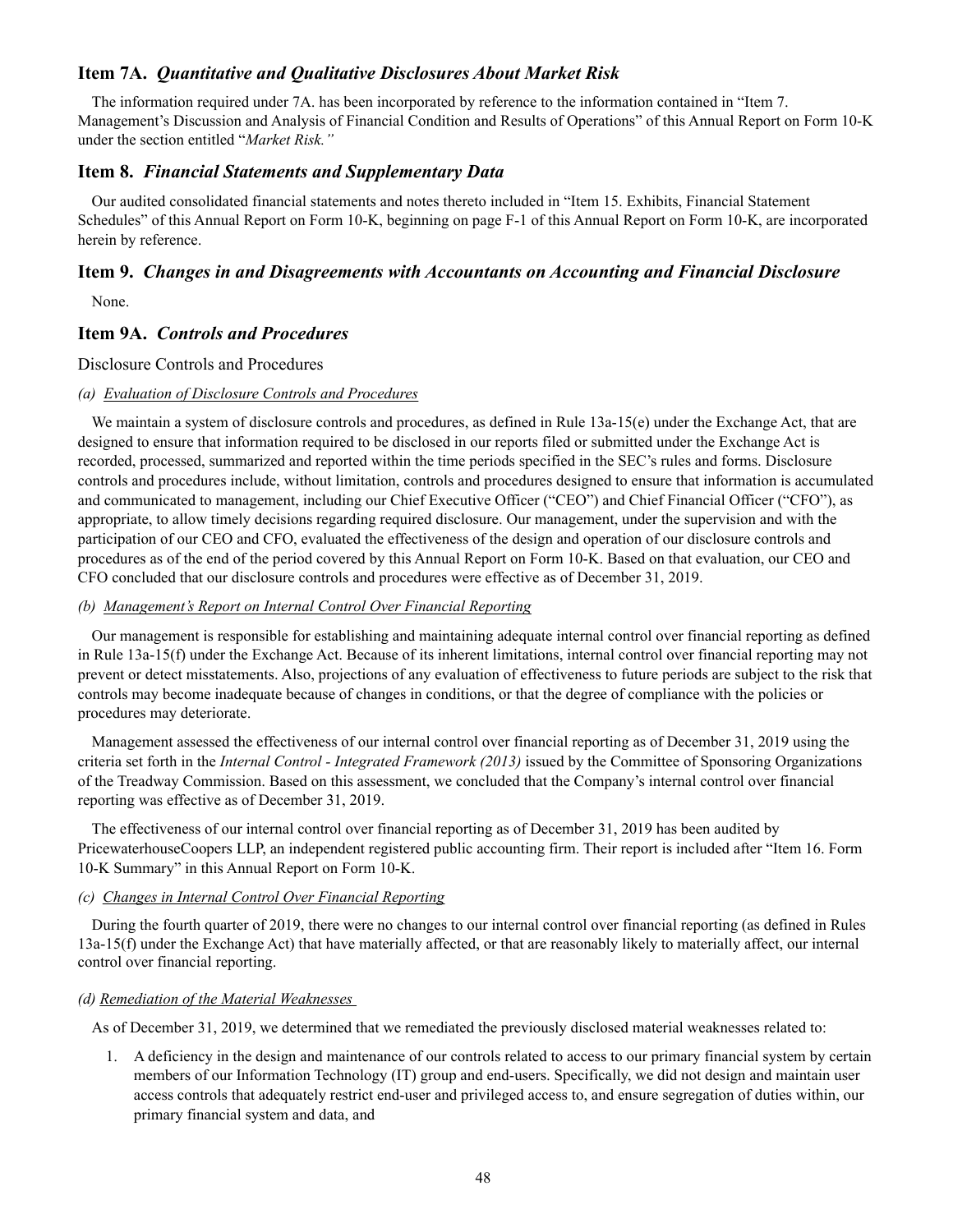2. A deficiency in the design and maintenance of our controls, related to the accounting for revenue and related accounts, to ensure accuracy in price and quantity during the billing and revenue processes. This deficiency was impacted by the deficiency related to the design and maintenance of our user access controls.

# **Item 9B.** *Other Information*

None.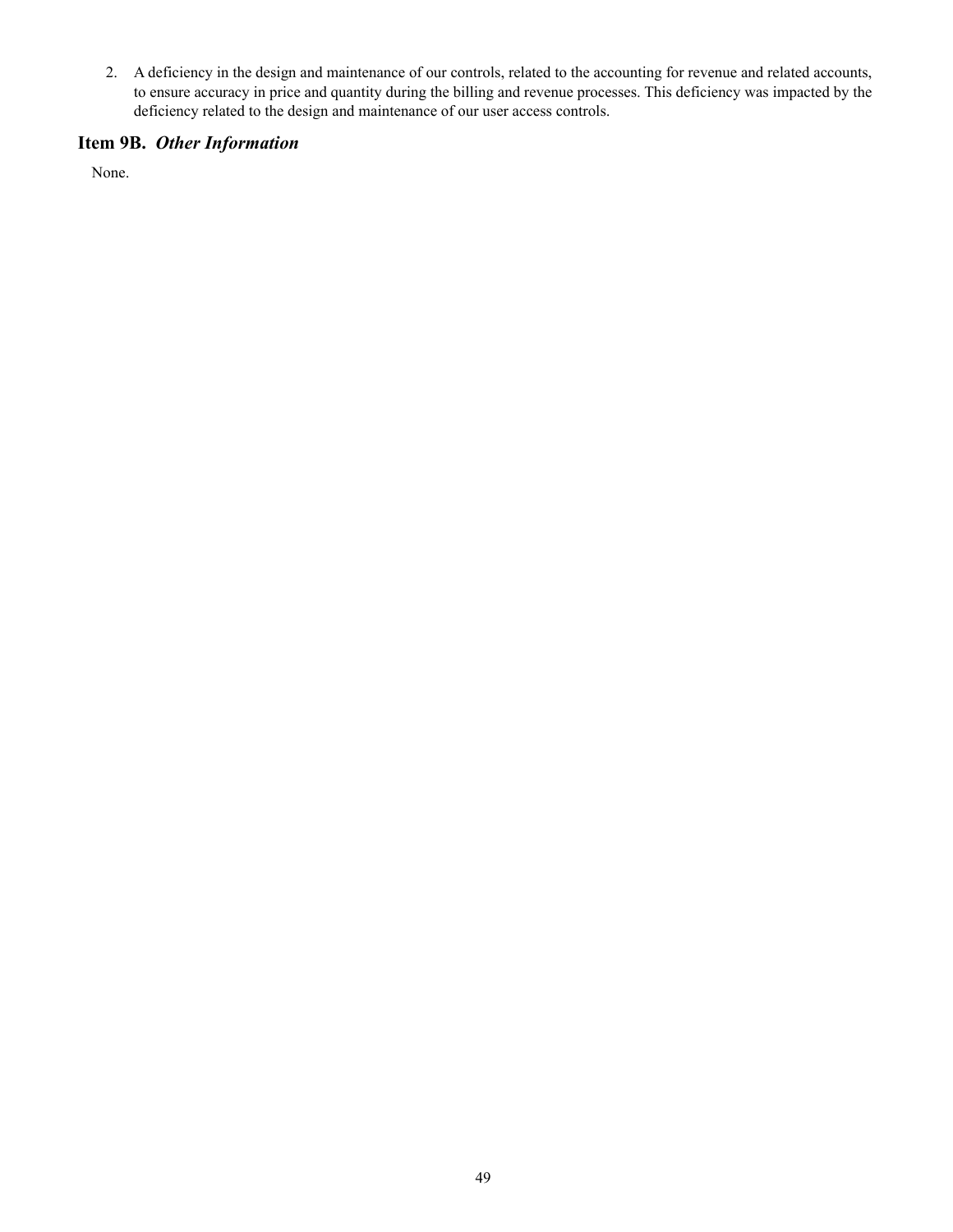## **PART III**

## **Item 10.** *Directors, Executive Officers and Corporate Governance*

The information required for this Item 10 is incorporated by reference to the information set forth under the headings "Election of Directors," "Executive Compensation," "Corporate Governance," and "Share Ownership Information" in our Definitive Proxy Statement for the 2020 Annual General Meeting of Shareholders.

We have adopted a Code of Business Conduct and Ethics (the "Code of Conduct") that applies to all employees, officers and directors of the Company. A copy of the Code of Conduct is publicly available on our website, *www.livanova.com.* We intend to post any amendments to the Code of Conduct or any grant of a waiver from a provision of the Code of Conduct requiring disclosure under applicable SEC rules on the Investor Relations section of our website.

## **Item 11.** *Executive Compensation*

The information required for this Item 11 is incorporated by reference to the information set forth under the heading "Executive Compensation" in our Definitive Proxy Statement for the 2020 Annual General Meeting of Shareholders.

## **Item 12.** *Security Ownership of Certain Beneficial Owners and Management and Related Stockholder Matters*

The information required for this Item 12 is incorporated by reference to the information set forth under the headings "Executive Compensation" and "Share Ownership Information" in our Definitive Proxy Statement for the 2020 Annual General Meeting of Shareholders.

## **Item 13.** *Certain Relationships and Related Transactions, and Director Independence*

The information required for this Item 13 is incorporated by reference to the information set forth under the heading "Corporate Governance" in our Definitive Proxy Statement for the 2020 Annual General Meeting of Shareholders.

## **Item 14.** *Principal Accounting Fees and Services*

The information required for this Item 14 is incorporated by reference to the information set forth under the heading "Audit Matters" in our Definitive Proxy Statement for the 2020 Annual General Meeting of Shareholders.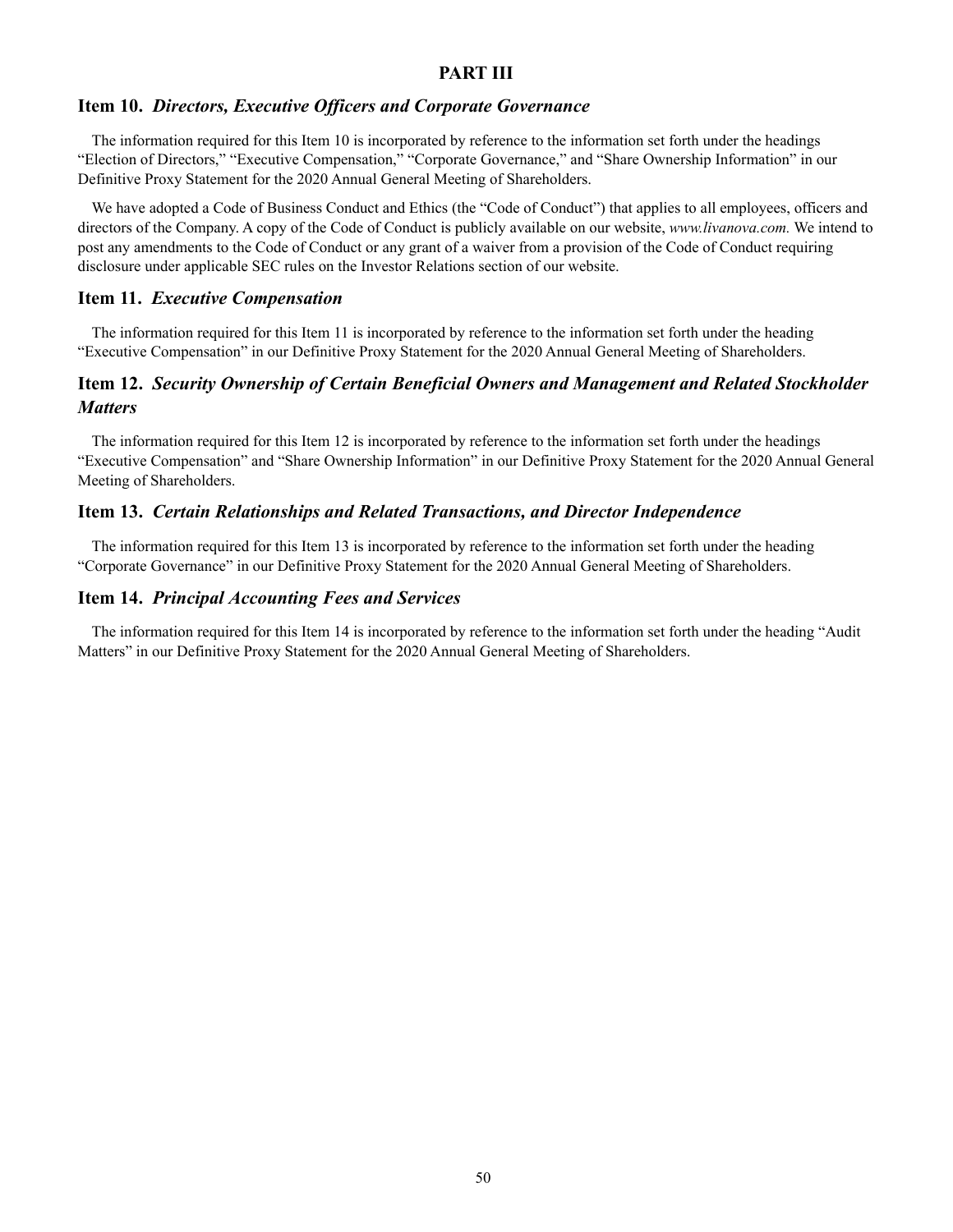## **PART IV**

## **Item 15.** *Exhibits, Financial Statement Schedules*

## (1) Financial Statements

 The Consolidated Financial Statements of LivaNova PLC and its subsidiaries and the Report of Independent Registered Public Accounting Firms are included in this Annual Report on Form 10-K beginning on page F-1:

| <b>Description</b>                                                                                                                       | Page No. |
|------------------------------------------------------------------------------------------------------------------------------------------|----------|
| Reports of Independent Registered Public Accounting Firms                                                                                | $F-2$    |
| Consolidated Statements of Income (Loss) for the Years Ended December 31, 2019, December 31, 2018 and<br>December 31, 2017               | $F-7$    |
| Consolidated Statements of Comprehensive Income (Loss) for the Years Ended December 31, 2019, December<br>31, 2018 and December 31, 2017 | $F-8$    |
| Consolidated Balance Sheets as of December 31, 2019 and December 31, 2018                                                                | $F-9$    |
| Consolidated Statements of Stockholders' Equity for the Years Ended December 31, 2019, December 31, 2018<br>and December 31, 2017        | $F-10$   |
| Consolidated Statements of Cash Flows for the Years Ended December 31, 2019, December 31, 2018 and<br>December 31, 2017                  | $F-11$   |
| Notes to Consolidated Financial Statements                                                                                               | $F-13$   |

## (2) Financial Statement Schedules

All schedules required by Regulation S-X have been omitted as not applicable or not required, or the information required has been included in the notes to the consolidated financial statements.

## (3) Index to Exhibits

The exhibits marked with the asterisk symbol (\*) are filed or furnished (in the case of Exhibit 32.1) with this Form 10-K. The exhibits marked with the cross symbol (†) are management contracts or compensatory plans or arrangements filed pursuant to Item 601(b)(10)(iii) of Regulation S-K.

| <b>Exhibit</b><br><b>Number</b> | <b>Document Description</b>                                                                                                                                                                                                                                                                                                                                                                                                      |
|---------------------------------|----------------------------------------------------------------------------------------------------------------------------------------------------------------------------------------------------------------------------------------------------------------------------------------------------------------------------------------------------------------------------------------------------------------------------------|
| $\overline{2.1}$                | Transaction Agreement, dated March 23, 2015, by and among the Company (f/k/a Sand Holdco Limited),<br>Cyberonics, Inc., Sorin S.p.A. and Cypher Merger Sub, Inc., incorporated by reference to Annex A-1 of the<br>Company's Registration Statement on Form S-4, filed on April 20, 2015, as amended                                                                                                                             |
| 2.2                             | Letter of Intent, dated as of November 20, 2017, by and among the Company, MicroPort Cardiac Rhythm B.V. and<br>MicroPort Scientific Corporation (including the form of Stock and Asset Purchase Agreement attached as Exhibit A<br>thereto), incorporated by reference to Exhibit 2.1 of the Company's Current Report on Form 8-K, filed on<br>November 20, 2017                                                                |
| 2.3                             | Stock and Asset Purchase Agreement, dated as of March 8, 2018, by and among the Company, MicroPort Cardiac<br>Rhythm B.V. and MicroPort Scientific Corporation (excluding schedules and exhibits, which the Company agrees to<br>furnish supplementally to the Securities and Exchange Commission upon request), incorporated by reference to<br>Exhibit 2.1 of the Company's Current Report on Form 8-K, filed on March 8, 2018 |
| 3.1                             | Amended Articles of Association, incorporated by reference to Exhibit 3.1 of the Company's Current Report on<br>Form 8-K, filed on June 15, 2017                                                                                                                                                                                                                                                                                 |
| $4.1*$                          | Description of Securities Registered Under Section 12 of the Exchange Act                                                                                                                                                                                                                                                                                                                                                        |
| 10.1                            | Amendment and Restatement Agreement, dated October 2, 2015, by and among the Company, Sorin S.p.A., Sorin<br>CRM S.A.S., Sorin Group Italia S.r.l. and the European Investment Bank, incorporated by reference to Exhibit 10.1<br>of the Company's Current Report on Form 8-K, filed on October 19, 2015                                                                                                                         |
| $10.2\dagger$                   | Form of Deed of Indemnification (Directors), each effective October 19, 2015, incorporated by reference to Exhibit<br>10.3 of the Company's Current Report on Form 8-K, filed on October 19, 2015                                                                                                                                                                                                                                |
| 10.3 <sup>†</sup>               | Form of Deed of Indemnification (Officers), each effective October 19, 2015, incorporated by reference to Exhibit                                                                                                                                                                                                                                                                                                                |

10.3† Form of Deed of Indemnification (Officers), each effective October 19, 2015, incorporated by reference to Exhibit 10.4 of the Company's Current Report on Form 8-K, filed on October 19, 2015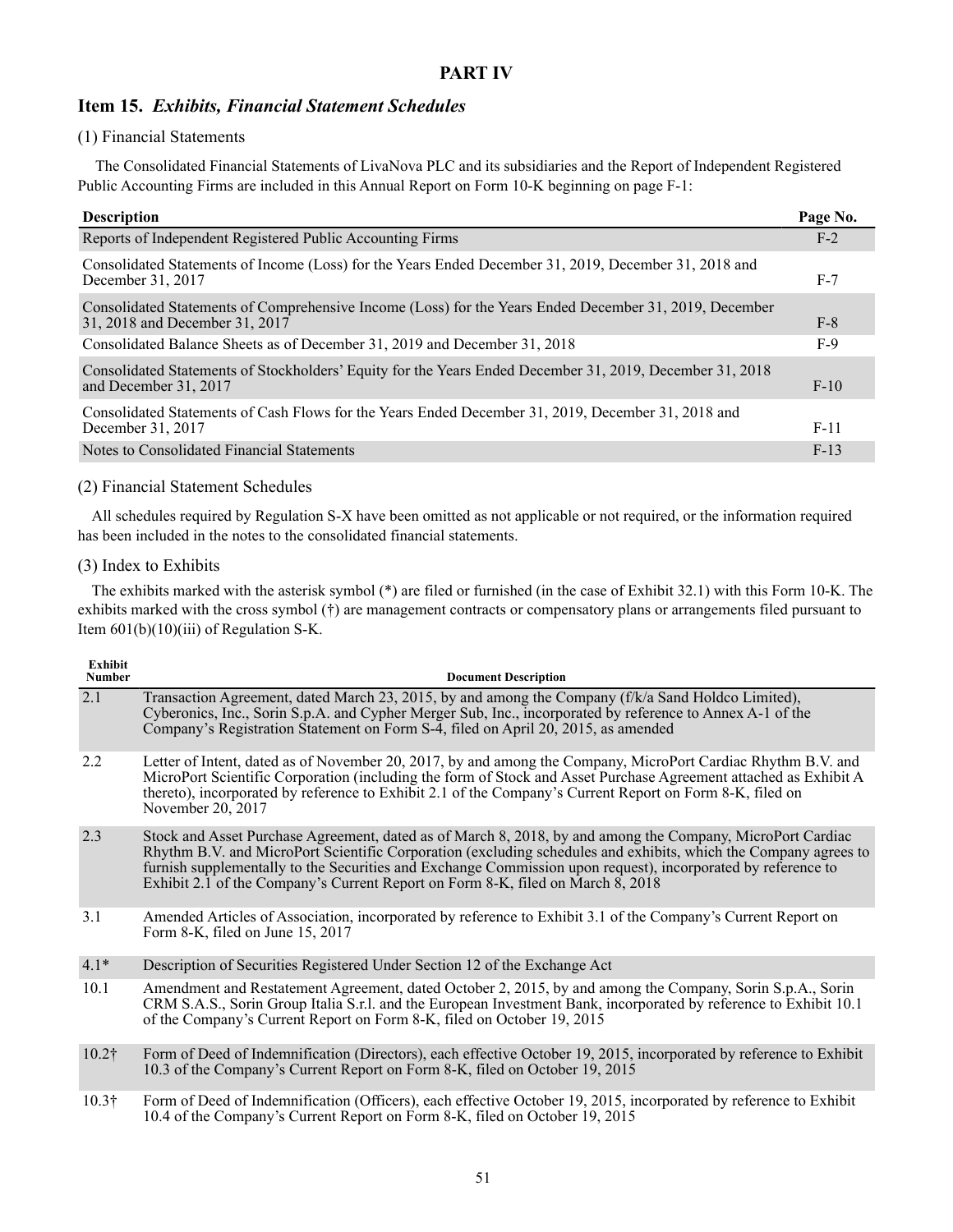- 10.4† 2015 Incentive Award Plan and related Sub-Plan for U.K. Participants, adopted on October 16, 2015, incorporated by reference to Exhibit 10.1 of the Company's Current Report on Form 8-K, filed on October 19, 2015
- 10.5† Form of Stock Appreciation Right Grant Notice and Stock Appreciation Right Agreement under the Company's 2015 Incentive Award Sub-Plan (Non-U.S. Form), incorporated by reference to Exhibit 10.2 of the Company's Current Report on Form 8-K12B, filed on October 19, 2015
- 10.6† Form of Stock Appreciation Right Grant Notice and Stock Appreciation Right Agreement under the Company's 2015 Incentive Award Plan (U.S. Form), incorporated by reference to Exhibit 10.3 of the Company's Current Report on Form 8-K12B, filed on October 19, 2015
- 10.7† Director Appointment Letters for Non-Employee Directors, dated the dates indicated therein, incorporated by reference to Exhibit 10.5 of the Company's Current Report on Form 8-K12B, filed on October 19, 2015
- 10.8† Form of Director Restricted Stock Unit Award Grant Notice and Director Restricted Stock Unit Award Agreement under the Company's 2015 Incentive Award Plan (Non-Employee Directors), incorporated by reference to Exhibit 10.6 of the Company's Current Report on Form 8-K12B, filed on October 19, 2015
- 10.9† Cyberonics, Inc. 2009 Stock Plan, as amended, incorporated by reference to Appendix A to Cyberonics, Inc.'s Proxy Statement on Schedule 14A, filed on August 2, 2012
- 10.10† Amended and Restated Cyberonics, Inc. New Employee Equity Inducement Plan, as amended, incorporated by reference to Exhibit 10.3 of Cyberonics, Inc.'s Quarterly Report on Form 10-Q for the fiscal quarter ended October 24, 2008
- 10.11† Letter Agreement dated July 1, 2016 between Douglas Manko and Cyberonics Inc., a wholly owned subsidiary of the Company, incorporated by reference to Exhibit 10.48 of the Company's Quarterly Report on Form 10-Q for the quarter ended September 30, 2016
- 10.12 Form of Share Repurchase Contract, incorporated by reference to Appendix A of the Company's Proxy Statement on Schedule 14A, filed on May 16, 2016
- 10.13 Form of Rule 10b5-1 Repurchase Plan, incorporated by reference to Appendix B of the Company's Proxy Statement on Schedule 14A, filed on May 16, 2016
- 10.14 Board approval of Share Repurchase Programme on August 2, 2016, incorporated by reference to the Company's Current Report on Form 8-K, filed on August 2, 2016
- 10.15† Settlement Agreement between Andre-Michel Ballester and the Company dated December 21, 2016, incorporated by reference to Exhibit 10.58 of the Company's Annual Report on Form 10-K for the year ended December 31, 2016
- 10.16† Consultancy Agreement between Andre-Michel Ballester and the Company dated December 26, 2016, incorporated by reference to Exhibit 10.59 of the Company's Annual Report on Form 10-K for the year ended December 31, 2016
- 10.17† Form of the Company's 2017 Service-Based RSU Agreement, incorporated by reference to Exhibit 10.1 of the Company's Current Report on Form 8-K, filed on May 11, 2017
- 10.18† Form of the Company's 2017 Performance-Based RSU Agreement, incorporated by reference to Exhibit 10.2 of the Company's Current Report on Form 8-K, filed on May 11, 2017
- 10.19† CEO Employment Agreement effective January 1, 2017 between the Company and Damien McDonald, incorporated by reference to Exhibit 10.2 of the Company's Current Report on Form 8-K, filed on February 28, 2017
- 10.20† Side Letter dated January 1, 2017 between the Company and Damien McDonald, incorporated by reference to Exhibit 10.3 of the Company's Current Report on Form 8-K, filed on February 28, 2017
- 10.21† Service Agreement, by and between the Company and Thad Huston, dated April 27, 2017, incorporated by reference to Exhibit 10.1 of the Company's Current Report on Form 8-K, filed on May 16, 2017
- 10.22† Side Letter dated April 27, 2017 from the Company to Thad Huston, incorporated by reference to Exhibit 10.2 of the Company's Current Report on Form 8-K, filed on May 16, 2017
- 10.23† Service Agreement effective May 24, 2017, between the Company and Keyna Skeffington, incorporated by reference to Exhibit 10.6 of the Company's Quarterly Report on Form 10-Q for the quarter ended June 30, 2017
- 10.24† Non-Employee Director Compensation Policy, adopted December 2017, incorporated by reference to Exhibit 10.74 of the Company's Annual Report on Form 10-K for the year ended December 31. 2017
- 10.25 Form of Share Repurchase Contract, incorporated by reference to Appendix A of the Company's Proxy Statement on Schedule 14A, filed on May 16, 2017
- 10.26 Form of Rule 10b5-1 Repurchase Plan, incorporated by reference to Appendix B of the Company's Proxy Statement on Schedule 14A, filed on May 16, 2017
- 10.27† Description of 2018 Long Term Incentive Plan, incorporated by reference to Exhibit 10.1 of the Company's Current Report on Form 8-K, filed on March 16, 2018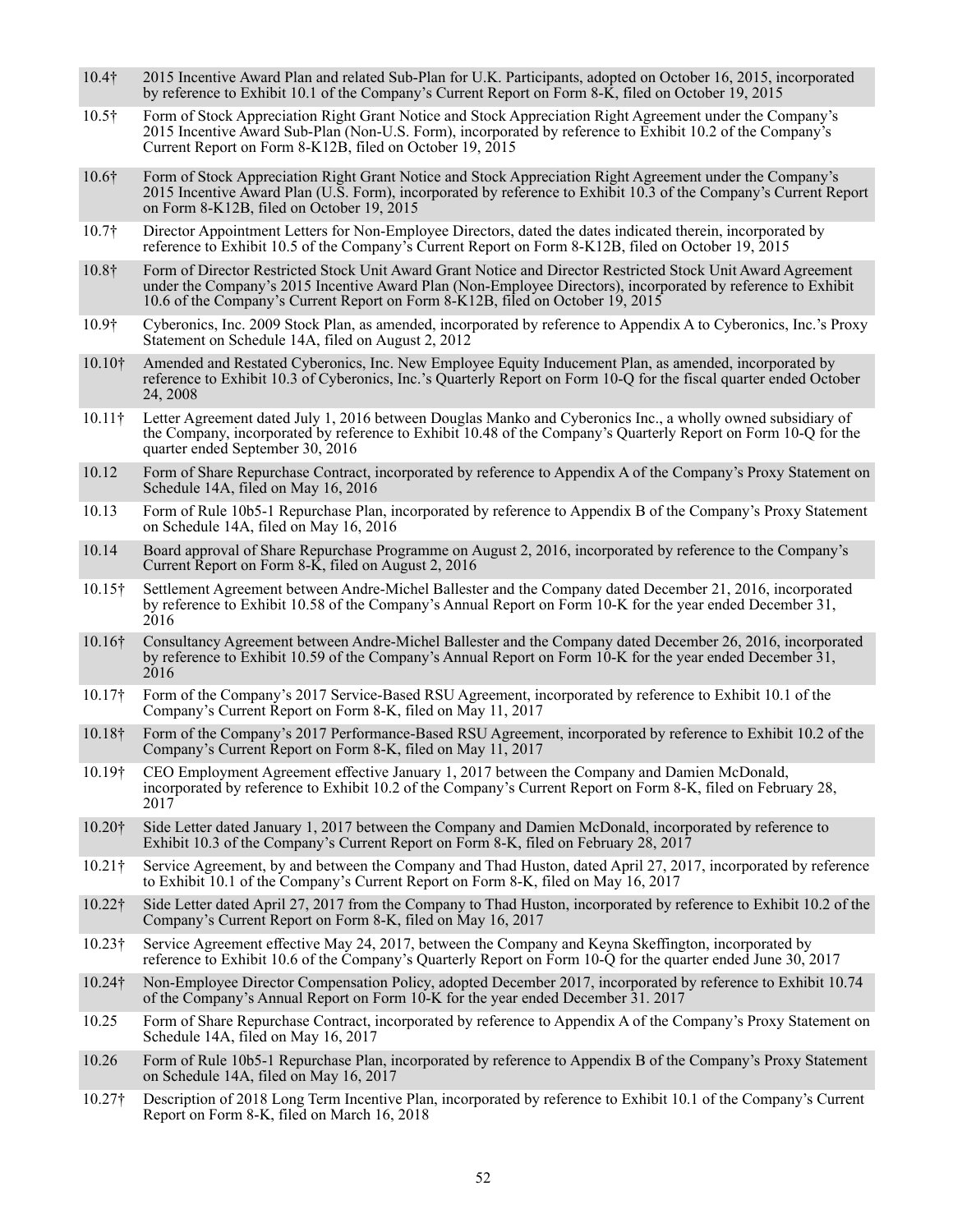- 10.28† Form of 2018 Long Term Incentive Plan RSU Award Agreement, incorporated by reference to Exhibit 10.2 of the Company's Current Report on Form 8-K, filed on March 16, 2018
- 10.29† Form of 2018 Long Term Incentive Plan SAR Award Agreement, incorporated by reference to Exhibit 10.3 of the Company's Current Report on Form 8-K, filed on March 16, 2018
- 10.30† Form of 2018 Long Term Incentive Plan PSU Award Agreement (rTSR condition), incorporated by reference to Exhibit 10.4 of the Company's Current Report on Form 8-K, filed on March 16, 2018
- 10.31† Form of 2018 Long Term Incentive Plan PSU Award Agreement (FCF condition), incorporated by reference to Exhibit 10.5 of the Company's Current Report on Form 8-K, filed on March 16, 2018
- 10.32† 2018 Director RSU Agreement, incorporated by reference to Exhibit 10.1 of the Company's Current Report on Form 8-K, filed on June 15, 2018
- 10.33† General Provisions of the Company's Global Employee Share Purchase Plan dated 12 June 2018, incorporated by reference to Exhibit 10.4 of the Company's Quarterly Report on Form 10-Q for the quarter ended June 30, 2018
- 10.34† Form of Letter of Appointment as Non-Executive Director, dated 18 July 2018, incorporated by reference to Exhibit 10.5 of the Company's Quarterly Report on Form 10-Q for the quarter ended June 30, 2018
- 10.35† 2019 LivaNova Short-Term Incentive Plan approved February 20, 2019, incorporated by reference to Exhibit 10.1 of the Company's Current Report on Form 8-K/A, filed on March 6, 2019
- 10.36 US\$350 million multicurrency term facilities agreement dated March 26, 2019, by and among LivaNova PLC, the lenders, arrangers and bookrunners, documentation agent and co-ordinator parties thereto and Barclays Bank PLC as agent, incorporated by reference to Exhibit 10.1 of the Company's Current Report on Form 8-K, filed March 29, 2019
- 10.37† Description of 2019 Long Term Incentive Plan approved March 29, 2019, incorporated by reference to Exhibit 10.1 of the Company's Current Report on Form 8-K, filed on April 1, 2019
- 10.38† Form of the Company's 2019 Long Term Incentive Plan RSU Award Agreement, incorporated by reference to Exhibit 10.2 of the Company's Current Report on Form 8-K, filed on April 1, 2019
- 10.39† Form of the Company's 2019 Long Term Incentive Plan SAR Award Agreement, incorporated by reference to Exhibit 10.3 of the Company's Current Report on Form 8-K, filed on April 1, 2019
- 10.40† Form of the Company's 2019 Long Term Incentive Plan PSU Award Agreement (rTSR condition), incorporated by reference to Exhibit 10.4 of the Company's Current Report on Form 8-K, filed on April 1, 2019
- 10.41† Form of the Company's 2019 Long Term Incentive Plan PSU Award Agreement (FCF condition), incorporated by reference to Exhibit 10.5 of the Company's Current Report on Form 8-K, filed on April 1, 2019
- 10.42† Service Agreement, dated February 28, 2017, between Alistair Simpson and LivaNova PLC, incorporated by reference to Exhibit 10.9 of the Company's Quarterly Report on Form 10-Q for the quarter ended March 31, 2019
- 10.43† Service Agreement, dated January 2, 2019, between Trui Hebbelinck and LivaNova PLC, incorporated by reference to Exhibit 10.1 of the Company's Quarterly Report on Form 10-Q for the quarter ended June 30, 2019
- 10.44 Amendment and Restatement Agreement, dated June 6, 2019, in relation to the Finance Contract originally dated May 6, 2014, between the European Investment Bank, Sorin Group Italia S.r.l., and LivaNova PLC, incorporated by reference to Exhibit 10.2 of the Company's Quarterly Report on Form 10-Q for the quarter ended June 30, 2019
- 10.45 Amendment and Restatement Agreement, dated June 6, 2019, in relation to the Finance Contract originally dated June 29, 2017, between the European Investment Bank, Sorin Group Italia S.r.l., and LivaNova PLC, incorporated by reference to Exhibit 10.3 of the Company's Quarterly Report on Form 10-Q for the quarter ended June 30, 2019
- 10.46\*† Separation and Settlement Agreement, dated November 2019, between Alistair Simpson and LivaNova PLC
- 10.47\*† Separation Agreement, dated December 2019, between Edward S. Andrle and LivaNova USA, Inc.
- 16.1 Letter from PricewaterhouseCoopers SpA to the Securities and Exchange Commission, dated March 26, 2018, incorporated by reference to Exhibit 16.1 of the Company's Current Report on Form 8-K, filed on March 26, 2018
- 21.1\* List of Subsidiaries of LivaNova PLC
- 23.1\* Consent of PricewaterhouseCoopers LLP
- 23.2\* Consent of PricewaterhouseCoopers SpA
- 31.1\* Certification of the Chief Executive Officer of LivaNova PLC pursuant to Section 302 of the Sarbanes-Oxley Act of 2002
- 31.2\* Certification of the Chief Financial Officer of LivaNova PLC pursuant to Section 302 of the Sarbanes-Oxley Act of 2002
- 32.1\* Certification of the Chief Executive Officer and of the Chief Financial Officer pursuant to 18 U.S.C. Section 1350, as adopted pursuant to Section 906 of the Sarbanes-Oxley Act of 2002.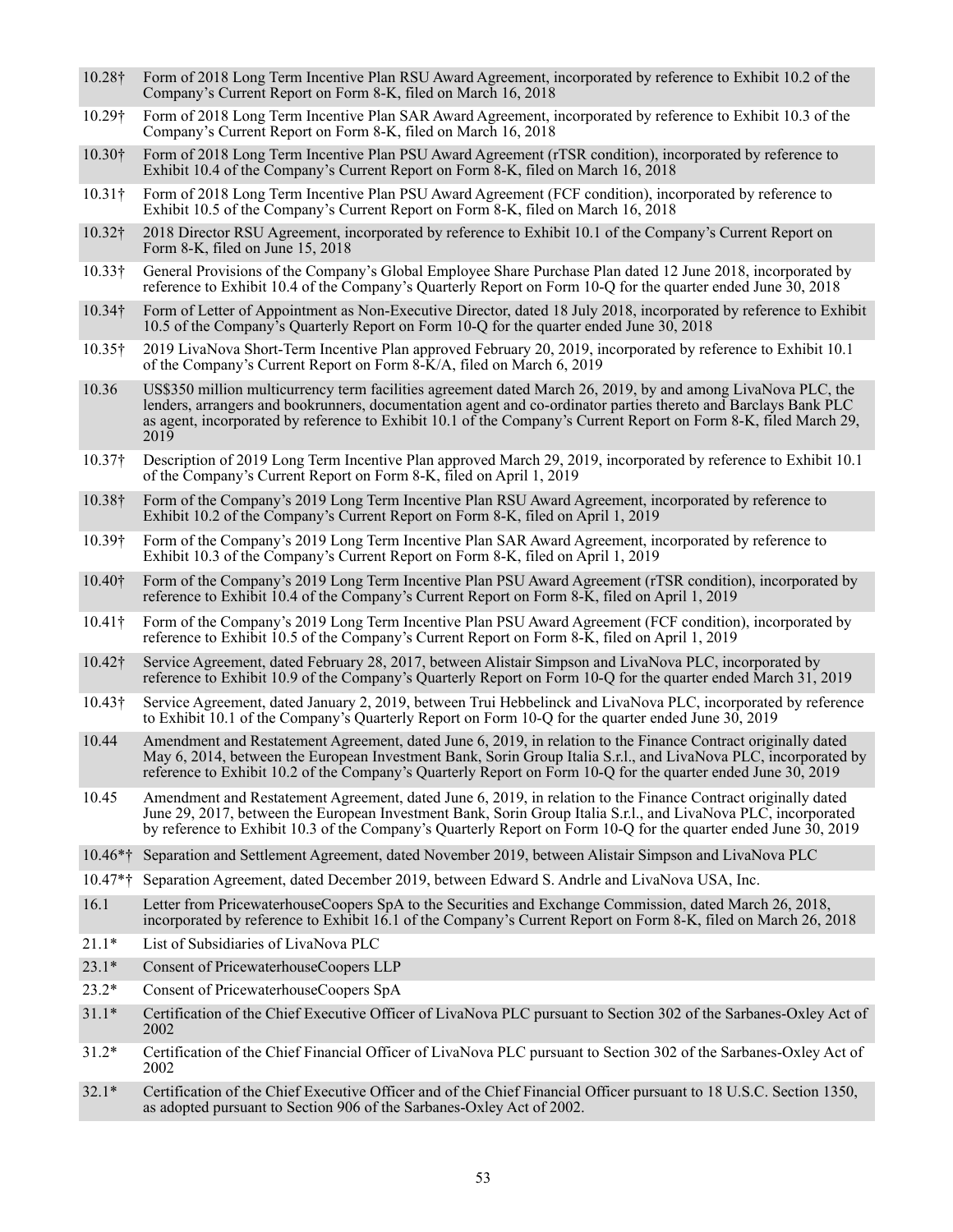101\* Interactive Data Files Pursuant to Rule 405 of Regulation S-T formatted in Inline XBRL: (i) the Consolidated Statements of Income (Loss) for the years ended December 31, 2019, December 31, 2018 and December 31, 2017, (ii) the Consolidated Statements of Comprehensive Income (Loss) for the years ended December 31, 2019, December 31, 2018 and December 31, 2017, (iii) the Consolidated Balance Sheets as of December 31, 2019 and December 31, 2018, (iv) the Consolidated Statements of Stockholders' Equity for the years ended December 31, 2019, December 31, 2018 and December 31, 2017, (v) the Consolidated Statements of Cash Flows for the years ended December 31, 2019, December 31, 2018 and December 31, 2017, and (vi) the Notes to the Consolidated Financial Statements.

104\* Cover Page Interactive Data File (formatted as Inline XBRL and contained in Exhibit 101)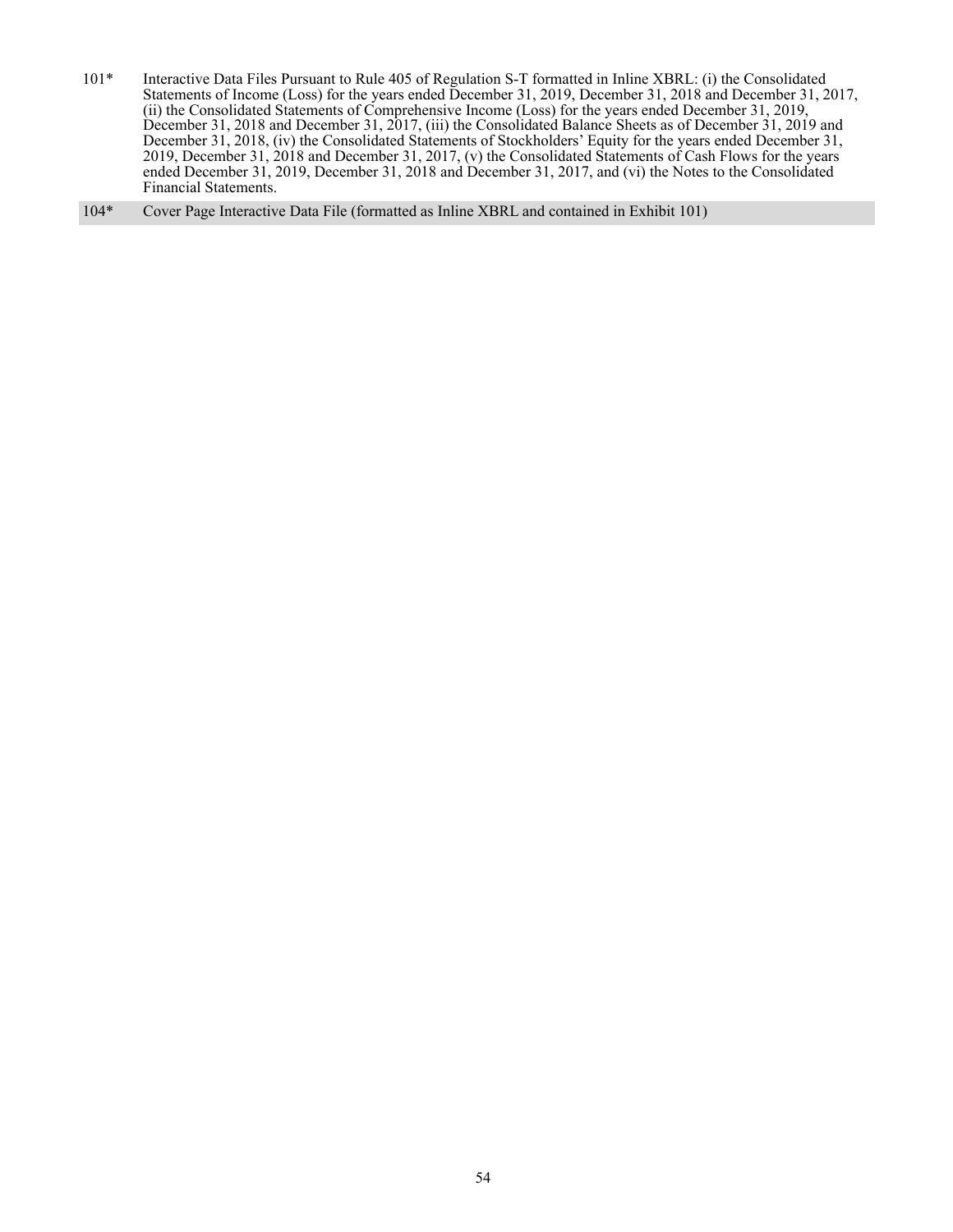## **SIGNATURES**

Pursuant to the requirements of Section 13 or 15(d) of the Securities Exchange Act of 1934, the registrant has duly caused this report to be signed on its behalf by the undersigned, thereunto duly authorized.

## LIVANOVA PLC

By: /s/ DAMIEN MCDONALD

 Damien McDonald Chief Executive Officer *(Principal Executive Officer)*

## LIVANOVA PLC

By: /s/ THAD HUSTON

 Thad Huston Chief Financial Officer *(Principal Financial Officer)*

Date: March 2, 2020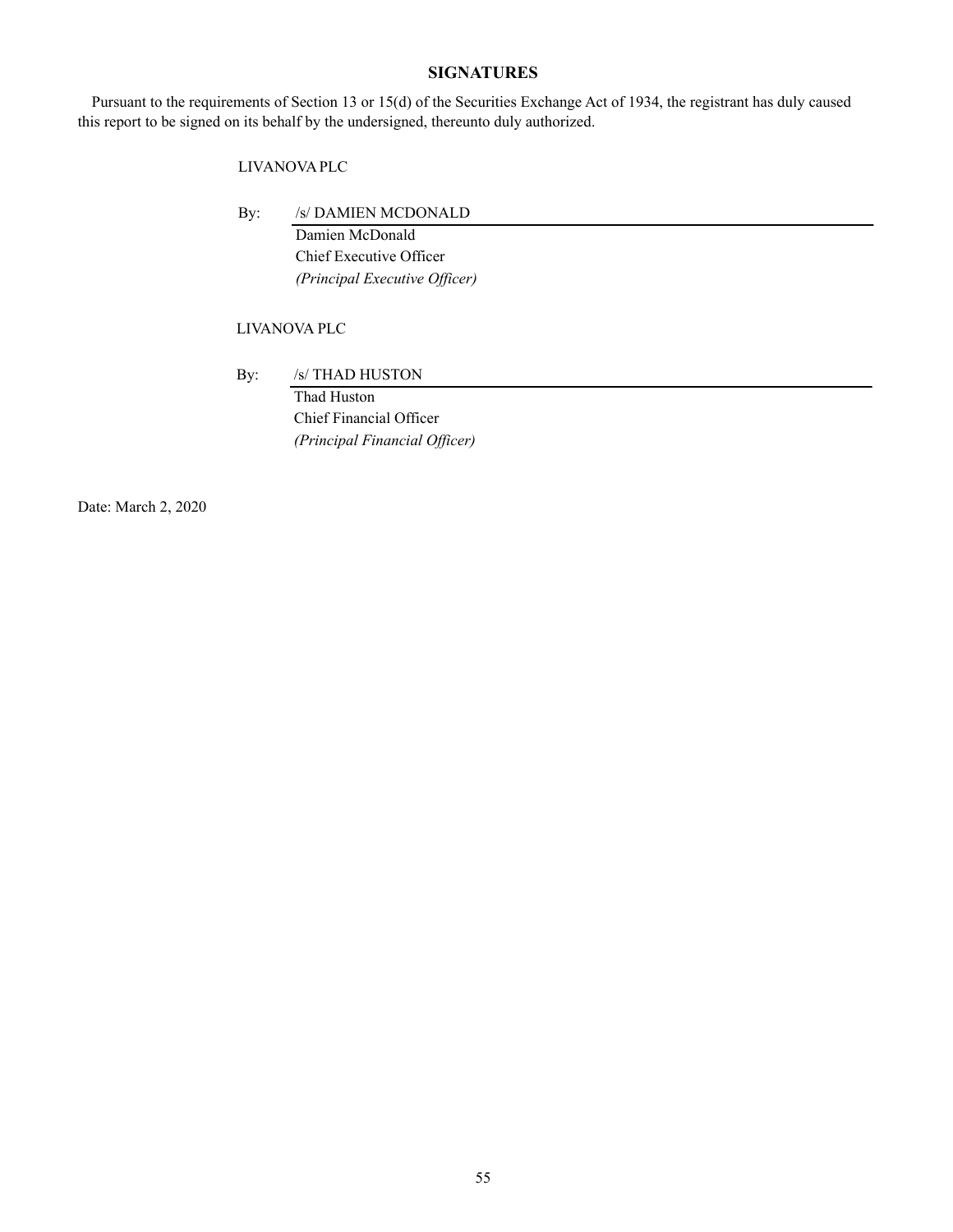Pursuant to the requirements of the Securities Exchange Act of 1934, this report has been signed below by the following persons on behalf of the registrant and in the capacities and on the dates indicated:

| Signature                                             | <b>Title</b>                                                       | <b>Date</b>   |
|-------------------------------------------------------|--------------------------------------------------------------------|---------------|
| /s/ DANIEL J. MOORE<br>Daniel J. Moore                | Chairman of the Board of Directors                                 | March 2, 2020 |
| <b>/s/ DAMIEN MCDONALD</b><br>Damien McDonald         | Director, Chief Executive Officer<br>(Principal Executive Officer) | March 2, 2020 |
| <b>S THAD HUSTON</b><br>Thad Huston                   | <b>Chief Financial Officer</b><br>(Principal Financial Officer)    | March 2, 2020 |
| /s/ DOUG MANKO<br>Doug Manko                          | <b>Chief Accounting Officer</b><br>(Principal Accounting Officer)  | March 2, 2020 |
| /s/ FRANCESCO BIANCHI<br>Francesco Bianchi            | Director                                                           | March 2, 2020 |
| /s/ WILLIAM A. KOZY<br>William A. Kozy                | Director                                                           | March 2, 2020 |
| /s/ HUGH M. MORRISON<br>Hugh M. Morrison              | Director                                                           | March 2, 2020 |
| /s/ ALFRED J. NOVAK<br>Alfred J. Novak                | Director                                                           | March 2, 2020 |
| /s/ SHARON O'KANE<br>Sharon O'Kane, Ph.D.             | Director                                                           | March 2, 2020 |
| /s/ ARTHUR L. ROSENTHAL<br>Arthur L. Rosenthal, Ph.D. | Director                                                           | March 2, 2020 |
| /s/ ANDREA L. SAIA<br>Andrea L. Saia                  | Director                                                           | March 2, 2020 |
| /s/ STACY ENXING SENG<br><b>Stacy Enxing Seng</b>     | Director                                                           | March 2, 2020 |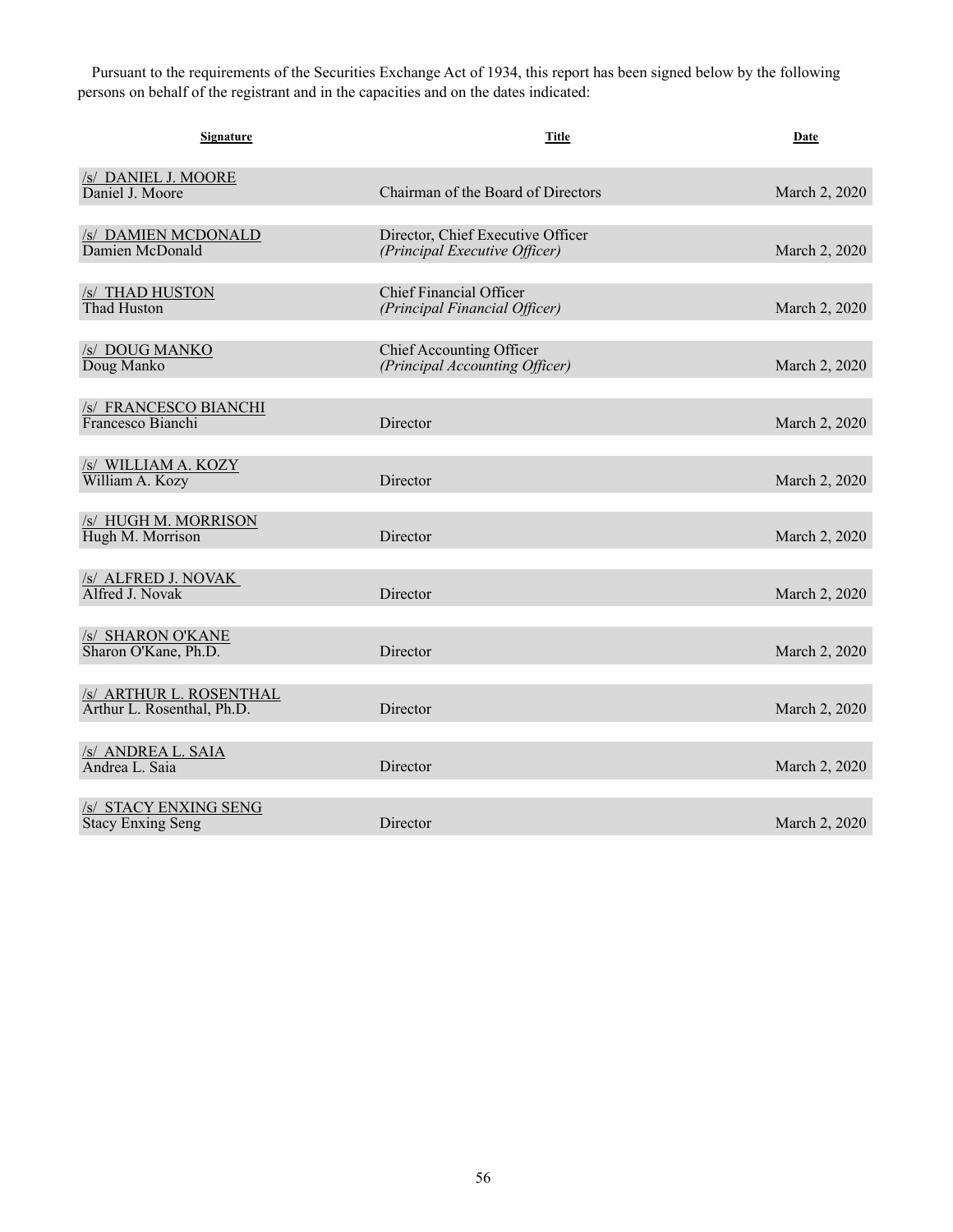# **Item 16. Form 10-K Summary**

None.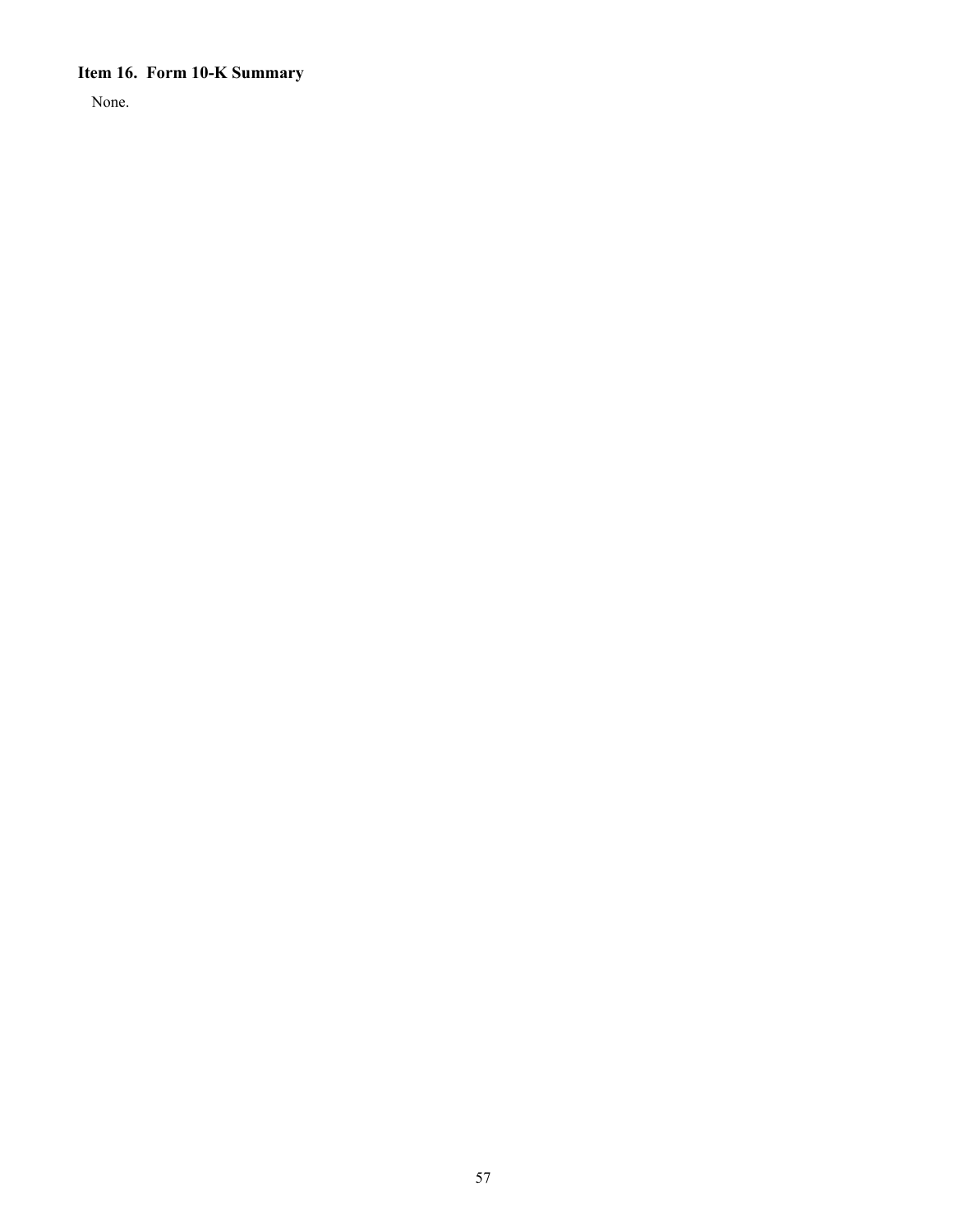# **CONSOLIDATED FINANCIAL STATEMENTS**

**For the years ended December 31, 2019**, **December 31, 2018 and December 31, 2017**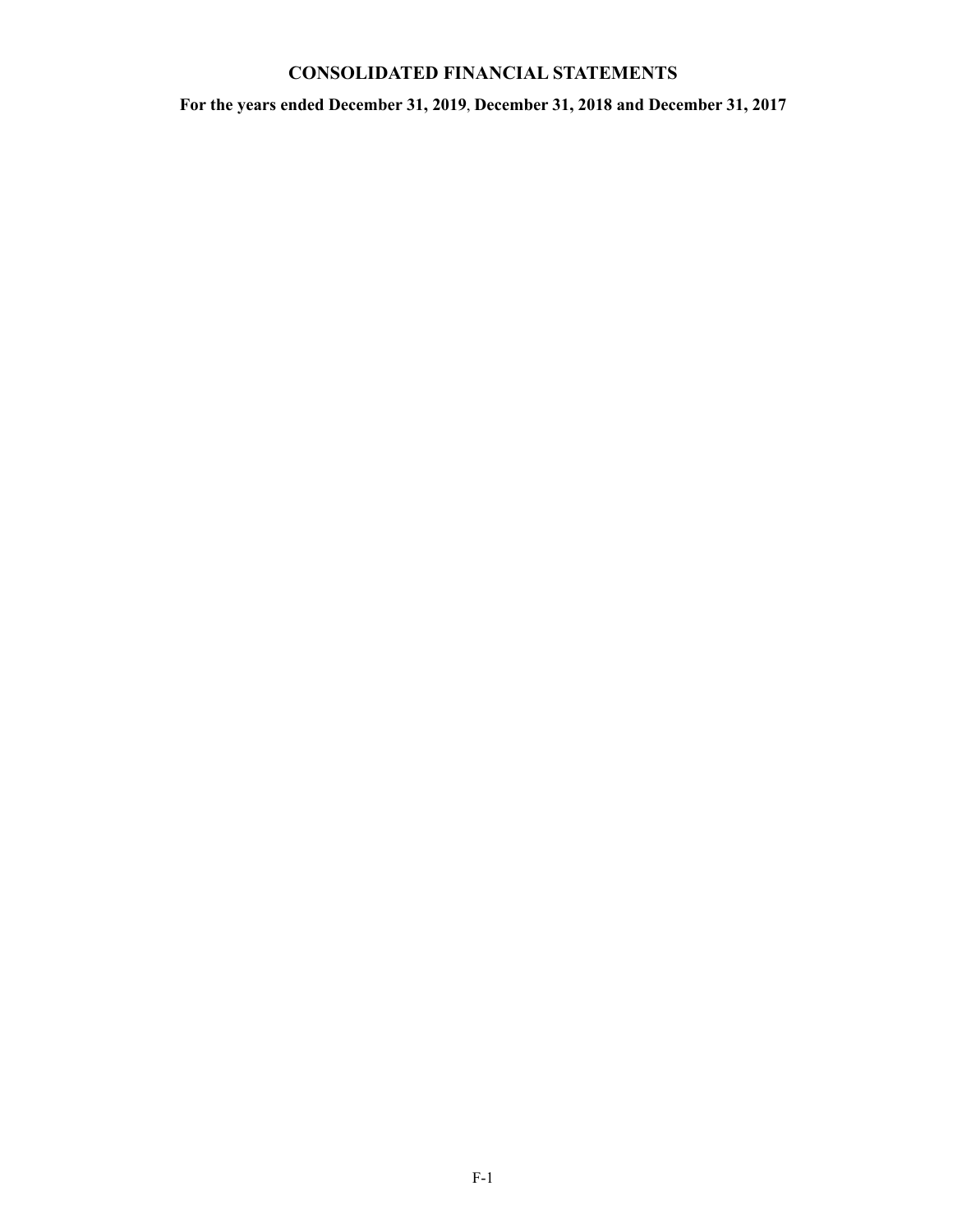## **Report of Independent Registered Public Accounting Firm**

To the Board of Directors and Stockholders of LivaNova PLC

## *Opinions on the Financial Statements and Internal Control over Financial Reporting*

We have audited the accompanying consolidated balance sheets of LivaNova PLC and its subsidiaries (the "Company") as of December 31, 2019 and 2018, and the related consolidated statements of income (loss), of comprehensive income (loss), of stockholders' equity and of cash flows for the years then ended, including the related notes (collectively referred to as the "consolidated financial statements"). We also have audited the Company's internal control over financial reporting as of December 31, 2019, based on criteria established in *Internal Control - Integrated Framework* (2013) issued by the Committee of Sponsoring Organizations of the Treadway Commission (COSO).

In our opinion, the consolidated financial statements referred to above present fairly, in all material respects, the financial position of the Company as of December 31, 2019 and 2018, and the results of its operations and its cash flows for the years then ended in conformity with accounting principles generally accepted in the United States of America. Also in our opinion, the Company maintained, in all material respects, effective internal control over financial reporting as of December 31, 2019, based on criteria established in *Internal Control - Integrated Framework* (2013) issued by the COSO.

## *Changes in Accounting Principles*

As discussed in Notes 2 and 23 to the consolidated financial statements, the Company changed the manner in which it accounts for leases in 2019 and the manner in which it accounts for the income tax effects of intra-entity transfers of assets other than inventory in 2018, respectively.

## *Basis for Opinions*

The Company's management is responsible for these consolidated financial statements, for maintaining effective internal control over financial reporting, and for its assessment of the effectiveness of internal control over financial reporting, included in Management's Report on Internal Control Over Financial Reporting appearing under Item 9A. Our responsibility is to express opinions on the Company's consolidated financial statements and on the Company's internal control over financial reporting based on our audits. We are a public accounting firm registered with the Public Company Accounting Oversight Board (United States) (PCAOB) and are required to be independent with respect to the Company in accordance with the U.S. federal securities laws and the applicable rules and regulations of the Securities and Exchange Commission and the PCAOB.

We conducted our audits in accordance with the standards of the PCAOB. Those standards require that we plan and perform the audits to obtain reasonable assurance about whether the consolidated financial statements are free of material misstatement, whether due to error or fraud, and whether effective internal control over financial reporting was maintained in all material respects.

Our audits of the consolidated financial statements included performing procedures to assess the risks of material misstatement of the consolidated financial statements, whether due to error or fraud, and performing procedures that respond to those risks. Such procedures included examining, on a test basis, evidence regarding the amounts and disclosures in the consolidated financial statements. Our audits also included evaluating the accounting principles used and significant estimates made by management, as well as evaluating the overall presentation of the consolidated financial statements. Our audit of internal control over financial reporting included obtaining an understanding of internal control over financial reporting, assessing the risk that a material weakness exists, and testing and evaluating the design and operating effectiveness of internal control based on the assessed risk. Our audits also included performing such other procedures as we considered necessary in the circumstances. We believe that our audits provide a reasonable basis for our opinions.

## *Definition and Limitations of Internal Control over Financial Reporting*

A company's internal control over financial reporting is a process designed to provide reasonable assurance regarding the reliability of financial reporting and the preparation of financial statements for external purposes in accordance with generally accepted accounting principles. A company's internal control over financial reporting includes those policies and procedures that (i) pertain to the maintenance of records that, in reasonable detail, accurately and fairly reflect the transactions and dispositions of the assets of the company; (ii) provide reasonable assurance that transactions are recorded as necessary to permit preparation of financial statements in accordance with generally accepted accounting principles, and that receipts and expenditures of the company are being made only in accordance with authorizations of management and directors of the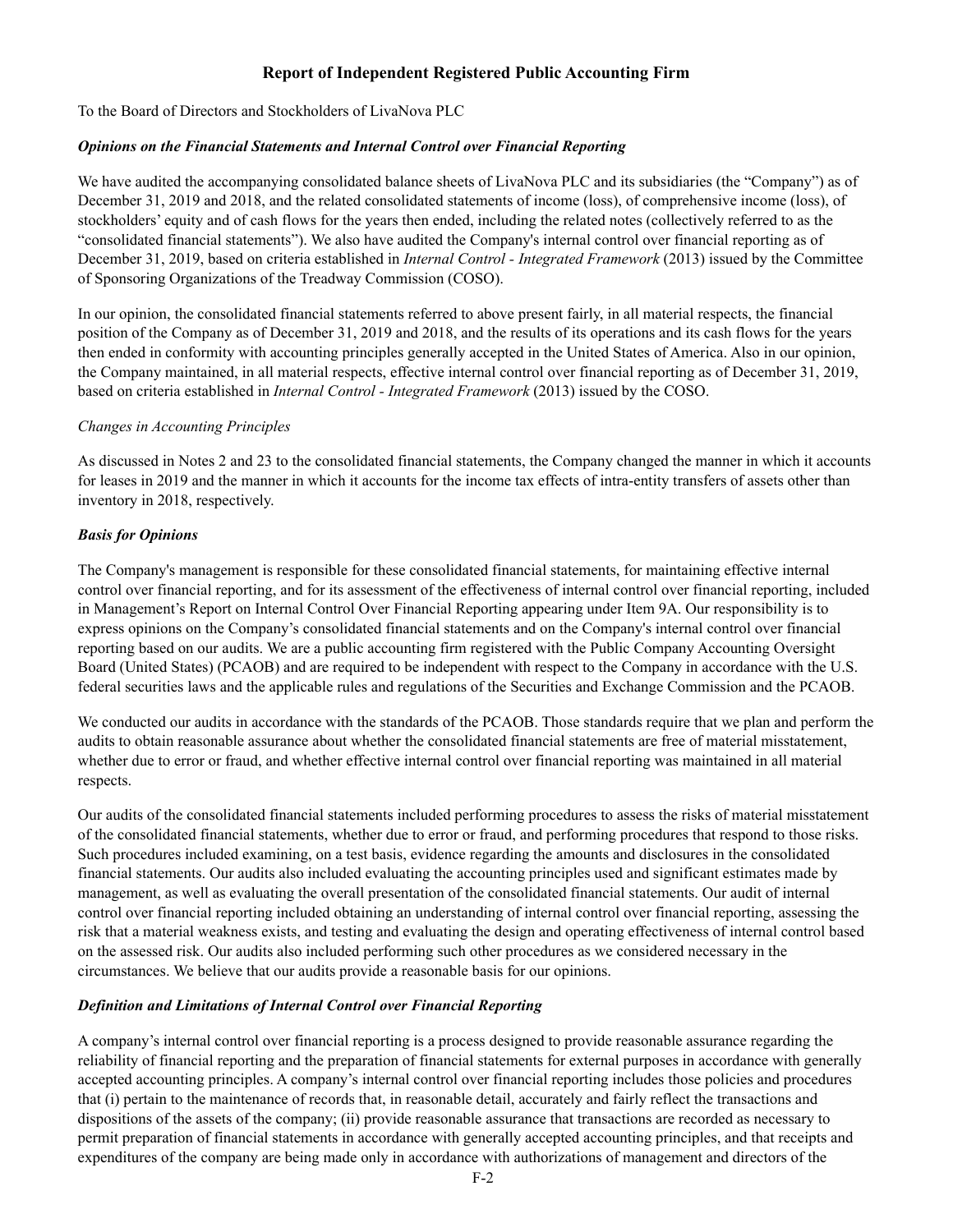company; and (iii) provide reasonable assurance regarding prevention or timely detection of unauthorized acquisition, use, or disposition of the company's assets that could have a material effect on the financial statements.

Because of its inherent limitations, internal control over financial reporting may not prevent or detect misstatements. Also, projections of any evaluation of effectiveness to future periods are subject to the risk that controls may become inadequate because of changes in conditions, or that the degree of compliance with the policies or procedures may deteriorate.

## *Critical Audit Matters*

The critical audit matters communicated below are matters arising from the current period audit of the consolidated financial statements that were communicated or required to be communicated to the audit committee and that (i) relate to accounts or disclosures that are material to the consolidated financial statements and (ii) involved our especially challenging, subjective, or complex judgments. The communication of critical audit matters does not alter in any way our opinion on the consolidated financial statements, taken as a whole, and we are not, by communicating the critical audit matters below, providing separate opinions on the critical audit matters or on the accounts or disclosures to which they relate.

## *Goodwill Impairment Assessment - Cardiovascular Reporting Unit*

As described in Notes 2 and 8 to the consolidated financial statements, the Company's consolidated goodwill balance was \$915.8 million as of December 31, 2019, and the amount of goodwill associated with the Cardiovascular reporting unit was \$517.0 million. Management conducts impairment testing of goodwill on October 1 each year. Management tests goodwill for impairment between annual tests if an event occurs or circumstances change that would more-likely-than-not reduce the fair value of a reporting unit below its carrying amount. Fair value refers to the price that would be received if management were to sell the unit as a whole in an orderly transaction. An impairment loss is recognized when the carrying amount of the reporting unit's net assets exceeds the estimated fair value of the reporting unit, up to and including the carrying amount of the goodwill. Fair value is estimated by management using a discounted cash flow model. Estimating the fair value requires various assumptions, including revenue and gross margin growth rates and discount rates.

The principal considerations for our determination that performing procedures relating to the goodwill impairment assessment of the Cardiovascular reporting unit is a critical audit matter are there was significant judgment by management when developing the estimated fair value of the reporting unit. This led to a high degree of auditor judgment, subjectivity, and effort in performing procedures relating to management's projected financial information and significant assumptions, including the revenue and gross margin growth rates and discount rates. In addition, the audit effort involved the use of professionals with specialized skill and knowledge in performing these procedures and evaluating the audit evidence obtained.

Addressing the matter involved performing procedures and evaluating audit evidence in connection with forming our overall opinion on the consolidated financial statements. These procedures included testing the effectiveness of controls relating to management's goodwill impairment assessment, including controls over the valuation of the Company's reporting units. These procedures also included, among others, testing management's process for developing the fair value of the Cardiovascular reporting unit. Testing management's process included evaluating the appropriateness of the discounted cash flow model and the reasonableness of management's projected financial information and significant assumptions, including the revenue and gross margin growth rates and discount rates. Evaluating the reasonableness of the revenue and gross margin growth rates involved considering the current and past performance of the reporting unit, consistency with third-party industry data, and whether the assumptions were consistent with evidence obtained in other areas of the audit. Professionals with specialized skill and knowledge were used to assist in the evaluation of the discounted cash flow model and the reasonableness of certain significant assumptions, including the discount rates.

## *Long-Lived Intangible Asset Impairment Assessment - ImThera IPR&D*

As described in Notes 2 and 8 to the consolidated financial statements, the Company's consolidated In-Progress Research & Development (IPR&D) indefinite-lived intangible asset balance was \$115.8 million as of December 31, 2019. Management conducts impairment testing of indefinite-lived intangible assets on October 1 each year. Management tests indefinite-lived intangible assets for impairment between annual tests if an event occurs or circumstances change that would indicate the carrying amount may be impaired. An impairment loss is recognized when the asset's carrying value exceeds its fair value. During the second quarter of 2019, management determined that there would be a delay in the estimated commercialization date of the Company's obstructive sleep apnea product currently under development. This delay constituted a triggering event that required evaluation of the IPR&D asset arising from the ImThera Medical Inc. ("ImThera") acquisition for impairment.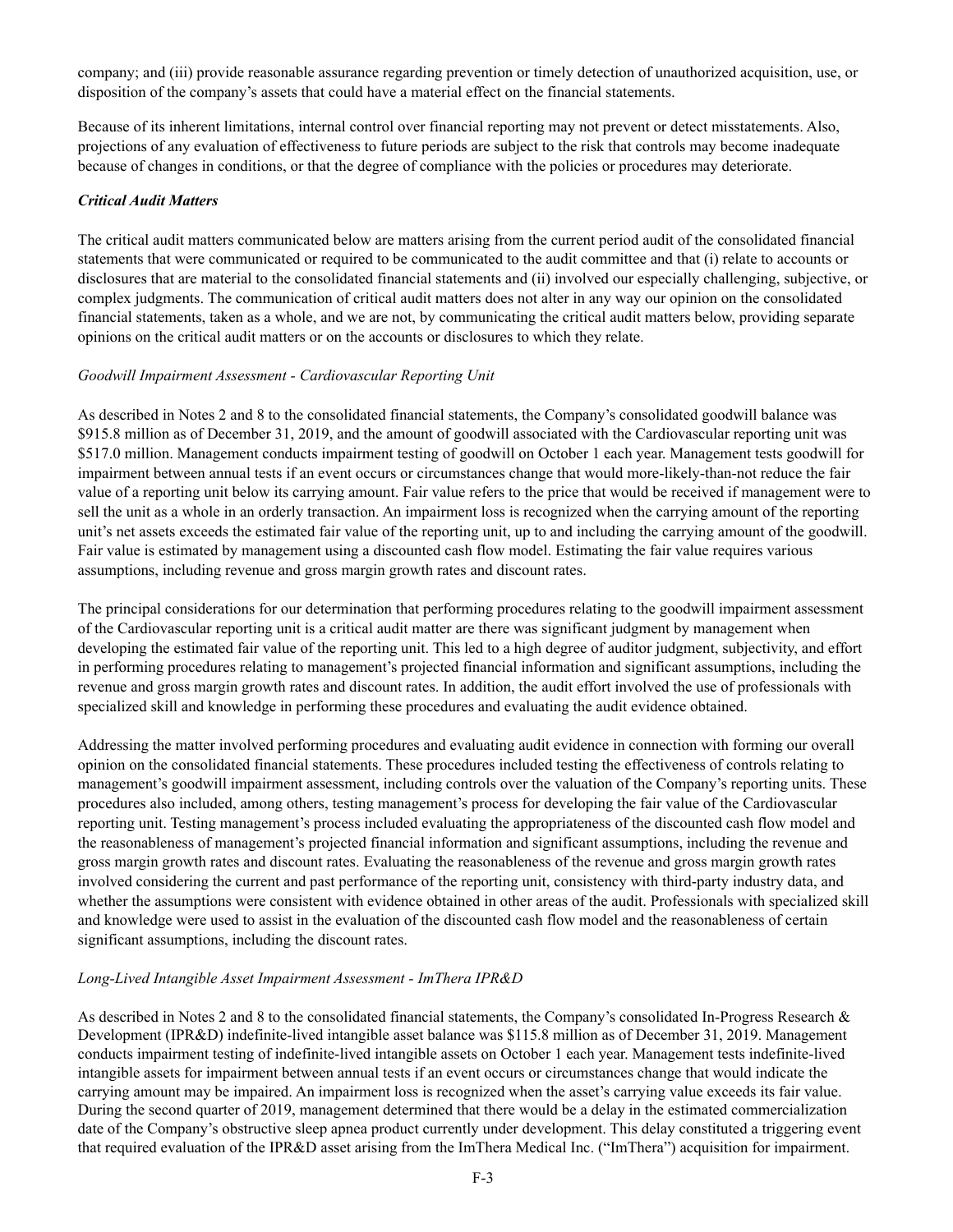Based on the assessment performed, management determined that the IPR&D asset was impaired and as a result, recorded an impairment of \$50.3 million, which was included in the Neuromodulation segment. The estimated fair value of IPR&D was determined using the multi-period excess earnings income approach. Estimating the fair value of the ImThera IPR&D asset requires various assumptions, including revenue growth rates, timing and probability of commercialization, and the discount rate.

The principal considerations for our determination that performing procedures relating to the long-lived intangible asset impairment assessment - ImThera IPR&D is a critical audit matter are there was significant judgment by management when developing the estimated fair value of the IPR&D. This in turn led to a high degree of auditor judgment, subjectivity, and effort in performing procedures relating to management's significant assumptions, including the revenue growth rates, timing and probability of commercialization, and the discount rate. In addition, the audit effort involved the use of professionals with specialized skill and knowledge in performing these procedures and evaluating the audit evidence obtained.

Addressing the matter involved performing procedures and evaluating audit evidence in connection with forming our overall opinion on the consolidated financial statements. These procedures included testing the effectiveness of controls relating to management's long-lived intangible asset impairment assessment, including controls over the valuation of the Company's IPR&D assets. These procedures also included, among others, testing management's process for estimating the fair value of IPR&D. Testing management's process included evaluating the reasonableness of significant assumptions, including the revenue growth rates, timing and probability of commercialization, and the discount rate. Evaluating the reasonableness of the revenue growth rate and timing and probability of commercialization involved considering the historical results of peer companies, consistency with third-party industry data, and whether the assumptions were consistent with evidence obtained in other areas of the audit. Professionals with specialized skill and knowledge were used to assist in evaluating the appropriateness of the multi-period excess earnings income approach and the reasonableness of certain significant assumptions, including the discount rate.

## *Litigation Provision Liability - 3T Heater-Cooler Device*

As described in Notes 2 and 14 to the consolidated financial statements, the Company recognizes product liability accruals for the resolution of pending litigation when it is probable that a liability has been incurred and the amount of the loss can be reasonably estimated. Accruals for product liability claims are adjusted periodically as additional information becomes available. The Company is currently involved in litigation involving the 3T Heater-Cooler device. On March 29, 2019, the Company announced a settlement framework that provides for a comprehensive resolution of the personal injury cases pending in the multi-district litigation in U.S. federal court, the related class action pending in federal court, as well as certain cases in state courts across the United States. Cases covered by the settlement are being dismissed as amounts are disbursed to individual plaintiffs from the qualified settlement fund. In the fourth quarter of 2019, the Company recorded an additional liability of \$33.2 million due to additional information obtained, including but not limited to: the nature and quantity of filed and unfiled claims; certain settlement discussions with plaintiffs' counsel; and the current stage of litigation in the remaining filed and unfiled claims. As of December 31, 2019, the litigation provision liability was \$170.4 million.

The principal considerations for our determination that performing procedures relating to the 3T Heater-Cooler device litigation provision liability is a critical audit matter are there was significant judgment by management when assessing the likelihood of a loss being incurred and when determining a reasonable estimate of the loss for each claim. This in turn led to a high degree of auditor judgment, subjectivity and effort in evaluating management's assessment of the loss contingencies associated with this litigation.

Addressing the matter involved performing procedures and evaluating audit evidence in connection with forming our overall opinion on the consolidated financial statements. These procedures included testing the effectiveness of controls relating to management's evaluation of the 3T Heater-Cooler device litigation and estimation of the provision for losses, including controls over determining whether a loss is probable and whether the amount of loss can be reasonably estimated. These procedures also included, among others, gaining an understanding of the Company's process around the accounting and reporting for the 3T Heater-Cooler device litigation, obtaining and evaluating the letters of audit inquiry with internal and external legal counsel, assessing the completeness of the population of claims, evaluating the reasonableness of management's assessment regarding whether an unfavorable outcome is reasonably possible or probable and reasonably estimable, and evaluating the sufficiency of the Company's litigation contingency disclosures.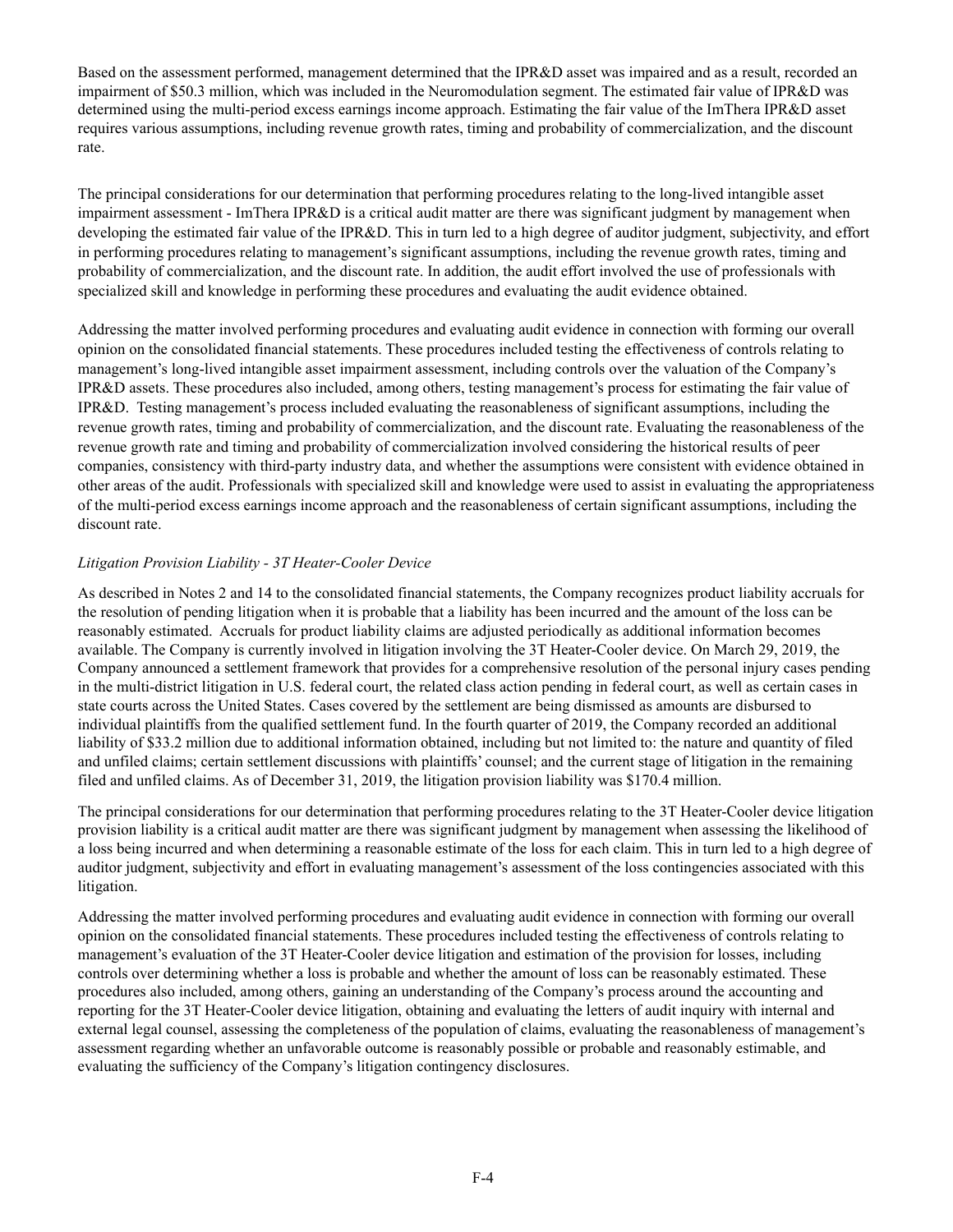/s/ PricewaterhouseCoopers LLP Houston, Texas March 2, 2020

We have served as the Company's auditor since 2018.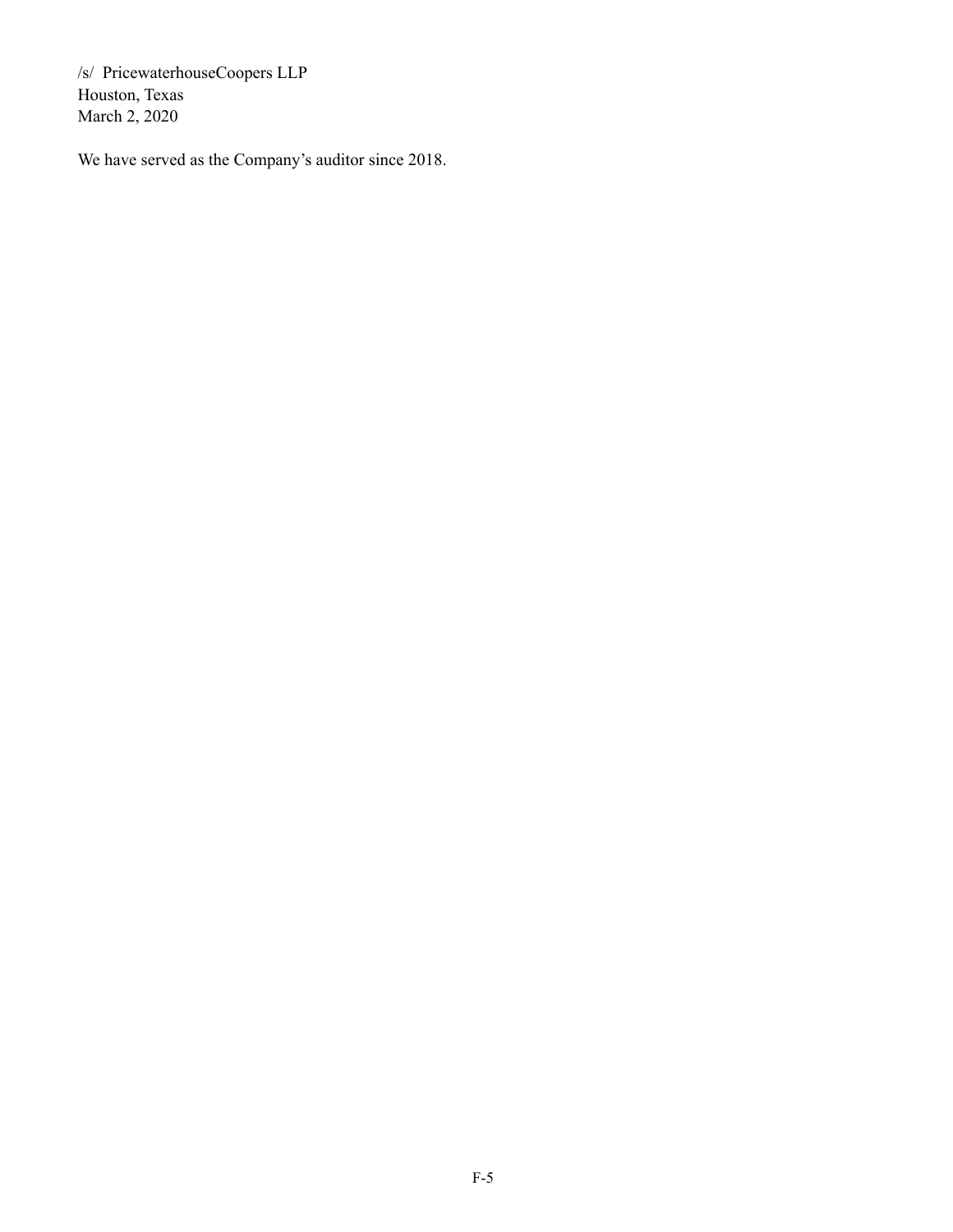## **REPORT OF INDEPENDENT REGISTERED PUBLIC ACCOUNTING FIRM**

To the Stockholders and Board of Directors of LivaNova PLC

## **Opinion on the Financial Statements**

We have audited the consolidated statements of income (loss), comprehensive income (loss), stockholders' equity and cash flows of LivaNova PLC and its subsidiaries (the "Company") for the year ended December 31, 2017, including the related notes (collectively referred to as the "consolidated financial statements"). In our opinion, the consolidated financial statements present fairly, in all material respects, the results of operations and cash flows of the Company for the year ended December 31, 2017 in conformity with accounting principles generally accepted in the United States of America.

## **Basis for Opinion**

These consolidated financial statements are the responsibility of the Company's management. Our responsibility is to express an opinion on the Company's consolidated financial statements based on our audit. We are a public accounting firm registered with the Public Company Accounting Oversight Board (United States) (PCAOB) and are required to be independent with respect to the Company in accordance with the U.S. federal securities laws and the applicable rules and regulations of the Securities and Exchange Commission and the PCAOB.

We conducted our audit of these consolidated financial statements in accordance with the standards of the PCAOB. Those standards require that we plan and perform the audit to obtain reasonable assurance about whether the consolidated financial statements are free of material misstatement, whether due to error or fraud.

Our audit included performing procedures to assess the risks of material misstatement of the consolidated financial statements, whether due to error or fraud, and performing procedures that respond to those risks. Such procedures included examining, on a test basis, evidence regarding the amounts and disclosures in the consolidated financial statements. Our audit also included evaluating the accounting principles used and significant estimates made by management, as well as evaluating the overall presentation of the consolidated financial statements. We believe that our audit provides a reasonable basis for our opinion.

/s/ PricewaterhouseCoopers SpA Milan, Italy February 28, 2018

PricewaterhouseCoopers SpA served as the Company's auditor from 2015 to 2018.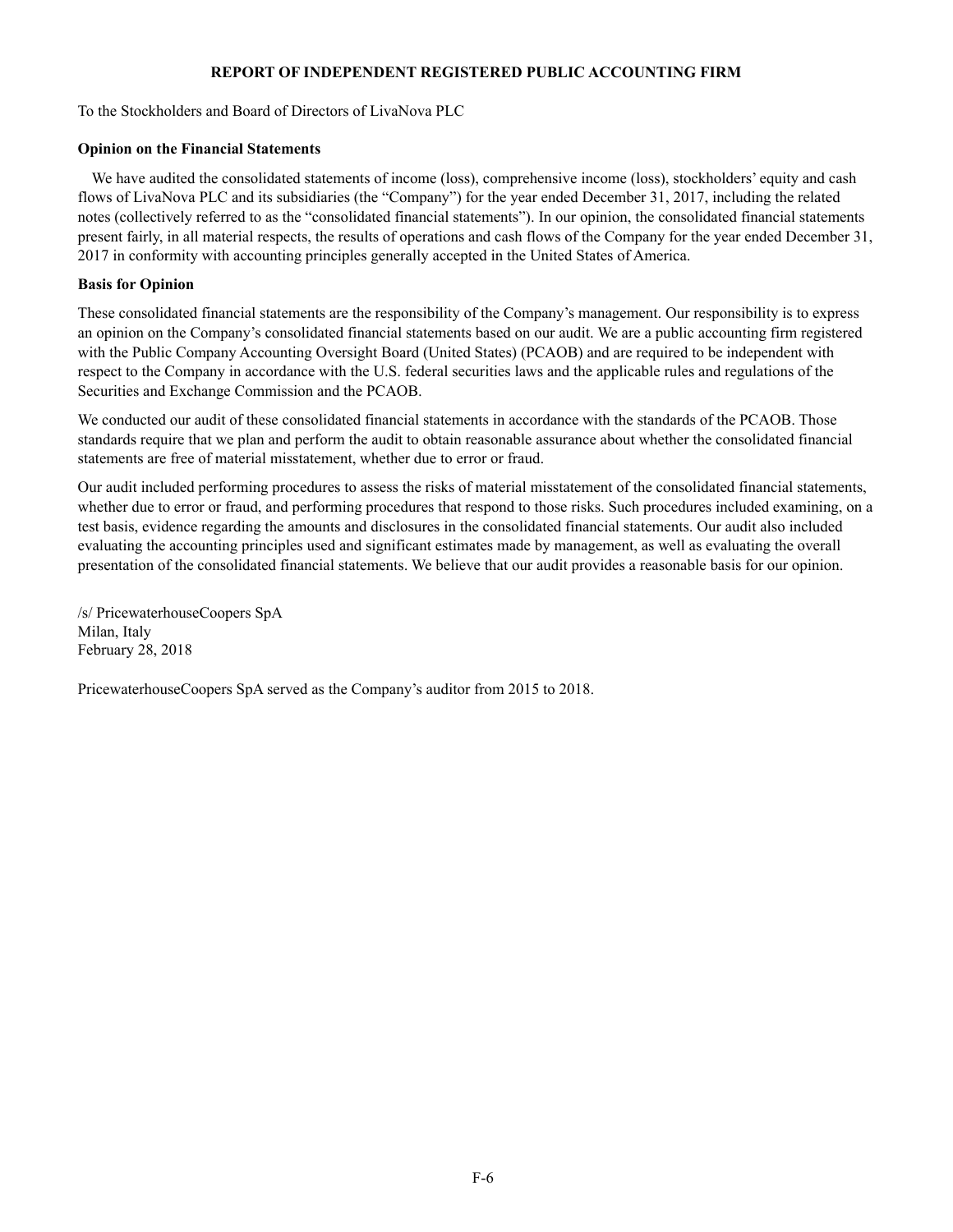## **LIVANOVA PLC AND SUBSIDIARIES CONSOLIDATED STATEMENTS OF INCOME (LOSS)**

## **(In thousands, except per share amounts)**

|                                                            | 2019          |                 | 2018                       |               | 2017      |
|------------------------------------------------------------|---------------|-----------------|----------------------------|---------------|-----------|
| Net sales                                                  | $\mathcal{S}$ | 1,084,170       | $\mathcal{S}$<br>1,106,961 | $\mathcal{S}$ | 1,012,277 |
| Costs and expenses:                                        |               |                 |                            |               |           |
| Cost of sales - exclusive of amortization                  |               | 323,635         | 361,812                    |               | 353,192   |
| Product remediation                                        |               | 15,777          | 10,680                     |               | 7,254     |
| Selling, general and administrative                        |               | 506,542         | 464,967                    |               | 380,100   |
| Research and development                                   |               | 149,889         | 146,024                    |               | 109,516   |
| Merger and integration expenses                            |               | 23,457          | 24,420                     |               | 15,528    |
| Restructuring expenses                                     |               | 12,254          | 15,915                     |               | 17,056    |
| Impairment of goodwill                                     |               | 42,417          |                            |               |           |
| Impairment of intangible assets                            |               | 139,295         |                            |               |           |
| Amortization of intangibles                                |               | 40,375          | 37,194                     |               | 33,144    |
| Litigation provision, net                                  |               | (601)           | 294,021                    |               |           |
| Operating (loss) income from continuing operations         |               | (168, 870)      | (248,072)                  |               | 96,487    |
| Interest income                                            |               | 803             | 847                        |               | 1,318     |
| Interest expense                                           |               | (15,091)        | (9,825)                    |               | (7, 797)  |
| Gain on acquisitions                                       |               |                 | 11,484                     |               | 39,428    |
| Impairment of investments                                  |               |                 |                            |               | (8, 565)  |
| Foreign exchange and other (losses) gains                  |               | (2, 536)        | (1,881)                    |               | 267       |
| (Loss) income from continuing operations before tax        |               | (185, 694)      | (247, 447)                 |               | 121,138   |
| Income tax (benefit) expense                               |               | (30, 153)       | (69, 629)                  |               | 49,954    |
| Losses from equity method investments                      |               |                 | (644)                      |               | (16, 719) |
| Net (loss) income from continuing operations               |               | (155, 541)      | (178, 462)                 |               | 54,465    |
| <b>Discontinued Operations:</b>                            |               |                 |                            |               |           |
| Income (loss) from discontinued operations, net of tax     |               | 365             | (10, 937)                  |               | (1,271)   |
| Impairment of discontinued operations, net of tax          |               |                 |                            |               | (78, 283) |
| Net income (loss) from discontinued operations, net of tax |               | 365             | (10, 937)                  |               | (79, 554) |
| Net loss                                                   | $\mathbb S$   | $(155, 176)$ \$ | $(189,399)$ \$             |               | (25,089)  |
| Basic (loss) income per share:                             |               |                 |                            |               |           |
| Continuing operations                                      | \$            | $(3.22)$ \$     | $(3.68)$ \$                |               | 1.13      |
| Discontinued operations                                    |               | 0.01            | (0.23)                     |               | (1.65)    |
|                                                            | \$            | $(3.21)$ \$     | $(3.91)$ \$                |               | (0.52)    |
|                                                            |               |                 |                            |               |           |
| Diluted (loss) income per share:                           |               |                 |                            |               |           |
| Continuing operations                                      | $\mathbb S$   | $(3.22)$ \$     | $(3.68)$ \$                |               | 1.12      |
| Discontinued operations                                    |               | 0.01            | (0.23)                     |               | (1.64)    |
|                                                            | $\mathbb S$   | $(3.21)$ \$     | $(3.91)$ \$                |               | (0.52)    |
| Shares used in computing basic (loss) income per share     |               | 48,349          | 48,497                     |               | 48,157    |
| Shares used in computing diluted (loss) income per share   |               | 48,349          | 48,497                     |               | 48,501    |

See accompanying notes to the consolidated financial statements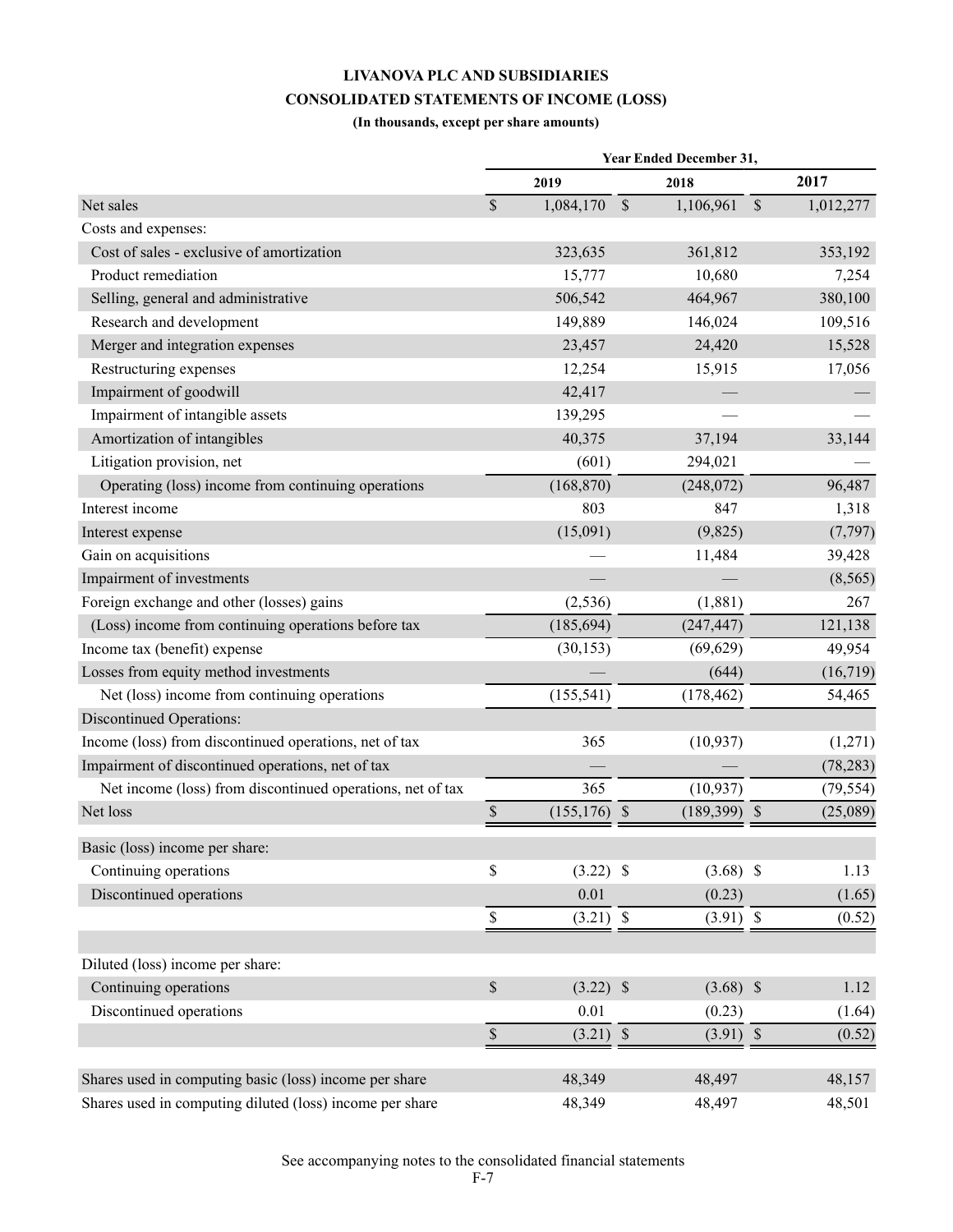## **LIVANOVA PLC AND SUBSIDIARIES**

## **CONSOLIDATED STATEMENTS OF COMPREHENSIVE INCOME (LOSS)**

**(In thousands)**

|                                                     | <b>Year Ended December 31,</b> |                 |  |                 |      |          |  |  |  |
|-----------------------------------------------------|--------------------------------|-----------------|--|-----------------|------|----------|--|--|--|
|                                                     |                                | 2019            |  | 2018            | 2017 |          |  |  |  |
| Net loss                                            |                                | $(155, 176)$ \$ |  | $(189,399)$ \$  |      | (25,089) |  |  |  |
| Other comprehensive (loss) income:                  |                                |                 |  |                 |      |          |  |  |  |
| Net change in unrealized gain (loss) on derivatives |                                | 1,917           |  | (33)            |      | (6, 413) |  |  |  |
| Tax effect                                          |                                | (460)           |  | 8               |      | 1,875    |  |  |  |
| Net of tax                                          |                                | 1,457           |  | (25)            |      | (4, 538) |  |  |  |
| Foreign currency translation adjustment, net of tax |                                | 3,627           |  | (69, 764)       |      | 118,338  |  |  |  |
| Total other comprehensive income (loss)             |                                | 5,084           |  | (69, 789)       |      | 113,800  |  |  |  |
| Total comprehensive (loss) income                   |                                | (150,092)       |  | $(259, 188)$ \$ |      | 88,711   |  |  |  |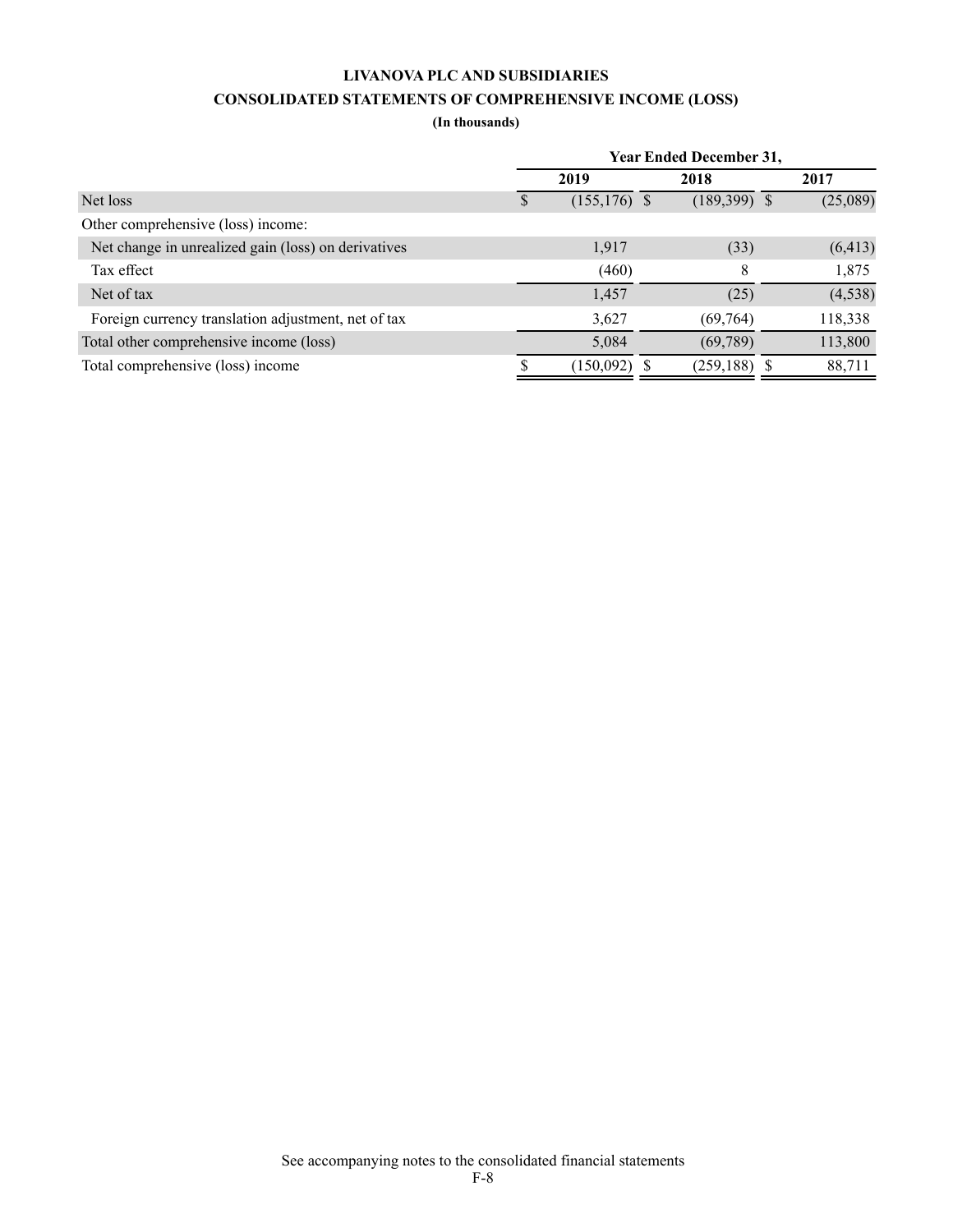#### **LIVANOVA PLC AND SUBSIDIARIES CONSOLIDATED BALANCE SHEETS December 31, 2019 and 2018 (In thousands, except share data)**

| <b>ASSETS</b>                                                                                                                                                                                                                         | 2019            |               | 2018       |
|---------------------------------------------------------------------------------------------------------------------------------------------------------------------------------------------------------------------------------------|-----------------|---------------|------------|
| Current Assets:                                                                                                                                                                                                                       |                 |               |            |
| Cash and cash equivalents                                                                                                                                                                                                             | \$<br>61,137    | \$            | 47,204     |
| Accounts receivable, net of allowance of \$13,105 at December 31, 2019 and \$11,598<br>at December 31, 2018                                                                                                                           | 257,769         |               | 256,135    |
| Inventories, net                                                                                                                                                                                                                      | 164,154         |               | 153,535    |
| Prepaid and refundable taxes                                                                                                                                                                                                          | 37,779          |               | 46,852     |
| Prepaid expenses and other current assets                                                                                                                                                                                             | 28,604          |               | 29,571     |
| <b>Total Current Assets</b>                                                                                                                                                                                                           | 549,443         |               | 533,297    |
| Property, plant and equipment, net                                                                                                                                                                                                    | 181,354         |               | 191,400    |
| Goodwill                                                                                                                                                                                                                              | 915,794         |               | 956,815    |
| Intangible assets, net                                                                                                                                                                                                                | 607,546         |               | 770,439    |
| Operating lease assets (Note 13)                                                                                                                                                                                                      | 54,372          |               |            |
| Investments                                                                                                                                                                                                                           | 27,256          |               | 24,823     |
| Deferred tax assets                                                                                                                                                                                                                   | 68,676          |               | 68,146     |
| Other assets                                                                                                                                                                                                                          | 7,356           |               | 4,781      |
| <b>Total Assets</b>                                                                                                                                                                                                                   | \$<br>2,411,797 | S             | 2,549,701  |
| <b>LIABILITIES AND STOCKHOLDERS' EQUITY</b>                                                                                                                                                                                           |                 |               |            |
| Current Liabilities:                                                                                                                                                                                                                  |                 |               |            |
| Current debt obligations                                                                                                                                                                                                              | \$<br>77,396    | $\mathcal{S}$ | 28,794     |
| Accounts payable                                                                                                                                                                                                                      | 85,892          |               | 76,735     |
| Accrued liabilities and other                                                                                                                                                                                                         | 120,100         |               | 124,285    |
| Current litigation provision liability                                                                                                                                                                                                | 146,026         |               | 161,851    |
| Taxes payable                                                                                                                                                                                                                         | 12,719          |               | 22,530     |
| Accrued employee compensation and related benefits                                                                                                                                                                                    | 70,420          |               | 82,551     |
| <b>Total Current Liabilities</b>                                                                                                                                                                                                      | 512,553         |               | 496,746    |
| Long-term debt obligations                                                                                                                                                                                                            | 260,330         |               | 139,538    |
| Contingent consideration                                                                                                                                                                                                              | 114,396         |               | 161,381    |
| Litigation provision liability                                                                                                                                                                                                        | 24,378          |               | 132,210    |
| Deferred tax liabilities                                                                                                                                                                                                              | 32,219          |               | 68,189     |
| Long-term operating lease liabilities (Note 13)                                                                                                                                                                                       | 46,027          |               |            |
| Long-term employee compensation and related benefits                                                                                                                                                                                  | 22,797          |               | 25,264     |
| Other long-term liabilities                                                                                                                                                                                                           | 15,380          |               | 22,635     |
| <b>Total Liabilities</b>                                                                                                                                                                                                              | 1,028,080       |               | 1,045,963  |
| Commitments and contingencies (Note 14)                                                                                                                                                                                               |                 |               |            |
| Stockholders' Equity:                                                                                                                                                                                                                 |                 |               |            |
| Ordinary Shares, £1.00 par value: unlimited shares authorized; 49,411,016 shares issued<br>and 48,443,830 shares outstanding at December 31, 2019; 49,323,418 shares issued and<br>48,205,783 shares outstanding at December 31, 2018 | 76,257          |               | 76,144     |
| Additional paid-in capital                                                                                                                                                                                                            | 1,734,870       |               | 1,705,111  |
| Accumulated other comprehensive loss                                                                                                                                                                                                  | (19,392)        |               | (24, 476)  |
| Accumulated deficit                                                                                                                                                                                                                   | (406, 755)      |               | (251, 579) |
| Treasury stock at cost, 967,186 and 1,117,635 shares at December 31, 2019 and 2018                                                                                                                                                    | (1,263)         |               | (1, 462)   |
| Total Stockholders' Equity                                                                                                                                                                                                            | 1,383,717       |               | 1,503,738  |

Total Liabilities and Stockholders' Equity  $\frac{\$ \qquad 2,411,797} \frac{\$ \qquad 2,549,701}$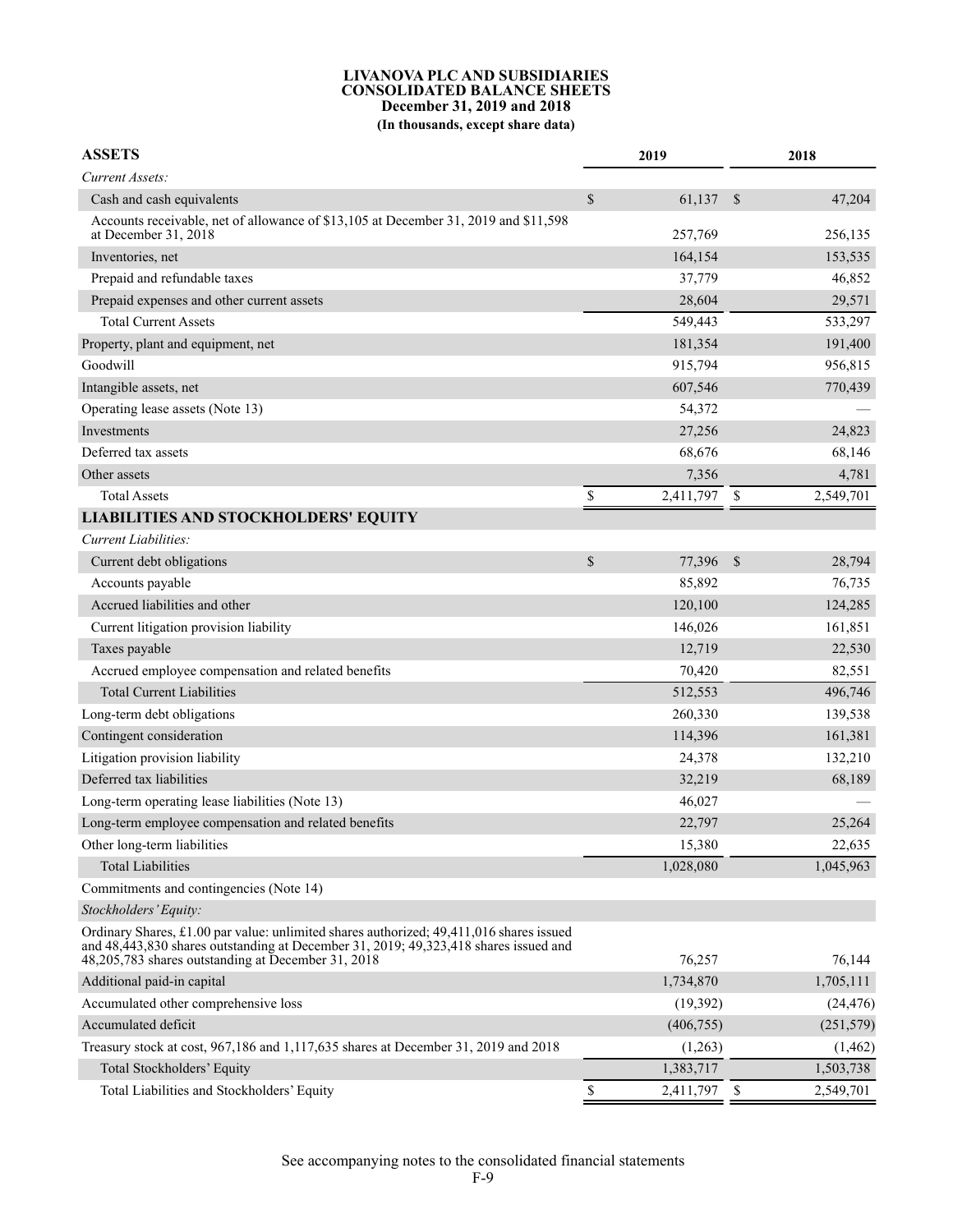# LIVANOVA PLC AND SUBSIDIARIES<br>CONSOLIDATED STATEMENTS OF STOCKHOLDERS' EQUITY<br>(In thousands) **CONSOLIDATED STATEMENTS OF STOCKHOLDERS' EQUITY LIVANOVA PLC AND SUBSIDIARIES (In thousands)**

|                                | Ordinary<br><b>Shares</b> | Ordinary Shares<br>- Amount | <b>Additional Paid-</b><br>In Capital | <b>Treasury Stock</b> | Accumulated Other<br>Comprehensive<br>(Loss) Income | Accumulated<br>Deficit | Stockholders'<br>Equity<br>Total |
|--------------------------------|---------------------------|-----------------------------|---------------------------------------|-----------------------|-----------------------------------------------------|------------------------|----------------------------------|
| December 31, 2016              | 48,157                    | 74,578<br>S                 | 1,719,893<br>↔                        | (4,500)<br>S          | (68, 487)<br>∽                                      | (14,575)<br>S          | 1,706,909<br>$\overline{S}$      |
| Stock-based compensation plans | 133                       | 172                         | 15,155                                | 4,367                 |                                                     |                        | 19,694                           |
| Net loss                       |                           |                             |                                       |                       |                                                     | (25,089)               | (25,089)                         |
| Other comprehensive income     |                           |                             |                                       |                       | 113,800                                             |                        | 113,800                          |
| December 31, 2017              | 48,290                    | 74,750                      | 1,735,048                             | $(133)$               | 45,313                                              | (39, 664)              | 1,815,314                        |
| Adoption of ASU No. 2016-16    |                           |                             |                                       |                       |                                                     | (22, 516)              | (22, 516)                        |
| Share issuances                | 1,423                     | 1,887                       |                                       | (1, 887)              |                                                     |                        |                                  |
| Share repurchases              | (500)                     | (640)                       | (49,360)                              |                       |                                                     |                        | (50,000)                         |
| Stock-based compensation plans | 110                       | 147                         | 19,423                                | 558                   |                                                     |                        | 20,128                           |
| Net loss                       |                           |                             |                                       |                       |                                                     | (189,399)              | (189,399)                        |
| Other comprehensive loss       |                           |                             |                                       |                       | (69, 789)                                           |                        | (69, 789)                        |
| December 31, 2018              | 49,323                    | 76,144                      | 1,705,111                             | (1,462)               | (24, 476)                                           | (251,579)              | ,503,738                         |
| Stock-based compensation plans | 88                        | 113                         | 29,759                                | 199                   |                                                     |                        | 30,071                           |
| Net loss                       |                           |                             |                                       |                       |                                                     | (155, 176)             | (155, 176)                       |
| Other comprehensive income     |                           |                             |                                       |                       | 5,084                                               |                        | 5,084                            |
| December 31, 2019              | 49,411                    | 76,257                      | 1,734,870<br>S                        | 1,263<br>S            | (19,392)<br>∽                                       | (406, 755)<br>S        | 1,383,717<br>S                   |
|                                |                           |                             |                                       |                       |                                                     |                        |                                  |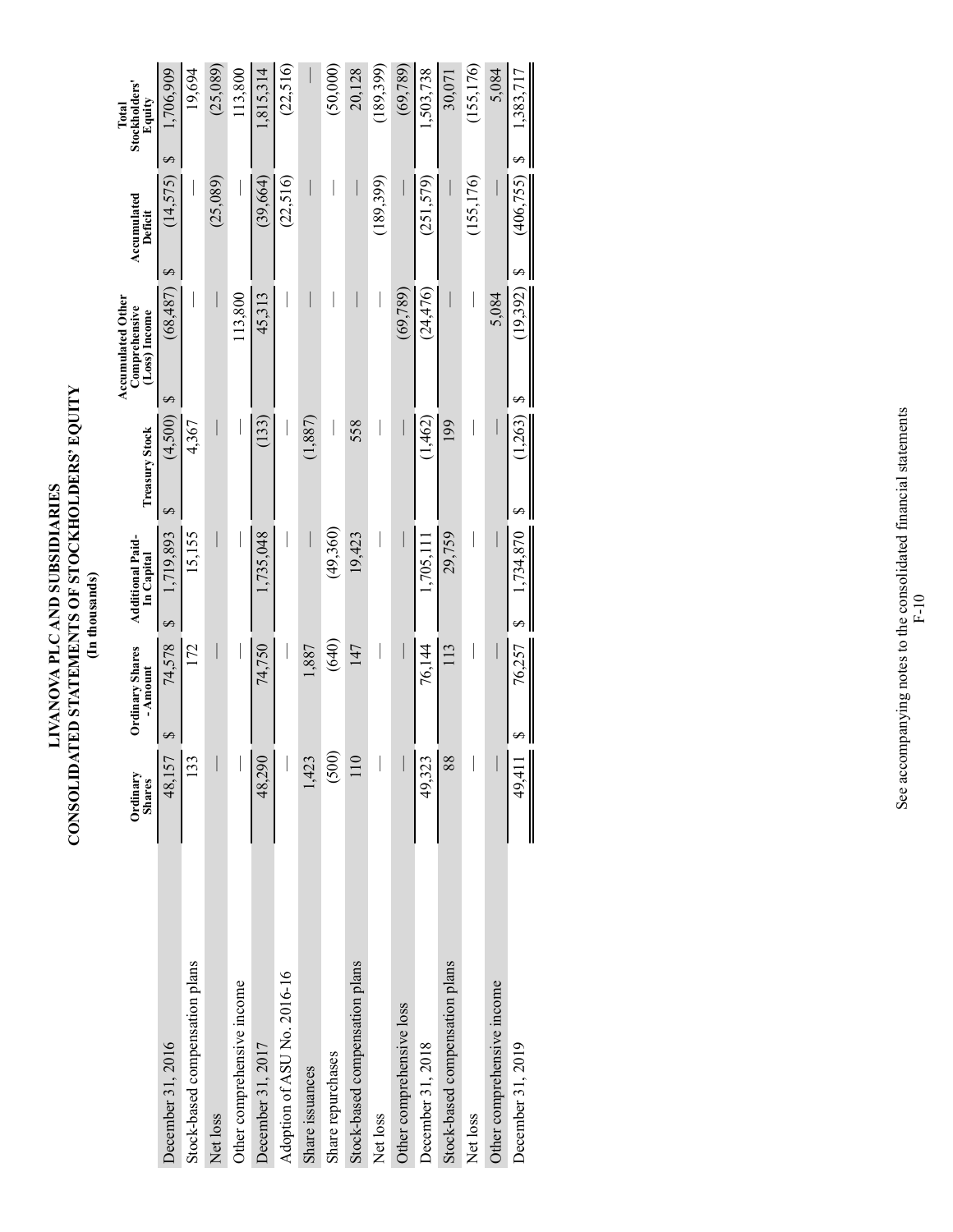#### **LIVANOVA PLC AND SUBSIDIARIES CONSOLIDATED STATEMENTS OF CASH FLOWS (In thousands)**

|                                                                                |                               | <b>Year Ended December 31,</b>    |                          |
|--------------------------------------------------------------------------------|-------------------------------|-----------------------------------|--------------------------|
| <b>Operating Activities:</b>                                                   | 2019                          | 2018                              | 2017                     |
| Net loss                                                                       | $\mathbf S$<br>$(155,176)$ \$ | $(189,399)$ \$                    | (25,089)                 |
| Non-cash items included in net loss:                                           |                               |                                   |                          |
| Impairment of intangible assets                                                | 139,295                       |                                   |                          |
| Impairment of goodwill                                                         | 42,417                        |                                   |                          |
| Amortization                                                                   | 40,375                        | 37,194                            | 45,881                   |
| Stock-based compensation                                                       | 32,553                        | 26,923                            | 19,062                   |
| Depreciation                                                                   | 30,317                        | 32,746                            | 37,054                   |
| Remeasurement of contingent consideration to fair value                        | (29, 406)                     | (4,311)                           | 56                       |
| Deferred tax benefit                                                           | (26,277)                      | (95,050)                          | (9,272)                  |
| Amortization of operating lease assets                                         | 12,297                        |                                   |                          |
| Impairment of property, plant and equipment                                    | 3,222                         | 567                               | 5,979                    |
| Amortization of income taxes payable on inter-company transfers of property    | 2,575                         | 13,370                            | 31,784                   |
| Losses from equity method investments                                          | $\overline{\phantom{0}}$      | 1,855                             | 21,606                   |
| Gain on acquisitions                                                           |                               | (11, 484)                         | (39, 428)                |
| Impairment of discontinued operations                                          |                               |                                   | 93,574                   |
| Impairment of investments                                                      |                               |                                   | 8,565                    |
| Other                                                                          | 5,412                         | 2,791                             | 5,240                    |
| Changes in operating assets and liabilities:                                   |                               |                                   |                          |
| Accounts receivable, net                                                       | (5,321)                       | 21,181                            | (48, 934)                |
| Inventories, net                                                               | (10,608)                      | (10, 647)                         | 7,187                    |
| Other current and non-current assets                                           | (2,103)                       | (12,989)                          | (6,180)                  |
| Accounts payable and accrued current and non-current liabilities               | (31, 830)                     | 4,526                             | 7,522                    |
| Taxes payable                                                                  | (8, 442)                      | 2,651                             | (48, 711)                |
| Litigation provision liability, net                                            | (123, 695)                    | 294,061                           |                          |
| Restructuring reserve                                                          | (6,747)                       | 6,504                             | (14, 557)                |
| Net cash (used in) provided by operating activities                            | (91, 142)                     | 120,489                           | 91,339                   |
| <b>Investing Activities:</b>                                                   |                               |                                   |                          |
| Purchases of property, plant and equipment                                     | (24, 691)                     | (37, 188)                         | (32, 933)                |
| Acquisitions, net of cash acquired                                             | (10,750)                      | (279, 691)                        | (14, 194)                |
| Purchases of intangible assets                                                 | (3,289)                       | (809)                             | (1, 174)                 |
| Purchases of investments                                                       | (2,500)                       | (3,770)                           | (6,255)                  |
| Proceeds from asset sales                                                      | 1,261                         | 14,220                            | 5,935                    |
| Proceeds from the sale of CRM business franchise, net of cash disposed         |                               | 186,682                           |                          |
| Proceeds from sale of investment                                               |                               |                                   | 3,192                    |
| Loans to investees                                                             |                               |                                   | (7, 426)                 |
| Other                                                                          | (1,321)                       |                                   |                          |
| Net cash used in investing activities                                          | (41,290)                      | (120, 556)                        | (52, 855)                |
| <b>Financing Activities:</b>                                                   |                               |                                   |                          |
| Proceeds from long-term debt obligations                                       | 197,160                       | 103,570                           | 2,048                    |
| Repayment of long-term debt obligations                                        | (24,210)                      | (23, 827)                         | (22, 755)                |
| Payment of contingent consideration                                            | (18,955)                      | (651)                             | (1,097)                  |
| Shares repurchased from employees for minimum tax withholding                  | (7,064)                       | (11,611)                          | (4,083)                  |
| Proceeds from share issuances under ESPP                                       | 4,468                         |                                   |                          |
| Debt issuance costs                                                            | (3,795)                       |                                   |                          |
| Change in short-term borrowing, net                                            | (1, 188)                      | (30,745)                          | 12,396                   |
| Proceeds from exercise of stock options                                        | 372                           | 4,178                             | 4,973                    |
| Proceeds from short-term borrowing (maturities greater than 90 days)           | $\qquad \qquad -$             | 240,000                           | 20,000                   |
| Repayment of short-term borrowing (maturities greater than 90 days)            |                               | (260,000)                         |                          |
| Share repurchases under share repurchase program                               |                               | (50,000)                          | $\overline{\phantom{0}}$ |
| Payment of deferred consideration - acquisition of Caisson Interventional, LLC |                               | (12,994)                          |                          |
| Other                                                                          | (207)                         | (268)                             | (188)                    |
| Net cash provided by (used in) financing activities                            | 146,581                       | (42, 348)                         | 11,294                   |
| Effect of exchange rate changes on cash and cash equivalents                   | (216)                         | (3,996)                           | 4,048                    |
| Net increase (decrease) in cash and cash equivalents                           | 13,933                        | (46, 411)                         | 53,826                   |
| Cash and cash equivalents at beginning of period                               | 47,204                        | 93,615                            | 39,789                   |
| Cash and cash equivalents at end of period                                     | \$<br>$\mathbf s$<br>61,137   | $\overline{\mathbf{s}}$<br>47,204 | 93,615                   |
|                                                                                |                               |                                   |                          |

See accompanying notes to the consolidated financial statements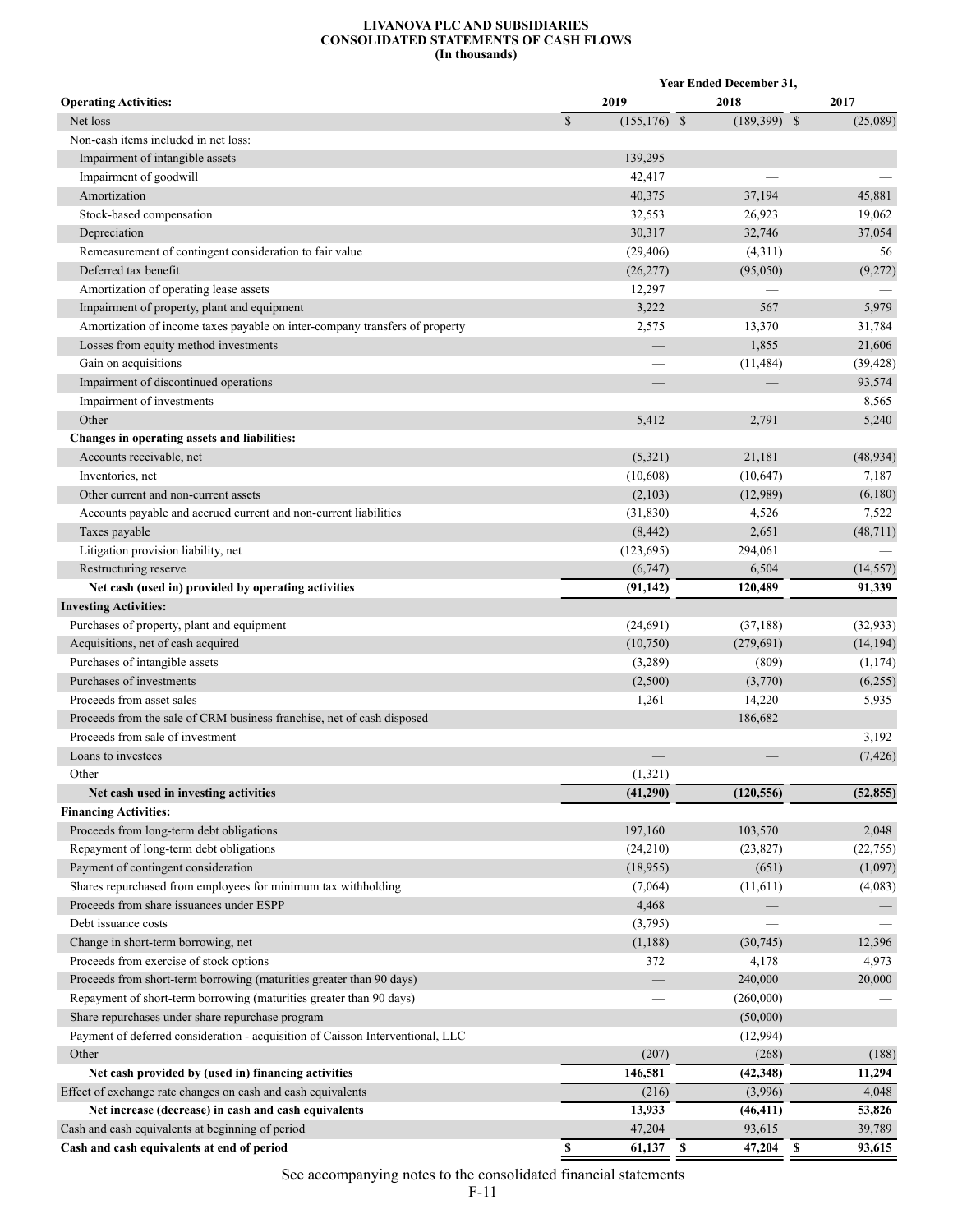|                                                            | <b>Year Ended December 31.</b> |        |      |        |      |        |
|------------------------------------------------------------|--------------------------------|--------|------|--------|------|--------|
| <b>Supplementary Disclosures of Cash Flow Information:</b> |                                | 2019   | 2018 |        | 2017 |        |
| Cash paid for interest                                     |                                | 15.828 |      | 9.278  |      | 7.510  |
| Cash paid for income taxes                                 |                                | 2.011  |      | 26.393 |      | 38.974 |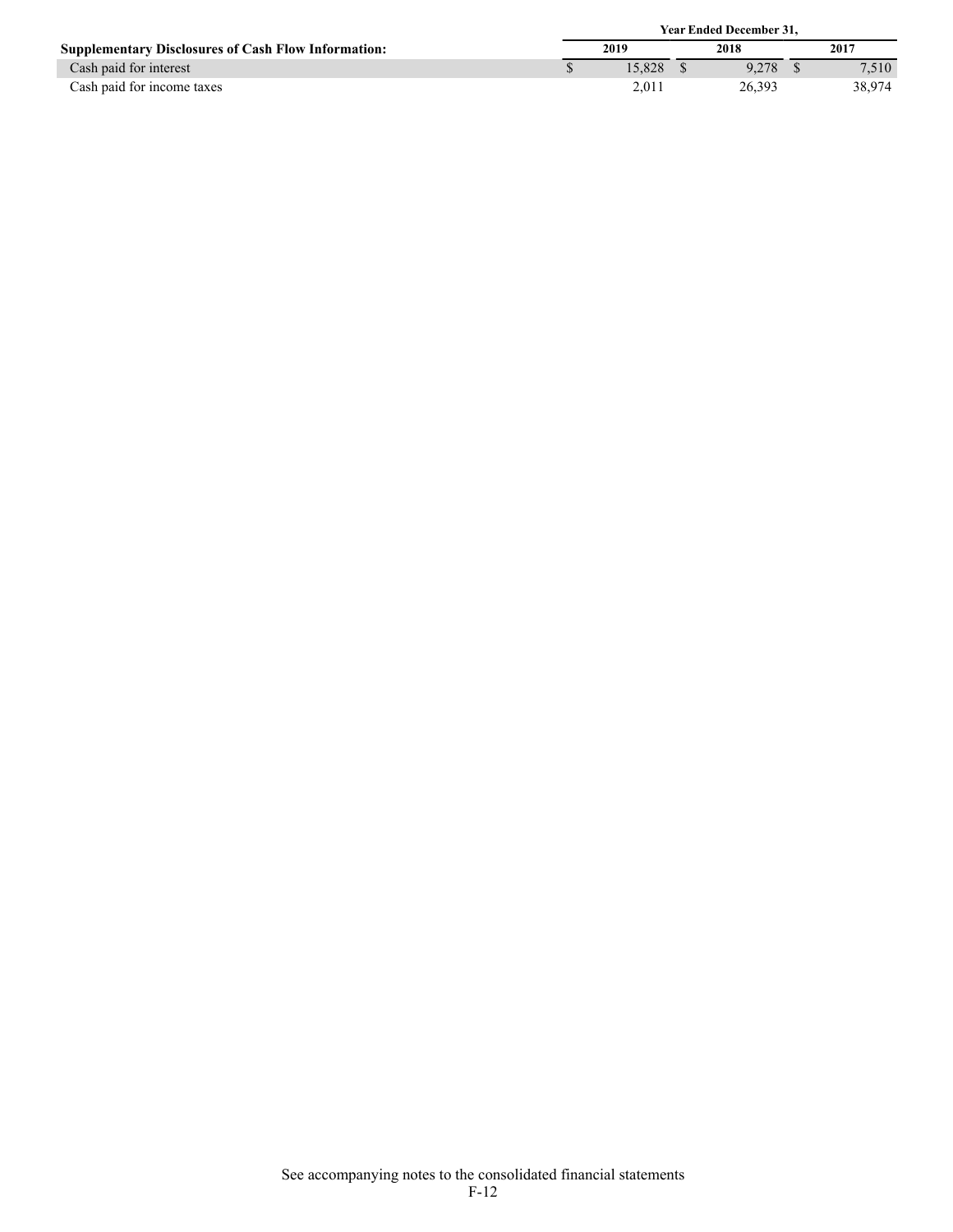#### **LIVANOVA PLC AND SUBSIDIARIES'**

## **NOTES TO THE CONSOLIDATED FINANCIAL STATEMENTS**

#### **(In thousands, except share and per share amounts)**

## **Note 1. Nature of Operations**

#### Description of the Business

LivaNova PLC, headquartered in London, (collectively with its subsidiaries, the "Company," "LivaNova," "we" or "our") is a global medical device company focused on the development and delivery of important therapeutic solutions for the benefit of patients, healthcare professionals and healthcare systems throughout the world. Working closely with medical professionals in the fields of cardiovascular disease and neuromodulation, we design, develop, manufacture and sell innovative therapeutic solutions that are consistent with our mission to improve our patients' quality of life, increase the skills and capabilities of healthcare professionals and minimize healthcare costs. We are a public limited company organized under the laws of England and Wales, and headquartered in London, England.

#### Business Franchises

LivaNova is comprised of two principal business franchises, which are also our reportable segments: Cardiovascular and Neuromodulation, corresponding to our primary therapeutic areas. Other corporate activities include corporate shared service expenses for finance, legal, human resources, information technology and New Ventures.

## **Note 2. Basis of Presentation, Use of Accounting Estimates and Significant Accounting Policies**

## Basis of Presentation

The accompanying consolidated financial statements of LivaNova have been prepared in accordance with generally accepted accounting principles in the United States ("U.S." and such principles, "U.S. GAAP") and the instructions to Form 10-K and Article 3 and Article 5 of Regulation S-X.

#### Consolidation

The accompanying consolidated financial statements for LivaNova include LivaNova's wholly owned subsidiaries and the LivaNova PLC Employee Benefit Trust ("the Trust"). All intercompany accounts and transactions have been eliminated.

## Use of Estimates

The preparation of our consolidated financial statements in conformity with U.S. GAAP requires management to make estimates and assumptions that affect the amounts reported in such financial statements and accompanying notes. These estimates are based on management's best knowledge of current events and actions we may undertake in the future. Estimates are used in accounting for, among other items, valuation and amortization of intangible assets, goodwill, measurement of deferred tax assets and liabilities, uncertain income tax positions, stock-based compensation, obsolete and slow-moving inventories, models, such as an impairment analysis, and in general, allocations to provisions and the fair value of assets and liabilities recorded in a business combination. Actual results could differ materially from those estimates.

#### Reclassifications

We have reclassified certain prior period amounts for comparative purposes. These reclassifications did not have a material effect on our financial condition, results of operations or cash flows.

#### Cash and Cash Equivalents

We consider all highly liquid investments with an original maturity of three months or less, consisting of demand deposit accounts and money market mutual funds, to be cash equivalents. Cash equivalents are carried on the consolidated balance sheet at cost, which approximated their fair value.

#### Accounts Receivable

Our accounts receivable consisted of trade receivables from direct customers and distributors. We maintain an allowance for doubtful accounts for potential credit losses based on our estimates of the ability of customers to make required payments, historical credit experience, existing economic conditions and expected future trends. We write off uncollectible accounts against the allowance when all reasonable collection efforts have been exhausted.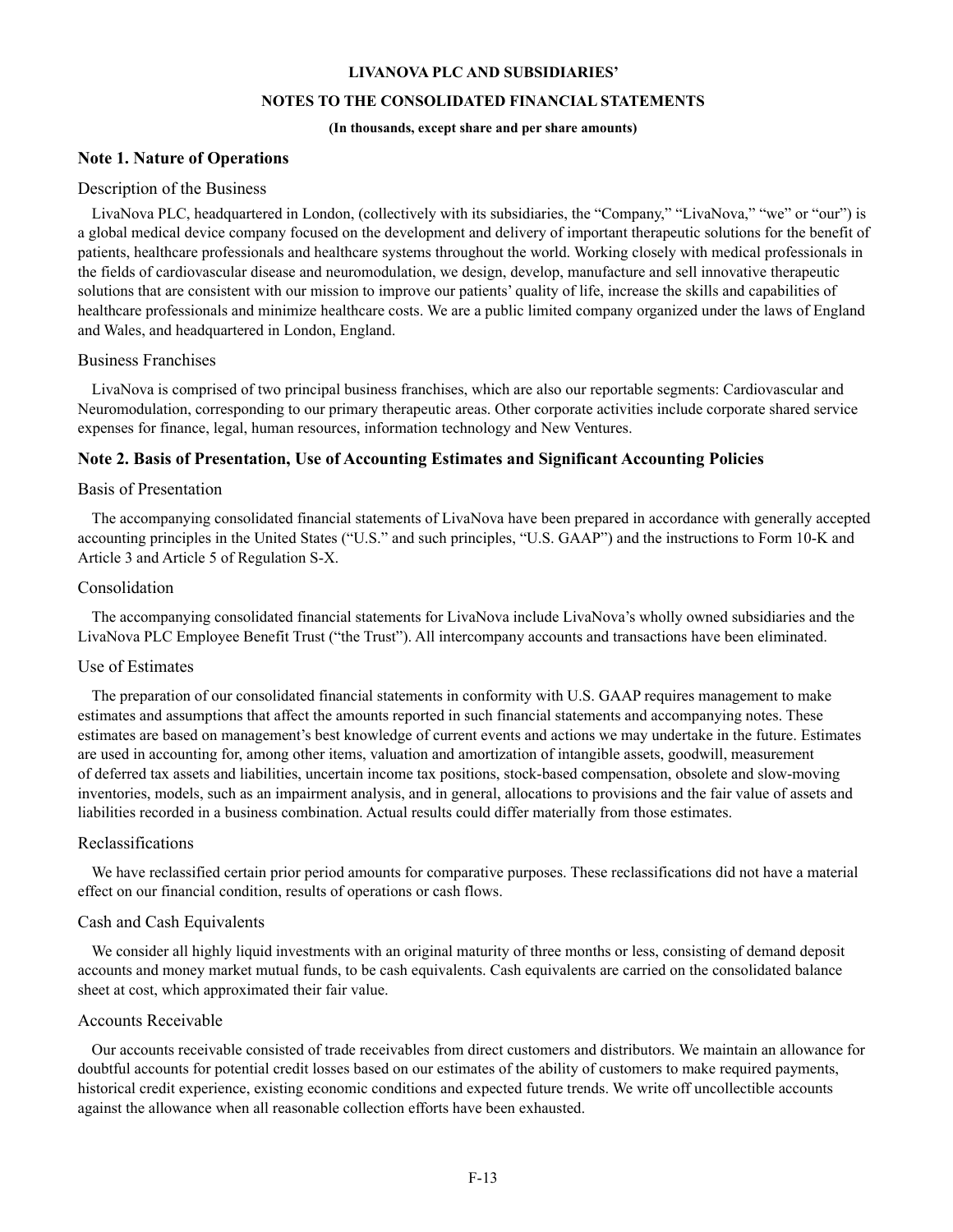# Inventories

We state our inventories at the lower of cost, using the first-in first-out ("FIFO") method, or net realizable value. Our calculation of cost includes the acquisition cost of raw materials and components, direct labor and overhead, including depreciation of manufacturing related assets. We reduce the carrying value of inventories for those items that are potentially excess, obsolete or slow moving based on changes in customer demand, technology developments or other economic factors.

## Property, Plant and Equipment ("PP&E")

## *Assets held and used*

PP&E is carried at cost, less accumulated depreciation. Maintenance, repairs and minor replacements are charged to expense as incurred, while significant renewals and improvements are capitalized. We compute depreciation using the straight-line method over estimated useful lives. Leasehold improvements are depreciated over the shorter of the following terms: the useful life of the asset or a term that includes required lease periods and renewals that are deemed to be reasonably assured at the date the leasehold improvements are purchased. Capital improvements to the building are added as building components and depreciated over the useful life of the improvement or the building, whichever is less.

# *Assets held for sale*

We classify long-lived assets as held for sale in the period in which we commit to a plan to sell the asset, the asset is available for immediate sale, the asset is being actively marketed for sale at a price that is reasonable in relation to its current fair value and the sale of the asset is probable within the next twelve months and when actions required to complete the plan indicate that it is unlikely that significant changes to the plan will be made or that the plan will be withdrawn. A long-lived asset classified as held for sale is measured at the lower of its carrying amount or fair value less cost to sell and depreciation is discontinued. We recognize an impairment for any excess of carrying value over the fair value less cost to sell.

### Goodwill

We allocate the amounts we pay for an acquisition to the assets we acquire and liabilities we assume based on their fair values at the date of acquisition, including property, plant and equipment, inventories, accounts receivable, long-term debt, and identifiable intangible assets which either arise from a contractual or legal right or are separable from goodwill. We base the fair value of identifiable intangible assets acquired in a business combination, including IPR&D, on valuations that use information and assumptions provided by management, which consider management's best estimates of inputs and assumptions that a market participant would use. We allocate any excess purchase price over the fair value of the net tangible and identifiable intangible assets acquired to goodwill. Transaction costs associated with these acquisitions are expensed as incurred and are reported in selling, general and administrative on the consolidated statements of income (loss). We recognize adjustments to the provisional amounts identified during the measurement period with a corresponding adjustment to goodwill in the reporting period in which the adjustment amounts are determined. The effect on earnings of changes in depreciation, amortization or other income effects, if any, as a result of the change to the provisional amounts are recorded in the same period's consolidated financial statements, calculated as if the accounting had been completed at the acquisition date.

### Intangible Assets, Other than Goodwill

Intangible assets shown on the consolidated balance sheets consist of finite-lived and indefinite-lived assets expected to generate future economic benefits and are recorded at their respective fair values as of their acquisition date. Finite-lived intangible assets consist primarily of developed technology and technical capabilities, including patents, related know-how and licensed patent rights, trade names and customer relationships. Customer relationships consist of relationships with hospitals and surgeons in the countries where we operate. Indefinite-lived intangible assets other than goodwill are composed of IPR&D assets acquired in acquisitions. We estimate the useful lives of our intangible assets, which requires significant management judgment. We amortize our finite-lived intangible assets over their useful lives using the straight-line method.

Amortization expense is disclosed separately on our consolidated statements of income (loss). We evaluate our intangible assets each reporting period to determine whether events and circumstances indicate either a different useful life or impairment. If we change our estimate of the useful life of an asset, we amortize the carrying amount over the revised remaining useful life.

#### Impairments of Long-Lived Assets and Goodwill

#### *Long-lived Assets Impairment*

We evaluate the carrying value of our long-lived assets and investments for impairment when events or changes in circumstances indicate that the carrying value of such assets may not be recoverable. Such changes in circumstance may include, among other items, (i) an expectation of a sale or disposal of a long-lived asset or asset group, (ii) adverse changes in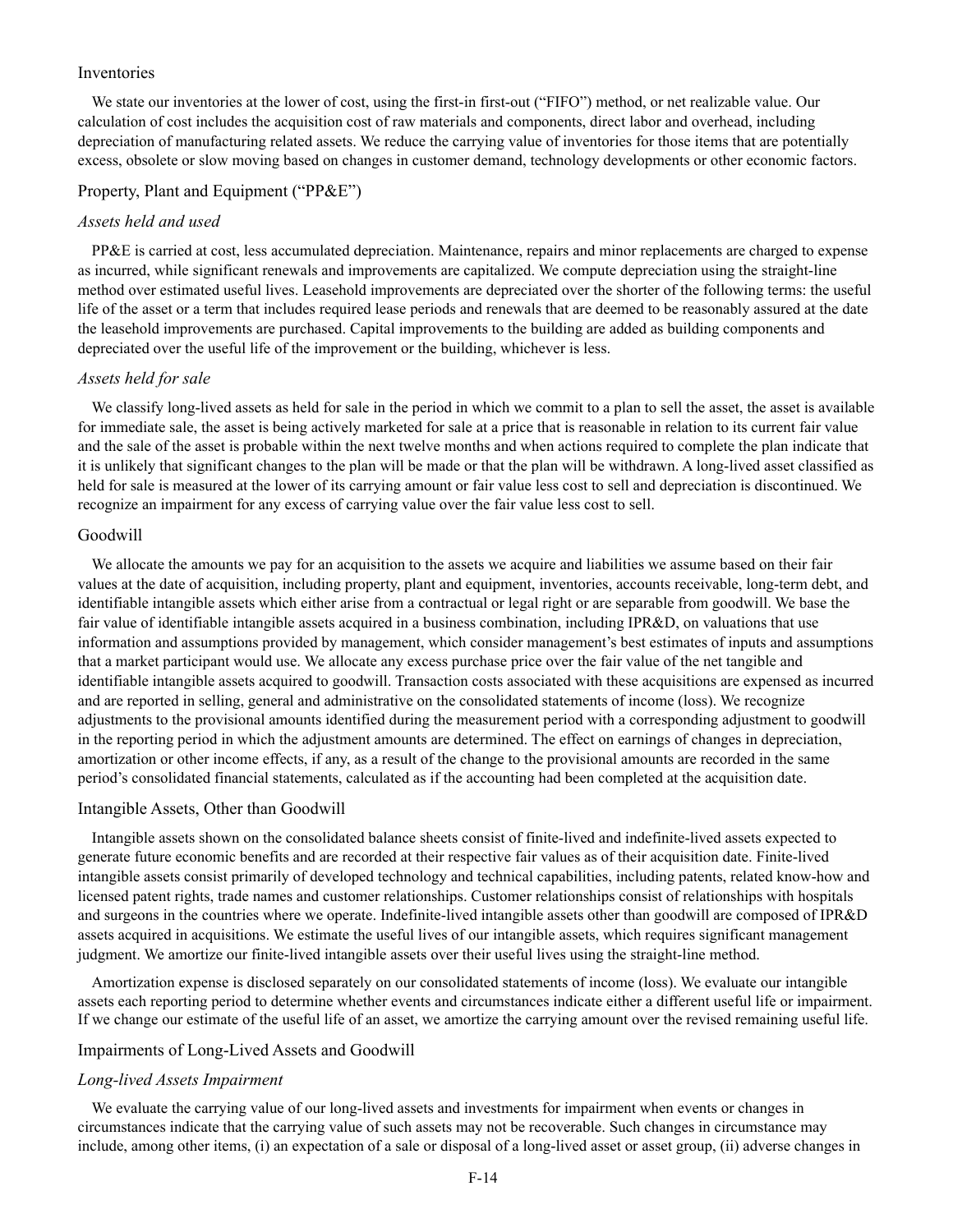market or competitive conditions, (iii) an adverse change in legal factors or business climate in the markets in which we operate and (iv) operating or cash flow losses.

For PP&E and intangible assets used in our operations, recoverability generally is determined by comparing the carrying value of an asset, or group of assets to their expected undiscounted future cash flows. If the carrying value of an asset (asset group) is not recoverable, the amount of impairment loss is measured as the difference between the carrying value of the asset (asset group) and its estimated fair value. The asset grouping as well as the determination of expected undiscounted cash flow amounts requires significant judgments, estimates, and assumptions, including cash flows generated upon disposition. We measure fair value as the price that would be received if we were to sell the assets in an orderly transaction. Assets to be disposed of are carried at the lower of their financial statement carrying amount or fair value less costs to sell.

We conduct impairment testing of our indefinite-lived intangible assets on October 1st each year. We test indefinite-lived intangible assets for impairment between annual tests if an event occurs or circumstances change that would indicate the carrying amount may be impaired. An impairment loss is recognized when the asset's carrying value exceeds its fair value.

### *Goodwill Impairment*

We conduct impairment testing of our goodwill on October 1st each year. We test goodwill for impairment between annual tests if an event occurs or circumstances change that would more-likely-than-not reduce the fair value of a reporting unit below its carrying amount. Testing is performed at the reporting unit level, which is defined as an operating segment or a component of an operating segment that constitutes a business for which financial information is available and is regularly viewed by management. Our operating segments are deemed to be our reporting units for purposes of goodwill impairment testing.

If we determine that goodwill is more-likely-than-not impaired, we perform the first step of a two-step goodwill impairment test. We first identify potential impairment by comparing the fair value of the reporting unit to its carrying amount, including goodwill. Fair value refers to the price that would be received if we were to sell the unit as a whole in an orderly transaction. If the carrying amount of our reporting unit is greater than zero and its fair value exceeds its carrying amount, goodwill of the reporting unit is considered not impaired and the second step of the impairment test is unnecessary. If the carrying value of the reporting unit exceeds its fair value, we perform step 2 of the goodwill impairment test. An impairment loss is recognized when the carrying amount of the reporting unit's net assets exceeds the estimated fair value of the reporting unit, up to and including the carrying amount of the goodwill. Fair value is estimated using a discounted cash flow model. Estimating fair value requires various assumptions, including revenue and gross margin growth rates and discount rates.

If the aggregate fair value of our reporting units exceeds our market capitalization, we evaluate the reasonableness of the implied control premium which includes a comparison to implied control premiums from recent market transactions within our industry or other relevant benchmark data.

Goodwill impairment evaluations are highly subjective. In most instances, they involve expectations of future cash flows that reflect our judgments and assumptions regarding future industry conditions and operations. The estimates, judgments and assumptions used in the application of our goodwill impairment policies reflect both historical experience and an assessment of current operational, industry, market, economic and political environments. The use of different estimates, judgments, assumptions and expectations regarding future industry and market conditions and operations would likely result in materially different asset carrying values and operating results.

Quantitative factors used to determine the fair value of the reporting units reflect our best estimates, and we believe they are reasonable. Future declines in the reporting units' operating performance or our anticipated business outlook may reduce the estimated fair value of our reporting units and result in an impairment. Factors that could have a negative impact on the fair value of the reporting units include, but are not limited to:

- decreases in revenue as a result of the inability of our sales force to effectively market and promote our products;
- increased competition, patent expirations or new technologies or treatments;
- declines in anticipated growth rates;
- the outcome of litigation, legal proceedings, investigations or other claims resulting in significant cash outflows; and
- increases in the market-participant risk-adjusted Weighted Average Cost of Capital ("WACC").

### Derivatives and Risk Management

U.S. GAAP requires companies to recognize all derivatives as assets and liabilities on the balance sheet and to measure the instruments at fair value through earnings unless the derivative qualifies for hedge accounting. If the derivative qualifies for hedge accounting, depending on the nature of the hedge and hedge effectiveness, changes in the fair value of the derivative will either be recognized immediately in earnings or recorded in other comprehensive income ("OCI") until the hedged item is recognized in earnings. The changes in the fair value of the derivative are intended to offset the change in fair value of the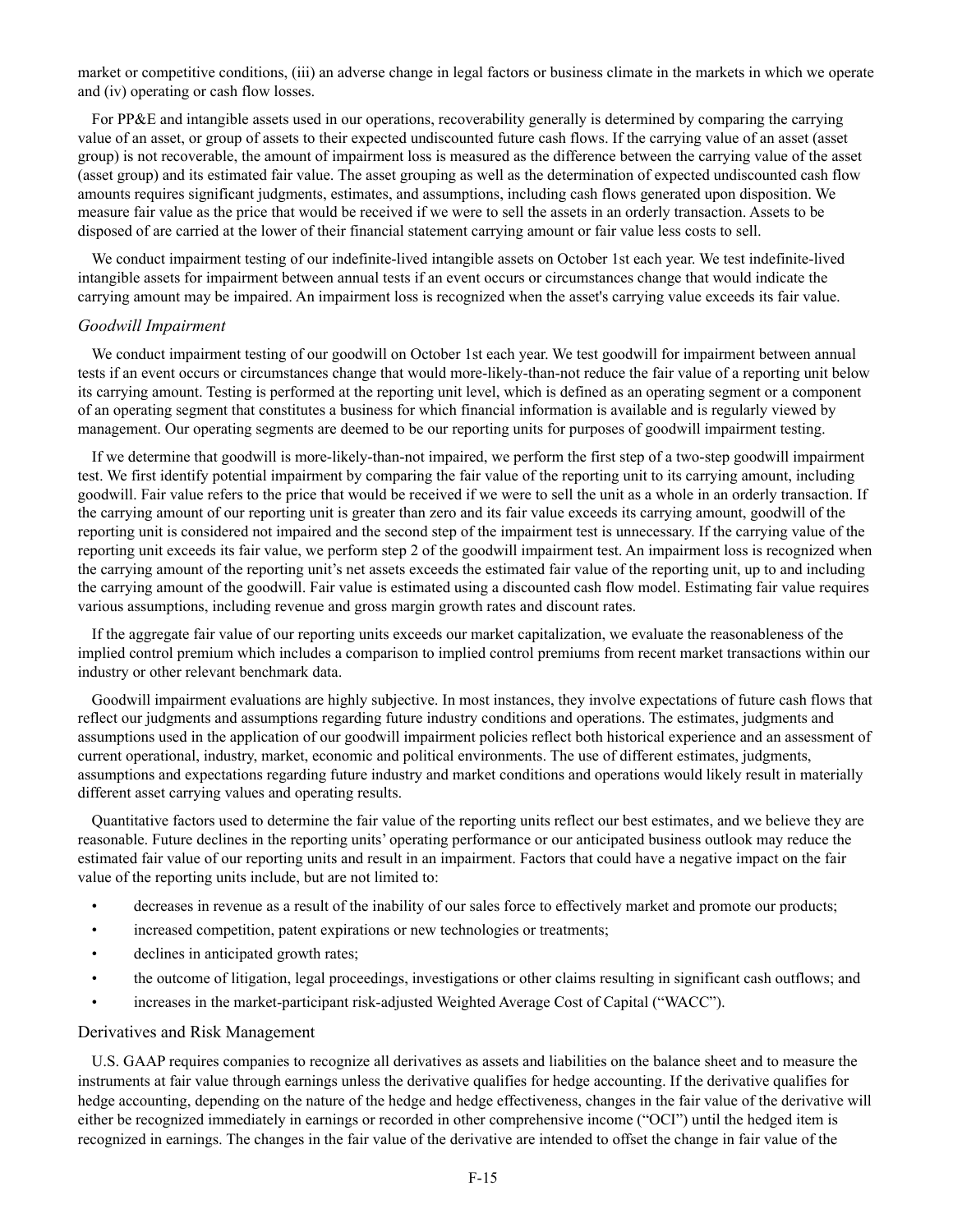hedged asset, liability or probable commitment. We evaluate hedge effectiveness at inception. Cash flows from derivative contracts are reported as operating activities on the consolidated statements of cash flows.

We use currency exchange rate derivative contracts and interest rate derivative instruments to manage the impact of currency exchange and interest rate changes on earnings and cash flows. Forward currency exchange rate contracts are designed to hedge anticipated foreign currency transactions and changes in the value of specific assets and liabilities. At inception of the forward contract, the derivative is designated as either a freestanding derivative or a cash flow hedge. We do not enter into derivative contracts for speculative purposes. All derivative instruments are recorded at fair value on the consolidated balance sheets, as assets or liabilities (current or non-current) depending upon the gain or loss position of the contract and contract maturity date.

Forward contracts designated as cash flow hedges are designed to hedge the variability of cash flows associated with forecasted transactions denominated in a foreign currency that will take place in the future. For derivative instruments that are designated and qualify as a cash flow hedge, the gain or loss on the derivative instrument is reported as a component of accumulated other comprehensive income ("AOCI") and reclassified into earnings to offset exchange differences originated by the hedged item or the current earnings effect of the hedged item. We use freestanding derivative forward contracts to offset exposure to the variability of the value associated with assets and liabilities denominated in a foreign currency. These derivatives are not designated as hedges, and therefore changes in the value of these forward contracts are recognized in earnings, thereby offsetting the current earnings effect of the related change in value of foreign currency denominated assets and liabilities.

We use interest rate derivative instruments designated as cash flow hedges to manage the exposure to interest rate movements and to reduce the risk of increased borrowing costs by converting floating-rate debt into fixed-rate debt. Under these agreements, we agree to exchange, at specified intervals, the difference between fixed and floating interest amounts calculated by reference to agreed-upon notional principal amounts. The interest rate swaps are structured to mirror the payment terms of the underlying loan. The fair value of the interest rate swaps is reported on the consolidated balance sheets as assets or liabilities (current or non-current) depending upon the gain or loss position of the contract and the maturity of the future cash flows of each contract. The gain or loss on these derivatives is reported as a component of AOCI.

#### Fair Value Measurements

We follow the authoritative guidance on fair value measurements and disclosures with respect to assets and liabilities that are measured at fair value on both a recurring and nonrecurring basis. Under this guidance, fair value is defined as the exit price, or the amount that would be received to sell an asset or paid to transfer a liability in an orderly transaction between market participants as of the measurement date. The authoritative guidance also establishes a hierarchy for inputs used in measuring fair value that maximizes the use of observable inputs and minimizes the use of unobservable inputs by requiring that the most observable inputs be used when available. Observable inputs are inputs market participants would use in valuing the asset or liability, based on market data obtained from sources independent of us. Unobservable inputs are inputs that reflect our assumptions about the factors market participants would use in valuing the asset or liability developed based upon the best information available in the circumstances. The categorization of financial assets and financial liabilities within the valuation hierarchy is based upon the lowest level of input that is significant to the fair value measurement. The hierarchy is broken down into three levels defined as follows:

- Level 1 Inputs are quoted prices in active markets for identical assets or liabilities;
- Level 2 Inputs include quoted prices for similar assets or liabilities in active markets, quoted prices for identical or similar assets or liabilities in markets that are not active, and inputs (other than quoted prices) that are observable for the asset or liability, either directly or indirectly; and
- Level 3 Inputs are unobservable for the asset or liability.

Financial assets and liabilities that are classified as Level 2 include derivative instruments, primarily forward and option currency contracts and interest rate swaps contracts, which are valued using standard calculations and models that use readily observable market data as their basis.

Financial liabilities that are classified as Level 3 include contingent consideration arrangements resulting from acquisitions that involve potential future payment of consideration that is contingent upon the achievement of performance milestones and salesbased earn-outs. Contingent consideration is recognized at fair value at the date of acquisition based on the consideration expected to be transferred and estimated as the probability of future cash flows, discounted to present value in accordance with accepted valuation methodologies. The discount rate used is determined at the time of measurement. Contingent consideration is remeasured each reporting period with the change in fair value, including accretion for the passage of time, recorded in earnings. The change in fair value of contingent consideration based on the achievement of regulatory milestones is recorded as research and development expense while the change in fair value of sales-based earnout contingent consideration is recorded as cost of sales. Contingent consideration payments made soon after the acquisition date are classified as an investing activity. Contingent consideration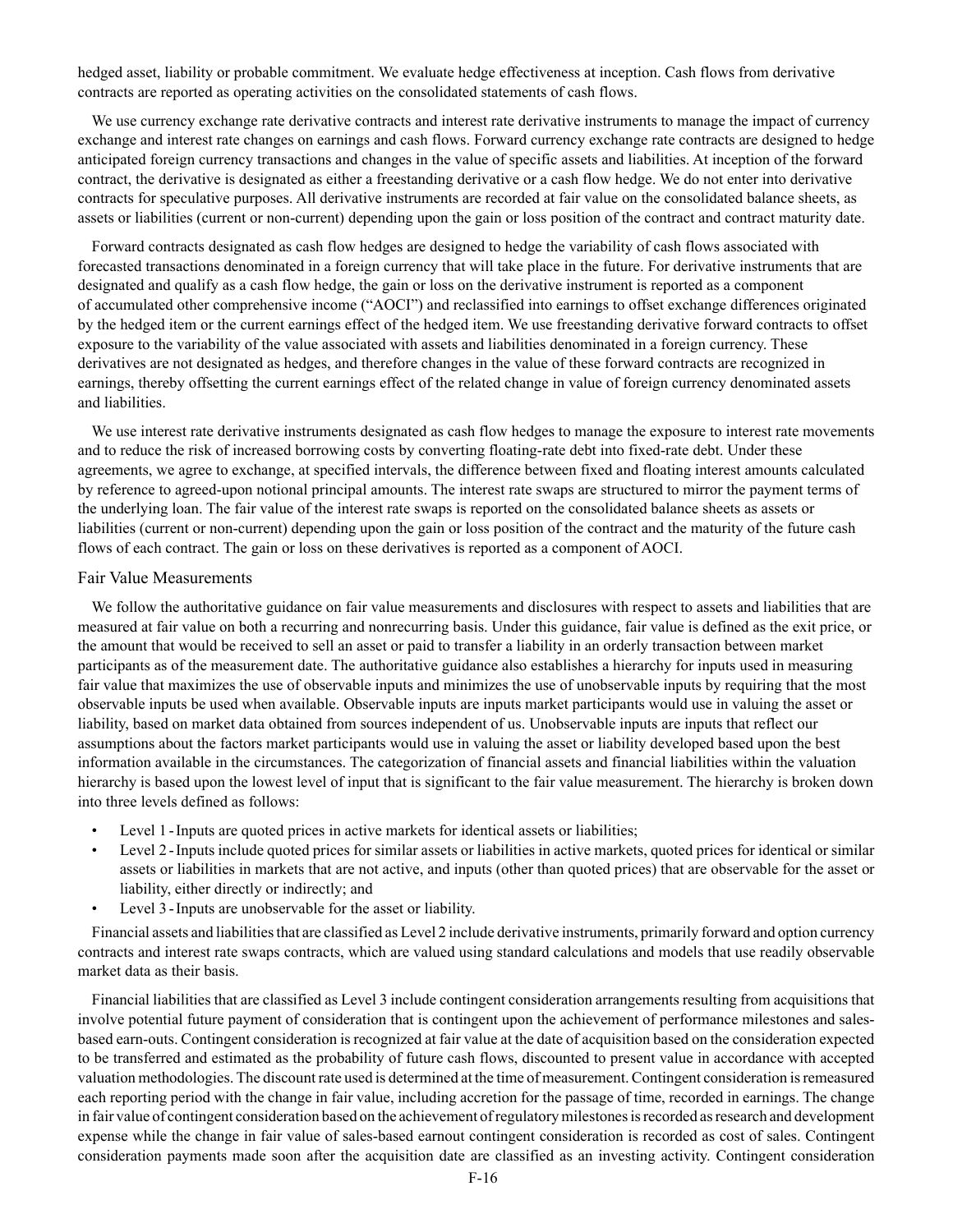payments that are not made soon after the acquisition date are classified as a financing activity up to the amount of the contingent consideration liability recognized at the acquisition date, with any excess classified as an operating activity.

### Investments in Equity Securities

Our investments in equity securities, and related loans, are investments in affiliates that are in varied stages of development and not publicly traded. Our equity investments are reported in investments, and related loans in other assets, on the consolidated balance sheets.

We elect to measure investments that do not have readily determinable fair values, at cost minus impairment, if any, plus or minus changes resulting from observable price changes in orderly transactions for an identical or a similar investment of the same issuer.

Our investments in affiliates in which we have significant influence but not control are accounted for using the equity method. Our share of net income or loss is reflected as one line item on our consolidated statements of income (loss) under losses from losses from equity-method investments and will increase or decrease, as applicable, the carrying value of our equity method investments reported under investments on the consolidated balance sheets. We regularly review our investments for changes in circumstance or the occurrence of events that suggest our investment may not be recoverable, and if an impairment is considered to be other-than-temporary, the loss is recognized on the consolidated statements of income (loss) in the period the determination is made and reported as losses from equity-method investments.

### Warranty Obligation

We offer a warranty on various products. We estimate the costs that may be incurred under warranties and record a liability in the amount of such costs at the time the product is sold. The amount of the reserve recorded is equal to the net costs to repair or otherwise satisfy the claim. We include the warranty obligation in accrued liabilities and other on the consolidated balance sheets. Warranty expense is recorded to cost of goods sold on our consolidated statements of income (loss).

#### Retirement Benefit Plan Assumptions

We sponsor various retirement benefit plans, including defined benefit pension plans (pension benefits), defined contribution savings plans and termination indemnity plans, covering substantially all U.S. employees and employees outside the U.S. Pension benefit costs include assumptions for the discount rate, retirement age, compensation rate increases and the expected return on plan assets.

# Product Liability Accruals

Accruals for product liability claims are recorded when it is probable that a liability has been incurred and the amount of the liability can be reasonably estimated based on existing information. Accruals for product liability claims are adjusted periodically as additional information becomes available.

#### Revenue Recognition

Refer to "Note 3. Revenue Recognition."

#### Research and Development

All R&D costs are expensed as incurred. R&D includes costs of basic research activities as well as engineering and technical effort required to develop a new product or make significant improvements to an existing product or manufacturing process. R&D costs also include regulatory and clinical study expenses, including post-market clinical studies.

#### Leases

On January 1, 2019, we adopted ASC Update ("ASU") No 2016-02, *Leases*, including subsequent related accounting updates (collectively referred to as "Topic 842"), which supersedes the previous accounting model for leases. We adopted the standard using the modified retrospective approach with an effective date as of January 1, 2019. Prior year financial statements were not recast under the new standard. In addition, we elected the package of practical expedients permitted under the transition guidance within the new standard, which among other things, allowed us to carry forward our historical assessment of whether contracts are or contain leases and lease classification. We also elected the practical expedient to account for lease and nonlease components together as a single combined lease component, which is applicable to all asset classes. We did not, however, elect the practical expedient related to using hindsight in determining the lease term as this was not relevant following our election of the modified retrospective approach.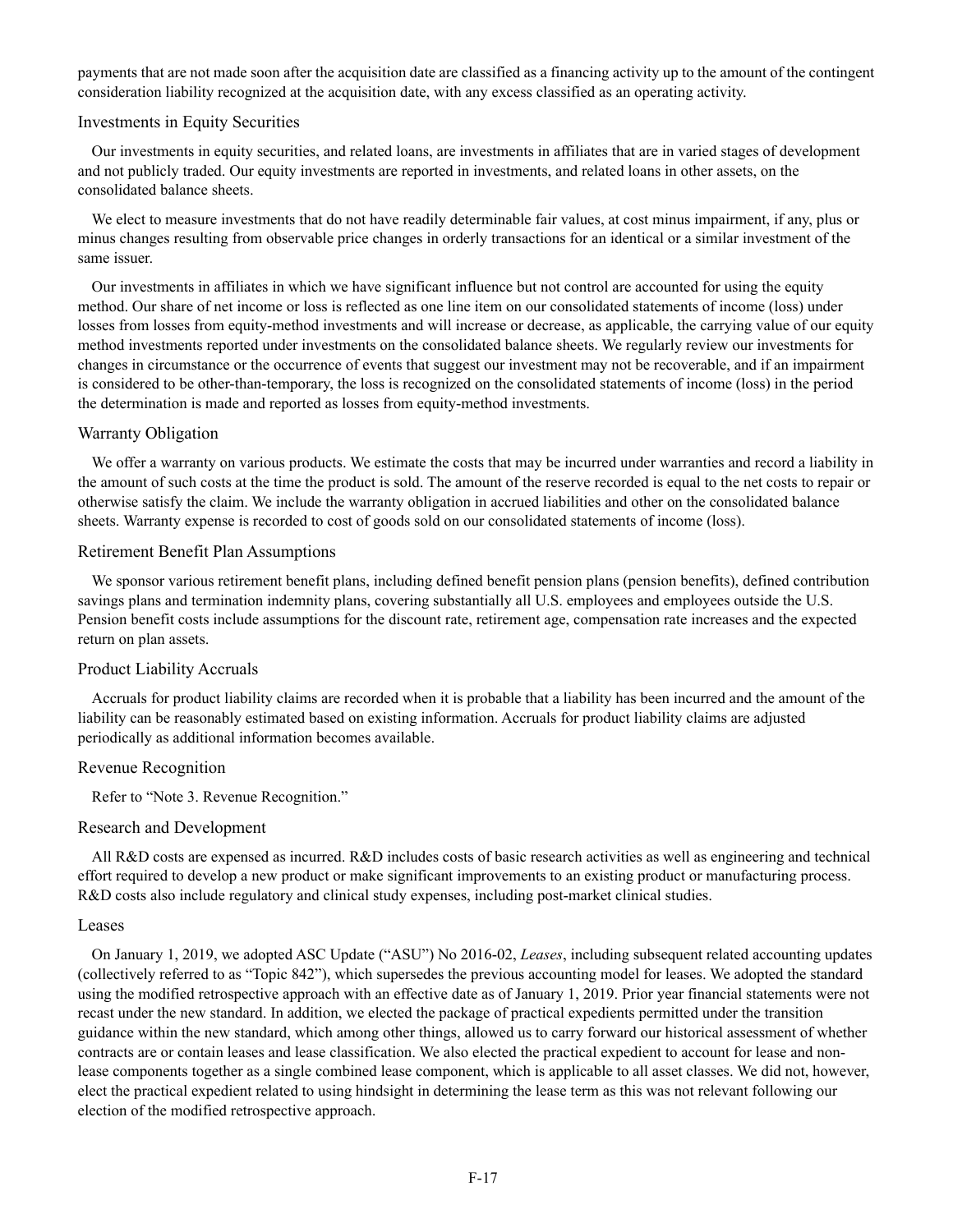In addition, we elect certain practical expedients on an ongoing basis, including the practical expedient for short-term leases pursuant to which a lessee is permitted to make an accounting policy election by class of underlying asset not to recognize a lease liability and operating lease asset for leases with a term of 12 months or less and that do not include an option to purchase the underlying asset that the lessee is reasonably certain to exercise. We have applied this accounting policy to all asset classes in our portfolio and will recognize the lease payments for such short-term leases within profit and loss on a straight-line basis over the lease term.

Furthermore, from a lessor perspective, certain of our agreements that allow the customer to use, rather than purchase, our medical devices meet the criteria of being a lease in accordance with the new standard. While the amount of revenue and expenses recognized over the contract term will not be impacted, the timing of revenue and expense recognition will be impacted depending upon lease classification. We enacted appropriate changes to our business processes, systems and internal controls to support identification, recognition and disclosure of leases under the new standard.

We determine if an arrangement is or contains a lease at inception. Operating lease assets and operating lease liabilities are recognized based on the present value of the future minimum lease payments over the lease term at the latter of our lease standard effective date for adoption or the lease commencement date. Variable lease payments, such as common area rent maintenance charges and rent escalations not known upon lease commencement, are not included in determination of the minimum lease payments and will be expensed in the period in which the obligation for those payments is incurred. As most of our leases do not provide an implicit rate, we use our incremental borrowing rate based on the information available at commencement in determining the present value of future payments. The incremental borrowing rate represents an estimate of the interest rate we would incur at lease commencement to borrow an amount equal to the lease payments on a collateralized basis over the term of a lease within a particular currency environment. We used the incremental borrowing rate available nearest to our adoption date for leases that commenced prior to that date. The operating lease asset also includes any lease payments made in advance and excludes lease incentives. Our lease terms may include options to extend or terminate the lease when it is reasonably certain that we will exercise that option. Lease expense for minimum lease payments is recognized on a straight-line basis over the lease term.

For additional information refer to "Note 13. Leases."

Prior to the adoption of ASU No. 2016-02, *Leases* (Topic 842) and subsequent amendments on January 1, 2019, we accounted for leases that transfer substantially all benefits and risks incidental to the ownership of property as an acquisition of an asset and the incurrence of an obligation, and we accounted for all other leases as operating leases. Certain of our leases provide for tenant improvement allowances that were recorded as deferred rent and amortized using the straight-line method over the life of the lease as a reduction to rent expense. In addition, scheduled rent increases and rent holidays were recognized on a straight-line basis over the term of the lease.

#### Stock-Based Compensation

#### *Stock-Based Incentive Awards*

We may grant stock-based incentive awards to directors, officers, key employees and consultants. We measure the cost of employee services received in exchange for an award of equity instruments based on the grant date fair market value of the award. We recognize equity-based compensation expense ratably over the period that an employee is required to provide service in exchange for the entire award (all vesting periods). We issue new shares upon stock option exercises, otherwise issuance of stock for vesting of restricted stock units or exercises of stock appreciation rights are issued from treasury shares. We have the right to elect to pay the cash value of vested restricted stock units in lieu of the issuance of new shares.

# *Stock Appreciation Rights ("SARs")*

A SAR confers upon an employee the contractual right to receive an amount of cash, stock, or a combination of both that equals the appreciation in the company's stock from an award's grant date to the exercise date. SARs may be exercised at the employee's discretion during the exercise period and do not give the employee an ownership right in the underlying stock. SARs do not involve payment of an exercise price. We use the Black-Scholes option pricing methodology to calculate the grant date fair market value of SARs and compensation is expensed ratably over the service period. We determine the expected volatility of the awards based on historical volatility. Calculation of compensation for stock awards requires estimation of volatility, employee turnover and forfeiture rates.

# *Restricted Stock Units ("RSUs")*

We may grant RSUs at no purchase cost to the grantee. The grantees of unvested RSUs have no voting rights or rights to dividends. Sale or transfer of the stock and stock units is restricted until they are vested. The fair market value of service-based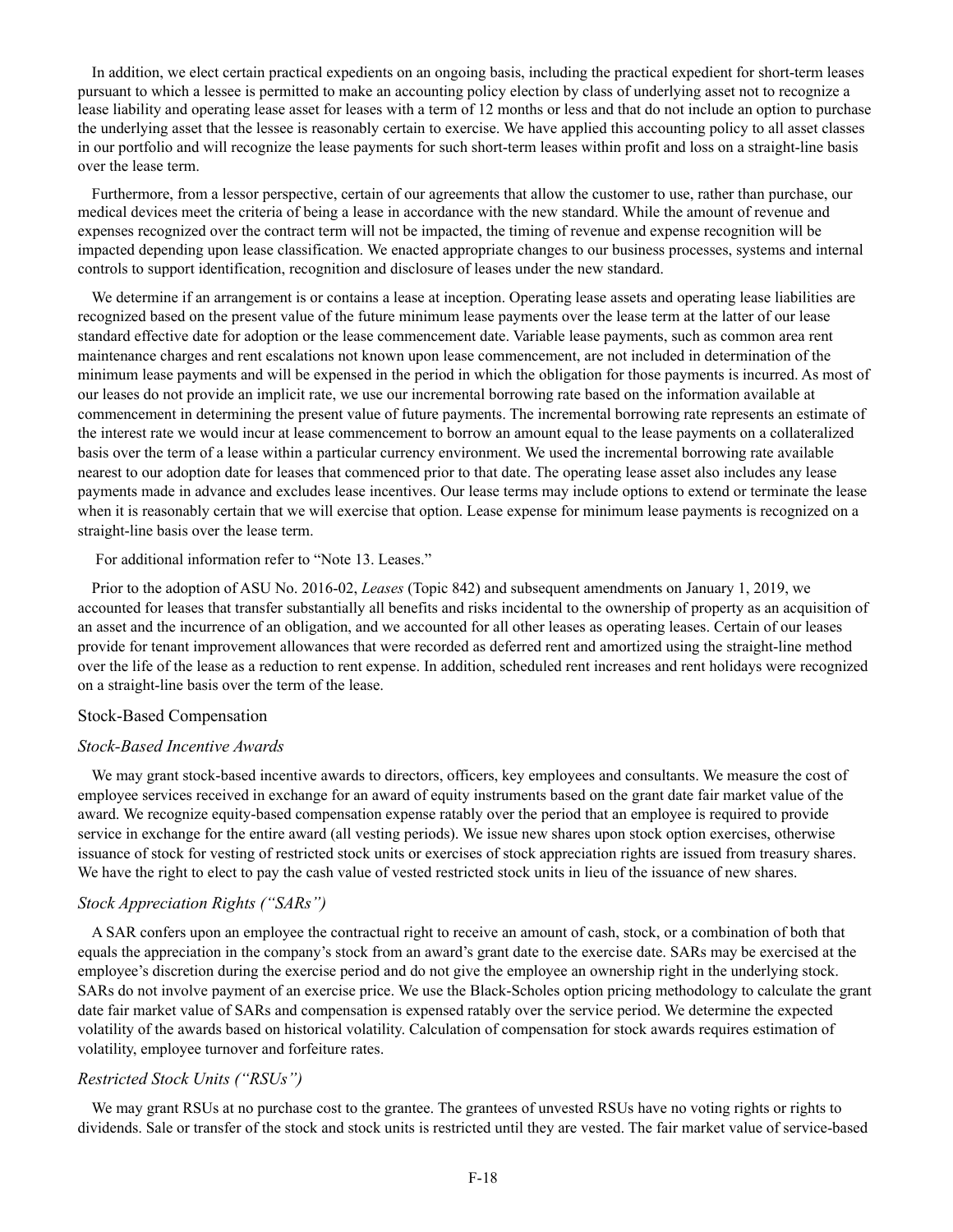RSUs is determined using the market closing price on the grant date, and compensation is expensed ratably over the service period. Calculation of compensation for stock awards requires estimation of employee turnover and forfeiture rates.

### Income Taxes

We are a UK corporation, and we operate through our various subsidiaries in a number of countries throughout the world. Our provision for income taxes is based on the tax laws and rates applicable in the jurisdictions in which we operate and earn income. We use significant judgment and estimates in accounting for our income taxes. We recognize deferred tax assets and liabilities for the anticipated future tax effects of temporary differences between the financial statements basis and the tax basis of our assets and liabilities, which are measured using enacted tax rates expected to apply to taxable income in the years in which those temporary differences are expected to be recovered or settled.

We periodically assess the recoverability of our deferred tax assets by considering whether it is more-likely-than-not that some or all of the actual benefit of those assets will be realized. To the extent that realization does not meet the "more-likelythan-not" criterion, we establish a valuation allowance. We periodically review the adequacy and necessity of the valuation allowance by considering significant positive and negative evidence relative to our ability to recover deferred tax assets and to determine the timing and amount of valuation allowance that should be released. This evidence includes: profitability in the most recent quarters; internal forecasts for the current and next two future years; size of deferred tax asset relative to estimated profitability; the potential effects on future profitability from increasing competition, healthcare reforms and overall economic conditions; limitations and potential limitations on the use of our net operating losses due to ownership changes, pursuant to IRC Section 382; and the implementation of prudent and feasible tax planning strategies, if any.

We file federal and local tax returns in many jurisdictions throughout the world and are subject to income tax examinations for our fiscal year 2001 and subsequent years, with certain exceptions. While we believe that our tax return positions are fully supported, tax authorities may disagree with certain positions we have taken and assess additional taxes and as a result, we may establish reserves for uncertain tax positions, which require a significant degree of management judgment. We regularly assess the likely outcomes of our tax positions in order to determine the appropriateness of our reserves; however, the actual outcome of an audit can be significantly different than our expectations, which could have a material impact on our tax provision. Our tax positions are evaluated for recognition using a more-likely-than-not threshold. Uncertain tax positions requiring recognition are measured as the largest amount of tax benefit that has a greater than 50% likelihood of being realized upon effective settlement with a taxing authority that has full knowledge of all relevant information. Some of the reasons a reserve for an uncertain tax benefit may be reversed are: completion of a tax audit; a change in applicable tax law including a tax case or legislative guidance; or an expiration of the statute of limitations. We recognize interest and penalties associated with unrecognized tax benefits and record interest in interest expense, and penalties in selling, general and administrative expense, on our consolidated statements of income (loss).

# Foreign Currency

Our functional currency is the U.S. dollar; however, a portion of the revenues earned and expenses incurred by certain of our subsidiaries are denominated in currencies other than the U.S. dollar. We determine the functional currency of our subsidiaries that exist and operate in different economic and currency environments based on the primary economic environment in which the subsidiary operates, that is, the currency of the environment in which an entity primarily generates and expends cash. Our significant foreign subsidiaries are located in Europe and the U.S. The functional currency of our significant European subsidiaries is the Euro, and the functional currency of our significant U.S. subsidiaries is the U.S. dollar.

Assets and liabilities of subsidiaries whose functional currency is not the U.S. dollar are translated into U.S. dollars based on a combination of both current and historical exchange rates, while their revenues earned and expenses incurred are translated into U.S. dollars at average period exchange rates. Translation adjustments are included as AOCI on the consolidated balance sheets. Gains and losses arising from transactions denominated in a currency different from an entity's functional currency are included in foreign exchange and other (losses) gains on our consolidated statements of income (loss). Taxes are not provided on cumulative translation adjustments, as substantially all translation adjustments are related to earnings which are intended to be indefinitely reinvested in the countries where earned.

## Contingencies

We are subject to product liability claims, government investigations and other legal proceedings in the ordinary course of business. Legal fees and other expenses related to litigation are expensed as incurred and included in selling, general and administrative expenses on our consolidated statements of income (loss). Contingent liabilities are recorded when we determine that a loss is both probable and reasonably estimable. Due to the fact that legal proceedings and other contingencies are inherently unpredictable, our assessments involve significant judgment regarding future events.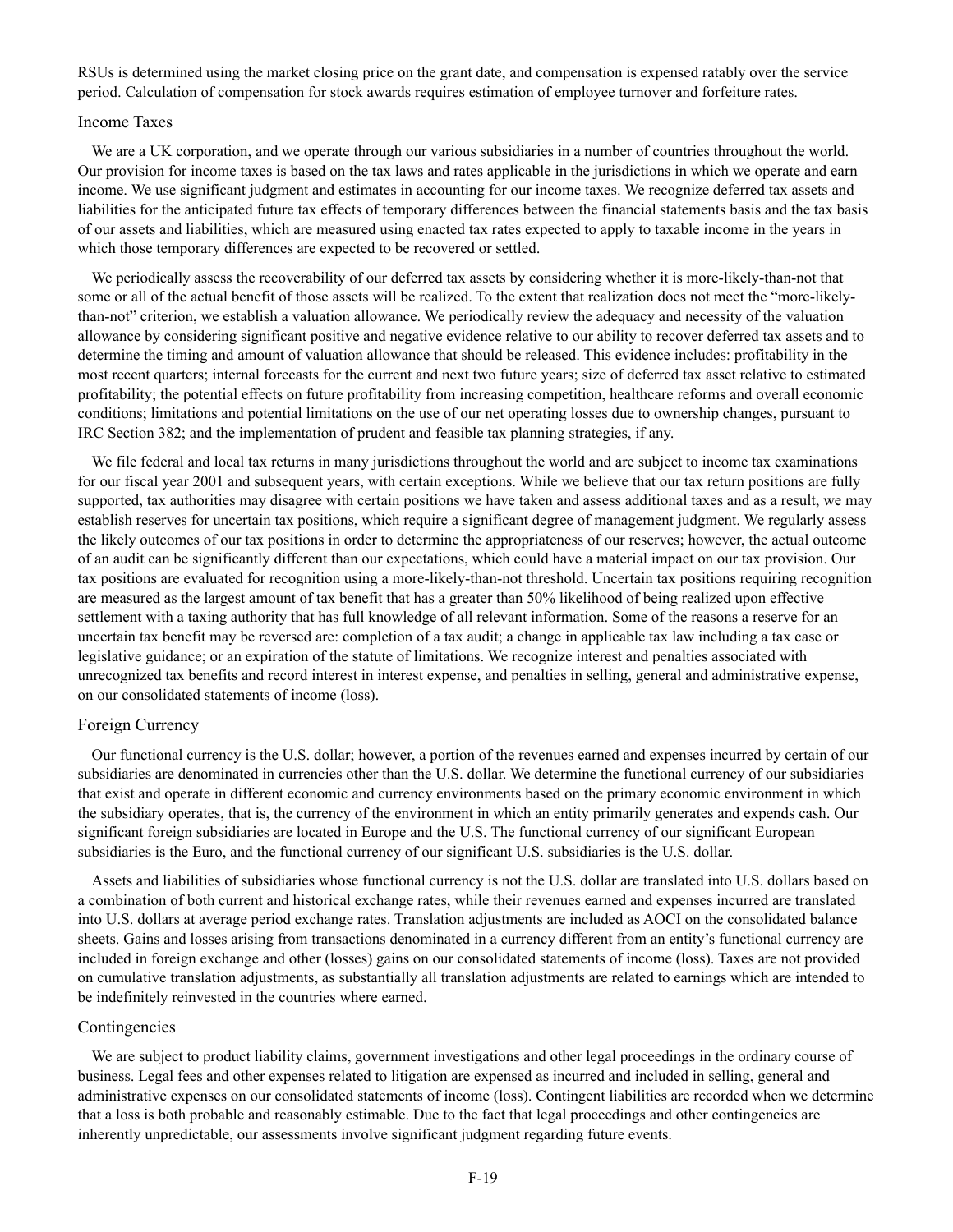### **Note 3. Revenue Recognition**

We generate our revenue through contracts with customers that primarily consist of hospitals, healthcare institutions, distributors and other organizations. Revenue is measured based on consideration specified in a contract with a customer, and excludes amounts collected on behalf of third parties. We measure the consideration based upon the estimated amount to be received. The amount of consideration we ultimately receive varies depending upon the return terms, sales rebates, discounts, and other incentives that we may offer, which are accounted for as variable consideration when estimating the amount of revenue to recognize. The estimate of variable consideration requires significant judgment.

We have historically experienced a low rate of product returns, and the total dollar value of product returns has not been significant to our consolidated financial statements.

We recognize revenue when a performance obligation is satisfied by transferring the control of a product or providing service to a customer. Some of our contracts include the purchase of multiple products and/or services. In such cases, we allocate the transaction price based upon the relative estimated stand-alone price of each product and/or service sold. We record state and local sales taxes net; that is, we exclude sales tax from revenue. Typically, our contracts do not have a significant financing component.

We incur incremental commission fees paid to the sales force associated with the sale of products. We apply the practical expedient within ASC 606-10-50-22 and have elected to recognize the incremental costs of obtaining a contract as an expense when incurred if the amortization period of the asset the entity would otherwise recognize is one year or less. As a result, no commissions have been capitalized as contract costs since adoption of ASC 606. The following is a description of the principal activities (separated by reportable segments) from which we generate our revenue. For more detailed information about our reportable segments including disaggregated revenue results by major product line and primary geographic markets, see "Note 20. Geographic and Segment Information."

#### *Cardiovascular Products and Services*

Our Cardiovascular segment has three primary product lines: cardiopulmonary products, heart valves and advanced circulatory support.

Cardiopulmonary products include oxygenators, heart-lung machines, autotransfusion systems, perfusion tubing systems, cannulae and other related accessories. Heart valves include mechanical heart valves, tissue heart valves, related repair products and minimally invasive surgical instruments. Advanced circulatory support includes temporary life support product kits that can include a combination of pumps, oxygenators, and cannulae.

Cardiopulmonary products may include performance obligations associated with assembly and installation of equipment. Accordingly, we allocate a portion of the sales prices to installation obligations and recognize that revenue when the service is provided. We recognize revenue for equipment and accessory product sales when control of the equipment or product passes to the customer.

Technical services include installation, repair and maintenance of cardiopulmonary equipment under service contracts or upon customer request. Technical service agreements generally provide for upfront payments in advance of rendering services or periodic billing over the contract term. Amounts billed in advance are deferred and recognized as revenue when the performance obligation is satisfied. Technical services are not a significant component of Cardiovascular revenue and have been presented with the related equipment and accessories revenue.

Heart valve revenue is recognized when control passes to the customer, usually at the point of surgery.

Advanced circulatory support revenue is recognized when control passes to the customer, usually at the point of shipment.

#### *Neuromodulation Products*

Neuromodulation segment products are comprised of Neuromodulation therapy systems for the treatment of drug-resistant epilepsy, DTD and obstructive sleep apnea. Our Neuromodulation product line includes the VNS Therapy System, which consists of an implantable pulse generator, a lead that connects the generator to the vagus nerve, and other accessories. Our Neuromodulation product line also includes an implantable device for the treatment of obstructive sleep apnea that stimulates multiple tongue muscles via the hypoglossal nerve, which opens the airway while a patient is sleeping. We recognize revenue for Neuromodulation product sales when control passes to the customer.

## Contract Balances

Due to the nature of our products and services, revenue producing activities may result in contract assets and contract liabilities which are insignificant to our financial position and results of operations. These activities relate primarily to Cardiovascular technical services contracts for short-term and multi-year service agreements. Contract assets are primarily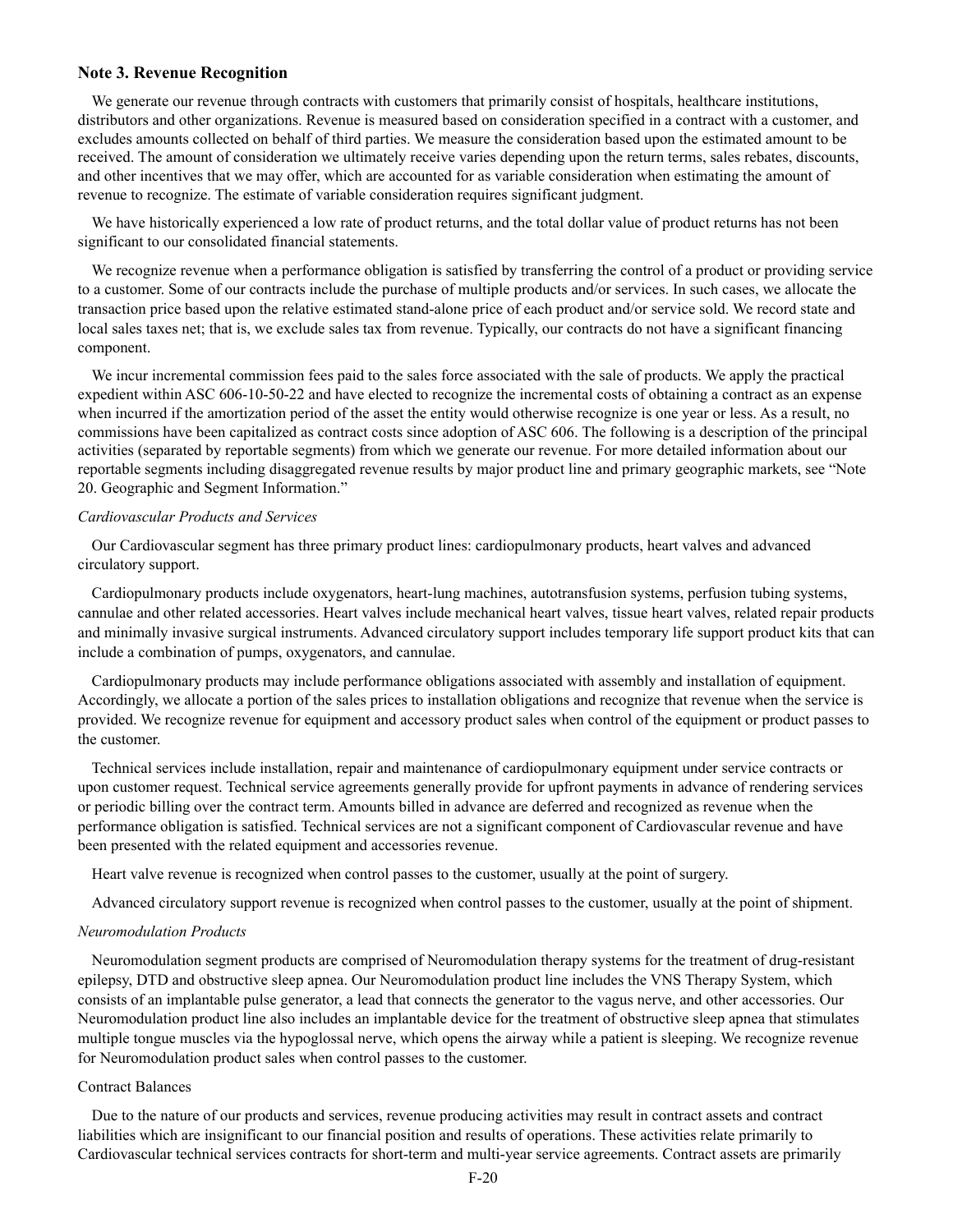comprised of unbilled revenues, which occur when a performance obligation has been completed, but not billed to the customer. Contract liabilities are made up of deferred revenue, which occurs when a customer pays for a service, before a performance obligation has been completed. Contract assets are included within prepaid expenses and other current assets on the consolidated balance sheets and were insignificant at December 31, 2019 and 2018. As of December 31, 2019 and December 31, 2018, contract liabilities of \$8.6 million and \$4.8 million, respectively, were included within accrued liabilities and other and other long-term liabilities on the consolidated balance sheets.

# **Note 4. Business Combinations**

## ImThera

ImThera manufactures an implantable device for the treatment of obstructive sleep apnea that stimulates multiple tongue muscles via the hypoglossal nerve, which opens the airway while a patient is sleeping. ImThera has a commercial presence in the European market, and an FDA pivotal study is ongoing in the U.S.

On January 16, 2018, we acquired the remaining 86% outstanding interest in ImThera for cash consideration of up to \$225 million. Cash in the amount of \$78.3 million was paid at closing with the balance to be paid based on achievement of a certain regulatory milestone and a sales-based earnout.

The following table presents the acquisition date fair value of the consideration transferred and the fair value of our interest in ImThera prior to the acquisition (in thousands):

| Cash                                                                 | 78.332  |
|----------------------------------------------------------------------|---------|
| Contingent consideration                                             | 112.744 |
| Fair value of our interest in ImThera prior to the acquisition $(1)$ | 25,580  |
| Fair value of consideration transferred                              | 216,656 |

(1) The fair value of our previously held interest in ImThera was determined based on the fair value of total consideration transferred and application of a discount for lack of control. As a result, we recognized a gain of \$11.5 million for the fair value in excess of our carrying value of \$14.1 million. The gain is included in Gain on acquisitions on our consolidated statement of income (loss) for the year ended December 31, 2018.

The following table presents the purchase price allocation at fair value for the ImThera acquisition including certain measurement period adjustments (in thousands):

|                                            | <b>Initial Purchase</b><br><b>Price Allocation</b> | <b>Measurement</b><br>Period<br>Adjustments <sup>(1)</sup> |          | <b>Adjusted</b><br><b>Purchase Price</b><br>Allocation |
|--------------------------------------------|----------------------------------------------------|------------------------------------------------------------|----------|--------------------------------------------------------|
| In-process research and development $(2)$  | 151,605                                            |                                                            | 10,677   | 162,282                                                |
| Developed technology                       | 5,661                                              |                                                            | (5,661)  |                                                        |
| Goodwill                                   | 87,063                                             |                                                            | (4, 467) | 82,596                                                 |
| Deferred income tax liabilities, net $(3)$ | 27,980                                             |                                                            | 1,278    | 29,258                                                 |
| Other assets and liabilities, net          | 836                                                |                                                            | 200      | 1,036                                                  |
| Net assets acquired                        | 217,185                                            |                                                            | (529)    | 216,656                                                |

(1) During the second quarter of 2018, measurement period adjustments were recorded based upon new information obtained about facts and circumstances that existed as of the acquisition date.

- (2) The fair value of IPR&D was determined using the income approach, which is a valuation technique that provides a fair value estimate based on the market participant expectations of cash flows the asset would generate. The cash flows were discounted commensurate with the level of risk associated with the asset. The discount rates were developed after assigning a probability of success to achieving the projected cash flows based on the current stage of development, inherent uncertainty in reaching certain regulatory milestones and risks associated with commercialization of the product. The IPR&D amount is included in intangible assets, net on the consolidated balance sheets as of December 31, 2019 and 2018.
- (3) The amounts are presented net of deferred tax assets acquired.

Goodwill arising from the ImThera acquisition, which is not deductible for tax purposes, primarily represents the synergies anticipated between ImThera and our existing Neuromodulation business. The assets acquired, including goodwill, are recognized in our Neuromodulation segment.

The results of the ImThera acquisition added \$0.3 million in revenue and \$8.8 million in operating losses during the year ended December 31, 2018. Additionally, we recognized ImThera acquisition-related expenses of approximately \$0.7 million for legal and valuation expenses during the year ended December 31, 2018. These expenses are included within "Selling, general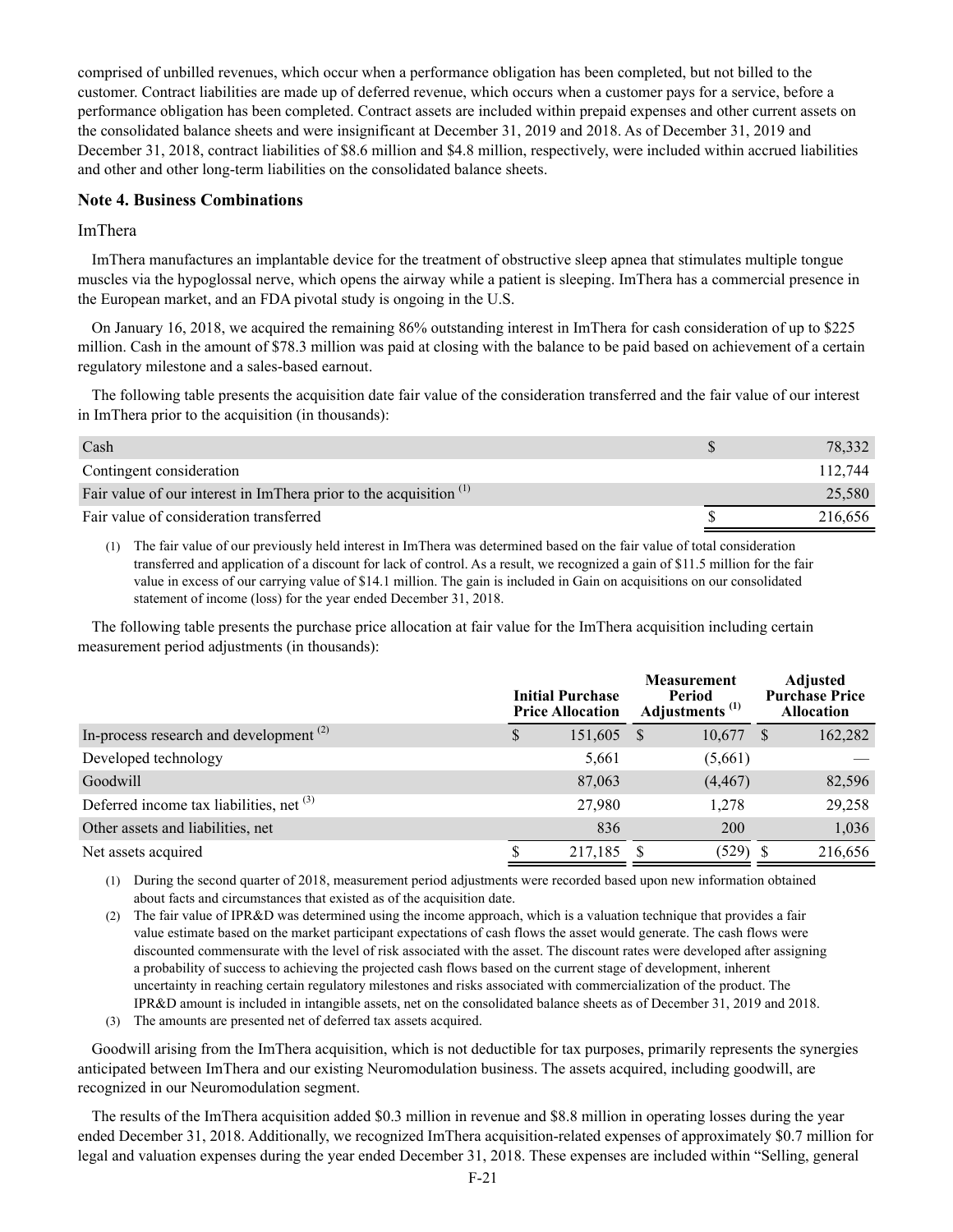and administrative" expenses on our consolidated statement of income (loss). Pro forma financial information, assuming the ImThera acquisition had occurred as of the beginning of the calendar year prior to the year of acquisition, was not material for disclosure purposes.

The ImThera business combination involved contingent consideration arrangements composed of potential cash payments upon the achievement of a certain regulatory milestone and a sales-based earnout associated with sales of products covered by the purchase agreement. The sales-based earnout was valued using projected sales from our internal strategic plan. Both arrangements are Level 3 fair value measurements and include the following significant unobservable inputs (in thousands):

| <b>ImThera Acquisition</b>         | Fair value at<br>January 16,<br>2018 | <b>Valuation Technique</b> | Unobservable Input             | Ranges          |
|------------------------------------|--------------------------------------|----------------------------|--------------------------------|-----------------|
| Regulatory milestone-based payment | \$<br>50,429                         | Discounted cash flow       | Discount rate                  | $4.3\% - 4.7\%$ |
|                                    |                                      |                            | Probability of payment         | $85\% - 95\%$   |
|                                    |                                      |                            | Projected payment years        | $2020 - 2021$   |
|                                    |                                      |                            |                                |                 |
| Sales-based earnout                | 62,315                               | Monte Carlo<br>simulation  | Risk-adjusted discount<br>rate | $11.5\%$        |
|                                    |                                      |                            | Credit risk discount rate      | $4.7\% - 5.8\%$ |
|                                    |                                      |                            | Revenue volatility             | 29.3%           |
|                                    |                                      |                            | Probability of payment         | $85\% - 95\%$   |
|                                    |                                      |                            | Projected years of<br>earnout  | $2020 - 2025$   |
|                                    | \$<br>112,744                        |                            |                                |                 |

For a reconciliation of the beginning and ending balance of contingent consideration liabilities refer to "Note 10. Fair Value Measurements."

# TandemLife

TandemLife is focused on the delivery of leading-edge temporary life support systems, including cardiopulmonary and respiratory support solutions. TandemLife complements our Cardiovascular segment portfolio and expands our existing product line of cardiopulmonary products.

On April 4, 2018, we acquired CardiacAssist, Inc., doing business as TandemLife for cash consideration of up to \$254 million. Cash of \$204 million was paid at closing with up to \$50 million in contingent consideration based on the achievement of regulatory milestones.

The following table presents the acquisition date fair value of the consideration transferred (in thousands):

| Cash                                    | 203,671 |
|-----------------------------------------|---------|
| Contingent consideration                | 40.190  |
| Fair value of consideration transferred | 243.861 |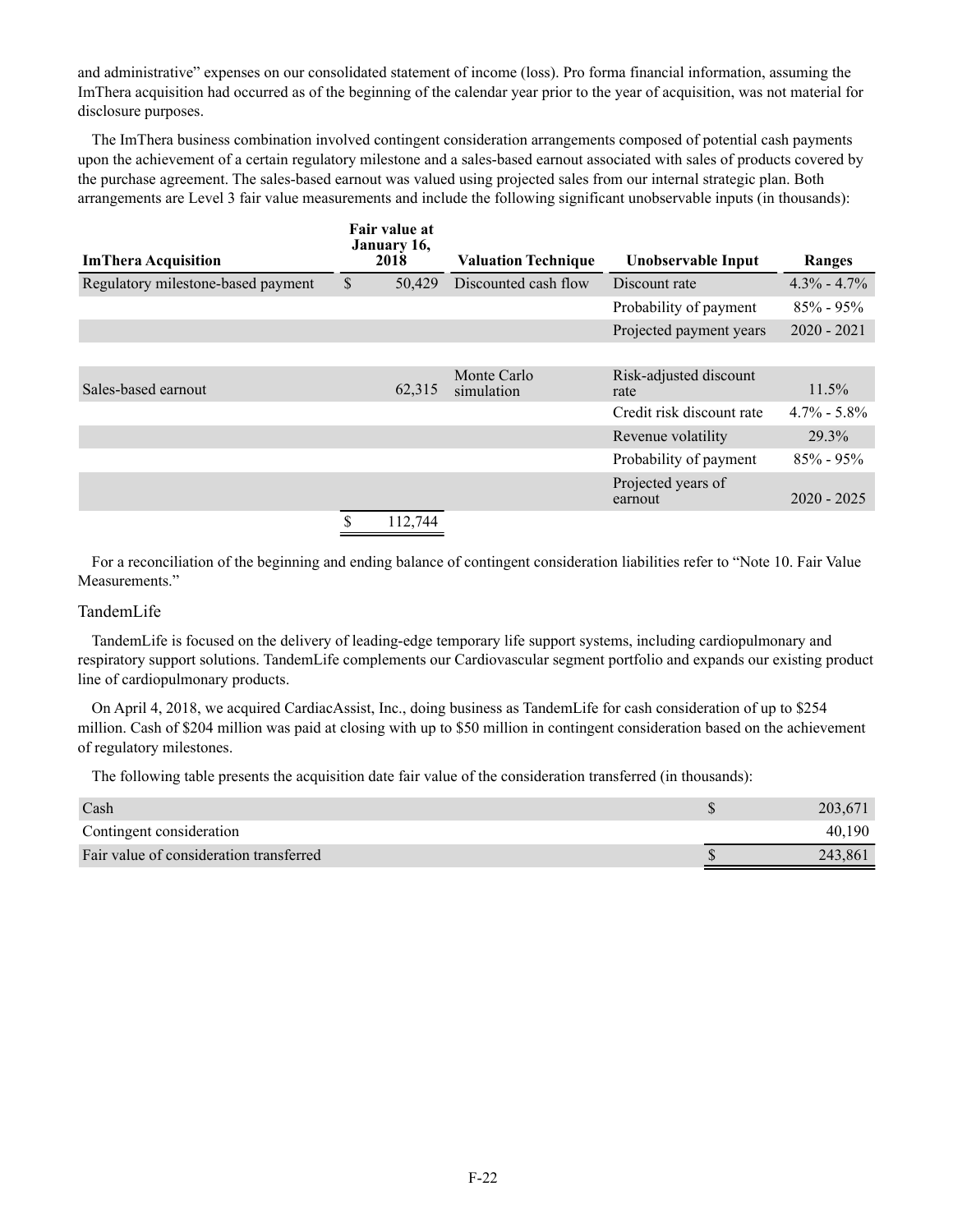The following table presents the purchase price allocation at fair value for the TandemLife acquisition including certain measurement period adjustments (in thousands):

|                                                     | <b>Measurement</b><br><b>Initial Purchase</b><br>Period<br>Adjustments <sup>(1)</sup><br><b>Price Allocation</b> |            |  | <b>Adjusted</b><br><b>Purchase Price</b><br><b>Allocation</b> |  |          |
|-----------------------------------------------------|------------------------------------------------------------------------------------------------------------------|------------|--|---------------------------------------------------------------|--|----------|
| In-process research and development $(2)(3)$        |                                                                                                                  | 110,977 \$ |  | $(3,474)$ \$                                                  |  | 107,503  |
| Trade names $(2)$                                   |                                                                                                                  | 11,539     |  |                                                               |  | 11,539   |
| Developed technology <sup>(2)</sup>                 |                                                                                                                  | 6,387      |  |                                                               |  | 6,387    |
| Goodwill                                            |                                                                                                                  | 118,917    |  | (797)                                                         |  | 118,120  |
| Inventory                                           |                                                                                                                  | 10,296     |  | (140)                                                         |  | 10,156   |
| Other assets and liabilities, net                   |                                                                                                                  | 3,632      |  | 242                                                           |  | 3,874    |
| Deferred income tax liabilities, net <sup>(4)</sup> |                                                                                                                  | (17, 887)  |  | 4,169                                                         |  | (13,718) |
| Net assets acquired                                 |                                                                                                                  | 243,861    |  | $\qquad \qquad \longleftarrow$                                |  | 243,861  |

(1) During the third quarter of 2018, measurement period adjustments were recorded based upon new information regarding future estimates of R&D expenses that existed as of the acquisition date. In addition, during the first quarter of 2019, measurement period adjustments related to finalizing our tax attributes were recorded, which resulted in an increase of \$3.3 million in deferred tax assets and a commensurate decrease to goodwill.

(2) The amounts are included in intangible assets, net on the consolidated balance sheets as of December 31, 2019 and 2018. Trade names and developed technology are amortized over remaining useful lives of 15 and 2 years, respectively.

(3) The fair value of IPR&D was determined using the income approach, which is a valuation technique that provides a fair value estimate based on the market participant expectations of cash flows the asset would generate. The cash flows were discounted commensurate with the level of risk associated with the asset. The discount rates were developed after assigning a probability of success to achieving the projected cash flows based on the current stage of development, inherent uncertainty in reaching certain regulatory milestones and risks associated with commercialization of the product.

(4) The amounts are presented net of deferred tax assets and include deferred tax assets acquired.

Goodwill arising from the TandemLife acquisition, which is not deductible for tax purposes, primarily represents the synergies anticipated between TandemLife and our existing Cardiovascular business. The assets acquired, including goodwill, are recognized in our Cardiovascular segment.

The results of the TandemLife acquisition added \$19.5 million in revenue and \$14.0 million in operating losses during the year ended December 31, 2018. Additionally, we recognized TandemLife acquisition-related expenses of approximately \$2.1 million for legal and valuation expenses during the year ended December 31, 2018. These expenses are included within selling, general and administrative expenses on our consolidated statement of income (loss). Pro forma financial information, assuming the TandemLife acquisition had occurred as of the beginning of the calendar year prior to the year of acquisition, was not material for disclosure purposes.

The TandemLife business combination involved a contingent consideration arrangement composed of potential cash payments upon the achievement of certain regulatory milestones. The arrangement is a Level 3 fair value measurement and includes the following significant unobservable inputs (in thousands):

| <b>TandemLife Acquisition</b>       | Fair value at<br><b>April 4, 2018</b> |        | <b>Valuation Technique</b> |                         |                 | Unobservable Input | Ranges |  |
|-------------------------------------|---------------------------------------|--------|----------------------------|-------------------------|-----------------|--------------------|--------|--|
| Regulatory milestone-based payments | S                                     | 40.190 | Discounted cash flow       | Discount rate           | $4.2\% - 4.8\%$ |                    |        |  |
|                                     |                                       |        |                            | Probability of payments | $75\% - 95\%$   |                    |        |  |
|                                     |                                       |        |                            | Projected payment years | $2019 - 2020$   |                    |        |  |

For a reconciliation of the beginning and ending balance of contingent consideration liabilities refer to "Note 10. Fair Value Measurements."

# Miami Instruments

On June 12, 2019, we acquired the minimally invasive cardiac surgery instruments business from Miami Instruments, LLC ("Miami Instruments") for cash consideration of up to \$17.0 million. The related operations have been integrated into our Cardiovascular business franchise as part of our Heart Valves portfolio. Cash of \$10.8 million was paid at closing with up to \$6.0 million in contingent consideration based on achieving certain milestones. In connection with this acquisition, we recognized \$14.7 million in developed technology and IPR&D intangible assets and \$1.5 million in goodwill.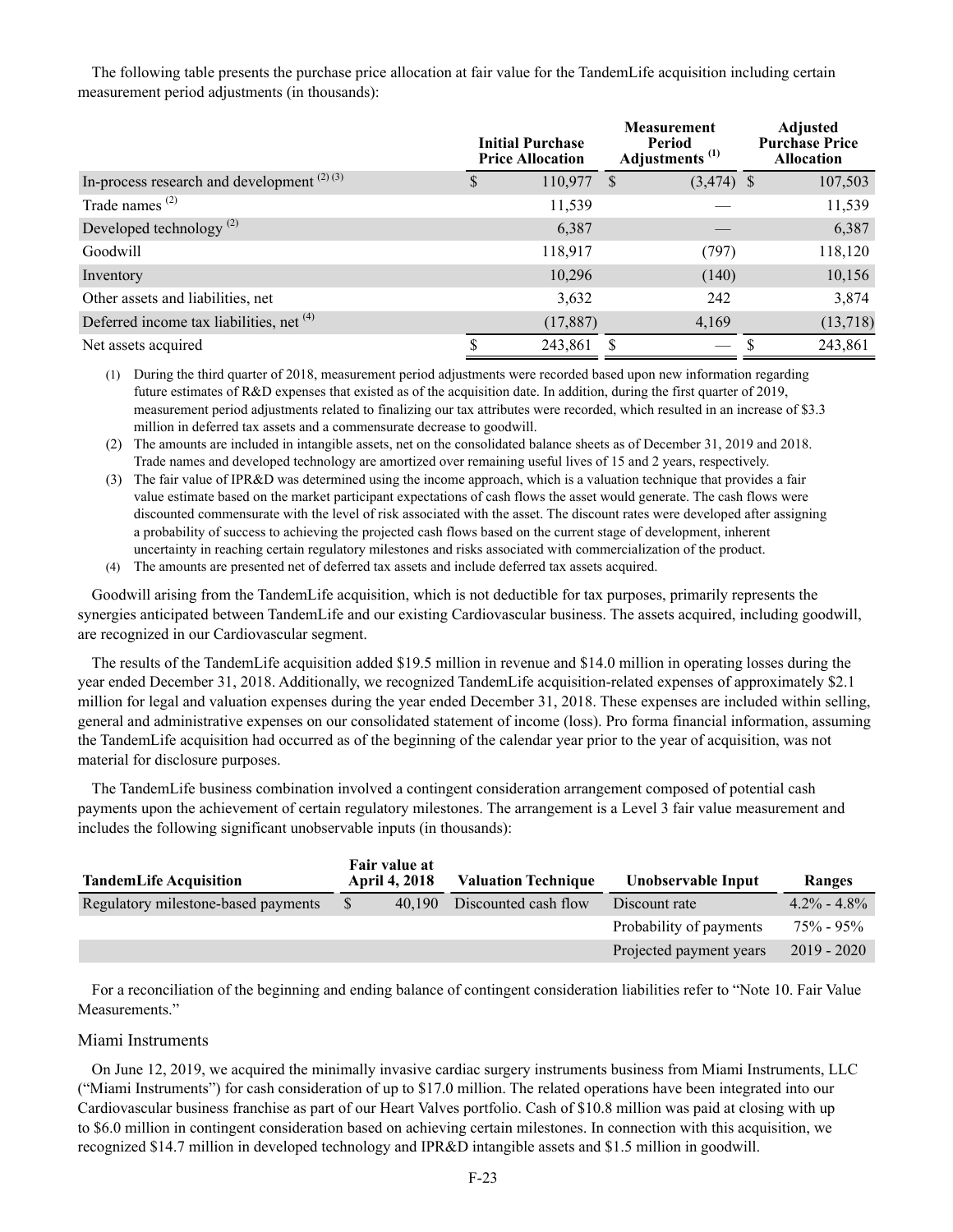# **Note 5. Discontinued Operations**

In November 2017, we concluded that the sale of CRM represented a strategic shift in our business that would have a major effect on future operations and financial results. Accordingly, the operating results of CRM are classified as discontinued operations on our consolidated statements of income (loss) for all the periods presented in this Annual Report on Form 10-K.

We completed the CRM Sale on April 30, 2018 to MicroPort Cardiac Rhythm B.V. and MicroPort Scientific Corporation for total cash proceeds of \$195.9 million, less cash transferred of \$9.2 million, subject to a closing working capital adjustment that could result in a negative adjustment of up to \$10.0 million in addition to \$14.9 million recorded within accrued liabilities and other at December 31, 2019. In conjunction with the sale, we entered into transition services agreements to provide certain support services generally for up to twelve months from the closing date of the sale. The services include, among others, accounting, information technology, human resources, quality assurance, regulatory affairs, supply chain, clinical affairs and customer support. During the year ended December 31, 2019 and December 31, 2018 we recognized income of \$0.9 million and \$2.8 million, respectively, for providing these services. Income recognized related to the transition services agreements is recorded as a reduction to the related expenses in the associated expense line items on our consolidated statements of income (loss).

The following table represents the financial results of CRM presented as net income (loss) from discontinued operations, net of tax on our consolidated statements of income (loss) (in thousands):

|                                                          | <b>Year Ended December 31,</b> |       |                         |                           |  |
|----------------------------------------------------------|--------------------------------|-------|-------------------------|---------------------------|--|
|                                                          |                                | 2019  | 2018                    | 2017                      |  |
| Revenues                                                 | $\mathcal{S}$                  |       | $\mathcal{S}$<br>77,366 | $\mathcal{S}$<br>245,171  |  |
| Costs and expenses:                                      |                                |       |                         |                           |  |
| Cost of sales                                            |                                | (43)  | 28,028                  | 92,609                    |  |
| Selling, general and administrative expenses             |                                | (161) | 43,382                  | 105,831                   |  |
| Research and development                                 |                                | (161) | 16,592                  | 37,936                    |  |
| Merger and integration expenses                          |                                |       |                         | 22                        |  |
| Restructuring expenses                                   |                                |       | 651                     | (1,617)                   |  |
| Amortization of intangibles                              |                                |       |                         | 12,737                    |  |
| Impairment of tangible and intangible assets             |                                |       |                         | 93,574                    |  |
| Revaluation gain on assets and liabilities held for sale |                                |       | (1,213)                 |                           |  |
| Loss on sale of CRM                                      |                                |       | 214                     |                           |  |
| Operating income (loss) from discontinued operations     |                                | 365   | (10, 288)               | (95, 921)                 |  |
| Foreign exchange and other gains (losses)                |                                |       | 102                     | (381)                     |  |
| Income (loss) from discontinued operations, before tax   |                                | 365   | (10, 186)               | (96,302)                  |  |
| Income tax benefit                                       |                                |       | (460)                   | (21, 635)                 |  |
| Losses from equity method investments                    |                                |       | (1,211)                 | (4,887)                   |  |
| Net income (loss) from discontinued operations           | \$                             | 365   | (10, 937)               | (79, 554)<br><sup>S</sup> |  |

Cash flows attributable to our discontinued operations are included on our consolidated statements of cash flows. For the years ended December 31, 2018 and December 31, 2017, CRM's capital expenditures were \$1.0 million and \$6.1 million, respectively, and stock-based compensation expense was \$2.0 million and \$1.4 million, respectively. For the year ended December 31, 2017, CRM's depreciation and amortization was \$18.3 million. Income tax benefit for the year ended December 31, 2017 includes a \$15.3 million tax benefit recognized on the impairment of CRM.

## **Note 6. Restructuring**

We initiate restructuring plans to leverage economies of scale, streamline distribution and logistics and strengthen operational and administrative effectiveness in order to reduce overall costs. Costs associated with these plans were reported as restructuring expenses in the operating results of our consolidated statements of income (loss).

Our 2015 and 2016 Reorganization Plans (the "Prior Plans") were initiated October 2015 and March 2016, respectively, in conjunction with the completion of the merger of Cyberonics, Inc. and Sorin S.p.A. in October 2015. The Prior Plans include the closure of the R&D facility in Meylan, France and consolidation of its R&D capabilities into the Clamart, France facility. In addition, during the year ended December 31, 2016, we initiated a plan to exit the Costa Rica manufacturing operation and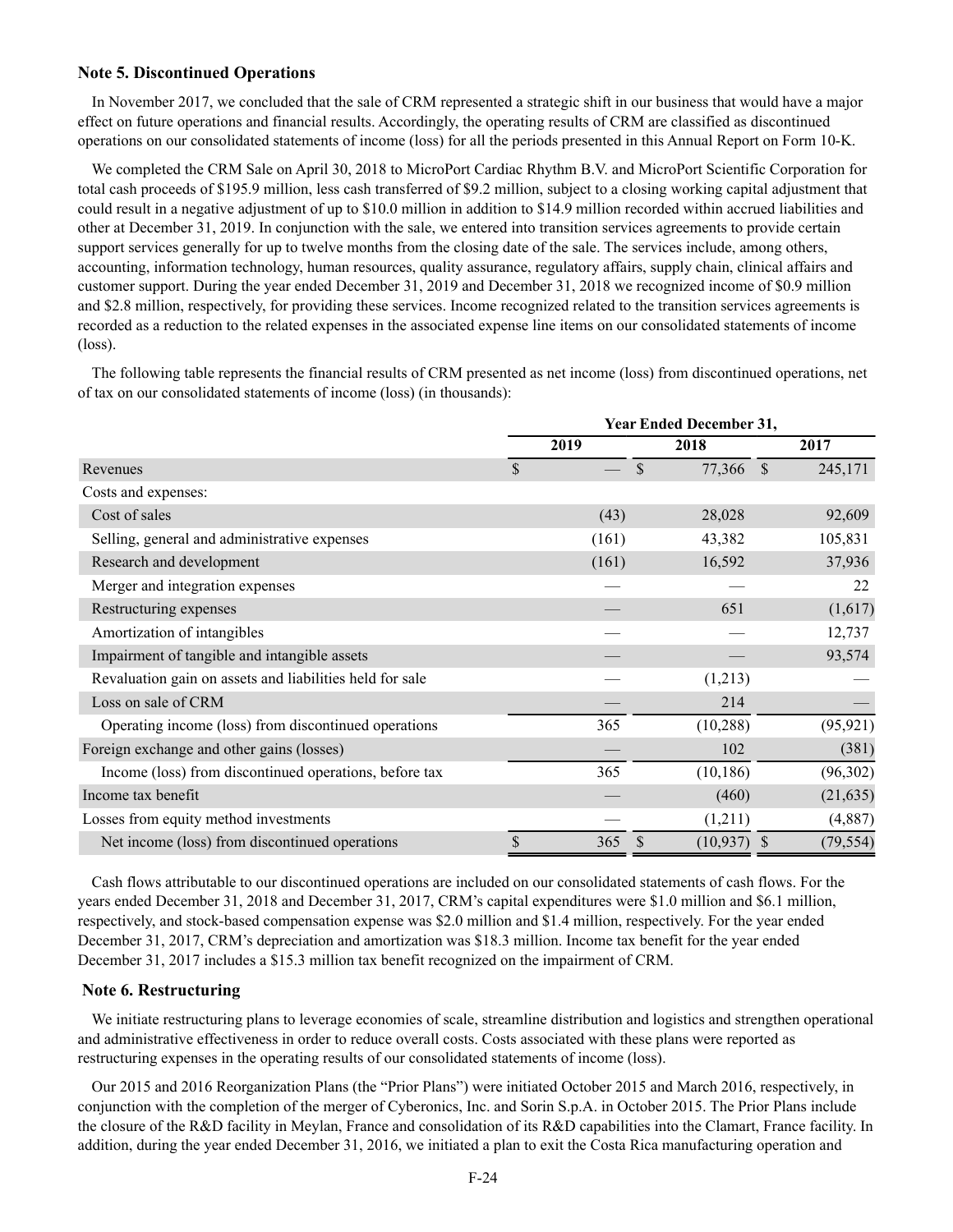transfer its operations to Houston, Texas. We completed the exit of the Costa Rica manufacturing operation in the first half of 2017 and substantially completed the Prior Plans during 2018.

Included in Prior Plans was our commitment to sell our Suzhou Industrial Park facility in Shanghai, China, which we announced in March 2017. As a result of this exit plan we recorded an impairment of the building and equipment of \$5.4 million and accrued \$0.5 million of additional costs, primarily related to employee severance, during the year ended December 31, 2017. We completed the sale of the Suzhou facility in April 2018 and received cash proceeds from the sale of \$13.3 million.

In December 2018, we initiated a reorganization plan (the "2018 Plan") in order to reduce manufacturing and operational costs associated with our Cardiovascular facilities in Saluggia and Mirandola, Italy and Arvada, Colorado. The 2018 Plan resulted in a net reduction of approximately 75 personnel and was completed prior to the end of 2019.

In November 2019, we initiated a reorganization plan (the "2019 Plan") to streamline our organizational structure in order to address new regulatory requirements, create efficiencies, improve profitability and ensure business continuity. As a result, we incurred restructuring expenses of \$4.4 million during the year ended December 31, 2019, primarily associated with severance costs for approximately 35 impacted employees.

Additionally, we ended our Caisson TMVR program effective December 31, 2019 after determining that it was no longer viable to continue to invest in the program. As a result, we recognized restructuring expenses of \$3.5 million during the year ended December 31, 2019, primarily associated with severance costs for approximately 50 impacted employees.

We expect our restructuring actions will result in an incremental benefit to operating (loss) income from continuing operations, primarily through reductions to cost of sales - exclusive of amortization, selling, general and administrative and research and development from the 2019 Plan and to research and development from the Caisson TMVR restructuring plan.

The following table presents the accruals, inventory obsolescence and other reserves, recorded in connection with our reorganization plans including the balances and activity related to the CRM business franchise (in thousands):

|                                             | <b>Employee</b><br>Severance and<br>Other<br><b>Termination Costs</b><br><b>Other</b> |   |            | <b>Total</b> |  |  |
|---------------------------------------------|---------------------------------------------------------------------------------------|---|------------|--------------|--|--|
| Balance at December 31, 2016                | \$<br>$21,092$ \$                                                                     |   | $3,056$ \$ | 24,148       |  |  |
| Charges                                     | 10,076                                                                                |   | 5,363      | 15,439       |  |  |
| Cash payments / write-downs                 | (27, 279)                                                                             |   | (5,794)    | (33,073)     |  |  |
| Balance at December 31, 2017                | 3,889                                                                                 |   | 2,625      | 6,514        |  |  |
| Charges                                     | 15,641                                                                                |   | 925        | 16,566       |  |  |
| Cash payments                               | (9,335)                                                                               |   | (481)      | (9,816)      |  |  |
| Balance at December 31, 2018                | 10,195                                                                                |   | 3,069      | 13,264       |  |  |
| Charges                                     | 11,472                                                                                |   | 782        | 12,254       |  |  |
| Cash payments                               | (17,570)                                                                              |   | (2, 451)   | (20, 021)    |  |  |
| Balance at December 31, 2019 <sup>(1)</sup> | \$<br>4,097                                                                           | S | 1,400      | 5,497        |  |  |

(1) Cumulatively, we have recognized a total of \$111.5 million in restructuring expense, inclusive of discontinued operations.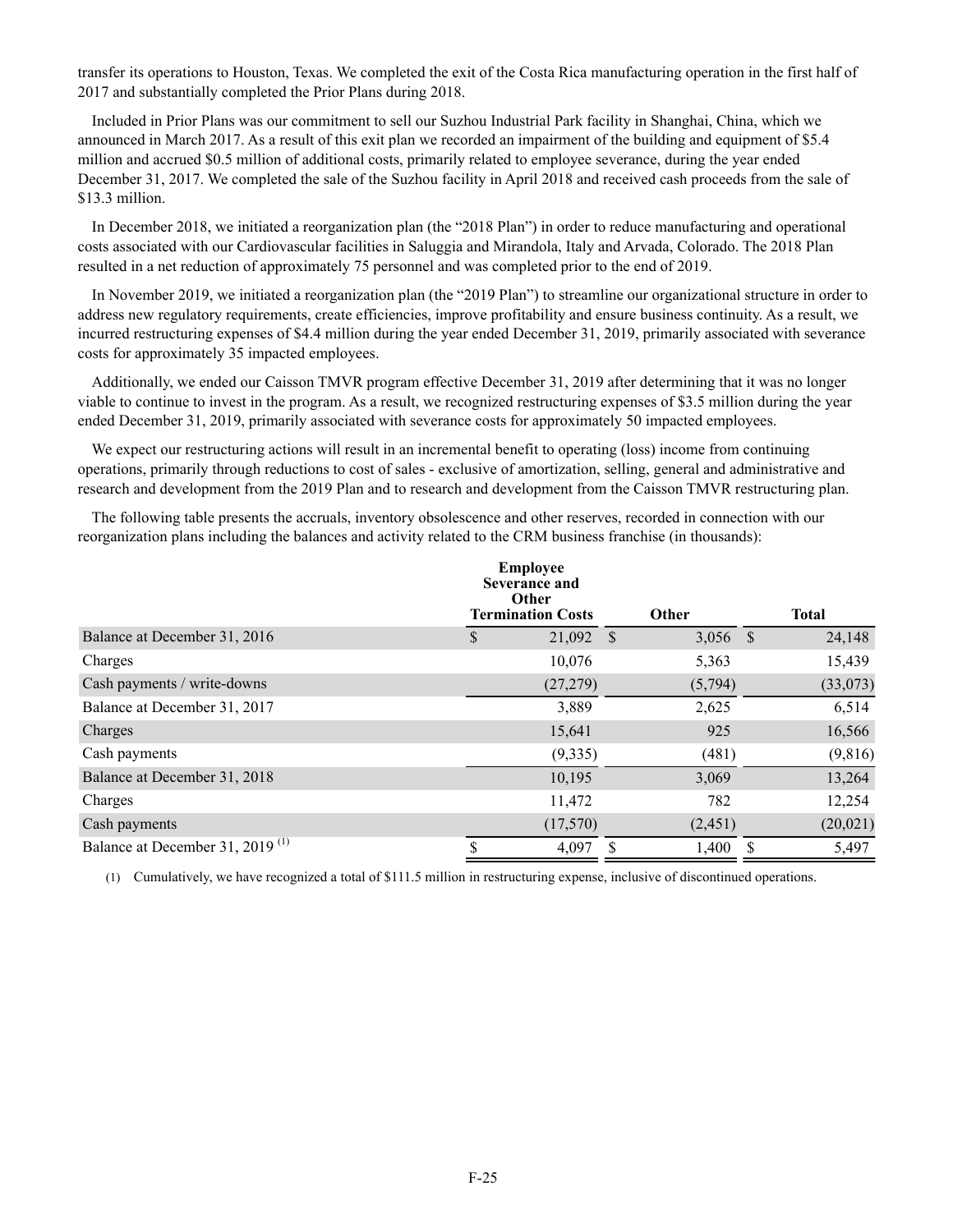The following table presents restructuring expense by reportable segment (in thousands):

|                                                  | <b>Year Ended December 31,</b> |            |  |             |  |         |  |
|--------------------------------------------------|--------------------------------|------------|--|-------------|--|---------|--|
|                                                  |                                | 2019       |  | 2018        |  | 2017    |  |
| Cardiovascular <sup>(1)</sup>                    |                                | $3,592$ \$ |  | $11,497$ \$ |  | 8,819   |  |
| Neuromodulation                                  |                                | 1,082      |  | 1,595       |  | 561     |  |
| Other $(2)$                                      |                                | 7,580      |  | 2,823       |  | 7,676   |  |
| Restructuring expense from continuing operations |                                | 12,254     |  | 15,915      |  | 17,056  |  |
| Discontinued operations                          |                                |            |  | 651         |  | (1,617) |  |
| Total                                            |                                | 12.254     |  | 16,566      |  | 15,439  |  |

(1) Cardiovascular restructuring expense for the year ended December 31, 2018 included \$6.5 million of 2018 Plan expenses. Cardiovascular restructuring expense for the year ended December 31, 2017 included building and equipment impairment of \$5.4 million related to the Suzhou, China facility exit plan.

(2) Other restructuring expense for the year ended December 31, 2019 included \$3.5 million of Caisson restructuring expenses.

# **Note 7. Product Remediation Liability**

On December 29, 2015, we received an FDA Warning Letter (the "Warning Letter") alleging certain violations of FDA regulations applicable to medical device manufacturing at our Munich, Germany and Arvada, Colorado facilities. On October 13, 2016, the CDC and FDA separately released safety notifications regarding 3T Heater-Cooler devices in response to which we issued a Field Safety Notice Update for U.S. users of our 3T Heater-Cooler devices to proactively and voluntarily contact facilities to facilitate implementation of the CDC and FDA recommendations.

At December 31, 2016, we recognized a liability for a product remediation plan related to our 3T Heater-Cooler device ("3T device"). The remediation plan we developed consists primarily of a modification of the 3T device design to include internal sealing and the addition of a vacuum system to new and existing devices. These changes are intended to address regulatory actions and to reduce further the risk of possible dispersion of aerosols from 3T devices in the operating room. We concluded that it was probable that a liability had been incurred upon management's approval of the plan and the commitments made by management to various regulatory authorities globally in November and December 2016, and furthermore, the cost associated with the plan was reasonably estimable. The deployment of this solution for commercially distributed devices has been dependent upon final validation and verification of the design changes and approval or clearance by regulatory authorities worldwide, including FDA clearance in the U.S. It is reasonably possible that our estimate of the remediation liability could materially change in future periods due to the various significant assumptions involved such as customer behavior, market reaction and the timing of approvals or clearance by regulatory authorities worldwide.

In April 2017, we obtained CE Mark in Europe for the design change of the 3T device, and in May 2017 we completed our first vacuum canister and internal sealing upgrade on a customer-owned device. We are currently implementing the vacuum canister and internal sealing upgrade program in as many countries as possible until all devices are upgraded. In October 2018, after review of information provided by us, the FDA concluded that we could commence the vacuum canister and internal sealing upgrade program in the U.S., and on February 25, 2020, LivaNova received clearance for K191402, a 510(k) for the 3T devices that addressed issues contained in the 2015 Warning Letter along with design changes that further mitigate the potential risk of aerosolization. Concurrent with this clearance, (1) 3T devices manufactured in accordance with K191402 will not be subjected to the import alert and (2) LivaNova initiated a correction to distribute the updated Operating Instructions cleared under K191402.

 As a second part of the remediation plan, we continue to offer a no-charge deep disinfection service (deep cleaning service) for 3T device users as we receive the required regulatory approvals. The deep disinfection service was rolled out in Europe in the second half of 2015, and in April 2018, the FDA agreed to allow us to move forward with the deep cleaning service in the U.S., thereby adding to the growing list of countries around the world in which we offer this service. Finally, we are continuing to offer the loaner program for 3T devices, initiated in the fourth quarter of 2016, to provide existing 3T device users with a new loaner 3T device at no charge pending regulatory approval and implementation of the vacuum system addition and deep disinfection service worldwide. This loaner program, which began in the U.S., was rolled out in Europe shortly thereafter, and is being made available progressively on a global basis, prioritizing and allocating devices to 3T device users based on preestablished criteria.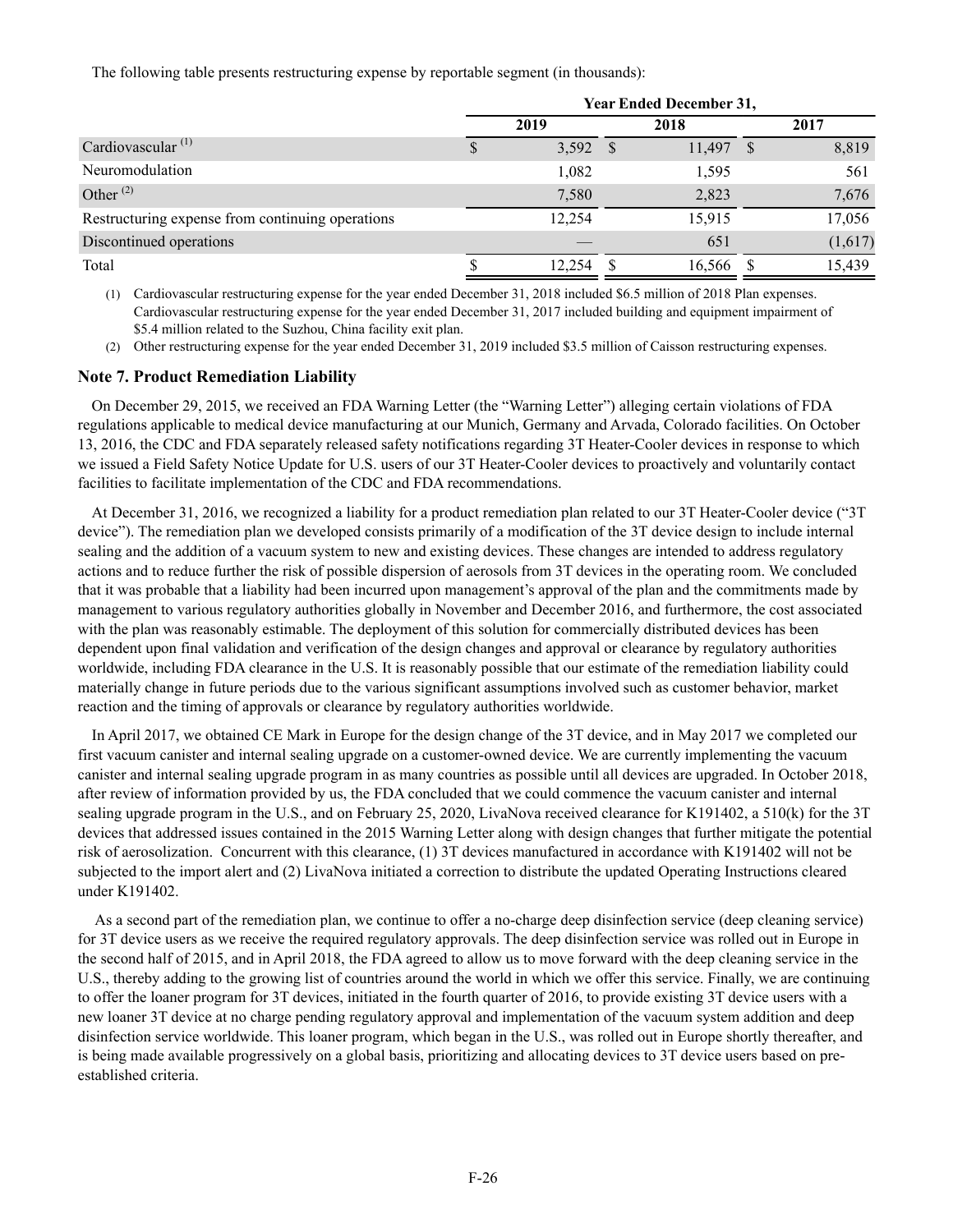Changes in the carrying amount of the product remediation liability are as follows (in thousands):

| Balance at December 31, 2016                         | \$<br>33,487 |
|------------------------------------------------------|--------------|
| Adjustments                                          | 2,452        |
| Remediation activity                                 | (11,283)     |
| Effect of changes in foreign currency exchange rates | 2,890        |
| Balance at December 31, 2017                         | 27,546       |
| Adjustments                                          | (200)        |
| Remediation activity                                 | (12,212)     |
| Effect of changes in foreign currency exchange rates | (389)        |
| Balance at December 31, 2018                         | 14,745       |
| Adjustments                                          | 3,663        |
| Remediation activity                                 | (14,909)     |
| Effect of changes in foreign currency exchange rates | (248)        |
| Balance at December 31, 2019                         | 3,251        |

We recognized product remediation expenses during the years ended December 31, 2019, 2018 and 2017 of \$15.8 million, \$10.7 million and \$7.3 million, respectively. Product remediation expenses include internal labor costs, costs to remediate certain inspectional observations made by the FDA at our Munich facility and costs associated with the incorporation of the modification of the 3T device design into the next generation 3T device. These costs and related legal costs are expensed as incurred and are not included within the product remediation liability presented above. During the fourth quarter of 2018, we recognized a \$294.1 million liability related to the litigation involving the 3T device. As of December 31, 2019, the liability was \$170.4 million. Our related legal costs are expensed as incurred. For further information, please refer to "Note 14. Commitments and Contingencies."

# **Note 8. Goodwill and Intangible Assets**

Our finite-lived and indefinite-lived intangible assets as of December 31, 2019 and 2018 consisted of the following (in thousands):

|                                                    | 2019               |           |               | 2018      |
|----------------------------------------------------|--------------------|-----------|---------------|-----------|
| Finite-lived intangible assets:                    |                    |           |               |           |
| Customer relationships                             | $\mathcal{S}$      | 320,023   | <sup>\$</sup> | 317,292   |
| Developed technology                               |                    | 293,785   |               | 176,476   |
| Trade names                                        |                    | 25,004    |               | 25,260    |
| Other intangible assets                            |                    | 975       |               | 897       |
| Total gross finite-lived intangible assets         |                    | 639,787   |               | 519,925   |
| Accumulated amortization - Customer relationships  |                    | 75,156    |               | 57,350    |
| Accumulated amortization - Developed technology    |                    | 57,362    |               | 39,144    |
| Accumulated amortization - Trade names             |                    | 14,811    |               | 11,440    |
| Accumulated amortization - Other intangible assets |                    | 712       |               | 337       |
| Total accumulated amortization                     |                    | 148,041   |               | 108,271   |
| Net finite-lived intangible assets                 | $\mathbf{\hat{S}}$ | 491,746   |               | 411,654   |
| Indefinite-lived intangible assets:                |                    |           |               |           |
| <b>IPR&amp;D</b>                                   | $\mathcal{S}$      | 115,800   | <sup>\$</sup> | 358,785   |
| Goodwill                                           |                    | 915,794   |               | 956,815   |
| Total indefinite-lived intangible assets           | \$                 | 1,031,594 | <sup>\$</sup> | 1,315,600 |

During the year ended December 31, 2019, we recognized \$14.7 million of developed technology and in-process R&D and \$1.5 million in goodwill related to the acquisition of Miami Instruments.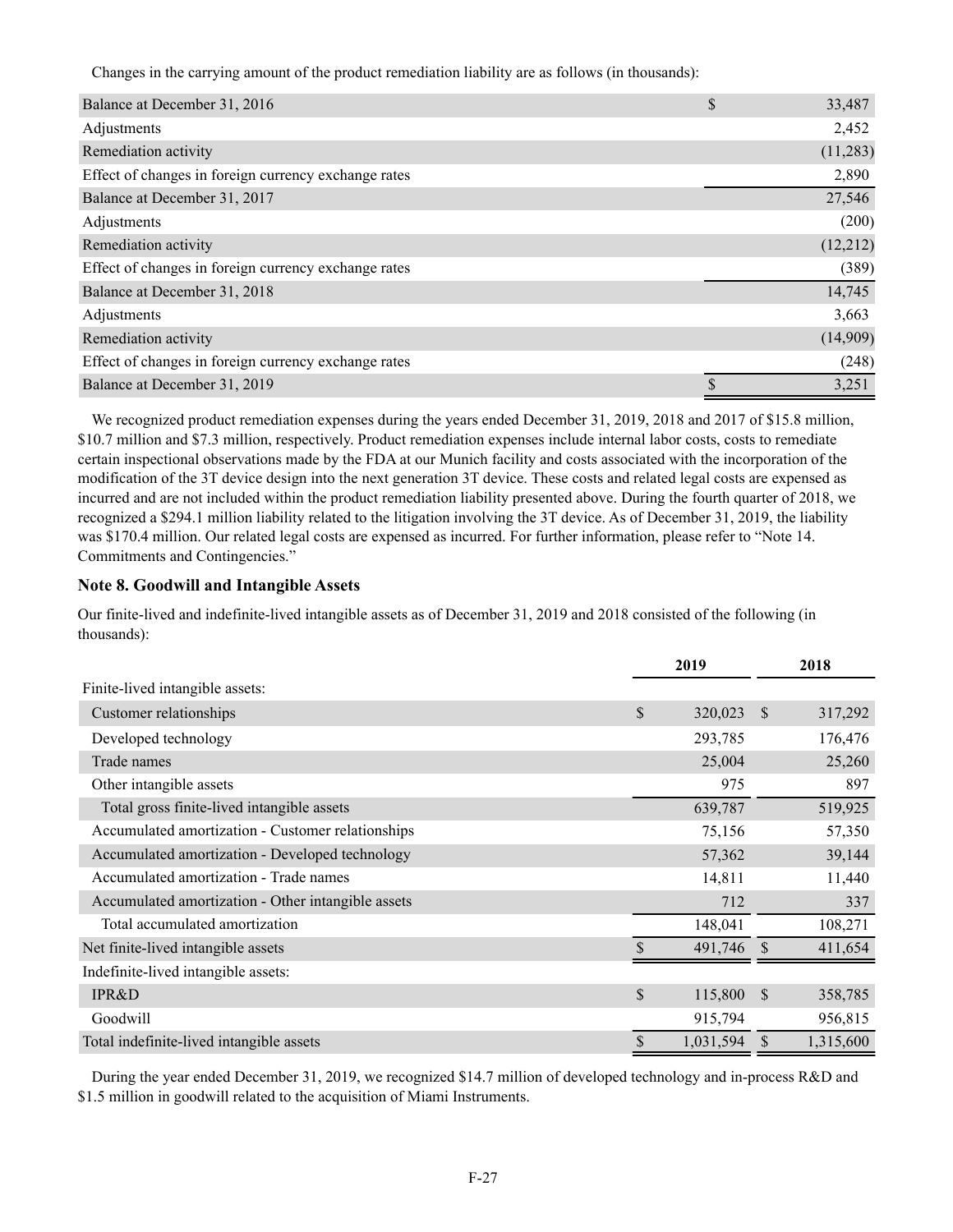The amortization periods for our finite-lived intangible assets as of December 31, 2019, are as follows:

|                         | Minimum Life<br>in years | <b>Maximum Life</b><br>in years |
|-------------------------|--------------------------|---------------------------------|
| Customer relationships  |                          | 18                              |
| Developed technology    |                          | 19                              |
| Trade names             |                          | 15                              |
| Other intangible assets |                          | 10                              |

The estimated future amortization expense based on our finite-lived intangible assets at December 31, 2019, is as follows (in thousands):

| 2020       | D | 39,901  |
|------------|---|---------|
| 2021       |   | 39,102  |
| 2022       |   | 39,102  |
| 2023       |   | 39,102  |
| 2024       |   | 39,102  |
| Thereafter |   | 295,437 |
| Total      |   | 491,746 |

# Intangible Asset Impairments

In November 2019, we announced that we would be ending our Caisson TMVR program. The announcement triggered an evaluation of finite and indefinite lived assets for impairment. As a result, we fully impaired the IPR&D asset and goodwill of \$89.0 million and \$42.4 million, respectively.

During the second quarter of 2019, we determined that there would be a delay in the estimated commercialization date of our obstructive sleep apnea product currently under development, which was acquired in the ImThera acquisition. This delay constituted a triggering event that required an evaluation of the IPR&D asset arising from the ImThera acquisition for impairment. Based on the assessment performed, we determined that the IPR&D asset was impaired and as a result, recorded an impairment of \$50.3 million, which is included in our Neuromodulation segment. The carrying value of the IPR&D asset as of December 31, 2019 is \$112.0 million. The estimated fair value of IPR&D was determined using the income approach. Estimating the fair value of the IPR&D asset requires various assumptions, including revenue growth rates, timing and probability of commercialization and the discount rate. Future delays in commercialization or changes in management estimates could result in further impairment. Refer to "Note 4. Business Combinations."

# Intangible Asset Reclassification

During the third quarter of 2019, upon receiving FDA approval of the LifeSPARC system, we reclassified the IPR&D asset of \$107.5 million from the acquisition of TandemLife to finite-lived developed technology intangible assets and began amortizing the intangible asset over a useful life of 15 years.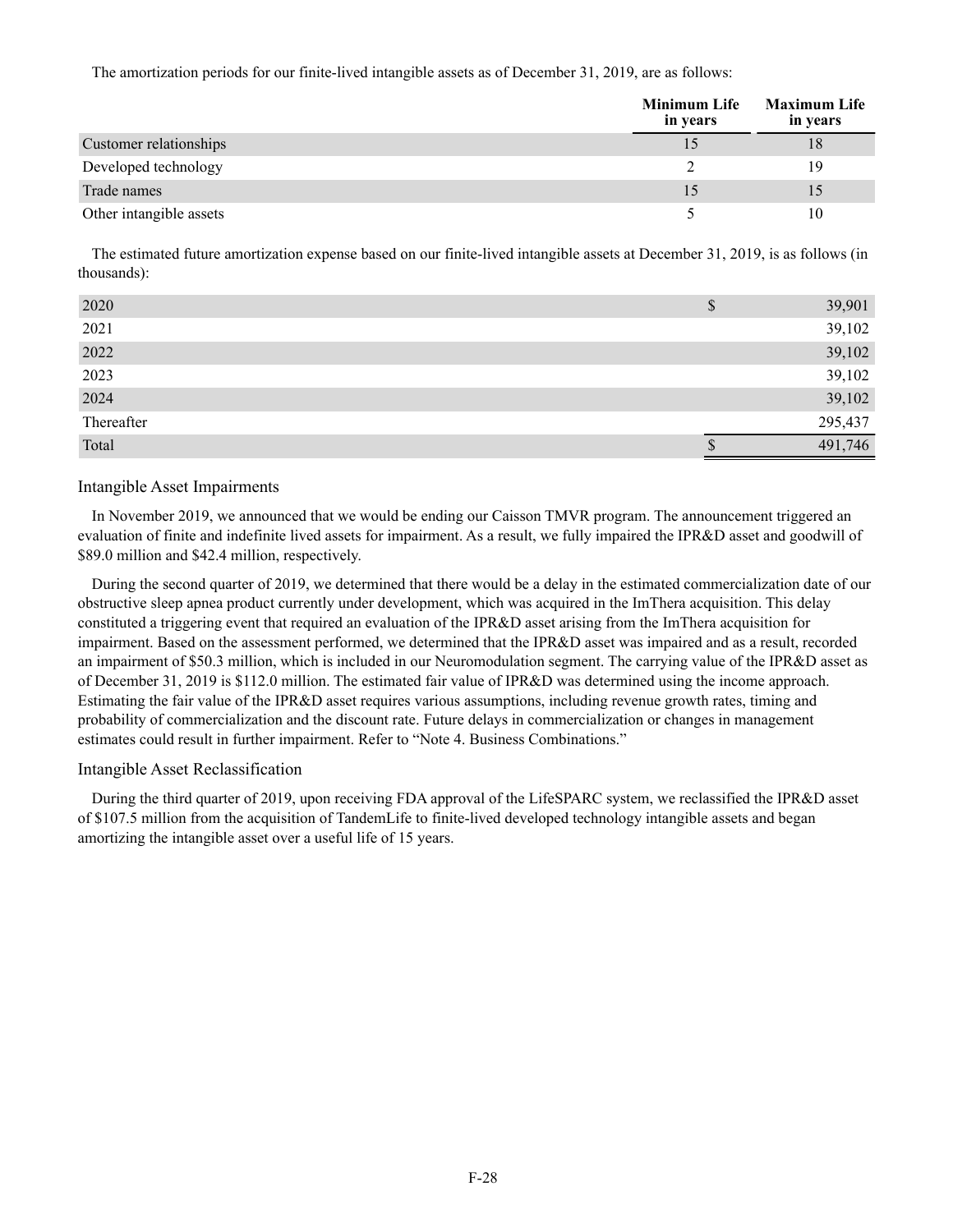# Goodwill

The changes in the carrying amount of goodwill by reportable segment are as follows (in thousands):

|                                                     |   | Cardiovascular |      | <b>Neuromodulation</b> | Other     |              | <b>Total</b> |
|-----------------------------------------------------|---|----------------|------|------------------------|-----------|--------------|--------------|
| <b>December 31, 2017</b>                            | S | 425,882        | - \$ | 315,943 \$             | 42,417    | <sup>S</sup> | 784,242      |
| Goodwill as a result of acquisitions <sup>(1)</sup> |   | 121,446        |      | 82,596                 |           |              | 204,042      |
| Foreign currency adjustments                        |   | (31, 469)      |      |                        |           |              | (31, 469)    |
| <b>December 31, 2018</b>                            |   | 515,859        |      | 398,539                | 42,417    |              | 956,815      |
| Goodwill as a result of acquisitions <sup>(1)</sup> |   | 1,550          |      |                        |           |              | 1,550        |
| Measurement period adjustments <sup>(2)</sup>       |   | (3,326)        |      |                        |           |              | (3,326)      |
| Impairment                                          |   |                |      |                        | (42, 417) |              | (42, 417)    |
| Foreign currency adjustments                        |   | 2,957          |      | 215                    |           |              | 3,172        |
| <b>December 31, 2019</b>                            |   | 517,040        |      | 398,754 \$             |           | S            | 915,794      |

(1) Goodwill recognized during the year ended December 31, 2019 was the result of the Miami Instruments acquisition. Goodwill recognized during the year ended December 31, 2018 was the result of the ImThera and TandemLife acquisitions. Refer to "Note 4. Business Combinations."

(2) Refer to "Note 4. Business Combinations."

We performed a quantitative assessment for our Cardiovascular and Neuromodulation reporting units as of October 1, 2019. The quantitative impairment assessment was performed using management's current estimate of future cash flows. We concluded that the fair value of our Cardiovascular and Neuromodulation segments exceeded the carrying value of the respective reporting units by 24% and 584%, respectively, as evidenced by the estimated fair value of our Cardiovascular and Neuromodulation reporting units calculated for the purpose of reconciling the fair value of our reporting units to our market capitalization. Therefore, we concluded that our Cardiovascular and Neuromodulation reporting units' goodwill was not impaired.

## **Note 9. Investments**

The following table details the carrying value of our investments in equity securities of non-consolidated affiliates without readily determinable fair values for which we do not exert significant influence over the investee. These equity investments are reported at cost minus impairment, if any, plus or minus changes resulting from observable price changes in orderly transactions for the identical or similar investment of the same issuer. These below equity investments are included in investments on the consolidated balance sheets as of December 31, 2019 and 2018 (in thousands):

|                                     | 2019 |           | 2018 |        |
|-------------------------------------|------|-----------|------|--------|
| Respicardia Inc. <sup>(1)</sup>     | S    | 17,706 \$ |      | 17,706 |
| Ceribell, Inc. $(2)$                |      | 3,000     |      | 3,000  |
| ShiraTronics, Inc. (3)              |      | 2,045     |      |        |
| Rainbow Medical Ltd. <sup>(4)</sup> |      | 1,099     |      | 1,119  |
| MD Start II $(5)$                   |      | 1,121     |      | 1,144  |
| Highlife S.A.S. <sup>(6)</sup>      |      | 1,064     |      | 1,084  |
| Other                               |      | 770       |      | 770    |
|                                     |      | 26,805    |      | 24,823 |
| Equity method investments $(7)$     |      | 451       |      |        |
|                                     | \$   | 27,256    |      | 24,823 |

(1) Respicardia Inc. ("Respicardia") is a privately funded U.S. company developing an implantable device designed to restore a more natural breathing pattern during sleep in patients with central sleep apnea by transvenously stimulating the phrenic nerve. We have a loan outstanding to Respicardia with a carrying amount of \$0.6 million and \$0.6 million as of December 31, 2019 and December 31, 2018, respectively, which is included in prepaid expenses and other current assets on the consolidated balance sheet. Refer to the paragraph below for further details regarding this investment.

(2) On September 7, 2018, we acquired 1,007,319 shares of Series B Preferred Stock of Ceribell, Inc. ("Ceribell"). Ceribell is focused on utilizing electroencephalography to improve the diagnosis and treatment of patients at risk for seizures.

(3) ShiraTronics, Inc. ("ShiraTronics") is a privately held early-stage medical device company located in the U.S. and Ireland and is focused on developing neuromodulation technologies for the treatment of debilitating migraine headaches. We are required to invest up to a total of \$5 million dependent upon ShiraTronics achieving certain milestones.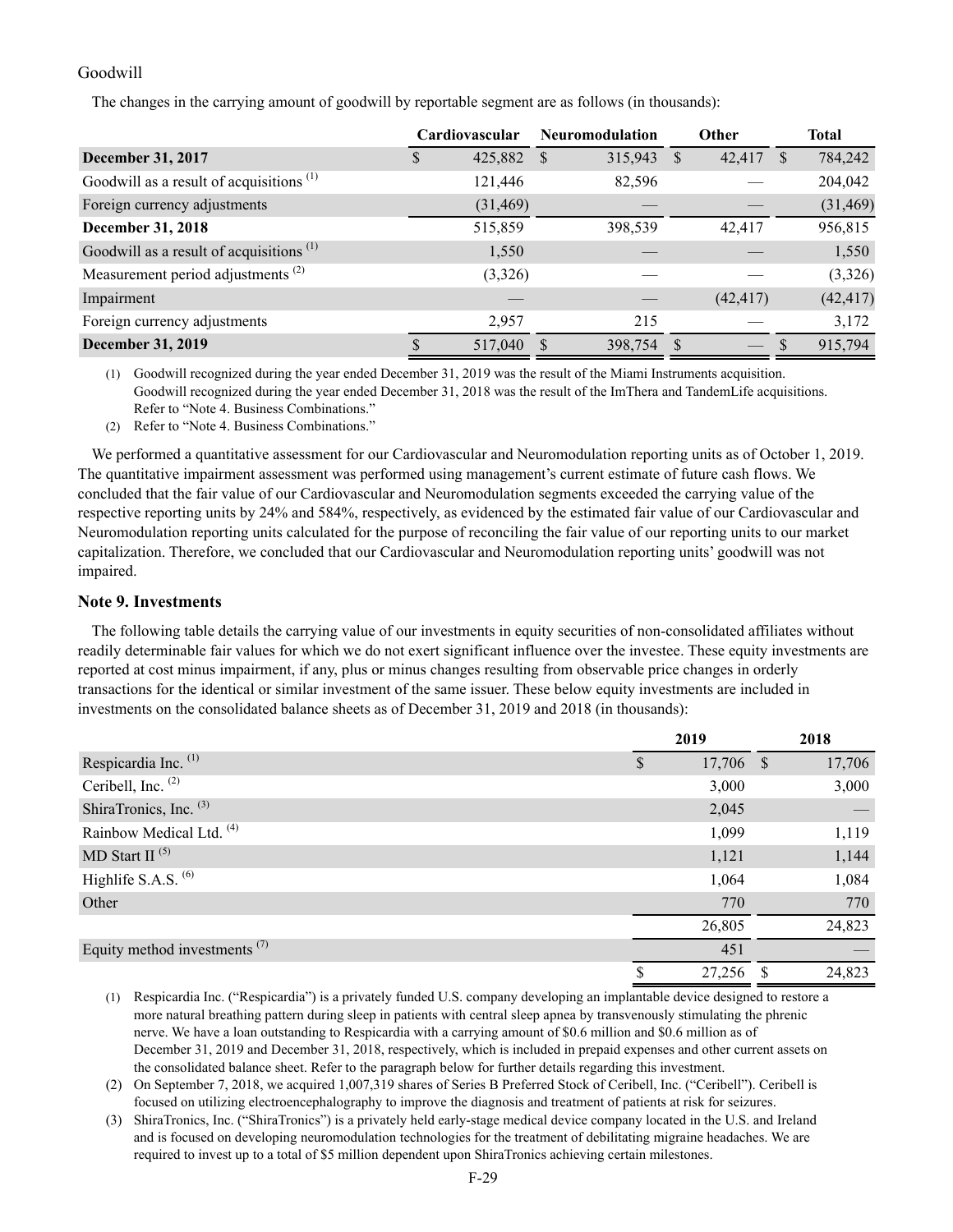- (4) Rainbow Medical Ltd. ("Rainbow Medical") is a private Israeli venture capital company that seeds and grows companies developing medical devices in a diverse range of medical fields. Refer to the paragraph below for further details.
- (5) MD Start II is a private venture capital collaboration for the development of medical device technology in Europe.
- (6) Highlife S.A.S. ("Highlife") is a privately held clinical-stage medical device company located in France and is focused on the development of a unique TMRV replacement system to treat patients with MR. Refer to the paragraph below for further details. Due to an additional investment by a third party during the year ended December 31, 2018, our equity interest in Highlife decreased to 7.8% from 24.6%. We determined that we no longer had significant influence over Highlife and, as a result, we no longer accounted for Highlife under the equity method.
- (7) During 2019 we invested \$0.5 million in equity securities that we account for under the equity method of accounting. We are required to fund up to a total of approximately €5.0 million (approximately \$5.6 million as of December 31, 2019) based on cash calls.

#### *Respicardia Impairment*

We recognized an impairment of our investment in Respicardia during the year ended December 31, 2017 based on the terms of an additional round of financing with a new strategic investor that indicated the carrying value of our aggregate investment might not be recoverable and that the decrease in value of our aggregate investment was other than temporary. The estimated fair value using the income approach was below the carrying value by \$5.5 million. The impairment was included in impairment of investments on our consolidated statement of income (loss).

#### *Rainbow Medical Impairment*

We recognized an impairment of our investment in Rainbow Medical during the year ended December 31, 2017. An additional round of financing, which included a new investor, indicated that the carrying value of our investment might not be recoverable and that the decrease in value of our investment was other than temporary. We, therefore, estimated the fair value of our investment using the income approach. The estimated fair value of our investment was below our carrying value by \$3.0 million. This impairment was included in impairment of investments on our consolidated statement of income (loss).

#### *Highlife Impairment*

We recognized an impairment of our investment in, and notes receivable from, Highlife, during the year ended December 31, 2017. Certain factors, including a revision in our investment strategy and a new strategic investor, indicated that the carrying value of our aggregate investment might not be recoverable and that the decrease in value of our aggregate investment was other than temporary. We, therefore, estimated the fair value of our investment and notes receivable using the market approach. The estimated fair value of our aggregate investment was below our carrying value by \$13.0 million. This aggregate impairment was included in losses from equity method investments on our consolidated statement of income (loss).

### *Istituto Europeo di Oncologia S.R.L Sale*

During the year ended December 31, 2017, we sold our investment in Istituto Europeo di Oncologia S.R.L, for a gain of \$3.2 million. This gain is included in foreign exchange and other (losses) gains on our consolidated statement of income (loss).

## **Note 10. Fair Value Measurements**

We review the fair value hierarchy classification on a quarterly basis. Changes in the ability to observe valuation inputs may result in a reclassification of levels for certain securities within the fair value hierarchy. There were no transfers between Level 1, Level 2, or Level 3 during the years ended December 31, 2019, 2018 or 2017.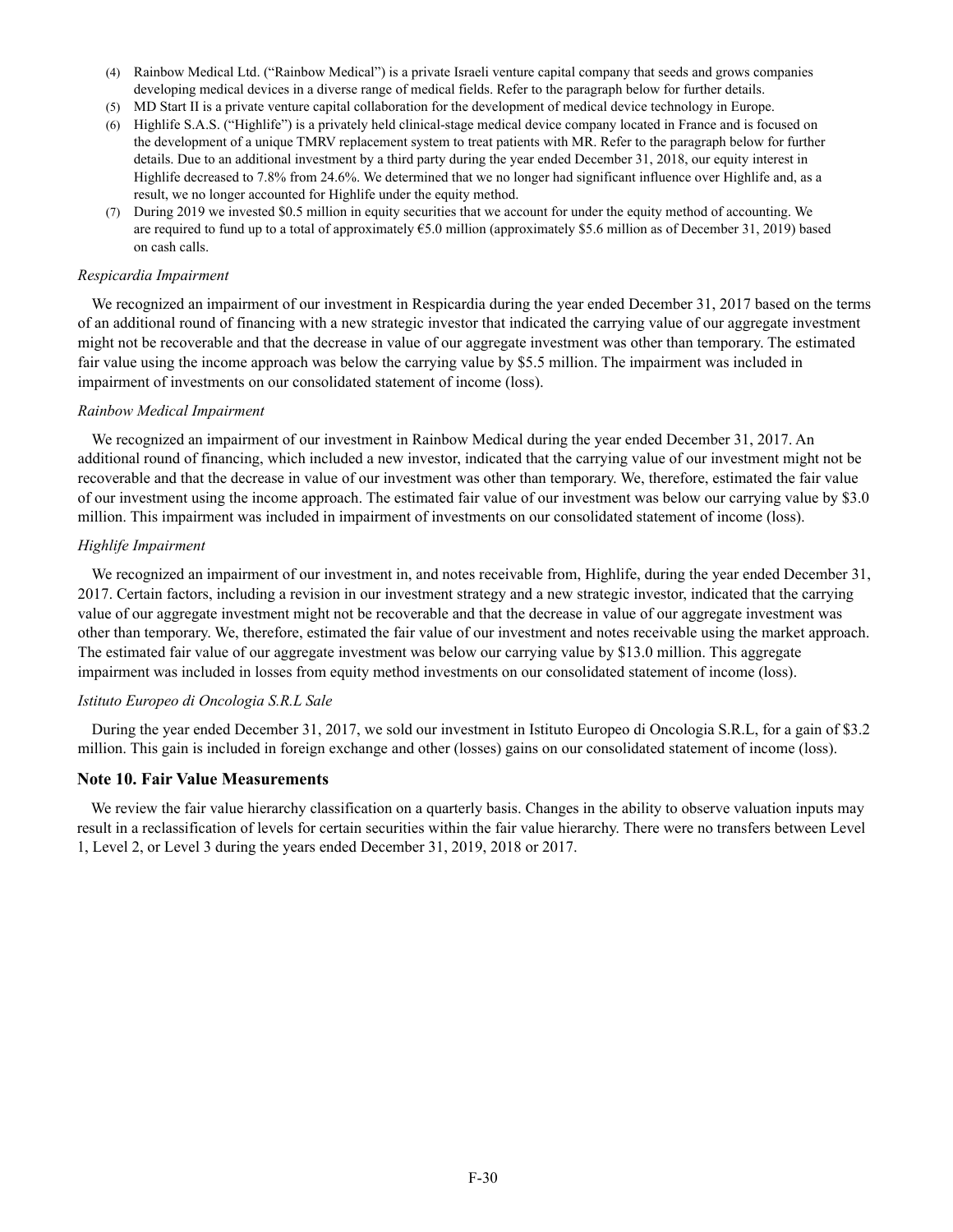# Assets and Liabilities Measured at Fair Value on a Recurring Basis

The following tables provide information by level for assets and liabilities that are measured at fair value on a recurring basis (in thousands):

|                                                                                             |               | <b>Fair Value as of</b><br>December 31, |                                                                      |         | <b>Fair Value Measurements Using Inputs</b><br><b>Considered as:</b> |         |                           |         |  |
|---------------------------------------------------------------------------------------------|---------------|-----------------------------------------|----------------------------------------------------------------------|---------|----------------------------------------------------------------------|---------|---------------------------|---------|--|
|                                                                                             |               | 2019                                    | Level 1                                                              |         | Level 2                                                              |         |                           | Level 3 |  |
| Assets:                                                                                     |               |                                         |                                                                      |         |                                                                      |         |                           |         |  |
| Derivative assets - designated as cash flow hedges (foreign<br>currency exchange rate "FX") | \$            | 535                                     | $\sqrt{3}$                                                           |         | \$                                                                   | 535     | $\mathcal{S}$             |         |  |
| Derivative assets - freestanding instruments (FX)                                           |               | 26                                      |                                                                      |         |                                                                      | 26      |                           |         |  |
| <b>Total assets</b>                                                                         | \$            | 561                                     | \$                                                                   |         | $\mathcal{S}$                                                        | 561     | $\mathcal{S}$             |         |  |
|                                                                                             |               |                                         |                                                                      |         |                                                                      |         |                           |         |  |
| <b>Liabilities:</b>                                                                         |               |                                         |                                                                      |         |                                                                      |         |                           |         |  |
| Derivative liabilities - designated as cash flow hedges (FX)                                | <sup>\$</sup> | 169                                     | $\mathcal{S}$                                                        |         | \$                                                                   | 169     | \$                        |         |  |
| Derivative liabilities - designated as cash flow hedges<br>(interest rate swaps)            |               | 374                                     |                                                                      |         |                                                                      | 374     |                           |         |  |
| Derivative liabilities - freestanding instruments (FX)                                      |               | 3,137                                   |                                                                      |         |                                                                      | 3,137   |                           |         |  |
| Contingent consideration <sup>(1)</sup>                                                     |               | 137,349                                 |                                                                      |         |                                                                      |         |                           | 137,349 |  |
| <b>Total liabilities</b>                                                                    | \$            | 141,029                                 | S                                                                    |         | $\mathbf{\hat{S}}$                                                   | 3,680   | S                         | 137,349 |  |
|                                                                                             |               | <b>Fair Value as of</b><br>December 31, | <b>Fair Value Measurements Using Inputs</b><br><b>Considered as:</b> |         |                                                                      |         |                           |         |  |
|                                                                                             |               | 2018                                    |                                                                      | Level 1 |                                                                      | Level 2 |                           | Level 3 |  |
| Assets:                                                                                     |               |                                         |                                                                      |         |                                                                      |         |                           |         |  |
| Derivative assets - freestanding instruments (foreign<br>currency exchange rate "FX")       | \$            | 236                                     | $\mathcal{S}$                                                        |         | \$                                                                   | 236     | <sup>\$</sup>             |         |  |
| <b>Total assets</b>                                                                         | \$            | 236                                     | \$                                                                   |         | \$                                                                   | 236     | $\mathbb{S}$              |         |  |
|                                                                                             |               |                                         |                                                                      |         |                                                                      |         |                           |         |  |
| <b>Liabilities:</b>                                                                         |               |                                         |                                                                      |         |                                                                      |         |                           |         |  |
| Derivative liabilities - designated as cash flow hedges (FX)                                | <sup>S</sup>  | 1,354                                   | $\mathcal{S}$                                                        |         | <sup>S</sup>                                                         | 1,354   | $\boldsymbol{\mathsf{S}}$ |         |  |
| Derivative liabilities - designated as cash flow hedges<br>(interest rate swaps)            |               | 865                                     |                                                                      |         |                                                                      | 865     |                           |         |  |
| Derivative liabilities - freestanding instruments (FX)                                      |               |                                         |                                                                      |         |                                                                      |         |                           |         |  |
|                                                                                             |               | 3,173                                   |                                                                      |         |                                                                      | 3,173   |                           |         |  |
| Contingent consideration                                                                    |               | 179,911                                 |                                                                      |         |                                                                      |         |                           | 179,911 |  |

(1) The contingent consideration liability at December 31, 2019 represents contingent payments related to four completed acquisitions, including: Inversiones Drilltex SAS ("Drilltex"), ImThera, TandemLife and Miami Instruments. See the table below for additional information.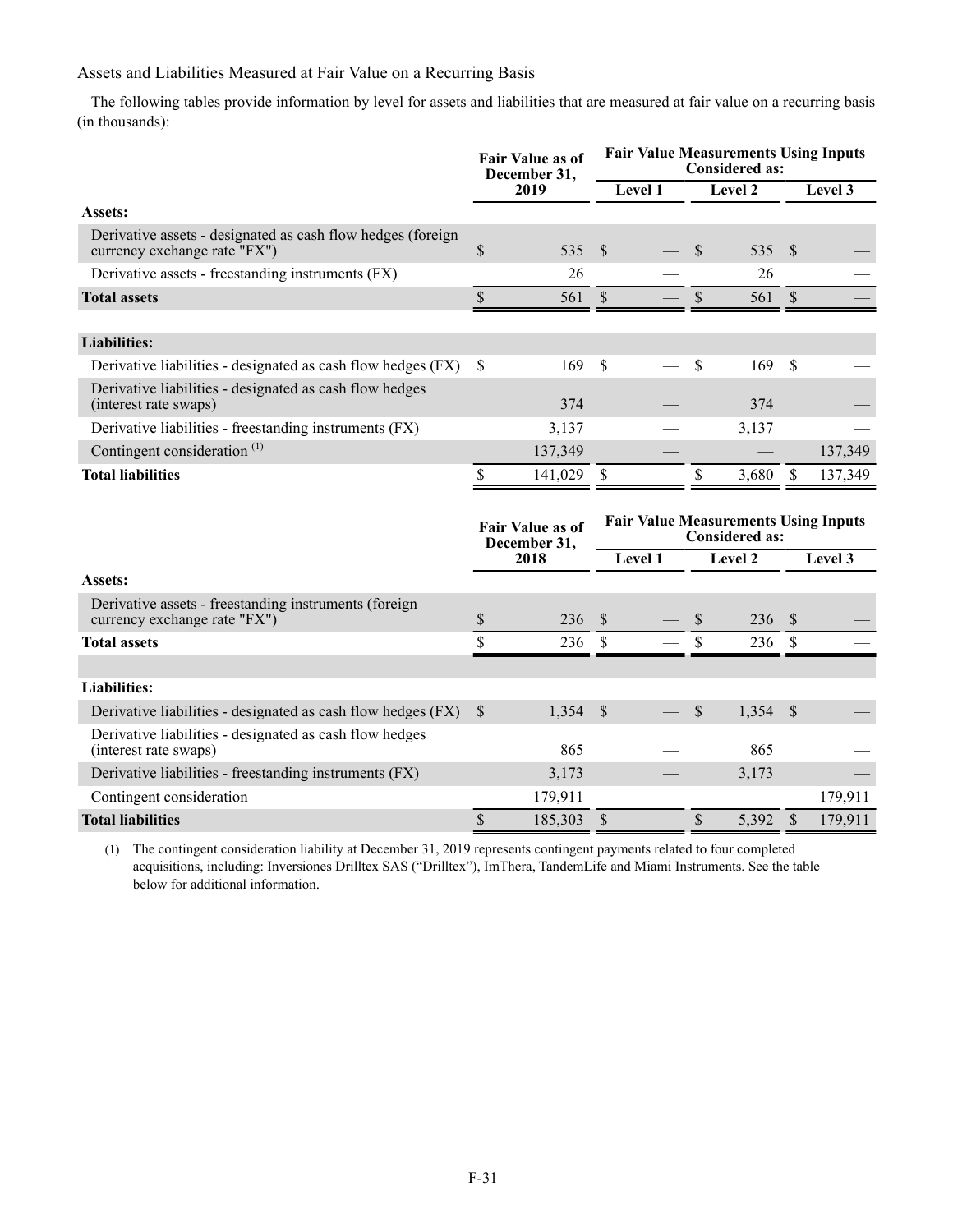Our recurring fair value measurements, using significant unobservable inputs (Level 3), relate solely to our contingent consideration liability. The following table provides a reconciliation of the beginning and ending balance of the contingent consideration liability (in thousands):

| Balance at December 31, 2017                                                    | \$<br>33,973  |
|---------------------------------------------------------------------------------|---------------|
| Purchase price - ImThera contingent consideration <sup>(1)</sup>                | 112,744       |
| Purchase price - TandemLife contingent consideration <sup>(1)</sup>             | 40,190        |
| Payments <sup><math>(2)</math></sup>                                            | (2,661)       |
| Changes in fair value $(3)$                                                     | (4,311)       |
| Effect of changes in foreign currency exchange rates                            | (24)          |
| Balance at December 31, 2018                                                    | 179,911       |
| Additions <sup><math>(1)</math></sup>                                           | 7,184         |
| Payments <sup><math>(2)</math></sup>                                            | (20, 204)     |
| Changes in fair value $(3)(4)(5)$                                               | (29, 406)     |
| Effect of changes in foreign currency exchange rates                            | (136)         |
| Balance at December 31, 2019                                                    | 137,349       |
| Less current portion of contingent consideration liability at December 31, 2019 | 22,953        |
| Long-term portion of contingent consideration liability at December 31, 2019    | \$<br>114,396 |

(1) See "Note 4. Business Combinations" for additional discussion.

- (2) Payments during the year ended December 31, 2018 are for sales-based earnouts for Cellplex and for Drilltex. In July 2019, we achieved a regulatory milestone upon receiving FDA approval of the LifeSPARC system, triggering the payment of \$19.0 million during the third quarter of 2019 to settle the related contingent consideration liability in connection with our TandemLife acquisition.
- (3) During the year ended December 31, 2019, the change in fair value resulted in a decrease of \$13.2 million and \$16.2 million recorded to cost of sales - exclusive of amortization and research and development, respectively. During the year ended December 31, 2018, the change in fair value resulted in a decrease of \$3.6 million and \$0.7 million recorded to cost of sales - exclusive of amortization and research and development, respectively.
- (4) In November 2019, we announced that we would be ending our Caisson TMVR program effective December 31, 2019. As such, we released the contingent consideration provision associated with the acquisition of Caisson. At December 31, 2018, the fair value of the Caisson contingent consideration provision was \$27.9 million.
- (5) The change in fair value during the year 2019 reflects a delay in the timing of anticipated regulatory approval and commercialization for ImThera. While the probability of payment remains unchanged from the time of acquisition, the projected years of payment for the regulatory milestone-based payment and the sales-based earnout have been updated to occur between 2023-2024 and 2024-2028, respectively. See "Note 8. Goodwill and Intangible Assets" for additional discussion.

# Assets and Liabilities Measured at Fair Value on a Nonrecurring Basis

Our investments in equity securities of non-consolidated affiliates without readily determinable fair values are reported at cost minus impairment, if any, plus or minus changes resulting from observable price changes in orderly transactions for the identical or similar investment of the same issuer. Our investments in non-financial assets such as, goodwill, intangible assets, and PP&E, are measured at fair value if there is an indication of impairment and recorded at fair value only when an impairment is recognized. We classify the measurement input for these assets as Level 3 inputs within the fair value hierarchy.

# **Other**

The carrying values of our cash and cash equivalents, accounts receivable, accounts payable and accrued liabilities approximate their fair values due to the short-term nature of these items.

The carrying value of our long-term debt including the current portion, as of December 31, 2019, was \$333.5 million, which we believe approximates fair value.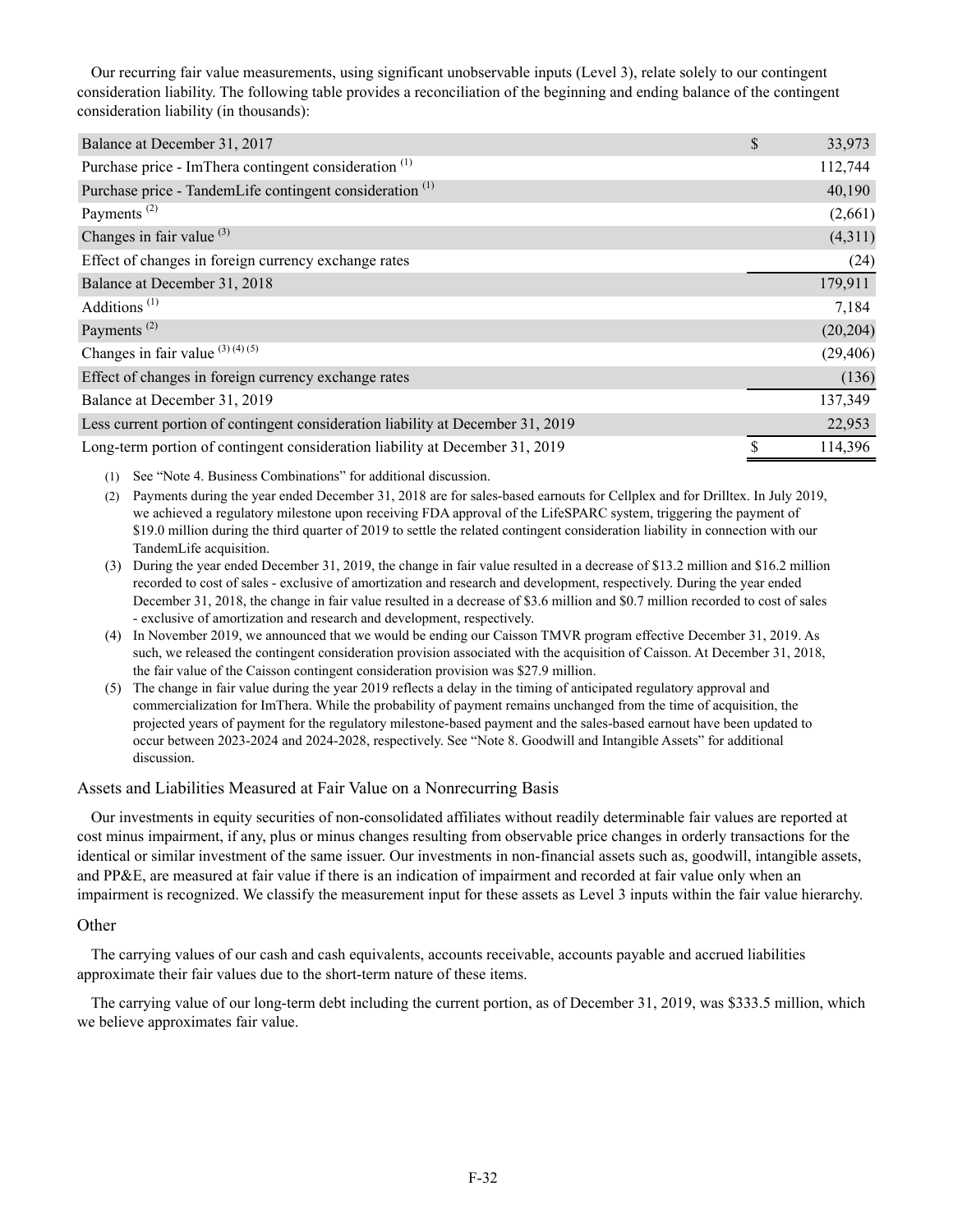# **Note 11. Financing Arrangements**

The outstanding principal amount of our long-term debt as of December 31, 2019 and 2018, was as follows (in thousands, except interest rates):

|                                                      |    | 2019       | 2018    | <b>Maturity</b>  | <b>Interest Rate</b> |
|------------------------------------------------------|----|------------|---------|------------------|----------------------|
| 2019 Debt Facility <sup>(1)</sup>                    | S. | 184,275 \$ |         | March 2022       | $1.40\% - 3.56\%$    |
| 2017 European Investment Bank <sup>(2)</sup>         |    | 103,570    | 103,570 | June 2026        | $3.31\% - 3.37\%$    |
| 2014 European Investment Bank $^{(3)}$               |    | 28,053     | 47,606  | June 2021        | $1.01\%$             |
| Mediocredito Italiano                                |    | 6,222      | 7,623   | December 2023    | $0.50\% - 2.93\%$    |
| Bank of America Merrill Lynch Banco<br>Múltiplo S.A. |    | 8,422      |         | <b>July 2021</b> | 8.08%                |
| Bank of America, U.S.                                |    | 2,004      |         | January 2021     | 3.76%                |
| Banca del Mezzogiorno                                |    |            | 2,718   |                  |                      |
| Other                                                |    | 965        | 1,324   |                  |                      |
| Total long-term facilities                           |    | 333,511    | 162,841 |                  |                      |
| Less current portion of long-term debt               |    | 73,181     | 23,303  |                  |                      |
| Total long-term debt                                 |    | 260,330    | 139,538 |                  |                      |

(1) The facility agreement with Bank of America Merrill Lynch International DAC, Barclays Bank PLC, BNP Paribas (London Branch) and Intesa Sanpaolo S.P.A. provides a multi-currency term loan facility in an aggregate amount of \$350 million and terminates on March 26, 2022 (the "2019 Debt Facility"). Principal repayments of 20% of the outstanding borrowings under the 2019 Debt Facility are due in September 2020, March 2021 and September 2021, with the remainder of the outstanding borrowings due in March 2022.

(2) The 2017 European Investment Bank ("2017 EIB") loan was obtained to support certain product development projects. The interest rate for the 2017 EIB loan is reset by the lender each quarter based on LIBOR. Interest payments are paid quarterly and principal payments are paid semi-annually.

(3) The 2014 European Investment Bank ("2014 EIB") loan was obtained in July 2014 to support product development projects. The interest rate for the EIB loan is reset by the lender each quarter based on the Euribor. Interest payments are paid quarterly and principal payments are paid semi-annually.

Contractual annual principal maturities of our long-term debt facilities as of December 31, 2019, are as follows (in thousands):

| 2020                       | <b>T</b><br>Φ | 73,497  |
|----------------------------|---------------|---------|
| 2021                       |               | 111,370 |
| 2022                       |               | 91,930  |
| 2023                       |               | 17,614  |
| 2024                       |               | 15,996  |
| Thereafter                 |               | 24,261  |
| Total payments             |               | 334,668 |
| Less: Debt issuance costs  |               | 1,157   |
| Total long-term facilities |               | 333,511 |

In connection with the CRM sale, on May 1, 2018, the borrowing capacity of the 2017 EIB loan decreased from €100.0 million (approximately \$114.3 million as of December 31, 2018) to  $\epsilon$ 90.0 million (approximately \$103 million as of December 31, 2018).

On March 26, 2019, we entered into the 2019 Debt Facility. Borrowings under the facility bear interest at a rate of LIBOR plus 1.6% for borrowings in U.S. dollars and EURIBOR plus 1.4% for Euro-denominated borrowings. Proceeds from the facility are used for general corporate and working capital purposes, excluding acquisitions, dividends and share buybacks. Available borrowings under the 2019 Debt Facility commenced on March 26, 2019 and extend through March 26, 2020. Principal repayments of 20% of the outstanding borrowings under the 2019 Debt Facility are due in September 2020, March 2021 and September 2021, with the remainder of the outstanding borrowings due in March 2022. The 2019 Debt Facility contains financial covenants that require LivaNova to maintain a maximum consolidated net debt to EBITDA ratio, a minimum interest coverage ratio and a maximum consolidated net debt to net worth ratio. LivaNova must also maintain a minimum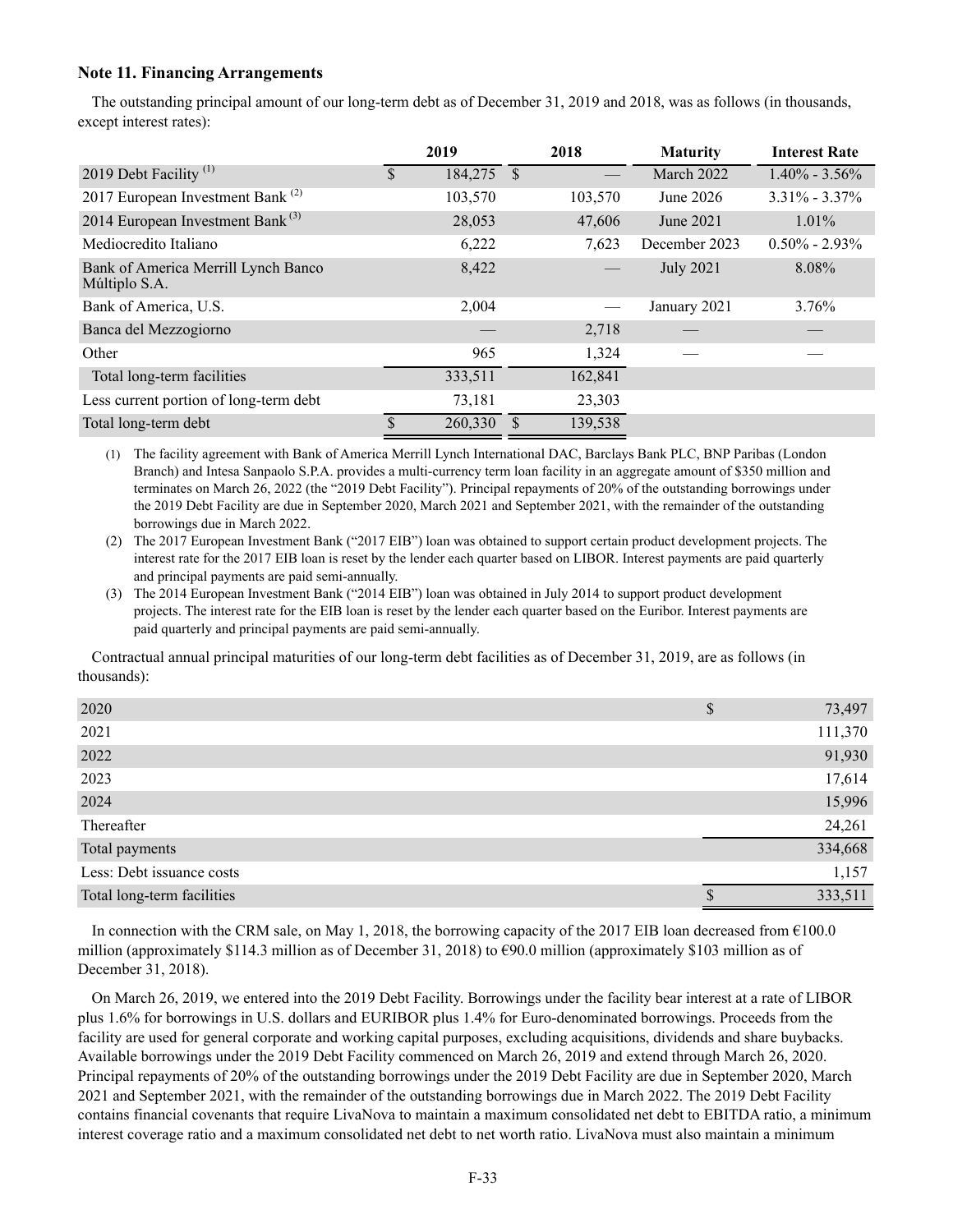amount of consolidated net worth. The 2019 Debt Facility also contains customary representations and warranties, covenants, and events of default. At December 31, 2019, LivaNova was in compliance with all covenants.

# Revolving Credit

The outstanding principal amount of our short-term unsecured revolving credit agreements and other agreements with various banks was \$4.2 million and \$5.5 million at December 31, 2019 and December 31, 2018, respectively, with interest rates ranging from 2.72% to 8.29% and loan terms ranging from 10 days to 220 days.

On April 10, 2018, we entered into an amendment and restatement agreement with Barclays Bank PLC amending the revolving facility agreement originally dated October 21, 2016 (the "Amendment"). The Amendment increased our borrowing capacity under the facility from \$40.0 million to \$70.0 million and extended the term of the facility one year. The facility terminated on October 20, 2019.

On July 25, 2019, we entered into a  $640.0$  million (approximately \$44.9 million as of December 31, 2019) credit facility agreement with Banca Nazionale del Lavoro SpA ("2019 Revolving Credit Facility") for working capital needs. The 2019 Revolving Credit Facility has a term of 2 years and borrowings bear interest at Euribor plus 0.8%. There were no borrowings under the 2019 Revolving Credit Facility during 2019.

#### Bridge Facility Agreement

In connection with the April 2018 acquisition of TandemLife, we entered into a bridge facility agreement (the "Bridge Facility Agreement") providing a term loan facility with the aggregate principal amount of \$190.0 million. On April 3, 2018, we borrowed \$190.0 million under the Bridge Facility Agreement to facilitate the initial payment for our acquisition of TandemLife. We used the proceeds from the sale of the CRM business franchise to repay the borrowings under the Bridge Facility Agreement in full during 2018.

# **Note 12. Derivatives and Risk Management**

Due to the global nature of our operations, we are exposed to foreign currency exchange rate fluctuations. In addition, due to certain loans with floating interest rates, we are also subject to the impact of changes in interest rates on our interest payments. We enter into foreign currency exchange rate ("FX") derivative contracts and interest rate swap contracts to reduce the impact of foreign currency exchange rate and interest rate fluctuations on earnings and cash flow. We measure all outstanding derivatives each period end at fair value and report the fair value as either financial assets or liabilities on the consolidated balance sheets. We do not enter into derivative contracts for speculative purposes. At inception of the contract, the derivative is designated as either a freestanding derivative or a hedge. Derivatives that are not designated as hedging instruments are referred to as freestanding derivatives with changes in fair value included in earnings.

If the derivative qualifies for hedge accounting, changes in the fair value of the derivative will be recorded in accumulated other comprehensive income ("AOCI") until the hedged item is recognized in earnings upon settlement/termination. FX derivative gains and losses in AOCI are reclassified to our consolidated statements of income (loss) as shown in the tables below and interest rate swap gains and losses in AOCI are reclassified to interest expense on our consolidated statements of income (loss). We evaluate hedge effectiveness at inception. Cash flows from derivative contracts are reported as operating activities on our consolidated statements of cash flows.

### Freestanding FX Derivative Contracts

The gross notional amount of FX derivative contracts, not designated as hedging instruments, outstanding at December 31, 2019 and December 31, 2018 was \$338.0 million and \$320.2 million, respectively. These derivative contracts are designed to offset the FX effects in earnings of various intercompany loans, our 2014 EIB loan, the Euro-denominated borrowings under the 2019 Debt Facility and trade receivables. We recorded net gains (losses) for these freestanding derivatives of \$3.1 million,  $$(11.2)$  million and  $$(11.7)$  million for the years ended December 31, 2019, 2018 and 2017, respectively. These gains and (losses) are included in foreign exchange and other gains (losses) on our consolidated statements of income (loss).

### Cash Flow Hedges

#### *Foreign Currency Risk*

We utilize FX derivative contracts, designed as cash flow hedges, to hedge the variability of cash flows associated with our 12 months U.S. dollar forecasts of revenues and costs denominated in British Pound, Japanese Yen, Canadian Dollars and the Euro. We transfer to earnings from AOCI, the gain or loss realized on the FX derivative contracts at the time of invoicing.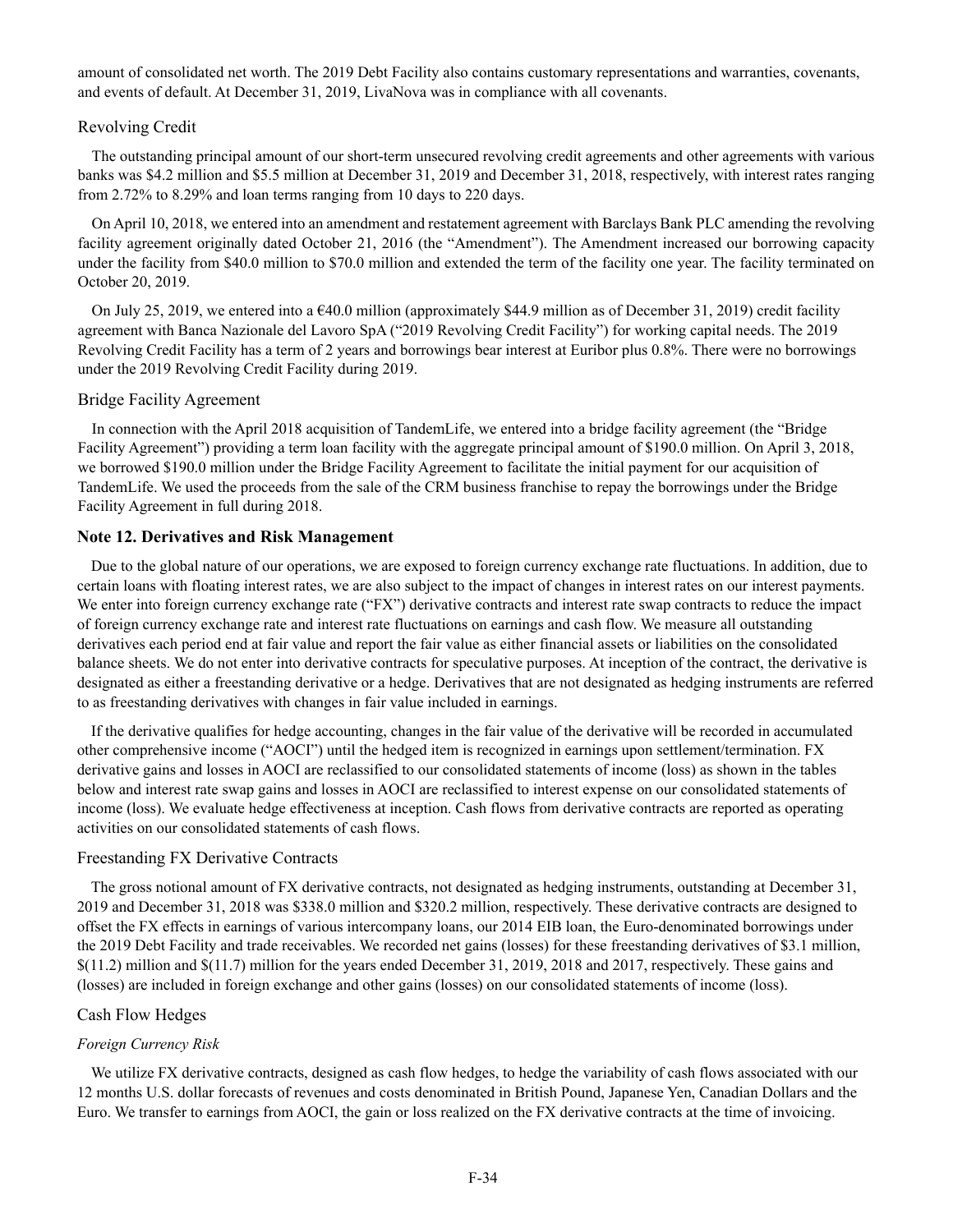# *Interest Rate Risk*

The 2014 EIB loan agreement matures in June 2021. The variable interest rate for the 2014 EIB loan is reset by the lender each quarter based on the Euribor. To minimize the impact of changes in interest rates we entered into interest rate swap agreement programs to swap the 2014 EIB loan's floating-rate interest payments for fixed-rate interest payments. The interest rate swap contracts qualify for, and are designated as, cash flow hedges.

The notional amounts of open derivative contracts designated as cash flow hedges as of December 31, 2019 and 2018, were as follows (in thousands):

| <b>Description of Derivative Contract</b>                    |   | 2019    | 2018    |
|--------------------------------------------------------------|---|---------|---------|
| FX derivative contracts to be exchanged for British Pounds   | S | 10,128  | 9,629   |
| FX derivative contracts to be exchanged for Japanese Yen     |   | 25,342  | 23,985  |
| FX derivative contracts to be exchanged for Canadian Dollars |   |         | 7,637   |
| FX derivative contracts to be exchanged for Euros            |   | 48,838  | 29,768  |
| Interest rate swap contracts                                 |   | 22,442  | 38,115  |
|                                                              |   | 106,750 | 109,134 |

After-tax net gain (loss) associated with derivatives designated as cash flow hedges recorded in the ending balance of AOCI and the amount expected to be reclassified to earnings in the next 12 months are as follows (in thousands):

| <b>Description of Derivative Contract</b> | 2019 |      | After-tax net gain (loss) in Amount Expected to be<br>AOCI as of December 31, Reclassified to Earnings<br>in Next 12 Months |
|-------------------------------------------|------|------|-----------------------------------------------------------------------------------------------------------------------------|
| FX derivative contracts                   |      | 600  | 600                                                                                                                         |
| Interest rate swap contracts              |      | (86) | (57)                                                                                                                        |
|                                           |      | 514  | 543                                                                                                                         |

Pre-tax gains (losses) for derivative contracts designated as cash flow hedges recognized in other comprehensive income (loss) ("OCI") and the amount reclassified to earnings from AOCI were as follows (in thousands):

|                                           |                                                                    |                                   | <b>Year Ended December 31, 2019</b> |                                                                        |         |
|-------------------------------------------|--------------------------------------------------------------------|-----------------------------------|-------------------------------------|------------------------------------------------------------------------|---------|
| <b>Description of Derivative Contract</b> | <b>Location in Earnings of</b><br><b>Reclassified Gain or Loss</b> | <b>Gains Recognized in</b><br>OCI |                                     | <b>Gains (Losses)</b><br><b>Reclassified from AOCI</b><br>to Earnings: |         |
| FX derivative contracts                   | Foreign exchange and other<br>(losses) gains                       |                                   | 2,757 \$                            |                                                                        | 3,003   |
| FX derivative contracts                   | SG&A                                                               |                                   |                                     |                                                                        | (2,071) |
| Interest rate swap contracts              | Interest expense                                                   |                                   |                                     |                                                                        | (92)    |
|                                           |                                                                    |                                   |                                     |                                                                        | 840     |

| <b>Description of Derivative Contract</b> | <b>Location in Earnings of</b><br><b>Reclassified Gain or Loss</b> | <b>Gains Recognized in</b><br>OCI | <b>Gains (Losses)</b><br><b>Reclassified from AOCI</b><br>to Earnings: |  |          |
|-------------------------------------------|--------------------------------------------------------------------|-----------------------------------|------------------------------------------------------------------------|--|----------|
| FX derivative contracts                   | Foreign exchange and other<br>(losses) gains                       |                                   | 44 S                                                                   |  | 2,697    |
| FX derivative contracts                   | SG&A                                                               |                                   |                                                                        |  | (2, 554) |
| Interest rate swap contracts              | Interest expense                                                   |                                   |                                                                        |  | (66)     |
|                                           |                                                                    |                                   | 44                                                                     |  | 77       |

**Year Ended December 31, 2018**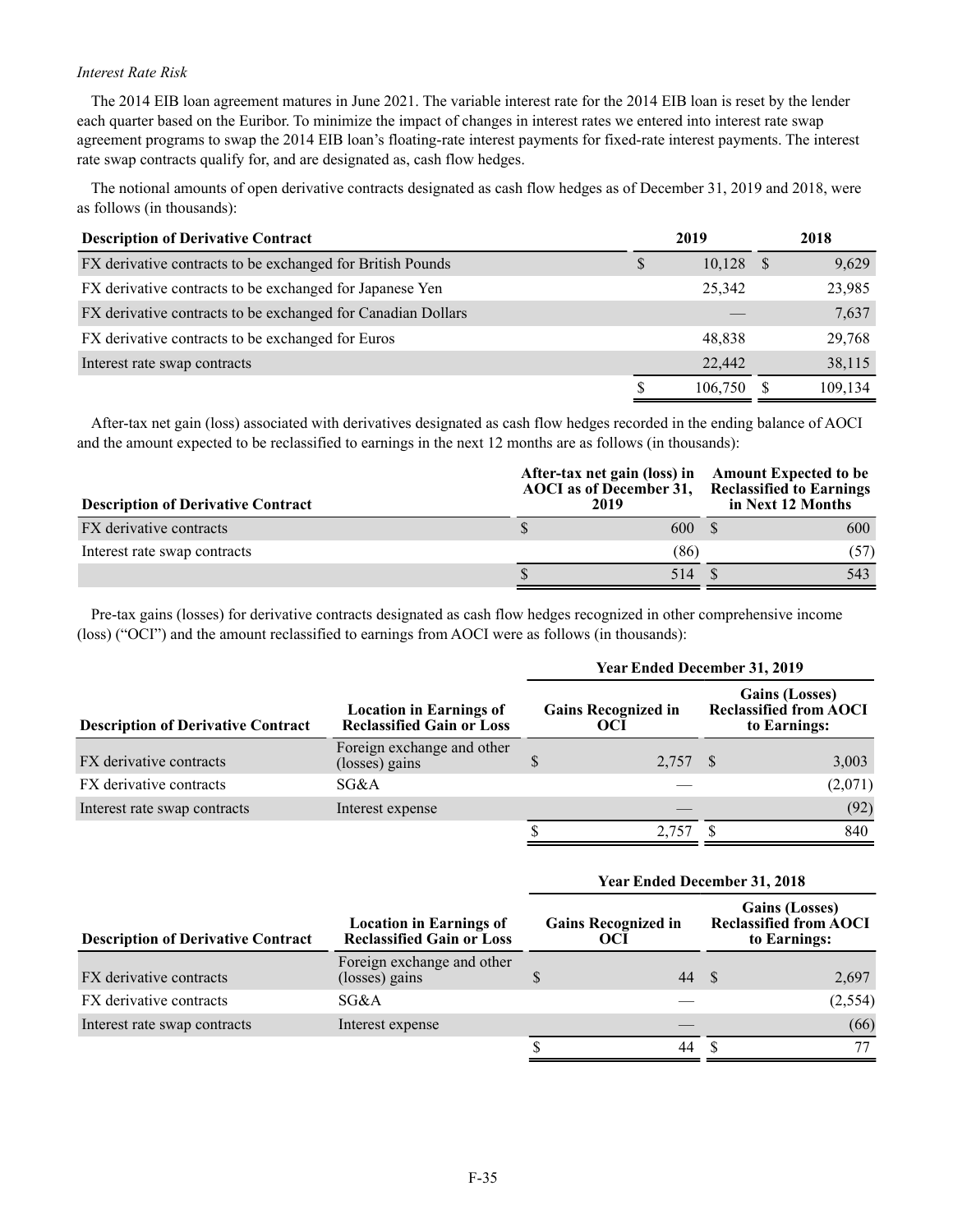|  |  | <b>Year Ended December 31, 2017</b> |  |  |
|--|--|-------------------------------------|--|--|
|--|--|-------------------------------------|--|--|

| <b>Description of Derivative Contract</b> | <b>Location in Earnings of</b><br><b>Losses Recognized in</b><br><b>Reclassified Gain or Loss</b><br>OCI |  |              |          |  | (Losses) Gains<br><b>Reclassified from AOCI</b><br>to Earnings: |
|-------------------------------------------|----------------------------------------------------------------------------------------------------------|--|--------------|----------|--|-----------------------------------------------------------------|
| FX derivative contracts                   | Foreign exchange and other<br>(losses) gains                                                             |  | $(9,861)$ \$ | (6, 471) |  |                                                                 |
| FX derivative contracts                   | SG&A                                                                                                     |  |              | 2,084    |  |                                                                 |
| Interest rate swap contracts              | Interest expense                                                                                         |  |              | 939      |  |                                                                 |
|                                           |                                                                                                          |  | (9,861)      | (3, 448) |  |                                                                 |

We offset fair value amounts associated with our derivative instruments on our consolidated balance sheets that are executed with the same counterparty under master netting arrangements. Our netting arrangements include a right to set off or net together purchases and sales of similar products in the settlement process.

The following tables present the fair value and the location of derivative contracts reported on the consolidated balance sheets (in thousands):

| <b>December 31, 2019</b>                                           |                                              | <b>Asset Derivatives</b>  |     | <b>Liability Derivatives</b>                 |                           |       |
|--------------------------------------------------------------------|----------------------------------------------|---------------------------|-----|----------------------------------------------|---------------------------|-------|
| <b>Derivatives Designated as Hedging</b><br><b>Instruments</b>     | <b>Balance Sheet</b><br>Location             | Fair Value <sup>(1)</sup> |     | <b>Balance Sheet Location</b>                | Fair Value <sup>(1)</sup> |       |
| Interest rate swap contracts                                       |                                              |                           |     | <b>Accrued liabilities</b>                   | $\mathcal{S}$             | 313   |
| Interest rate swap contracts                                       |                                              |                           |     | Other long-term liabilities                  |                           | 61    |
| FX derivative contracts                                            | Prepaid expenses and<br>other current assets | $\mathcal{S}$             | 148 | Accrued liabilities                          |                           | 169   |
| FX derivative contracts                                            | <b>Accrued liabilities</b>                   |                           | 387 |                                              |                           |       |
| Total derivatives designated as<br>hedging instruments             |                                              |                           | 535 |                                              |                           | 543   |
| <b>Derivatives Not Designated as</b><br><b>Hedging Instruments</b> |                                              |                           |     |                                              |                           |       |
| FX derivative contracts                                            | <b>Accrued liabilities</b>                   |                           | 26  | <b>Accrued liabilities</b>                   |                           | 3,104 |
| FX derivative contracts                                            |                                              |                           |     | Prepaid expenses and<br>other current assets |                           | 33    |
| Total derivatives not designated as<br>hedging instruments         |                                              |                           | 26  |                                              |                           | 3,137 |
| Total derivatives                                                  |                                              | \$                        | 561 |                                              | \$                        | 3,680 |
| December 31, 2018                                                  | <b>Asset Derivatives</b>                     |                           |     | <b>Liability Derivatives</b>                 |                           |       |
| <b>Derivatives Designated as Hedging</b><br><b>Instruments</b>     | <b>Balance Sheet</b><br>Location             | Fair Value <sup>(1)</sup> |     | <b>Balance Sheet Location</b>                | Fair Value <sup>(1)</sup> |       |
| Interest rate swap contracts                                       |                                              |                           |     | <b>Accrued liabilities</b>                   | $\mathbb{S}$              | 536   |
| Interest rate swap contracts                                       |                                              |                           |     | Other long-term liabilities                  |                           | 329   |
| FX derivative contracts                                            |                                              |                           |     | <b>Accrued liabilities</b>                   |                           | 1,354 |

Total derivatives designated as hedging instruments 2,219

### **Derivatives Not Designated as Hedging Instruments**

| FX derivative contracts                                    | Prepaid expenses and<br>other current assets | 236 | Accrued liabilities | 3.173 |
|------------------------------------------------------------|----------------------------------------------|-----|---------------------|-------|
| Total derivatives not designated as<br>hedging instruments |                                              | 236 |                     | 3,173 |
| Total derivatives                                          |                                              | 236 |                     | 5.392 |

(1) For the classification of inputs used to evaluate the fair value of our derivatives, refer to "Note 10. Fair Value Measurements."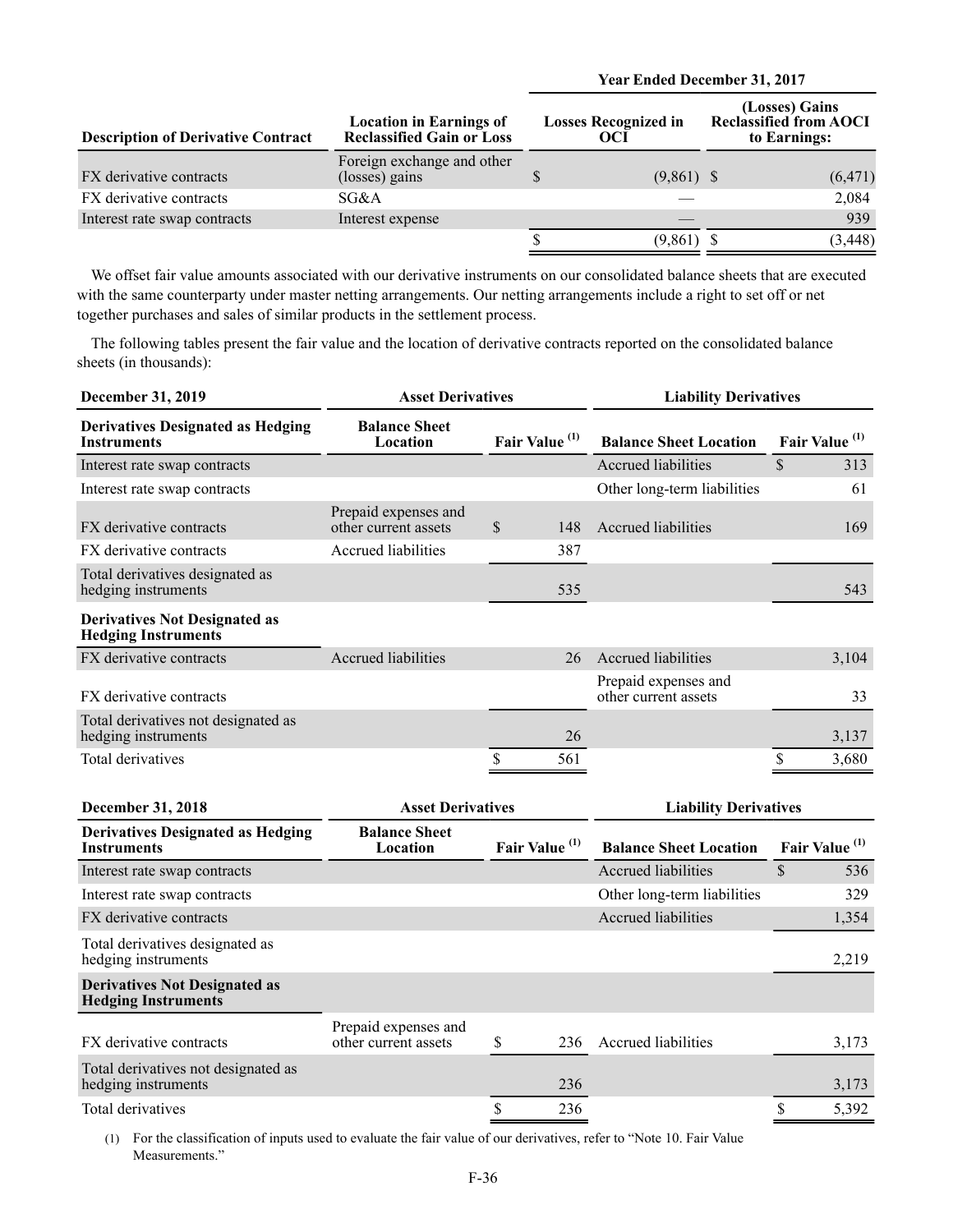# **Note 13. Leases**

We have operating leases primarily for (i) office space, (ii) manufacturing, warehouse and research and development facilities and (iii) vehicles. Our leases have remaining lease terms up to 12 years, some of which include options to extend the leases, and some of which include options to terminate the leases at our sole discretion. The components of operating lease assets, liabilities and costs are as follows (in thousands):

| <b>Operating Lease Assets and Liabilities</b> |   | December 31, 2019 |
|-----------------------------------------------|---|-------------------|
| <b>Assets</b>                                 |   |                   |
| Operating lease right-of-use assets           |   | 54,372            |
|                                               |   |                   |
| <b>Liabilities</b>                            |   |                   |
| Accrued liabilities and other                 | S | 11,110            |
| Long-term operating lease liabilities         |   | 46,027            |
| Total lease liabilities                       |   | 57.137            |
|                                               |   |                   |

| <b>Operating Lease Cost</b> | <b>Year Ended</b><br><b>December 31, 2019</b> |        |  |
|-----------------------------|-----------------------------------------------|--------|--|
| Operating lease cost        |                                               | 14,002 |  |
| Variable lease cost         |                                               | 873    |  |
| Short-term lease cost       |                                               | 788    |  |
| Total lease cost            |                                               | 15,663 |  |

Contractual maturities of our lease liabilities as of December 31, 2019, are as follows (in thousands):

| ¢<br>Φ | 12,399 |
|--------|--------|
|        | 10,402 |
|        | 9,224  |
|        | 7,524  |
|        | 5,975  |
|        | 16,907 |
|        | 62,431 |
|        | 5,294  |
|        | 57,137 |
|        |        |

| <b>Lease Term and Discount Rate</b>                                     | <b>December 31, 2019</b>                      |
|-------------------------------------------------------------------------|-----------------------------------------------|
| Weighted Average Remaining Lease Term                                   | $7.0$ years                                   |
| Weighted Average Discount Rate                                          | 2.4%                                          |
| <b>Other information</b><br>(in thousands)                              | <b>Year Ended</b><br><b>December 31, 2019</b> |
| Cash paid for amounts included in the measurement of lease liabilities: |                                               |

| Cash paid for amounts included in the measurement of lease habilities. |        |
|------------------------------------------------------------------------|--------|
| Operating cash flows for operating leases                              | 13,522 |
| Operating lease assets obtained in exchange for lease liabilities      | 8.712  |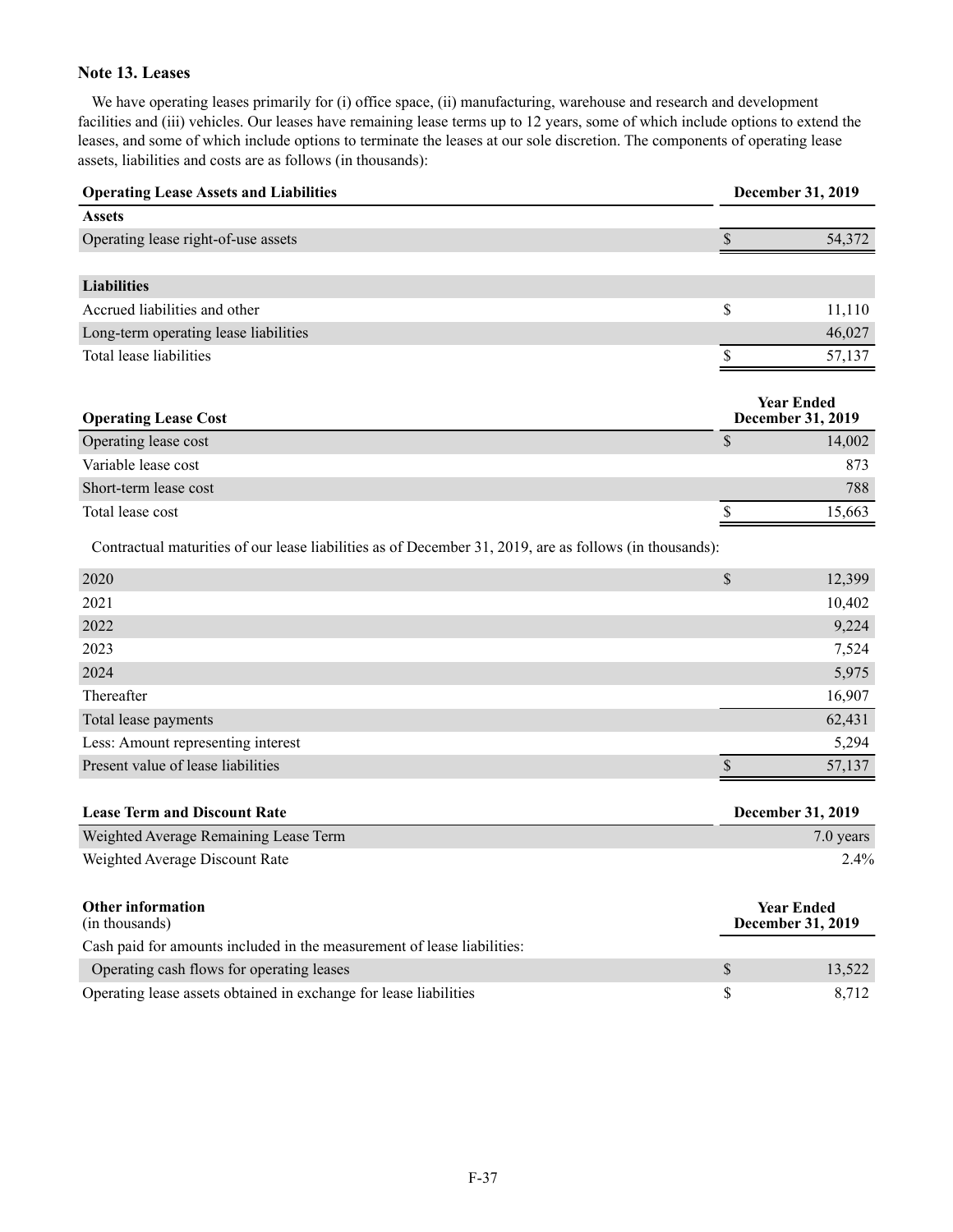Disclosures Related to Periods Prior to Adoption of Topic 842

On January 1, 2019, we adopted Topic 842 using the modified retrospective adoption approach, as noted in "Note 2. Basis of Presentation, Use of Accounting Estimates and Significant Accounting Policies." As required and as previously disclosed in our 2018 Form 10-K, the following table summarizes our future minimum operating lease payments as of December 31, 2018 (in thousands):

| Less than one year  | 11,986 |
|---------------------|--------|
| One to three years  | 21,031 |
| Three to five years | 14,998 |
| Thereafter          | 20,943 |
| Total               | 68.958 |

# **Note 14. Commitments and Contingencies**

### **FDA Warning Letter**

On December 29, 2015, the FDA issued a Warning Letter alleging certain violations of FDA regulations applicable to medical device manufacturers at our Munich, Germany and Arvada, Colorado facilities.

The FDA inspected the Munich facility from August 24, 2015 to August 27, 2015 and the Arvada facility from August 24, 2015 to September 1, 2015. On August 27, 2015, the FDA issued a Form 483 identifying two observed non-conformities with certain regulatory requirements at the Munich facility. We did not receive a Form 483 in connection with the FDA's inspection of the Arvada facility. Following the receipt of the Form 483, we provided written responses to the FDA describing corrective and preventive actions that were underway or to be taken to address the FDA's observations at the Munich facility. The Warning Letter responded in part to our responses and identified other alleged violations related to the manufacture of our 3T Heater-Cooler device that were not previously included in the Form 483.

The Warning Letter further stated that our 3T devices and other devices we manufactured at our Munich facility were subject to refusal of admission into the U.S. until resolution of the issues set forth by the FDA in the Warning Letter. The FDA had informed us that the import alert was limited to the 3T devices, but that the agency reserved the right to expand the scope of the import alert if future circumstances warranted such action. The Warning Letter did not request that existing users cease using the 3T device, and manufacturing and shipment of all of our products other than the 3T device were unaffected by the import limitation. To help clarify these issues for current customers, we issued an informational Customer Letter in January 2016 and that same month agreed with the FDA on a process for shipping 3T devices to existing U.S. users pursuant to a certificate of medical necessity program.

Finally, the Warning Letter stated that premarket approval applications for Class III devices to which certain Quality System regulation deviations identified in the Warning Letter were reasonably related would not be approved until the violations had been corrected; however, this restriction applied only to the Munich and Arvada facilities, which do not manufacture or design devices subject to Class III premarket approval.

On February 25, 2020, LivaNova received clearance for K191402, a 510(k) for the 3T devices that addressed issues contained in the 2015 Warning Letter along with design changes that further mitigate the potential risk of aerosolization. Concurrent with this clearance, (1) 3T devices manufactured in accordance with K191402 will not be subjected to the import alert and (2) LivaNova initiated a correction to distribute the updated Operating Instructions cleared under K191402.

We continue to work diligently to remediate the FDA's inspectional observations for the Munich facility, as well as the additional issues identified in the Warning Letter. We take these matters seriously and intend to respond timely and fully to the FDA's requests.

## **CDC and FDA Safety Communications and Company Field Safety Notice**

On October 13, 2016, the CDC and the FDA separately released safety notifications regarding the 3T devices. The CDC's Morbidity and Mortality Weekly Report ("MMWR") and Health Advisory Notice ("HAN") reported that tests conducted by CDC and its affiliates indicate that there appears to be genetic similarity between both patient and 3T device strains of the nontuberculous mycobacterium ("NTM") bacteria M. chimaera isolated in hospitals in Iowa and Pennsylvania. Citing the geographic separation between the two hospitals referenced in the investigation, the report asserts that 3T devices manufactured prior to August 18, 2014 could have been contaminated during the manufacturing process. The CDC's HAN and FDA's Safety Communication, issued contemporaneously with the MMWR report, each assess certain risks associated with 3T devices and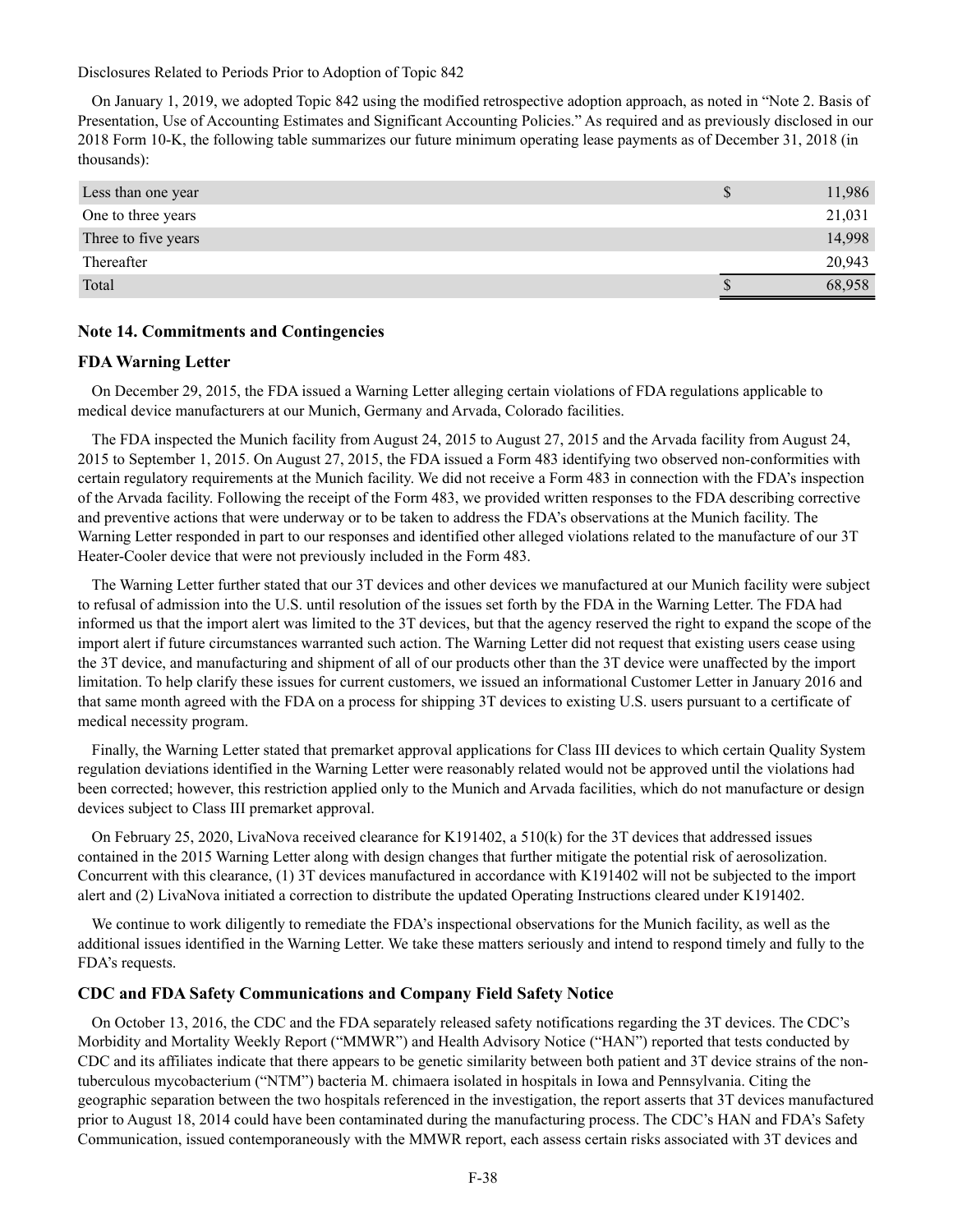provide guidance for providers and patients. The CDC notification states that the decision to use the 3T device during a surgical operation is to be taken by the surgeon based on a risk approach and on patient need. Both the CDC's and FDA's communications confirm that 3T devices are critical medical devices and enable doctors to perform life-saving cardiac surgery procedures.

Also on October 13, 2016, concurrent with the CDC's HAN and FDA's Safety Communication, we issued a Field Safety Notice Update for U.S. users of 3T devices to proactively and voluntarily contact facilities to aid in implementation of the CDC and FDA recommendations. In the fourth quarter of 2016, we initiated a program to provide existing 3T device users with a new loaner 3T device at no charge pending regulatory approval and implementation of additional risk mitigation strategies worldwide, including a vacuum canister and internal sealing upgrade program and a deep disinfection service. This loaner program began in the U.S. and was rolled out in Europe shortly thereafter. It is being made available progressively on a global basis, prioritizing and allocating devices to 3T device users based on pre-established criteria. We anticipate that this program will continue until we are able to address customer needs through a broader solution that includes implementation of the risk mitigation strategies described above. We are currently implementing the vacuum and sealing upgrade program in as many countries as possible until all devices are upgraded. On October 11, 2018, after review of information provided by us, the FDA concluded that we could commence the vacuum and scaling upgrade program in the U.S., and on February 25, 2020, LivaNova received clearance for K191402, a 510(k) for the 3T devices that addressed issues contained in the 2015 Warning Letter along with design changes that further mitigate the potential risk of aerosolization. Furthermore, we continue to offer a no-charge deep disinfection service (deep cleaning service) for 3T device users as we receive the required regulatory approvals. The deep disinfection service was rolled out in Europe in the second half of 2015, and on April 12, 2018, the FDA agreed to allow us to move forward with the deep cleaning service in the U.S., thereby adding to the growing list of countries around the world in which we offer this service.

On December 31, 2016, we recognized a liability for our product remediation plan related to our 3T device. We concluded that it was probable that a liability had been incurred upon management's approval of the plan and the commitments made by management to various regulatory authorities globally in November and December 2016, and furthermore, the cost associated with the plan was reasonably estimable. At December 31, 2019, the product remediation liability was \$3.3 million. Refer to "Note 7. Product Remediation Liability" for additional information.

## **Litigation**

### *Product Liability*

The Company is currently involved in litigation involving our 3T device. The litigation includes a class action complaint in the U.S. District Court for the Middle District of Pennsylvania, federal multi-district litigation in the U.S. District Court for the Middle District of Pennsylvania, various U.S. state court cases and cases in jurisdictions outside the U.S. The class action, filed in February 2016, consists of all Pennsylvania residents who underwent open heart surgery at WellSpan York Hospital and Penn State Milton S. Hershey Medical Center between 2011 and 2015 and who currently are asymptomatic for NTM infection. Members of the class seek declaratory relief that the 3T devices are defective and unsafe for intended uses, medical monitoring, damages, and attorneys' fees.

On March 29, 2019, we announced a settlement framework that provides for a comprehensive resolution of the personal injury cases pending in the multi-district litigation in U.S. federal court, the related class action pending in federal court, as well as certain cases in state courts across the United States. The agreement, which makes no admission of liability, is subject to certain conditions, including acceptance of the settlement by individual claimants and provides for a total payment of up to \$225 million to resolve the claims covered by the settlement. Per the agreed-upon terms, the first payment of \$135 million was paid into a qualified settlement fund in July 2019 and the second payment of \$90 million was paid in January 2020. Cases covered by the settlement are being dismissed as amounts are disbursed to individual plaintiffs from the qualified settlement fund.

Cases in state courts in the U.S. and in jurisdictions outside the U.S. continue to progress. As of March 2, 2020, including the cases encompassed in the settlement framework described above that have not yet been dismissed, we are aware of approximately 95 filed and unfiled claims worldwide, with the majority of the claims in various federal or state courts throughout the United States. This number includes cases that have settled but have not yet been dismissed. The complaints generally seek damages and other relief based on theories of strict liability, negligence, breach of express and implied warranties, failure to warn, design and manufacturing defect, fraudulent and negligent misrepresentation or concealment, unjust enrichment, and violations of various state consumer protection statutes.

In the fourth quarter of 2018, we recognized a \$294.1 million provision for these matters. In the fourth quarter of 2019, we recorded an additional liability of \$33.2 million due to additional information obtained, including but not limited to: the nature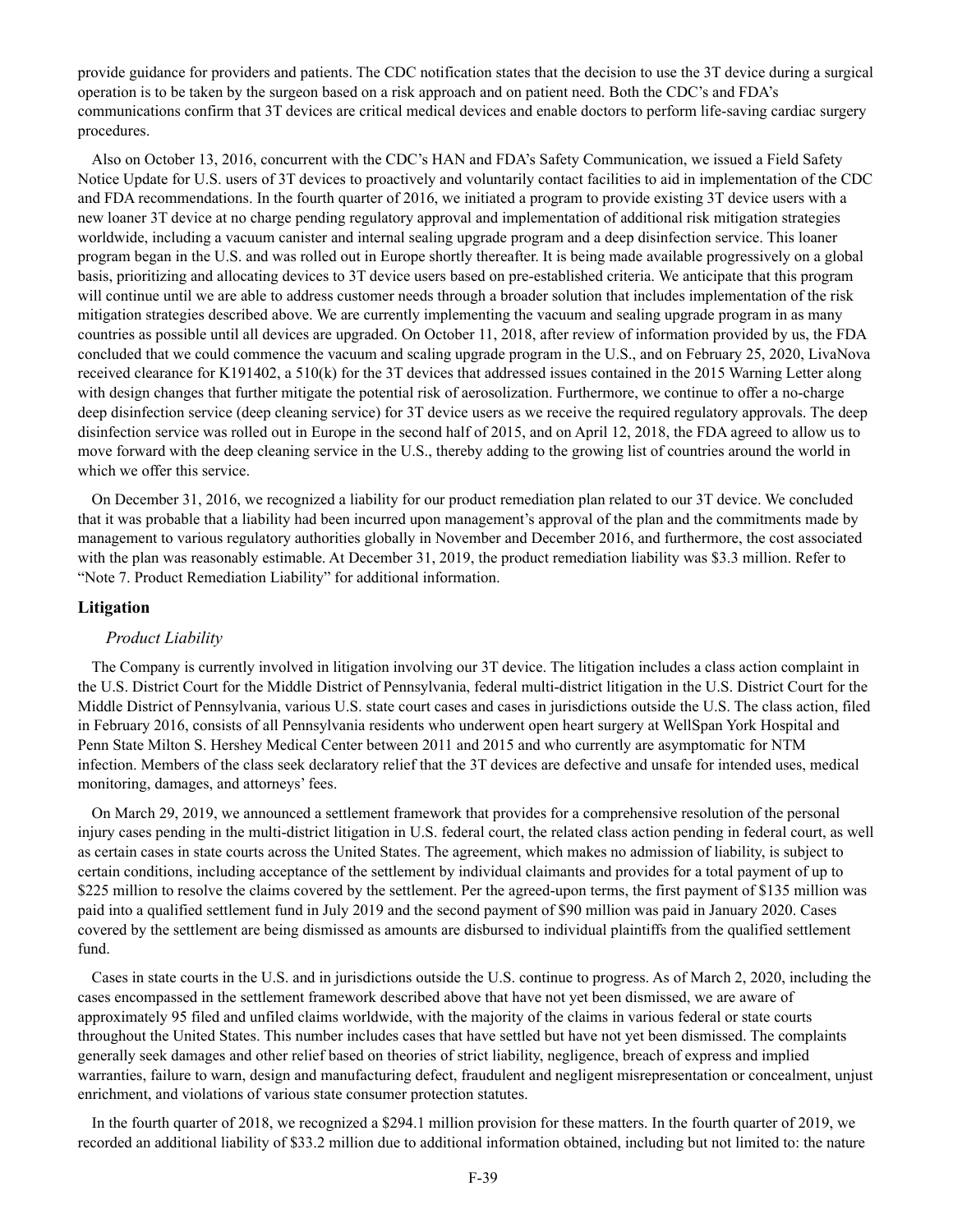and quantity of filed and unfiled claims; certain settlement discussions with plaintiffs' counsel; and the current stage of litigation in our remaining filed and unfiled claims. At December 31, 2019, the provision was \$170.4 million. While the amount accrued represents our best estimate, the actual liability for resolution of these matters may vary from our estimate.

The changes in the litigation provision liability for the year ended December 31, 2019, are as follows (in thousands):

| Total litigation provision liability at December 31, 2018                   | \$<br>294,061 |
|-----------------------------------------------------------------------------|---------------|
| Payments                                                                    | (156, 928)    |
| Adjustments                                                                 | 33,233        |
| FX and other                                                                | 38            |
| Total litigation provision liability at December 31, 2019                   | 170,404       |
| Less current portion of litigation provision liability at December 31, 2019 | 146,026       |
| Long-term portion of litigation provision liability at December 31, 2019    | 24,378        |

In July 2019, we entered into agreements with our insurance carriers to recover \$33.8 million under our product liability insurance policies related to the litigation involving our 3T device. The insurance recovery was received and recorded in litigation provision, net on the consolidated statements of income (loss) during the third quarter of the current fiscal year.

# *Environmental Liability*

Our subsidiary, Sorin S.p.A. ("Sorin") was created as a result of a spin-off (the "Sorin spin-off") from SNIA S.p.A. ("SNIA") in January 2004. SNIA subsequently became insolvent and the Italian Ministry of the Environment and the Protection of Land and Sea (the "Italian Ministry of the Environment"), sought compensation from SNIA in an aggregate amount of approximately \$4 billion for remediation costs relating to the environmental damage at chemical sites previously operated by SNIA's other subsidiaries.

In September 2011 and July 2014, the Bankruptcy Court of Udine and the Bankruptcy Court of Milan held (in proceedings to which we are not parties) that the Italian Ministry of the Environment and other Italian government agencies (the "Public Administrations") were not creditors of either SNIA or its subsidiaries in connection with their claims in the Italian insolvency proceedings. The Public Administrations appealed and in January 2016, the Court of Udine rejected the appeal. The Public Administrations have also appealed that decision to the Supreme Court. In addition, the Bankruptcy Court of Milan's decision has been appealed.

In January 2012, SNIA filed a civil action against Sorin in the Civil Court of Milan asserting joint liability of a parent and a spun-off company. On April 1, 2016, the Court of Milan dismissed all legal actions of SNIA and of the Public Administrations further requiring the Public Administrations to pay Sorin approximately €292,000 (approximately \$328,000 as of December 31, 2019) for legal fees. The Public Administrations appealed the 2016 Decision to the Court of Appeal of Milan. On March 5, 2019, the Court of Appeal issued a partial decision on the merits declaring Sorin/LivaNova jointly liable with SNIA for SNIA's environmental liabilities in an amount up to the fair value of the net worth received by Sorin because of the Sorin spin-off. Additionally the Court issued a separate order, staying the proceeding until a Panel of three experts can assess the environmental damages, the costs of clean-up, and the costs that the Public Administrations has already borne for the clean-up of the sites to allow the Court to decide on the second claim of the Public Administrations against LivaNova, (i.e., to refund the Public Administration for the SNIA environmental liabilities). In the interim, we are appealing the decision to the Italian Supreme Court (Corte di Cassazione).

We have not recognized an expense in connection with this matter because any potential loss is not currently probable or reasonably estimable. In addition, we cannot reasonably estimate a range of potential loss, if any, that may result from this matter.

# *Opposition to Merger Proceedings*

On July 28, 2015, the Public Administrations filed an opposition proceeding before the Commercial Division of the Court of Milan to the merger of Sorin and Cyberonics, Inc., the predecessor companies to LivaNova. The Court authorized the merger, and the Public Administrations did not appeal that decision. The proceeding then continued as a civil case, with the Public Administrations seeking damages. The Commercial Court of Milan delivered a decision in October 2016, fully rejecting the Public Administrations' request and awarding us approximately €400,000 (approximately \$449,000 as of December 31, 2019) in damages for frivolous litigation and legal fees. The Public Administrations appealed to the Court of Appeal of Milan. On May 15, 2018, the Court of Appeal of Milan confirmed the decision authorizing the merger but annulled the penalty for frivolous litigation and reduced the overall contribution of legal fees to  $684,000$  (approximately \$94,000 as of December 31, 2019). On February 28, 2020, the Supreme Court confirmed the decision, authorizing the merger and increasing the overall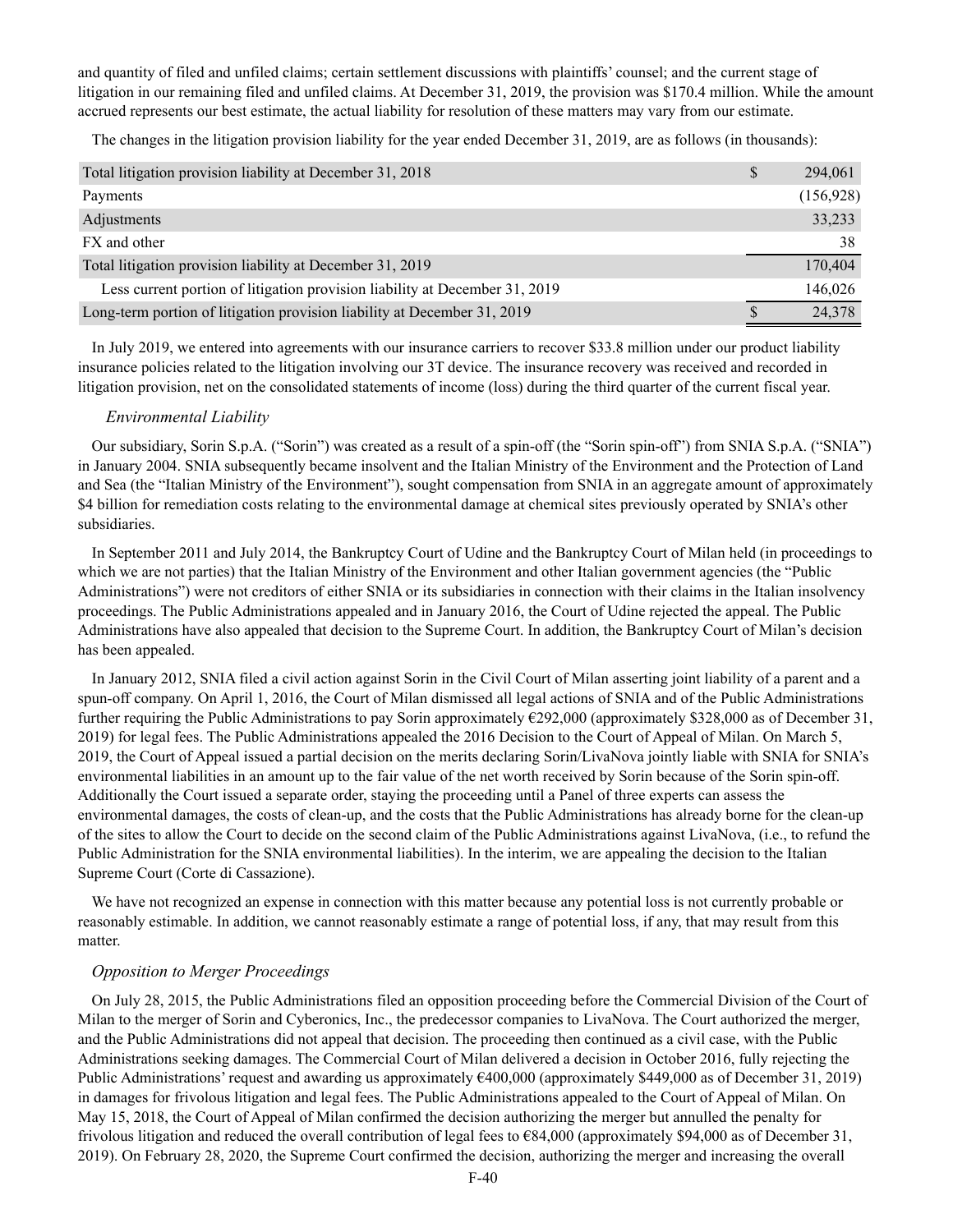contribution of legal fees to LivaNova to €98,000 (approximately \$110,000 as of December 31, 2019). There is no further avenue of appeal in this matter, and the matter is now concluded.

#### *Patent Litigation*

On May 11, 2018, Neuro and Cardiac Technologies LLC ("NCT"), a non-practicing entity, filed a complaint in the United States District Court for the Southern District of Texas asserting that the VNS Therapy System, when used with the SenTiva Model 1000 generator, infringes the claims of U.S. Patent No. 7,076,307 owned by NCT. The complaint requests damages that include a royalty, costs, interest, and attorneys' fees. On September 13, 2018, we petitioned the Patent Trial and Appeal Board of the U. S. Patent and Trademark Office (the "Patent Office") for an *inter partes review* ("IPR") of the validity of the '307 patent. The Patent Office instituted an IPR of all the challenged claims. The Court has stayed the litigation pending the outcome of the IPR proceeding. We have not recognized an expense in connection with this matter because any potential loss is not currently probable or reasonably estimable. In addition, we cannot reasonably estimate a range of potential loss, if any, that may result from this matter.

#### *Contract Litigation*

On November 25, 2019, LivaNova received notice of a lawsuit initiated by former members of Caisson Interventional, LLC ("Caisson"), a subsidiary of the Company acquired in 2017. The lawsuit, Todd J. Mortier, as Member Representative of the former Members of Caisson Interventional, LLC v. LivaNova USA, Inc., is currently pending in the United States District Court for the District of Minnesota. The complaint alleges (i) breach of contract, (ii) breach of the covenant of good faith and fair dealing and (iii) unjust enrichment in connection with the Company's operation of Caisson's Transcatheter Mitral Valve Replacement ("TMVR") program and the Company's November 20, 2019 announcement that it was ending the TMVR program at the end of 2019. The lawsuit seeks damages arising out of the 2017 acquisition agreement, including various regulatory milestone payments. We intend to vigorously defend this claim. The Company has not recognized an expense related to this matter because any potential loss is not currently probable or reasonably estimable. In addition, we cannot reasonably estimate a range of potential loss, if any, that may result from this matter.

# *Tax Litigation*

In a tax audit report received on October 30, 2009, the Regional Internal Revenue Office of Lombardy (the "Internal Revenue Office") informed Sorin Group Italia S.r.l. that, among several issues, it was disallowing in part (for a total of  $E102.6$ ) million (approximately \$115.1 million as of December 31, 2019), related to tax years 2002 through 2006) a tax-deductible write down of the investment in the U.S. company, Cobe Cardiovascular Inc., which Sorin Group Italia S.r.l. recognized in 2002 and deducted in five equal installments, beginning in 2002. In December 2009, the Internal Revenue Office issued notices of assessment for 2004. In December 2010 and October 2011, the Internal Revenue Office issued notices of assessment for 2005 and 2006, respectively. We challenged all three notices of assessment (for 2004, 2005 and 2006) before the relevant Provincial Tax Courts.

The preliminary challenges filed for 2004, 2005 and 2006 were denied at the first jurisdictional level. We appealed these decisions. The appeal submitted against the first-level decision for 2004 was successful. The Internal Revenue Office appealed this second-level decision to the Italian Supreme Court (Corte di Cassazione) on February 3, 2017. The Italian Supreme Court's decision is pending.

The appeals submitted against the first-level decisions for 2005 and 2006 were rejected. We appealed these adverse decisions to the Italian Supreme Court. On November 16, 2018, the Supreme Court returned the decisions for years 2005 and 2006 to the previous-level Court (Regional Tax Court) due to lack of substance of the motivation given in the 2<sup>nd</sup> level judgments that were appealed.

In November 2012, the Internal Revenue Office served a notice of assessment for 2007, and in July 2013, served a notice of assessment for 2008. In these matters the Internal Revenue Office claims an increase in taxable income due to a reduction (similar to the previous notices of assessment for 2004, 2005 and 2006) of the losses reported by Sorin Group Italia S.r.l. for the 2002, 2003 and 2004 tax periods, and subsequently utilized in 2007 and 2008. We challenged both notices of assessment. The Provincial Tax Court of Milan has stayed its decision for years 2007 and 2008 pending resolution of the litigation regarding years 2004, 2005, and 2006.

The total amount of losses in dispute is  $662.6$  million (approximately \$70.2 million as of December 31, 2019). We have continuously reassessed our potential exposure in these matters, taking into account the recent, and generally adverse, trend to Italian taxpayers in this type of litigation. Although we believe that our defensive arguments are strong, noting the adverse trend in some of the court decisions, we have recognized a reserve for an uncertain tax position for the full amount of the potential liability. On May 31, 2019, we filed an application to settle the litigation according to law N. 136/2018 and paid the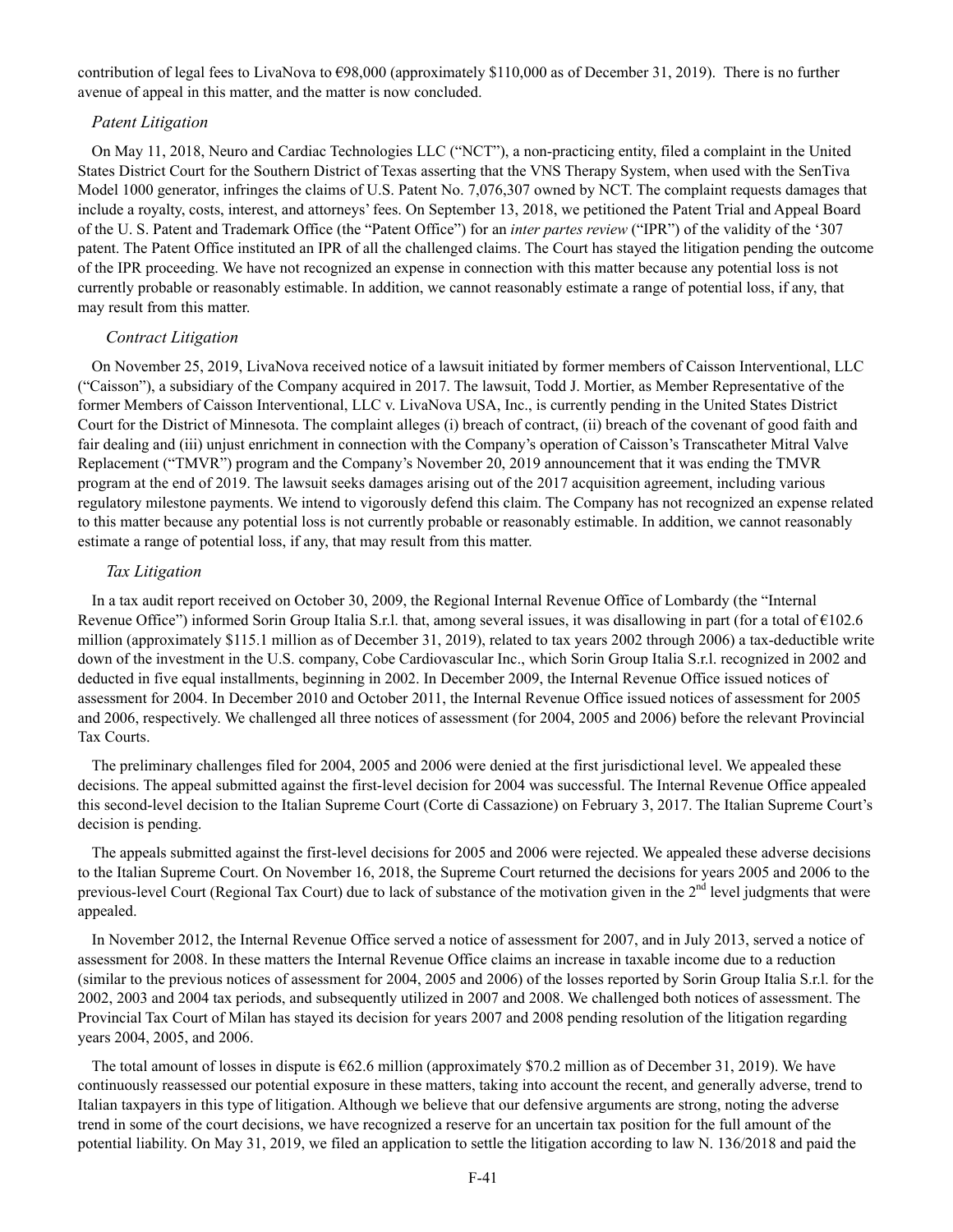required settlement balance of €1.9 million. As per law N. 136/2018, the Italian Revenue Agency will review the settlement and decide to accept or reject the application by July 31, 2020. Until the settlement is accepted by the Italian Revenue Agency, we will continue to reserve for the full amount of the potential liability, by recognizing a  $\epsilon$ 15.5 million reserve for uncertain tax position (approximately \$17.4 million, as of December 31, 2019), net of the settlement payment.

# **Other Matters**

Additionally, we are the subject of various pending or threatened legal actions and proceedings that arise in the ordinary course of our business. These matters are subject to many uncertainties and outcomes that are not predictable and that may not be known for extended periods of time. Since the outcome of these matters cannot be predicted with certainty, the costs associated with them could have a material adverse effect on our consolidated net income, financial position or liquidity.

# **Note 15. Stockholders' Equity**

# Share repurchase plans

On August 1, 2016, the Board of Directors of LivaNova approved the authorization of a share repurchase plan (the "Share Repurchase Program") pursuant to an authority granted by shareholders at the 2016 annual general meeting held on June 15, 2016. The authority granted by the shareholders has a five-year expiration. The Share Repurchase Program was structured to enable us to buy back up to \$150.0 million of our shares on NASDAQ between September 1, 2016 through December 31, 2016. On November 15, 2016, the Board of Directors approved an amendment (the "Amended Share Repurchase Program") to the Share Repurchase Program authorizing the Company to repurchase up to \$150.0 million of our shares between September 1, 2016 and December 31, 2018.

For the year ended December 31, 2018, we repurchased and canceled 500,333 shares under this plan at a cost of \$50.0 million and an average price per share of \$99.91. We did not purchase any shares during the years ended December 31, 2017 and December 31, 2019.

# Treasury Stock

For the year ended December 31, 2018, we issued 1.4 million shares to our Employee Benefit Trust ("EBT"). Shares held by the EBT are issued to employees and directors at exercise of stock-based compensation grants. The balance of shares in the EBT are reported as treasury shares. We did not issue any additional shares to our EBT during the year ended December 31, 2019.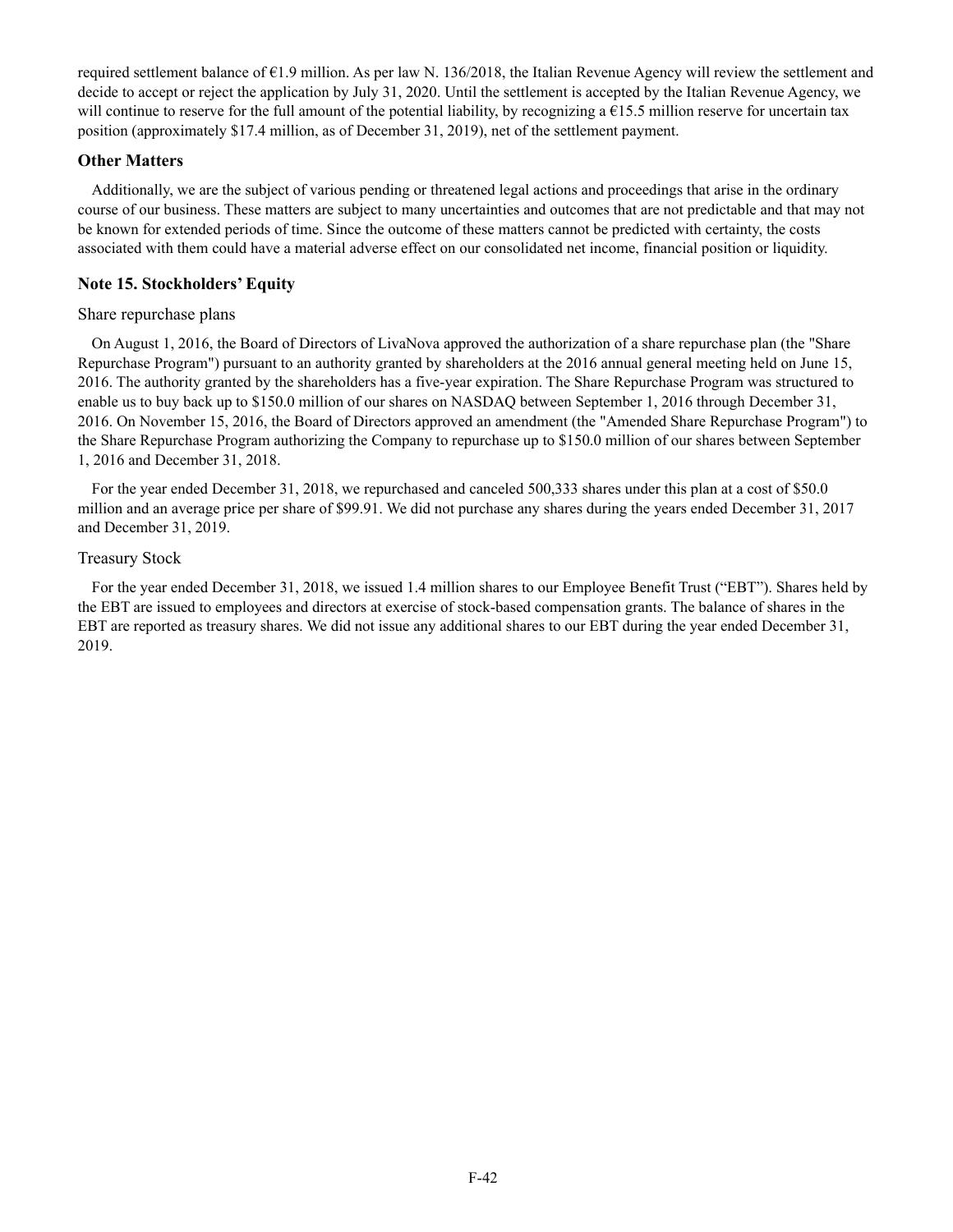### Accumulated other comprehensive (loss) income

The table below presents the change in each component of AOCI, net of tax and the reclassifications out of AOCI into net income for the years ended December 31, 2019, 2018 and 2017 (in thousands):

|                                                                                            | Change in<br><b>Unrealized Gain</b><br>(Loss) on Cash<br><b>Flow Hedges</b> | <b>Foreign Currency</b><br><b>Translation</b><br>Adjustments <sup>(1)</sup> | <b>Total</b> |
|--------------------------------------------------------------------------------------------|-----------------------------------------------------------------------------|-----------------------------------------------------------------------------|--------------|
| As of December 31, 2016                                                                    | $\mathbb S$<br>3,619                                                        | $\mathbf{s}$<br>$(72,106)$ \$                                               | (68, 487)    |
| Other comprehensive (loss) income before reclassifications,<br>before tax                  | (9, 861)                                                                    | 118,338                                                                     | 108,477      |
| Tax benefit                                                                                | 2,653                                                                       |                                                                             | 2,653        |
| Other comprehensive (loss) income before reclassifications, net<br>of tax                  | (7,208)                                                                     | 118,338                                                                     | 111,130      |
| Reclassification of loss from accumulated other comprehensive<br>income (loss), before tax | 3,448                                                                       |                                                                             | 3,448        |
| Reclassification of tax benefit                                                            | (778)                                                                       |                                                                             | (778)        |
| Reclassification of gain from accumulated other comprehensive<br>income (loss), after tax  | 2,670                                                                       |                                                                             | 2,670        |
| Net current-period other comprehensive (loss) income, net of tax                           | (4, 538)                                                                    | 118,338                                                                     | 113,800      |
| As of December 31, 2017                                                                    | (919)                                                                       | 46,232                                                                      | 45,313       |
| Other comprehensive income (loss) before reclassifications,<br>before tax                  | 44                                                                          | (69,764)                                                                    | (69, 720)    |
| Tax expense                                                                                | (11)                                                                        |                                                                             | (11)         |
| Other comprehensive income (loss) before reclassifications, net<br>of tax                  | 33                                                                          | (69, 764)                                                                   | (69, 731)    |
| Reclassification of gain from accumulated other comprehensive<br>income (loss), before tax | (77)                                                                        |                                                                             | (77)         |
| Reclassification of tax expense                                                            | 19                                                                          |                                                                             | 19           |
| Reclassification of gain from accumulated other comprehensive<br>income (loss), after tax  | (58)                                                                        |                                                                             | (58)         |
| Net current-period other comprehensive loss, net of tax                                    | (25)                                                                        | (69, 764)                                                                   | (69, 789)    |
| As of December 31, 2018                                                                    | (944)                                                                       | (23, 532)                                                                   | (24, 476)    |
| Other comprehensive income (loss) before reclassifications,<br>before tax                  | 2,757                                                                       | 3,627                                                                       | 6,384        |
| Tax expense                                                                                | (661)                                                                       |                                                                             | (661)        |
| Other comprehensive income (loss) before reclassifications, net<br>of tax                  | 2,096                                                                       | 3,627                                                                       | 5,723        |
| Reclassification of gain from accumulated other comprehensive<br>income (loss), before tax | (840)                                                                       |                                                                             | (840)        |
| Reclassification of tax expense                                                            | 201                                                                         |                                                                             | 201          |
| Reclassification of gain from accumulated other comprehensive<br>income (loss), after tax  | (639)                                                                       |                                                                             | (639)        |
| Net current-period other comprehensive loss, net of tax                                    | 1,457                                                                       | 3,627                                                                       | 5,084        |
| As of December 31, 2019                                                                    | $\mathbb S$<br>513                                                          | $\mathbf S$<br>$(19,905)$ \$                                                | (19, 392)    |

(1) Taxes were not provided for foreign currency translation adjustments as translation adjustments are related to earnings that are intended to be reinvested in the countries where earned.

# **Note 16. Stock-Based Incentive Plans**

Stock-Based Incentive Plans

Stock-based awards may be granted under the 2015 Incentive Award Plan (the "2015 Plan") in the form of stock options, SARs, RSUs and other stock-based and cash-based awards. As of December 31, 2019, there were approximately 4,904,000 shares available for future grants under the 2015 Plan. During the year ended December 31, 2019, we awarded SARs and RSUs with service conditions that generally vest ratably over 4 years, subject to forfeiture unless service conditions are met. In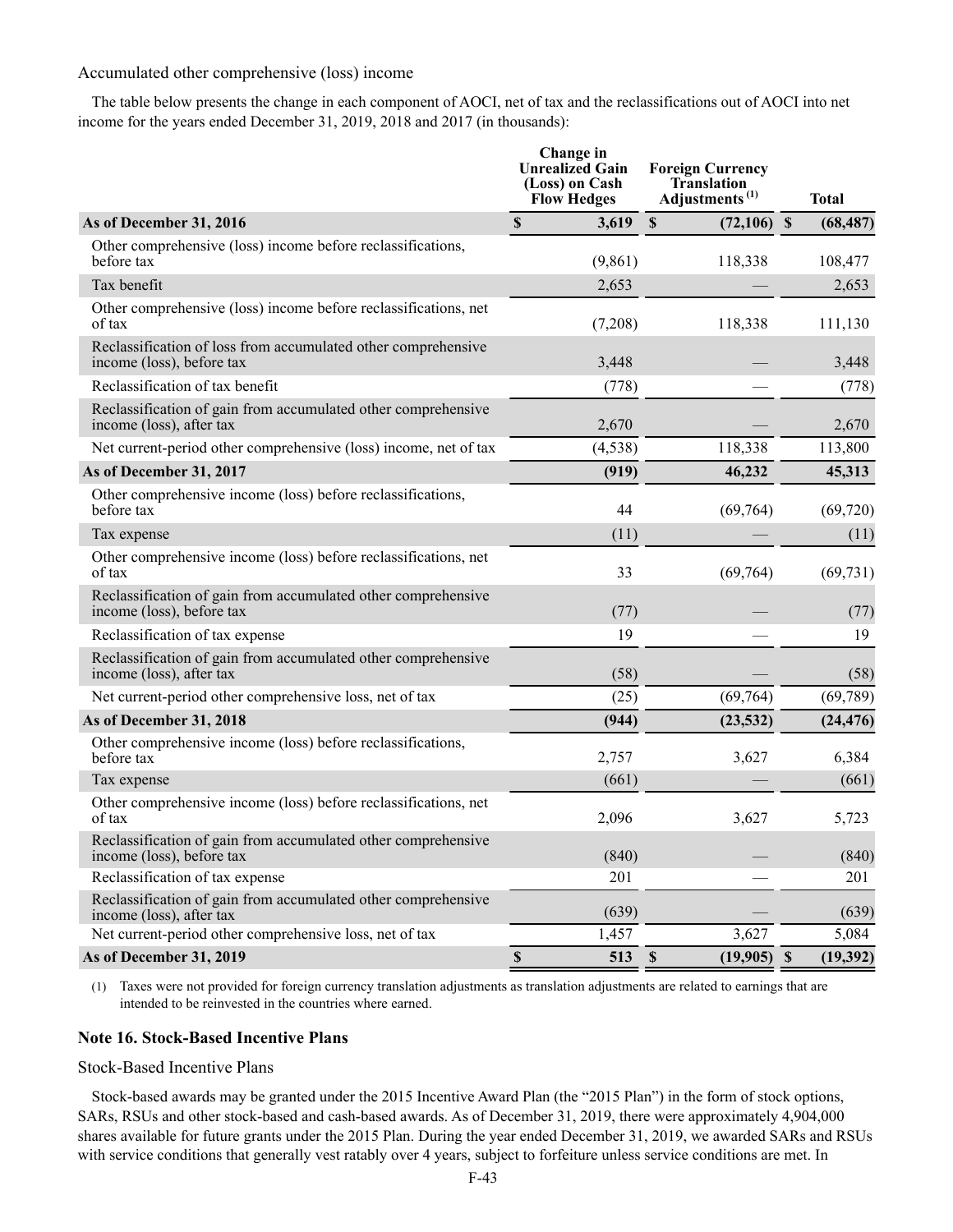addition, during the year ended December 31, 2019, we awarded market performance-based awards that cliff vest after three years, subject to the rank of our total shareholder return for the three-year period ending December 31, 2021, relative to the total shareholder returns for a peer group of companies, and we issued operating performance-based awards that cliff vest after three years subject to the achievement of certain thresholds of cumulative adjusted free cash flow for the three-year period ending December 31, 2021.

On January 1, 2019, we initiated the LivaNova Global Employee Share Purchase Plan ("ESPP"). Compensation expense related to the ESPP for the year ended December 31, 2019 was \$1.3 million.

The stock-based compensation tables below include expense and share activity related to discontinued operations.

# Stock-Based Compensation

Amounts of stock-based compensation recognized on our consolidated statements of income (loss), by expense category, are as follows (in thousands):

|                                                       | <b>Year Ended December 31,</b> |        |      |        |    |        |
|-------------------------------------------------------|--------------------------------|--------|------|--------|----|--------|
|                                                       |                                | 2019   |      | 2018   |    | 2017   |
| Cost of goods sold                                    |                                | 1,343  | - \$ | 1,060  | -S | 450    |
| Selling, general and administrative                   |                                | 25,588 |      | 19,393 |    | 16,118 |
| Research and development                              |                                | 5,622  |      | 4,510  |    | 1,119  |
| Stock-based compensation from continuing operations   |                                | 32,553 |      | 24,963 |    | 17,687 |
| Stock-based compensation from discontinued operations |                                |        |      | 1,960  |    | 1,375  |
| Total stock-based compensation expense                |                                | 32,553 |      | 26,923 |    | 19,062 |
| Income tax benefit                                    |                                | 6,590  |      | 6,443  |    | 4,236  |
| Total expense, net of income tax benefit              |                                | 25,963 |      | 20,480 |    | 14,826 |

Amounts of stock-based compensation expense recognized on our consolidated statements of income (loss), by type of arrangement, are as follows (in thousands):

|                                                                      | <b>Year Ended December 31,</b> |        |      |        |    |        |  |
|----------------------------------------------------------------------|--------------------------------|--------|------|--------|----|--------|--|
|                                                                      | 2019                           |        | 2018 |        |    | 2017   |  |
| Service-based stock appreciation rights                              |                                | 10,349 |      | 8,282  | -S | 6,916  |  |
| Service-based restricted stock units                                 |                                | 14,113 |      | 10,622 |    | 8,223  |  |
| Market performance-based restricted stock units                      |                                | 2,900  |      | 2,357  |    | 732    |  |
| Operating performance-based restricted stock units                   |                                | 3,918  |      | 3,702  |    | 1,816  |  |
| Employee stock purchase plan                                         |                                | 1,273  |      |        |    |        |  |
| Total stock-based compensation expense from continuing<br>operations |                                | 32,553 |      | 24,963 |    | 17,687 |  |

Unrecognized Stock-Based Compensation

Amounts of stock-based compensation cost not yet recognized related to non-vested awards, including awards assumed or issued, as of December 31, 2019, are as follows (in thousands):

|                                                  | Unrecognized<br>Compensation<br>Cost | <b>Weighted Average</b><br><b>Remaining Vesting</b><br>Period (in years) |
|--------------------------------------------------|--------------------------------------|--------------------------------------------------------------------------|
| Service-based stock appreciation rights          | 25,508                               | 2.67                                                                     |
| Service-based restricted stock unit awards       | 33,456                               | 2.73                                                                     |
| Performance-based restricted stock unit awards   | 10,587                               | 1.65                                                                     |
| Total stock-based compensation cost unrecognized | 69,551                               | 2.35                                                                     |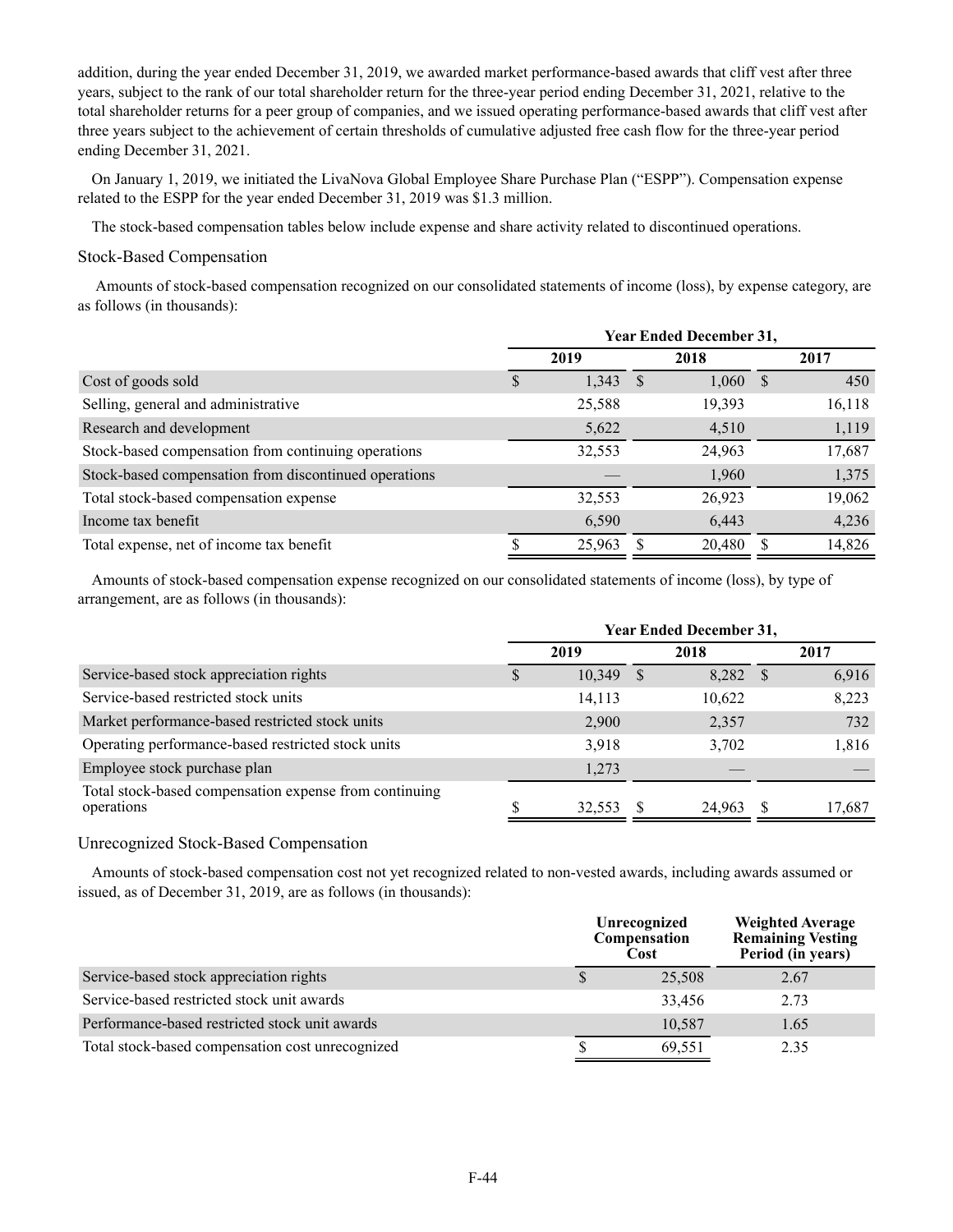# Stock Appreciation Rights and Stock Options

We use the Black-Scholes option pricing methodology to calculate the grant date fair market value of SARs. The following table lists the assumptions we utilized as inputs to the Black-Scholes model:

|                                         | <b>Year Ended December 31,</b> |                   |                   |  |  |  |
|-----------------------------------------|--------------------------------|-------------------|-------------------|--|--|--|
|                                         | 2019                           | 2018              | 2017              |  |  |  |
| Dividend yield $^{(1)}$                 |                                |                   |                   |  |  |  |
| Risk-free interest rate $(2)$           | $1.4\% - 2.2\%$                | $2.5\% - 2.9\%$   | $1.7\% - 2.2\%$   |  |  |  |
| Expected option term - in years $(3)$   | $5.0 - 5.1$                    | $50 - 51$         | $46 - 52$         |  |  |  |
| Expected volatility at grant date $(4)$ | $32.2\% - 35.7\%$              | $29.2\% - 29.9\%$ | $29.6\% - 30.4\%$ |  |  |  |

(1) We have not paid dividends and no future dividends have been approved.

(2) We use yield rates on U.S. Treasury securities for a period that approximates the expected term of the awards granted to estimate the risk-free interest rate.

(3) We estimated the expected term of the awards granted using historic data of actual time elapsed between the date of grant and the exercise or forfeiture of options or SARs for employees.

(4) We determine the expected volatility of the awards based on historical volatility.

The following tables detail the activity for service-based SARs and stock option awards:

| <b>SARs and Stock Options</b>                         | Number of<br><b>Optioned</b><br><b>Shares</b> |              | Wtd. Avg.<br><b>Exercise</b><br>Price per<br><b>Share</b> | Wtd. Avg.<br>Remaining<br>Contractual<br>Term (years) | Aggregate<br><b>Intrinsic Value</b><br>$(in thousands)$ <sup>(1)</sup> |
|-------------------------------------------------------|-----------------------------------------------|--------------|-----------------------------------------------------------|-------------------------------------------------------|------------------------------------------------------------------------|
| Outstanding — at December 31, 2018                    | 1,941,587                                     | <sup>S</sup> | 67.33                                                     |                                                       |                                                                        |
| Granted                                               | 591,845                                       |              | 96.60                                                     |                                                       |                                                                        |
| Exercised                                             | (121, 534)                                    |              | 61.50                                                     |                                                       |                                                                        |
| Forfeited                                             | (171, 282)                                    |              | 83.44                                                     |                                                       |                                                                        |
| Expired                                               | (25,560)                                      |              | 72.60                                                     |                                                       |                                                                        |
| Outstanding — at December 31, 2019                    | 2,215,056                                     |              | 74.41                                                     | 7.0                                                   | \$<br>22,195                                                           |
| Fully vested and exercisable — end of year            | 951,797                                       |              | 61.45                                                     | 5.2                                                   | \$<br>15,495                                                           |
| Fully vested and expected to vest — end of year $(2)$ | 2,173,525                                     |              | 74.08                                                     | 7.0                                                   | \$<br>22.117                                                           |

(1) The aggregate intrinsic value of SARs and options is based on the difference between the fair market value of the underlying stock at December 31, 2019, using the market closing stock price, and exercise price for in-the-money awards.

(2) Includes the impact of expected future forfeitures.

|                                                                                                 |  | <b>Year Ended December 31,</b> |  |           |  |       |  |
|-------------------------------------------------------------------------------------------------|--|--------------------------------|--|-----------|--|-------|--|
|                                                                                                 |  | 2019                           |  | 2018      |  | 2017  |  |
| Weighted average grant date fair value of SARs granted during<br>the year (per share)           |  | 31.22 \$                       |  | 28.13 \$  |  | 17.19 |  |
| Aggregate intrinsic value of SARs and stock options exercised<br>during the year (in thousands) |  | $2,064$ \$                     |  | 27,281 \$ |  | 5,462 |  |

# Restricted Stock Units Awards

The following tables detail the activity for service-based RSU awards:

| <b>RSUs</b>                            | Number of<br><b>Shares</b> | Wtd. Avg.<br><b>Grant Date Fair</b><br>Value |
|----------------------------------------|----------------------------|----------------------------------------------|
| Non-vested shares at December 31, 2018 | 450,297                    | 78.70<br><sup>S</sup>                        |
| Granted                                | 294,460                    | 92.54<br>S                                   |
| Vested                                 | $(147,969)$ \$             | 74.53                                        |
| Forfeited                              | (72.955)                   | 92.62                                        |
| Non-vested shares at December 31, 2019 | 523,833                    | 84.98                                        |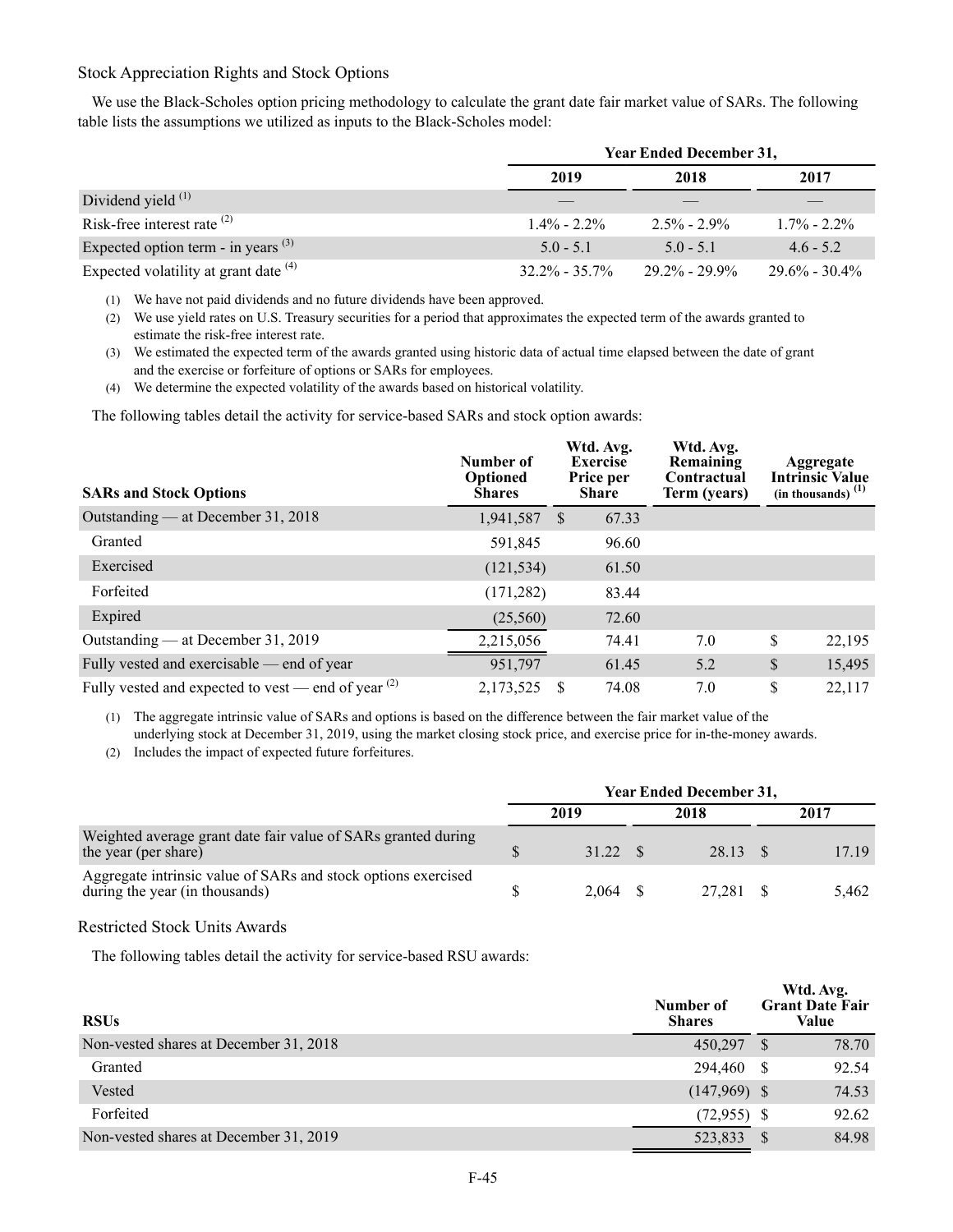|                                                                                                    |  | <b>Year Ended December 31,</b> |  |           |  |       |  |
|----------------------------------------------------------------------------------------------------|--|--------------------------------|--|-----------|--|-------|--|
|                                                                                                    |  | 2019                           |  | 2018      |  | 2017  |  |
| Weighted average grant date fair value of service-based RSUs<br>issued during the year (per share) |  | 92.54                          |  | 95.63 S   |  | 61.37 |  |
| Aggregate fair value of RSUs that vested during the year (in<br>thousands)                         |  | 12.710 \$                      |  | 11.505 \$ |  | 9.966 |  |

The following tables detail the activity for performance-based and market-based RSU awards:

| Performance-based and market-based RSUs | <b>Number of Shares</b> | Wtd. Avg. Grant<br>Date Fair Value |       |
|-----------------------------------------|-------------------------|------------------------------------|-------|
| Non-vested shares at December 31, 2018  | 295,364                 |                                    | 56.48 |
| Granted                                 | 88.453                  |                                    | 98.50 |
| Vested                                  | $(69, 646)$ \$          |                                    | 41.52 |
| Forfeited                               | $(28,502)$ \$           |                                    | 75.97 |
| Non-vested shares at December 31, 2019  | 285,669                 |                                    | 71.02 |

|                                                                                                                                         | <b>Year Ended December 31,</b> |          |  |          |  |       |
|-----------------------------------------------------------------------------------------------------------------------------------------|--------------------------------|----------|--|----------|--|-------|
|                                                                                                                                         |                                | 2019     |  | 2018     |  | 2017  |
| Weighted average grant date fair value of performance and<br>market-based restricted share units granted during the year (per<br>share) |                                | 98.50 \$ |  | 95.62 \$ |  | 42.11 |
| Aggregate fair value of performance and market-based restricted<br>share units that vested during the year (in thousands)               |                                | 6.697    |  | 9.409    |  | 110   |

# **Note 17. Employee Retirement Plans**

# Defined Benefit Plans

We sponsor several defined benefit pension plans, which include plans in the U.S., Italy, Germany, Japan and France. We maintain a frozen cash balance retirement plan in the U.S. that is a contributory, defined benefit plan designed to provide the benefit in terms of a stated account balance dependent on the employer's promised interest-crediting rate. In Italy and France, we maintain a severance pay defined benefit plan that obligates the employer to pay a severance payment in case of resignation, dismissal or retirement. In other jurisdictions, we sponsor non-contributory, defined benefit plans designated to provide a guaranteed minimum retirement benefits to eligible employees.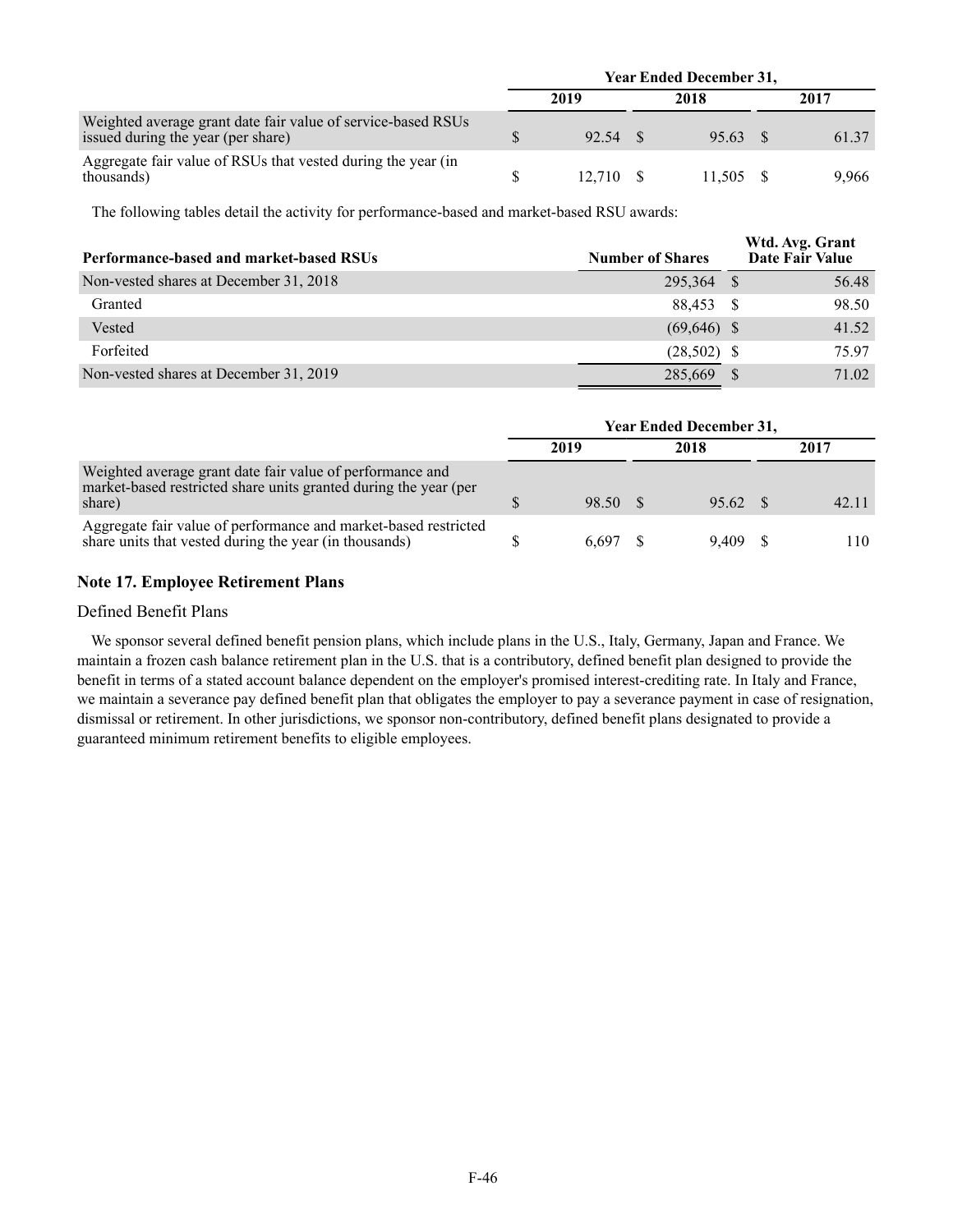The change in benefit obligations and funded status of our U.S. pension benefits is as follows (in thousands):

|                                                                      | <b>U.S. Pension Benefits</b> |        |               |                                |               |        |  |  |  |
|----------------------------------------------------------------------|------------------------------|--------|---------------|--------------------------------|---------------|--------|--|--|--|
|                                                                      |                              |        |               | <b>Year Ended December 31,</b> |               |        |  |  |  |
|                                                                      |                              | 2019   |               | 2018                           |               | 2017   |  |  |  |
| Accumulated benefit obligations at year end                          | $\$$                         | 11,232 | $\mathbb{S}$  | 10,591                         | \$            | 11,191 |  |  |  |
| Change in projected benefit obligation:                              |                              |        |               |                                |               |        |  |  |  |
| Projected benefit obligation at beginning of year                    | $\mathbb{S}$                 | 10,591 | $\mathcal{S}$ | 11,001                         | $\mathcal{S}$ | 10,425 |  |  |  |
| Interest cost                                                        |                              | 382    |               | 336                            |               | 361    |  |  |  |
| Plan settlement                                                      |                              | (366)  |               | (340)                          |               |        |  |  |  |
| <b>Actuarial</b> loss                                                |                              | 871    |               | 8                              |               | 770    |  |  |  |
| Benefits paid                                                        |                              | (246)  |               | (414)                          |               | (555)  |  |  |  |
| Projected benefit obligation at end of year                          | \$                           | 11,232 | S             | 10,591                         | \$            | 11,001 |  |  |  |
| Change in plan assets:                                               |                              |        |               |                                |               |        |  |  |  |
| Fair value of plan assets at beginning of year                       | \$                           | 6,767  | \$            | 6,879                          | $\mathcal{S}$ | 5,925  |  |  |  |
| Actual return on plan assets                                         |                              | 628    |               | (405)                          |               | 444    |  |  |  |
| <b>Employer contributions</b>                                        |                              | 546    |               | 1,047                          |               | 870    |  |  |  |
| Plan settlement                                                      |                              | (366)  |               | (340)                          |               |        |  |  |  |
| Benefits paid                                                        |                              | (1)    |               | (414)                          |               | (360)  |  |  |  |
| Fair value of plan assets at end of year                             | \$                           | 7,574  | $\mathcal{S}$ | 6,767                          | $\mathcal{S}$ | 6,879  |  |  |  |
| Funded status at end of year:                                        |                              |        |               |                                |               |        |  |  |  |
| Fair value of plan assets                                            | $\mathbb{S}$                 | 7,574  | $\mathcal{S}$ | 6,767                          | \$            | 6,879  |  |  |  |
| Projected Benefit obligations                                        |                              | 11,232 |               | 10,591                         |               | 11,001 |  |  |  |
| Underfunded status of the plans                                      |                              | 3,658  |               | 3,824                          |               | 4,122  |  |  |  |
| Recognized liability                                                 | \$                           | 3,658  | \$            | 3,824                          | \$            | 4,122  |  |  |  |
| Amounts recognized on the consolidated balance sheets<br>consist of: |                              |        |               |                                |               |        |  |  |  |
| Non-current liabilities                                              | \$                           | 3,658  | \$            | 3,824                          | \$            | 4,122  |  |  |  |
| Recognized liability                                                 | \$                           | 3,658  | \$            | 3,824                          | \$            | 4,122  |  |  |  |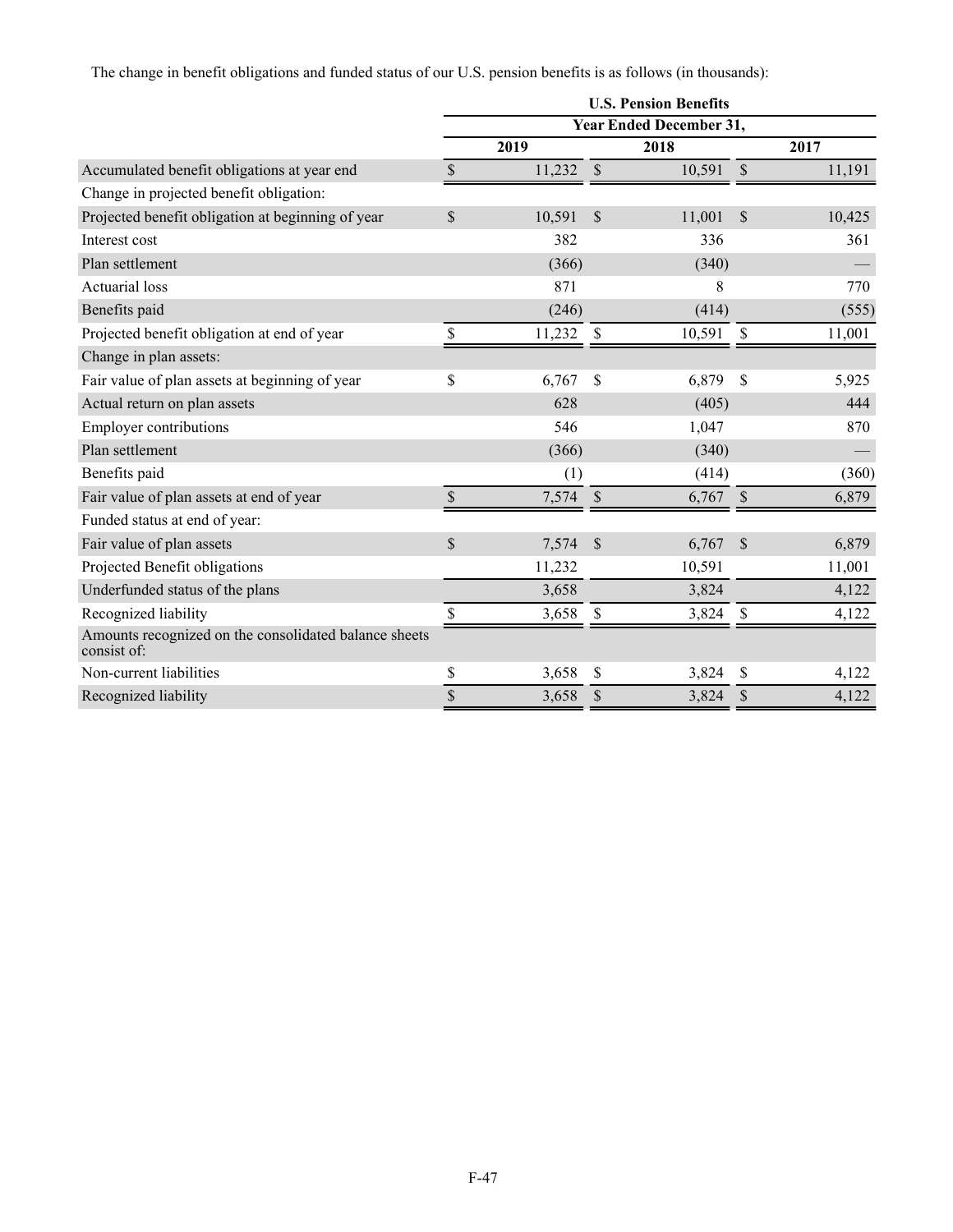The change in benefit obligations and funded status of our non-U.S. pension benefits is as follows (in thousands):

|                                                                      |                           |         |                           | <b>Non-U.S. Pension Benefits</b> |               |         |
|----------------------------------------------------------------------|---------------------------|---------|---------------------------|----------------------------------|---------------|---------|
|                                                                      |                           |         |                           | <b>Year Ended December 31,</b>   |               |         |
|                                                                      |                           | 2019    |                           | 2018                             |               | 2017    |
| Accumulated benefit obligations at year end                          | $\boldsymbol{\mathsf{S}}$ | 17,744  | $\boldsymbol{\mathsf{S}}$ | 18,676                           | $\mathcal{S}$ | 23,785  |
| Change in projected benefit obligation:                              |                           |         |                           |                                  |               |         |
| Projected benefit obligation at beginning of year                    | $\mathbb{S}$              | 18,975  | $\mathcal{S}$             | 21,548                           | $\mathcal{S}$ | 20,402  |
| Service cost                                                         |                           | 478     |                           | 478                              |               | 503     |
| Interest cost                                                        |                           | 232     |                           | 289                              |               | 291     |
| Actuarial loss (gain)                                                |                           | 1,071   |                           | (818)                            |               | (27)    |
| Benefits paid                                                        |                           | (2,380) |                           | (1,631)                          |               | (2,222) |
| Foreign currency exchange rate changes and other                     |                           | (289)   |                           | (891)                            |               | 2,601   |
| Projected benefit obligation at end of year                          | $\mathbb{S}$              | 18,087  | $\boldsymbol{\mathsf{S}}$ | 18,975                           | $\mathcal{S}$ | 21,548  |
| Change in plan assets:                                               |                           |         |                           |                                  |               |         |
| Fair value of plan assets at beginning of year                       | \$                        | 3,341   | $\mathcal{S}$             | 3,075                            | $\mathcal{S}$ | 2,898   |
| Actual return on plan assets                                         |                           | (34)    |                           | 51                               |               | 54      |
| <b>Employer contributions</b>                                        |                           | 383     |                           | 361                              |               | 369     |
| Benefits paid                                                        |                           | (332)   |                           | (156)                            |               | (393)   |
| Foreign currency exchange rate changes                               |                           | 65      |                           | 10                               |               | 147     |
| Fair value of plan assets at end of year                             | \$                        | 3,423   | \$                        | 3,341                            | \$            | 3,075   |
| Funded status at end of year:                                        |                           |         |                           |                                  |               |         |
| Fair value of plan assets                                            | \$                        | 3,423   | \$                        | 3,341                            | \$            | 3,075   |
| Projected Benefit obligations                                        |                           | 18,087  |                           | 18,975                           |               | 21,548  |
| Underfunded status of the plans <sup>(1)</sup>                       |                           | 14,664  |                           | 15,634                           |               | 18,473  |
| Recognized liability                                                 | \$                        | 14,664  | \$                        | 15,634                           | $\mathcal{S}$ | 18,473  |
| Amounts recognized on the consolidated balance sheets<br>consist of: |                           |         |                           |                                  |               |         |
| Non-current liabilities                                              | \$                        | 14,664  | \$                        | 15,634                           | \$            | 18,473  |
| Recognized liability                                                 | \$                        | 14,664  | \$                        | 15,634                           | \$            | 18,473  |

(1) In certain non-U.S. countries, fully funding pension plans is not a common practice. Consequently, certain pension plans have been partially funded.

The tables below present net periodic benefit cost of the defined benefit pension plans by component (in thousands):

|                                    | <b>U.S. Pension Benefits</b> |                                |  |       |  |       |  |  |  |
|------------------------------------|------------------------------|--------------------------------|--|-------|--|-------|--|--|--|
|                                    |                              | <b>Year Ended December 31,</b> |  |       |  |       |  |  |  |
|                                    |                              | 2019                           |  | 2018  |  | 2017  |  |  |  |
| Interest cost                      | D                            | 382 \$                         |  | 336S  |  | 361   |  |  |  |
| Expected return on plan assets     |                              | (298)                          |  | (318) |  | (282) |  |  |  |
| Settlement and curtailment loss    |                              |                                |  | 135   |  |       |  |  |  |
| Amortization of net actuarial loss |                              | 148                            |  | 571   |  | 527   |  |  |  |
| Net periodic benefit cost          |                              | 232 \$                         |  | 724   |  | 606   |  |  |  |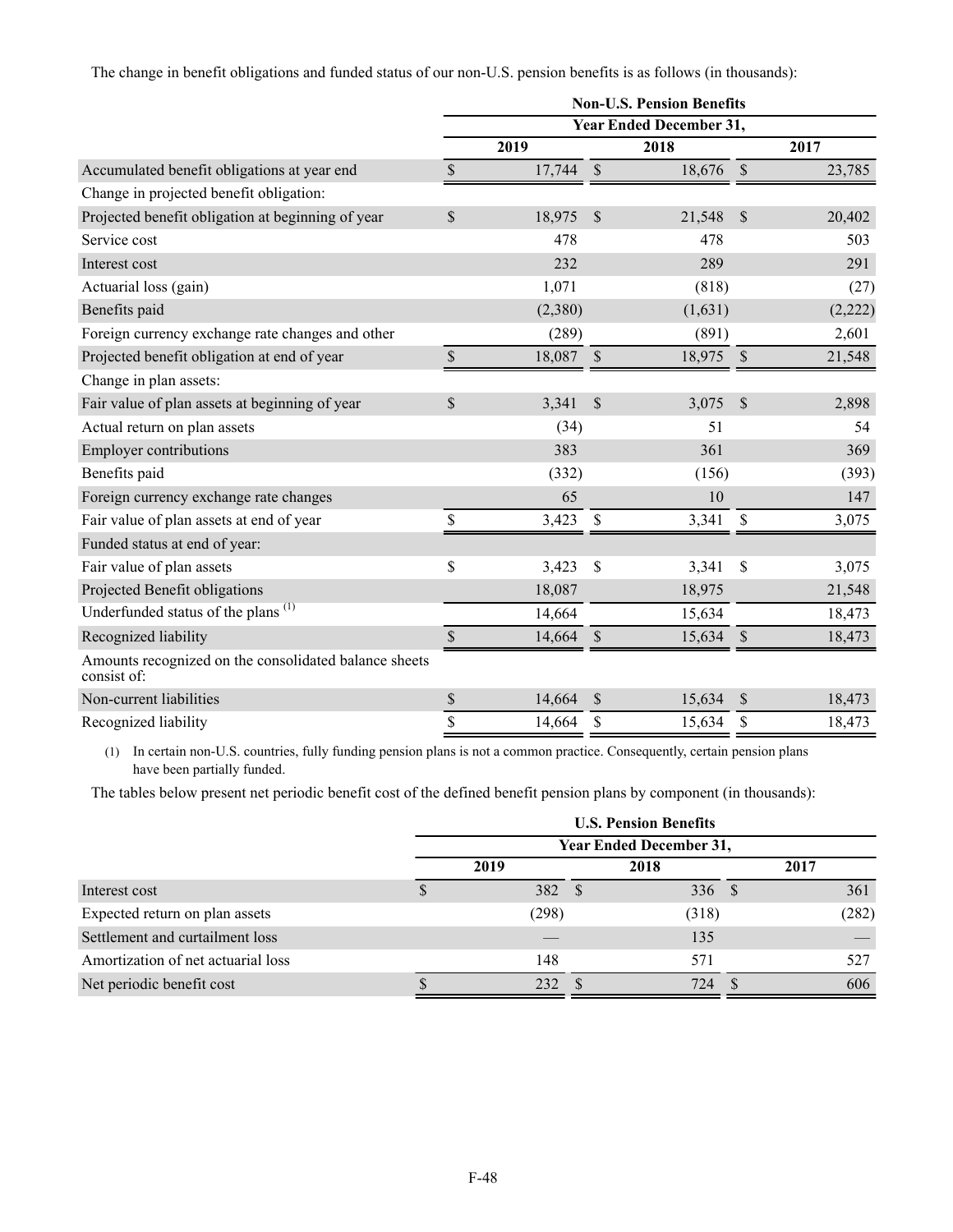|                                           | <b>Non-U.S. Pension Benefits</b> |                                |  |       |    |      |      |
|-------------------------------------------|----------------------------------|--------------------------------|--|-------|----|------|------|
|                                           |                                  | <b>Year Ended December 31,</b> |  |       |    |      |      |
|                                           |                                  | 2019                           |  | 2018  |    | 2017 |      |
| Service cost                              | S                                | 478 \$                         |  | 478   | -S |      | 503  |
| Interest cost                             |                                  | 232                            |  | 289   |    |      | 291  |
| Expected return on plan assets            |                                  | 34                             |  | (51)  |    |      | (54) |
| Amortization of net actuarial loss (gain) |                                  | 1,071                          |  | (818) |    |      | (27) |
| Net periodic benefit cost                 |                                  | 1,815                          |  | (102) |    |      | 713  |

To determine the discount rate for our U.S. benefit plan, we used the FTSE Above Median Pension Discount Curve. For the discount rate used for the other non-U.S. benefit plans we consider local market expectations of long-term returns, primarily utilizing the Iboxx Corporate Index Bond rating AA, duration higher than 10 years. The resulting discount rates are consistent with the duration of plan liabilities.

The expected long-term rate of return on plan assets assumption for our U.S. benefit plan was derived from a study conducted by our investment managers. The study includes a review of anticipated future long-term performance of individual asset classes and consideration of the appropriate asset allocation strategy given the anticipated requirements of the plan to determine the average rate of earnings expected on the funds invested to provide for the pension plan benefits.

Major actuarial assumptions used in determining the benefit obligations and net periodic benefit cost for our significant U.S. benefit plans as of December 31, 2019, 2018 and 2017, are presented in the following table:

|                                                                              | <b>U.S. Pension Benefits</b> |          |          |  |
|------------------------------------------------------------------------------|------------------------------|----------|----------|--|
|                                                                              | 2019                         | 2018     | 2017     |  |
| Weighted-average assumptions used to determine<br>benefit obligation:        |                              |          |          |  |
| Discount rate                                                                | 2.88%                        | $3.97\%$ | 3.28%    |  |
| Weighted-average assumptions used to determine<br>net periodic benefit cost: |                              |          |          |  |
| Discount rate                                                                | $3.97\%$                     | 3.28%    | $3.63\%$ |  |
| Expected return on plan assets                                               | $5.00\%$                     | $5.00\%$ | $5.00\%$ |  |

Major actuarial assumptions used in determining the benefit obligations and net periodic benefit cost for our significant non-U.S. benefit plans as of December 31, 2019, 2018 and 2017, are presented in the following table:

|                                                                              | <b>Non-U.S. Pension Benefits</b> |                   |                   |  |  |
|------------------------------------------------------------------------------|----------------------------------|-------------------|-------------------|--|--|
|                                                                              | 2019                             | 2018              | 2017              |  |  |
| Weighted-average assumptions used to determine<br>benefit obligation:        |                                  |                   |                   |  |  |
| Discount rate                                                                | $0.20\% - 0.71\%$                | $0.20\% - 1.55\%$ | $0.27\% - 2.73\%$ |  |  |
| Rate of compensation increase                                                | $2.50\% - 3.00\%$                | $2.50\% - 3.00\%$ | $2.50\% - 3.00\%$ |  |  |
| Weighted-average assumptions used to determine<br>net periodic benefit cost: |                                  |                   |                   |  |  |
| Discount rate                                                                | $0.20\% - 0.71\%$                | $0.27\% - 1.55\%$ | $0.27\% - 2.73\%$ |  |  |
| Rate of compensation increase                                                | $2.50\% - 3.00\%$                | $2.50\% - 3.00\%$ | $2.50\% - 3.00\%$ |  |  |

### *Retirement Benefit Plan Investment Strategy*

In the U.S., we have an account that holds the defined benefit frozen balance pension plan assets. The Qualified Plan Committee (the "Plan Committee") sets investment guidelines for U.S. pension plans. The plan assets in the U.S. are invested in accordance with sound investment practices that emphasize long-term fundamentals. The investment objectives for the plan assets in the U.S. are to achieve a positive rate of return that would be expected to close the current funding deficit and so enable us to terminate the frozen pension plan at a reasonable cost. The Plan Committee also oversees the investment allocation process, selects the investment managers, and monitors asset performance. The investment portfolio contains a diversified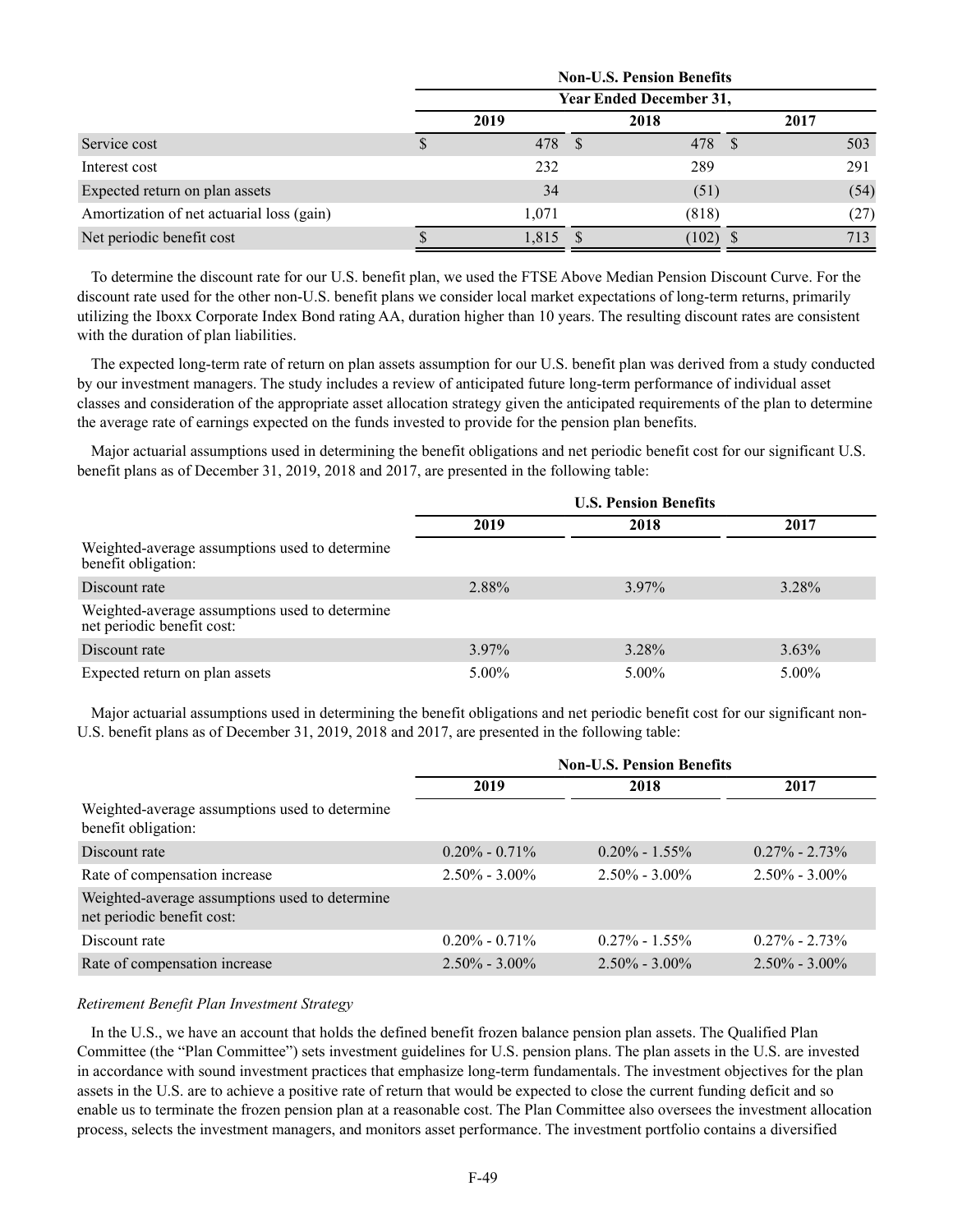portfolio of fixed income and equity index funds. Securities are also diversified in terms of domestic and international securities, short- and long-term securities, growth and value styles, large cap and small cap stocks.

Outside the U.S., pension plan assets are typically managed by decentralized fiduciary committees. There is a significant variation in policy asset allocation from country to country. Local regulations, local funding rules, and local financial and tax considerations are part of the funding and investment allocation process in each country.

The table below presents our U.S. pension plan target allocations by asset category as of December 31, 2019:

| Equity securities | 30%   |
|-------------------|-------|
| Debt securities   | 69%   |
| Other             | $1\%$ |

#### *Retirement Benefit Fair Values*

The following is a description of the valuation methodologies used for retirement benefit plan assets measured at fair value:

*Equity Mutual Funds:* Valued based on the year-end net asset values of the investment vehicles. The net asset values of the investment vehicles are based on the fair values of the underlying investments of the partnerships valued at the closing price reported in the active markets in which the individual security is traded. Equity mutual funds have a daily reported net asset value.

*Fixed Income Mutual Funds:* Valued based on the year-end net asset values of the investment vehicles. The net asset values of the investment vehicles are based on the fair values of the underlying investments of the partnerships valued based on inputs other than quoted prices that are observable.

*Money Markets:* Valued based on quoted prices in active markets for identical assets.

The following tables provide information by level for the retirement benefit plan assets that are measured at fair value, as defined by U.S. GAAP (in thousands):

|                           | <b>Fair Value as of</b> |                          | <b>Fair Value Measurement Using Inputs Considered as:</b> |                |  |                |  |         |  |
|---------------------------|-------------------------|--------------------------|-----------------------------------------------------------|----------------|--|----------------|--|---------|--|
|                           |                         | <b>December 31, 2019</b> |                                                           | <b>Level 1</b> |  | <b>Level 2</b> |  | Level 3 |  |
| Equity mutual funds       |                         | $2,262$ \$               |                                                           |                |  | $2,262$ \$     |  |         |  |
| Fixed income mutual funds |                         | 5,225                    |                                                           |                |  | 5,225          |  |         |  |
| Money market funds        |                         | 74                       |                                                           | 74             |  |                |  |         |  |
|                           |                         | 7,561                    |                                                           | 74.            |  | 7.487          |  |         |  |

|                           | <b>Fair Value as of</b><br>December 31, 2018 |            | <b>Fair Value Measurement Using Inputs Considered as:</b> |                |  |            |  |                |  |  |
|---------------------------|----------------------------------------------|------------|-----------------------------------------------------------|----------------|--|------------|--|----------------|--|--|
|                           |                                              |            |                                                           | <b>Level 1</b> |  | Level 2    |  | <b>Level</b> 3 |  |  |
| Equity mutual funds       |                                              | $1,961$ \$ |                                                           |                |  | $1,961$ \$ |  |                |  |  |
| Fixed income mutual funds |                                              | 4.734      |                                                           |                |  | 4,734      |  |                |  |  |
| Money market funds        |                                              | 72         |                                                           | 72             |  |            |  |                |  |  |
|                           |                                              | 6.767      |                                                           | 72             |  | 6.695      |  |                |  |  |

Refer to "Note 2. Basis of Presentation, Use of Accounting Estimates and Significant Accounting Policies" for discussion of the fair value measurement terms of Levels 1, 2, and 3.

#### *Defined Benefit Retirement Funding*

We make the minimum required contribution to fund the U.S. pension plan as determined by MAP - 21 and the Highway and Transportation Funding Act of 2014 ("HAFTA"). We contributed \$0.9 million, \$1.4 million and \$1.2 million to the pension plans (U.S. and non-U.S.) during the years ended December 31, 2019, 2018 and 2017, respectively. We anticipate that we will make contributions to the U.S. pension plan of approximately \$1.4 million during the year ended December 31, 2020.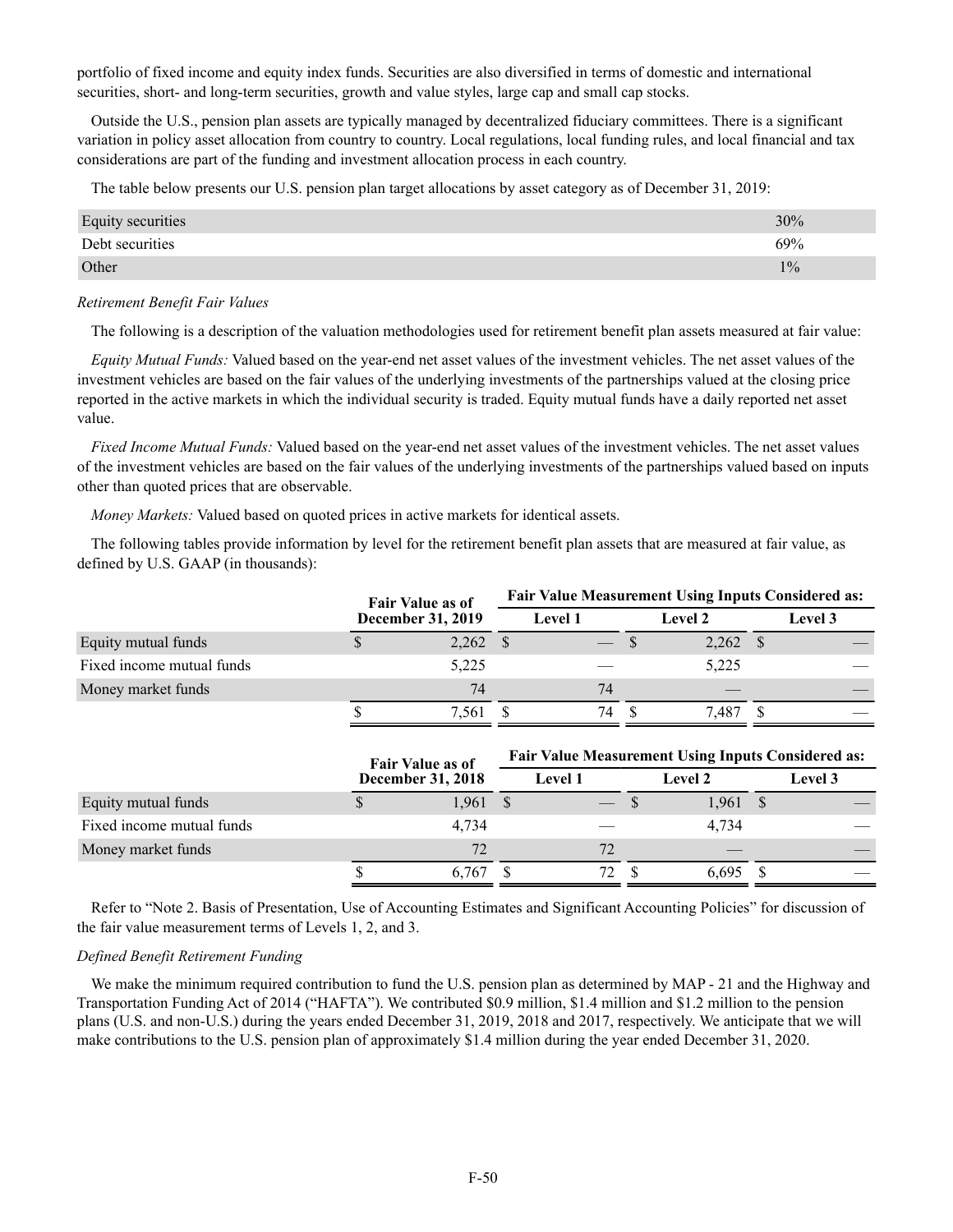Benefit payments, including amounts to be paid from our assets, and reflecting expected future service as of December 31, 2019, are expected to be paid as follows (in thousands):

|               | <b>U.S. Plans</b> | Non-U.S. Plans |
|---------------|-------------------|----------------|
| 2020          | 3,026             | 894            |
| 2021          | 812               | 723            |
| 2022          | 994               | 966            |
| 2023          | 612               | 1,066          |
| 2024          | 707               | 889            |
| $2025 - 2029$ | 3,262             | 5,327          |

#### *Severance Indemnity*

In Italy, upon termination of employment for any reason, employers are required to pay a termination indemnity (*Trattamento di fine Rapporto* or "TFR") to all employees as required by Italian Civil Code. The TFR serves as a backup in the event of redundancy or as an additional pension benefit after retirement. The TFR is considered a defined contribution plan with respect to amounts vesting as of January 1, 2007 for employees who have opted for supplementary pensions, or who have chosen to maintain the TFR at the company, for companies with more than 50 employees. We have incurred expenses related to the Italian TFR of approximately \$1.0 million, \$(0.2) million and \$0.4 million for the years ended December 31, 2019, 2018 and 2017, respectively.

### Defined Contribution Plans

We sponsor defined contribution plans in the U.S. including the Cyberonics, Inc. Employee Retirement Savings Plan, which qualifies under Section 401(k) of the IRC covering U.S. employees and the Cyberonics, Inc. Non-Qualified Deferred Compensation Plan (the "Deferred Compensation"), covering certain U.S. middle and senior management. In addition, we sponsor the Belgium Defined Contribution Pension Plan for Cyberonics' Belgium employees. We incurred expenses for our defined contribution plans of \$12.4 million, \$12.0 million and \$13.9 million for the years ended December 31, 2019, 2018 and 2017, respectively.

# **Note 18. Income Taxes**

Earnings Before Income Taxes and Components of Income Tax Provision

The U.S. and non-U.S. components of income (loss) from continuing operations before income taxes and our income tax expense (benefit) from continuing operations (in thousands):

|                                                                                              | <b>Year Ended December 31,</b> |                 |      |                 |              |         |
|----------------------------------------------------------------------------------------------|--------------------------------|-----------------|------|-----------------|--------------|---------|
|                                                                                              | 2019                           |                 | 2018 |                 | 2017         |         |
| Income (loss) from continuing operations before income taxes:                                |                                |                 |      |                 |              |         |
| UK and Non-U.S.                                                                              | \$                             | 28,788 \$       |      | 59,528          | <sup>S</sup> | 71,980  |
| U.S.                                                                                         |                                | (214, 482)      |      | (306, 975)      |              | 49,158  |
|                                                                                              | \$                             | $(185, 694)$ \$ |      | $(247, 447)$ \$ |              | 121,138 |
| Total income tax expense (benefit) from continuing operations<br>consisted of the following: |                                |                 |      |                 |              |         |
| Current:                                                                                     |                                |                 |      |                 |              |         |
| UK and Non-U.S.                                                                              | \$                             | 1,112           | - \$ | $9,645$ \$      |              | 12,771  |
| U.S.                                                                                         |                                | (4,988)         |      | 1,291           |              | 26,743  |
|                                                                                              |                                | (3,876)         |      | 10,936          |              | 39,514  |
| Deferred:                                                                                    |                                |                 |      |                 |              |         |
| UK and Non-U.S.                                                                              |                                | (7, 407)        |      | 533             |              | (4,140) |
| U.S.                                                                                         |                                | (18, 870)       |      | (81,098)        |              | 14,580  |
|                                                                                              |                                | (26, 277)       |      | (80, 565)       |              | 10,440  |
| Total income tax (benefit) expense from continuing operations                                | \$                             | $(30, 153)$ \$  |      | (69, 629)       | S            | 49,954  |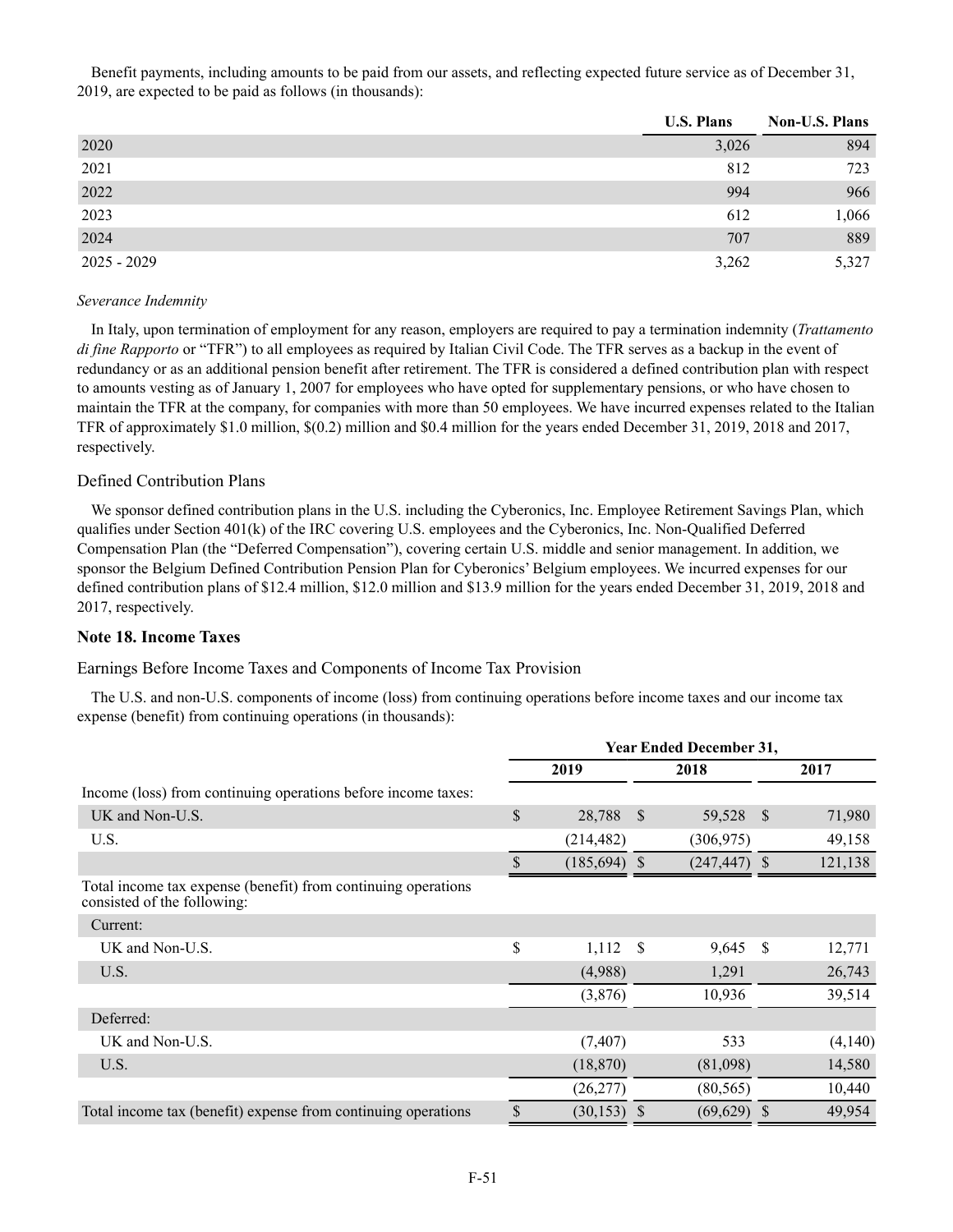### Effective Income Tax Rate Reconciliation

LivaNova PLC is domiciled and resident in the UK. Our subsidiaries conduct operations and earn income in numerous countries and are subject to the laws of taxing jurisdictions within those countries, and the income tax rates imposed in the tax jurisdictions in which our subsidiaries conduct operations vary. As a result of the changes in the overall level of our income, the earnings mix in various jurisdictions and the changes in tax laws, our consolidated effective income tax rate may vary from one reporting period to another.

The following table is a reconciliation of the statutory income tax rate to our effective income tax rate expressed as a percentage of income from continuing operations before income taxes:

|                                                          | <b>Year Ended December 31,</b> |       |        |  |  |
|----------------------------------------------------------|--------------------------------|-------|--------|--|--|
|                                                          | 2019                           | 2018  | 2017   |  |  |
| Statutory tax rate at UK Rate                            | 19.0%                          | 19.0% | 19.0%  |  |  |
| Deferred tax valuation allowance                         | (17.6)                         | (0.8) | 10.6   |  |  |
| Foreign tax rate differential                            | 6.7                            | 3.0   | 10.7   |  |  |
| U.S. state and local tax expense, net of federal benefit | 6.1                            | 4.3   | 1.2    |  |  |
| Effect of changes in tax rate                            | (3.1)                          | 0.6   | (19.9) |  |  |
| Write-off/impairment of investments                      | (2.8)                          | (1.3) | (14.8) |  |  |
| Reserve for uncertain tax positions                      | 2.5                            | (0.7) | 1.2    |  |  |
| Research and development tax credits                     | 2.2                            | 1.1   | (1.6)  |  |  |
| UK CFC tax                                               | 2.1                            | (1.0) | 0.2    |  |  |
| U.S. tax on non-U.S. operations                          | (1.6)                          | (0.5) | 1.5    |  |  |
| Base erosion anti-abuse tax                              | 1.5                            | (1.2) |        |  |  |
| Exempt income                                            | 1.2                            | 6.1   | (13.5) |  |  |
| <b>Transaction costs</b>                                 |                                | (0.8) | 2.0    |  |  |
| Sale of intellectual property                            |                                |       | 44.3   |  |  |
| Domestic manufacturing deduction                         |                                |       | (1.8)  |  |  |
| Other, net                                               |                                | 0.3   | 2.1    |  |  |
| Effective tax rate                                       | 16.2%                          | 28.1% | 41.2%  |  |  |

# U.S. Tax Reform

On December 22, 2017, the U.S. enacted the Tax Act, which significantly changed U.S. corporate income tax laws by, among other things, reducing the U.S. corporate income tax rate to 21%, which commenced in 2018. In addition, the Tax Act created a mandatory deemed repatriation tax ("transition tax") on previously deferred foreign earnings of non-U.S. subsidiaries controlled by a U.S. corporation, or, in our case, a non-U.S. subsidiary controlled by one of our U.S. subsidiaries. We recorded no transition tax for the year ended December 31, 2017 as we had no previously deferred foreign earnings of U.S. controlled foreign subsidiaries as of the measurement dates. During the fourth quarter of 2018, we finalized our accounting under Staff Accounting Bulletin No. 118 for the remeasurement of the deferred tax assets and liabilities and impairment of foreign tax credits related to the Tax Act. Our accounting for the remeasurement is complete with a final non-cash net charge of \$21.0 million.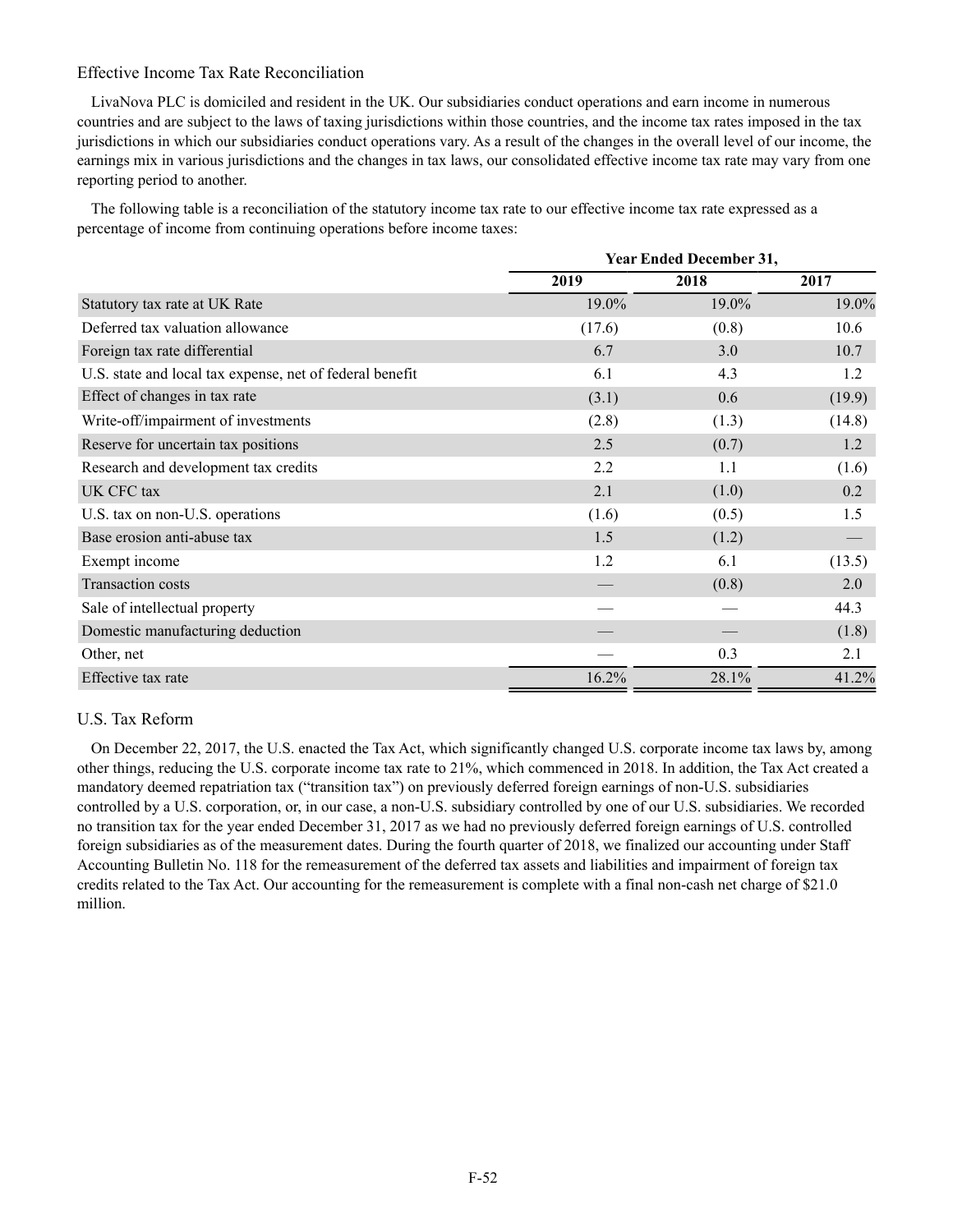### Deferred Income Tax Assets and Liabilities

The significant components of our deferred tax assets and liabilities as of December 31, 2019 and 2018, are as follows (in thousands):

|                                                                                                          |               | 2019       |               | 2018       |
|----------------------------------------------------------------------------------------------------------|---------------|------------|---------------|------------|
| Deferred tax assets:                                                                                     |               |            |               |            |
| Net operating loss carryforwards                                                                         | $\mathcal{S}$ | 125,883    | <sup>\$</sup> | 87,406     |
| Tax credit carryforwards                                                                                 |               | 28,272     |               | 26,152     |
| Accruals and reserves                                                                                    |               | 69,562     |               | 96,483     |
| Deferred compensation                                                                                    |               | 9,692      |               | 5,757      |
| Inventory                                                                                                |               | 9,436      |               | 3,956      |
| Other                                                                                                    |               | 12,135     |               | 6,043      |
| Gross deferred tax assets                                                                                |               | 254,980    |               | 225,797    |
| Valuation allowance                                                                                      |               | (76,317)   |               | (40,255)   |
| Net deferred tax assets                                                                                  |               | 178,663    |               | 185,542    |
| Deferred tax liabilities:                                                                                |               |            |               |            |
| Property, equipment $&$ intangible assets                                                                |               | (89,115)   |               | (122, 035) |
| Gain on sale of intellectual property                                                                    |               | (53,091)   |               | (59,249)   |
| Investments                                                                                              |               |            |               | (3,561)    |
| Other                                                                                                    |               |            |               | (740)      |
| Gross deferred tax liabilities:                                                                          |               | (142, 206) |               | (185, 585) |
| Net deferred tax assets (liabilities)                                                                    | \$            | 36,457     | S             | (43)       |
| Reported on the consolidated balance sheet as (after valuation allowance and<br>jurisdictional netting): |               |            |               |            |
| Net deferred tax assets                                                                                  | \$            | 68,676     | <sup>\$</sup> | 68,146     |
| Deferred tax liabilities                                                                                 |               | (32, 219)  |               | (68, 189)  |
| Net deferred tax assets (liabilities)                                                                    | \$            | 36,457     | \$            | (43)       |

# Tax Attributes

Net operating loss ("NOL") and tax credit carryforwards as of December 31, 2019, which can be used to reduce our income tax payable in future years (in thousands):

| Region                                           | <b>Gross</b><br>Amount | <b>Tax Benefit</b> | Amount<br>with No<br><b>Expiration</b> | Amount<br>with<br><b>Expiration</b> | Carryforward<br>Period |
|--------------------------------------------------|------------------------|--------------------|----------------------------------------|-------------------------------------|------------------------|
| Europe NOL                                       | \$254,869              | S.<br>52,408       | 49,032<br><sup>S</sup>                 | 3,376<br><sup>S</sup>               | $2022 - 2026$          |
| U.S. Federal NOL                                 | 252,283                | 52,979             | 17,872                                 | 35,107                              | $2021 - 2036$          |
| U.S. State NOL                                   | 307,525                | 14,611             | 5,431                                  | 9,180                               | $2020 - 2038$          |
| South America NOL                                | 17,263                 | 5,859              | 5,521                                  | 338                                 | $2028 - 2030$          |
| Far East NOL                                     | 86                     | 26                 |                                        | 26                                  | 2029                   |
| U.S. foreign tax credits                         |                        | 14,832             |                                        | 14,832                              | $2025 - 2029$          |
| U.S. research & development tax credits          |                        | 6,552              |                                        | 6,552                               | $2020 - 2039$          |
| U.S. State research $\&$ development tax credits |                        | 5,126              |                                        | 5,126                               | $2022 - 2039$          |
| Other non-U.S. tax credits                       |                        | 1,259              |                                        | 1,259                               | $2020 - 2032$          |
| Other U.S. tax credits                           |                        | 503                | 503                                    |                                     |                        |
|                                                  | \$832,026              | 154,155            | 78,359<br><sup>S</sup>                 | 75,796                              |                        |

As of December 31, 2019 and 2018, we had a valuation allowance of \$76.3 million and \$40.3 million, respectively. These valuation allowances were primarily related to continuing operations.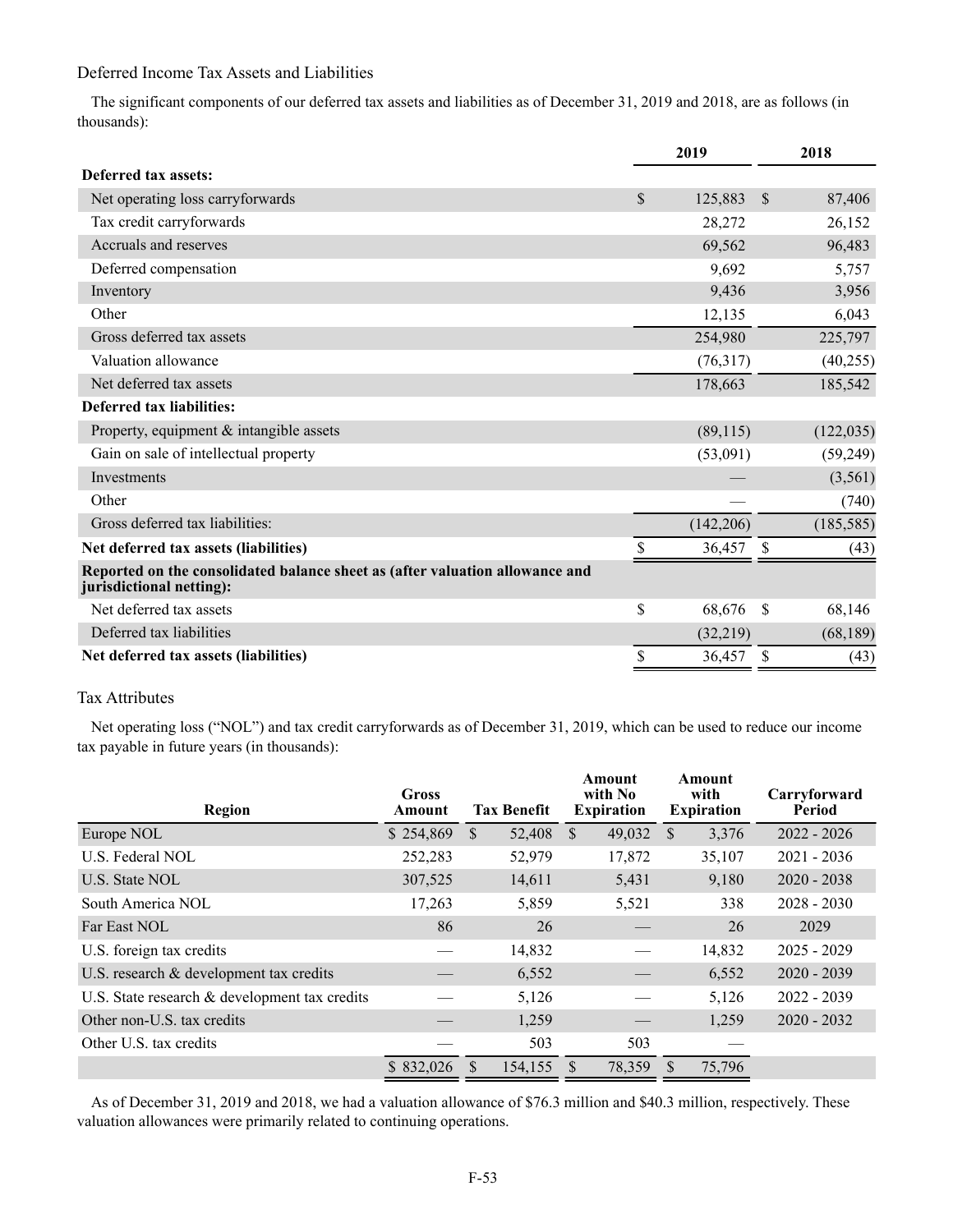As of December 31, 2017, we had a valuation allowance of \$93.3 million, which includes \$48.7 million related to discontinued operations and \$44.6 million related to continuing operations.

As a result of the business combination during the transitional period to December 31, 2015, the historic NOL's of Sorin U.S. are limited by IRC section 382. The annual limitation is approximately \$18.3 million, which is sufficient to absorb the U.S. net operating losses prior to their expiration. As a result of the April 2018 acquisition of TandemLife, there is an IRC section 382 annual limitation of approximately \$17.2 million, which is sufficient to absorb the U.S. net operating losses prior to their expiration.

In 2016, we consolidated certain of our intangible assets into an entity organized under the laws of England and Wales. Because the intangible assets were sold and purchased inter-company, the tax expense on the inter-company gain was deferred and amortized to current income tax expense on our consolidated statements of income (loss). With our adoption of Accounting Standards Update 2016-16, *Intra-Entity Transfers of Assets Other Than Inventory* on January 1, 2018, we no longer record the income tax on the deferred inter-company gain in prepaid expense and other assets on the consolidated balance sheets; rather, the income tax expense on the gain of the asset sale is recognized in the corresponding jurisdictions for the seller and buyer, refer to "Note 23. New Accounting Pronouncements" for further information.

A significant portion of the net deferred tax liability worldwide included above relates to the tax effect of the step-up in value of the assets acquired in the combination with Sorin.

No provision has been made for income taxes on undistributed earnings of foreign subsidiaries as of December 31, 2019 because it is our intention to indefinitely reinvest undistributed earnings of our foreign subsidiaries. In the event of the distribution of those earnings in the form of dividends, a sale of the subsidiaries, or certain other transactions, we may be liable for income taxes and withholding taxes. As of December 31, 2019, it was not practicable to determine the amount of the deferred tax liability related to those investments.

#### Uncertain Income Tax Positions

The following is a roll-forward of our total gross unrecognized tax benefit (in thousands):

|                                                                              | <b>Year Ended December 31,</b> |         |      |         |    |        |
|------------------------------------------------------------------------------|--------------------------------|---------|------|---------|----|--------|
|                                                                              |                                | 2019    |      | 2018    |    | 2017   |
| Balance at beginning of year                                                 | \$                             | 22,883  | - \$ | 26,137  | -S | 22,374 |
| Increases:                                                                   |                                |         |      |         |    |        |
| Tax positions related to current year                                        |                                | 176     |      | 671     |    | 324    |
| Tax positions related to prior year                                          |                                |         |      | 3,309   |    | 1,153  |
| Decreases:                                                                   |                                |         |      |         |    |        |
| Tax positions related to prior years for settlement with tax<br>authorities  |                                | (2,104) |      | (3,999) |    |        |
| Tax positions related to prior years for lapses of statute of<br>limitations |                                | (4,632) |      | (2,343) |    |        |
| Impact of foreign currency exchange rates                                    |                                | (328)   |      | (892)   |    | 2,286  |
| Balance at end of year                                                       |                                | 15,995  |      | 22,883  |    | 26,137 |

Unrecognized tax benefits of \$11.4 million, \$11.6 million and \$12.2 million at December 31, 2019, 2018 and 2017, respectively, included in the table above are presented in the balance sheet as a reduction to the related deferred tax assets for net operating loss carryforwards.

Accrued interest and penalties totaled \$5.7 million, \$6.3 million and \$8.0 million as of December 31, 2019, 2018 and 2017, respectively, and were included in other long-term liabilities on our consolidated balance sheets.

Tax authorities may disagree with certain positions we have taken and assess additional taxes. We regularly assess the likely outcomes of our tax positions in order to determine the appropriateness of our reserves for uncertain tax positions. However, there can be no assurance that we will accurately predict the outcome of these audits and the actual outcome of an audit could have a material impact on our consolidated results of income, financial position or cash flows. If all of our unrecognized tax benefits as of December 31, 2019 were recognized, \$12.9 million would impact our effective tax rate. We believe it is reasonably possible that the amount of gross unrecognized tax benefits could be reduced by up to \$12.0 million in the next 12 months as a result of the resolution of tax matters in various global jurisdictions and the lapses of statutes of limitations. Refer to "Note 14. Commitments and Contingencies" for additional information regarding the status of current tax litigation.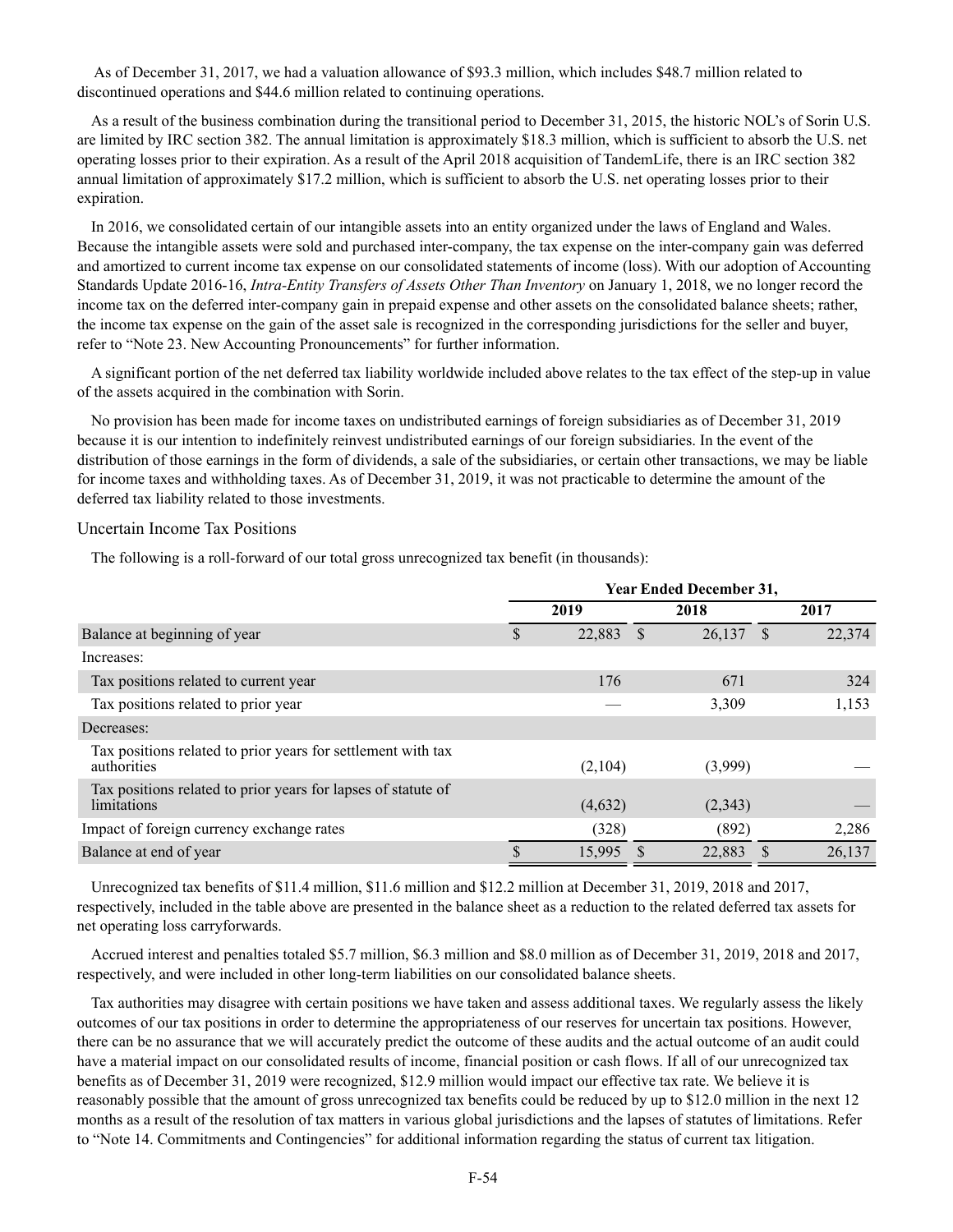We record accrued interest and penalties related to unrecognized tax benefits in interest expense and foreign exchange and other (losses) gains, respectively, on our consolidated statements of income (loss).

The major jurisdictions where we are subject to income tax examinations are as follows:

| <b>Jurisdiction</b>      | <b>Earliest Year Open</b> |
|--------------------------|---------------------------|
| U.S. - federal and state | 2001                      |
| Italy                    | 2015                      |
| Germany                  | 2014                      |
| <b>England and Wales</b> | 2017                      |
| Canada                   | 2015                      |

#### *Brexit*

On January 31, 2020, the UK departed from the EU (in a move commonly referred to as "Brexit"), and the UK will now enter a transition period that is scheduled to end on December 31, 2020, unless requested to be extended before July 1, 2020. During the transition period, the UK will cease to be an EU member, but the trading relationship will remain the same under the EU's rules. Although the long-term effects of Brexit will depend on any agreements the UK makes to retain access to the EU markets during the transition period, Brexit has created additional uncertainties that may ultimately result in new regulatory costs and challenges for medical device companies and increased restrictions on imports and exports throughout Europe. This could adversely affect our ability to conduct and expand our operations in Europe and may have an adverse effect on our business, financial condition and results of operations.

The notification does not change the application of existing tax laws and does not establish a clear framework for what the ultimate outcome of the negotiations and legislative process will be. Various tax reliefs and exemptions that apply to transactions between EU Member States under existing tax laws may cease to apply to transactions between the UK and EU Member States when the transition period concludes. It is unclear at this stage if or when any new tax treaties between the UK and the EU or individual EU Member States will replace those reliefs and exemptions. It is also unclear at this stage what financial, trade and legal implications will ensue from Brexit and how Brexit may affect us, our customers, suppliers, vendors, or our industry.

We and several of our wholly owned subsidiaries that are domiciled either in the UK, various EU Member States, or in the U.S., are party to intercompany transactions and agreements under which we receive various tax reliefs and exemptions in accordance with applicable international tax laws, treaties and regulations. If certain treaties applicable to our transactions and agreements are not renegotiated or replaced with new treaties containing terms, conditions and attributes similar to those of the existing treaties, Brexit may have a material adverse impact on our future financial results and results of operations. We continue to monitor and assess the potential impact of this event and explore possible tax-planning strategies that may mitigate or eliminate any such potential adverse impact.

We will not account for the impact of Brexit in our income tax provisions until there are material changes in tax laws or treaties between the UK and other countries.

#### *European Union State Aid Challenge*

On October 26, 2017, the European Commission ("EC") announced that an investigation would be opened with respect to the UK's controlled foreign company ("CFC") rules for the period January 1, 2013 through December 31, 2018. Under the CFC rules, financing profits of entities controlled by UK parent companies are taxed when the funding originates in the UK, or Significant People Functions relating to the financing are located in the UK. The provisions under investigation provide group finance exemptions related to the profits of entities involved in financing of the non-UK group activities. On April 2, 2019, the EC concluded that "when financing income from a foreign group company, channeled through an offshore subsidiary, is financed with UK connected capital and there are no UK activities involved in generating the finance profits, the group finance exemption is justified and does not constitute State aid under EU rules." However, in relation to Significant People Functions, "when financing income from a foreign group company, channeled through an offshore subsidiary, derives from UK activities, the group finance exemption is not justified and constitutes State aid under EU rules." Her Majesty's Revenue and Customs ("HMRC") has stated that they do not consider the timing and form of the UK's exit from the EU will have a practical impact on the requirement to recover the alleged aid. On June 14, 2019, the UK filed an appeal to the Commission's decision. On July 5, 2019, HMRC began the first step in the recovery process to identify beneficiaries and sent letters asking for information. Based upon our assessment of the technical arguments as to whether the exemption is State aid, together with no UK activities involved in our financing, no uncertain tax position reserve has been recognized related to this matter. Furthermore, in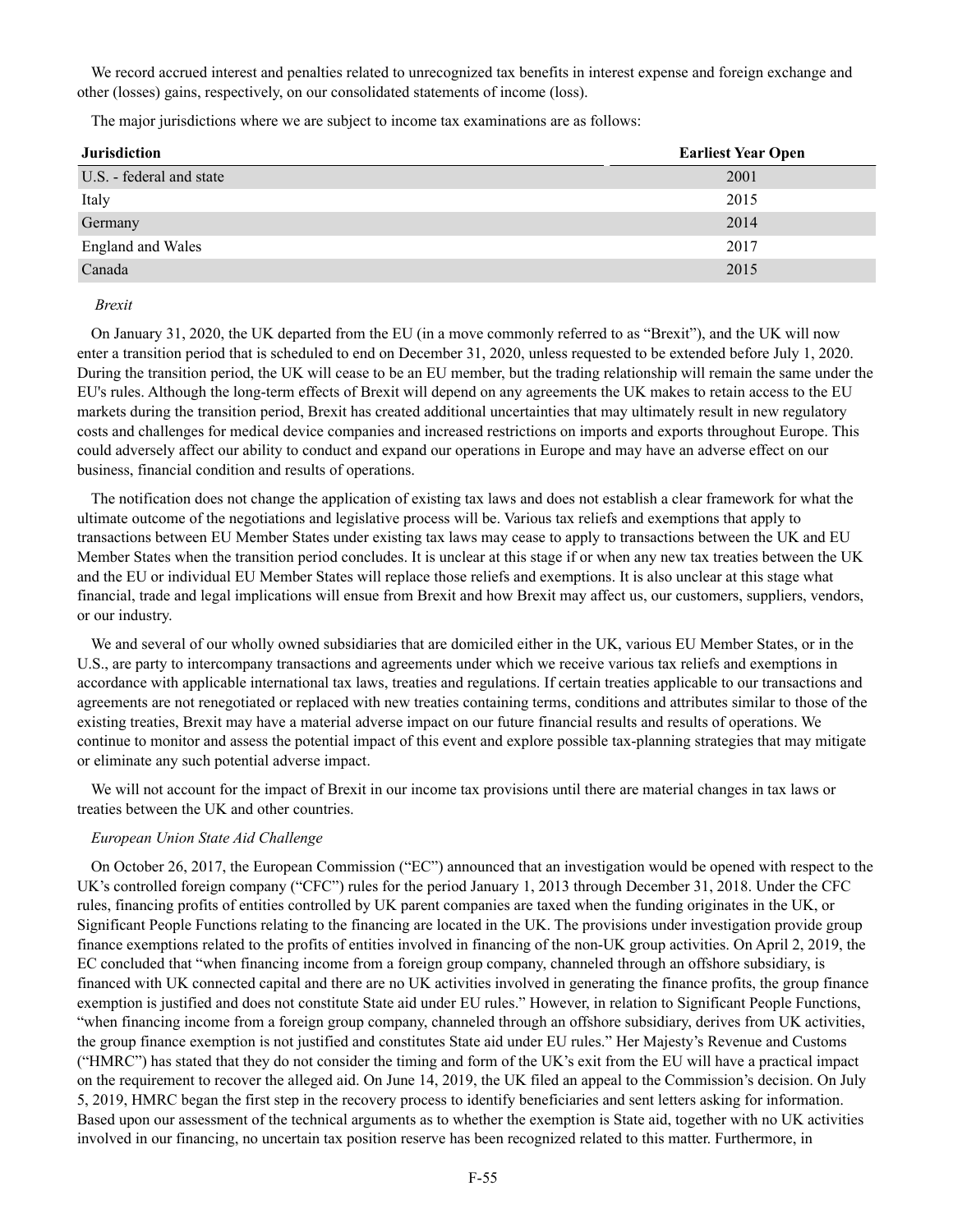December 2019, we amended our 2017 tax return filing to avail ourselves of different rules to determine UK taxation, which are not subject to the EU decision. We filed our 2018 tax return similarly, and therefore, we do not believe that the EU state aid decision will result in a material liability.

### **Note 19. Net Income Per Share**

The following table sets forth the basic and diluted weighted-average shares outstanding used in the computation of basic and diluted net income per share (in thousands of shares):

|                                                                    | <b>Year Ended December 31,</b> |        |        |  |  |
|--------------------------------------------------------------------|--------------------------------|--------|--------|--|--|
|                                                                    | 2019                           | 2018   | 2017   |  |  |
| Basic weighted average shares outstanding                          | 48.349                         | 48.497 | 48.157 |  |  |
| Add effects of stock-based compensation instruments <sup>(1)</sup> |                                |        | 344    |  |  |
| Diluted weighted average shares outstanding                        | 48,349                         | 48.497 | 48.501 |  |  |

(1) Excluded from the computation of diluted earnings per share for the years ended December 31, 2019, 2018 and 2017 were stock options, SARs and RSUs totaling 2.9 million, 2.7 million and 1.2 million because to include them would have been anti-dilutive under the treasury stock method.

### **Note 20. Geographic and Segment Information**

#### Segment Information

We identify operating segments based on the way we manage, evaluate and internally report our business activities for purposes of allocating resources, developing and executing our strategy, and assessing performance. We have two reportable segments: Cardiovascular and Neuromodulation.

The Cardiovascular segment generates its revenue from the development, production and sale of cardiopulmonary products, heart valves and related products and advanced circulatory support. Cardiopulmonary products include oxygenators, heart-lung machines, autotransfusion systems, perfusion tubing systems, cannulae and other related accessories. Heart valves include mechanical heart valves, tissue heart valves, related repair products and minimally invasive surgical instruments. Advanced circulatory support includes temporary life support product kits that can include a combination of pumps, oxygenators, and cannulae. On June 12, 2019, we acquired the minimally invasive cardiac surgery instruments business from Miami Instruments, which are integrated into our Cardiovascular business franchise as part of our Heart Valves portfolio.

Our Neuromodulation segment generates its revenue from the design, development and marketing of neuromodulation therapy systems for the treatment of drug-resistant epilepsy, DTD and obstructive sleep apnea. Neuromodulation products include the VNS Therapy System, which consists of an implantable pulse generator, a lead that connects the generator to the vagus nerve, and other accessories.

"Other" includes corporate shared service expenses for finance, legal, human resources and information technology and corporate business development and New Ventures.

Net sales of our reportable segments include revenues from the sale of products they each develop and manufacture or distribute. We define segment income as operating income before merger and integration, restructuring and amortization and intangibles.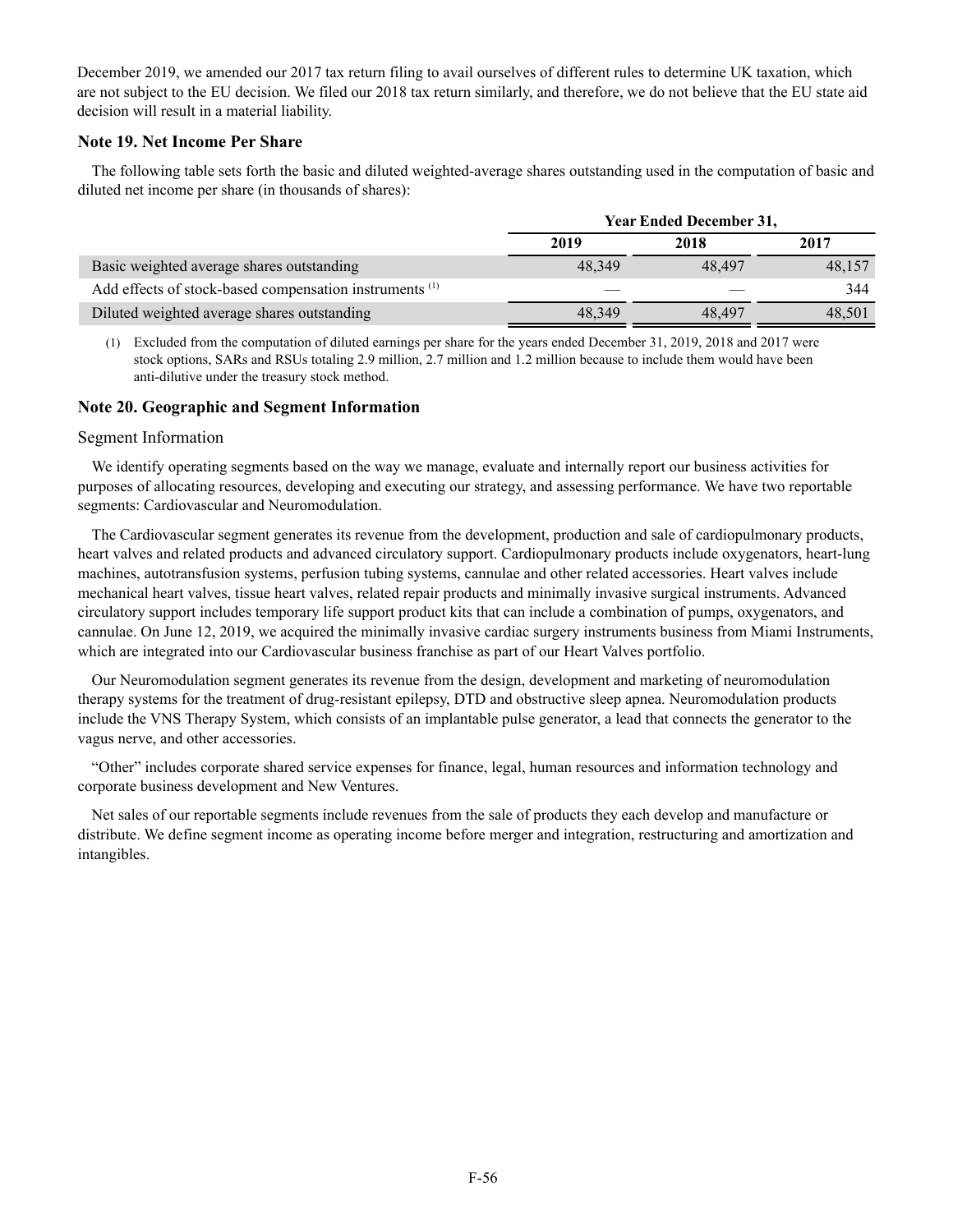We operate under three geographic regions: U.S., Europe, and Rest of World. The table below presents net sales by operating segment and geographic region (in thousands):

|                                     |                          | <b>Year Ended December 31,</b> |           |      |           |
|-------------------------------------|--------------------------|--------------------------------|-----------|------|-----------|
|                                     | 2019                     |                                | 2018      |      | 2017      |
| Cardiopulmonary                     |                          |                                |           |      |           |
| <b>United States</b>                | $\mathbb{S}$<br>161,471  | $\sqrt{\ }$                    | 161,134   | $\$$ | 152,828   |
| Europe                              | 135,632                  |                                | 141,720   |      | 133,585   |
| Rest of World                       | 207,613                  |                                | 233,554   |      | 210,911   |
|                                     | 504,716                  |                                | 536,408   |      | 497,324   |
| <b>Heart Valves</b>                 |                          |                                |           |      |           |
| <b>United States</b>                | 18,900                   |                                | 24,709    |      | 24,977    |
| Europe                              | 40,548                   |                                | 44,258    |      | 42,120    |
| Rest of World                       | 60,559                   |                                | 56,989    |      | 71,096    |
|                                     | 120,007                  |                                | 125,956   |      | 138,193   |
| <b>Advanced Circulatory Support</b> |                          |                                |           |      |           |
| <b>United States</b>                | 30,781                   |                                | 18,588    |      |           |
| Europe                              | 741                      |                                | 580       |      |           |
| Rest of World                       | 401                      |                                | 293       |      |           |
|                                     | 31,923                   |                                | 19,461    |      |           |
| Cardiovascular                      |                          |                                |           |      |           |
| <b>United States</b>                | 211,152                  |                                | 204,431   |      | 177,805   |
| Europe                              | 176,921                  |                                | 186,558   |      | 175,705   |
| Rest of World                       | 268,573                  |                                | 290,836   |      | 282,007   |
|                                     | 656,646                  |                                | 681,825   |      | 635,517   |
| Neuromodulation                     |                          |                                |           |      |           |
| <b>United States</b>                | 335,332                  |                                | 348,980   |      | 316,916   |
| Europe                              | 46,262                   |                                | 42,443    |      | 34,765    |
| Rest of World                       | 42,953                   |                                | 31,567    |      | 23,295    |
|                                     | 424,547                  |                                | 422,990   |      | 374,976   |
|                                     |                          |                                |           |      |           |
| Other                               | 2,977                    |                                | 2,146     |      | 1,784     |
| <b>Totals</b>                       |                          |                                |           |      |           |
| <b>United States</b>                | 546,484                  |                                | 553,411   |      | 494,721   |
| Europe <sup>(1)</sup>               | 223,183                  |                                | 229,001   |      | 210,470   |
| Rest of World                       | 314,503                  |                                | 324,549   |      | 307,086   |
| Total <sup>(2)(3)</sup>             | $\mathbb S$<br>1,084,170 | $\mathbb S$                    | 1,106,961 | $\$$ | 1,012,277 |

(1) Europe sales include those countries in which we have a direct sales presence, whereas European countries in which we sell through distributors are included in Rest of World.

(2) Net sales to external customers includes \$37.7 million, \$34.8 million and \$30.8 million in the United Kingdom, our country of domicile, for the years ended December 31, 2019, 2018 and 2017, respectively.

(3) No single customer represented over 10% of our consolidated net sales. No country's net sales exceeded 10% of our consolidated sales except for the U.S.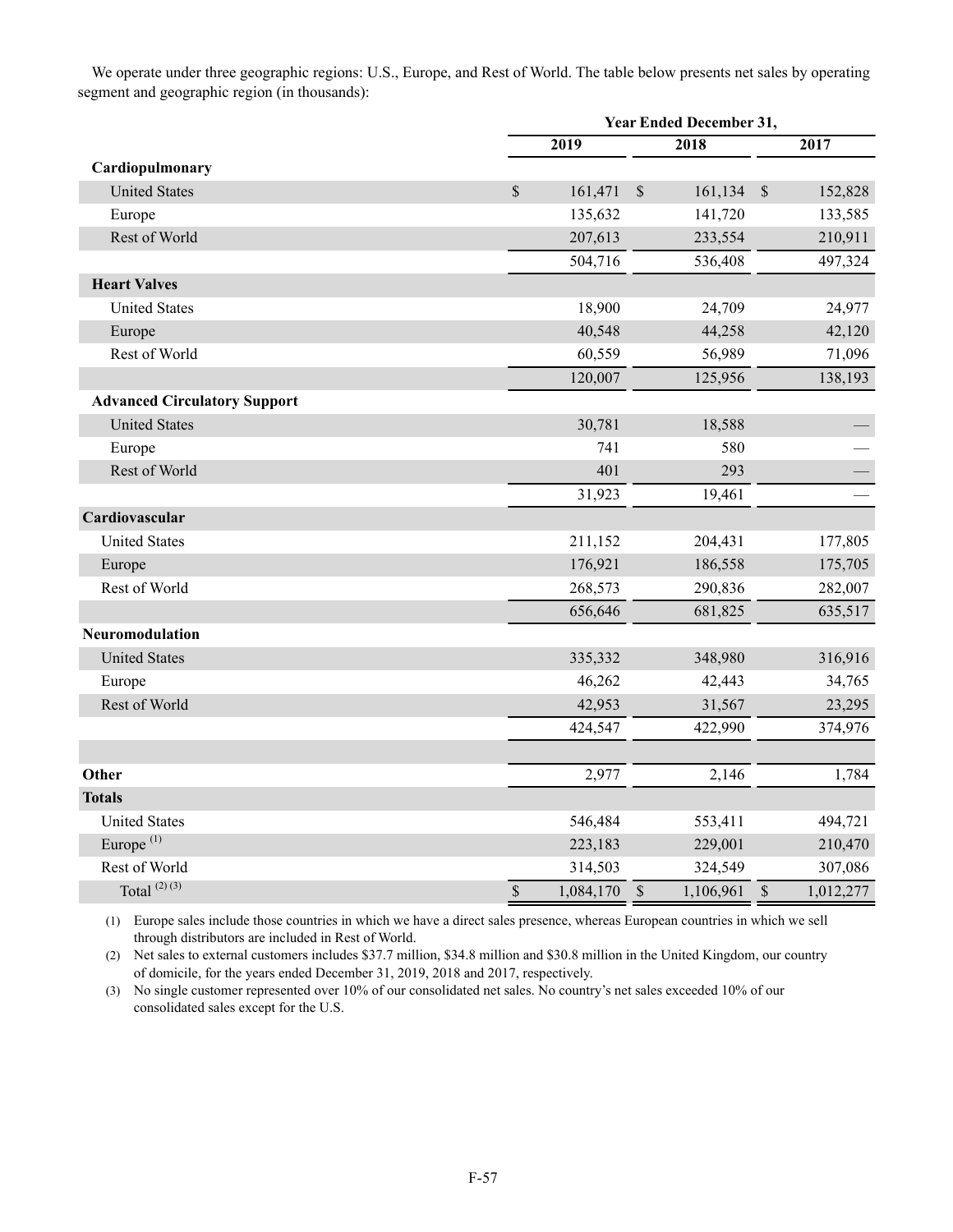The table below presents a reconciliation of segment (loss) income from continuing operations to consolidated (loss) income from continuing operations before tax (in thousands):

|                                                                      | <b>Year Ended December 31,</b> |                 |               |                 |            |  |
|----------------------------------------------------------------------|--------------------------------|-----------------|---------------|-----------------|------------|--|
|                                                                      |                                | 2019            |               | 2018            | 2017       |  |
| Cardiovascular <sup>(1)</sup>                                        | \$                             | 28,460          | $\mathcal{S}$ | $(258, 493)$ \$ | 81,412     |  |
| Neuromodulation <sup>(2)</sup>                                       |                                | 83,483          |               | 184,674         | 183,228    |  |
| Other $^{(3)}$                                                       |                                | (204, 727)      |               | (96, 724)       | (102, 425) |  |
| Total reportable segment (loss) income from continuing<br>operations |                                | (92, 784)       |               | (170, 543)      | 162,215    |  |
| Merger and integration expenses                                      |                                | 23,457          |               | 24,420          | 15,528     |  |
| Restructuring expenses                                               |                                | 12,254          |               | 15,915          | 17,056     |  |
| Amortization of intangibles                                          |                                | 40,375          |               | 37,194          | 33,144     |  |
| Operating (loss) income from continuing operations                   |                                | (168, 870)      |               | (248, 072)      | 96,487     |  |
| Interest income                                                      |                                | 803             |               | 847             | 1,318      |  |
| Interest expense                                                     |                                | (15,091)        |               | (9,825)         | (7, 797)   |  |
| Gain on acquisitions                                                 |                                |                 |               | 11,484          | 39,428     |  |
| Impairment of investments                                            |                                |                 |               |                 | (8, 565)   |  |
| Foreign exchange and other (losses) gains                            |                                | (2, 536)        |               | (1,881)         | 267        |  |
| (Loss) income from continuing operations before tax                  | \$                             | $(185, 694)$ \$ |               | $(247, 447)$ \$ | 121,138    |  |

(1) Results for the years ended December 31, 2019 and 2018 include Litigation provision, net of \$(0.6) million and \$294.0 million, respectively. Refer to "Note 14. Commitments and Contingencies" for additional information.

(2) Results for the year ended December 31, 2019 include the ImThera impairment of the IPR&D asset of \$50.3 million. Refer to "Note 8. Goodwill and Intangible Assets" for additional information.

(3) Results for the year ended December 31, 2019 include the Caisson impairments of goodwill and the IPR&D asset of \$42.4 million and \$89.0 million, respectively. Refer to "Note 8. Goodwill and Intangible Assets" for additional information.

Assets by reportable segment as of December 31, 2019 and 2018, was as follows (in thousands):

| <b>Assets</b>   |   | 2019      |               | 2018      |
|-----------------|---|-----------|---------------|-----------|
| Cardiovascular  | S | 1,546,520 | <sup>\$</sup> | 1,532,825 |
| Neuromodulation |   | 749.069   |               | 731,840   |
| Other           |   | 116,208   |               | 285,036   |
| Total           | J | 2,411,797 | S             | 2,549,701 |

Capital expenditures by segment were as follows (in thousands):

|                             | <b>Year Ended December 31,</b> |        |  |        |    |        |  |
|-----------------------------|--------------------------------|--------|--|--------|----|--------|--|
| <b>Capital Expenditures</b> | 2019                           |        |  | 2018   |    | 2017   |  |
| Cardiovascular              |                                | 20,779 |  | 27,621 | -S | 18,985 |  |
| Neuromodulation             |                                | 3,415  |  | 1,728  |    | 2,504  |  |
| Other                       |                                | 3,783  |  | 7,630  |    | 7,010  |  |
| Discontinued operations     |                                |        |  | 1,018  |    | 5,608  |  |
| Total                       |                                | 27,977 |  | 37,997 |    | 34,107 |  |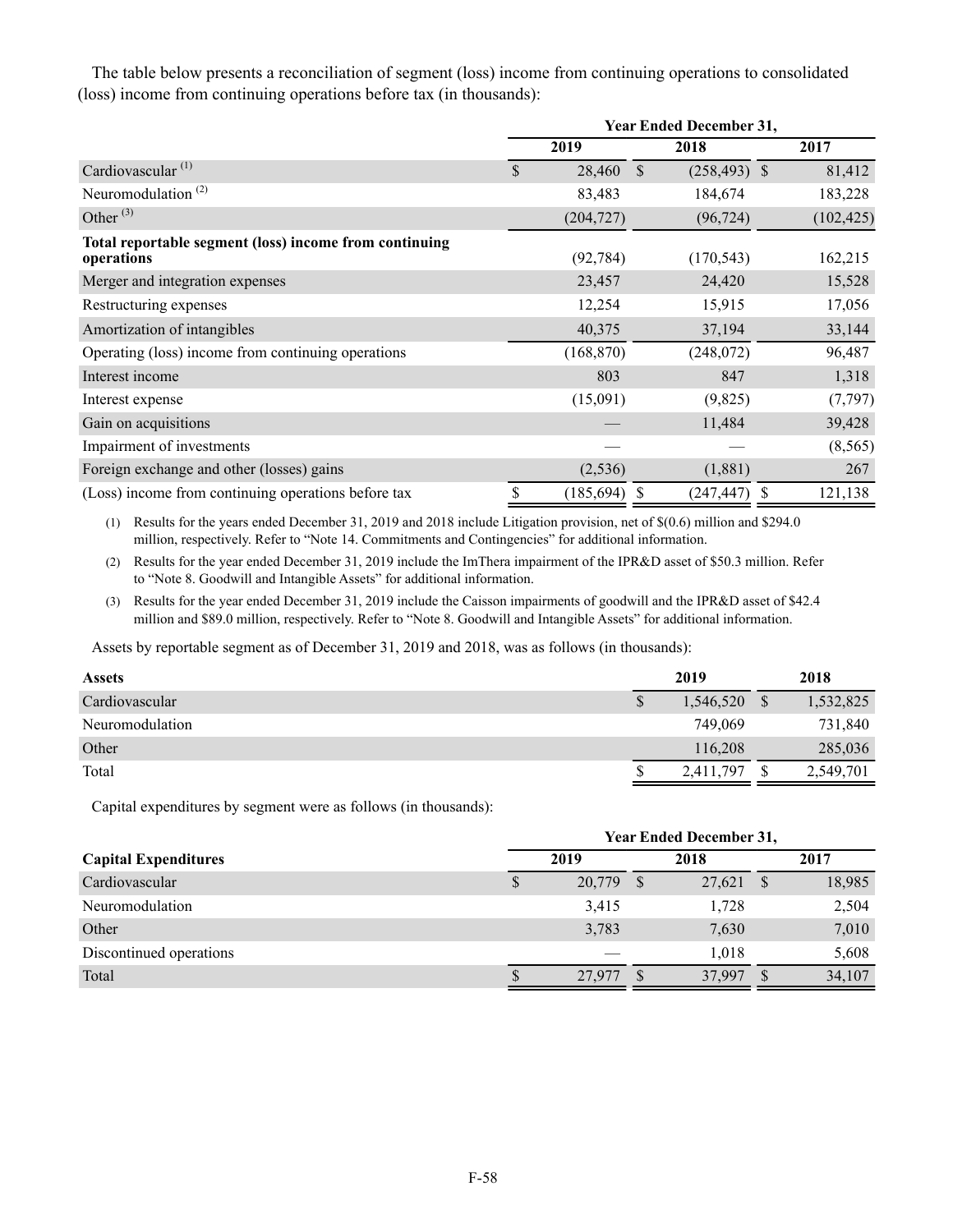Geographic Information

Property, plant, and equipment, net by geographic region as of December 31, 2019 and 2018, was as follows (in thousands):

| PP&E                 | 2019 |         |  | 2018    |
|----------------------|------|---------|--|---------|
| <b>United States</b> |      | 61,410  |  | 68,862  |
| Europe               |      | 110,270 |  | 112,376 |
| Rest of World        |      | 9,674   |  | 10,162  |
| Total                |      | 181,354 |  | 191,400 |

# **Note 21. Supplemental Financial Information**

Inventories, net as of December 31, 2019 and 2018, consisted of the following (in thousands):

|                 | 2019    | 2018    |
|-----------------|---------|---------|
| Raw materials   | 45,225  | 40,387  |
| Work-in-process | 14,581  | 15,999  |
| Finished goods  | 104,348 | 97,149  |
|                 | 164,154 | 153,535 |

Inventories are reported net of the provision for obsolescence. The provision, which reflects normal obsolescence and includes components that are phased out or expired, totaled \$12.7 million and \$11.6 million at December 31, 2019 and December 31, 2018, respectively.

PP&E as of December 31, 2019 and 2018, consisted of the following (in thousands):

|                                             | 2019      |      | 2018       | <b>Lives in Years</b> |
|---------------------------------------------|-----------|------|------------|-----------------------|
| Land                                        | 15,165    | - \$ | 15,866     |                       |
| Building and building improvements          | 86,814    |      | 82,035     | 3 to 39               |
| Equipment, software, furniture and fixtures | 205,711   |      | 195,008    | 2 to 16               |
| Other                                       | 9,431     |      | 8,298      | 1 to $10$             |
| Capital investment in process               | 18,220    |      | 20,228     |                       |
| Total                                       | 335,341   |      | 321,435    |                       |
| Accumulated depreciation                    | (153,987) |      | (130, 035) |                       |
| <b>Net</b>                                  | 181,354   |      | 191,400    |                       |
|                                             |           |      |            |                       |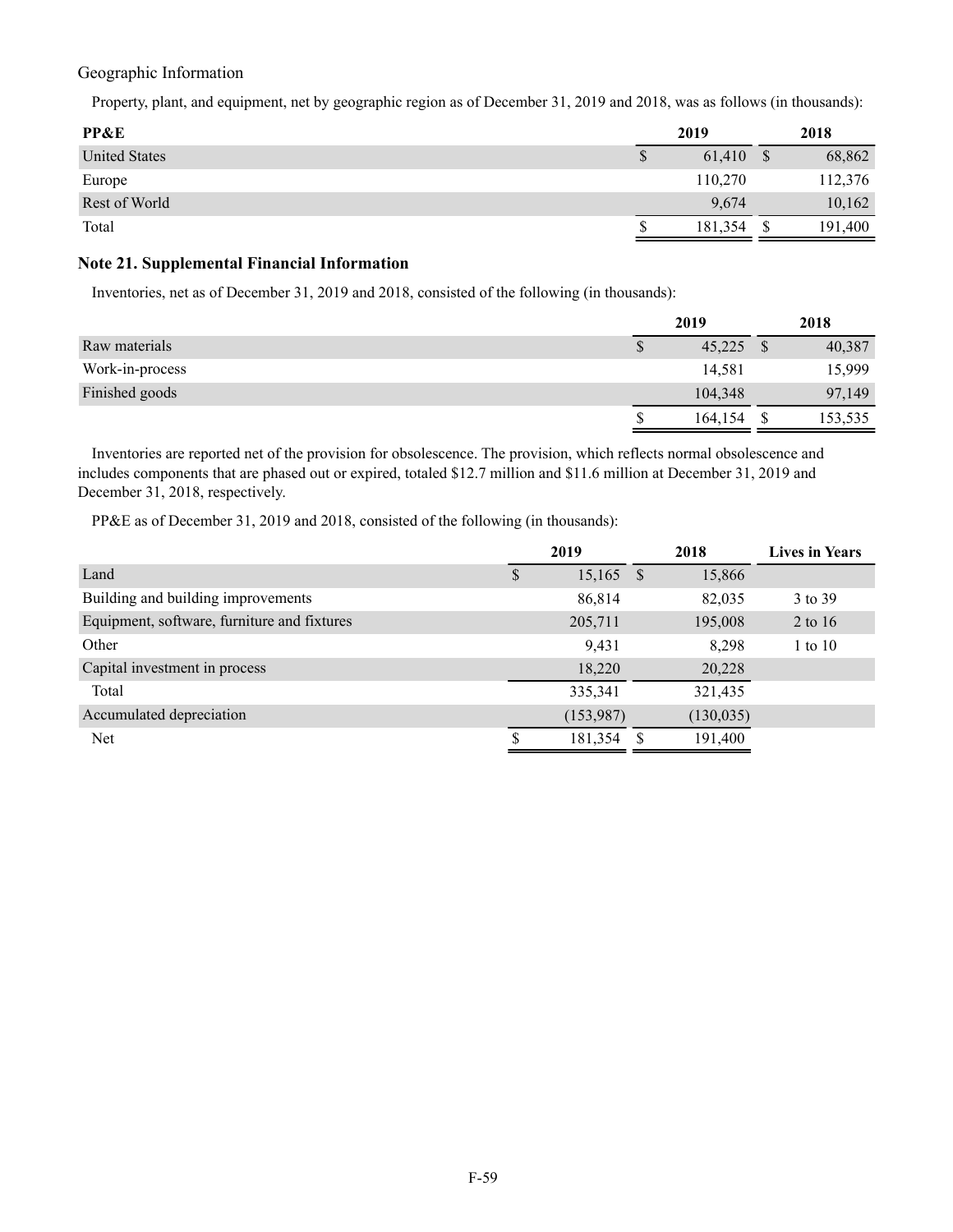Accrued liabilities as of December 31, 2019 and 2018, consisted of the following (in thousands):

|                                                                            | 2019              | 2018    |
|----------------------------------------------------------------------------|-------------------|---------|
| Contingent consideration <sup><math>(1)</math></sup>                       | \$<br>$22,953$ \$ | 18,530  |
| CRM purchase price adjustments payable to MicroPort Scientific Corporation | 14,891            | 14,891  |
| Operating lease liabilities $(2)$                                          | 11,110            |         |
| Legal and other administrative costs                                       | 11,066            | 9,189   |
| Contract liabilities                                                       | 6,728             | 3,304   |
| Research and development costs                                             | 5,160             | 1,841   |
| Restructuring related liabilities <sup>(3)</sup>                           | 4,315             | 9,393   |
| Provisions for agents, returns and other                                   | 3,922             | 4,934   |
| Product remediation <sup>(4)</sup>                                         | 3,251             | 13,945  |
| Derivative contract liabilities <sup>(5)</sup>                             | 3,173             | 5,063   |
| Other amounts payable to MicroPort Scientific Corporation                  | 1,340             | 9,319   |
| Other accrued expenses                                                     | 32,191            | 33,876  |
|                                                                            | \$<br>120,100     | 124,285 |

(1) Refer to "Note 10. Fair Value Measurements."

- (2) Refer to "Note 13. Leases."
- (3) Refer to "Note 6. Restructuring."
- (4) Refer to "Note 7. Product Remediation Liability."

(5) Refer to "Note 12. Derivatives and Risk Management."

# **Note 22. Quarterly Financial Information (unaudited)**

The tables below present the quarterly results for the years ended December 31, 2019 and 2018 (in thousands except for share data):

| <b>Year Ended December 31, 2019</b>                      | First<br><b>Ouarter</b> |    | <b>Second</b><br><b>Ouarter</b> |   | Third<br><b>Ouarter</b> |              | <b>Fourth</b><br>Quarter |
|----------------------------------------------------------|-------------------------|----|---------------------------------|---|-------------------------|--------------|--------------------------|
| Net sales                                                | \$<br>250,801           | \$ | 277,169                         | S | 268,610                 | <sup>S</sup> | 287,590                  |
| Gross profit $^{(1)}$                                    | 163,600                 |    | 197,114                         |   | 179,406                 |              | 204,638                  |
| Operating income (loss) from continuing operations $(2)$ | (20, 779)               |    | (29, 876)                       |   | 25,761                  |              | (143,976)                |
| Net (loss) income from continuing operations $(2)$       | (14, 849)               |    | (29, 393)                       |   | 32,118                  |              | (143, 417)               |
| Net income from discontinued operations, net of tax      |                         |    | 178                             |   |                         |              | 187                      |
| Net (loss) income $(2)$                                  | (14, 849)               | -S | $(29,215)$ \$                   |   | 32,118                  | S            | (143, 230)               |
| Diluted (loss) earnings per share:                       |                         |    |                                 |   |                         |              |                          |
| Continuing operations                                    | \$<br>$(0.31)$ \$       |    | $(0.61)$ \$                     |   | 0.66                    | -S           | (2.96)                   |
| Discontinued operations                                  |                         |    | 0.01                            |   |                         |              |                          |
|                                                          | \$<br>$(0.31)$ \$       |    | $(0.60)$ \$                     |   | 0.66                    |              | (2.96)                   |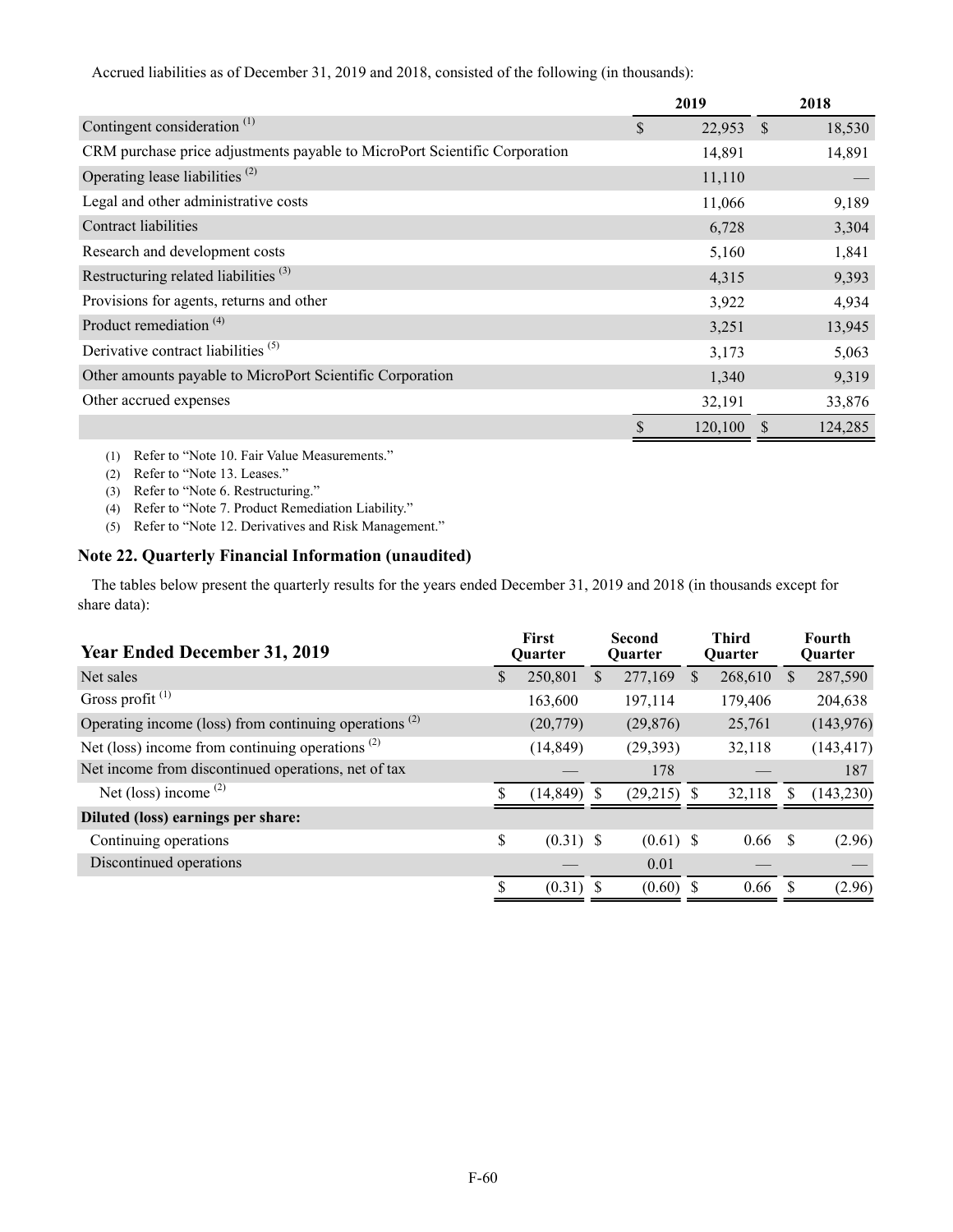| <b>Year Ended December 31, 2018</b>                      |    | <b>First</b><br><b>Ouarter</b> |    | <b>Second</b><br><b>Ouarter</b> |               | <b>Third</b><br><b>Ouarter</b> |              | Fourth<br><b>Ouarter</b> |
|----------------------------------------------------------|----|--------------------------------|----|---------------------------------|---------------|--------------------------------|--------------|--------------------------|
| Net sales                                                | S  | 250,398                        | S. | 287,498                         | <sup>S</sup>  | 272,082                        | <sup>S</sup> | 296,983                  |
| Gross profit $(1)$                                       |    | 162,085                        |    | 193,963                         |               | 174,348                        |              | 204,073                  |
| Operating income (loss) from continuing operations $(3)$ |    | 12,530                         |    | 21,607                          |               | (5,757)                        |              | (276, 452)               |
| Net income (loss) from continuing operations $(3)$       |    | 17,822                         |    | 19,528                          |               | (6,273)                        |              | (209, 539)               |
| Net loss from discontinued operations, net of tax        |    | (4, 549)                       |    | (4, 462)                        |               | (904)                          |              | (1,022)                  |
| Net income $(\text{loss})^{(3)}$                         |    | 13,273                         |    | 15,066                          |               | $(7,177)$ \$                   |              | (210, 561)               |
| Diluted earnings (loss) per share:                       |    |                                |    |                                 |               |                                |              |                          |
| Continuing operations                                    | \$ | 0.36 <sup>5</sup>              |    | 0.40 S                          |               | $(0.13)$ \$                    |              | (4.32)                   |
| Discontinued operations                                  |    | (0.09)                         |    | (0.09)                          |               | (0.02)                         |              | (0.02)                   |
|                                                          | S  | 0.27                           |    | 0.31                            | <sup>\$</sup> | $(0.15)$ \$                    |              | (4.34)                   |

(1) Gross profit excludes amortization of developed technology intangible assets of approximately \$3.7 million, \$5.5 million and \$3.6 million for the first and second quarters in 2019, the third and fourth quarters in 2019 and for each quarter in 2018, respectively.

(2) The second quarter of 2019 includes a \$50.3 million impairment of the ImThera IPR&D asset arising from the ImThera acquisition. The fourth quarter of 2019 includes a \$42.4 million impairment of Caisson's goodwill arising from the Caisson acquisition and a \$89.0 million impairment of Caisson's IPR&D asset arising from the Caisson acquisition. For further information, please refer to "Note 8. Goodwill and Intangible Assets."

(3) The fourth quarter of 2018 includes a \$294.1 million litigation provision associated with our 3T devices. For further information, please refer to "Note 14. Commitments and Contingencies."

### **Note 23. New Accounting Pronouncements**

### **Adoption of New Accounting Pronouncements**

The following table provides a description of our adoption of new Accounting Standards Updates ("ASUs") issued by the FASB and the impact of the adoption on our condensed financial statements:

| <b>Issue Date &amp;</b>                                                                    | <b>Description</b>                                                                                                                                                                                                                    | Date of            | <b>Effect on Financial Statements or Other</b>                                                                                                                                                                                                                                                                                                                                                                                                                                                                                                                                                                                                                                                                                                                                                                                                                                                 |
|--------------------------------------------------------------------------------------------|---------------------------------------------------------------------------------------------------------------------------------------------------------------------------------------------------------------------------------------|--------------------|------------------------------------------------------------------------------------------------------------------------------------------------------------------------------------------------------------------------------------------------------------------------------------------------------------------------------------------------------------------------------------------------------------------------------------------------------------------------------------------------------------------------------------------------------------------------------------------------------------------------------------------------------------------------------------------------------------------------------------------------------------------------------------------------------------------------------------------------------------------------------------------------|
| <b>Standard</b>                                                                            |                                                                                                                                                                                                                                       | <b>Adoption</b>    | <b>Significant Matters</b>                                                                                                                                                                                                                                                                                                                                                                                                                                                                                                                                                                                                                                                                                                                                                                                                                                                                     |
| May 2014<br>ASU No. 2014-09,<br>Revenue from<br>Contracts with<br>Customers (Topic<br>606) | This ASU requires an entity to recognize<br>the amount of revenue to which it expects<br>to be entitled for the transfer of promised<br>goods or services to customers and<br>replaces most existing revenue recognition<br>guidance. | January 1,<br>2018 | We elected the cumulative effect transition<br>method; however, we recognized no<br>cumulative effect to the opening balance of<br>retained earnings because the impact on the<br>timing of when revenue is recognized within<br>our Cardiovascular segment, specifically<br>related to heart-lung machines and<br>preventative maintenance contracts on<br>cardiopulmonary equipment was<br>insignificant. The timing of revenue<br>recognition for products and related revenue<br>streams within our Neuromodulation<br>segment and discontinued operations did not<br>change. Upon adoption of the new standard,<br>we implemented new internal controls<br>related to our accounting policies and<br>procedures, including review controls to<br>ensure contractual terms and conditions that<br>may require consideration under the<br>standard are properly identified and<br>analyzed. |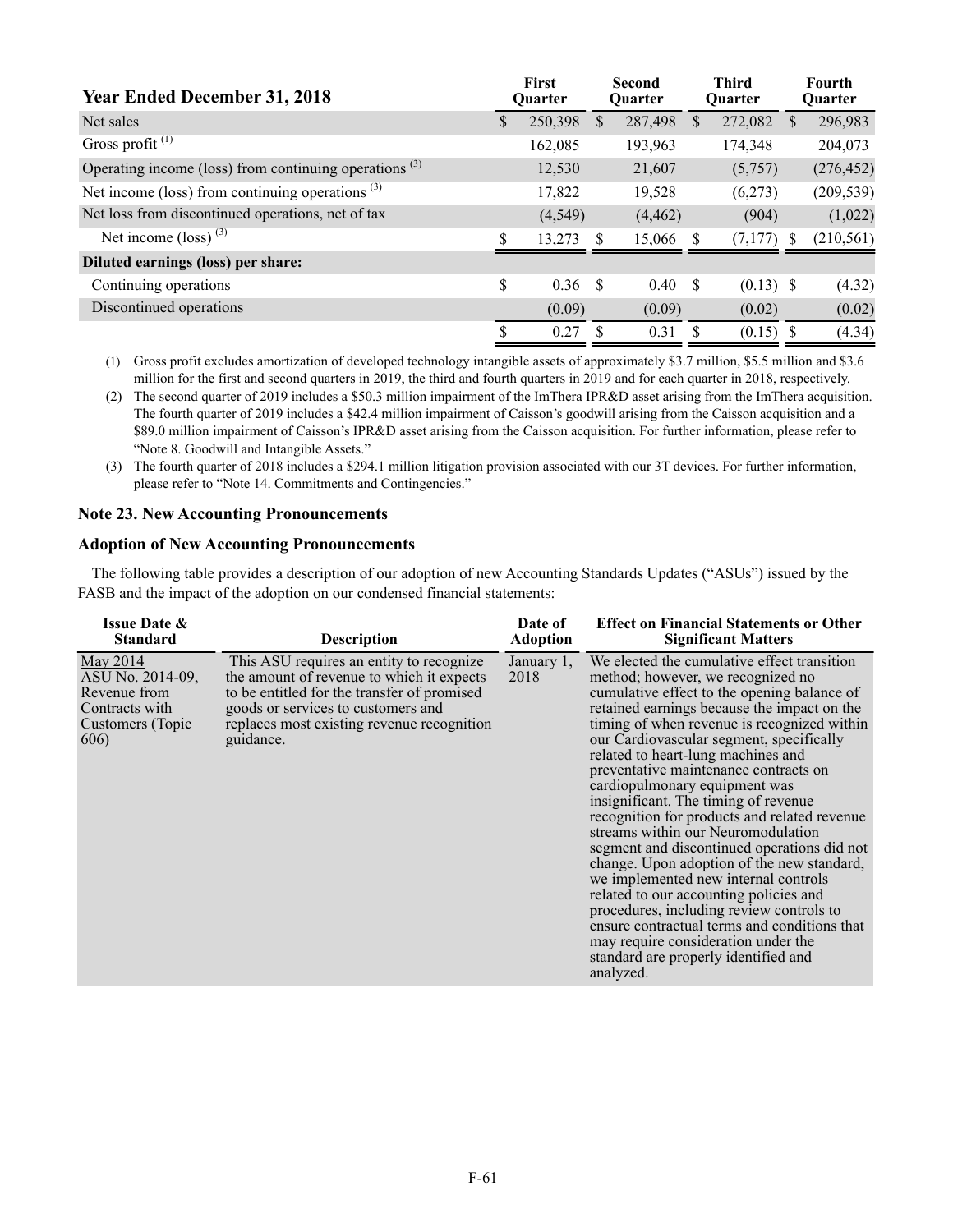| January 2016<br>ASU No. 2016-01,<br>Financial<br>Instruments -<br>Overall (Subtopic<br>$825-10$ :<br>Recognition and<br>Measurement of<br><b>Financial Assets</b><br>and Financial<br>Liabilities                                   | This update requires equity investments<br>that do not result in consolidation and are<br>not accounted for under the equity method<br>to be measured at fair value with changes<br>recognized in net income. However, an<br>entity may elect to measure equity<br>investments that do not have readily<br>determinable fair values at cost minus<br>impairment, if any, plus or minus changes<br>resulting from observable price changes in<br>orderly transactions for an identical or a<br>similar investment of the same issuer. | January 1,<br>2018 | There was no material impact to our<br>consolidated financial statements as a result<br>of adopting this ASU.                                                                                                                                                                                                                                                                   |
|-------------------------------------------------------------------------------------------------------------------------------------------------------------------------------------------------------------------------------------|--------------------------------------------------------------------------------------------------------------------------------------------------------------------------------------------------------------------------------------------------------------------------------------------------------------------------------------------------------------------------------------------------------------------------------------------------------------------------------------------------------------------------------------|--------------------|---------------------------------------------------------------------------------------------------------------------------------------------------------------------------------------------------------------------------------------------------------------------------------------------------------------------------------------------------------------------------------|
| February 2016<br>ASU No. 2016-02,<br>Leases (Topic 842)<br>and subsequent<br>amendments                                                                                                                                             | The standard requires lessees to recognize<br>most leases on the balance sheet as lease<br>liabilities with corresponding right-of-use<br>("ROU") assets and to provide enhanced<br>disclosures. Furthermore, from a lessor<br>perspective, certain of our agreements that<br>allow the customer to use, rather than<br>purchase, our medical devices met the<br>criteria of being a lease in accordance with<br>the new standard.                                                                                                   | January 1,<br>2019 | Adoption of the new standard resulted in the<br>recognition of ROU assets and lease<br>liabilities of approximately \$60 million as of<br>January 1, 2019. Refer to "Note 13.<br>Leases."                                                                                                                                                                                       |
| <b>August 2016</b><br>ASU No. 2016-15,<br>Statement of Cash<br>Flows (Topic $230$ ):<br>Classification of<br>Certain Cash<br>Receipts and Cash<br>Payments                                                                          | This update provides guidance on the<br>presentation and classification of certain<br>cash receipts and cash payments in the<br>statement of cash flows.                                                                                                                                                                                                                                                                                                                                                                             | January 1,<br>2018 | There was no material impact to our<br>consolidated financial statement of cash<br>flows as a result of adopting this ASU.                                                                                                                                                                                                                                                      |
| <u>October 2016</u><br>ASU No. 2016-16,<br><b>Income Taxes</b><br>$(Topic 740)$ : Intra-<br>Entity Transfers of<br>Assets Other Than<br>Inventory.                                                                                  | This update simplifies the accounting for<br>the income tax consequences of transfers<br>of assets from one unit of a corporation to<br>another unit or subsidiary by eliminating<br>an accounting exception that prevents the<br>recognition of current and deferred income<br>tax consequences for such "intra-entity<br>transfers" until the assets have been sold<br>to an outside party.                                                                                                                                        | January 1,<br>2018 | We recognized the following cumulative-<br>effect adjustments, including to retained<br>earnings, upon adoption at January 1, 2018:<br>Prepaid expenses and other current assets<br>decreased by \$12.6 million, deferred tax<br>assets increased by \$58.3 million, other<br>assets decreased by \$68.1 million and the<br>accumulated deficit increased by \$22.5<br>million. |
| January 2017<br>ASU No. 2017-01,<br><b>Business</b><br>Combinations<br>(Topic 805):<br>Clarifying the<br>Definition of a<br><i>Business</i>                                                                                         | This update clarifies when a set of assets<br>and activities is a business.                                                                                                                                                                                                                                                                                                                                                                                                                                                          | January 1,<br>2018 | The ImThera, TandemLife and Miami<br>Instruments acquisitions were considered<br>acquisitions of a business. Refer to "Note 4.<br>Business Combinations" for a discussion of<br>our acquisitions.                                                                                                                                                                               |
| March 2017<br>ASU No. 2017-07,<br>Compensation-<br><b>Retirement Benefits</b><br>(Topic $715$ ):<br>Improving the<br>Presentation of Net<br><b>Periodic Pension</b><br>Cost and Net<br>Periodic Post<br>Retirement Benefit<br>Cost. | This update requires that an employer<br>report the service cost component in the<br>same line item or items as other<br>compensation costs arising from services<br>rendered by the pertinent employees<br>during the period.                                                                                                                                                                                                                                                                                                       | January 1,<br>2018 | Our adoption resulted in an immaterial<br>impact to our consolidated financial<br>statements. The consolidated statements of<br>income (loss) for the years ended<br>December 31, 2017 and December 31, 2016<br>have been recast for the adoption of this<br>update.                                                                                                            |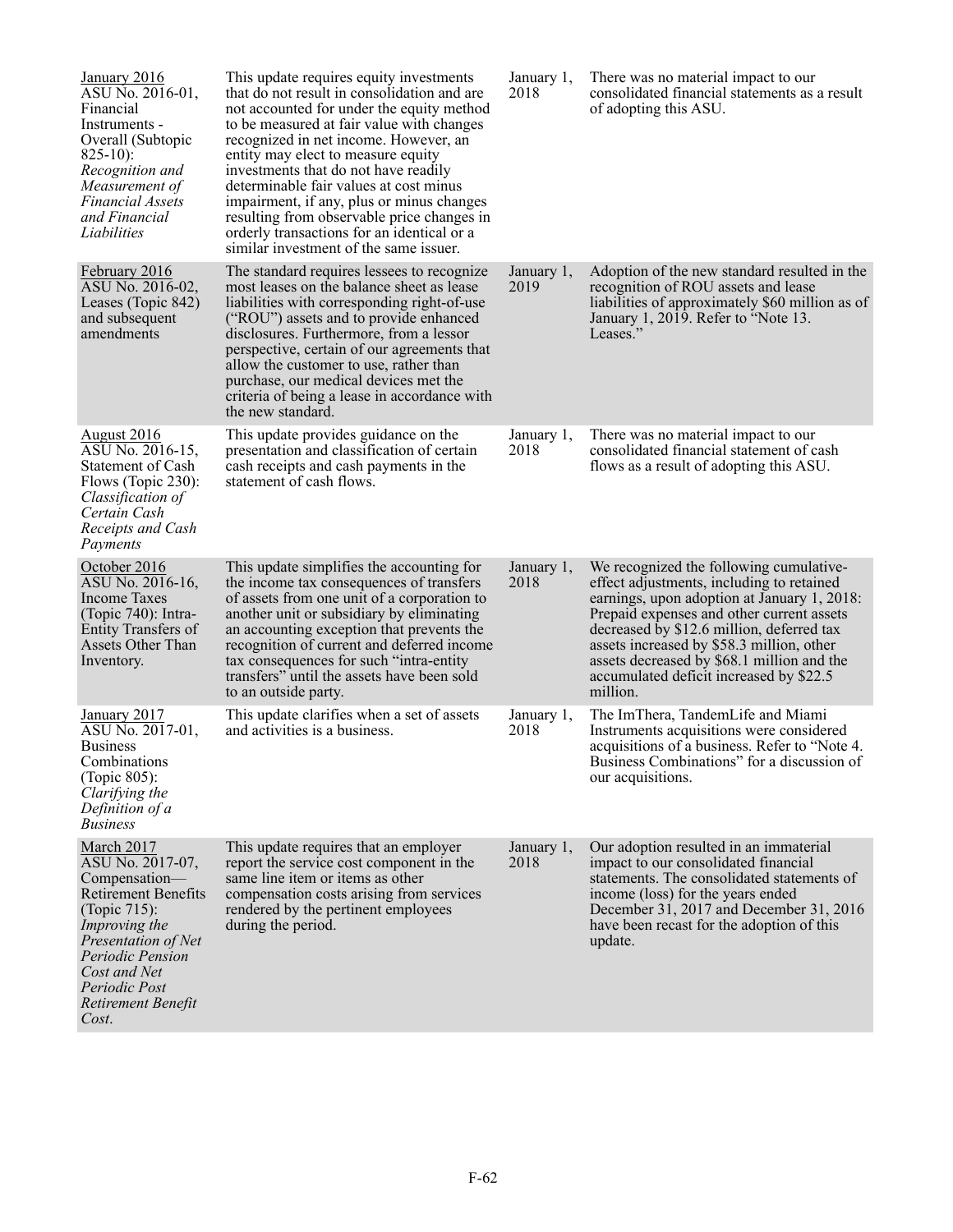June 2018 ASU No. 2018-07, Compensation— Stock Compensation (Topic 718): *Improvements to Nonemployee Share-Based Payment Accounting* This update simplifies the accounting for non-employee share-based payment transactions.

January 1, 2019

There was no material impact to our consolidated financial statements as a result of adopting this ASU.

### **Future Adoption of New Accounting Pronouncements**

The following table provides a description of future adoptions of new accounting standards that may have an impact on our financial statements when adopted:

| <b>Issue Date &amp; Standard</b>                                                                                                                                                                                                                                  | <b>Description</b>                                                                                                                                                                                                                                                                                                                                                                                                                                    | Projected<br>Date of<br><b>Adoption</b> | <b>Effect on Financial</b><br><b>Statements or Other</b><br><b>Significant Matters</b>                                                                          |
|-------------------------------------------------------------------------------------------------------------------------------------------------------------------------------------------------------------------------------------------------------------------|-------------------------------------------------------------------------------------------------------------------------------------------------------------------------------------------------------------------------------------------------------------------------------------------------------------------------------------------------------------------------------------------------------------------------------------------------------|-----------------------------------------|-----------------------------------------------------------------------------------------------------------------------------------------------------------------|
| June 2016<br>ASU No. 2016-13,<br>Financial Instruments-<br>Credit Losses (Topic 326)                                                                                                                                                                              | The amendments in this update require a financial asset<br>(or a group of financial assets) measured at amortized<br>cost basis to be presented at the net amount expected to<br>be collected. The modified-retrospective approach is<br>generally applicable through a cumulative-effect<br>adjustment to retained earnings as of the beginning of<br>the first reporting period in which the guidance is<br>effective. Early adoption is permitted. | January 1,<br>2020                      | We are currently<br>evaluating the effect<br>this standard will<br>have on our<br>condensed<br>consolidated financial<br>statements and related<br>disclosures. |
| January 2017<br>ASU No. 2017-04,<br>Intangibles-Goodwill and<br>Other (Topic 350):<br>Simplifying the Test for<br>Goodwill Impairment                                                                                                                             | This update removes step 2 of the goodwill impairment<br>test that compares the implied fair value of goodwill<br>with its carrying amount. Instead, an impairment test is<br>performed by comparing the fair value of a reporting<br>unit with its carrying amount. An impairment charge<br>will be recorded by the amount a reporting unit's<br>carrying amount exceeds its fair value. Early adoption is<br>permitted.                             | January 1,<br>2020                      | We are currently<br>evaluating the effect<br>this standard will<br>have on our<br>condensed<br>consolidated financial<br>statements and related<br>disclosures. |
| August 2018<br>ASU No. 2018-13, Fair<br>Value Measurement (Topic<br>820): Changes to the<br>Disclosure Requirements for<br>Fair Value Measurement                                                                                                                 | This update removes, modifies and adds certain<br>disclosure requirements related to fair value<br>measurements. Early adoption is permitted.                                                                                                                                                                                                                                                                                                         | January 1,<br>2020                      | We do not expect the<br>adoption of this<br>update to have a<br>material effect on our<br>condensed<br>consolidated financial<br>statement disclosures.         |
| August 2018<br>ASU No. 2018-14,<br>Compensation-Retirement<br>Benefits-Defined Benefit<br>Plans—General (Subtopic<br>$715-20$ : Changes to the<br>Disclosure Requirements for<br>Defined Benefit Plans                                                            | This update adds and removes certain disclosure<br>requirements related to defined benefit plans. This ASU<br>is to be implemented on a retrospective basis for all<br>periods presented with early adoption permitted.                                                                                                                                                                                                                               | January 1,<br>2021                      | We do not expect the<br>adoption of this<br>update to have a<br>material effect on our<br>condensed<br>consolidated financial<br>statement disclosures.         |
| August 2018<br>ASU No. 2018-15,<br>Intangibles-Goodwill and<br>Other—Internal-Use<br>Software (Subtopic 350-40):<br>Customer's Accounting for<br><b>Implementation Costs</b><br>Incurred in a Cloud<br><b>Computing Arrangement</b><br>That Is a Service Contract | This update clarifies and aligns the accounting for<br>implementation costs for hosting arrangements with the<br>requirements for capitalizing implementation costs<br>incurred to develop or obtain internal-use software. This<br>ASU is to be applied either retrospectively or<br>prospectively with early adoption permitted.                                                                                                                    | January 1,<br>2020                      | We do not expect the<br>adoption of this<br>update to have a<br>material effect on our<br>condensed<br>consolidated financial<br>statements.                    |